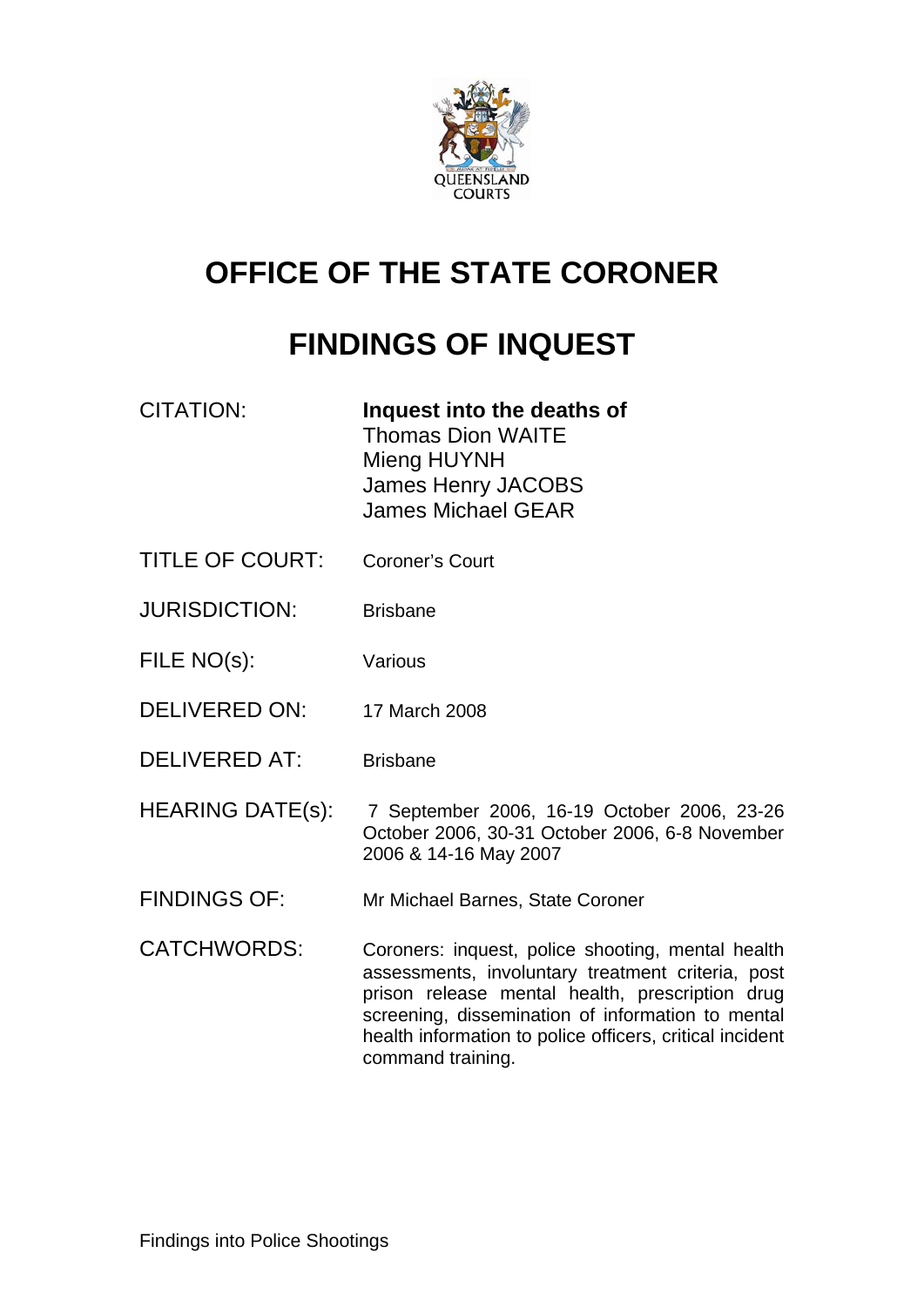### REPRESENTATION:

| <b>Counsel Assisting:</b>                                                                            | Mr Alan MacSporran, SC &<br>Ms Jennifer Rosengren                                                      |
|------------------------------------------------------------------------------------------------------|--------------------------------------------------------------------------------------------------------|
| <b>WAITE Inquest</b>                                                                                 |                                                                                                        |
| Mother of Deceased:                                                                                  | Mr Richard Fryberg (instructed by Creswick<br>Saal Lawyers)                                            |
| Queensland Health -<br>Logan-Beaudesert Health<br><b>Service District:</b>                           | Ms Stephanie Gallagher (instructed by Corrs<br><b>Chambers WestGarth)</b>                              |
| Senior Constable Steven Quill &<br>Constable Jacinta Pannowitz:                                      | Mr Paul Smith (instructed by Gilshenan &<br>Luton Lawyers)                                             |
| Nurse Kathleen Kerwin &<br><b>Nurse Chris Leary:</b>                                                 | Mr Gavin Rebetzke (Roberts & Kane Solicitors)                                                          |
| <b>HUNYH Inquest</b>                                                                                 |                                                                                                        |
| Family of Mr Huynh:                                                                                  | Mr Sam Nguyen, Barrister-at-Law                                                                        |
| Constable Jamie Hyland &<br><b>Constable Ian Goeths:</b>                                             | Mr Adrian Braithwaite (Gilshenan & Luton<br>Lawyers)                                                   |
| Queensland Health - Princess<br><b>Alexandra Health Service</b><br>District:                         | Mr Andrew Ross (Crown Law)                                                                             |
| JACOBS Inquest                                                                                       |                                                                                                        |
| Family of Mr Jacobs:<br>Constable Jeverne Booker &                                                   | Mr Chris Nyst (Nyst Lawyers)                                                                           |
| <b>Constable Gregory Nunn:</b>                                                                       | Mr Adrian Braithwaite (Gilshenan & Luton<br>Lawyers)                                                   |
| Queensland Health - Gold Coast<br><b>Health Service District:</b><br><b>Department of Corrective</b> | Ms Lisa Evans (Crown Law)                                                                              |
| Services:<br>GEO Group Aust. Pty. Ltd.                                                               | Mr Jarrod Cowley-Grimmond, Barrister-at-Law<br>Mr Craig Harding (instructed by Blake Dawson<br>Waldron |
| Dr Judith Kelly:                                                                                     | Mr Harry McCay (United medical Protection)                                                             |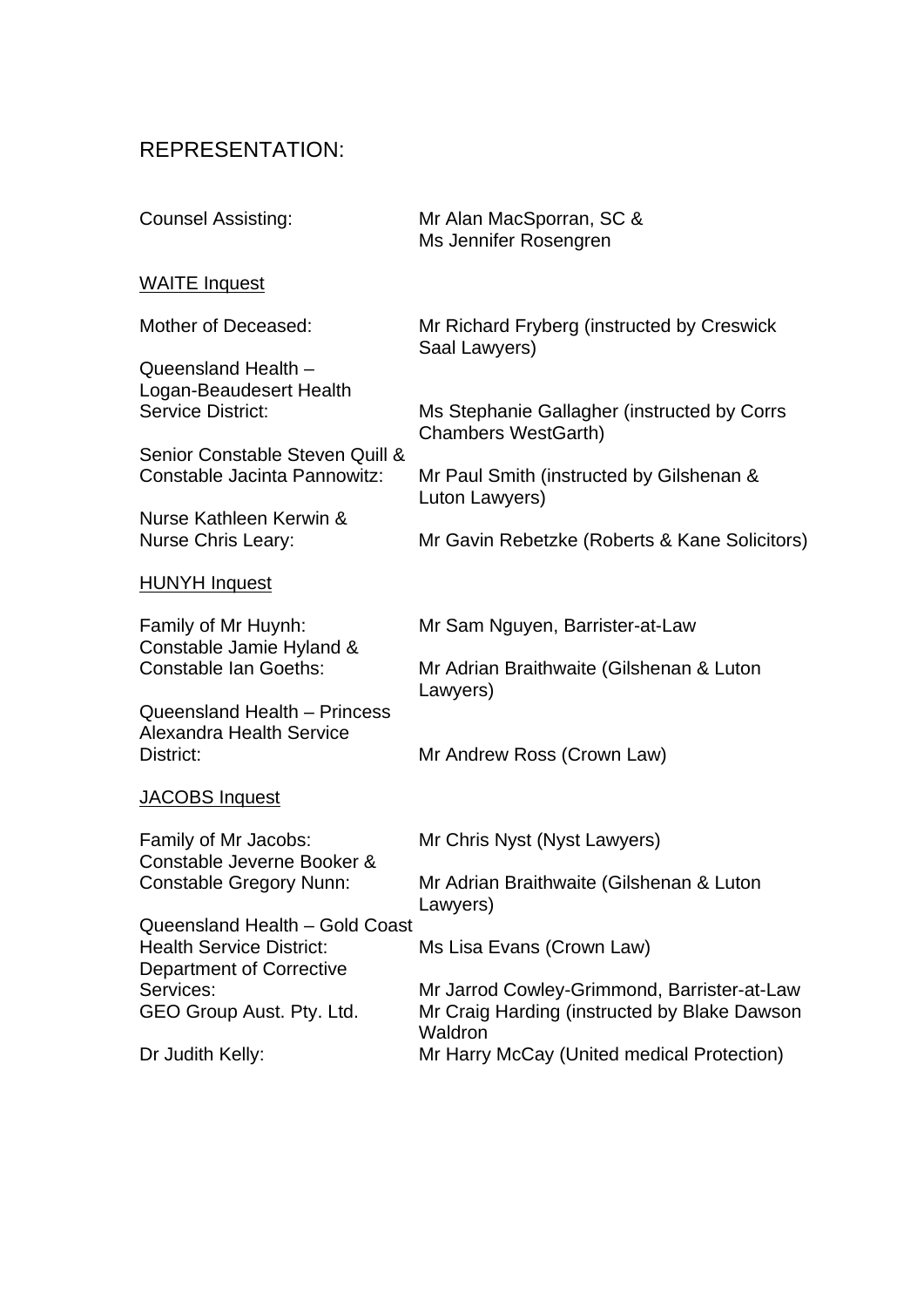### GEAR Inquest

| Family of Mr Gear:               | Mr Stephen Grosser (instructed by M. A. Kent<br>& Associates) |
|----------------------------------|---------------------------------------------------------------|
| Queensland Health - West Moreton |                                                               |
| <b>Health Service District:</b>  | Mr Kevin Parrott (Crown Law)                                  |
| Constbale Andrew Dixon,          |                                                               |
| Constable Warren Campbell,       |                                                               |
| Constable David Olsen,           |                                                               |
| Constable Jeffrey Reis,          |                                                               |
| Senior Constable John Russell,   |                                                               |
| Constable Ian Stephens &         |                                                               |
| Constable Lyane O'Toole:         | Mr Steve Zillman (instructed by Gilshenan &<br>Luton Lawyers) |
|                                  |                                                               |

#### **All Inquests**

Commissioner of Queensland Public Advocate: Ms Jacoba Brasch Director of Mental Health

Police Service: Mr Jeffrey Rolls (instructed by QPS Solicitors)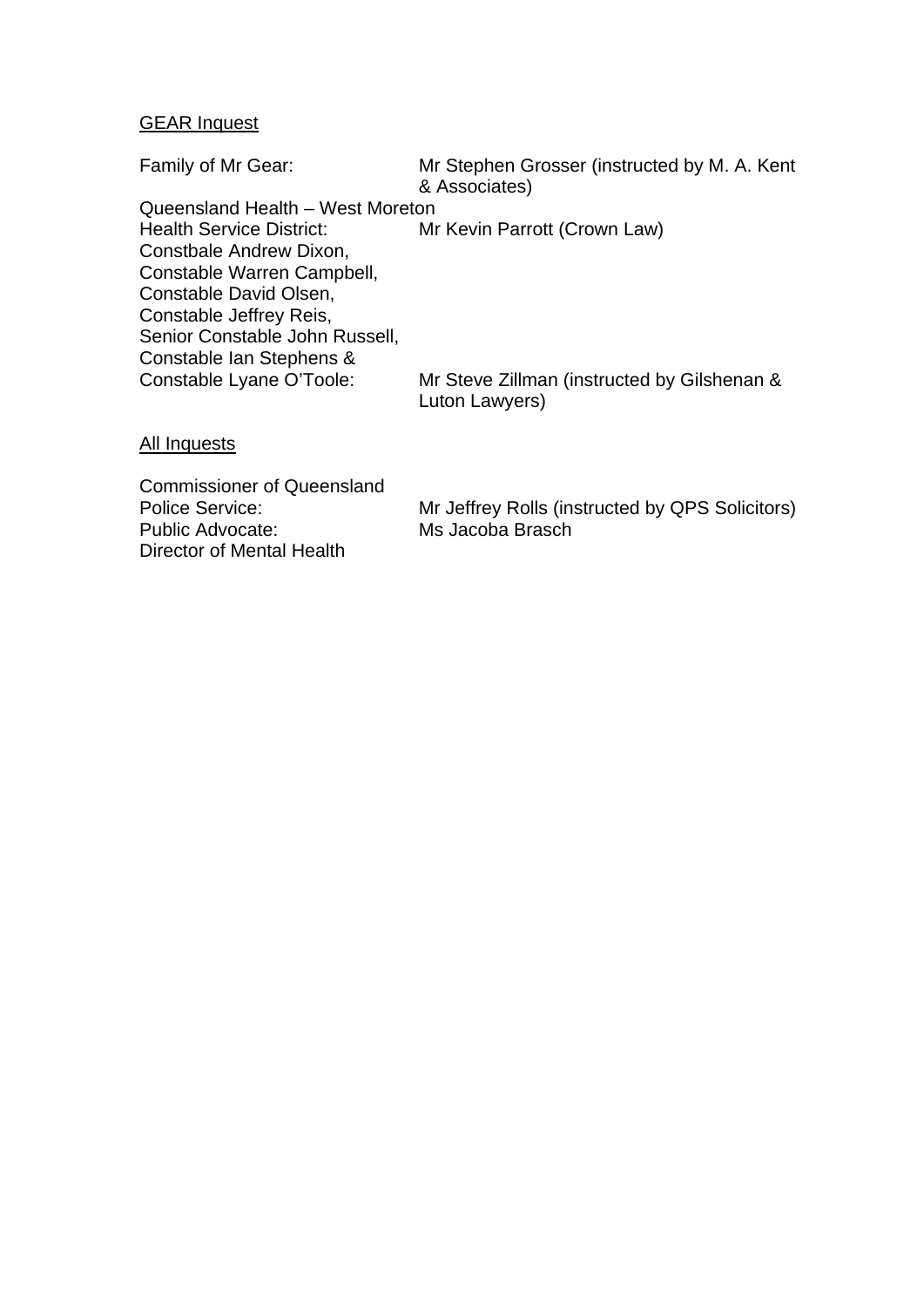# **CONTENTS PAGE**

| <b>Preface</b>                                    |     |
|---------------------------------------------------|-----|
| <b>Part 1 – Introduction</b>                      | 1   |
| Part 2 – Findings into Waite                      | 9   |
| Part 3 – Findings into Huynh                      | 35  |
| Part 4 – Findings into Jacobs                     | 63  |
| Part 5 – Findings into Gear                       | 88  |
| Part 6 – Mental health issues and recommendations | 116 |
| Part 7 – Policing issues and recommendations      | 129 |
| Part 8 - Summary of general findings              | 137 |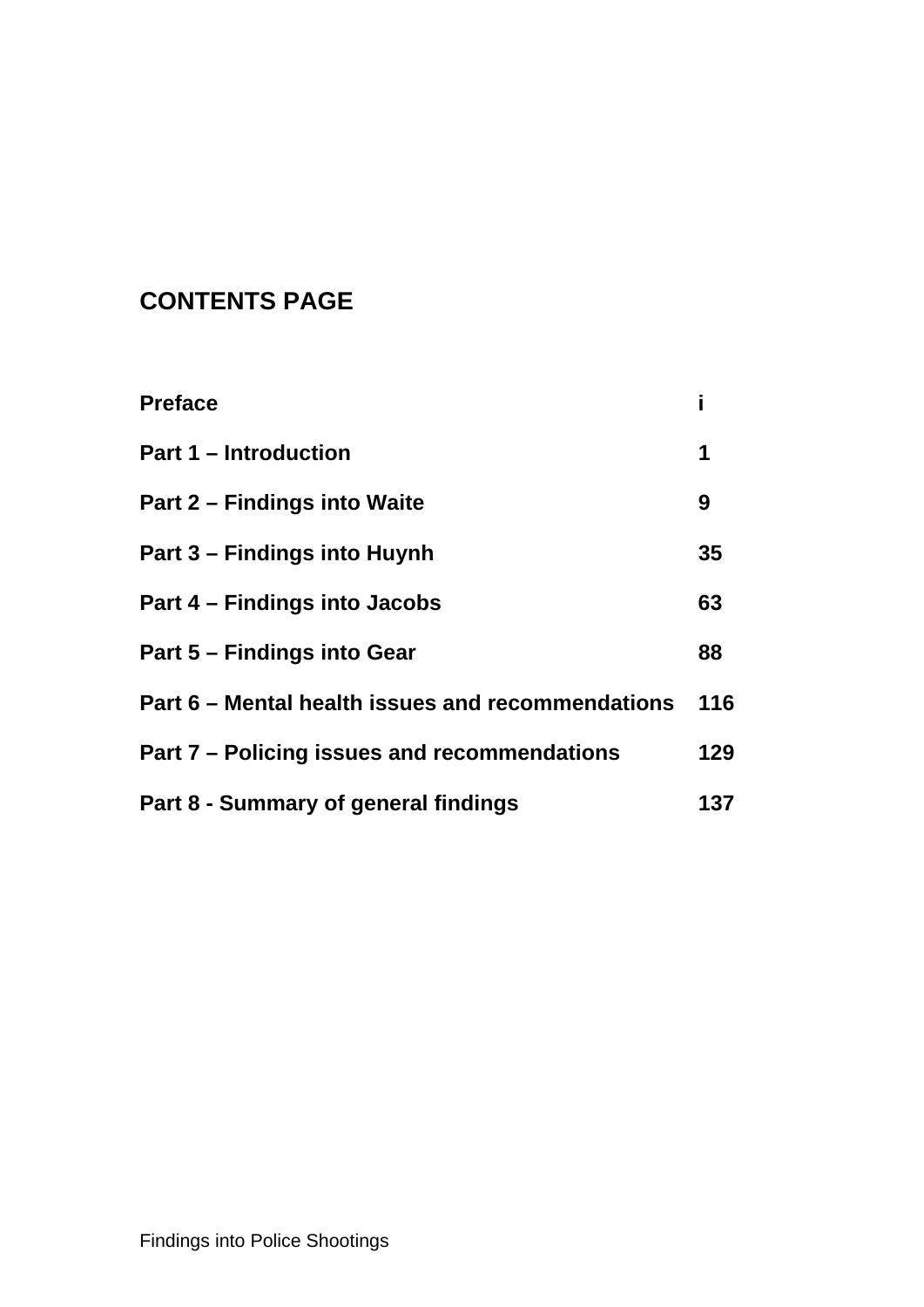# **ABBREVIATIONS**

The following is a list of abbreviations used throughout the report:

| <b>ACT</b>   | <b>Acute Care Team</b>                                |
|--------------|-------------------------------------------------------|
| <b>AGCC</b>  | <b>Arthur Gorrie Correctional Centre</b>              |
| AMHP         | <b>Authorised Mental Health Practitioner</b>          |
| <b>ATODS</b> | Alcohol, Tobacco and Other Drugs Service              |
| <b>CAAT</b>  | <b>Crisis Assessment and Treatment Team</b>           |
| <b>CIB</b>   | <b>Criminal Investigations Branch</b>                 |
| <b>CMC</b>   | <b>Crime and Misconduct Commission</b>                |
| <b>CMHS</b>  | <b>Community Mental Health Service</b>                |
| <b>CMHU</b>  | <b>Community Mental Health Unit</b>                   |
| <b>CPR</b>   | <b>Cardio Pulmonary Resuscitation</b>                 |
| <b>CYMHS</b> | <b>Child and Youth Mental Health Service</b>          |
| <b>DPP</b>   | <b>Director of Public Prosecutions</b>                |
| <b>ESC</b>   | <b>Ethical Standards Command</b>                      |
| <b>GPAPP</b> | General Practice and Psychiatry Partnership Program   |
| <b>IMS</b>   | <b>Information Management System</b>                  |
| <b>ITO</b>   | <b>Involuntary Treatment Order</b>                    |
| <b>JEO</b>   | <b>Justice Examination Order</b>                      |
| MCMH&W       | Multicultural Centre for Mental Health and Well-being |
| <b>MHIP</b>  | <b>Mental Health Intervention Project</b>             |
| <b>MHS</b>   | <b>Mental Health Service</b>                          |
| <b>MOU</b>   | Memorandum of Understanding                           |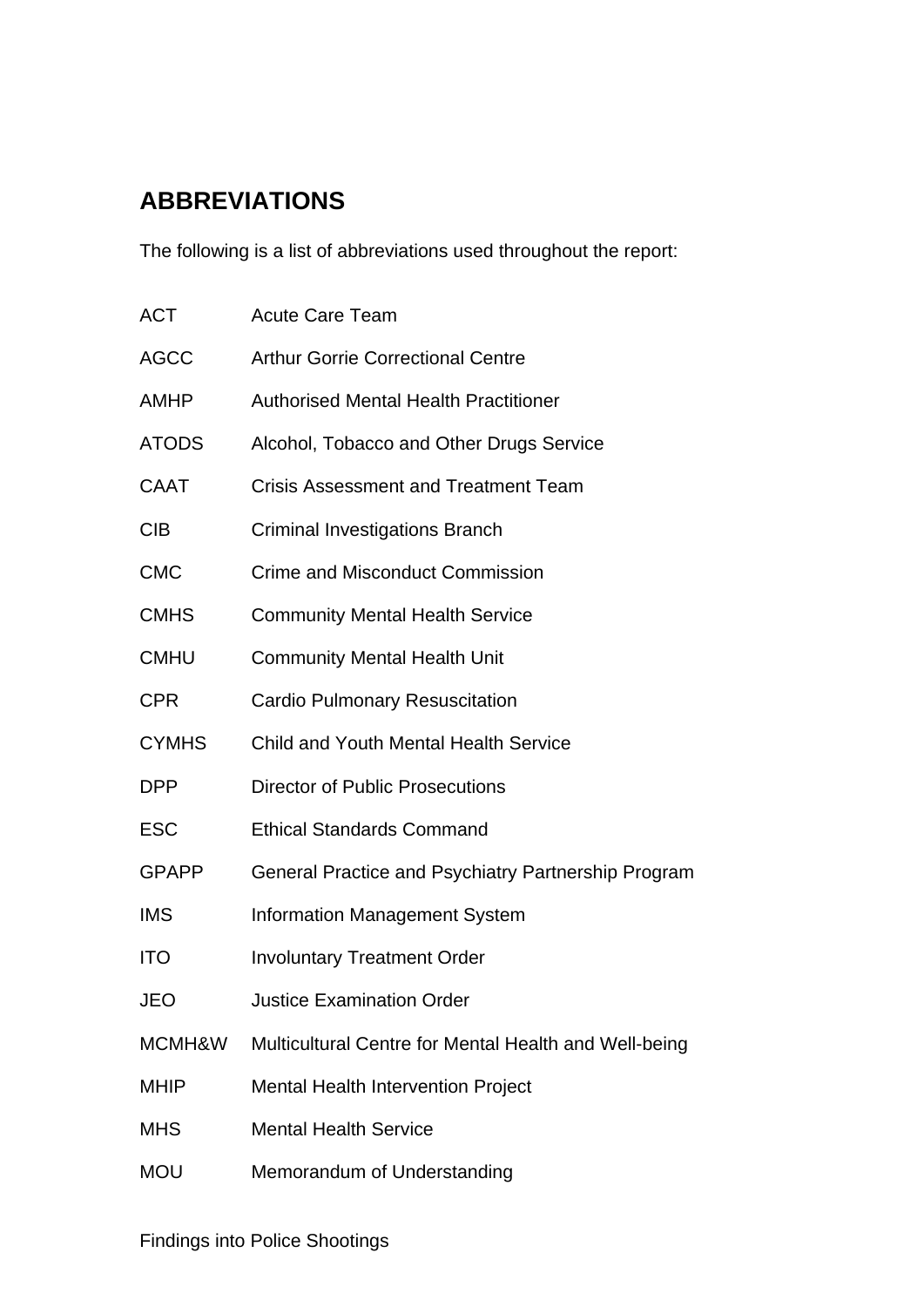| OC             | <b>Oleoresin Capsicum</b>           |
|----------------|-------------------------------------|
| <b>OPM</b>     | <b>Operations Procedures Manual</b> |
| QAS            | Queensland Ambulance Service        |
| <b>PAH</b>     | Princess Alexandra Hospital         |
| <b>QHealth</b> | <b>Queensland Health</b>            |

- QPS Queensland Police Service
- TSS The Southport School
- VB Victoria Bitter
- WMMHS West Moreton Integrated Mental Health Service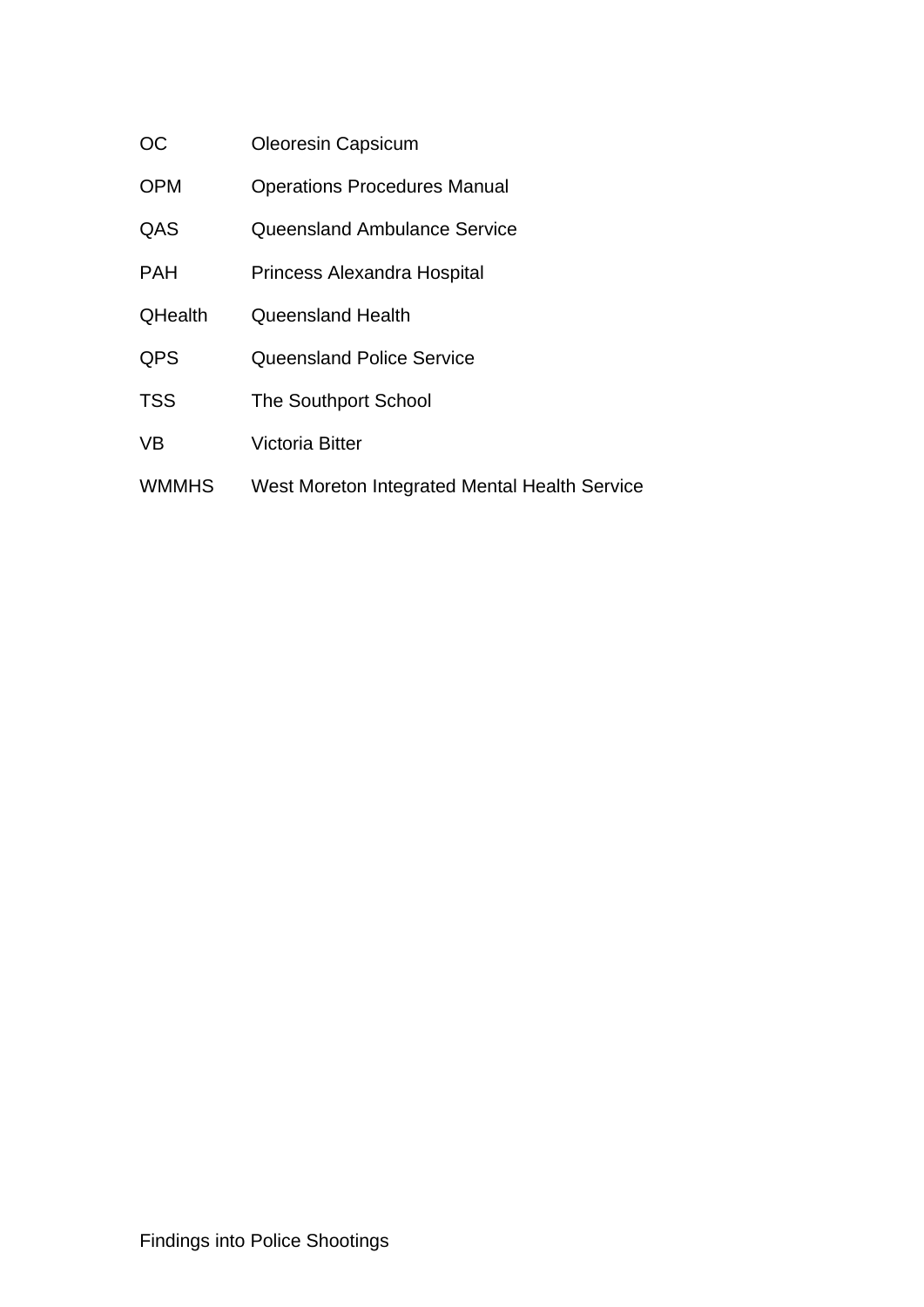# <span id="page-6-0"></span>**Preface**

In 2006 and 2007, an inquest was held into the deaths of Thomas Dion Waite, James Henry Jacobs, Mieng Huynh and James Michael Gear; all of whom were shot and killed by police officers while suffering psychotic episodes. These are the findings of that inquest. They are divided into eight parts. Part 1 contains an introduction and sets out the extent of a coroner's jurisdiction in relation to such matters. It also makes observations and about the investigation of deaths in custody and draws attention to some shortcomings in the investigation of these matters. That part also describes the inquest proceedings. Parts 2, 3, 4 and 5 contain a summary of the evidence in relation to each of the deaths and my findings in relation to the particulars of each death. Those parts also contain a critique of the mental health care provided to each man and the appropriateness of the police response to the emergent situation. Part 6 gathers together the issues relating to mental health care and makes recommendations aimed at addressing the shortcomings identified in these cases. Part 7 does the same in relation to the interaction between police officers and those suffering from mental illness. Part 8 contains a summary of the findings in relation to the actions of the police and the mental health workers.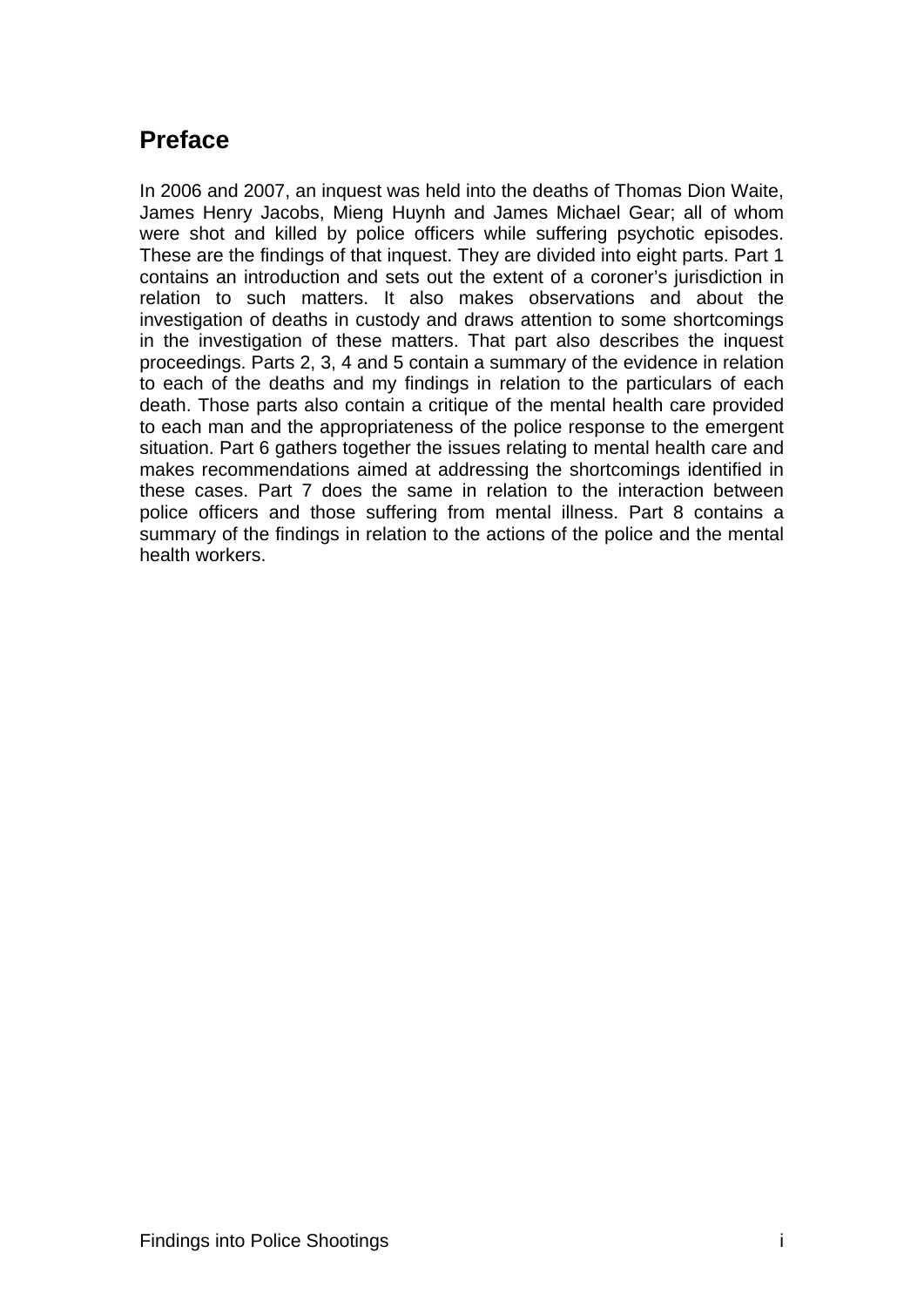# <span id="page-7-0"></span>**Part 1 – Introduction, jurisdiction, investigation and the inquest**

| Part 1 - Introduction, jurisdiction, investigation and the           |  |
|----------------------------------------------------------------------|--|
|                                                                      |  |
|                                                                      |  |
|                                                                      |  |
|                                                                      |  |
|                                                                      |  |
| Investigation of deaths in custody generally  8                      |  |
|                                                                      |  |
|                                                                      |  |
|                                                                      |  |
|                                                                      |  |
|                                                                      |  |
|                                                                      |  |
|                                                                      |  |
|                                                                      |  |
|                                                                      |  |
| Contact with the Logan and Beaudesert Health District mental health  |  |
|                                                                      |  |
|                                                                      |  |
|                                                                      |  |
|                                                                      |  |
|                                                                      |  |
|                                                                      |  |
|                                                                      |  |
|                                                                      |  |
|                                                                      |  |
|                                                                      |  |
|                                                                      |  |
|                                                                      |  |
| Comments and preventative recommendations 30                         |  |
| Was Mr Waite's mental state adequately assessed when taken to the    |  |
|                                                                      |  |
| Was Mr Waite's mental health care appropriately managed by the Logan |  |
|                                                                      |  |
|                                                                      |  |
|                                                                      |  |
|                                                                      |  |
|                                                                      |  |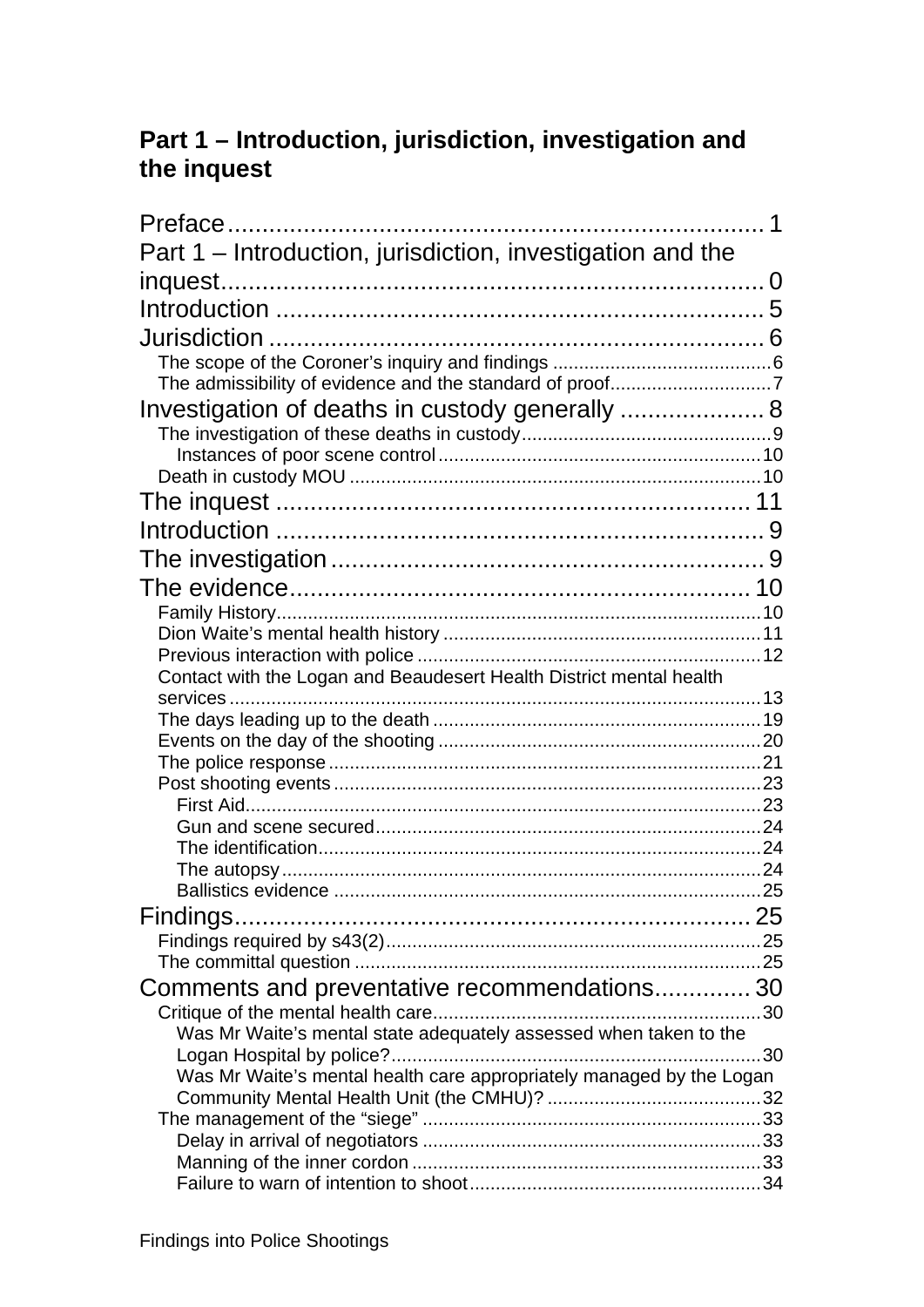| Concerns, comments and recommendations 56                       |  |
|-----------------------------------------------------------------|--|
|                                                                 |  |
|                                                                 |  |
|                                                                 |  |
| Should Mr Huynh have been hospitalised on 23 December 2003?  60 |  |
|                                                                 |  |
|                                                                 |  |
|                                                                 |  |
|                                                                 |  |
|                                                                 |  |
|                                                                 |  |
|                                                                 |  |
|                                                                 |  |
|                                                                 |  |
|                                                                 |  |
|                                                                 |  |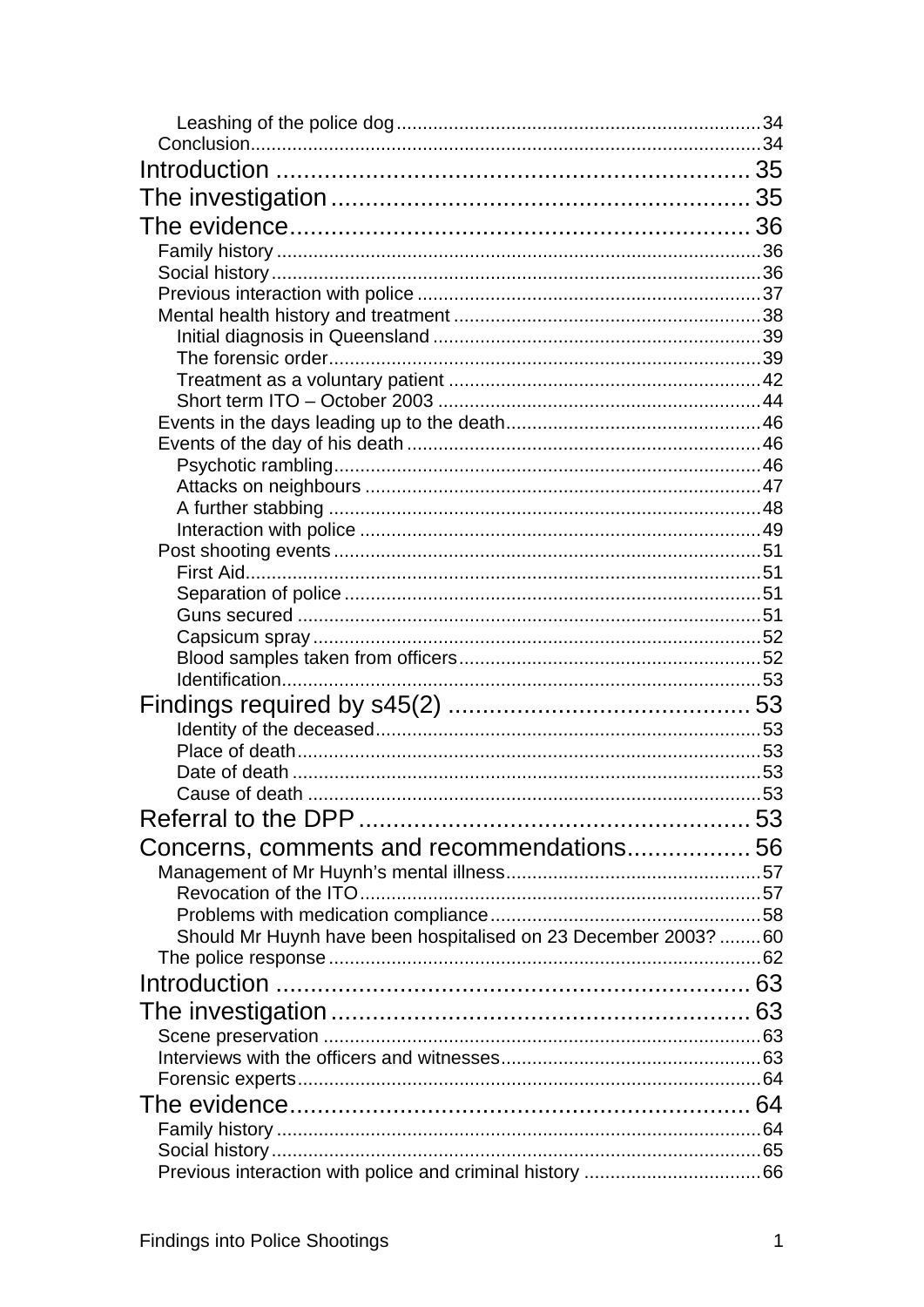| Concerns, comments and recommendations 85                              |  |
|------------------------------------------------------------------------|--|
|                                                                        |  |
|                                                                        |  |
|                                                                        |  |
|                                                                        |  |
|                                                                        |  |
|                                                                        |  |
|                                                                        |  |
|                                                                        |  |
|                                                                        |  |
|                                                                        |  |
|                                                                        |  |
|                                                                        |  |
|                                                                        |  |
|                                                                        |  |
|                                                                        |  |
|                                                                        |  |
|                                                                        |  |
|                                                                        |  |
|                                                                        |  |
|                                                                        |  |
| Discontinuity of care – a breakdown of the therapeutic relationship 95 |  |
|                                                                        |  |
|                                                                        |  |
|                                                                        |  |
|                                                                        |  |
|                                                                        |  |
|                                                                        |  |
|                                                                        |  |
|                                                                        |  |
|                                                                        |  |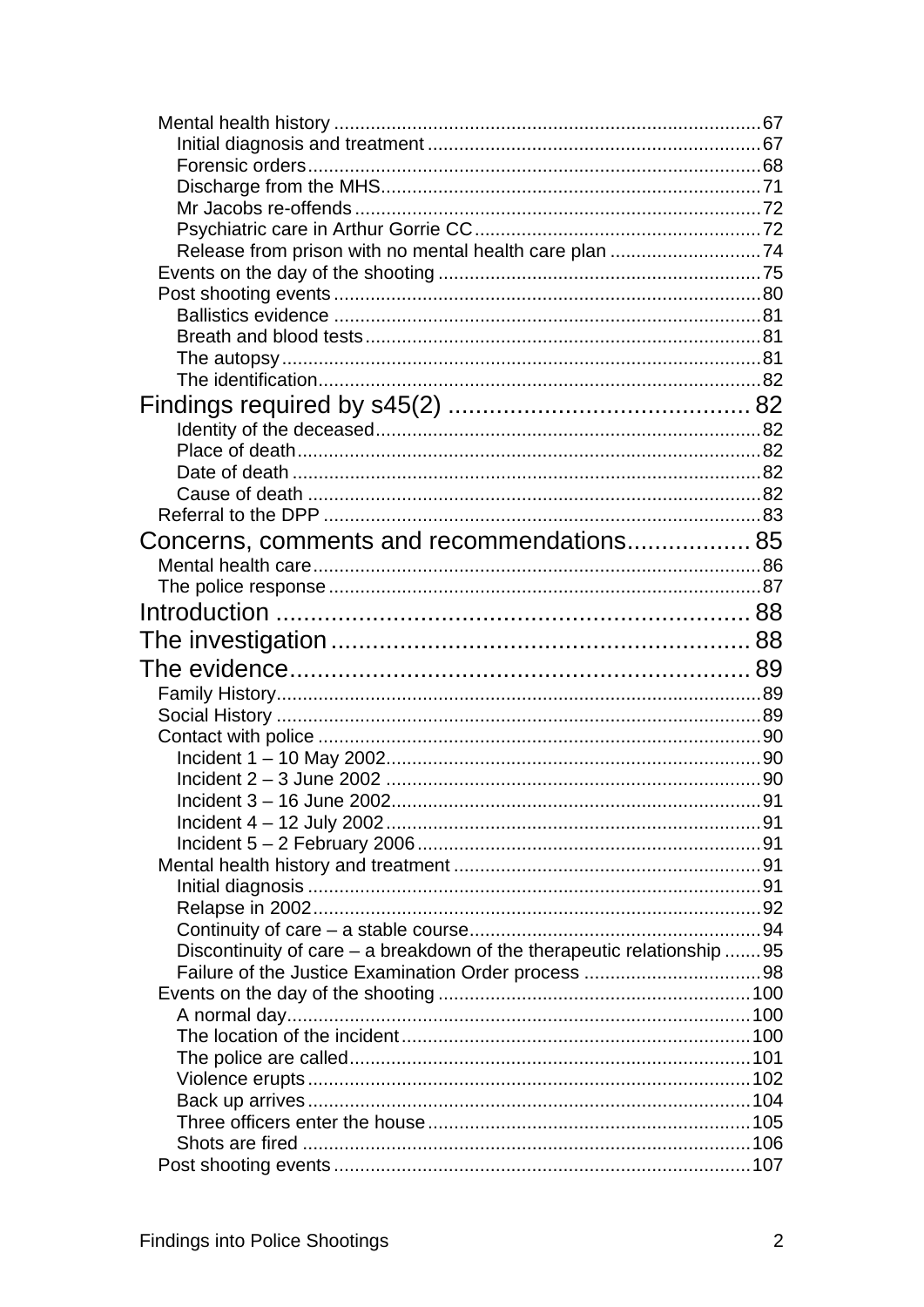| Concerns, comments and recommendations 112                                      |  |
|---------------------------------------------------------------------------------|--|
|                                                                                 |  |
|                                                                                 |  |
| Part 6 - Mental health issues and recommendations 115                           |  |
|                                                                                 |  |
| The evidence base for mental illness assessments 117                            |  |
| Recommendation 1 - Standardised assessment instruments  119                     |  |
| Recommendation 2 – Retention and auditing of assessment instruments             |  |
|                                                                                 |  |
| Recommendation 3 - Review of assessment decisions 119                           |  |
|                                                                                 |  |
| Recommendation 4 - Criteria for involuntary treatment121                        |  |
|                                                                                 |  |
| Recommendation 5 - Evaluation of treatment provided to CMHS patients            |  |
|                                                                                 |  |
|                                                                                 |  |
| Recommendation 6 - Evaluation of post release programs  125                     |  |
|                                                                                 |  |
| Recommendation 7 - Development of prescription drug screens 127                 |  |
| Recommendation 8 - Protocol for medication compliance 128                       |  |
| Part 7 - Policing issues and recommendations 128                                |  |
|                                                                                 |  |
| Collaboration between QPS QHealth and the QAS 133                               |  |
| Recommendation 9 - Dissemination of information concerning mental               |  |
|                                                                                 |  |
| Recommendation 10 - Greater use of pre-crisis planning 135                      |  |
| National guidelines for use of lethal force by police - warning of intention to |  |
|                                                                                 |  |
| Recommendation 11 - Review of training regarding warning to shoot. 136          |  |
| Blood testing of officers involved in a critical incident136                    |  |
| Recommendation 12 - Blood testing of officers involved in a critical            |  |
|                                                                                 |  |
|                                                                                 |  |
| Recommendation 13 - Development of training in tactical withdrawal137           |  |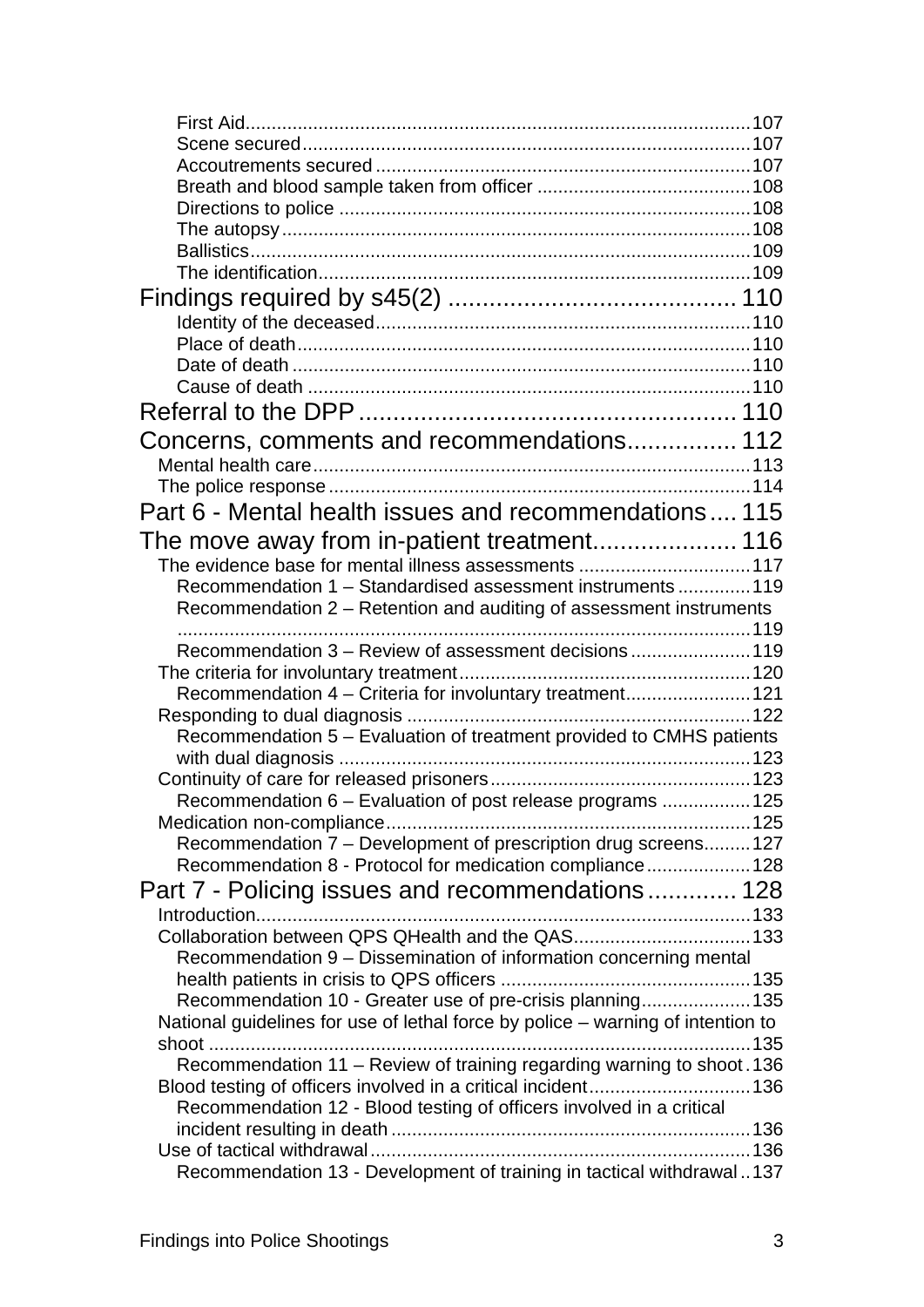| Recommendation 14 – Development of a critical incident review policy |  |
|----------------------------------------------------------------------|--|
|                                                                      |  |
| Assessing impact of shooting on an officer's effectiveness138        |  |
| Recommendation 15 - Review of operational decision making capacity   |  |
|                                                                      |  |
|                                                                      |  |
| Recommendation 16 - Critical incident command training for first     |  |
|                                                                      |  |
|                                                                      |  |
| Recommendation 17 - Continuing evaluation of taser use 139           |  |
|                                                                      |  |
|                                                                      |  |
|                                                                      |  |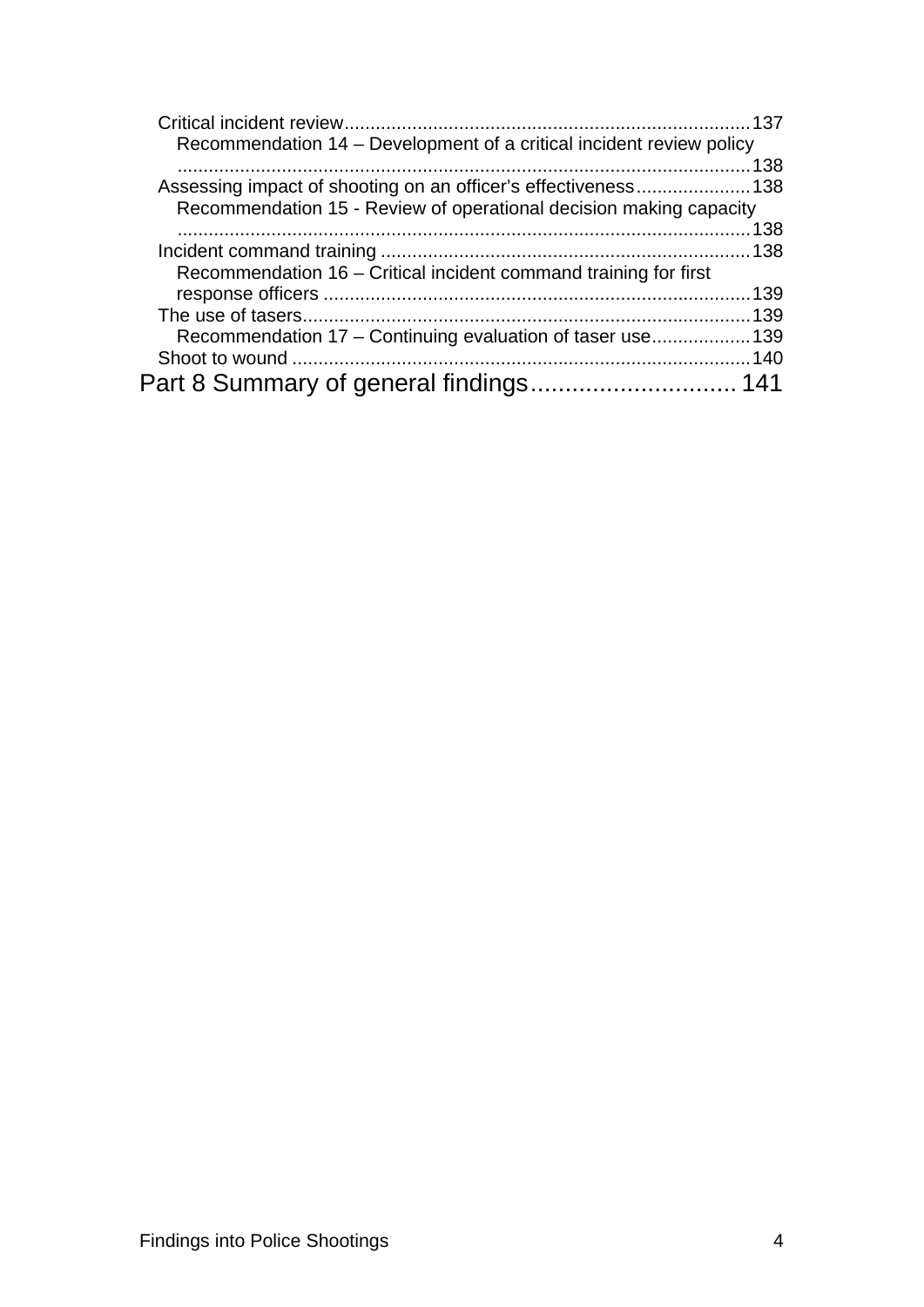### <span id="page-12-0"></span>**Introduction**

Between October 2003 and February 2006, officers of the Queensland Police Service (QPS) acting in the course of their duty, shot and killed four young men in separate incidents in South East Queensland. Each of them was a long term sufferer of mental illness and was experiencing serious symptoms of that illness at the time they were killed. Their mental illness caused them to come into contact with the police and directly led to the death of each of these young men.

Police officers have the onerous responsibility of protecting the community. In order to do this it is necessary that they have resort to firearms as it is unavoidable that, at times, they will need to use deadly force to defend themselves or others. As can be readily appreciated, the use of firearms by police officers must be strictly controlled and scrutinised; particularly when it results in a death. Citizens cede autonomy to the State for the mutual benefit of all members of society. The deliberate killing of a citizen in his home or on the street by an officer of the State is the most extreme exercise of executive power. The denouement of the life of the deceased is traumatic for his family and the police officers involved. Family members are entitled to a thorough and impartial examination of the circumstances of the death to determine whether what would normally be a serious crime was justified. The community needs to be satisfied that the use of deadly force was necessary if it is to maintain its trust and confidence the police service. If the death was avoidable, the public is entitled to expect that those responsible will be held accountable and that changes will be made to reduce the likelihood of similar deaths occurring in future.

It is also in the interests of the officers involved that these maters be scrupulously and independently investigated and publicly reported on so that there can be no suggestion of a "cover up."

The *Coroners Act 2003* recognises and responds to this need for public scrutiny and accountability by requiring all deaths in custody<sup>[1](#page-12-1)</sup> to be investigated by the State Coroner or the Deputy State Coroner and by mandating that an inquest be held into all such deaths.<sup>[2](#page-12-2)</sup>

The contribution of mental illness to the four deaths referred to in these findings makes them more distressing for the families of the deceased, the police officers involved and the community. The dead men were not engaged in some intentionally unlawful or culpable activity; they were, because of their illness, incapable of understanding their circumstances and responding in a way that would have enabled the incidents to be resolved without harm to

l

<span id="page-12-1"></span> $1$  Section 10 defines "death in custody" to include a death which occurs when the dead person is trying to avoid being taken into custody. The death of Mr Waite was dealt with under the Coroners Act 1958 which requires violent or unnatural deaths to be reported to a coroner and requires a coroner to convene an inquest when the circumstances of the death require it – see s7B

<span id="page-12-2"></span> $2$  See s11(7) and s27(1)(a) respectively.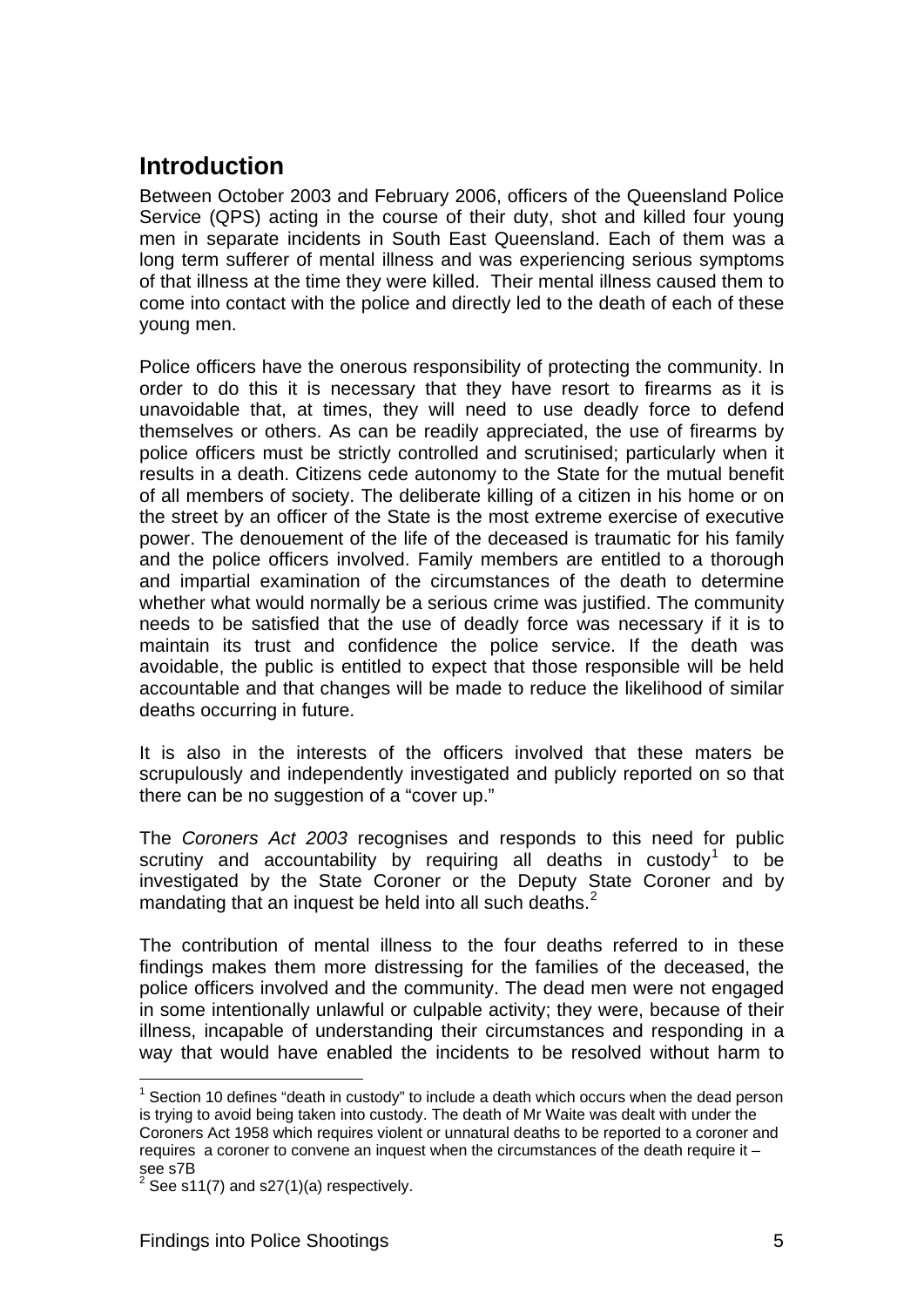anyone. Each had been diagnosed with mental illness for many years and was receiving some treatment in the months before his death. This raises the question of whether the treatment and/or the legislative regime under which they were managed were adequate.

I readily acknowledge the anguish these incidents cause for the police officers involved. In each case the officers were at some stage in great risk of harm or even death. I unreservedly accept the accuracy of the observation tearfully made by Constable Jacinta Pannowitz when giving evidence in relation to the death of Dion Waite. She said, "*Nobody wants to shoot somebody; that decision isn't made until the threat is upon you or one of your colleagues."*

In these findings I am critical of some actions of some of the police officers involved in these incidents. That does not mean that I do not recognise the vital contribution the officers of the Queensland Police Service make to the safety of the community. Rather, it reflects my aspiration to enhance that role by constructively highlighting any shortcomings.

Similarly, I am sure the death of a patient causes distress and anxiety for mental health workers. In none of these cases was there any evidence of deliberate neglect or professional misconduct. Although some of my findings are critical of the case management and decision making of the mental health workers involved in the care of the dead men, I readily acknowledge that many thousands of people receive excellent care that enables them to cope with mental illness that would be impossible without the expert assistance of these dedicated professionals.

All of these incidents should be avoided. All of them are tragic. By their nature inquests focus on those cases in which systems fail the individuals. So, it is important to remember that they represent a minute proportion of the interactions between police and the mentally ill; just as it is necessary to keep in mind that most mental health patients hugely benefit from their contact with Queensland Health.

### <span id="page-13-0"></span>**Jurisdiction**

### <span id="page-13-1"></span>*The scope of the Coroner's inquiry and findings*

A coroner has jurisdiction to inquire into the cause and the circumstances of a reportable death. If possible he/she is required to find:-

- whether a death in fact happened;
- the identity of the deceased;
- when, where and how the death occurred; and
- what caused the person to die.  $3$

Each of these shooting deaths was reportable because each was violent and unnatural. Further the deaths of Messrs Jacobs, Huynh and Gear were deaths

<span id="page-13-2"></span> 3 s45 *Coroners Act 2003*, s24 *Coroners Act 1958*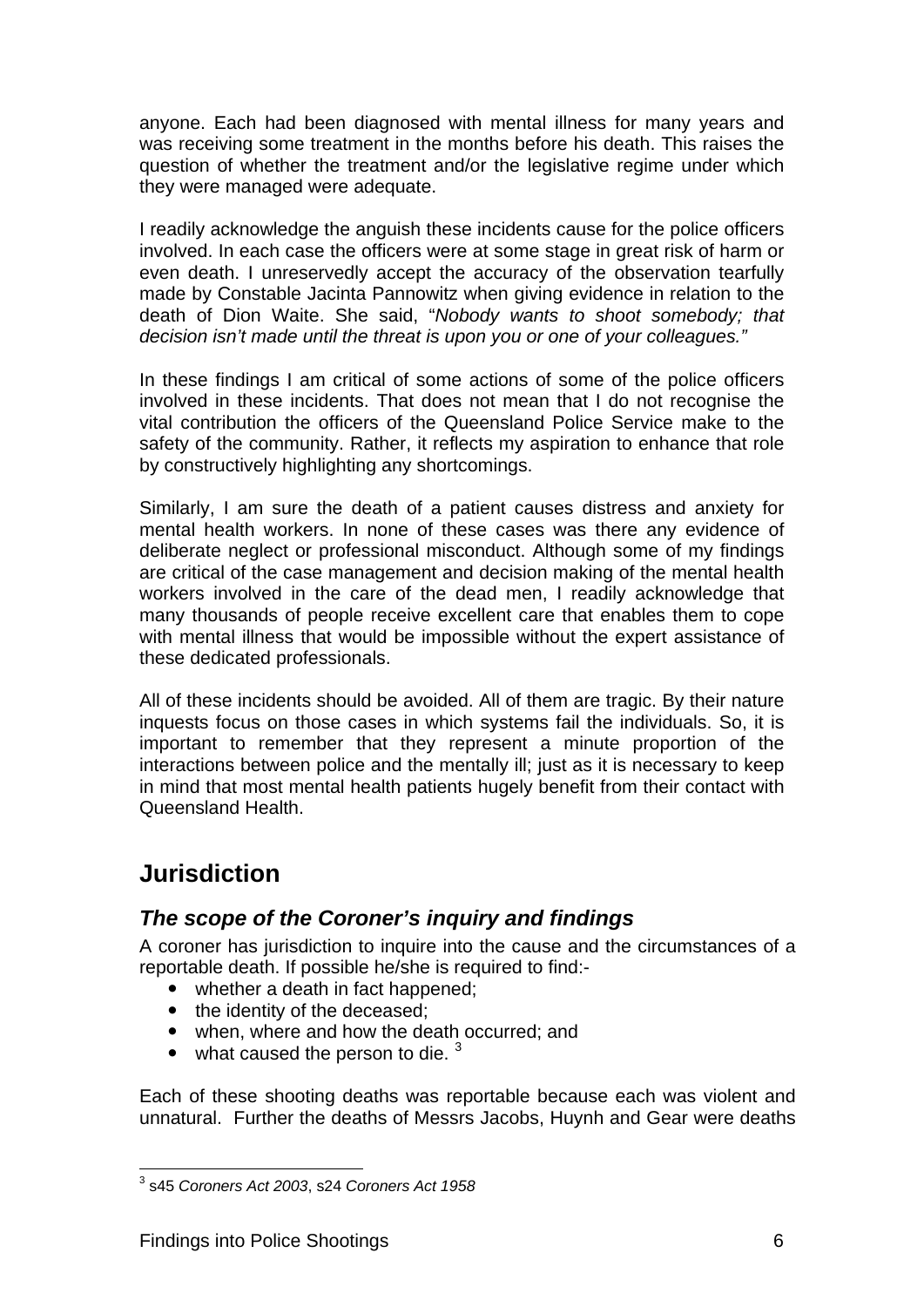in custody within the terms of the *Coroners Act 2003* because the men died while attempting to avoid being taken into custody.<sup>[4](#page-14-1)</sup>

As required by the relevant legislation, I have made findings in relation to the particulars of each death. I can not even summarise all of the information contained in the exhibits and transcript but I consider it appropriate to record in these reasons the evidence I believe is necessary to understand the findings I have made. I have therefore set out in some detail a social and medical history of each of the men and described the circumstances of their deaths.

Importantly, under the *Coroners Act 2003* a coroner may also comment on anything connected with a death investigated at an inquest that relates to public health or safety, the administration of justice or ways to prevent deaths from happening similar circumstances in the future.<sup>[5](#page-14-2)</sup> This greater emphasis on prevention is the most significant reform introduced by the new Act. It places a positive obligation on coroners to seek to identify systematic, underlying, contributory causes to a death with a view to formulating changes to practice or policy that may limit the risk of future deaths and contribute to a fairer and/or safer society.

An inquest is not a trial between opposing parties but an inquiry into the death. In a leading English case it was described in this way:-

*It is an inquisitorial process, a process of investigation quite unlike a criminal trial where the prosecutor accuses and the accused defends… The function of an inquest is to seek out and record as many of the facts concerning the death as the public interest requires.* [6](#page-14-3)

The focus is on discovering what happened, not on ascribing guilt, attributing blame or apportioning liability. The purpose is to inform the family and the public of how the death occurred with a view to reducing the likelihood of similar deaths. As a result, the Act authorises a coroner to make preventive recommendations concerning public health or safety, the administration of justice or ways to prevent deaths from happening in similar circumstances in future.<sup>[7](#page-14-4)</sup> However, a coroner must not include in the findings or any comments or recommendations statements that a person is or maybe guilty of an offence or is or may be civilly liable for something.<sup>[8](#page-14-5)</sup>

#### <span id="page-14-0"></span>*The admissibility of evidence and the standard of proof*

Proceedings in a coroner's court are not bound by the rules of evidence because section 37 of the Act provides that the court "*may inform itself in any way it considers appropriate."* That doesn't mean that any and every piece of

 $4 \text{ See } $10(1)(c)$ 

<span id="page-14-2"></span><span id="page-14-1"></span><sup>&</sup>lt;sup>5</sup> s46 Coroners Act 2003, s24 Coroners Act 1958 was more limited in scope simply providing that riders could be made aimed at preventing deaths occurring in similar circumstances. None of those granted leave to appear submitted this should limit the scope of any comments *I made in the Waite case* 

<sup>6</sup> *R v South London Coroner; ex parte Thompson* (1982) 126 S.J. 625 7 s46

<span id="page-14-5"></span><span id="page-14-4"></span><span id="page-14-3"></span>

<sup>8</sup> s45(5) and 46(3)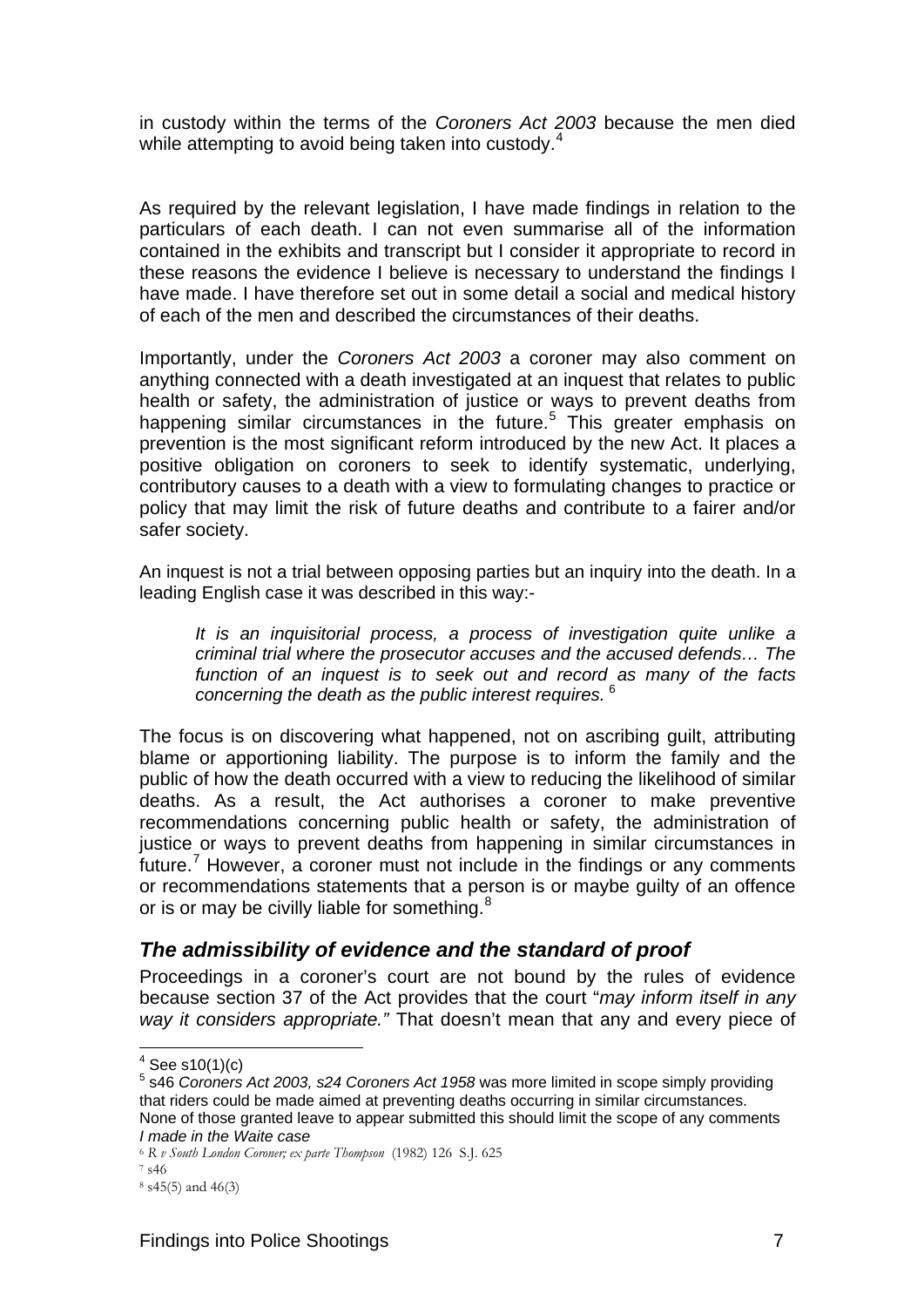information however unreliable will be admitted into evidence and acted upon. However, it does give a coroner greater scope to receive information that may not be admissible in other proceedings and to have regard to its provenance when determining what weight should be given to the information.

This flexibility has been explained as a consequence of an inquest being a factfinding exercise rather than a means of apportioning guilt: an inquiry rather than a trial.

A coroner should apply the civil standard of proof, namely the balance of probabilities, but the approach referred to as the *Briginshaw* sliding scale is applicable.[10](#page-15-2) This means that the more significant the issue to be determined, the more serious an allegation or the more inherently unlikely an occurrence, the clearer and more persuasive the evidence needed for the fact finder to be sufficiently satisfied that it has been proven to the civil standard.<sup>[11](#page-15-3)</sup>

It is also clear that a Coroner is obliged to comply with the rules of natural justice and to act judicially.<sup>[12](#page-15-4)</sup> This means that no findings adverse to the interest of any party may be made without that party first being given a right to be heard in opposition to that finding. As *Annetts v McCann[13](#page-15-5)* makes clear that includes being given an opportunity to make submissions against findings that might be damaging to the reputation of any individual or organisation. This was done by circulating the submissions made by counsel assisting and inviting those granted leave to appear to respond to them.

### <span id="page-15-0"></span>**Investigation of deaths in custody generally**

In the final report of the Royal Commission into Aboriginal Deaths in Custody, Commissioner Johnston referred to the understandable anguish, anger and suspicion felt by the relatives of a person who dies in custody. He wrote that these concerns "*demand an assurance that the circumstances of the death will be thoroughly and fairly investigated."* [14](#page-15-6)

Commission Johnston went on to observe that it was not only the family of the deceased who are concerned about a death in custody.

*A death in custody is a public matter. Police and prison officers perform their duties on behalf of the community. They must be accountable for the proper performance of their duties. Justice requires that both the individual interests of the deceased's family and the general interest of the community be served by the conduct of thorough, competent and impartial investigations into all deaths in custody.[15](#page-15-7)*

l

<span id="page-15-2"></span><span id="page-15-1"></span><sup>&</sup>lt;sup>9</sup> R v South London Coroner; ex parte Thompson per Lord Lane CJ, (1982) 126 S.J. 625<br><sup>10</sup> Anderson v Blashki [1993] 2 VR 89 at 96 per Gobbo J<br><sup>11</sup> Briginshaw v Briginshaw (1938) 60 CLR 336 at 361 per Sir Owen Dixon J

<span id="page-15-4"></span><span id="page-15-3"></span><sup>12</sup> *Harmsworth v State Coroner* [1989] VR 989 at 994 and see a useful discussion of the issue in Freckelton I.,

<sup>&</sup>quot;Inquest Law" in *The inquest handbook*, Selby H., Federation Press, 1998 at 13 13 (1990) 65 ALJR 167 at 168

<span id="page-15-7"></span><span id="page-15-6"></span><span id="page-15-5"></span><sup>&</sup>lt;sup>14</sup> Royal Commission into Aboriginal Deaths in Custody, National Report Vol 1, 109<br><sup>15</sup> *ibid*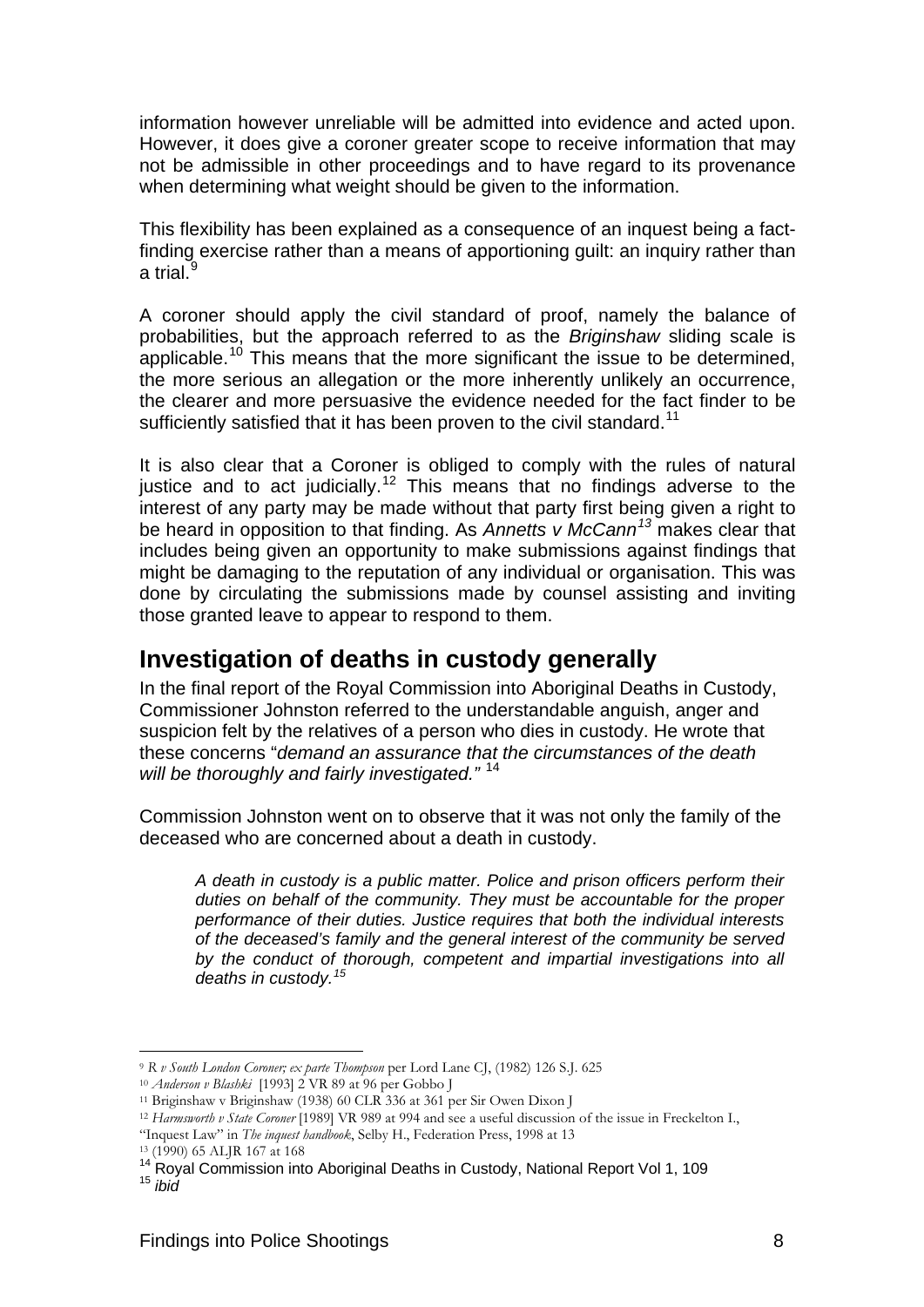The report recommended that such investigations only be conducted by qualified and experienced detectives selected from an internal investigations section or from a police command area other than the one in which the officers involved in the death are posted. It suggests that police standing orders direct that all death in custody investigations "*should be approached on the basis that the death may be a homicide."* [16](#page-16-1)

The QPS has implemented these recommendations by requiring all such incidents to be investigated by the local regional crime co-ordinator or an independent senior investigator with sufficient criminal investigation experience to carry out the investigation. The Operations Procedures Manual (OPM) instructs that a detective other than from where the incident occurred or where the officers directly involved in the incident are stationed should be appointed to investigate.<sup>[17](#page-16-2)</sup>

### <span id="page-16-0"></span>*The investigation of these deaths in custody*

The requirements of the QPS OPM were followed in each of the cases referred to in these findings. In three matters, detectives from the Homicide Investigation Group undertook the investigation. In the fourth, the death of Mr Gear, an experienced detective from the Ethical Standards Command was the lead investigator.

In none of the cases did I detect any bias or lack of diligence on the part of the investigators. There were instances of poor scene control which I shall detail later. I suspect that, with one exception, those mistakes may have been made even if police officers had not been involved in the death. There were also signs, on occasions, that the investigators allowed their natural sympathy for the officers involved to affect them. All of the officers directly involved in the shooting were young and relatively inexperienced. When they were interviewed very soon after the shootings, they were all obviously distressed by what they had just witnessed. The OPM instructs that human services officers be deployed where necessary to assist with the subject officers' psychological welfare. This happened in these cases. It is not part of the investigators' role to attend to these issues. While their sympathy for their junior colleagues is understandable, they must remain conscious of the appearance of partiality that solicitous comments can generate.<sup>[18](#page-16-3)</sup>

In my experience, all police officers recognise that when an officer fatally shoots someone, a through investigation must ensue. In some respects police officers have fewer rights in these situations than do members of the public: they are for example compelled to answer questions and are routinely directed to participate in re-enactments of the events.<sup>19</sup> Conversely, there is

l

<sup>16</sup> *Ibid*, 179

<span id="page-16-3"></span><span id="page-16-2"></span><span id="page-16-1"></span><sup>&</sup>lt;sup>17</sup> OPM para 1.17<br><sup>18</sup> I readily acknowledge that investigators may make similar comments when investigating civilian shootings but that is not to the point; in those cases there is little likelihood of their impartiality being questioned.

<span id="page-16-4"></span><sup>19</sup> Officers are required by the *Police Service Administration Act 1990* to comply with a direction given by a superior officer to answer questions about any work related incident.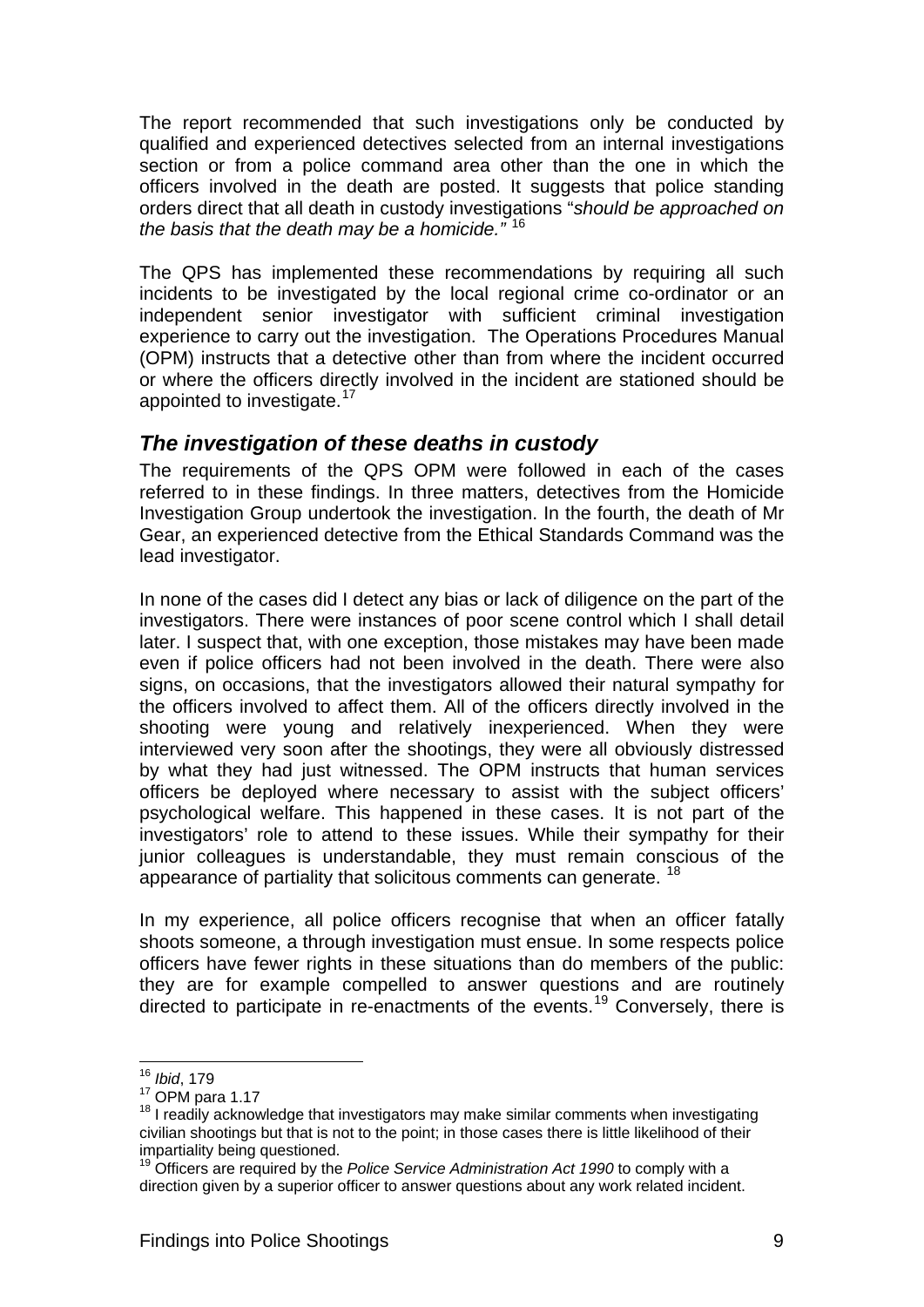an eagerness to accept that the officer "was only doing his/her job" that can cause investigators to be less rigorous than would be the case if the fatal shot was fired by a civilian.<sup>[20](#page-17-2)</sup> This needs to be quarded against.

#### <span id="page-17-0"></span>**Instances of poor scene control**

As I mentioned earlier there were instances of poor scene control that had the potential to undermine the effectiveness of the investigation. I don't believe that occurred in these cases but it is sloppy practice that needs to be avoided. Examples are:-

- During the stand off that preceded the shooting of Mr Waite, a police car was parked near the drive way of a neighbour's house very near where he was subsequently shot. That car was moved and another was parked in the vicinity by scenes of crime officers who participated in the investigation. That vehicle was then photographed as if it was part of the crime scene.
- The officer who shot Mr Jacobs and his partner were directed to drive themselves from the scene back to the local police station in the vehicle they arrived in. Not only did this create an opportunity for collusion or the accidental distortion of their memories of the incident, it removed a significant item from the crime scene. The position of the car at the scene was not marked. A car that was driven to the scene by one of the crews who responded to the emergency was subsequently included in the crimes scene photographs and the scale plan of the scene as if it were present when the shooting occurred, while the position occurred by a significant witness was not.
- A knife thought to have been brandished by Mr Gear was noticed on the floor of the room in which he was shot by one of the first officers to enter the house after the shooting. That officer picked it up and placed it in the boot of his car. It was not photographed *in situ* nor was its position marked.

### <span id="page-17-1"></span>*Death in custody MOU*

In 2006 the Office of the State Coroner, the Crime and Misconduct Commission and the Queensland Police Service entered into a memorandum of understanding to record how each agency would discharge its responsibilities that arise in connection with a death in custody. Following criticism of the QPS investigation of the death in custody of Mulrunji by the Deputy State Coroner in her findings in the inquest into that death, the three agencies are reviewing that MOU.

1

Their answers can not however be used against them in criminal proceedings should any eventuate.

<span id="page-17-2"></span><sup>&</sup>lt;sup>20</sup> For example, although the shooters are routinely asked what happened right up until the shooting occurred; they are frequently not asked why they shot or are only required to respond to a leading question along the lines of "*and so you thought you had no other option other than to shoot?"*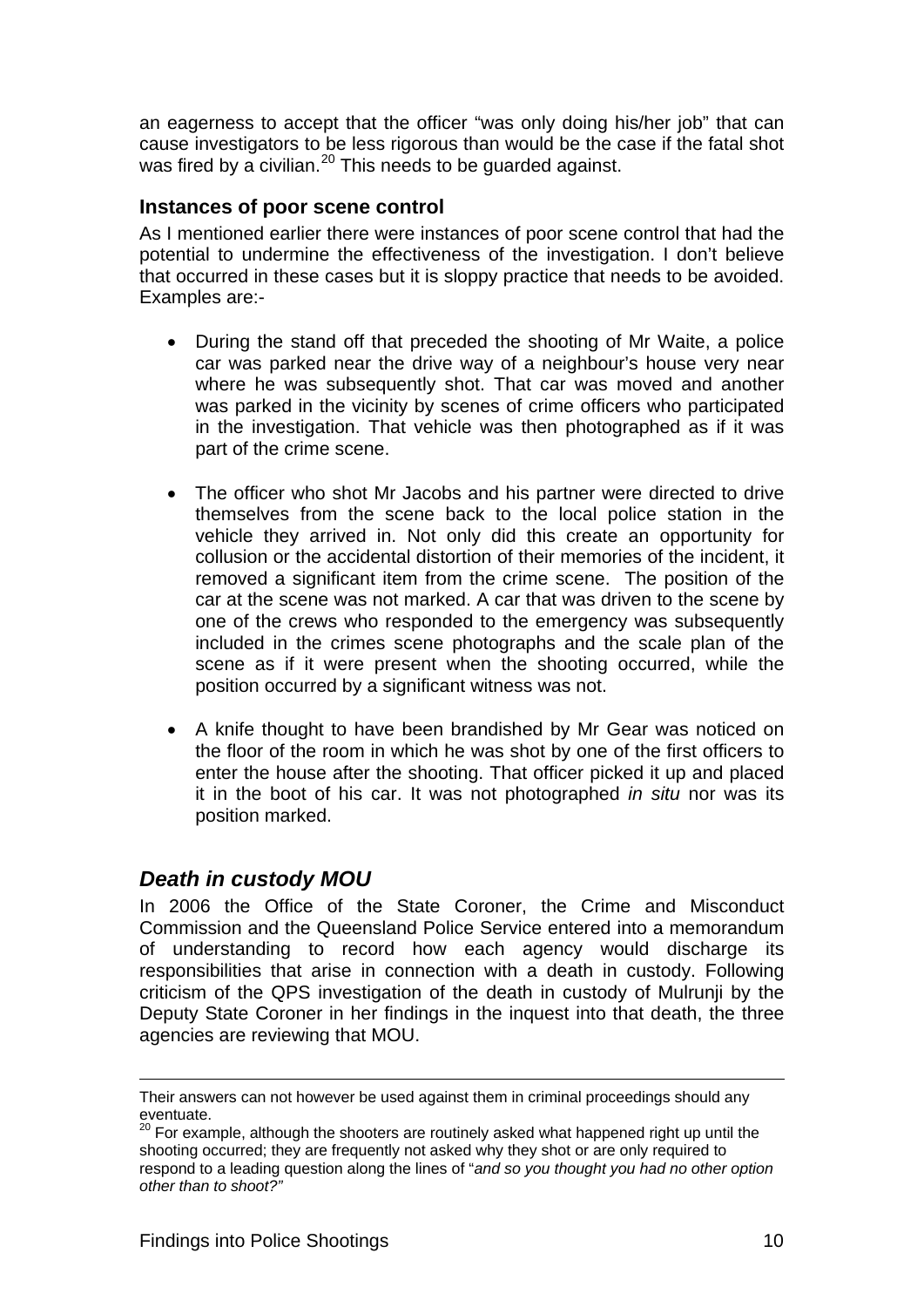The focus of the review is on balancing the need for impartiality with the desirability of ensuring the most expert investigators undertake the inquiry. The CMC would be seen as being more impartial than units within the QPS; however its investigators, generally, do not have current expertise in homicide investigations. This limitation until recently also applied to the Ethical Standards Command (ESC) of the QPS but with recent transfers to that command this limitation has been overcome. Of course deaths in custody can occur anywhere in the state and the ESC is based in Brisbane. It will still therefore be necessary for local officers to undertaken the all important scene preservation and initial exhibit control. The MOU will therefore seek to ensure that these issues are managed at a sufficiently high level within the local command to give confidence that they will be attended to appropriately.

## <span id="page-18-0"></span>**The inquest**

A pre-inquest conference was convened on 7 September 2006. Mr Alan MacSporran SC and Ms Jenny Rosengren were appointed counsel assisting. They outlined the issues they submitted should be examined during the inquest and the witnesses that should be called. The similarity of the circumstances under which these four men died made it appropriate that the inquests into their deaths be held concurrently so that the issues that were raised and the proposals to address any deficiencies could be considered in the context of the various, different scenarios that led to the deaths. $21$ 

Leave to appear was granted to the following people in relation to the death of Mr Waite:-

- Mrs Marino, the mother of deceased (subsequently withdrew)
- Queensland Health Logan-Beaudesert Health Service District
- Police officers Quill and Pannawitz
- Nurses Kerwin and Leary

Leave to appear was granted to the following people in relation to the death of Mr Huynh:-

- The family of Mr Huynh (subsequently withdrew)
- Police officer's Hyland and Goeths
- Queensland Health Princess Alexandra Health Service District

Leave to appear was granted to the following people in relation to the death of Mr Jacobs:-

- Mrs Kealton, the mother of the deceased
- Police officers Nunn & Booker

<span id="page-18-1"></span>l 21 Section 33 *Coroners Act 2003* authorises the holding of an inquest into a number of deaths that happened at different times and places but which appear to have happened in similar circumstances. The death of Mr Waite occurred before the *Coroners Act 2003* came into operation but the repealed Act allowed a coroner to "admit any evidence the coroner thinks fit." See s34 *Coroners Act 1958.* Therefore, for the purpose of making riders in that case, I was authorised to have regard to the evidence tendered in the other three cases.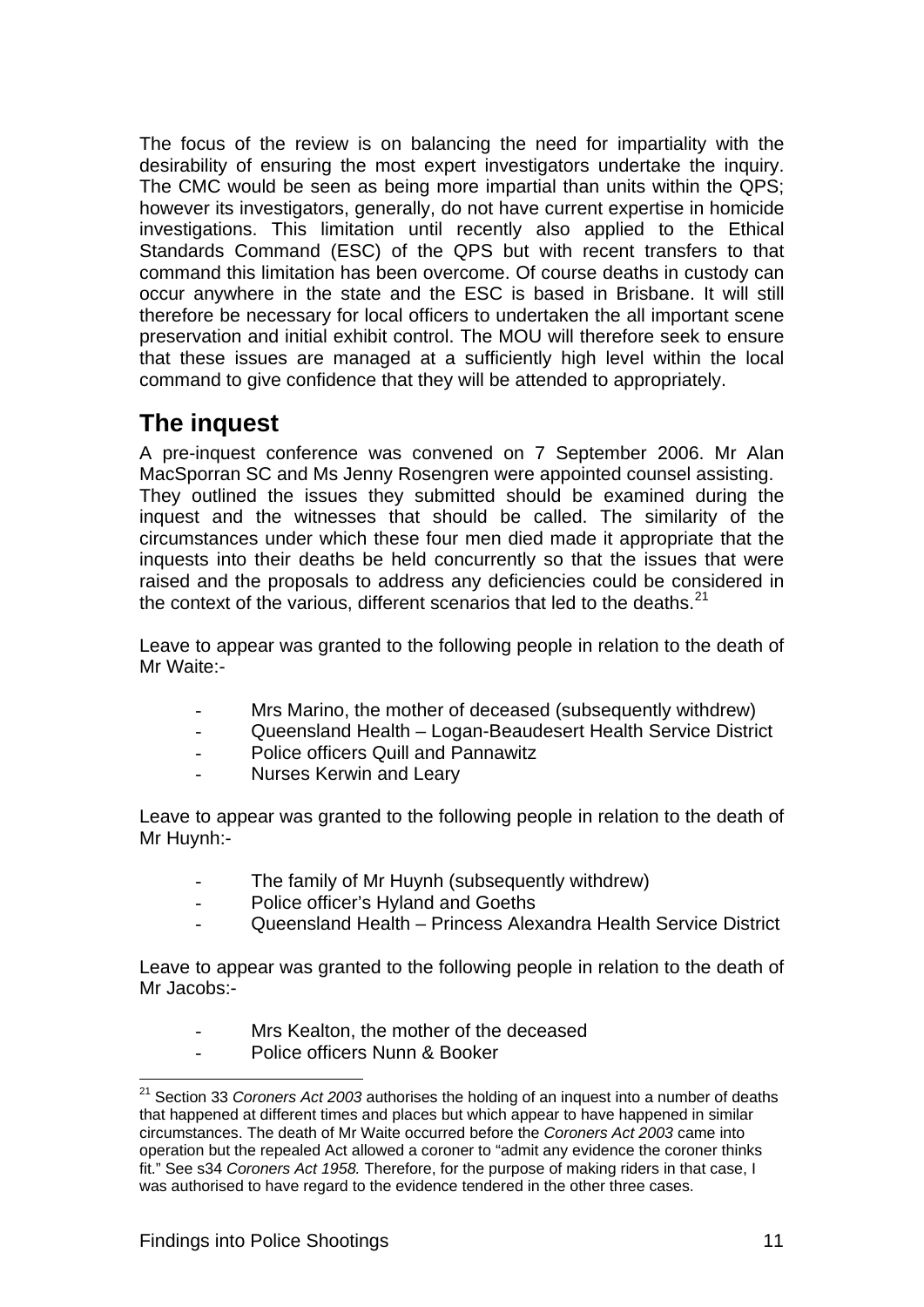- Queensland Health Gold Coast Health Service District
- The Department of Corrective Services
- Dr Judith Kelly
- GEO Group Australia

Leave to appear was granted to the following people in relation to the death of Mr Gear:-

- Mr Gear's family
- Queensland Health West Moreton Health Service District
- Police officers Dixon, Campbell, Olsen, Reis, Russell, Stephens and O'Toole

Leave to appear in relation to all matters was granted to:-

- The Commissioner of the Queensland Police Service; and
- The Public Advocate
- The Director of Mental Health

The inquest proper commenced on 16 October 2006 and proceeded over the following four weeks when evidence was heard in relation to the mental health treatment of each of the four men and the circumstances of their deaths.

The inquest was then adjourned until 14 May 2007 when evidence was heard from senior police officers and mental health practitioners in relation to training and generic policy and procedural issues. Mr Geoffrey Cheverton, the CEO of Queensland Alliance, the peak body of NGOs involved in mental health issues, also gave evidence and the organisation made a very helpful written submission.

In total 16 days of evidence was heard, 79 witnesses gave evidence and 753 exhibits were tendered.

In order to provide procedural fairness to all parties, at the close of evidence the matter was adjourned to allow for the making of written submissions. The last of these was not received until December 2007, substantially delaying the finalisation of these matters. Nevertheless, I was greatly assisted by those submissions and I thank the lawyers for them. In particular, the submission of the Public Advocate were helpful as the independent expertise of that office enabled me to resolve some of the conflicts in the submissions made by the parties who had more vested interests.

I also wish to acknowledge the great assistance given to me by both of the counsel assisting and the staff of the Office of the State Coroner. In particular, Mr Grice, the case co-ordinator who expertly managed the exhibits and the schedule of witnesses and Ms Jo Dickson who liaised with the families of the deceased and managed the preparation of the briefs of evidence.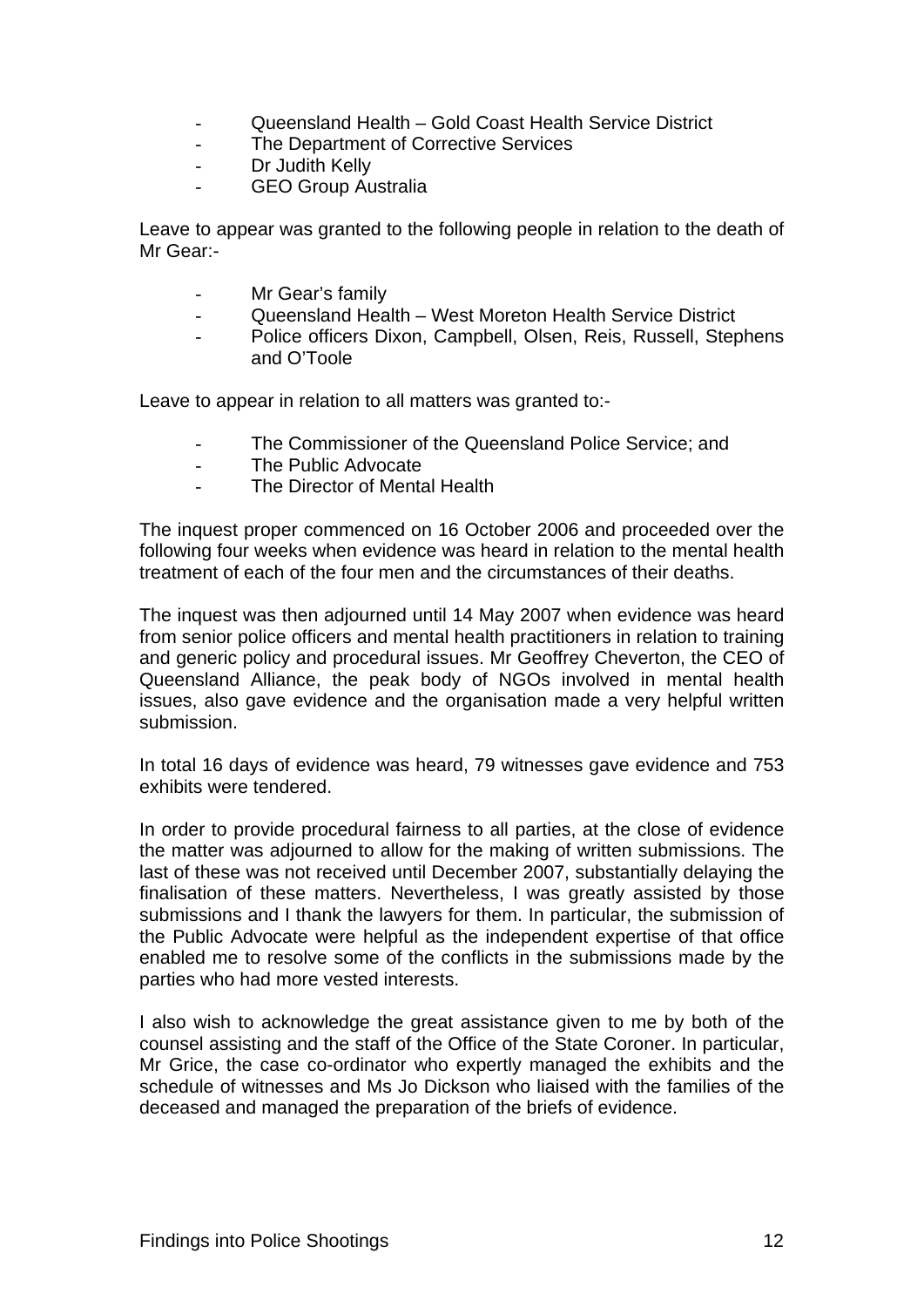# Part 2 - Findings of the inquest into the death of Dion Waite

| Contact with the Logan and Beaudesert Health District mental health |  |
|---------------------------------------------------------------------|--|
|                                                                     |  |
|                                                                     |  |
|                                                                     |  |
|                                                                     |  |
|                                                                     |  |
|                                                                     |  |
|                                                                     |  |
|                                                                     |  |
|                                                                     |  |
|                                                                     |  |
|                                                                     |  |
|                                                                     |  |
|                                                                     |  |
|                                                                     |  |
|                                                                     |  |
|                                                                     |  |
|                                                                     |  |
|                                                                     |  |
|                                                                     |  |
| Was Mr Waite's mental state adequately assessed when taken to the   |  |
| 30                                                                  |  |
| Was Mr Waite's mental health care appropriately managed by the      |  |
|                                                                     |  |
|                                                                     |  |
|                                                                     |  |
|                                                                     |  |
|                                                                     |  |
|                                                                     |  |
|                                                                     |  |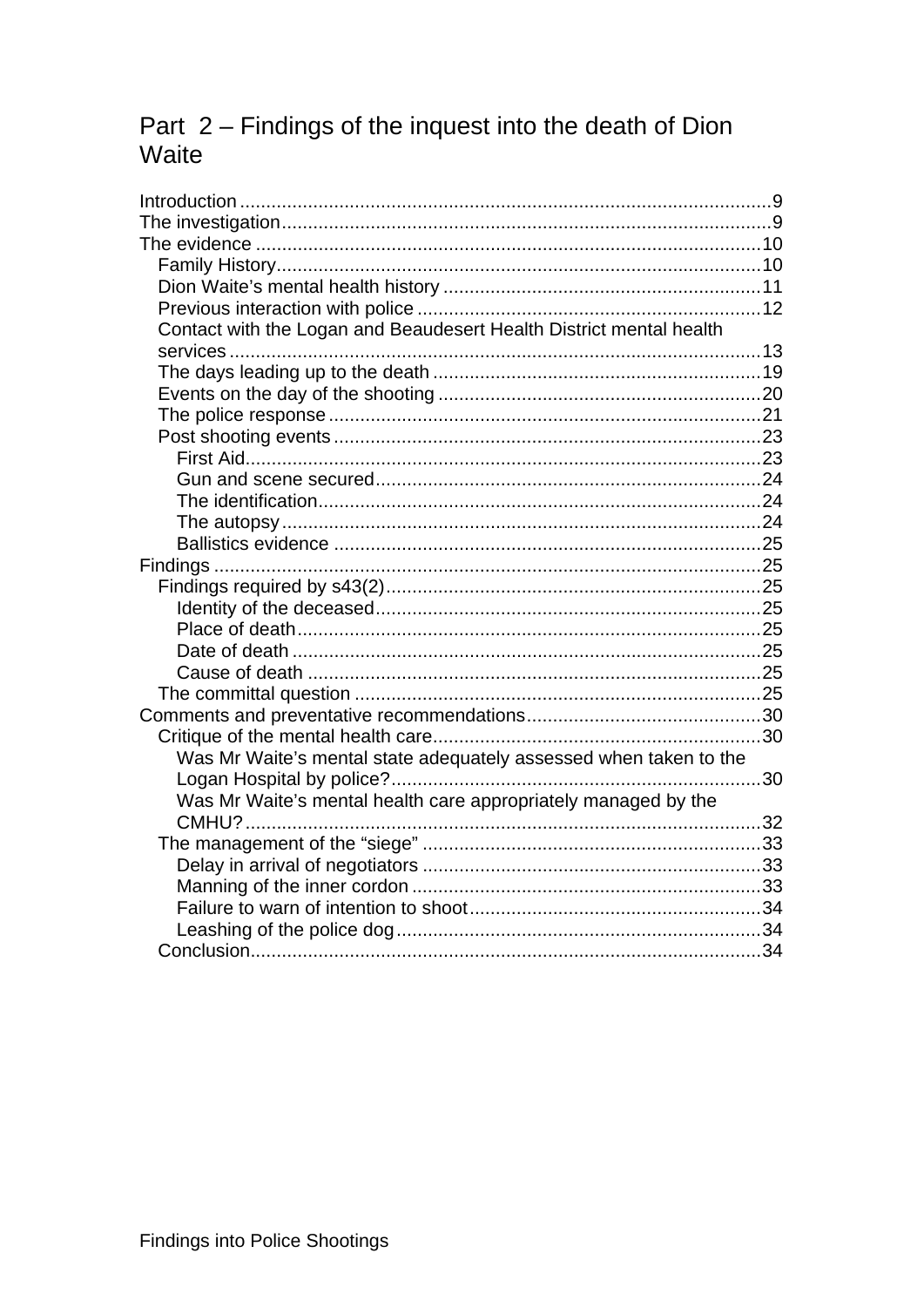### **Introduction**

<span id="page-21-2"></span><span id="page-21-0"></span>*On 24 October 2003, Thomas Dion Waite was shot and killed by a police officer outside his home in Regents Park, a suburb of Logan City. At the time of his death he was 30 years old. He had suffered from mental illness for more than 10 years, although for much of that time it was sufficiently well controlled to enable him to lead a relatively normal life. In the months before his death however, Mr Waite was exhibiting severe symptoms that had caused him to come to the attention of police and into contact with local mental health services. Immediately prior to his death, Mr Waite was engaging in violent and bizarre behaviour. He was shot by a police officer when he lunged at the officer with a knife.* 

*These findings detail the circumstances of the death and consider whether any changes to police procedures or the practices of relevant mental health professionals could prevent deaths occurring in similar circumstances in the future. They also determine whether the officer who shot Mr Waite should be committed for trial in connection with the death.* 

### **The investigation**

<span id="page-21-1"></span>Immediately after the shooting, officers at the scene used the police radio system to request ambulance attendance.

Detective Senior Sergeant Watts, the Officer in Charge of the Logan District Criminal Investigation Branch, quickly arrived on the scene and took initial charge of the investigation. He ensured the crime scene was cordoned off and requested the attendance of investigators and specialist support officers. He co-ordinated the crime scene examination and tasked investigators. A log of events was maintained which recorded all officers entering and exiting the scene.

Scenes of crime and scientific officers attended and conducted forensic investigations including photographing and video-taping the scene and the various exhibits. Items of interest were seized and secured for evidentiary purposes. The handgun used in the shooting and a spent cartridge found on the footpath were seized and later forensically examined.

Unfortunately, scene control was not exemplary in that a motor vehicle used by one of the officers responding to the incident before the shooting was moved before the scene was photographed. A scenes of crime officer's car was parked in the vicinity. During the inquest this caused some confusion. Witnesses accurately remembered the position of the original vehicle but were misled by photographs showing the scenes of crime car. I don't believe that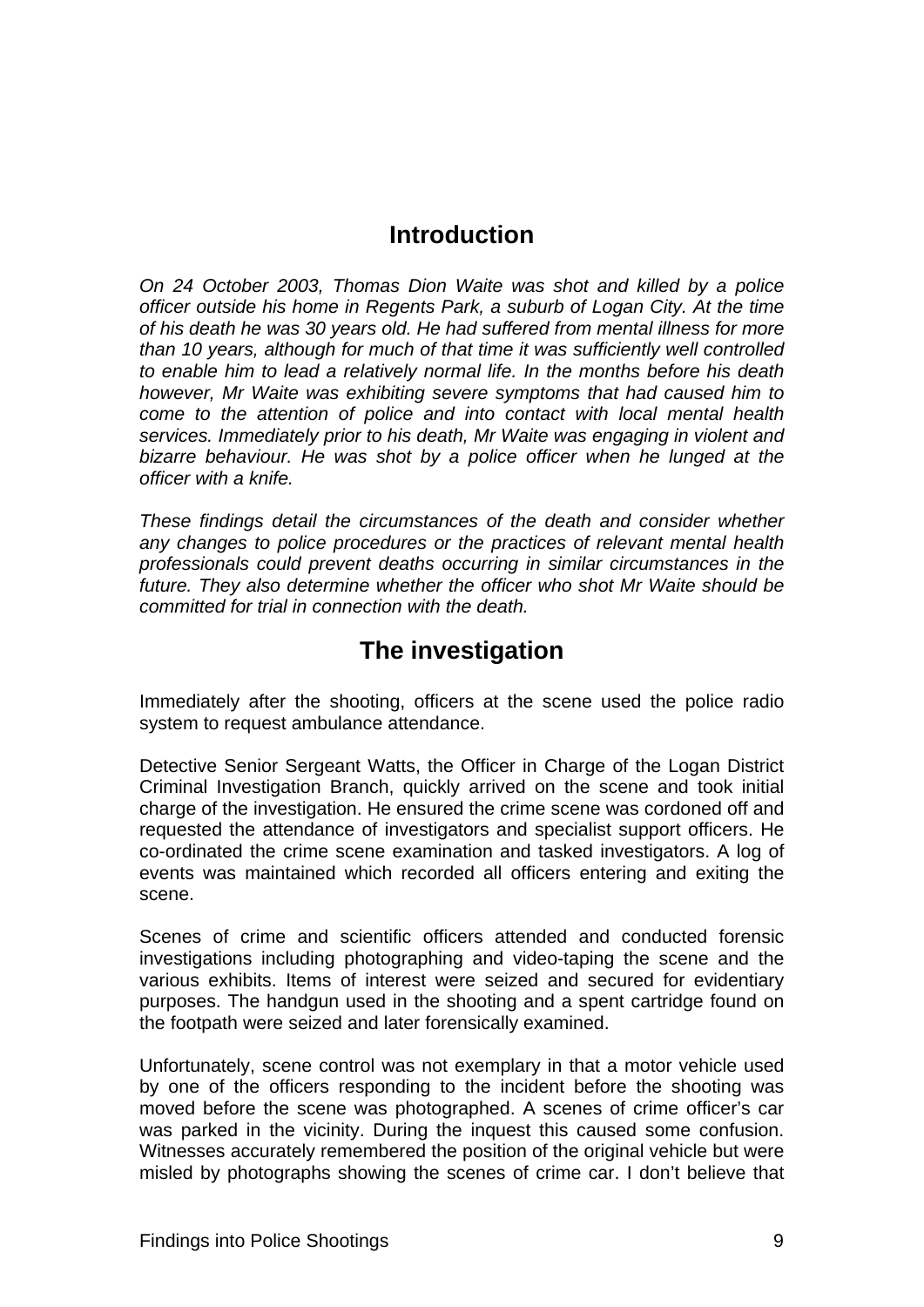<span id="page-22-2"></span>this mistake had any material impact on my findings but it is obviously undesirable for this type of laxity to occur.

Detectives from the Homicide Investigation Unit attended the scene. Detective Senior Sergeant Drinnen of that Unit was appointed as the primary investigator of the incident and took control of the investigation.

Inspectors from the Ethical Standards Command and detectives from the Crime and Misconduct Commission also attended the scene. These officers had been assigned to undertake their respective organisation's overviewing role.

Investigators undertook a "door knock" of the area to locate possible witnesses. Potential witnesses were identified and statements taken.

In order to better manage the investigation of this incident, Detective Senior Sergeant Swan of the Logan District CIB set up a Major Incident Room at the Logan Police Station. This enhanced the co-ordination of the many tasks to be undertaken by the investigators and specialist officers, as well as ensuring the collation of information and the results of inquiries.

Senior Constable Quill, the officer who shot Mr Waite, was interviewed later that afternoon and performed a "walk through" of the events which was videorecorded.

A Beenleigh Accident Investigation Squad member attended and conducted a survey and prepared scale plans of the scene.

I am satisfied that the investigation was thorough, professional and independent. I commend Inspector Drinnen (as he now is) on the quality of his work.

### **The evidence**

### <span id="page-22-1"></span><span id="page-22-0"></span>*Family History*

Mr Waite was born in Rotorua, New Zealand on 3 April 1973 making him 30 years of age at the time of his death. His family called him Dion. He was one of four children and had a good relationship with his siblings.

His parents separated early in his childhood. In 1977 Dion's mother Gaye formed a relationship with Warren Marino. They married in 1984.

The family lived in New Zealand until 1997/1998 when they migrated permanently to Australia. Mr and Mrs Marino moved to Brisbane and Dion initially moved to Sydney with his brother, Corbyn. After about two weeks Corbyn phoned his mother to inform her that he was sending Dion to Brisbane because he could no longer live with him. Dion then lived with his mother and step-father in Brisbane until the time of his death.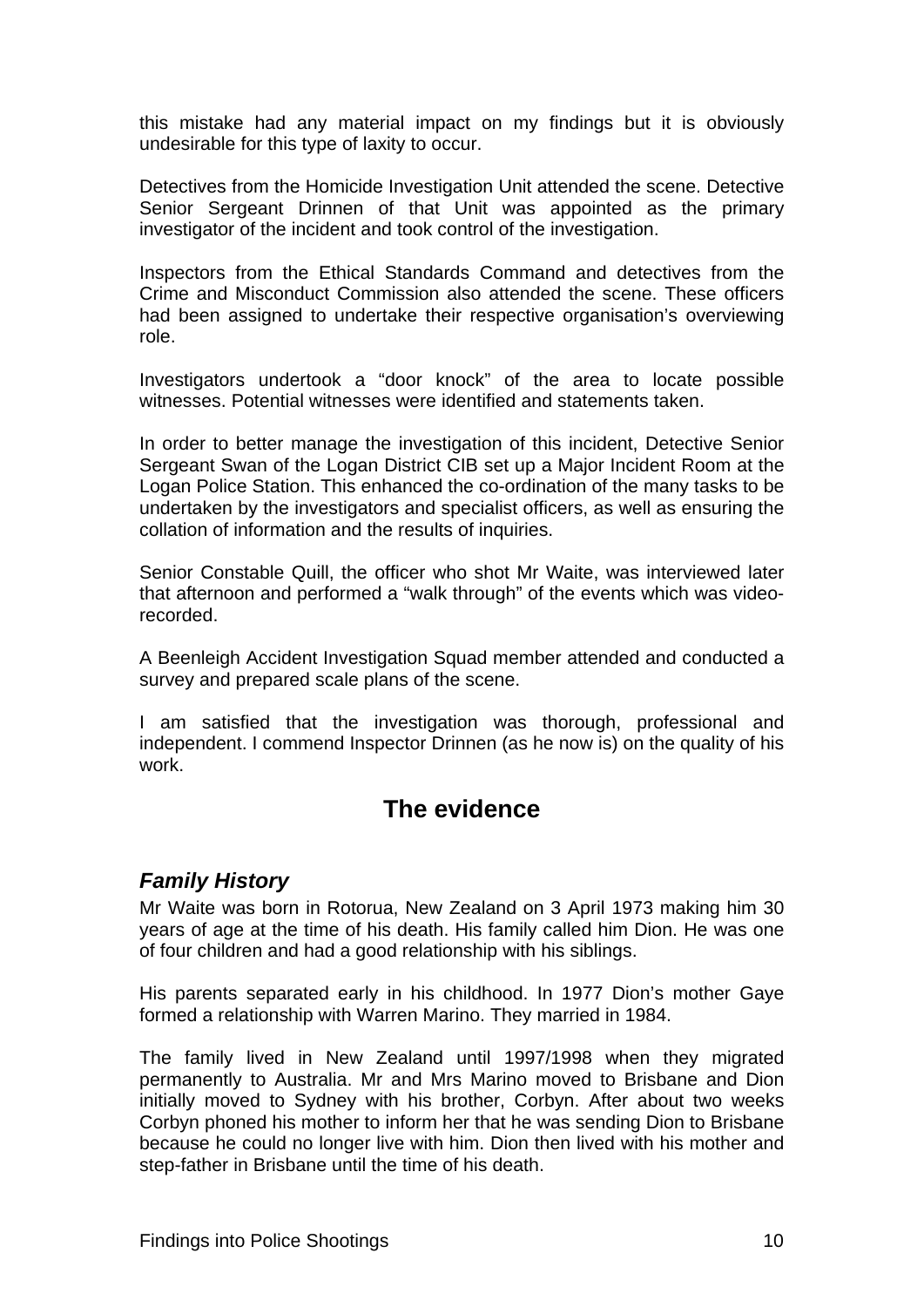<span id="page-23-1"></span>Dion left school in New Zealand at age 15 after having completed second year of high school. After leaving school he found employment at a paper bag factory and worked there for about seven months. He left this employment following a traumatic incident involving youths coming to his house, taking him away against his will and threatening him with extreme violence. As detailed below it seems this incident may have precipitated his enduring mental illness.

Mr Waite didn't work again until he came to Australia. Initially he was listed with an employment agency which sent him to various locations to perform mainly factory type work. It wasn't until about three years later that Dion was able to secure permanent employment with a firm of garage and shed manufacturers in Logan City. He worked there for a period of 18 months and left in the April or May of 2003. This was his last job before his death.

### <span id="page-23-0"></span>*Dion Waite's mental health history*

Mr Waite's mental health history can be traced back to his teenage years. When he was approximately 16 years of age, he was confronted by a group of youths in relation to \$300 he allegedly owed them. They threatened to break his legs and neck and suffocate him by placing a bag over his head. Following this incident, his mother and stepfather noticed a marked change in his behaviour. He barricaded himself in his bedroom for long periods over almost two years. When his mother went to work Dion would hide in the roof ceiling cavity. He started to carry kitchen knives around the house and hide them under his pillow and was generally seriously disturbed.

In mid 1993, Mr Waite came to the attention of the Rotorua Mental Health Service in New Zealand when he was found by his mother after he tried to cut his wrists. During a subsequent mental health assessment he reported that there were people in cars driving past his house who were *"out to get him*". He was worried they were trying to kidnap him. He said he was not leaving the house as he was afraid people were hiding in toilets and were waiting to kill him. It was arranged for a social worker and community mental health nurse to visit him at his home, but Mr Waite refused this assistance and indicated that he wished to have no further contact with the service.

However, at the instigation of Dion's mother, there was, in May and July 1994, further contact with the service but treatment of Dion's condition was made difficult by his belief he had no mental illness. On 12 July 1994 his mother made an application for him to undergo a mental health assessment because his behaviour had become more bizarre and erratic and he was verbally abusive towards her. This assessment resulted in Mr Waite being admitted as a regulated patient under the *Mental Health Act* of New Zealand and he remained an inpatient until discharge on 29 July 1994.

Initially on admission he was very isolative and refused to come out of his room. He was paranoid people on the ward were out to get him and he refused to wear his cord around his pyjama pants as he was fearful people would use it to strangle him. He would not eat food in case it was poisoned.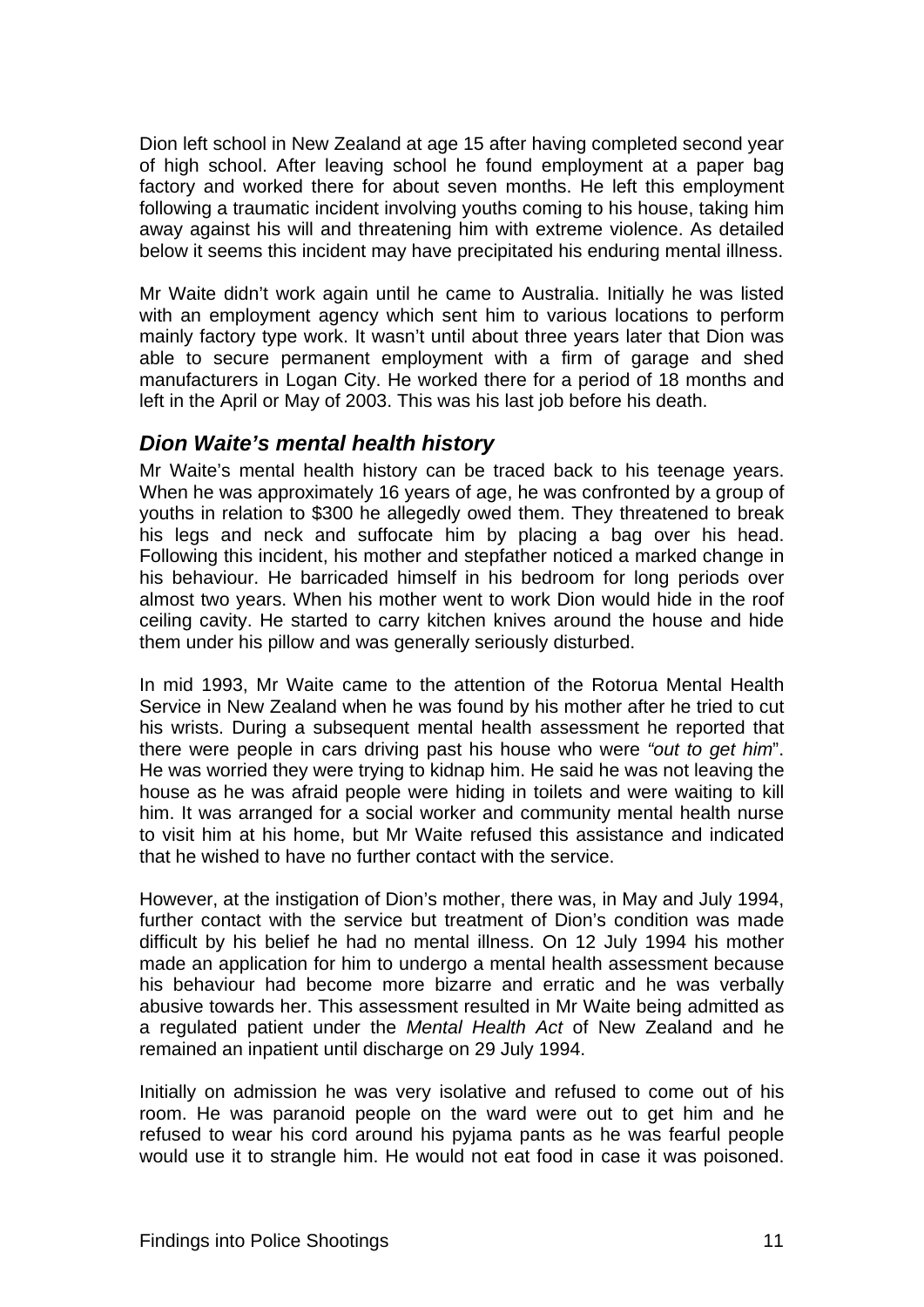<span id="page-24-1"></span>He was commenced on antipsychotic medication and was discharged with a provisional diagnosis of paranoid schizophrenia/delusional disorder.<sup>[22](#page-24-2)</sup>

Regrettably, although not unusually, the antipsychotic medication was having undesirable side effects and after a few months Mr Waite stopped taking it.<sup>2</sup> In March 1995, he made a further attempt at suicide by cutting hoses to gas bottles at his home and in June 1995, his mother reported he had taken an overdose of his medication. The police went to his home only to find him watching television with his grandmother. He denied having taken an overdose. By January 1997, Mr Waite's stepfather was seeking counselling to enable him to cope with Dion's behaviour at home.

When Dion and his family relocated to Australia in mid 1997, his behaviour did not improve and he continued to believe everyone was out to get him and the only person he could trust was his mother.<sup>[24](#page-24-4)</sup> However, until shortly before his death, neither Dion nor his family sought any further medical intervention for his condition. It seems the family had no confidence in the capacity of psychiatry to assist Dion. It also seems that, as is sometimes the case with delusional disorders, at least at a superficial level, Dion was capable of functioning at a relatively normal level despite his condition.

#### <span id="page-24-0"></span>*Previous interaction with police*

Prior to the fatal shooting, Mr Waite had been involved in three previous incidents with the local police, each of which involved quite bizarre behaviour on his part.

On 25 May 2000, police attended an incident at the Greenbank RSL Club involving Mr Waite. He was observed to be heavily intoxicated. Police advised Mr Waite to make arrangements for somebody to transport him from the premises. About an hour later, police observed Mr Waite driving a motor vehicle out of the RSL car park and intercepted him. Mr Waite got out of the vehicle, immediately took up a fighting stance and challenged the officers resulting in a fracas. During the incident, Mr Waite ended up on the ground and, in order to subdue him, the police used OC spray. He was handcuffed and provided with after care for the OC spray. He was then transported to the Beenleigh Police Watchhouse and charged.

While at the watchhouse, Mr Waite again became aggressive and another scuffle ensued, which necessitated him being restrained and placed in the padded cell.

On 1 August 2003, Mr Waite was observed running naked along Grand Plaza Drive at Browns Plains. He climbed onto the top of a motor vehicle while the female driver was inside and began to smash the perspex roof of the vehicle with his feet. Browns Plains police arrived and observed Mr Waite jumping onto the bonnets of other vehicles and smashing windscreens. He leapt onto

l <sup>22</sup> Exhibit 129

<span id="page-24-3"></span><span id="page-24-2"></span> $23 \overline{\text{T}}$ 243

<span id="page-24-4"></span> $^{24}$  T<sub>244</sub>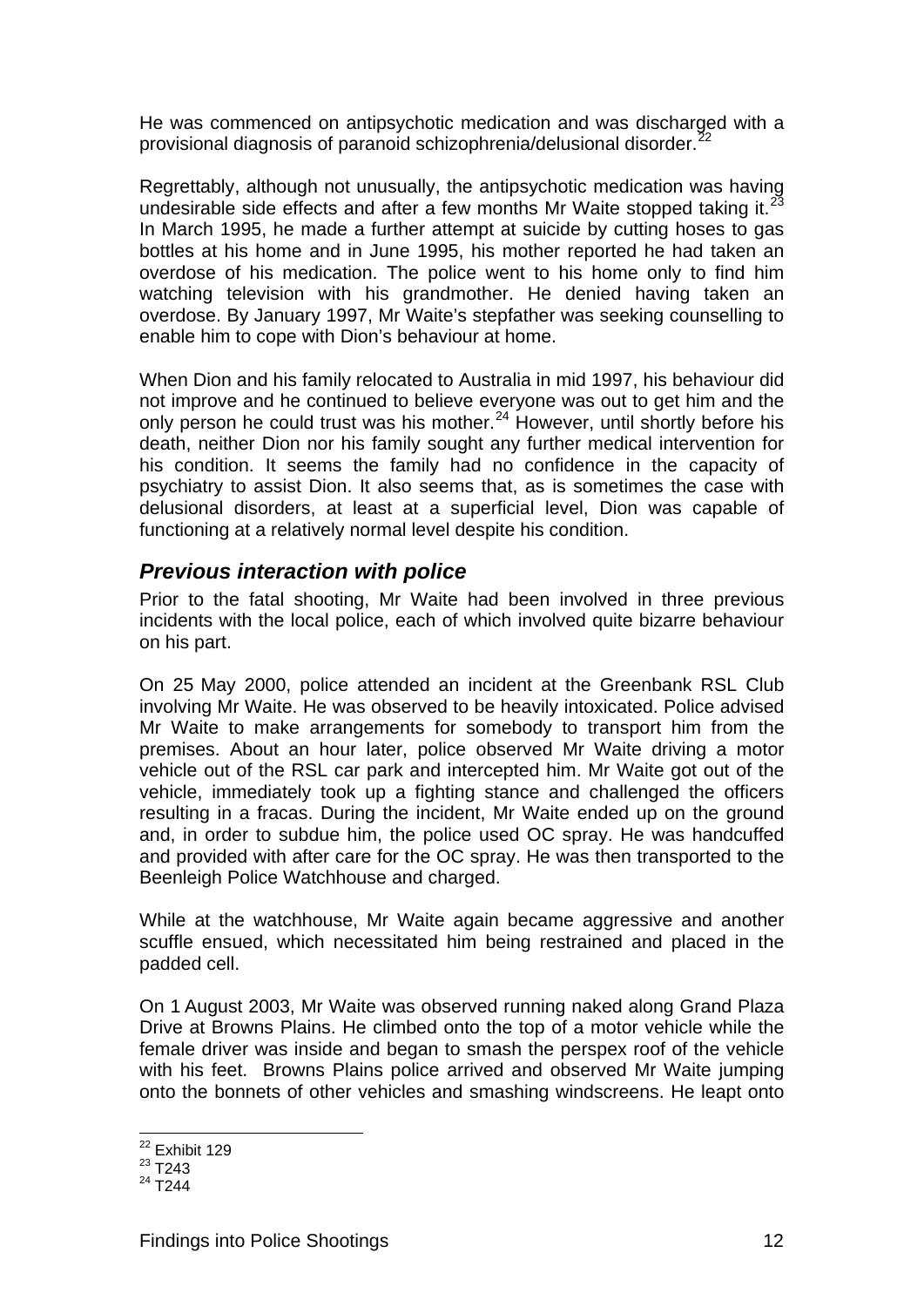<span id="page-25-1"></span>the police car and smashed the windscreen with his feet. The police endeavoured to restrain Mr Waite but were unable to do so. Both officers deployed their OC spray and despite emptying two canisters onto Mr Waite's face they still required the assistance of workers from a nearby building site to bring him under control.

Mr Waite was transported to the Logan City Hospital for treatment and, in view of his bizarre behaviour, psychiatric assessment. As detailed below, the psychiatric registrar who examined Mr Waite concluded that he was not suffering from any mental illness and he was therefore released back into the custody of police.

On 23 September 2003, Mr Waite's sister, Jacinda Marino contacted police concerned at finding blood at her brother's residence at 195 Vansittart Road, Regents Park. Police attended the residence and located a large pool of blood at the side of the bed and a large blood stain on the mattress. Blood soaked clothing belonging to Mr Waite and two knives covered in blood were found in a rubbish bin at the house.

Mr Waite's family confirmed he was suffering from mental health issues and was failing to take his prescribed medicine, which resulted in his destructive behaviour.

Mr Waite was later located by police with a large cut under his arm, which he claimed had occurred accidentally. Mr Waite advised he would seek medical attention for his injury and at that time did not appear to be displaying indicators to warrant an involuntary mental health assessment. Police took no further action.

### <span id="page-25-0"></span>*Contact with the Logan and Beaudesert Health District mental health services*

As mentioned earlier, following the incident at Browns Plains Plaza on 1 August 2003, the police involved in arresting Mr Waite had concerns about his mental health. Accordingly, they made application under s16(a) of the *Mental Health Act 2000* for him to undergo a mental health assessment at the Logan Hospital.

After having his surprisingly minor injuries attended to, Mr Waite was referred for a psychiatric review by Dr Sunil Weerasekera. At the time of the assessment, Dr Weerasekera was given a brief outline of the incident and was informed that Mr Waite had reported to the police a history of paranoia, recent visual hallucinations, thoughts of self harm; his requirement for medication and inpatient treatment in New Zealand in 1998; and that he had consumed four to five cans of VB and one cone of marijuana earlier that day.

Dr Weerasekera found no evidence of thought or mood disorder; no evidence of psychotic or depressive symptoms; no evidence of self harm or homicide;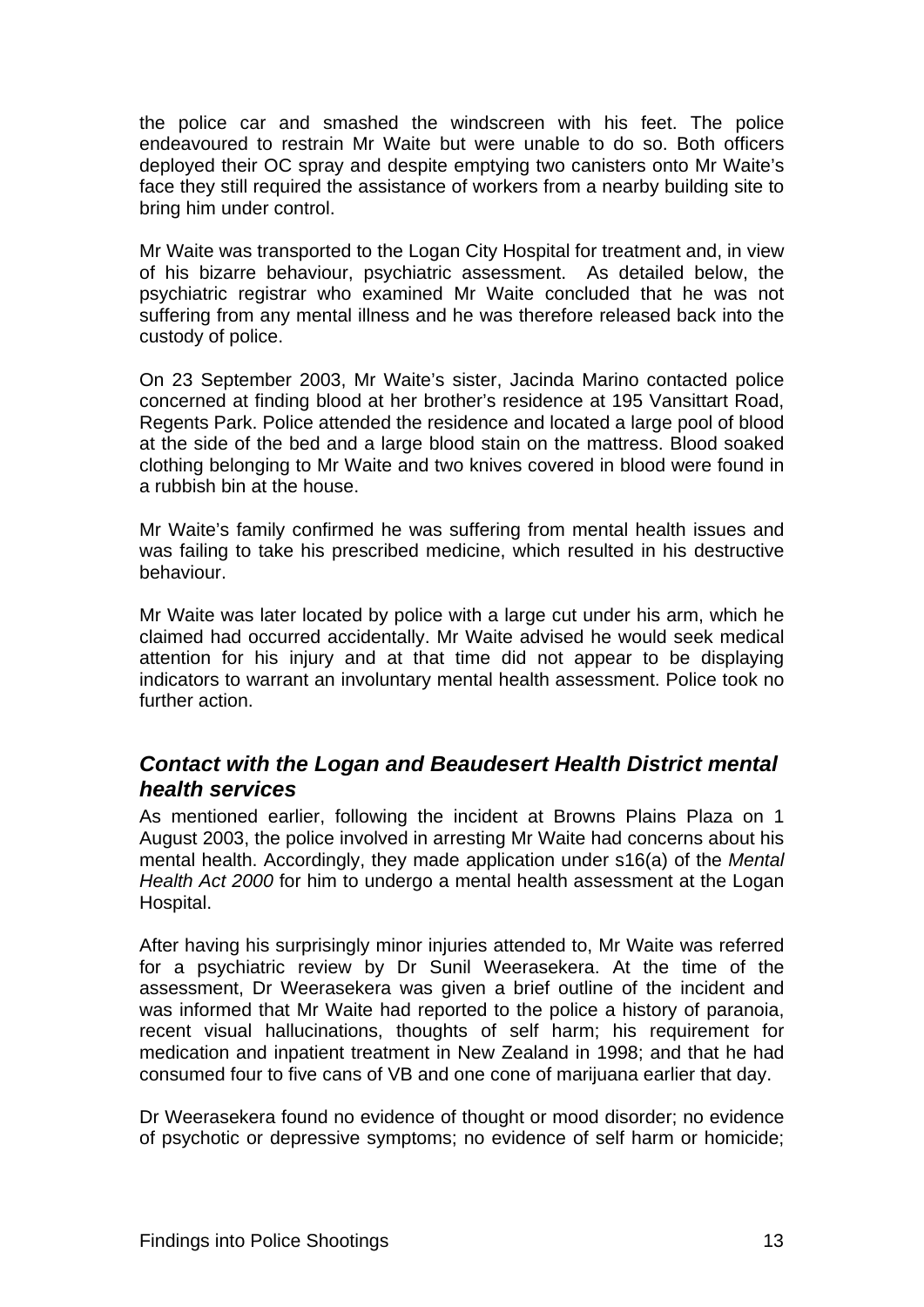and no delusions or hallucinations. He considered Mr Waite had good insight, judgment and impulse control.<sup>[25](#page-26-0)</sup>

It was Dr Weerasekera's opinion that Mr Waite did not have a mental illness. Dr Weerasekera considered the incident with the police earlier that day was likely to have been an incident of drug induced psychosis. He considered it likely Mr Waite had under reported to him the level of his alcohol and cannabis use earlier that day. He believed the absence of any indicia of drug or alcohol intoxication at the time of the assessment could be explained by the passing of some three to four hours between the incident and the assessment.

The Logan Hospital policy required Dr Weerasekera to discuss his assessment with the consultant on call, Dr Tucker. Dr Weerasekera says he could not contact Dr Tucker and therefore simply discharged Dion back into police custody without seeking input from any consultant psychiatrist about the most appropriate treatment plan for Mr Waite. Dr Tucker is unable to say why he was not available for consultation on the issue.

Approximately five weeks later, on 9 September 2003, Mr Waite and his mother presented at the Logan Community Mental Health Service ("the CMHS") as his mother had become increasingly concerned about his deteriorating condition. She says Dion was drinking more and becoming increasingly difficult to live with. He was not communicating with family members and was generally very disconnected.

He was initially assessed by Anne Butler, registered nurse. Dion and his mother reported that Dion was smoking cannabis occasionally; his alcohol intake had increased over the previous 4 weeks; he believed people/things were racing through his veins; he would shoot himself if he had a gun and would cut his wrists. Ms Butler was also told of a family history of mental illness, Dion's previous suicide attempts and his involvement and diagnosis by mental health services in Rotorua, New Zealand.

Ms Butler found Mr Waite to be anxious, agitated and paranoid. His conversation was disjointed and there was evidence of thought disorder. She considered he required referral for a mental health assessment and arrangements were made for Dr Deborah Wiens, psychiatric registrar to perform the assessment later that day.<sup>[26](#page-26-1)</sup>

During the course of the assessment, Dr Wiens was informed that:

- his functioning had generally deteriorated;
- he had suddenly left his job which he claimed to be due to racing thoughts and paranoia;
- he had been involved in an incident where he was running naked down the street in circumstances where he believed the police had a plot to kill him;
- he was showing other signs of increasing paranoia;
- he had become more angry and hostile towards his family;

l  $^{25}$  T273

<span id="page-26-1"></span><span id="page-26-0"></span><sup>26</sup> Ex 130 pp71-74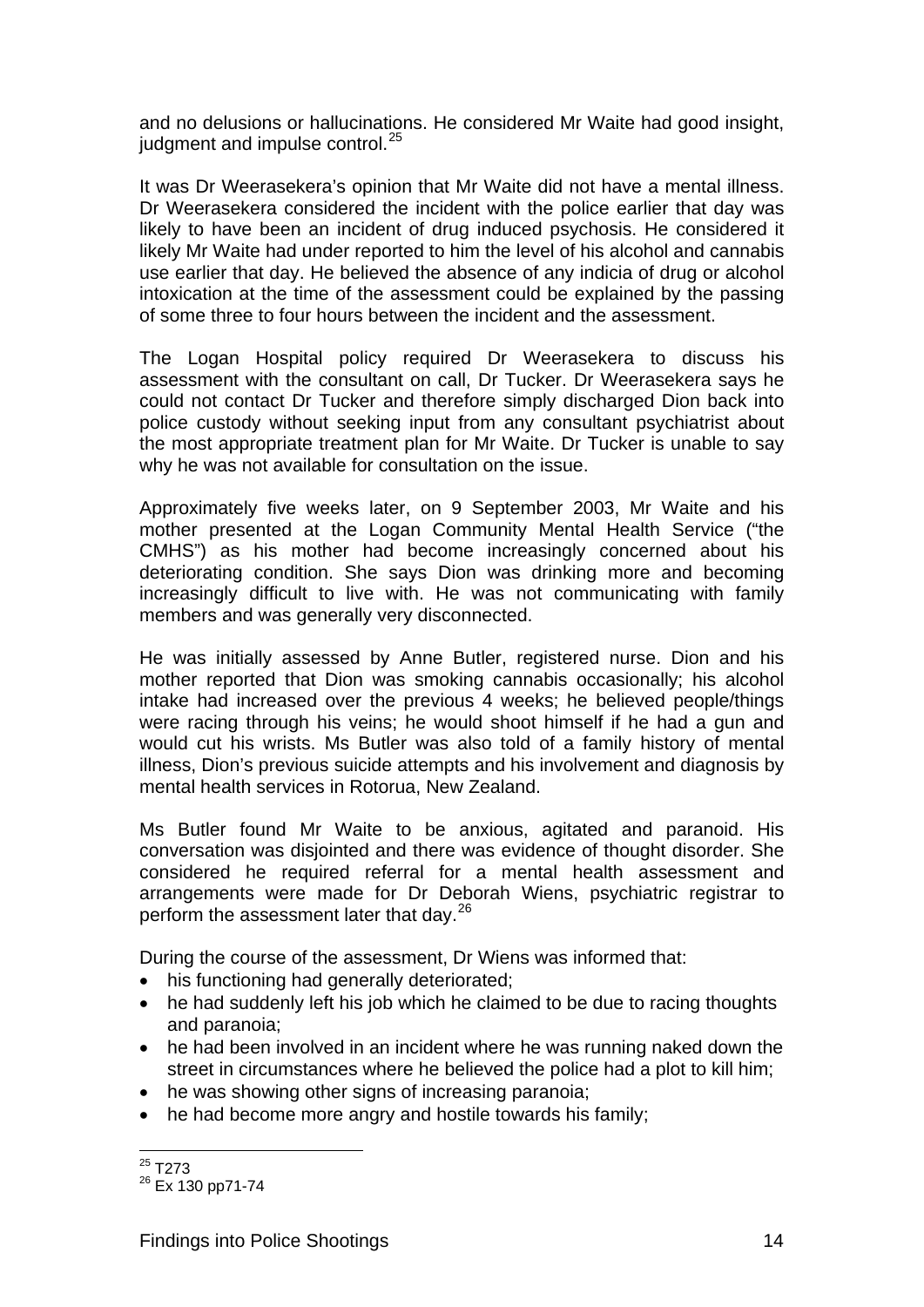- he had thoughts of suicide and was fighting off thoughts of someone wanting to kill him;
- he was afraid the police and even Dr Wiens was part of his paranoid delusion;
- it was the first time he had asked for help;
- his mother and step-father were going to New Zealand for a holiday and his mother was concerned there would be no-one to monitor and support him while they were away and
- Mr Waite thought he would be better in hospital.

Dr Wiens thought Mr Waite may have had a personality disorder but her provisional diagnosis was some kind of psychotic episode and anxiety. She prescribed Risperidone, an antipsychotic medication and Valium, a sedative.<sup>[27](#page-27-0)</sup> Her plan was to closely monitor him over the following few days.

Dr Wiens also considered Mr Waite would be best managed by the service's Acute Care Team (ACT). In addition to her half time role with the team, the other members were Mr Gus Sims - team leader who fulfilled an administrative role (he never met Mr Waite); a clinical nurse consultant – Mr Arthur Fernandez; two clinical nurses - Kathleen Kerwin and Chris Leary; and a social worker, Kamalam Sivadorai. Dr John Davies, the district director of mental health, was nominally the consultant psychiatrist for the team. However, the demands of his other duties meant his involvement with the ACT was fairly limited. He did not do home visits and only assessed clients if the registrar considered it necessary. He would attend the weekly case review meetings and while he would oversee treatment, he did not read the client files and was largely reliant on the information provided by the other team members.<sup>[28](#page-27-1)</sup>

The purpose of the ACT was to provide a comprehensive assessment and early intervention to:

- new clients who had been assessed and were awaiting a medical review by the MHS; and
- existing clients who had experienced acute illness episodes.

The ACT was not designed to provide a crisis intervention service. Rather, its focus was on stabilizing a client and developing mainstream support links. It was directed at providing care to clients whose mental health issues did not warrant inpatient treatment but required a higher level of input than could be provided by the ordinary care teams. The ACT had contact with a client at least once per week and reviewed every client's case each week.

On the day following his initial assessment, Dr Wiens and Ms Kerwin, an experienced psychiatric nurse, visited Mr Waite at his home. Dr Wiens observed that he was reactive and more relaxed. He reported he had slept well the previous night and had a good appetite. He described some issues of conduct disordered behaviour and it was evident he still appeared to have

l <sup>27</sup> T299

<span id="page-27-1"></span><span id="page-27-0"></span> $^{28}$  T<sub>379</sub>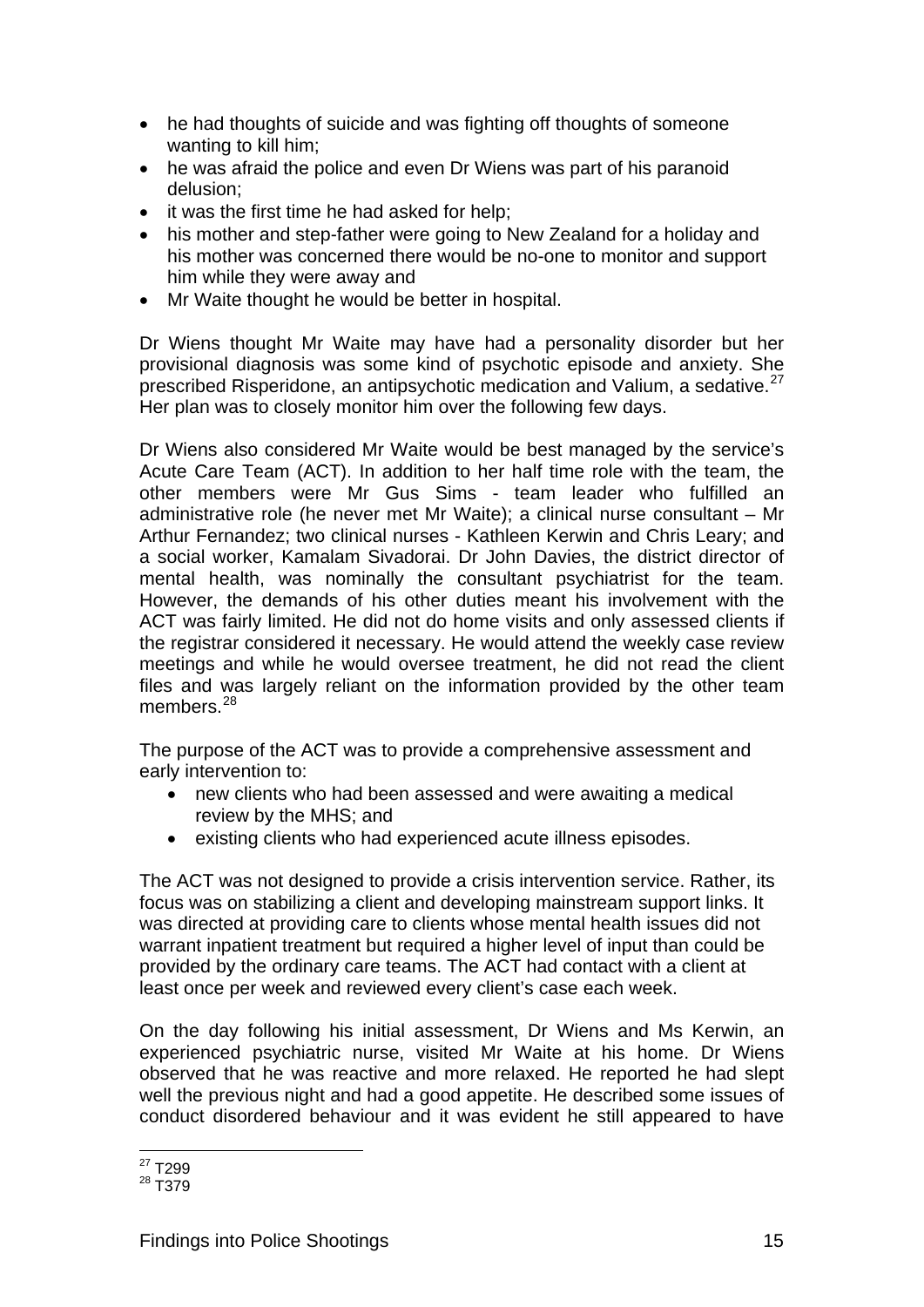problems of a developmental nature with his family. Dr Wiens thought that while Mr Waite did not seem psychotic, it was clear that something was not right and the likelihood of a mental illness could not be removed from the diagnostic dilemma. She considered his level of alcohol use may have been contributing to his presentation. She increased the dose of Risperidone. Dr Wiens says after this visit she was doubtful whether the diagnosis which had been made in New Zealand in 1994 was correct. This uncertainty was based on Dr Wiens' belief that diagnosis of schizophrenia in teenagers is problematic and made more so in this case by Mr Waite's long periods of relative normalcy.

 On 11 September 2003, Ms Kerwin telephoned Mr Waite to see how he was going and whether he had experienced any side effects from the medication. Mr Waite reported he had slept well, was doing some housework and had an appointment to meet with his lawyer that afternoon. Ms Kerwin advised Mr Waite she would telephone him the following day to arrange another home visit.[29](#page-28-0)

The following day Dr Wiens and Mr Leary were scheduled to attend Mr Waite's residence for a home visit. While they were in transit, Dr Wiens received a phone call from Mr Simms who said Mr Waite had telephoned and advised he was not at his home and he had fabricated his symptoms because he was facing a court case. He said he did not require assistance from the MHS. Mr Waite then telephoned Dr Wiens, expressed his remorse for misleading her and explained it was due to the stress of the pending court case. Dr Wiens questioned him about the bizarre nature of the altercation with the police on 1 August. Dion responded it had been just a bit of foolishness while he was stressed by his unemployment. At this point, Dr Wiens says she was not so concerned about the diagnostic label to be attributed to Mr Waite but was more focused on the fact he was troubled and required the support of the MHS.

Dr Wiens was actually just outside the Waite/Marino residence when she received the call so she took the opportunity to talk to Mr Waite's step-father, Warren Marino about Dion's condition. He told her of the emotional and physical struggles he had had with his step-son. He told her the family locked their rooms to prevent theft by Mr Waite. Mr Marino also said he and his wife had been unable to take holidays away from the home because the deceased would act out in some way forcing them not to go. He felt Mr Waite required psychiatric care. Dr Wiens thought it was important to hear Mr Marino's concerns *"to know what a struggle it had been"*. This information from Mr Marino did not resolve the diagnostic dilemma. $30$  Dr Wiens says while Mr Waite frequently described feeling paranoid, she considered it was difficult to know what he meant by this.

Mr Waite's mother and step-father left Brisbane on 13 September 2003 for their 10 day holiday in New Zealand and arrangements were made for his

l  $^{29}$  T352

<span id="page-28-1"></span><span id="page-28-0"></span> $30$  T<sub>312</sub>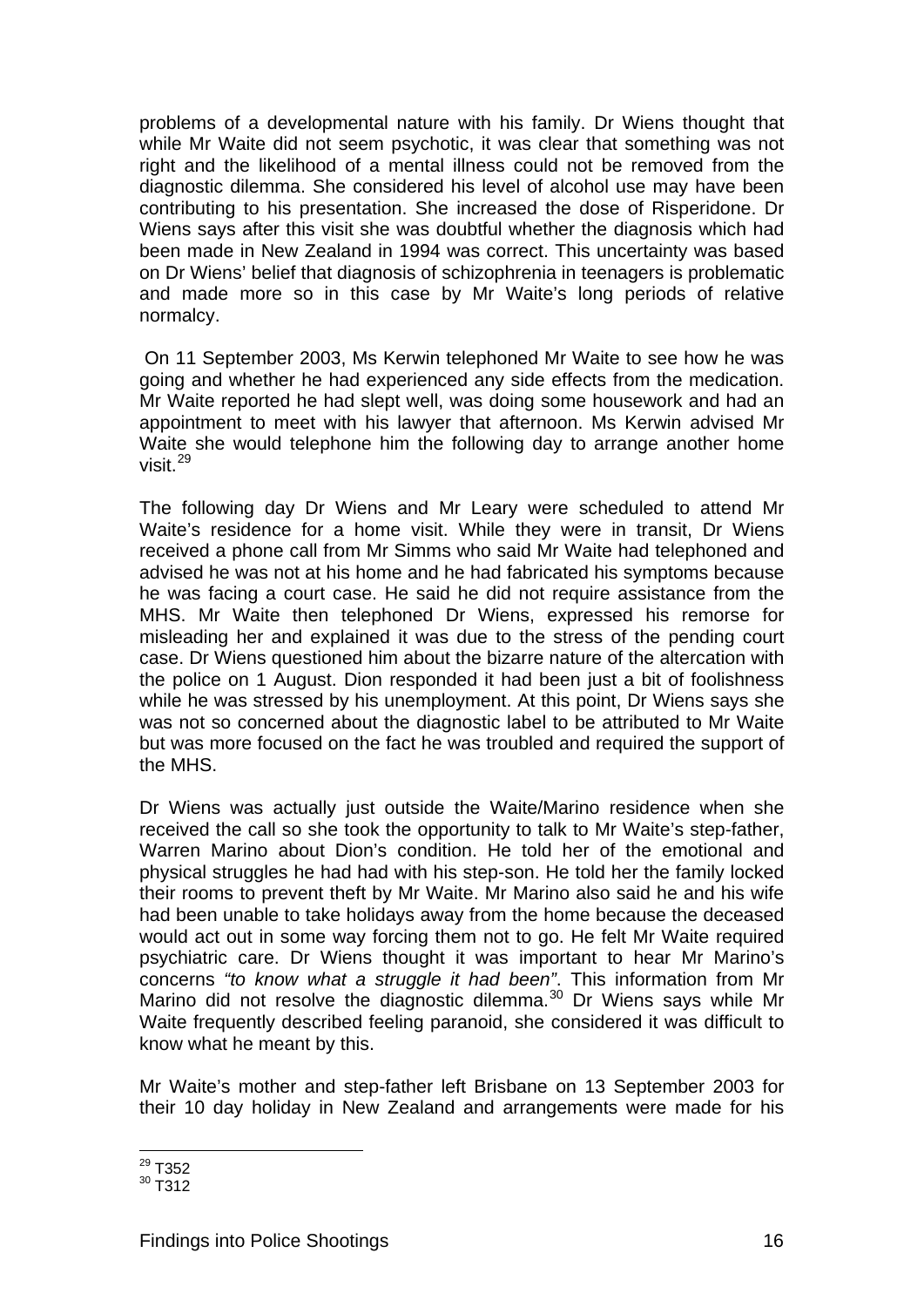sister to reside with him during their absence. Mr Waite called Dr Wiens after their departure and told her it was harder than he thought and he missed his mother. He said this had made him feel paranoid and he had been unable to leave the house. Dr Wiens suggested his sister collect a small quantity of Risperidone and Valium tablets for him from the MHS which she did.

The following day Mr Leary and Mr Fernandez, neither of whom had previously met Mr Waite, made an unannounced visit to his house to assess him and provide support. Mr Leary gave evidence that at the time he understood Mr Waite had a history of intravenous amphetamine use. It is not known how Mr Leary came to this understanding as Mr Waite had previously categorically denied such use and there was no objective evidence in support of it. This understanding seems to have been based on little more than speculation caused by the fact that Mr Waite's overall clinical presentation could not be conclusively explained by a psychotic disorder.

Despite several attempts Mr Waite refused to engage in any conversation with Mr Leary or Mr Fernandez and indicated that because he was paranoid he would only speak to Dr Wiens.

A weekly team meeting was held on 17 September 2003. Unfortunately, no notes were taken of the significant treatment and management decisions made at this meeting or the reasons for such decisions. This was a regrettable oversight by the MHS. The recollections of all the witnesses who attended this meeting are rather vague. However, there appears little doubt at that meeting a decision was made that Mr Waite needed to be assessed by Dr Davies so he could make a clinical judgment as to whether Dion was suffering from a mental illness and give input to his treatment. Dr Wiens says she considered such an assessment necessary because Mr Waite remained a diagnostic dilemma. The two matters that concerned Dr Davies were the atypical aspects of his reported history of schizophrenia and the aspects of Dion's altercation with the police that indicated his behaviour could have been explicable by a mental illness.

On 19 September 2003, Dr Wiens telephoned Mr Waite to inform him an appointment had been made for him to be assessed by Dr Davies at 3.30pm on 23 September. Mr Waite told Dr Wiens he had attended court earlier in the day and his hearing had been adjourned until 11 December 2003. He reported feeling much better and was no longer obsessing about his mother. After some encouragement Mr Waite agreed to attend the MHS for the appointment and requested he be given a reminder call on 22 September. Ms Kerwin telephoned Mr Waite as arranged and left him a message.

At approximately 11.30am on 23 September 2003, Mr Waite's sister telephoned the MHS and spoke to Mr Leary. She reported that Dion had cut himself and there was a lot of blood in his bedroom and in the laundry and while she was concerned about him, she did not think he was suicidal or homicidal. Mr Leary advised her to contact the police and to have him taken to the Logan Hospital Emergency Department.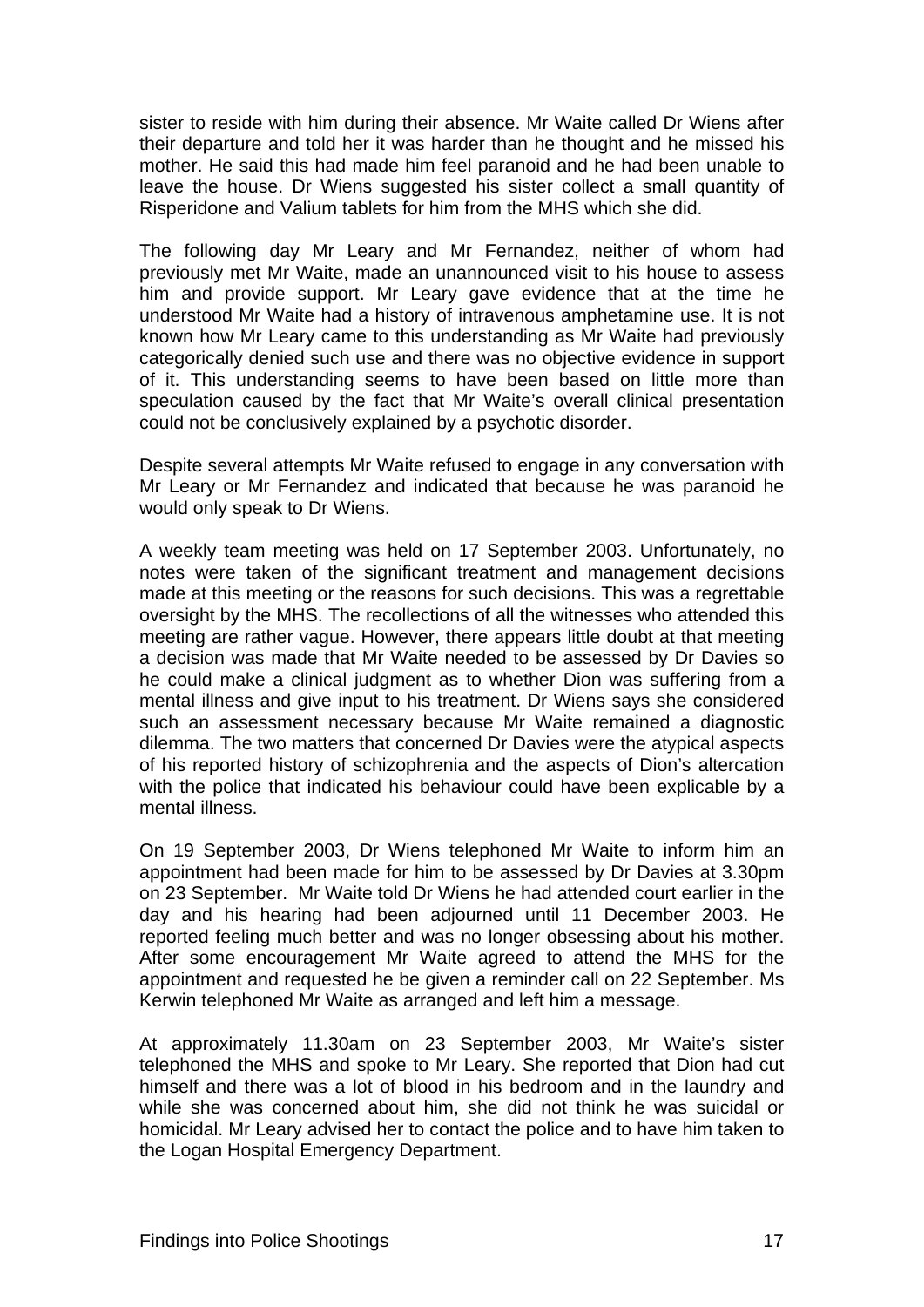Mr Leary immediately reported to Dr Wiens the telephone conversation he had had with Mr Waite's sister. Later that day, at approximately 3.15pm Mr Waite telephoned Dr Wiens to say he would not be attending the scheduled appointment with Dr Davies at 3.30pm as he had not been suffering from paranoia and had not needed to take any medication for seven to eight days. He said he would call the MHS if he required assistance and there was no longer a need for a court report.

It appears that Mr Waite presented at the Logan Hospital Emergency Department at approximately 7.45 pm that night. On examination he was found to have self inflicted superficial wounds to both elbows which were dressed.<sup>[31](#page-30-0)</sup>

Mr Waite's mother and step-father returned from their holiday later that evening and on learning of her son's self harming behaviour, Mrs Marino telephoned the MHS after hours service number and left a message to the effect her son was suicidal and she wanted to speak with his treating doctor. Ms Kerwin transcribed this message into Mr Waite's file shortly after she arrived for work on 24 September 2003. A few hours later, Mrs Marino telephoned the MHS at which time she spoke with Ms Kerwin and requested her son be hospitalized. Ms Kerwin informed Mrs Marino the team were meeting later that day to discuss Mr Waite's case and she would let her know the outcome of the meeting.

The ACT met on 24 September 2003 and once again the recollections of the team members as to the discussions had and the decisions made, are very vague. Again, this was not helped by the lack of any contemporaneous written record of what was discussed or the decisions made. It became apparent during the course of this inquest that Dr Davies had an understanding of what was decided in relation to Mr Waite's treatment and the reasons for those decisions that differed from that of the other members of the team.

All members of the team, apart from Dr Davies, believed a decision was made to discharge Mr Waite from the MHS on the basis his primary problem was substance and alcohol abuse. Importantly, Dr Wiens thought the self harming incident on the previous day was a way for Mr Waite to communicate to his mother how hard it had been for him while she had been away. She considered that he was not mentally ill. Ms Kerwin, Mr Leary and Ms Sivadorai seemed to have been influenced by Dr Wiens' opinion in this regard.

It was Dr Davies' recollection that he was informed Mr Waite had made it clear to the other members of the team he was not prepared to attend the MHS for further treatment or assistance. Therefore the issue for Dr Davies was not whether or not Mr Waite had a mental illness but whether there was any way Mr Waite could be compelled to attend for treatment, in circumstances where he was refusing to co-operate. He considered the purpose of Ms Kerwin's meeting with Mr Waite's mother the following day was to seek out her assistance in gaining Mr Waite's co-operation. It was Dr Davies'

<span id="page-30-0"></span>l  $31$  E130 p 58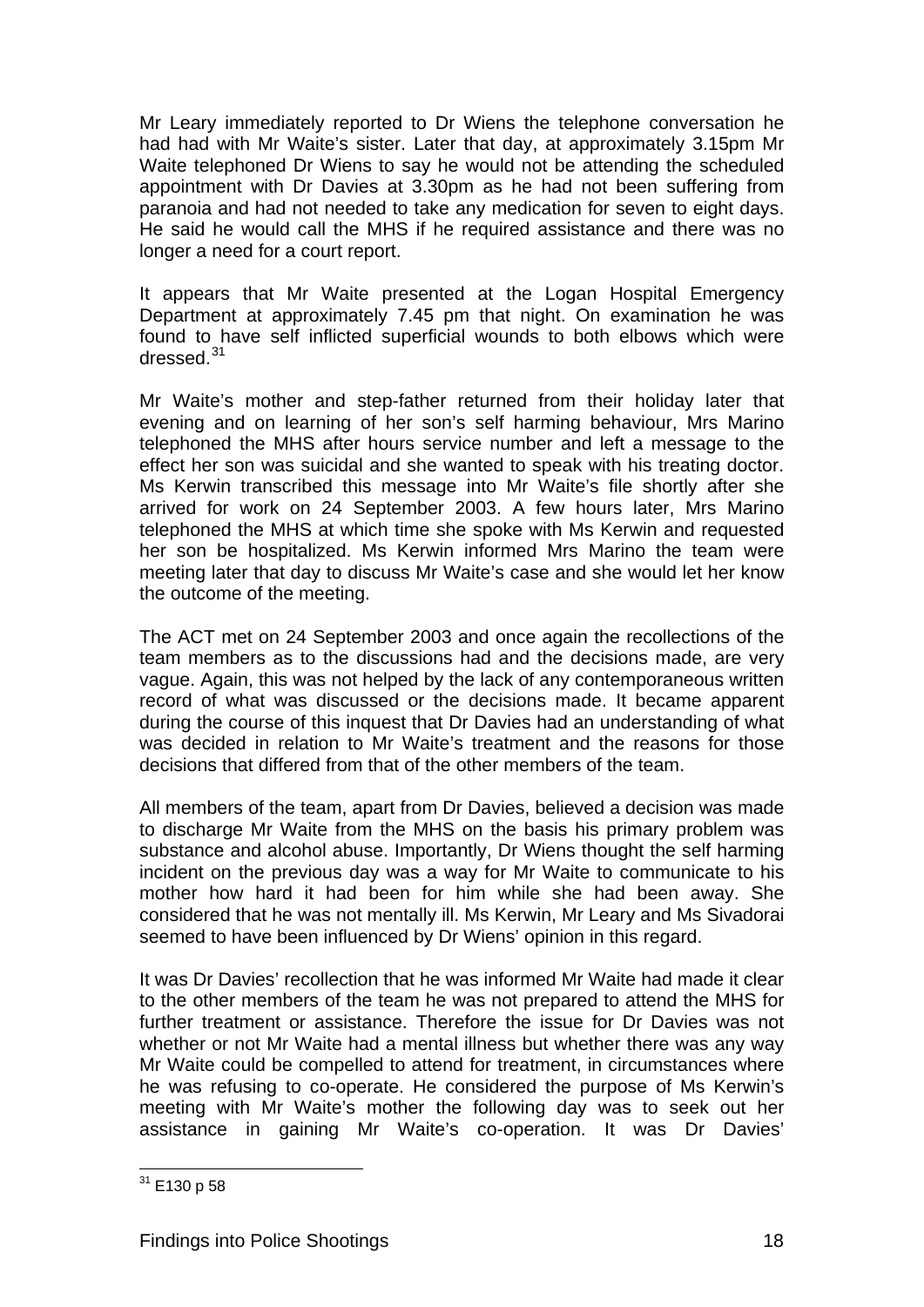<span id="page-31-1"></span>understanding he had only approved Mr Waite's discharge from the MHS if further attempts to engage him were unsuccessful.

At the meeting on 25 September 2003, neither Ms Kerwin nor Ms Sivadorai discussed with Mr Waite's mother the importance of her son being assessed by Dr Davies. To the contrary, not only was Mrs Marino not informed of the need to encourage her son to maintain contact with the MHS but, regrettably, Ms Kerwin sought to persuade her that her son did not have a mental illness.

Of significant concern is that the MHS withdrew treatment from Mr Waite, in circumstances where Dr Davies did not share Dr Wiens' views regarding the significance of Mr Waite's self harming behaviour and where he had concerns Mr Waite may have been suffering from a mental illness, but felt that reasonable attempts to gain his co-operation had been exhausted. Dr Davies conceded in evidence that the attempts that were in fact made were insufficient and that the MHS fell short in discharging its responsibility to Mr Waite.

Ms Kerwin's erroneous belief that the MHS could not assist Mr Waite was reinforced during the course of the telephone conversation with Mrs Marino on 1 October 2003. Mrs Marino indicated her son was refusing to seek assistance for any alcohol or drug problems he may have had, to which Ms Kerwin responded there was nothing the MHS could do to assist until these other issues had been addressed. By this time, Mrs Marino had given up hope of receiving any support from the MHS.

Mr Waite was simply advised of the desirability of his contacting the Alcohol, Tobacco and Other Drugs Service (ATODS) for assistance with his drug abuse problem. No steps were taken by the staff from the MHS to facilitate Mr Waite's referral to ATODS and indeed there was no good reason why he could not have been treated by the two services simultaneously.

#### <span id="page-31-0"></span>*The days leading up to the death*

In the days before his death, Mr Waite's behaviour was described by his mother as "*extra strange"*. She said she could "*see the tension and stress in his face"*. He was not eating and barely communicating with family members. He spent most of his time at home although it was apparent to his mother he must have been going out to get alcohol as he was frequently intoxicated.

On 23 October 2003, Dion was at home when his step-father returned from work at about 4.00pm. He made some delusional comments and then retreated to his room. Throughout the evening he frequently came out of his room into the family area for a short period of time before getting up and returning to his room. It did not appear then that he had been drinking.

Dion's mother and step-father retired to bed between 9 and 10.00pm. At this time Dion was still pacing the house.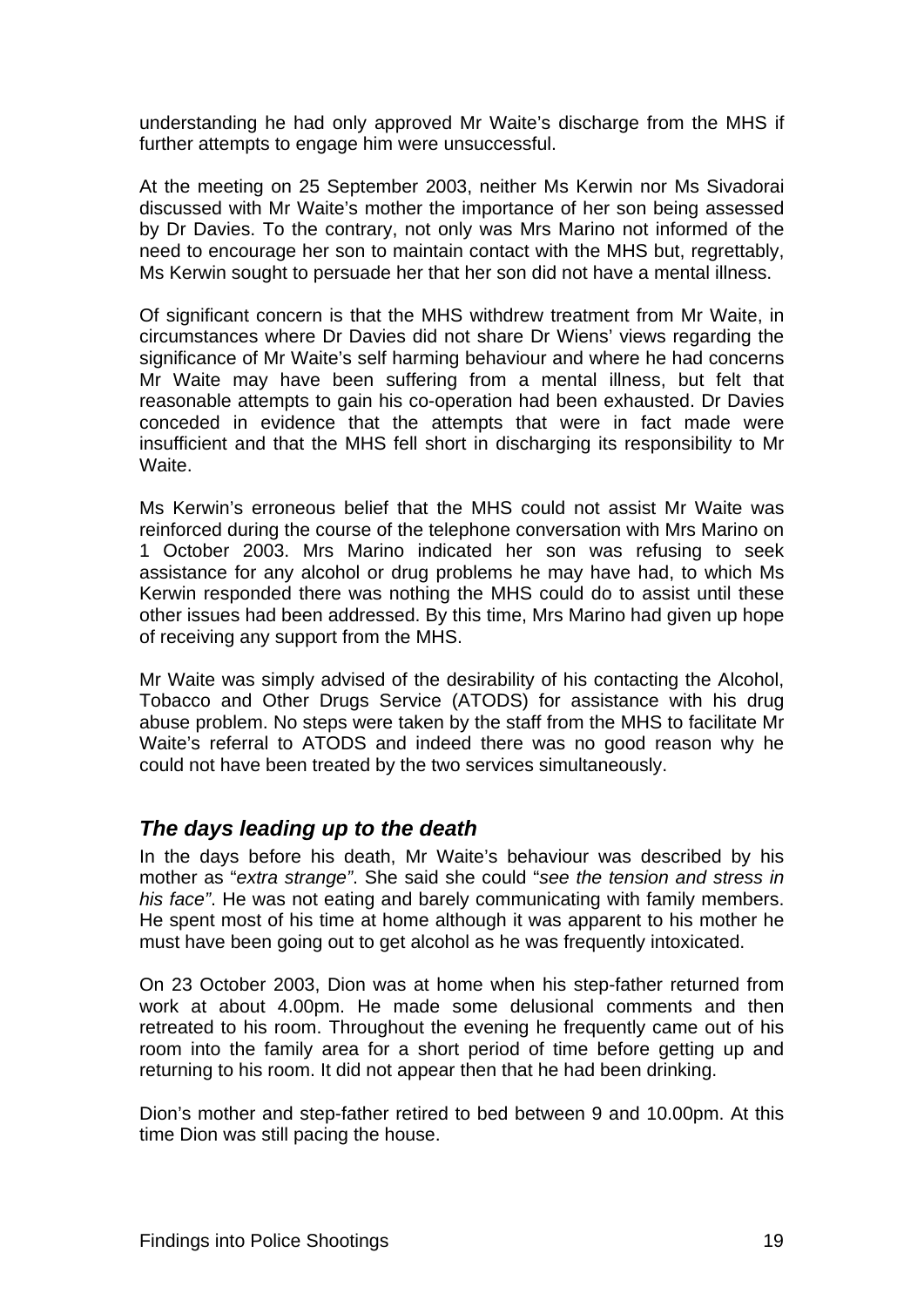### <span id="page-32-1"></span><span id="page-32-0"></span>*Events on the day of the shooting*

Mrs Marino arose at 4:30am. Dion was in the living room. It seemed to her that he had been up all night. Dion told her he couldn't sleep. When Mr Marino got out of bed at about 5.00am he saw Dion sweeping the dining room floor. They did not speak and Mr Marino left for work.

Shortly after 11.00am, Constable Giggins, an officer who had previous contact with Mr Waite, was making inquiries at a school a few hundred metres from the Marino/Waite residence when Dion came along the footpath. Constable Giggins spoke to him and said in evidence he seemed quite normal, not at all aggressive or in any other way unusual. It is not known where Dion was going or what he did but the change that apparently came over him in the next hour is startling.

Mrs Marino finished work and returned home at about 12:45pm. She let herself into the house and noticed all the doors and windows were closed and the house was very hot. She saw Dion jump up from the couch in the lounge room when she was walking through it to her bedroom to get changed. At about this time Dion walked out the glass sliding door at the back of the lounge room into the backyard.

When Mrs Marino came out of her bedroom she looked through that door and saw Dion standing near a garden shed in the backyard. He looked strange to her and she asked him what he was doing. He didn't respond. Mrs Marino went into Dion's room and shut his windows. As she was doing so she heard a loud crash and the sound of breaking glass. She came out of Dion's room and looked towards the backyard. She saw Dion standing just outside the house. He had both arms outstretched above his head and he was holding a carving knife in each hand. She saw the glass sliding door leading from the lounge dining area into the backyard was smashed and there was glass all over the floor.

She saw that Dion's face was contorted with what appeared to be rage. She said she had never seen him look like this before and asked him, "*What are you doing?*" She said he screamed at her, *"Get out of my fucking house.*" Mrs Marino tried to remonstrate with her son by saying "*Oh Dion don't be stupid*", but he did not engage with her and just screamed, *"Now!"*

Mrs Marino became very scared. She ran out of the front door and across to the house directly opposite and asked a woman there to ring the police. While she was at this neighbours house she could hear coming from her house what sounded like furniture being thrown around and broken. She called her husband and her daughter Jacinta. She also called the police again as it seemed to her they were taking a long time to arrive. Her daughter Jacinta soon arrived at the house.

Mr Marino arrived and parked his work truck in the driveway. He was making for the house when his wife called out and persuaded him not to go in. He, Mrs Marino and their daughter, Jacinta, then stood on the roadway outside the house.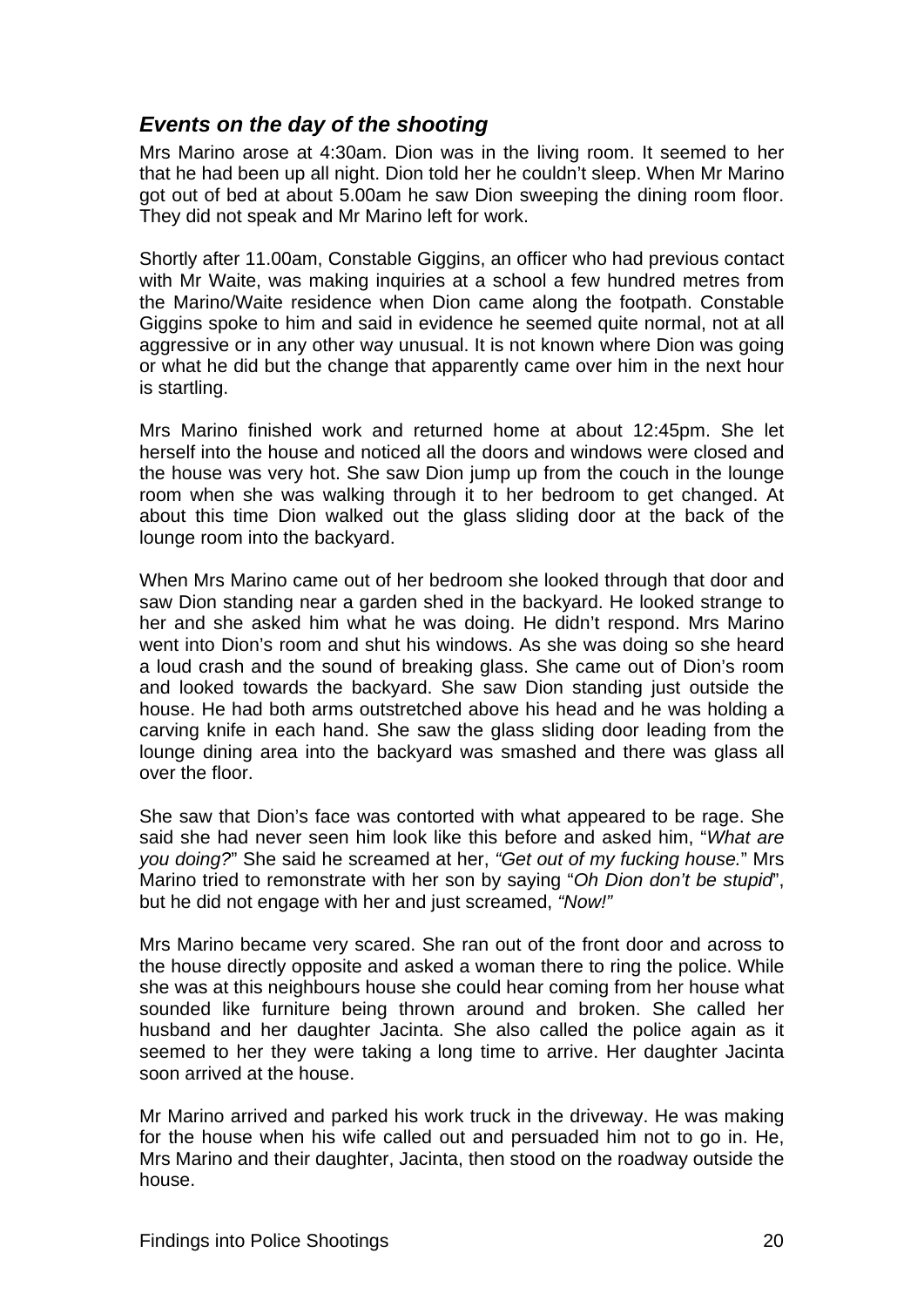### <span id="page-33-1"></span><span id="page-33-0"></span>*The police response*

The neighbour, to whom Mrs Marino ran for help, called her neighbour and asked her to telephone the police. As a result of that call, an officer from the Beenleigh Communication Centre called the house of the first neighbour and spoke with Mrs Marino. She told him her son Thomas Waite was in their house armed with knives and smashing property. As a result the officer who entered the job onto the computer aided dispatch system checked police records. He then entered onto the system in a field the officers responding would read that the subject person had previously been involved in a violent confrontation with police and he was not affected by O.C. spray.

The call was received by police at about 1.00pm. The first car containing two uniform officers, Constables Gould and Giggins arrived at the house at about 1.05pm. Coincidentally, they were the officers who had spoken to Mr Waite near the school some 90 minutes earlier.

The Marino residence is on the corner of Vansittart Road and Waller Road. It is a low set brick house on an elevated block with a retaining wall running across the Vansittart Road frontage and down the Waller Road side boundary. Along both sides and across the back of the yard is a six foot high paling fence.

As the first response officers approached the house they spoke with Mr and Mrs Marino and were given keys to the front door. They approached the house and opened the front door. They could hear the sounds of things being thrown and broken. They called out to Mr Waite but were not able to engage him in conversation. He did not respond to their requests to come outside.

Over the next few minutes numerous other officers arrived at the scene. They too approached the house and positioned themselves in the front and back yards and along the road way. By 2.00pm, 19 officers had assembled and the command of the scene had changed a number of times as more senior officers arrived and took control. Throughout this period the focus was on containing Mr Waite in the house and attempting to talk him into putting down the knives and coming outside.

At times Mr Waite could be seen in the house. It was noticed he was naked and carrying a knife and on occasions, what appeared to be half a brick. He could be seen and heard throwing furniture and appliances around in the house and on occasions he threw household items out of the windows.

The officers continued to try to talk to him. Mr Waite made repeated threats to kill them. One of the officers, Senior Constable Fitch, gave evidence that as a result of seeing blood on the floor and having been told by one of the other officers that it looked as though Mr Waite had cut himself; she offered to call an ambulance and asked him to come outside so that his wounds could be attended to. He rejected this offer and responded with threats to harm any officer who came inside. Mr Waite also made bizarre comments, such as he was a tiger and the police were tiger killers. He claimed their bullets would not harm him but go right through him. He invited the police to shoot him.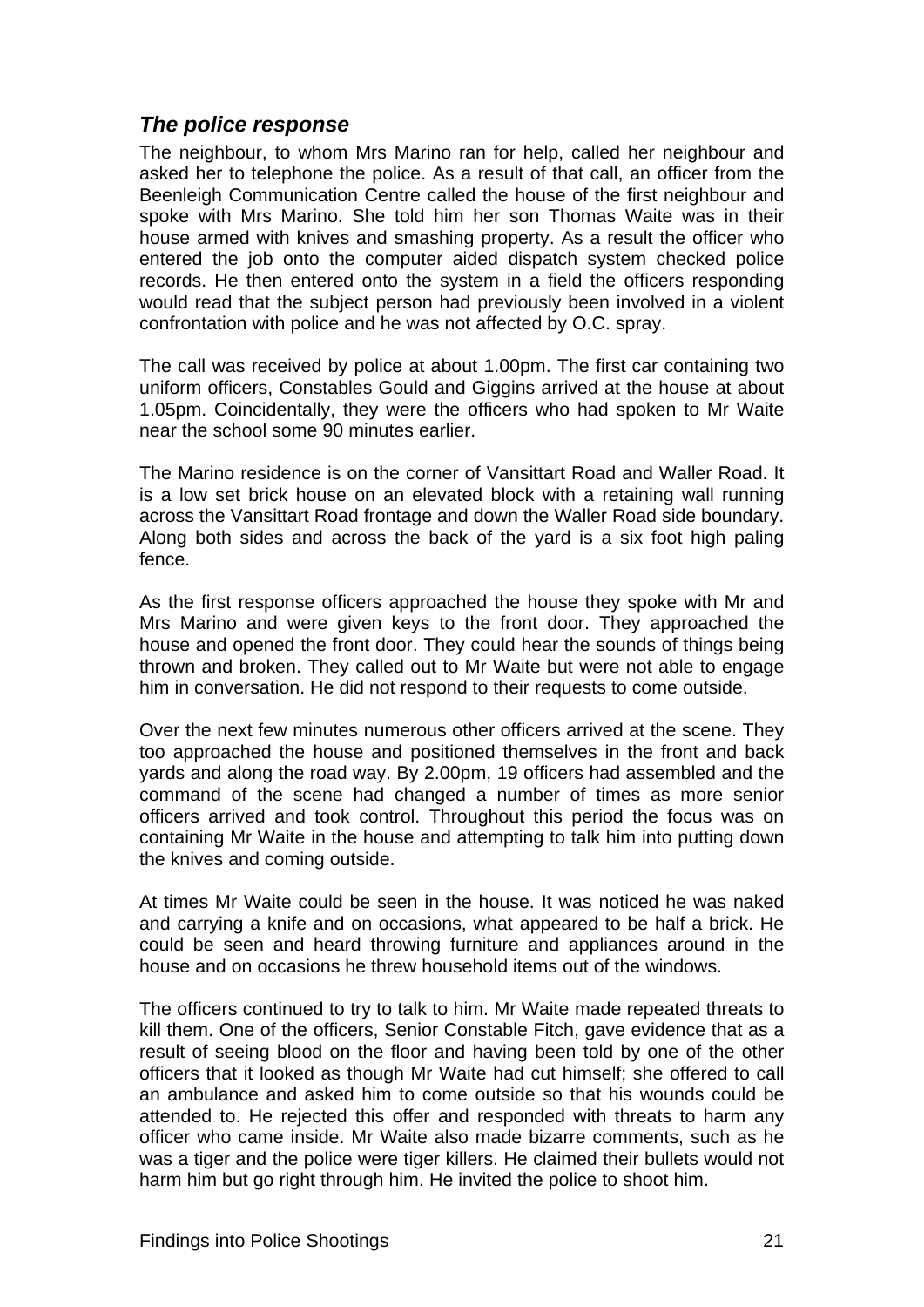A dog squad officer, Senior Constable Quill and his dog arrived at about 1.45pm and took up a position in the front yard of premises at 161 Waller Road which abutted the rear boundary of the Marino's yard. He was authorised to use his dog to restrain Mr Waite if an appropriate opportunity presented itself. Also in the yard were Constable Buick and Constable Pannowitz, who had relocated there after the officer in charge came to the view their earlier location in the back yard of the Marino premises was too dangerous. Unfortunately those officers did not position themselves in such a way that Mr Waite could see them or so they could see the back of the house. It seems they were standing near the front corner of the adjoining house, talking among themselves.

Soon after the siege started, it was determined police negotiators should be deployed but none were on duty and so two officers on call were contacted. They did not arrive at the scene until about 2.20pm. Immediately after being briefed by the district duty officer they took up with Mrs Marino in order to acquaint themselves with relevant background of Mr Waite's condition and concerns.

However, before they could attempt to engage with Mr Waite, he left the house and climbed over the back fence into the adjoining property where the dog squad officer and two constables were positioned.

This movement was first detected by an officer on Waller Road, Constable Joch, who says he heard the sound of heavy items hitting the side fence adjacent to where he was standing and saw the fence swaying. He then saw movement in the yard and a naked man climbing over the back fence. He saw the man was carrying a knife. Constable Joch called out to the other officers that Mr Waite was on the move and ran along Waller Road in the direction he had seen Mr Waite take.

The yelling by Constable Joch and a radio broadcast to the effect the subject had left the house caused Constable Buick to walk down the driveway of 161 Waller Road. When he got to the property line he turned towards the Marino residence and saw Mr Waite in the yard of 161 Waller Road, coming towards him.

Senior Constable Quill and Constable Pannowitz saw Mr Waite soon after he climbed the fence. They saw he was carrying two knives in one hand and a rock in the other which from time to time he threw up and caught. They drew their service handguns and called on him to stop and put down the knives. They moved towards him pointing their guns. Mr Waite did not say anything but walked at a fairly slow pace across the front yard of 161 Waller Road. The officers suggested he jabbed at them with one of the knives but did not try to attack them. As Mr Waite reached the driveway, Constable Buick backed up it and shepherded Constable Pannowitz out of the way so they did not obstruct Mr Waite as he left the property. Constable Joch had by this stage also run onto the driveway and he too backed away from Mr Waite but in the opposite direction to the others: he went down the driveway and down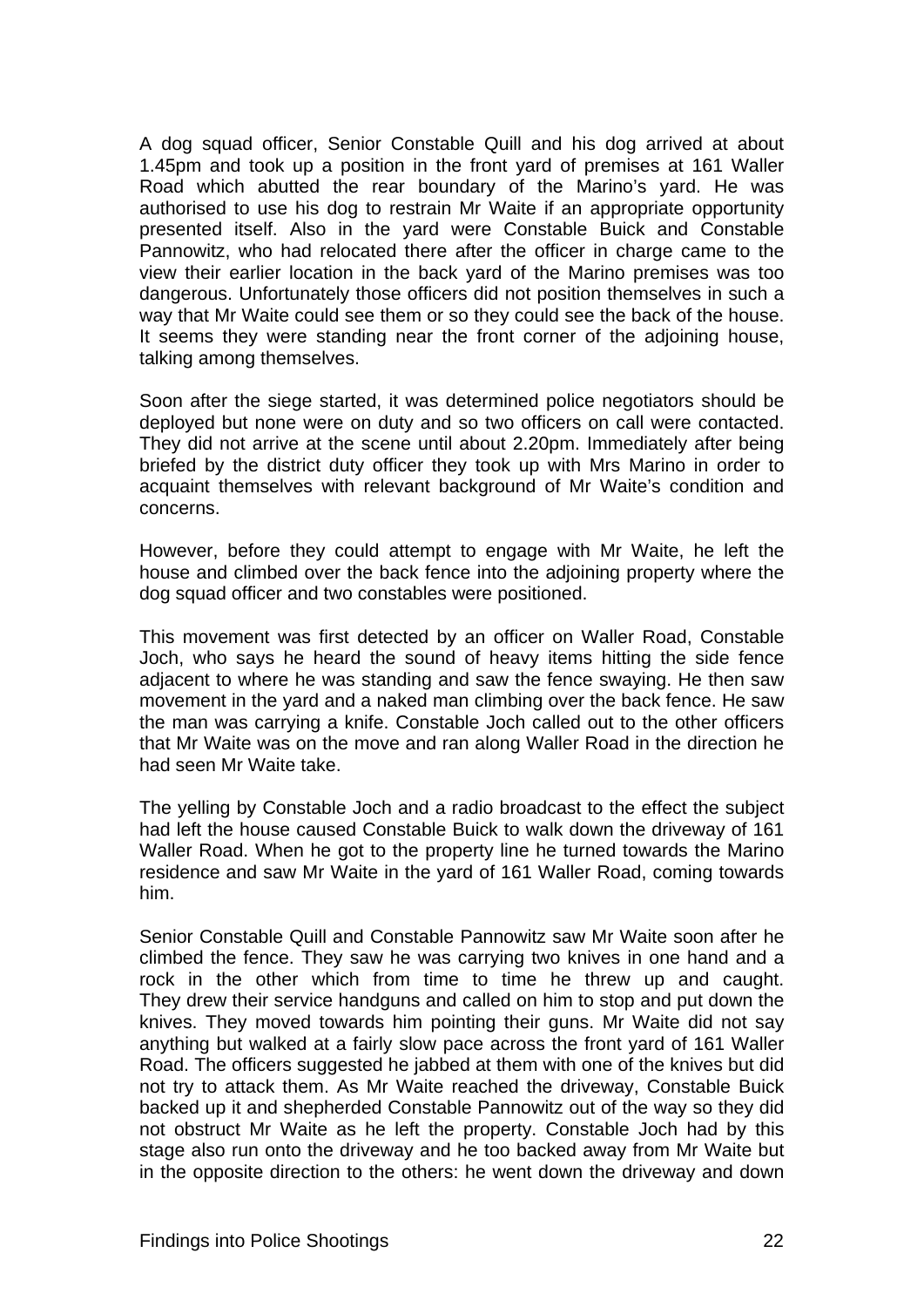<span id="page-35-2"></span>Waller Road, also with his gun drawn and also calling on Mr Waite to drop the knives and get onto the ground.

Constables Pannowitz and Buick say that Mr Waite had a smirk on his face and did not say anything or appear to respond in anyway to what they said.

As Mr Waite neared the footpath and appeared to be intent on moving down the street, Senior Constable Quill directed his police dog to apprehend Mr Waite. The dog was trained to take hold of a target with its jaws and keep that hold until directed to release. The dog weighed about 50 kilograms and could be expected to pull a man to the ground. There are some material differences in the accounts of the witnesses as to exactly what happened next. I will need to resolve these inconsistencies when determining whether any person should be committed for trial. For the purposes of this part of the findings, however, it is sufficient that I give a more general outline of what occurred.

It seems the dog leapt at Mr Waite from behind, although some witnesses suggested he saw it coming and turned to meet it. It seems clear the dog latched onto Mr Waite although again there are discrepancies as to what part of his body it grabbed. Some of the witnesses say the dog knocked him to the ground, others say it merely spun him around or that he turned to fend it off.

All witnesses say that soon after being attacked, Mr Waite was on his feet and stabbing at the dog with one of the knives. There are numerous consistent accounts which indicate he succeeded in hurting the dog as it was heard to yelp and seen to release its grip. There are varying accounts as to whether the dog backed away, was pulled away by its handler or continued to attack Mr Waite. There are also inconsistencies in the descriptions of exactly what Mr Waite did. All witnesses, including Senior Constable Quill, agree however, that very soon after the dog lost its grip of Mr Waite, he was shot once in the chest by Senior Constable Quill and fell to the ground.

### <span id="page-35-0"></span>*Post shooting events*

#### <span id="page-35-1"></span>**First Aid**

Immediately after the shooting, a radio request was made by police on scene to the Beenleigh Police Communications Centre for assistance, which resulted in two Queensland Ambulance Service paramedic crews being despatched.

A number of police on scene commenced first aid treatment, including cardiac pulmonary resuscitation (CPR) on Mr Waite in an attempt to save him. Police endeavoured to cover the chest wound which was bleeding. Pressure was kept on this wound, while officers took turns, conducting the CPR.

The CPR procedure continued until the arrival of the Queensland Ambulance Service. The ambulance officers arrived and commenced treatment. These officers were briefed on Mr Waite's condition during the handover. Although Mrs Marino felt the ambulance took too long to arrive and the officers took too long to commence treatment, I understand in such circumstances any delay can seem much longer than it is. The records indicate that the ambulance was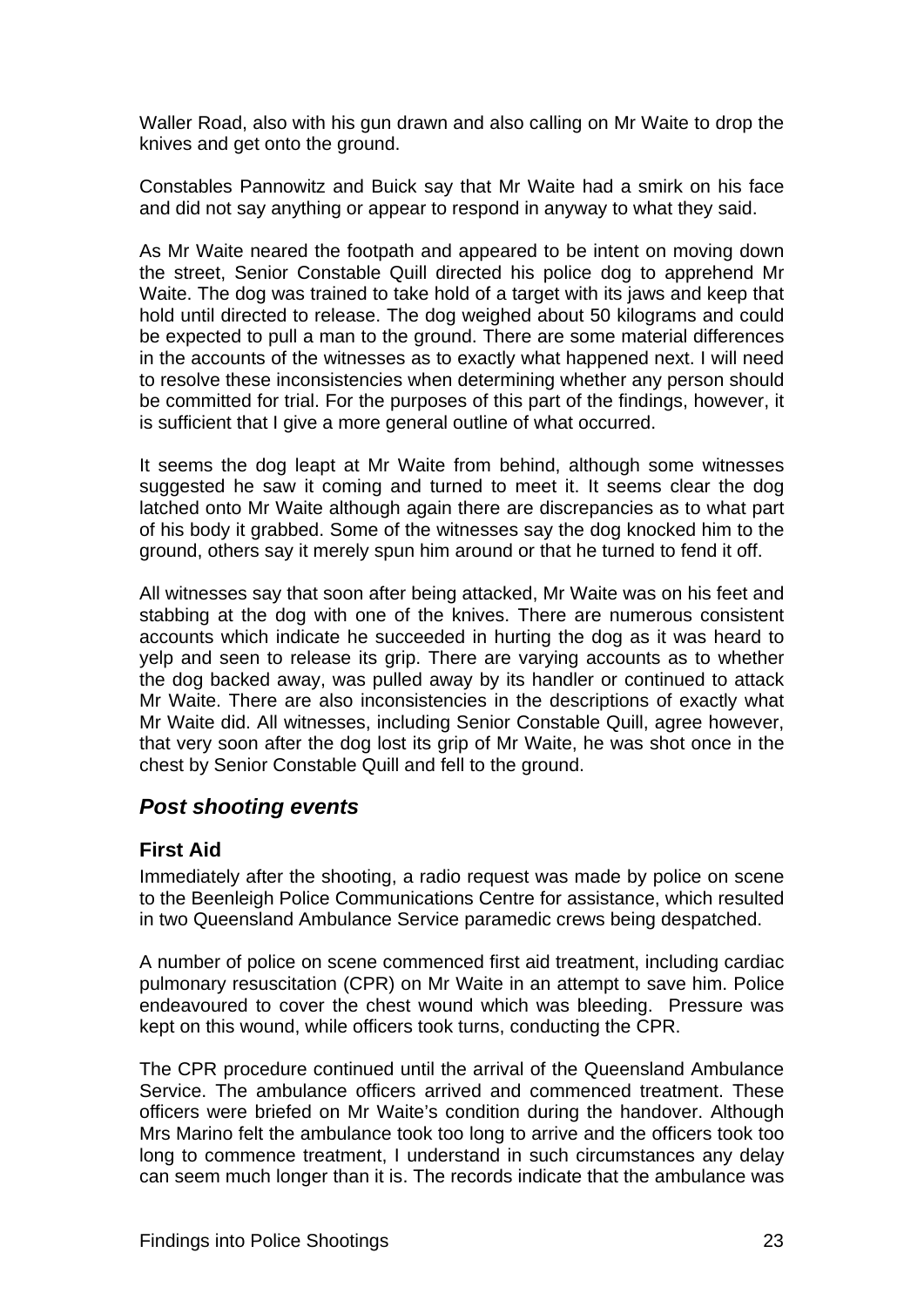dispatched at 2.28pm and arrived at the scene at 2.38pm. The QAS officers took their first readings of Mr Waite's vital signs at 2.39 and found he had no pulse or respiration. I have no reason to reject these records.

After treating and examining Mr Waite, Advanced Care Paramedic Allan and Intensive Care Paramedic McIlroy determined at 2.46pm, that he had no signs or symptoms compatible with life. As a result, all equipment was removed from Mr Waite and a sheet was placed over him.

I am satisfied that after the shooting, the police and the paramedics did all they could, under the circumstances, to try to save Mr Waite. I commend all involved for their efforts. However, due to the critical injuries inflicted by the shooting, Mr Waite was destined to die quickly and nothing could have been done at the scene which would have saved him.

#### **Gun and scene secured**

Immediately after the shooting occurred, the Logan District Duty Officer, Senior Sergeant Russell approached Senior Constable Quill, and directed him away from the immediate scene. Senior Constable Quill's service issue 40 calibre Glock pistol, serial number QP11443 and a 15 round magazine were seized and secured and later handed to Logan Police Scientific Officer, Sergeant Rasmussen on 24 October 2003 for the purposes of forensic examination.

The scene was secured and the investigation described earlier commenced.

#### **The identification**

The Government contracted undertaker transported Mr Waite's body to the John Tonge Centre Mortuary for autopsy. On the afternoon of 25 October 2003, Gaye Lynette Marino formally identified her son, Thomas Dion Waite to Detective Sergeant Neville Huth of the Logan District CIB.

#### **The autopsy**

On Saturday 25 October 2003, an experienced forensic pathologist, Doctor Guy Lampe performed an autopsy on Mr Waite's body. He found a wound caused by a projectile entering the right side of the chest. The wound was above and medial to the nipple. The gunshot wound was directed from left to right in a slightly downwards and backwards direction. It punctured the right lung, lacerated vital arteries and perforated the body of the fifth lumbar vertebra. The projectile lodged in the lumbosacral joint.

The absence of powder staining around the wound suggested the firearm had been discharged from a distance at least greater than one metre from Mr Waite.

Also found on his chest was a series of linear parallel wounds and a stab wound that appeared to have been inflicted by a sharp edged instrument. A third series of injuries consisted of linear abrasions consistent with dog claw marks. These were found around the chest, hips and thighs of Mr Waite.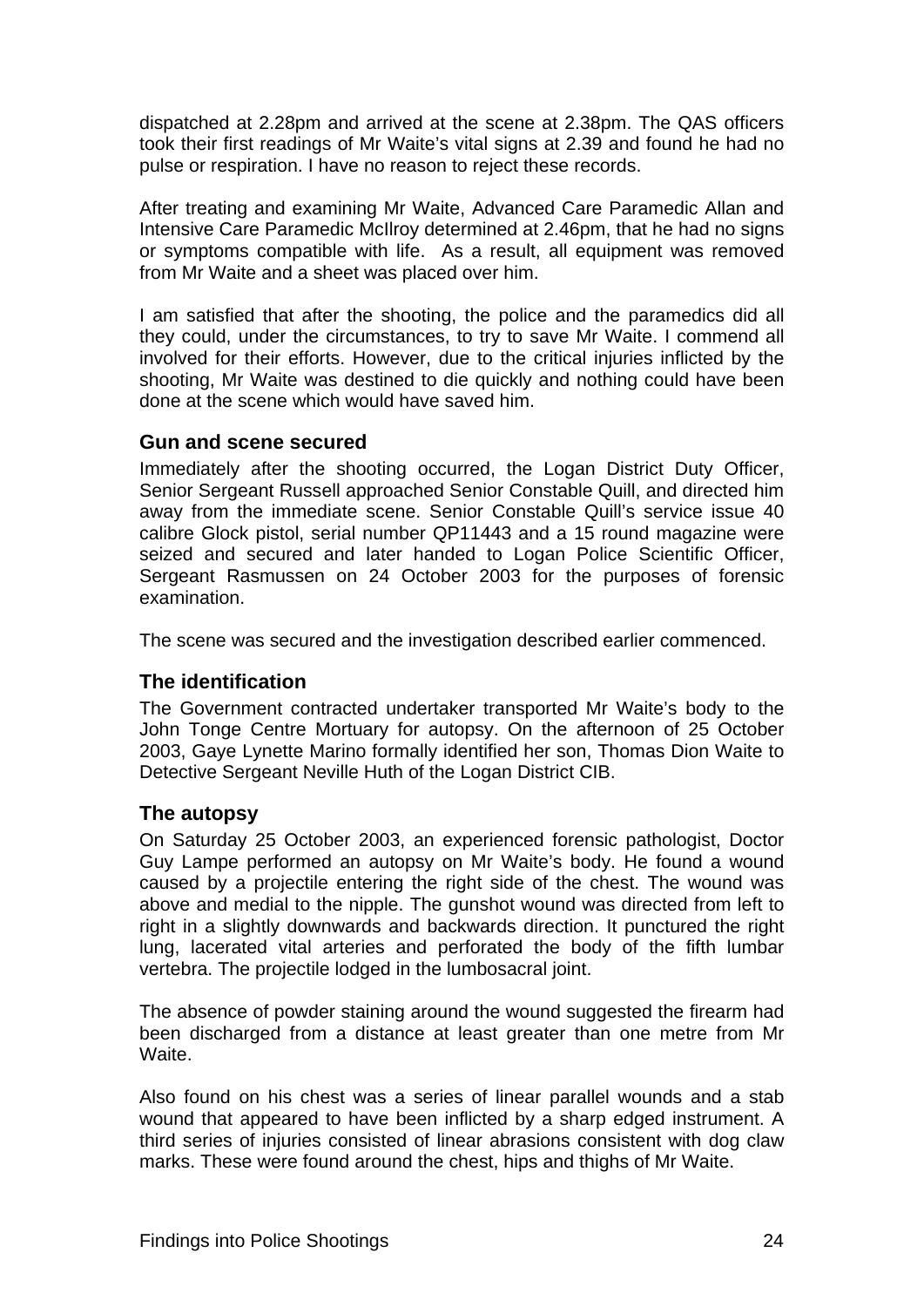Analysis of blood taken from Mr Waite found no drugs that would explain his bizarre behaviour.

In Dr. Lampe's opinion, the mechanism of death was internal haemorrhaging caused by a gunshot wound to the chest.

#### **Ballistics evidence**

An examination of the Glock handgun, magazine and ammunition issued to Senior Constable Quill showed the magazine contained 13 bullets. One live round had been taken from the chamber of the semi-automatic gun after its initial discharge. The maximum number of projectiles able to be stored in the magazine is 15.

An examination of the projectile removed from Mr Waite's body at autopsy showed it was consistent with the type issued to police officers and markings on it were consistent with it having been fired by a Glock pistol. The markings were such that it was not possible to positively connect the projectile to Senior Constable Quill's gun. However, such a connection was able to be made with a spent cartridge case found on the footpath near to the shooting.

# **Findings**

#### *Findings required by s43(2)*

I am required to find, so far as has been proved, who the deceased was and when, where and how he came by his death.

As a result of considering all of the material contained in the exhibits and the evidence given by the witnesses, I am able to make the following findings.

|                    | <b>Identity of the deceased</b> - The deceased was Thomas Dion Waite |
|--------------------|----------------------------------------------------------------------|
| Place of death $-$ | He died at 161 Waller Road, Regents Park, in<br>Queensland.          |
| Date of death $-$  | He died on 24 October 2003                                           |
| Cause of death $-$ | The cause of death was a single gunshot<br>wound to the chest.       |

### *The committal question*

In so far as it is relevant to this case, the *Coroners Act 1958* provides in s.41(1) that if a coroner holding an inquest into a death, considers the evidence is sufficient to put a person on trial for murder or manslaughter, the coroner may order the person be committed for trial.

It is not my role as coroner to decide whether any person is guilty of an offence in connection with the death or indeed, even whether the prosecutorial discretion should be exercised in favour of presenting an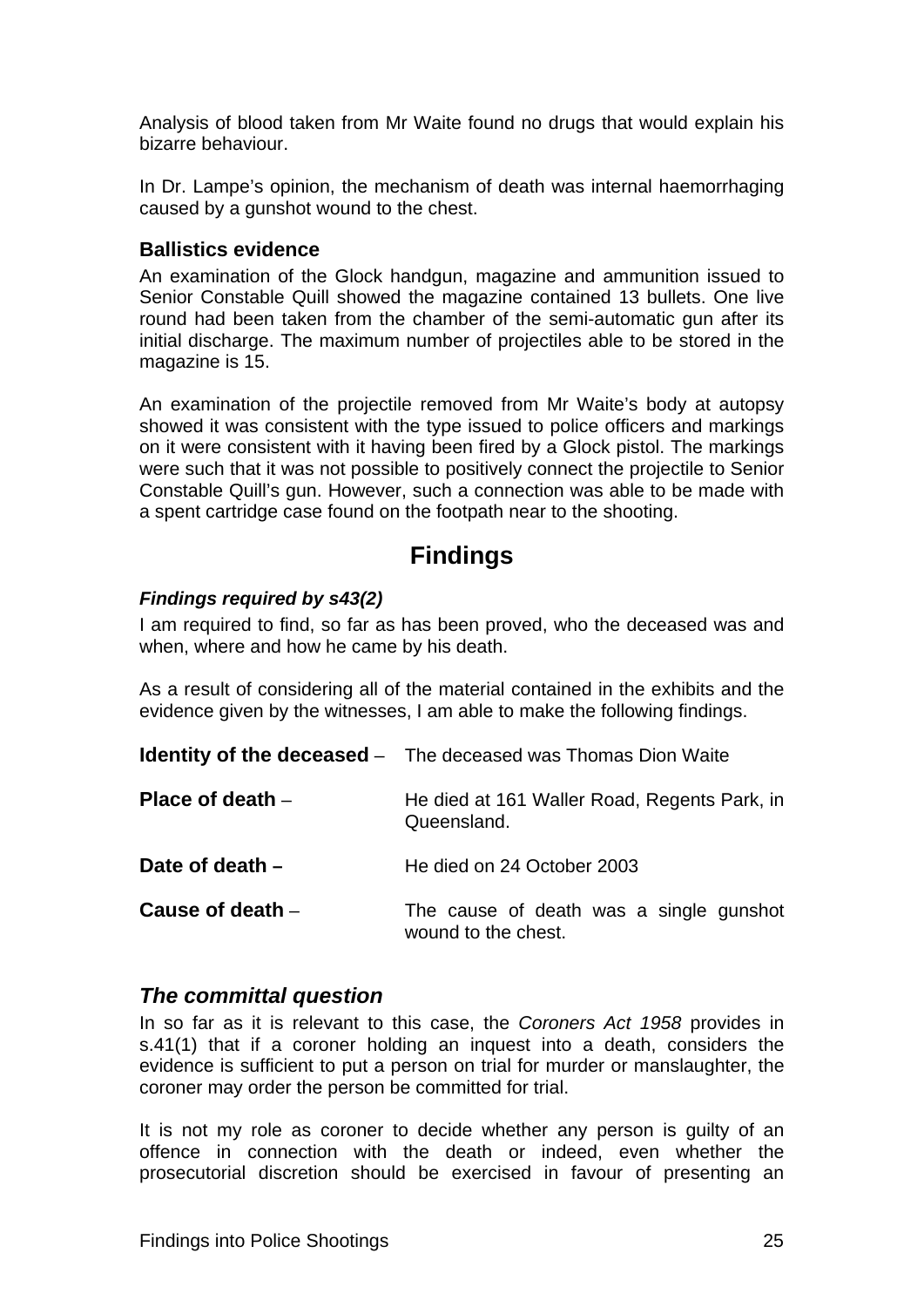indictment and bringing the matter before a jury. Rather, I only have jurisdiction to determine whether anyone should be committed for trial. That requires I consider whether a properly instructed jury *could,* on all of the evidence presented at the inquest reasonably convict any person of any of the offences raised by the evidence.  $32$ 

Section 291 of the Criminal Code provides that it is unlawful to kill another person unless that killing is authorised, justified or excused by law.

Section 300 of the Criminal Code states that "*any person who unlawfully kills another person is guilty of a crime, which is called murder, or manslaughter, according to the circumstances of the case".* 

There are various definitions of murder provided by s.302 of the Code. Most relevant to this case, s.302(1) provides that a person who unlawfully kills another person with the intention of causing the death or doing grievous bodily harm is guilty of the crime of murder.

In this case there is an abundance of evidence indicating that Thomas Dion Waite died as a result of being shot by Steven Frederick Quill. For example, Senior Constable Pannowitz gave evidence she was standing only two or three metres away from Mr Waite when he was shot. She was pointing her firearm at him as was Constable Buick and Senior Constable Quill when she heard a shot and saw Mr Waite fall to the ground. She saw blood issuing from a wound to his chest. Senior Constable Pannowitz at first wondered whether she had fired but then quickly realised the shot had been fired by Senior Constable Quill. Constable Joch was also close at hand and he too gave evidence he saw Senior Constable Quill shoot Mr Waite once.

When coupled with what was found at autopsy, I am satisfied this evidence sufficiently proves that Senior Constable Quill caused Mr Waite's death.

The remaining element to be considered is that of intention. When interviewed by investigators immediately after the shooting, Senior Constable Quill informed them he had shot Mr Waite intending to incapacitate him. However, this admission was made after he was given a direction pursuant to the *Police Service Administration Act 1990 t*o answer questions. The answers were not therefore voluntary and can not be used against the former officer in criminal proceedings. However, the intention of an actor can be inferred from the circumstances of the act: the natural and usual consequences of an act will be presumed to have been intended.

In this case, I consider a jury could infer from the deliberate close range shooting of Mr Waite with a large calibre handgun that Senior Constable Quill had the intention to kill or do grievous bodily harm. I therefore consider all the elements of the offence of murder can be made out against Senior Constable Quill.

<span id="page-38-0"></span> 32 see *Short v Davey* [1980]Qd R 412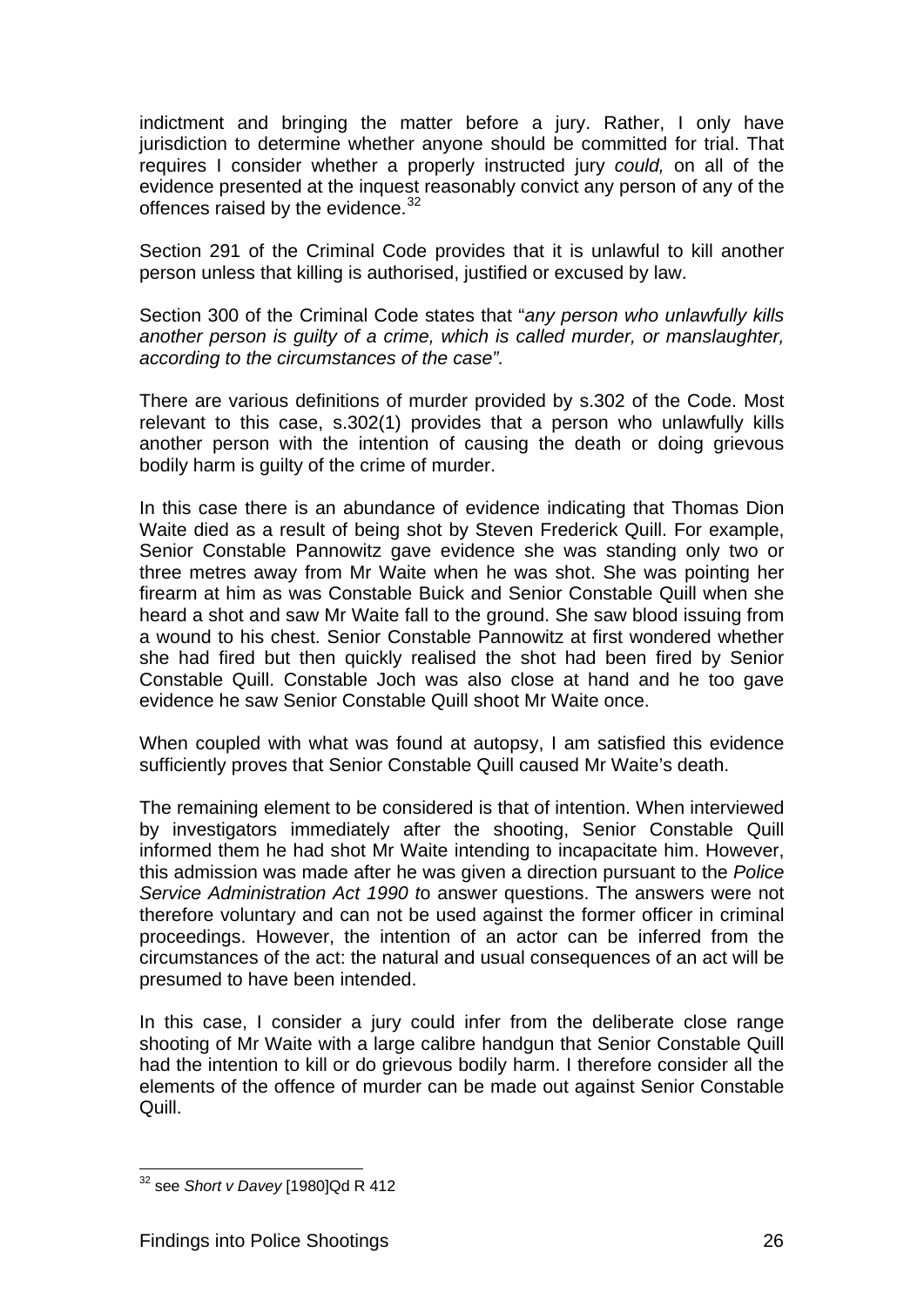Accordingly, the only issue to be further considered is whether the killing was authorised, justified or excused by law. If it was, that is the end of the matter. If not, I must commit Senior Constable Quill for trial and allow the Director of Public Prosecutions to consider whether an indictment should be presented.

This requires consideration of any defences open to Senior Constable Quill, because, before a jury could convict him, the prosecution would have to exclude the operation of any defences. The two statutory provisions relevant to that issue in this case are s.271 and s.283 of the Criminal Code.

Section 271, short-titled "*Self-defence against unprovoked assault,*" provides that if a person is assaulted in such a way as to cause reasonable apprehension of death or grievous bodily harm, and the person reasonably believes that he can not otherwise protect himself from that, it is lawful for the person to use such force as is necessary for his defence even though that force may cause death or grievous boldly harm. So far as is relevant to this case, "assault" is defined in s.245 to include not only the application of force but also the threatened application of force in circumstances where the person making the threat has an actual or apparent ability to carry out the threat.

It is also important to note that s.283, short-titled "*Excessive force*", provides that *"(i)n any case in which the use of force by one person to another is lawful the use of more force than is justified by law under the circumstances is unlawful".* 

I will now apply that law to the facts of this case.

A number of the witnesses say that immediately before Mr Waite was shot he lunged at or moved towards Senior Constable Quill.

For example, Constable Libor Joch gave evidence that he ran towards the driveway where Mr Waite was shot when he saw him jump over the fence into the yard of the residence at 161 Waller Road. He heard numerous officers calling out to the deceased to put the knife down. He saw the deceased naked and armed with at least one knife approaching the police officers. He then saw the police dog go to the deceased and appear to knock him off balance. The deceased attempted to stab the dog a number of times. At this stage Senior Constable Quill was about three metres away. After he had stabbed the dog, the deceased got up and moved forward towards Senior Constable Quill. Senior Constable Quill was about 1 to 2 metres away from the deceased when the shot was fired. The deceased was within striking distance of Senior Constable Quill with the knife when he was shot. Constable Joch considered he and other officers in the immediate vicinity were in great danger immediately prior to the deceased being shot.

Constable Darren Smith gave evidence he was near Constable Joch as they ran towards the driveway of 161 Waller Road. He saw the deceased approaching police officers in the front yard of that residence. Mr Waite did not comply with the shouted demands to drop his weapon. As the deceased walked onto the footpath outside No. 161, a police dog ran and leapt at him.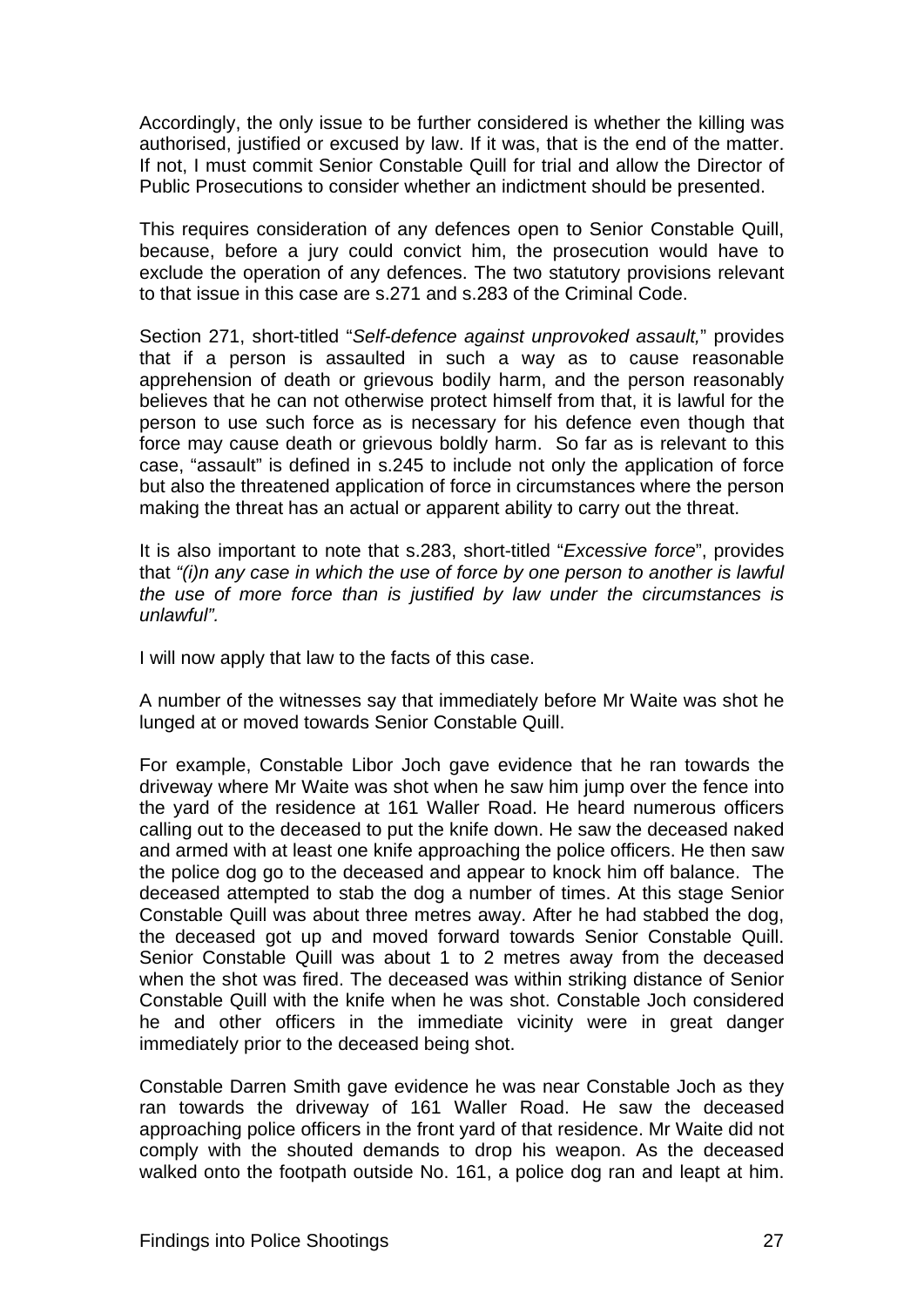Constable Smith says the deceased stumbled and then recovered his balance. He stabbed at the dog twice which caused it to release its grip on. Him. Mr Waite then lunged towards the police officers in an aggressive fashion with a knife in his outstretched arm. At this stage, one shot was fired.

Constable Danilo Vojvodic gave evidence that shortly after 2.00 p.m. he ran down Waller Road, towards the rear of the dwelling in which Mr Waite had been contained after hearing shouting coming from there. He saw the deceased moving down a driveway at No. 161 Waller Road. He then saw the police dog had latched onto his arm. The deceased moved behind a police vehicle and went to the ground.

Seconds later he saw Mr Waite get back to his feet and move towards the Dog Squad officer, Senior Constable Quill, who was only one to two meters away when this happened. In his interview, Constable Vojvodic described Mr Waite making a lunging motion towards Senior Constable Quill with a knife in his outstretched hand. It was at that stage the one shot was fired by Senior Constable Quill. Constable Vojvodic said on numerous occasions the deceased had been told to drop the knife and get down but he did not comply with these demands.

Constable Jacinta Pannowitz was one of the two officers in the front yard of 161 Waller Road with Senior Constable Quill. Her evidence was that from the time Mr Waite jumped over the fence into that yard, she and other officers were calling on him to drop the knives he was carrying and to get down onto the ground. Even though Mr Waite lunged at them with a knife as he was making his way out of the yard, she did not shoot but instead backed away from him up the driveway as other officers who had come into the yard backed down it. Constable Pannowitz then recalls the police dog being released and knocking Mr Waite over. He quickly recovered his feet and struck at the dog with the knives. Senior Constable Quill followed the dog closer to Mr Waite (indeed it seems he may have been connected to the dog by a long lead) at which point Mr Waite seemed to stop focusing on the dog and fix his stare on Senior Constable Quill who was two to three meters away. He had the knife raised and he brought it down towards Senior Constable Quill. Constable Pannowitz says she was in fear for Senior Constable Quill's life and her own. She says one shot was fired in response to the stabbing motion. She says she believes there was no other option available to secure their safety. She says she was about to shoot as well.

Numerous other officers give similar, but not identical, accounts. All of those officers who gave evidence say they believed Senior Constable Quill to be at risk of serious injury or death when Mr Waite lunged at or moved towards him.

Other witnesses, however, give different accounts of the actions of Mr Waite immediately before he was shot that do not include him lunging or moving towards Senior Constable Quill. I have been troubled by these accounts and have given them careful consideration particularly that of Constable Buick who was in the driveway very close to both Senior Constable Quill and Mr Waite when the latter was shot. Constable Buick says the dog was still attached to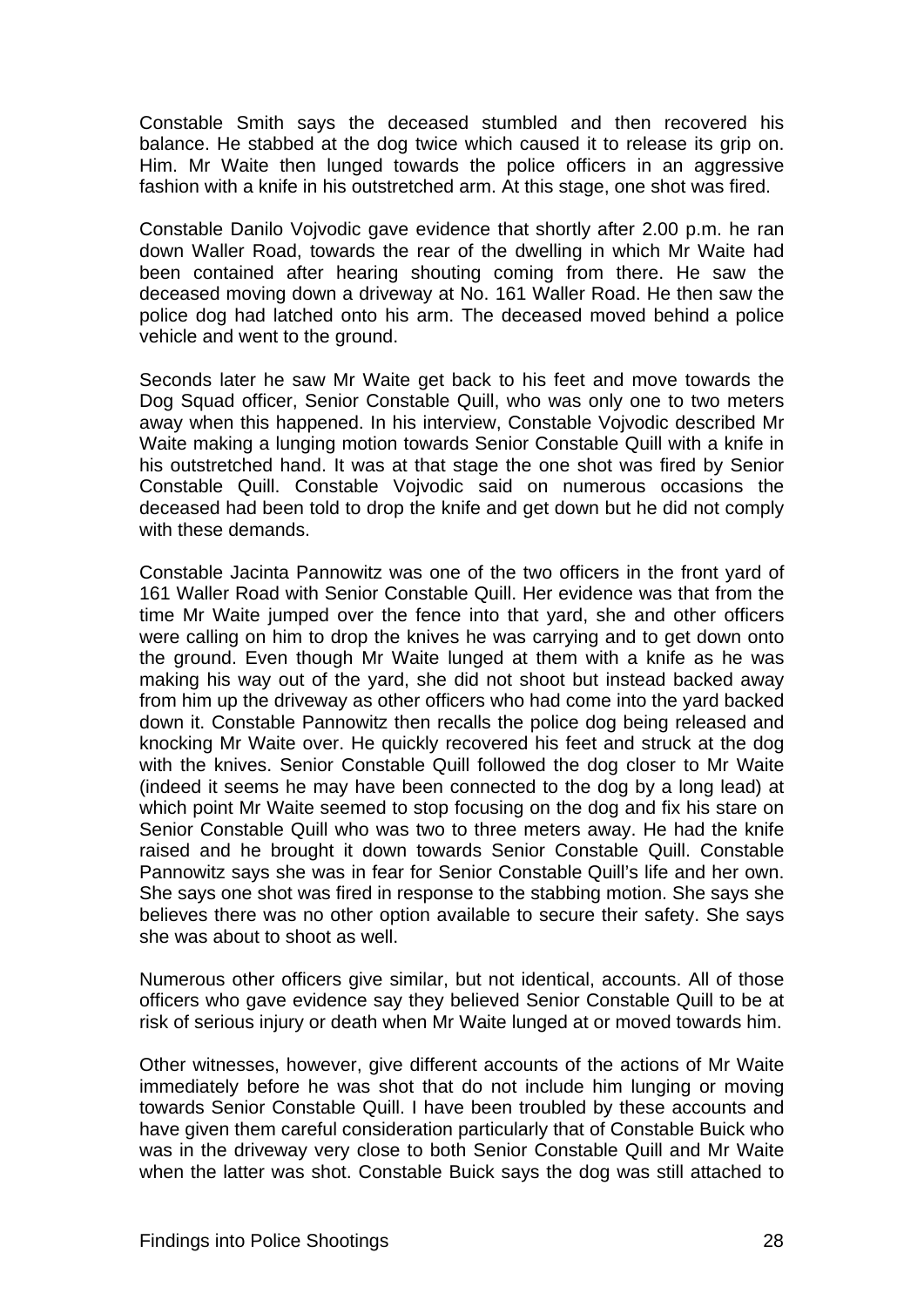Mr Waite when he was shot and he did not consider that either Senior Constable Quill or anybody else was at risk at the time of the shooting. He did concede however that Mr Waite may have lunged towards Senior Constable Quill and he just didn't see it because it happened so quickly. It also seems his evidence at the inquest may not be entirely consistent with what he said when interviewed immediately after the shooting.

Other witnesses who did not see any movement by Mr Waite towards Senior Constable Quill at the material time include the civilians Benjamin Charles, Christopher Collins, and Marina Gettajanc. They all say the dog was attacking Mr Waite and he was fighting it when he was shot. These accounts obviously raise a concern that the police witnesses are not being truthful and are trying to protect a former colleague. There are certainly inconsistencies in some of the officers versions that could support a conclusion the dog handler was acting to protect his dog that he thought (wrongly as it turned out) had been stabbed by Mr Waite. However, it also needs to be acknowledged the civilian witnesses were much further away from the shooter and the shot man than the officers who exculpate Senior Constable Quill. Further, their accounts are inconsistent with each other in some material respects.

I have come to the conclusion that the preponderance of evidence strongly favours a series of events that would prevent the prosecution from negativing self defence. Notwithstanding the decision of *Doney v The Queen*, I do not consider I am obliged to commit Senior Constable Quill merely because some of the evidence would enable a jury to convict him. I believe I am required to consider the evidence in its entirety. I have to consider whether a reasonable jury could disregard the evidence of the officers who were standing with Senior Constable Quill when he shot Mr Waite. When I undertake that exercise, I am firmly of the view a reasonable jury could not convict Senior Constable Quill because they could not be satisfied he was not acting in self defence when he shot Mr Waite. Accordingly, I find that no person should be committed for trial.

All of the police officers involved in these events were placed in a very difficult and at times terrifying situation. None of them is above the law: they are charged with upholding it and protecting the life of even those who are endangering others. However, police are also entitled to the protection of the law. They are entitled to defend themselves and even use deadly force if they can not in any other way secure their own safety. In this case, Senior Constable Quill did not have to wait until he was stabbed before he could use his gun to neutralise the risk of that happening. Nor, when considering whether he should face criminal sanction, is it appropriate to weigh in the balance every possible piece of evidence or opinion against him to determine whether any other outcome was possible. Faced with a clearly deranged and violent man armed with knives and acting in a threatening manner, society can expect no more than its police officers act reasonably. I accept that Senior Constable Quill did that in this case while ardently trying to protect the community by apprehending someone who had shown a potential to be very dangerous.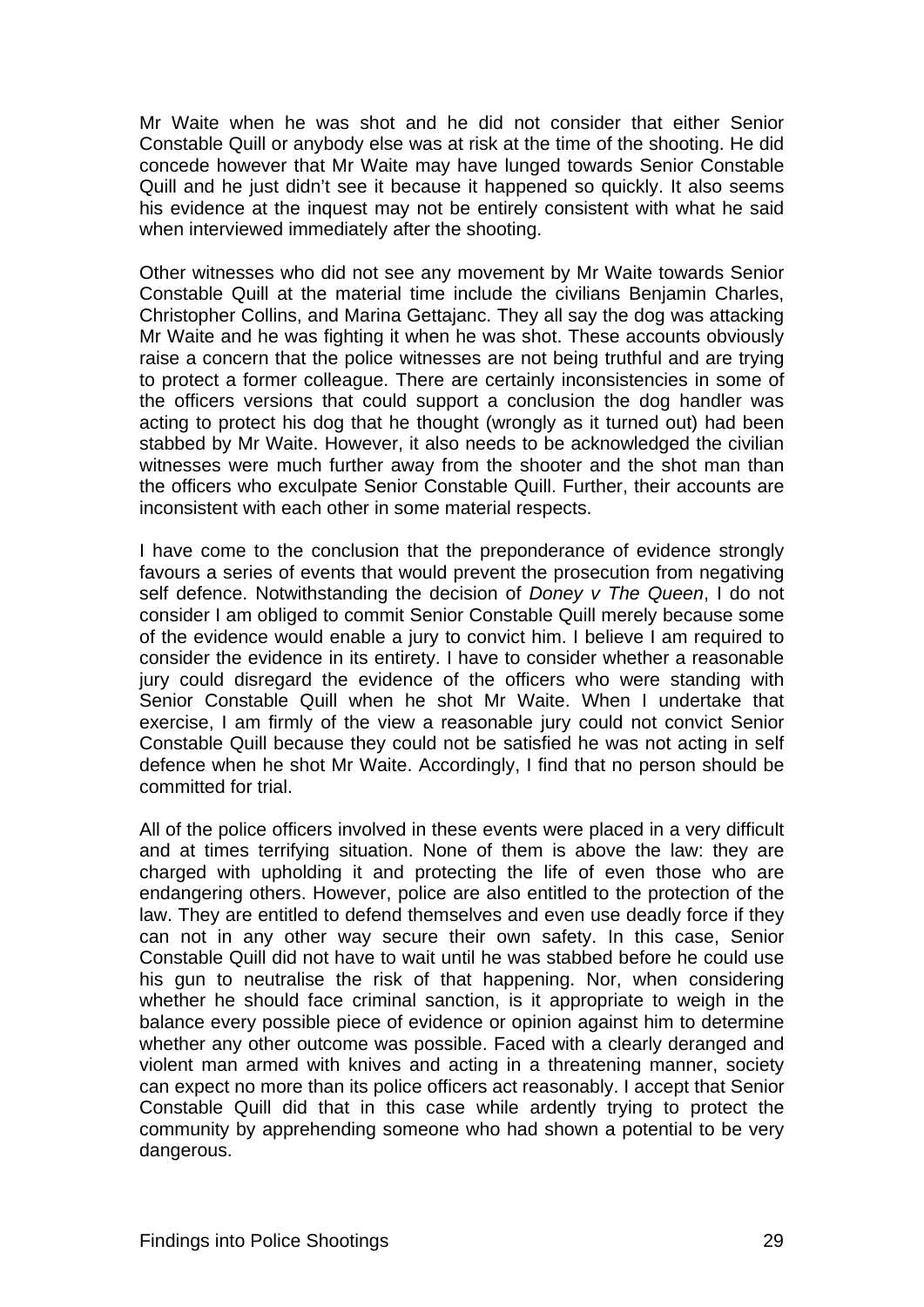# **Comments and preventative recommendations**

The Act, in s.43(5), authorises a coroner conducting an inquest to make riders designed to prevent deaths occurring in similar circumstances. In this case I have found that the officer who shot Mr Waite was acting in self defence and thus should not be prosecuted for his actions. However, it is still appropriate to consider whether the authorities who had contact with Mr Waite could have responded in ways that might have avoided his death.

The issues which need to be considered from that perspective are:-

- The adequacy of the care provided by the Beaudesert and Logan Community Mental Health Service; and
- The police management of the "siege" situation.

### *Critique of the mental health care*

On 1 August 2003, Mr Waite engaged in violent and bizarre behaviour at the Grand Plaza Shopping Centre that has been described earlier. Police had to use considerable force to restrain him but managed to do so without causing him any significant harm. Ten weeks later, Mr Waite engaged in similar behaviour but on that occasion he was armed with a knife and so police were forced to use deadly force to subdue him.

On both occasions, his behaviour was strongly suggestive of severe mental illness and followed a long history of mental illness.

In between those two episodes, Mr Waite had repeated contact with the community mental health services offered by the Logan and Beaudesert Heath District. The failure of that contact to avert the death of Mr Waite does not necessarily mean that gross mistakes were made but it does require me to consider whether that service appropriately responded to Mr Waite's need for treatment.

#### **Was Mr Waite's mental state adequately assessed when taken to the Logan Hospital by police?**

Mr Waite's mental health was assessed by Dr Weerasekera, psychiatric registrar after he had been taken to the Logan Hospital by police. It was Dr Weerasekera's opinion that Mr Waite did not have a mental illness even though he had been informed that Mr Waite had:

- been apprehended by police after running naked, leaping on moving motor vehicles and violently resisting efforts to take him into custody;
- told police he had a history of recent visual hallucinations, paranoia and thoughts of self harm;
- required psychiatric medication and inpatient treatment in New Zealand in 1998; and
- consumed four to five cans of VB and one cone of marijuana earlier that day.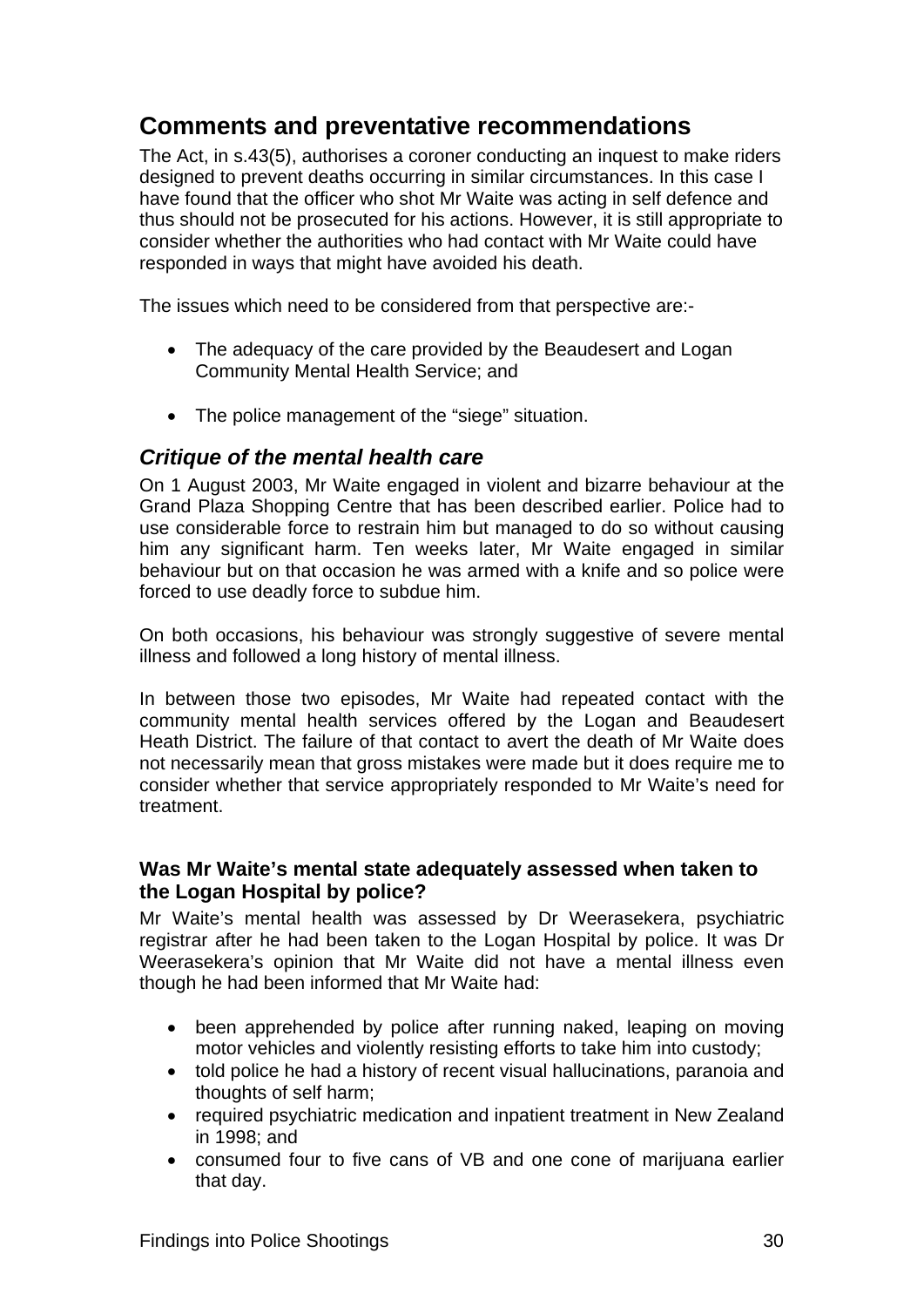Dr Weerasekera thought that Mr Waite's *"odd"* behaviour earlier that day could be explained by his alcohol and cannabis use earlier that day. Given that Dr Weerasekera detected no signs of excessive alcohol or cannabis consumption at the time he assessed him only a few hours later, this seems questionable. Further, attempts to rationalize Mr Waite's conduct on this basis, in my view, gave insufficient weight to the previous psychiatric history that had been reported to him.

I recognise and acknowledge the difficulty of the situation confronting Dr Weerasekera. He had the police report of extremely bizarre and dangerous behaviour and advice from the patient of a long history of mental illness. However, the patient was not at the time of the assessment displaying any indicia of mental illness. In these circumstances Dr Weerasekera seems to have assumed that Mr Waite was suffering from drug induced psychosis even though he had insufficient evidence to make such a diagnosis. His lawyers submit that he may have been led into this error by a notation in the chart made by the doctor who attended to Mr Waite's physical injuries *"apparently under the influence of ethanol and query, amphetamines."* That may be so but it does not excuse the error. Nor do I accept that just because many drug users under report their level of consumption Dr Weerasekera was justified in presuming that Mr Waite was doing this when he claimed to have drunk only four cans of beer and smoked a small amount of marihuana. I also reject the evidence that such consumption could lead to hallucinations in a person with a long history of alcohol abuse. I acknowledge that Dr Weerasekera's evidence to this effect was not challenged during the hearing but I have heard from numerous experts on that point. The vast majority of alcoholics and drug abusers become more tolerant of the drug of abuse. Dr Weerasekera had no basis on which to presume that Mr Waite might be in that small minority in which the opposite is the case.

I readily accept that the marked increase in such presentations of drug induced psychosis in recent years, particularly in places like Logan may explain how such an error could be made but it also should be recognised as a risk that needs to be guarded against. It may be had the registrar followed the hospital's documented procedures and had his provisional diagnosis been reviewed by a consultant psychiatrist, a more experienced practitioner would have recognised the leaps in logic that were being made and Mr Waite may have been admitted for further investigation. It is impossible to speculate what this may have revealed or whether it would have had any bearing on the final outcome.

It is material, however, to observe that when junior police officers make the appropriate decision based on their knowledge of the situation to take a member of the public to a mental health facility, they are entitled to expect that the information they provided will be given more weight. I frequently hear of the frustration police feel at having to deal with the sufferers of mental illness who should be dealt with by the health system not the criminal justice system. This case would seem to validate those concerns. I shall return to the issue in the recommendations chapter.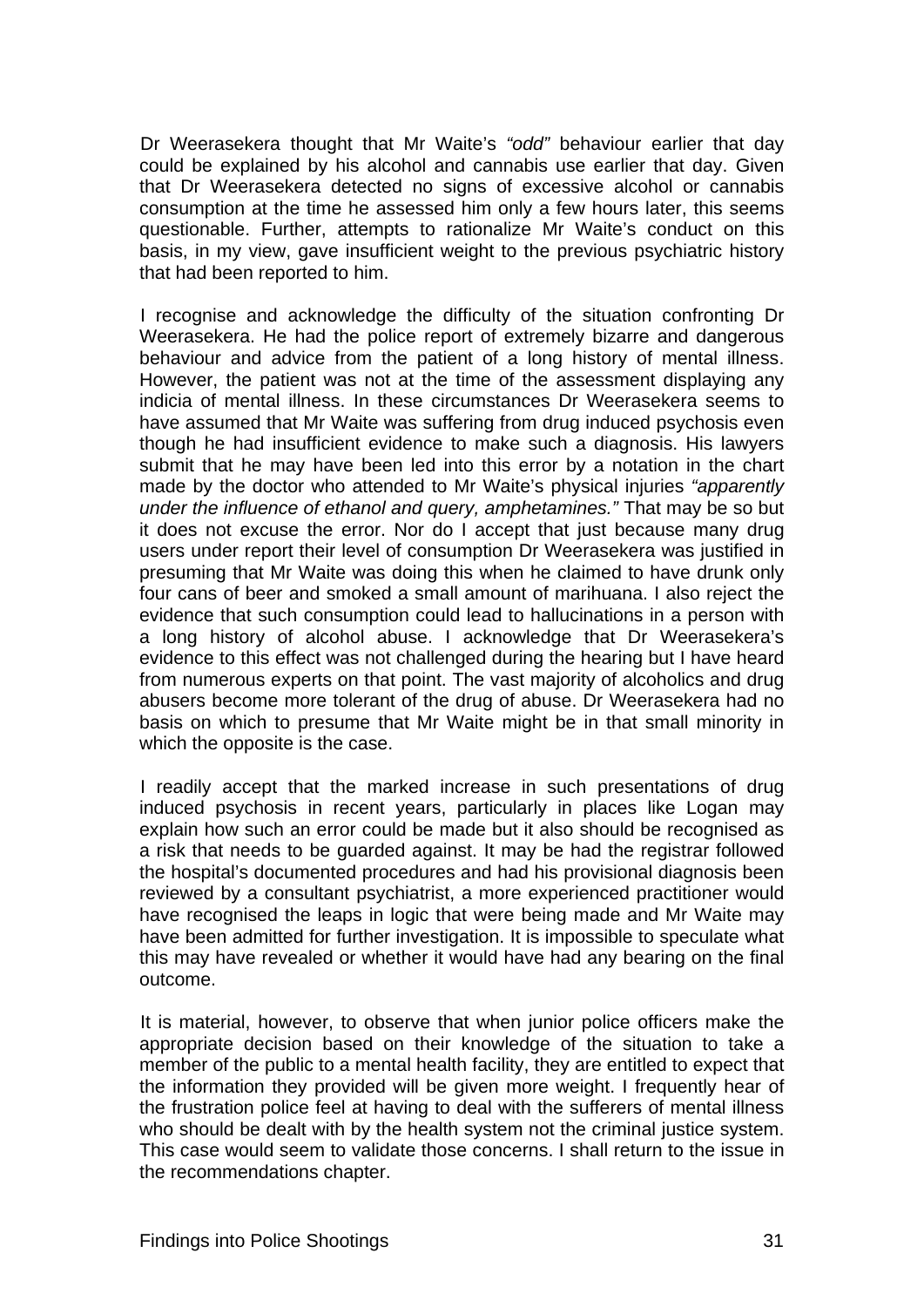#### **Was Mr Waite's mental health care appropriately managed by the Logan Community Mental Health Unit (the CMHU)?**

I was greatly assisted by the report and oral evidence of Dr Jill Reddan, a very experienced psychiatrist who was retained by my office as an independent expert. She thought that the most significant concern relating to Mr Waite's mental health care was the circumstances in which he was discharged from the Logan Community MHS about a month before his death. Her concerns were that Mr Waite's difficulties with substance abuse were given disproportionate weight, that *"the right hand did not know what the left hand was doing"*; that *"Dr Davies sort of grafted himself onto the team"* and that *"the matters for discussion were not being recorded".* Dr Reddan considered that more assertive outreach in terms of encouraging Mr Waite to see Dr Davies was required and a consultation with Dr Davies would have facilitated better integration of his forward management. Dr Reddan opined it would have been preferable for Mr Waite's treating team to have arranged for him to receive treatment from ATODS in a coordinated fashion or at the very least, for more concerted efforts to have been made to ensure that he was linked up with ATODS.

I acknowledge that staff of the ACT made ongoing efforts to encourage Mr Waite to constructively engage with his illness but they provided very little actual treatment; failing to even establish a firm diagnosis. Despite having adequate information about his history and current symptoms to alert them to the likelihood he was suffering a re-emergence of some mental disorder, they chose to discharge him without his ever being seen by Dr Davies, the consultant psychiatrist to the team. I can readily understand the concern of Mr Waite's mother who felt that the MHU staff failed to have sufficient regard to the fears she relayed to them about her son's condition and her resentment at their efforts to persuade her Dion was not suffering from mental illness. I also acknowledge, however, there was insufficient basis for the making of an involuntary treatment order in relation to Mr Waite and when attempts to persuade him to see Dr Davies were rebuffed there was little more the ACT could have done.

The "bouncing" of patients back and forth between mental health and ATODS has long been recognised as undesirable and this case is a typical example of that. There was absolutely no reason why Mr Waite's drug and alcohol problems could not have been addressed simultaneously with his mental illness. Undoubtedly the combination of these two problems made treating Mr Waite more difficult but as a result of the course adopted by the MHU, neither was addressed.

A cynic might even consider that it was his failure to accept their offers of assistance that led the ACT to conclude he should be discharged from the MHU program and referred to ATODS.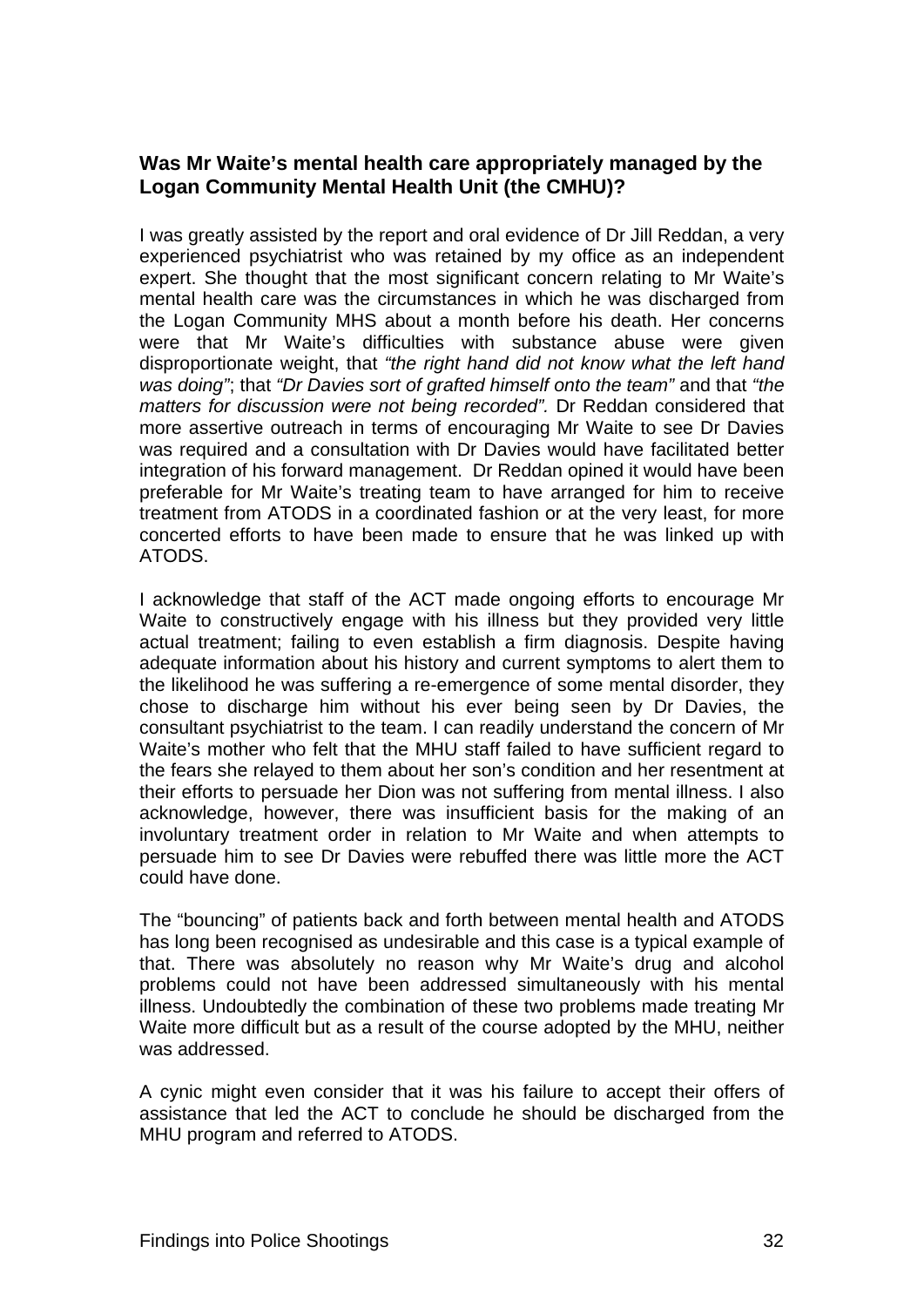Obviously the management of the ACT was suboptimal: no minutes were kept and there was an incomplete shared understanding of what was decided during case management meetings. Further the workload of Dr Davies meant that the team did not have adequate input from a psychiatrist. I understand that this has now been addressed and the other deficiencies have been remedied.

The Acting Director of Mental Health Dr Ness McVie gave evidence and accepted there are some basic principles treating teams should apply when determining whether to close a client's file and there would be no practical impediments to implementing a state wide policy that would reflect these principles. She also accepted these were not followed in this case.

#### *The management of the "siege"*

The officers who responded initially effectively isolated Mr Waite in the house and secured the scene.

#### **Delay in arrival of negotiators**

It is regrettable that over an hour and twenty minutes transpired from the time police were notified of the situation until negotiators arrived. It is impossible to be confident that negotiators would have any more effectively engaged with Mr Waite than did the other officers who repeatedly tried to persuade him to cease his violence. However, in a suburban setting more ready access to such important resources would be desirable.

#### **Manning of the inner cordon**

I accept the wisdom of moving the officers manning the inner cordon from the back yard of the incident house in view of its high fences: they may have been endangered if Mr Waite had suddenly run at them. However, the manner of their deployment in the yard of the adjoining property was sub-optimal. They did not position themselves so they could see the house or so its occupant, Mr Waite, could see them. It seems likely it was this lack of a visible presence that caused Mr Waite to exit the property where he did. It is fortuitous he jumped the back fence of his house near the front property line of the adjoining property as the three officers, Buick, Pannowitz and Quill who were standing talking near the front corner of the neighbouring house were not paying sufficient attention to even be aware he had left his house. They heard over the police radio and from the shouting of more observant officers that the subject was jumping the fence. They adjusted quickly and moved with him down the driveway and onto the street. Officers Pannowitz and Buick displayed considerable courage in trying to persuade Mr Waite to drop his weapon and surrender but it seems he was in no state to understand their commands.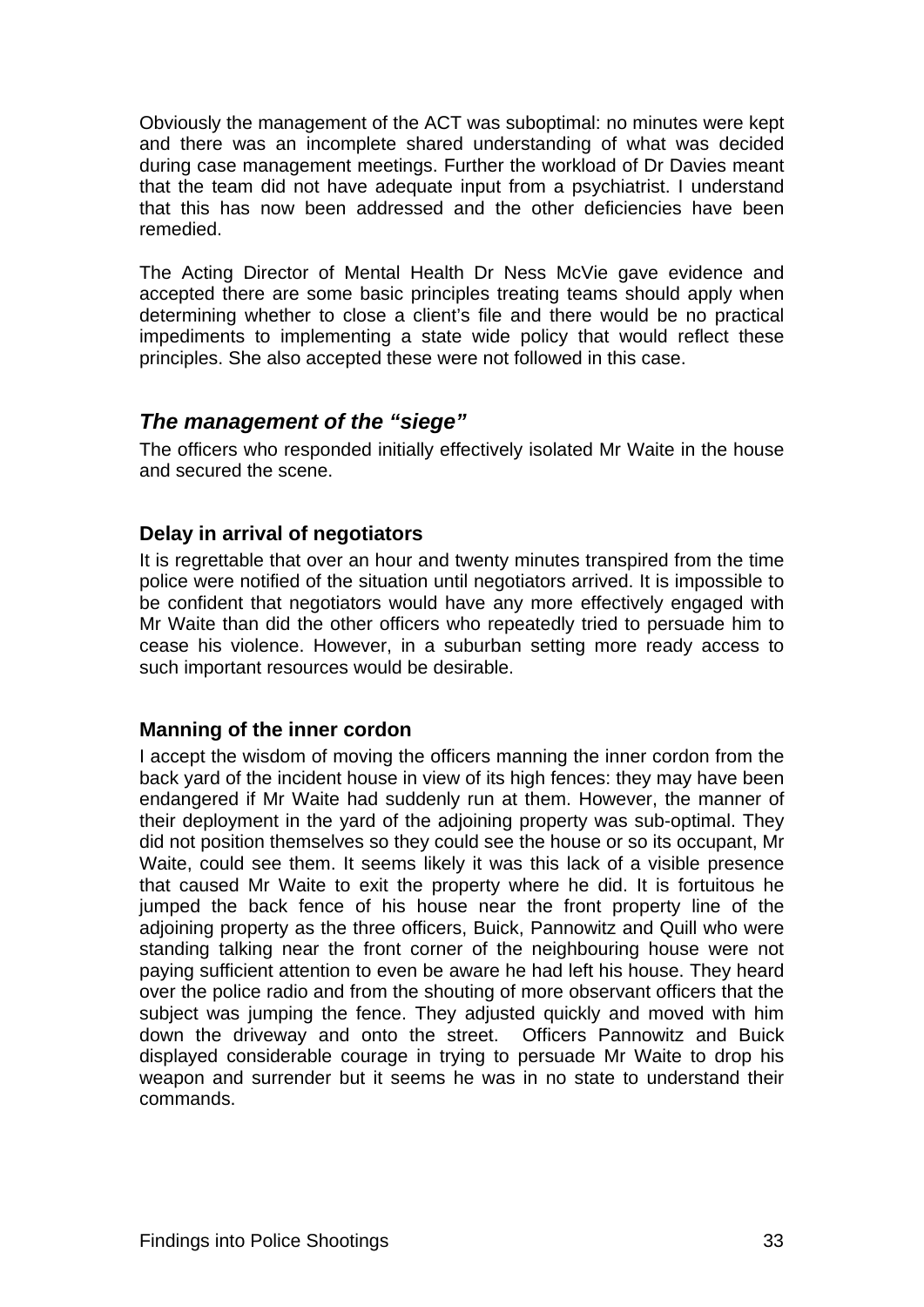#### **Failure to warn of intention to shoot**

Indeed, in view of his deranged state I consider it most unlikely that the failure of Senior Constable Quill to warn Mr Waite he would shoot before doing so, as is required by police procedures, made any difference to the outcome in this case. However, that was not an assessment Mr Quill was entitled to make. It is an issue that was raised in a number of cases and will need to be addressed.

#### **Leashing of the police dog**

I accept the officers could not reasonably have allowed Mr Waite to leave the area and the decision of Senior Constable Quill to deploy the police dog was reasonable in the circumstances. I am concerned, however, about the way in which the officer sought to maintain control of his police dog by giving him a command to apprehend Mr Waite while the dog was still attached to a lead held by the officer. The lead was only some three metres long and the officer's actions meant he was much closer to Mr Waite than was safe in the circumstances.

#### *Conclusion*

Apart from these relatively minor lapses, I consider the situation was well managed. I consider the officers who attended repeatedly tried to de-escalate the situation by talking to Mr Waite and when they could not persuade him to come out they backed off and awaited the arrival of negotiators and the Special Emergency Response Team. The actions of Mr Waite then brought matters to a head and the officers were left with no choice but to shoot.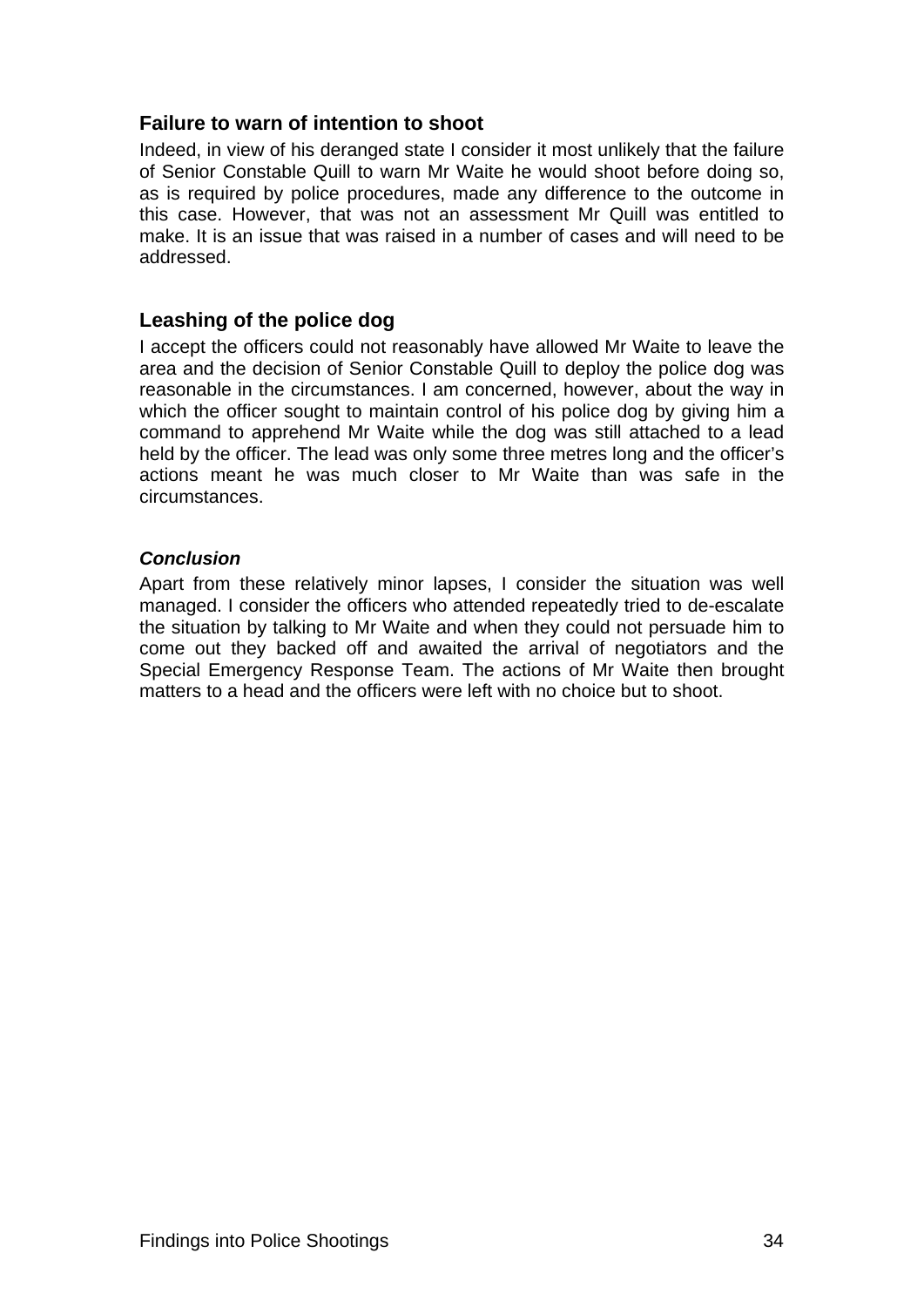# Part 3 - Findings into the death of Mieng Huynh

| Should Mr Huynh have been hospitalised on 23 December 2003? 60 |  |
|----------------------------------------------------------------|--|
|                                                                |  |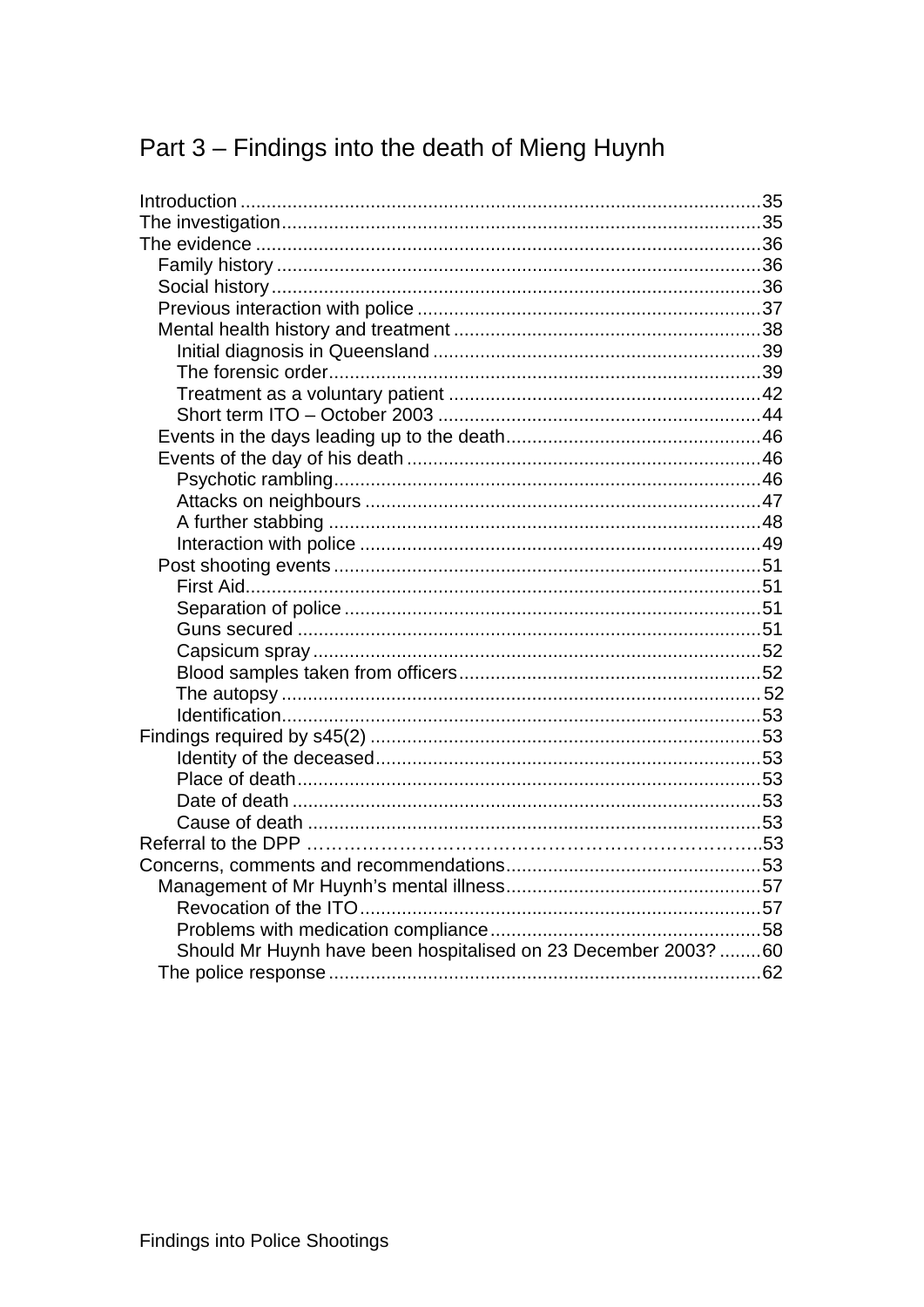### **Introduction**

<span id="page-48-1"></span><span id="page-48-0"></span>*Just after dawn on Boxing Day 2003 Mieng Huynh, without warning or provocation, stabbed an elderly neighbour who was sitting on his front veranda in inner city West End.* 

*` He also stabbed another neighbour who responded to the calls of the first and a little while later he stabbed a teenage boy in the street in front of the unit block where the first two attacks occurred.* 

*Police were called and saw a man matching Mr Huynh's description on the footpath a few blocks from where the earlier attacks had taken place. As they approached him Mr Huynh attacked a council worker watering treis on the footpath. The police officers pulled Mr Huynh off the council worker and attempted to disarm him with the use of OC spray. He regained the knife and ignored their repeated instructions to drop it. He was shot five times and died at the scene.* 

*At the time of his death Mr Huynh was an involuntary patient under the Mental Health Act but was allowed to reside in the community subject to certain conditions.* 

*These findings explain how the death occurred and consider whether any changes to the procedures, policies or practises of the Queensland Police Service or the Queensland Health mental health services could reduce the likelihood of deaths occurring in similar circumstances in the future.* 

### **The investigation**

<span id="page-48-2"></span>As would be expected, senior police arrived promptly on scene and ensured the two crime scene areas were cordoned off and secured to enable investigations to be undertaken. A log of events at the Vulture Street shooting scene was commenced.

Specialist police, including scenes of crime, scientific and ballistics officers attended and conducted examinations. Photographs and video-recordings were taken of the scene and items of interest and exhibits were seized. Interactive crime scene recording was conducted of the shooting scene in Vulture Street. A plan drawn to scale was prepared.

Senior Detectives from the Homicide Investigation Unit attended and Detective Sergeant Edwards was appointed as the primary investigator.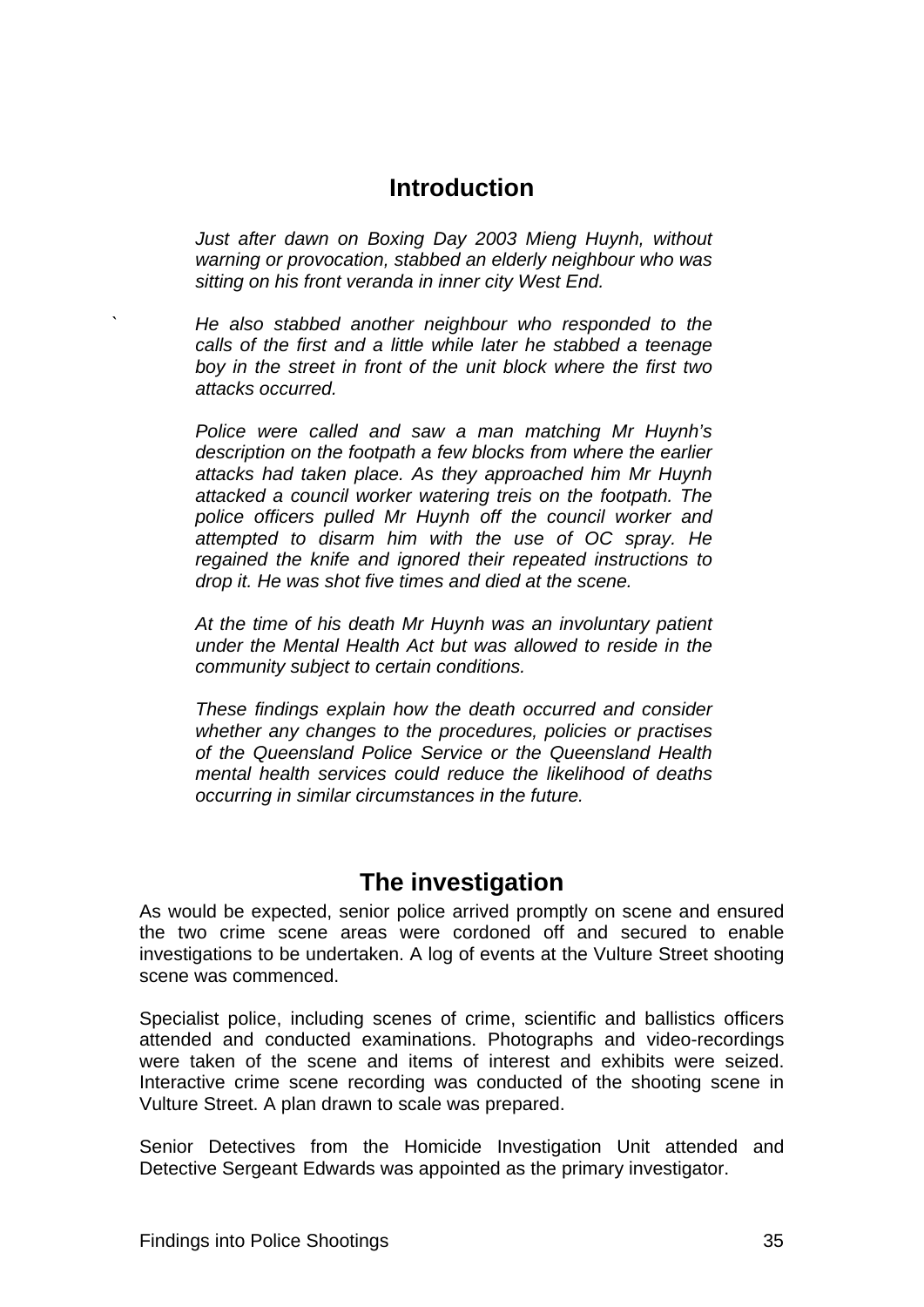<span id="page-49-0"></span>Senior investigators from the Ethical Standards Command and the Crime and Misconduct Commission also attended the scene and undertook an overviewing role on behalf of their respective organisations.

The officers involved in the shooting were driven in separate cars to the West End police station and kept apart until after they were interviewed to avoid any perception of collusion or the unintentional corruption of their recollections of the incident.

In order to gain a greater understanding of the circumstances of this complex incident, I attended the scenes later that day and also observed the "walk through" interview with Constable Hyland.

I am satisfied that the investigation was thorough and impartial. Sergeant Edwards is to be commended on his work.

# **The evidence**

### <span id="page-49-2"></span><span id="page-49-1"></span>*Family history*

Mr Huynh was born in Saigon, Vietnam on 16 January 1963 making him 40 years of age at the time of his death. He was the youngest of six children and he reported his childhood was reasonably happy. One of his brothers was presumed to have died in the war and both of his parents are deceased.

Mr Huynh was a Buddhist and spoke Mandarin, Cantonese and Vietnamese.

Little else is known about his family circumstances in Vietnam.

### <span id="page-49-3"></span>*Social history*

His exact level of education is unclear, however, it would appear that Mr Huynh achieved about 8 years of education in Vietnam. His education might well have been interrupted by the war and subsequent upheaval in Vietnam. He also appears to have received some informal training in mechanics.

Mr Huynh migrated alone to Australia in 1983. After his arrival, he lived in Sydney and obtained Australian Citizenship in March 1987. He worked mainly in factory type employment such as a forklift driver, spray painter and welder.

Sometime in 1992, he appears to have relocated to Queensland. It is at this time he first came to the attention of Queensland Police. His contact with police will be detailed later in these findings. It is also clear he was somewhat transient and returned to Sydney to live from time to time

In 1998 Mr Huynh obtained employment with a Vietnamese couple, Tam Van Troung and Nga Tran who owned a bakery at Mount Warren Park where he was living at the time. Unfortunately, he made several unwelcome advances towards Ms Tran and his employment was terminated. His conduct also led to him being charged with unlawful stalking of Ms Tran.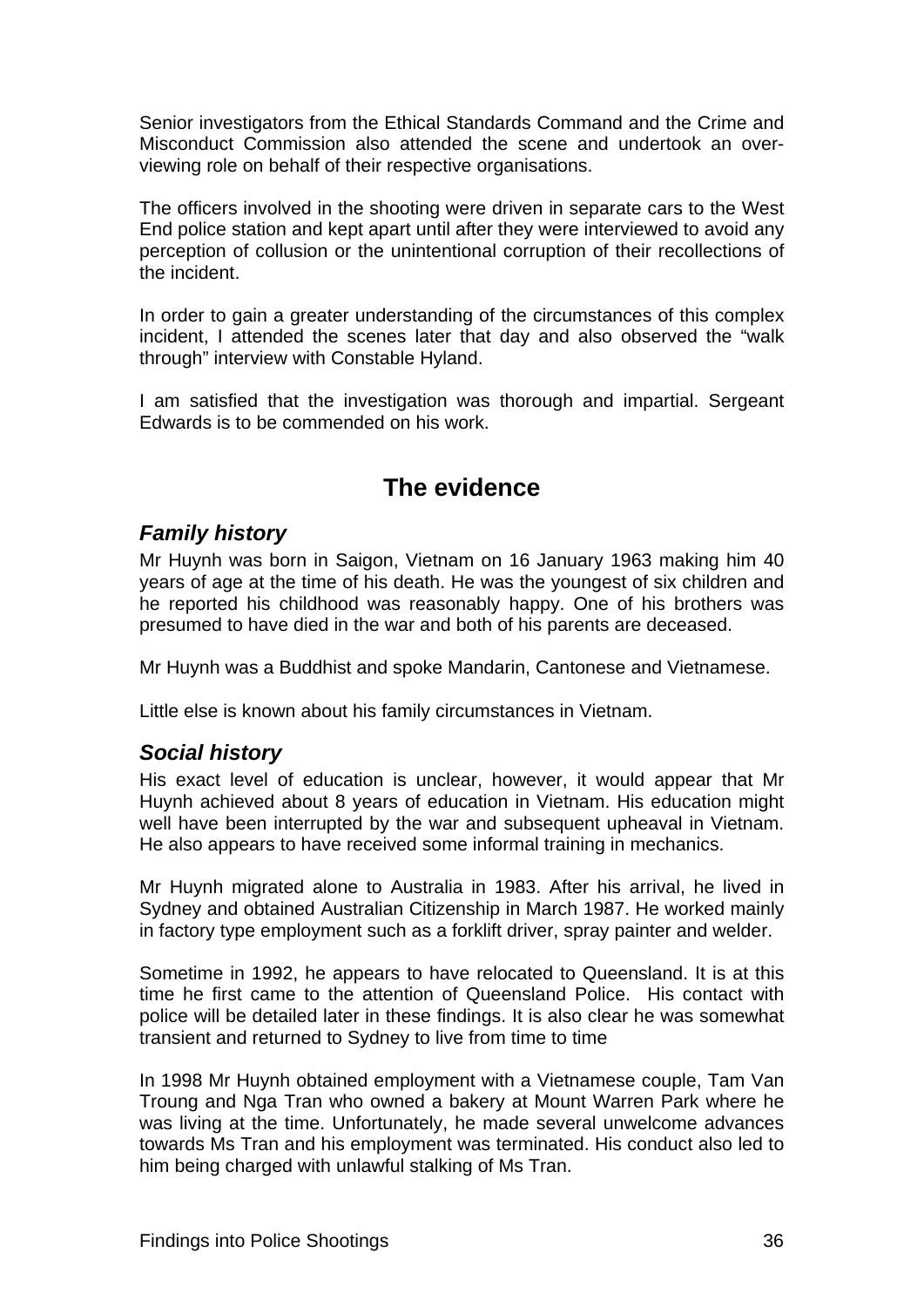<span id="page-50-0"></span>Following this contact with the criminal justice system Mr Huynh moved away from the area and relocated to West End in order to distance himself from exposure to Ms Tran.

In 1999, he undertook a TAFE bakery course and worked as a baker's assistant for a brief period.

In March 2001, Mr Huynh returned to Vietnam and married a Miss Thanh Binh Le, a resident of Vietnam. It is not known how he came to know Ms Le but his friends believed the relationship blossomed through letters and email.

Mr Huynh returned to Australia in June 2001. In October, he informed his mental health caseworker, Mr Seefeld, he was making arrangements through the Department of Immigration for his wife to join him in Australia. However, Mr Seefeld considered that Mr Huynh was not making a concerted effort for this to occur.

Mr Huynh's accommodation varied from boarding houses and hostels to private rented residences and Housing Commission units.

A Mr Sang Nguyen gave evidence he befriended Mr Huynh after they met in West End after Mr Nguyen heard him speaking Vietnamese as they passed on the street. When Mr Nguyen became aware of Mr Huynh's isolation and mental illness he looked after him. He provided Mr Huynh with accommodation, monitored his medication compliance and took him to the hospital when it became apparent Mr Huynh's condition was becoming acute. He said in evidence that when Mr Huynh would call out for long periods in the night, a result no doubt of auditory hallucinations, it made him difficult to live with especially as Mr Nguyen had to go to work early. However, he knew Mr Huynh had nowhere else to go and so tolerated the aberrant behaviour. Mr Huynh lived with Mr Nguyen and his wife for the last two years of his life. I am sure the support the couple gave Mr Huynh ameliorated some of the effects of his mental illness.

In November 2003, Mr Huynh obtained employment as a delivery driver for an Asian food company at West End. He was subsequently transferred to a role loading the deliveries as his employers considered he was unable to manage the demands of the driving position.

On 5 December 2003, Mr Huynh relocated to a new residence in Browning Street, West End where he would live on his own. This was part of his plan to set himself up in circumstances in which his wife could join him.

#### <span id="page-50-1"></span>*Previous interaction with police*

Mr Huynh's first dealings with Queensland Police occurred in 1992, when he was charged with break and entering offences for which he was ordered to perform 200 hours community service. Again in 1992, he was charged with possession of stolen property and failed to appear causing a bail warrant to be executed upon him. He was convicted and fined \$60 in relation to this matter.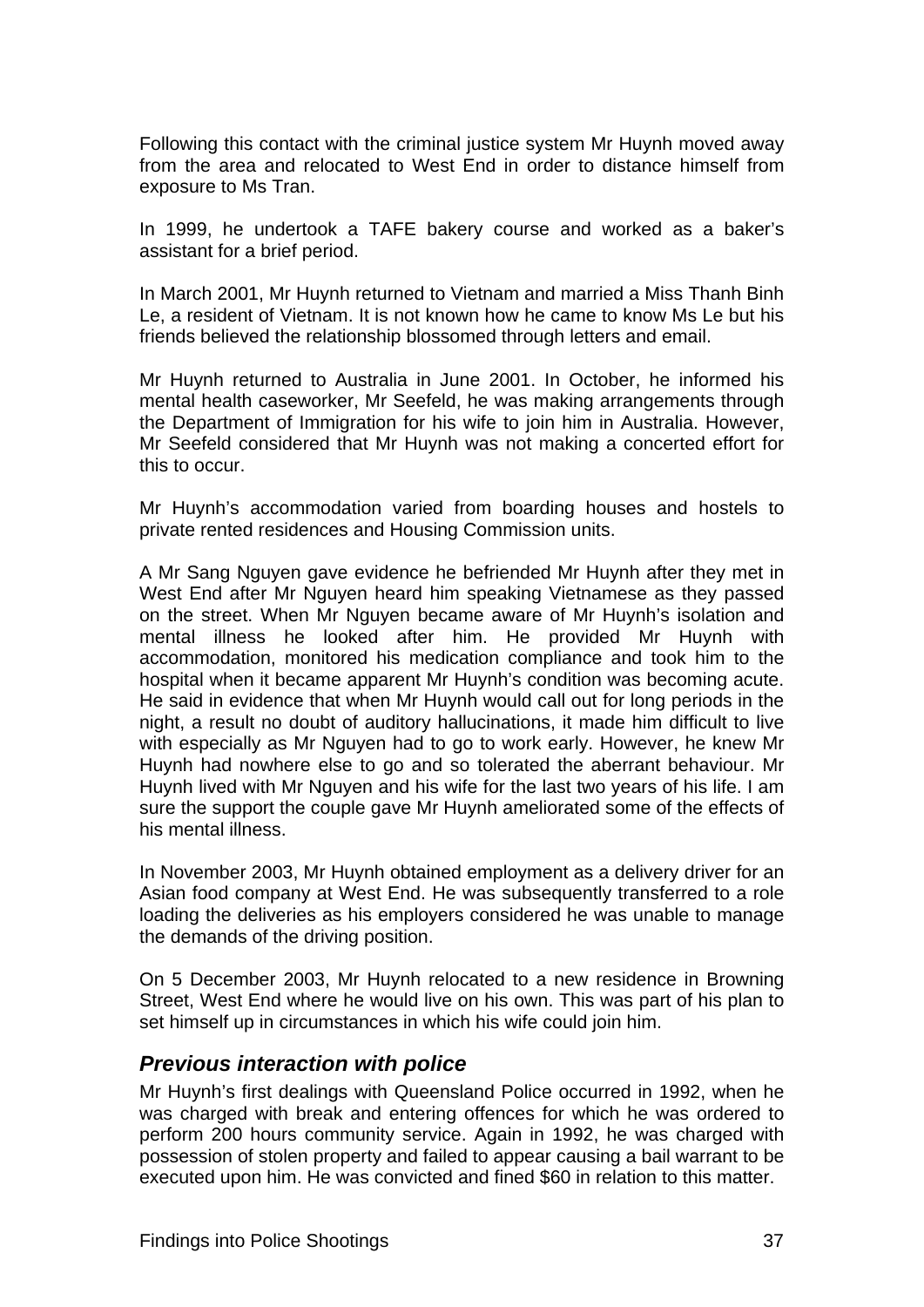<span id="page-51-0"></span>In 1993, he was sentenced in the Brisbane District Court to 12 months imprisonment for breaking and entering a dwelling house and stealing.

In 1995, Mr Huynh was involved with violence towards police for the first time. He was located carrying a suspicious bag which was searched and a knife wrapped in a T-shirt was located. He then refused to supply police with his name and became violent towards the police, including spitting on them. He was charged with serious assault; fail to state name and address and obstructing police. As he had no fixed place of abode, he was remanded in custody for 9 days. He was convicted and not further punished when dealt with by the courts. Again in 1995, he was charged with using threatening words and convicted and fined \$100.

His next recorded dealing with police was in 1999, when he was charged with breaching his bail conditions, unlawful stalking and unlawful entry of a dwelling house. These charges were dismissed. The circumstances were that he commenced working at a bakery south of Brisbane which was owned by a Vietnamese couple, Tam Van Troung and Nga Tran. Mr Huynh made unwelcome advances towards Ms Tran and made disparaging remarks concerning her husband. Apparently, Mr Huynh believed that her husband was treating her badly. His employment was terminated. Later, he was found inside the couple's residence, police were called and he was arrested and charged. He was released on bail on the condition he not approach the couple or their residence. The next day Mr Huynh attended at their bakery and refused to leave. Police charged him with unlawful stalking and breach of bail. He was remanded in custody. He was examined by a Government Medical Officer in the watch house who considered he was in need of a mental health assessment and was therefore transferred to the John Oxley Centre. He was found to be of unsound mind and the charges were later dismissed. He was then issued with a Mental Health Act order and transferred to the Princess Alexandra Hospital for treatment prior to being returned to the community under the direction of the Princess Alexandra Hospital District, Division of Mental Health.

Two other incidents also demonstrate Mr Huynh's continuing bizarre behaviour. In 2002, Mr Huynh was located by his care worker standing and staring at a lady at a coffee shop. He told his care worker the lady was talking to god and he was waiting to ask her about dogs. There is no record in his criminal history of a prosecution being commenced in this instance. In 2003, police detained Mr Huynh after he had been following a woman not known to him, around the inner city shopping area. Security confronted him and he became hostile and accused them of being "evil". There is no record of a prosecution being commenced in connection with this incident.

#### <span id="page-51-1"></span>*Mental health history and treatment*

It appears Mr Huynh first developed a psychotic illness in 1997 while residing in New South Wales. The circumstances surrounding the diagnosis are not known.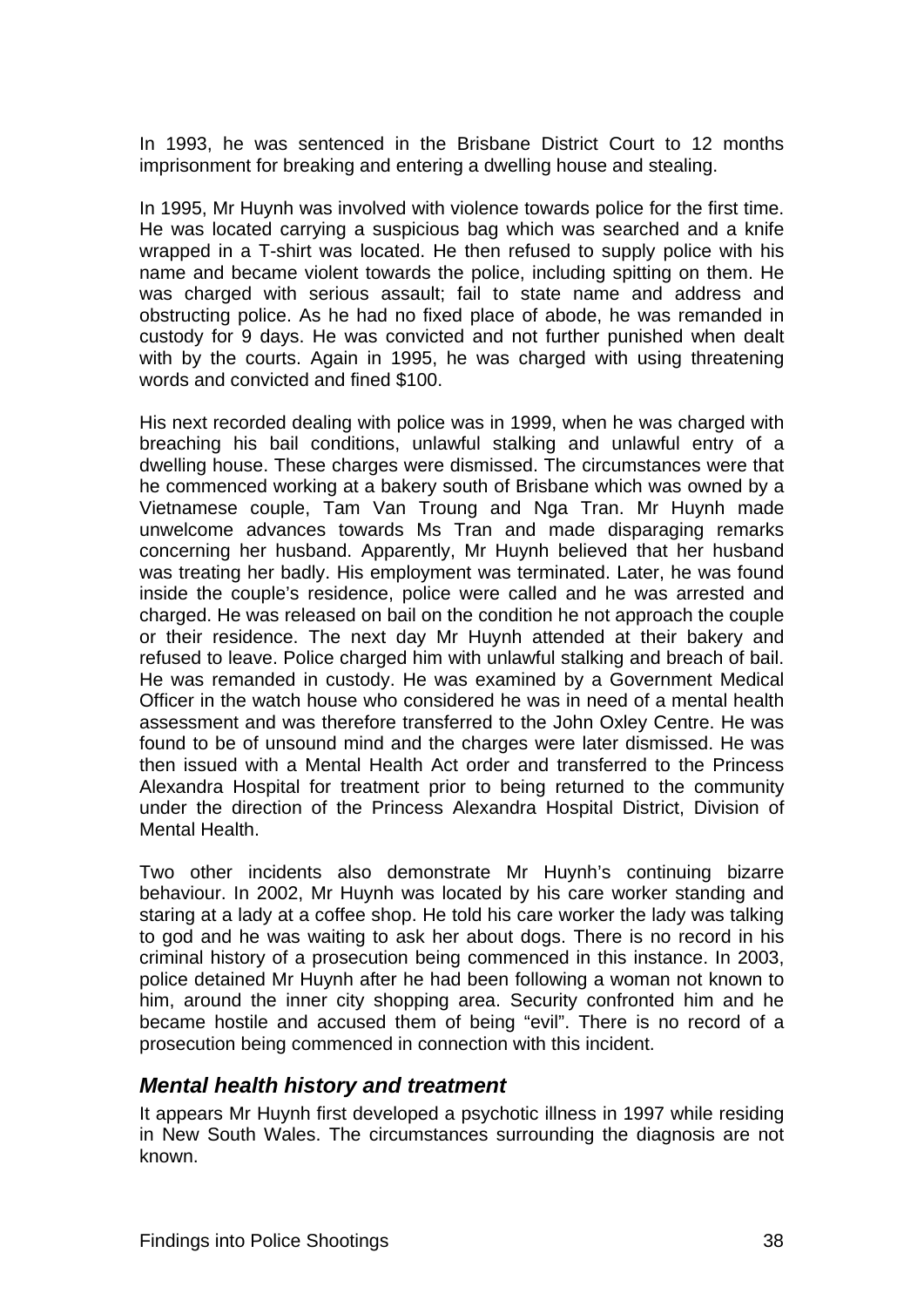<span id="page-52-0"></span>The following year he returned to Brisbane and obtained employment at a bakery at Mr Warren Park. As has been mentioned earlier, he made a number of unwelcome advances to his employer's wife, was sacked and charged but returned to the premises despite that being in breach of his bail. When he was remanded in custody, he was referred to the John Oxley Memorial Hospital, where he remained a regulated patient until 20 May 1999.

#### <span id="page-52-1"></span>**Initial diagnosis in Queensland**

The records show that on admission to the John Oxley Memorial Hospital, Mr Huynh was grossly thought disordered and fatuous, with disorganized persecutory delusions. He claimed to be hearing the voice of his deceased brother. He was found to be psychotic and a diagnosis of schizophrenia of the disorganized sub-type was made. Neuroleptic medication was prescribed to treat this illness and resulted in a reasonable recovery. On 20 May 1999, he was transferred to the Princess Alexandra Hospital ("the PAH") to be reintegrated into the community. He remained an inpatient until 31 May 1999.

The PAH was the inpatient mental health facility for the Princess Alexandra Hospital Health Service District. The West End Adult Mental Health Service ("the MHS") provided community care to persons with mental illnesses in the district. Mr Huynh was a client of the community and hospital mental health services from the time of his first admission in March 1999 until his death in December 2003. Dr Janice De Souza-Gomes was his treating psychiatrist and assessed him at least bi-monthly and more frequently when necessary. A number of mental health workers were involved in monitoring his welfare and working with him in the community in the four and a half years he was cared for by the service.

Over this time Mr Huynh required approximately 10 separate inpatient admissions to the PAH which were mostly related to his non compliance with medication. Dr De Souza-Gomes was responsible for supervising the treatment provided to Mr Huynh during these admissions. Deterioration in his self care and ability to organize himself, in conjunction with bizarre and paranoid beliefs and generally disturbed behaviour, were the typical indicators of a significant relapse requiring hospitalization.

#### <span id="page-52-2"></span>**The forensic order**

Mr Huynh was referred to the Mental Health Tribunal for assessment in relation to his involvement in the March 1999 incidents. On 15 July 1999, the Tribunal found him to be of unsound mind in relation to the charges he was facing. He was placed on a forensic order, the conditions of which required:-

- he attend the MHS for after care;
- he reside at an address approved by Dr De Souza-Gomes:
- the PAH be advised of any changes to his residential address and any significant breaches of conditions of leave including a refusal to continue treatment;
- he be reviewed by the Patient Review Tribunal at regular intervals; and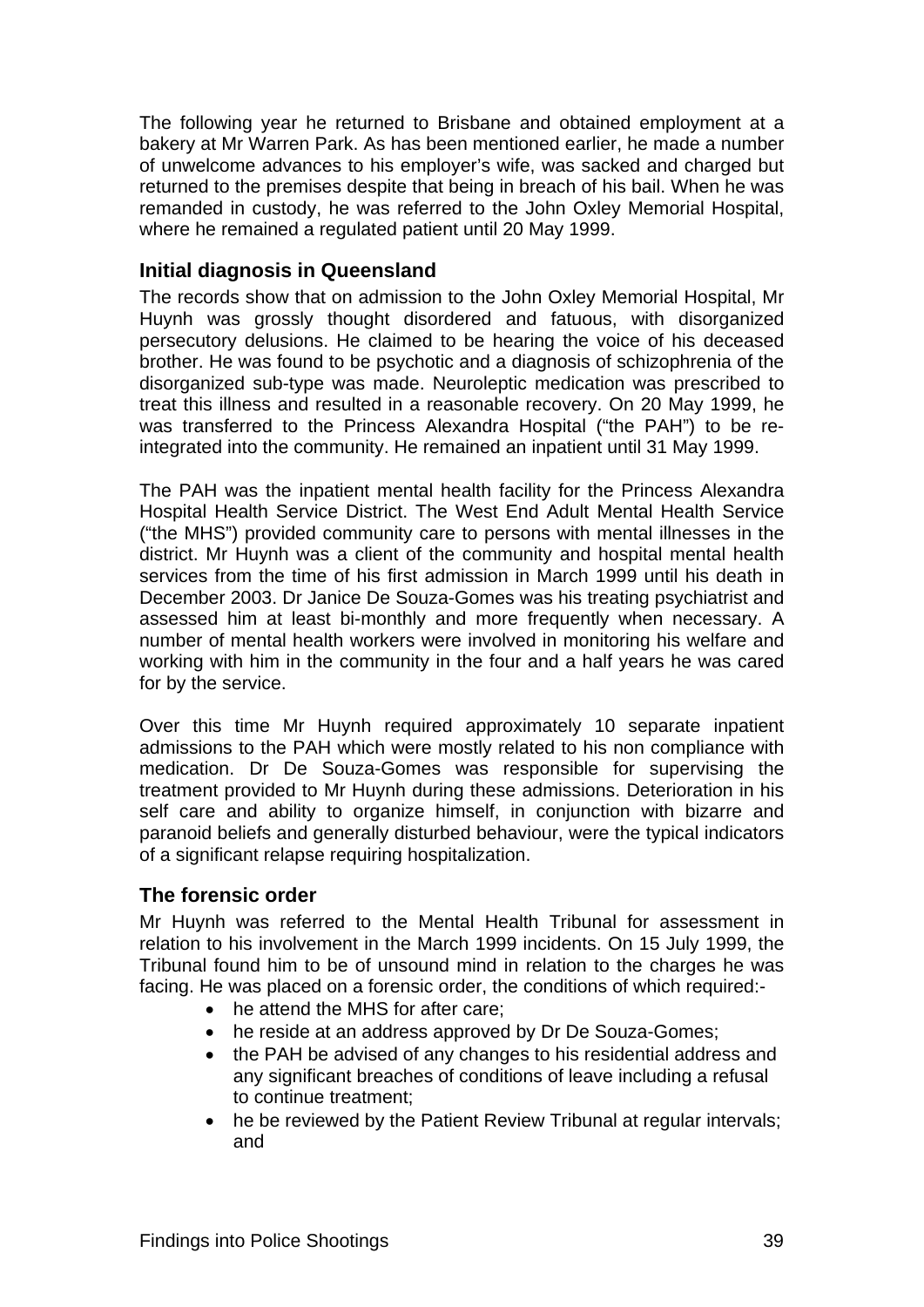• Dr De Souza-Gomes informs the hospital administrator or clinical director if she at any time formed the view his leave needed to be revoked.

Around this time Dr De Souza-Gomes commenced Mr Huynh on Melleril, an anti-psychotic. This medication seemed to control Mr Huynh's symptoms but by February 2000, he was reporting tiredness and sedation which Dr De Souza-Gomes thought may have been a side effect of the Melleril. She therefore changed his medication to olanzapine, an atypical anti-psychotic. Some three months later, Mr Huynh was evicted from the boarding house where he was residing and on 24 May 2000 he was admitted as a regulated patient to the PAH. He was incoherent and was exhibiting clearly psychotic behaviour with thought disorder and spiritual themes of healing powers. It was apparent this relapse had been caused by non compliance with his medication. He absconded from the hospital on 27 May but voluntarily returned on 1 June 2000 and remained an inpatient until 28 June 2000.

In early August 2000, Mr Huynh's case manager, Ms O'Brien reviewed Mr Huynh's medication and found he had not taken it for the previous month. He was erratic and unable to organize himself. He did not attend his scheduled appointment with Dr De Souza-Gomes on 2 August 2000 and she made the decision to commence him on bi-monthly 40mg fluxopenthixol depot injections. This was first administered the following day.

Dr De Souza-Gomes reviewed Mr Huynh a fortnight later. He told her he did not want to be on the depot medication but gave her no sound reason why. She explained to him she did not feel she could put him back on oral medication because in the past he had not taken it. On review six weeks later, Mr Huynh complained to Dr De Souza-Gomes of restlessness and akathisia, which she thought were probably adverse effects of the depot medication. She decided to reduce the frequency of the depot injections from bi-monthly to tri-monthly. A few days later Ms O'Brien found Mr Huynh to be extremely distressed and restless. In an attempt to address the continuing side effects of the medication, Dr De Souza-Gomes reinstituted bi-monthly injections but halved the dose to 20mg. By 23 October 2000, the side effects had not abated and Dr De Souza-Gomes felt she had no choice but to cease administering the medication in depot form. Mr Huynh indicated to Dr De Souza-Gomes he would take oral medication and he was recommenced on olanzapine 10mg to be taken at night.

Over the next few months Mr Huynh was relatively stable and occupied his time by looking for a job as a cleaner and pursuing his interests in science and medicine by attending the museum and library. His case manager saw him weekly and in late November 2000 he was reviewed by Dr De Souza-Gomes and she made it clear to him if he did not keep taking his tablets she would need to recommence the depot medication.

In early 2001, Mr Huynh did not attend the MHS for his scheduled appointments and on 13 February 2001, his flat mate took him to the emergency department at the PAH as he had been talking to himself and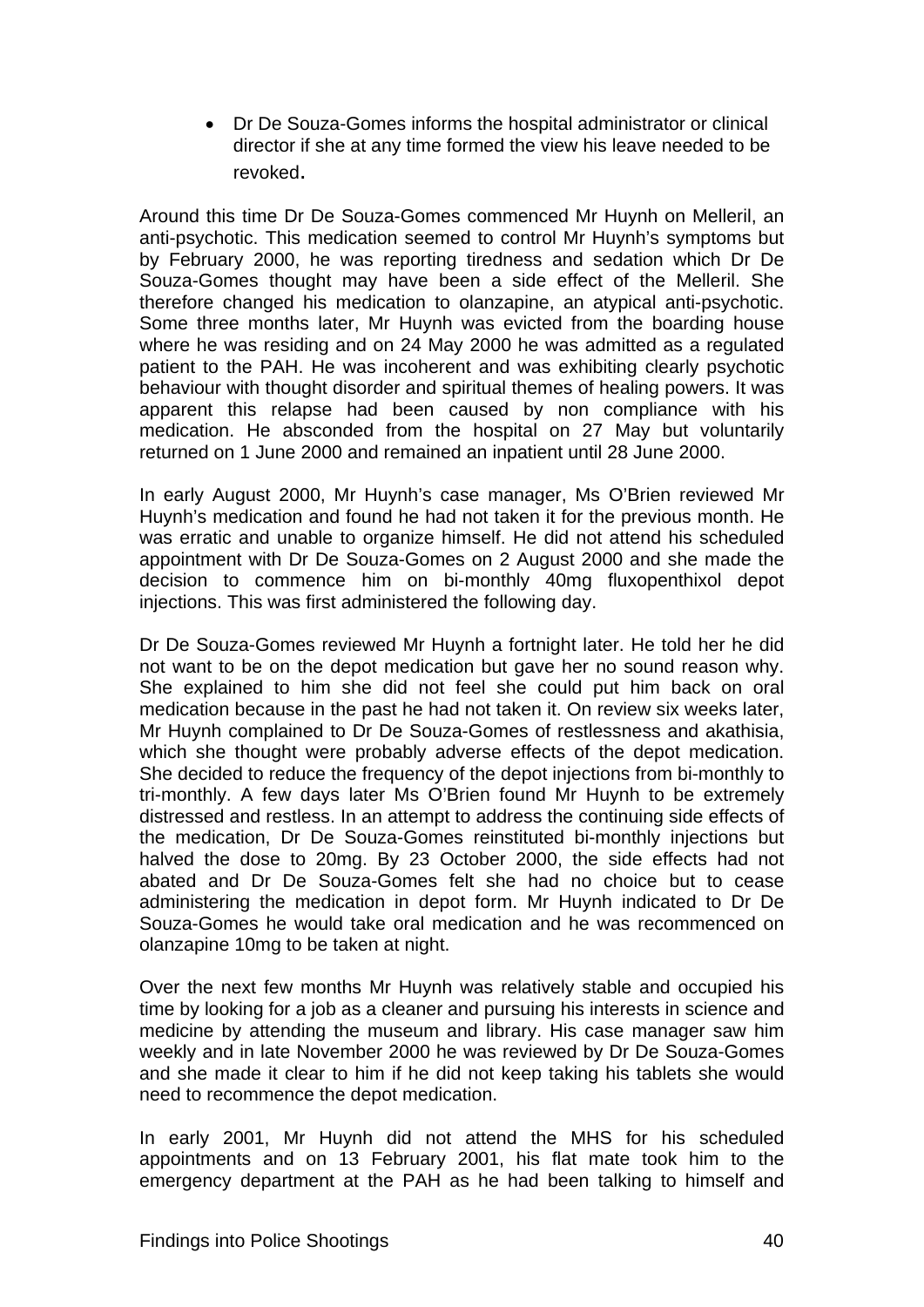walking around with no pants on. He was admitted but absconded from the hospital the following day. He voluntarily presented at the emergency department again on 23 February 2001, at which time he said he was there *"to visit the house and visit the spirits".* He was readmitted but absconded again on 3 March 2001. He was found three days later by his carer and returned to the hospital where he remained an inpatient until 12 March.

Between April and June 2001, Mr Huynh returned to Vietnam to marry a woman with whom he had been corresponding. On his return he did not attend the MHS as he had been instructed to do.

On 20 September 2001, he was taken to the emergency department by his flat mate, Mr Nguyen because over the previous week he had become increasingly confused and had not eaten unless prompted. He had not been taking his medication. He was made the subject of an involuntary treatment order and consideration was given to recommencing him on depot injections, although this does not appear to have occurred. Mr Huynh absconded on 24 September and was returned by the police on 25 September. He absconded again on 28 September 2001. Mr Nguyen returned him to the hospital on 19 October 2001 on account of disorganized behaviour and the fact he had not been taking his medication. The following day he absconded yet again. Dr De Souza-Gomes indicated on his return Mr Huynh should be recommenced on fluxopenthixol in depot form. She requested his case manager contact his flat mate and visit him at his last known address. Attempts in this regard were unsuccessful.

On 31 January 2002, Mr Nguyen took Mr Huynh to the PAH as he was going overseas and therefore could not look after him. On admission Mr Huynh appeared to be pre-occupied with auditory hallucinations. Once again he had not been compliant with his medication. Dr De Souza-Gomes assessed him on 4 February 2002. She was content to continue prescribing him olanzapine 10 mg daily and requested a new case manager be appointed as Mr Huynh had not engaged with the MHS for seven months. Mr Huynh walked out of the ward the following day but voluntarily returned less than 24 hours later. On 21 February his daily dose of olanzapine was increased from 10 to 20 mg and on the following day he was discharged.

Three days later Mr Huynh's case manager visited him at home and gave him the contact details for the Ethnic Mental Health Service. Mr Huynh was reassessed by Dr De Souza-Gomes on 12 March 2002 at which time she reduced his daily dose of olanzapine from 20 to 15mg on account of its sedating side effects. Two weeks later, on 26 March 2002, Mr Huynh's case manager spoke to one of his flat mates and she indicated she did not think he was taking his medication. The case manager saw Mr Huynh the following day and he denied this.

Approximately two weeks later, Mr Huynh was found by his case manager standing and staring at a lady in a coffee shop. He told his case manager she was talking to God and wanted to ask her about her dog. He was admitted to the PAH and on admission he reported auditory hallucinations. It was thought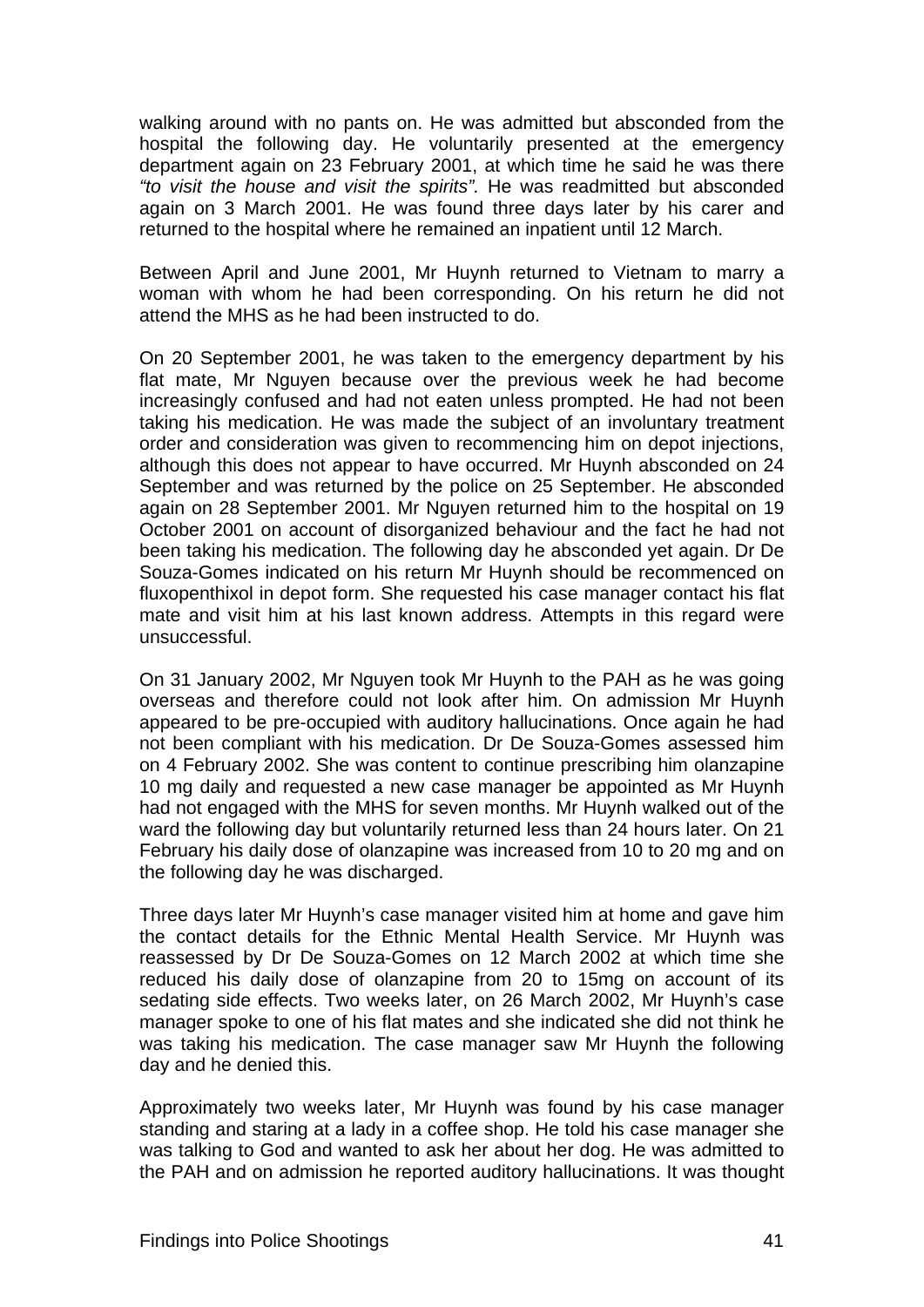<span id="page-55-0"></span>that yet again his deterioration had been precipitated by non compliance with his medication. He was seen by Dr De Souza-Gomes on 16 April 2002, at which time she decided because Mr Huynh was unable to tolerate depot medication she would increase his daily dose of olanzapine again from 15 to 20 mg, with a weekly review by his case manager. She considered Mr Huynh's flat mates could be asked to assist in monitoring his compliance.

When reviewed in July 2002, Dr De Souza-Gomes reduced his daily dose of olanzapine to 15mg because Mr Huynh reported that he was sleeping sixteen hours per day. In September 2002, Mr Huynh requested his medication be reduced. Dr De Souza-Gomes considered this was reasonable and reduced the olanzapine to 10mg per day which was the dose he had been initially prescribed in October 2000.

The forensic order which had been imposed on 15 July 1999 was revoked on 8 October 2002. This was in recognition of there having been no further reoffending behaviours and the fact he had been apparently compliant with his medication over the previous six months. When one has regard to the incident that precipitated his inpatient admission in April, and his history of non compliance with his prescribed medication, this decision seems questionable.

#### <span id="page-55-1"></span>**Treatment as a voluntary patient**

However, this improvement was short lived and on 25 October 2002, Mr Huynh admitted he had not been taking his medication and showed his case manager two boxes of untouched olanzapine tablets. It was considered Mr Huynh required inpatient treatment but there were no beds available. Arrangements were made for an interim care co-ordinator to look after him over the weekend and he was taken to the emergency department of the PAH where he was administered 40 mg of fluxopenthixol in depot form and was recommenced on olanzapine 20mg.

Dr De Souza-Gomes assessed Mr Huynh on 29 October 2002 and her plan was to closely monitor Mr Huynh's compliance with medication and to consider administering another depot injection in a further two weeks if his condition had not improved.

On review on 19 November 2002, Dr De Souza-Gomes found Mr Huynh's condition to be much improved and reduced his daily dose of olanzapine to 15mg. She requested his case manager to liaise with a support worker from the Multicultural Centre for Mental Health and Well-being ("the MCMH&W).

For the remainder of November until 5 February 2002, Mr Huynh did not have contact with the MHS. He did not attend an appointment with Dr De Souza-Gomes on 24 December 2002. The support worker from the MCMH&W was unable to find him at home. At a team review meeting on 17 February 2003, it was decided Mr Huynh would need to be allocated a new case manager due to organizational changes within the MHS. This appointment did not take place until mid April 2003, when Ms Bonney became his interim case manager.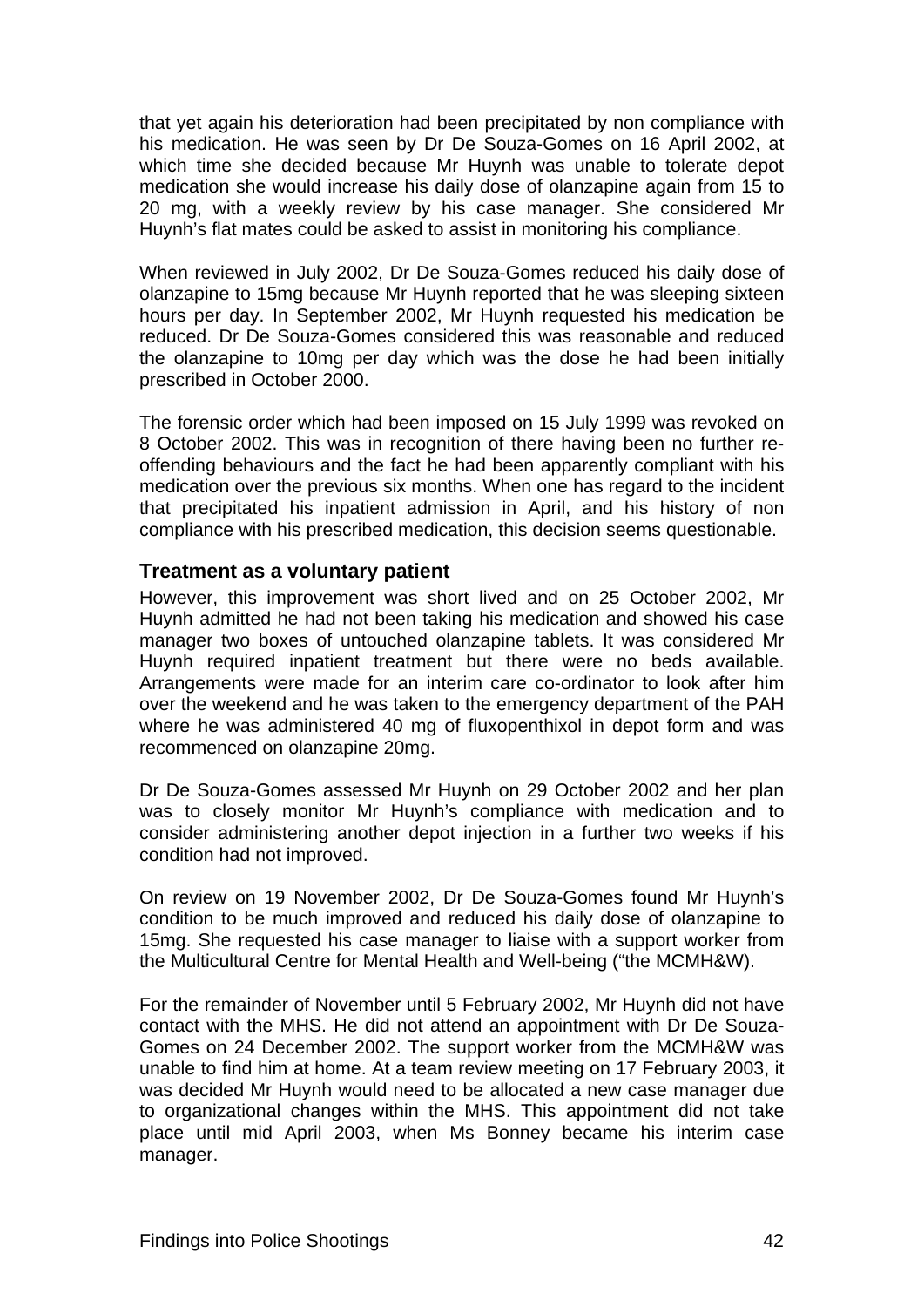On 14 May 2003, Mr Huynh's female flat mate reported to Ms Bonney that Mr Huynh had been physically and verbally aggressive at home. When he gave evidence at the inquest, Mr Nguyen suggested that Mr Huynh had simply been talking loudly as he had done on many previous occasions prior to him being admitted to the PAH. He was admitted to hospital at which time he was annoyed and was considered to have poor insight. It became apparent Mr Huynh had once again not been compliant with his medication. When reviewed by Dr De Souza-Gomes on 15 May 2003, she thought Mr Huynh's decision not to take medication may have been contributed to by the sedative effects of the olanzapine and for this reason she ceased it and decided to trial him on amisulpride, another anti-psychotic.

Mr Huynh absconded on 18 May 2003 but returned later that day. He was discharged on 28 May 2003 with a prescription of 60 x 400mg tablets of amisulpride and was instructed to take two tablets each day.

Less than two weeks later, on 11 June 2003, Mr Huynh was detained by the police after he was reported to be following a woman in the city. When confronted by security officers, he accused them of being evil. The MHS was contacted resulting in inpatient treatment for a week. The admitting doctor spoke to one of Mr Huynh's flat mates, Mr Phan and was told he had not been able to keep him at home as he was agitated and prone to wandering. Mr Huynh was clearly psychotic. During this admission, Belinda Khong, psychologist was appointed as Mr Huynh's case manager as she could converse with him in Cantonese. He was discharged on 18 June 2003 with another box of 60 x 400mg tablets of amisulpride.

Dr De Souza-Gomes reviewed Mr Huynh on 26 June 2003. He was calm and cooperative and claimed to have no recollection of the events leading up to his admission and appeared embarrassed when they were recounted to him.

In September 2003, Mr Huynh told Dr De Souza-Gomes that he was taking his medication and wanted to study maths and astronomy at university. He was concerned he had been unemployed for a number of years and wanted to work as a cleaner but had no real idea how to secure such employment.

On 1 October 2003, Mr Nathan Seefeld, psychologist, replaced Ms Khong as Mr Huynh's case manager. Ms Khong had seen Mr Huynh very regularly over the four month period while she had been his case manager. In taking over this role, Mr Seefeld considered it was his responsibility to assess Mr Huynh's areas of need and work with him with respect to having those needs met.

Mr Seefeld had contact with Mr Huynh on 17 occasions over the following three months until the time of his death. Mr Huynh told Mr Seefeld he had returned to Vietnam in 2001 to get married and Mr Seefeld believed one of the major driving forces in Mr Huynh's life was providing his wife with an opportunity to immigrate to Australia. Mr Huynh understood he needed to get a full-time job in order to sponsor her. Mr Seefeld's efforts with Mr Huynh were directed at assisting him to find employment and a place of his own in which he would be able to live with his wife.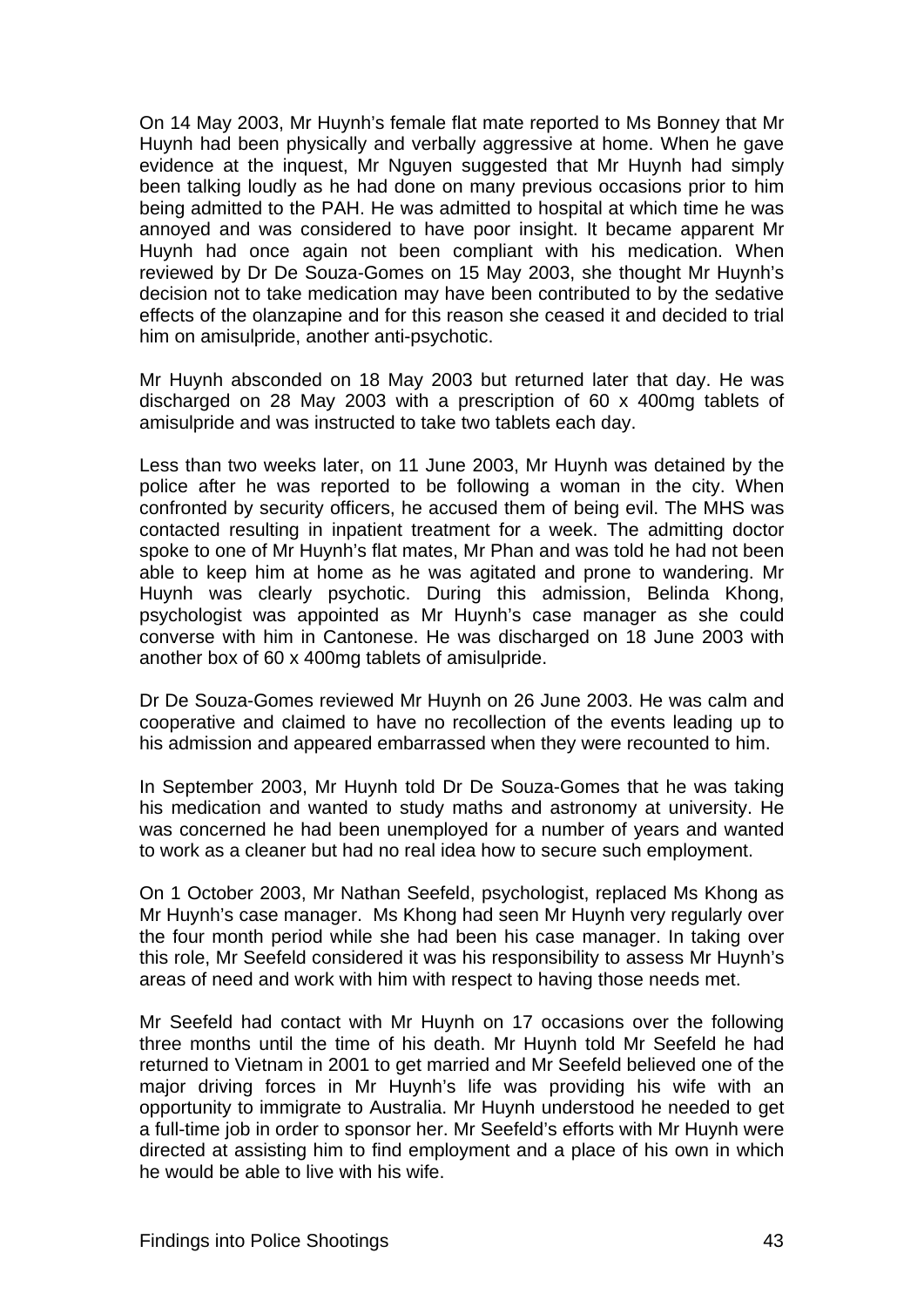<span id="page-57-0"></span>On 8 October 2003, Mr Seefeld visited Mr Huynh at home. He was cooperative, pleasant and responded appropriately to questions. Mr Seefeld asked him about his medication. Mr Huynh showed Mr Seefeld a packet of amisulpride and assured him he was taking two tablets daily after lunch. Mr Seefeld could not recall whether the packet was a box or blister packet. He did not count the tablets in the packet, nor did he seek to ascertain when the packet had been dispensed.

#### <span id="page-57-1"></span>**Short term ITO – October 2003**

The following morning, Mr Huynh's flat mate telephoned Mr Seefeld as he had been yelling out during the night and it was apparent his condition had suddenly deteriorated. The notes in the MHS file record the flat mate telling Mr Seefeld she felt concerned for her safety and that of the other flat mates. When he gave evidence, Mr Nguyen recalled Mr Huynh had been yelling out during the night so that no one could sleep. Mr Nguyen was concerned because his wife was pregnant at the time and he thought if he was not home, Mr Huynh might push his wife or continue talking loudly and disturb the unborn baby.

Following the phone call, Mr Seefeld went to see Mr Huynh at his home. Mr Huynh expressed concern about a female neighbour and said he wanted to kill her. He said he had been attacked during the night but gave no further details. In consultation with Dr De Souza-Gomes, Mr Seefeld facilitated his admission to hospital. Mr Huynh cooperated without incident and told the admitting doctor he had not been taking his medication. That evening, Mr Huynh made an unprovoked assault on another patient but apparently no significant injuries were sustained. When reviewed by Dr De Souza-Gomes on 16 October 2003, he denied he had been non-compliant prior to his admission. She noticed a bilateral tremor which she thought was likely to be secondary to the amisulpride which he had been administered while in hospital. Mr Huynh was discharged on 23 October 2003 with the assistance and support of Mr Seefeld. He was given another box of 60 x 400mg tablets of amisulpride. He was placed on an involuntary treatment order ("ITO") with community leave based on the usual conditions he take his medication, receive visits from his case worker and keep the MHS advised of his place of residence, etc.

On 6 November 2003, Mr Huynh secured work for two hours per day cleaning a local bakery in West End. On 11 November 2003, he told Dr De Souza-Gomes he was no longer experiencing auditory hallucinations. She considered his ITO could be ceased, which occurred two days later, the effect of which was to make him a voluntary patient. On this same day, Mr Seefeld visited Mr Huynh and he indicated the job was coming to an end because the business was being sold. Mr Seefeld asked to see his medication and Mr Huynh showed him 70 x 400mg tablets of amisulpride which Mr Seefeld counted. This apparently satisfied him that Mr Huynh was taking his tablets as required.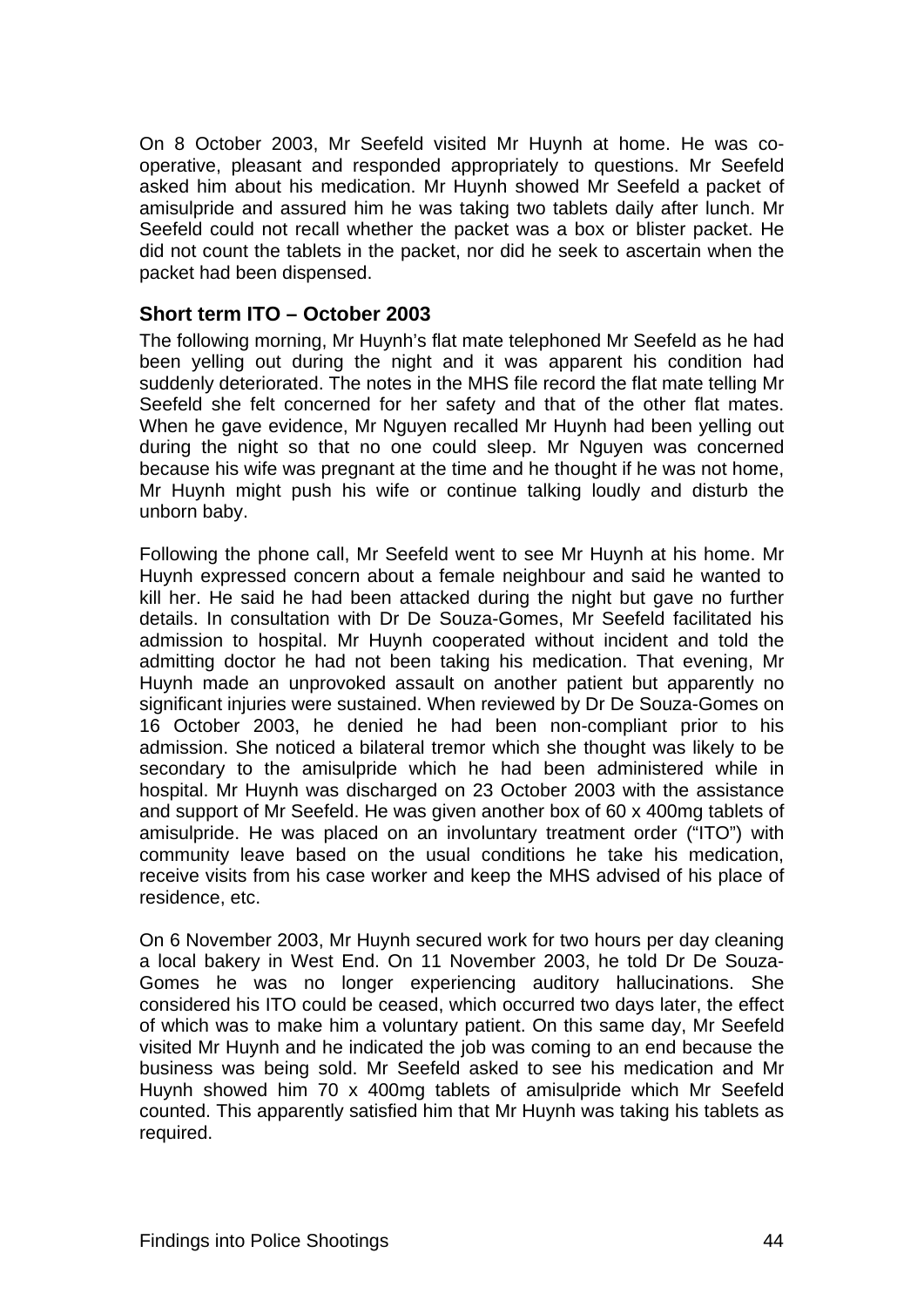By 19 November 2003, Mr Huynh had found himself another job as a delivery driver for an Asian food company. He was responsible for assembling orders of imported foods and delivering them to sites around Brisbane. Mr Seefeld discussed this job with Dr De Souza-Gomes and she was somewhat concerned as she thought it might have involved Mr Huynh operating a forklift. She told Mr Seefeld to tell Mr Huynh if he did not take his medication she would have to contact the Department of Transport and have his license taken away.

Mr Seefeld visited Mr Huynh at his home on 3 December 2003. He was getting ready for work. Mr Seefeld discussed with him he was likely to be offered a unit of his own by the Housing Commission. During the course of the visit, Mr Seefeld again counted Mr Huynh's medication. He noted he had 30 of the 70 tablets remaining, which demonstrated to Mr Seefeld he had been compliant with it since he had last counted approximately three weeks earlier on 13 November 2003.

A few days later Mr Huynh moved into his own unit at 8/35 Browning Street, West End. On 12 December 2003, Mr Seefeld made a note in the MHS file to the effect it was apparent Mr Huynh's mental state had deteriorated to some extent on account of his recent move and his new job. Mr Seefeld had been given the impression from Mr Nguyen that Mr Huynh was extremely excited about this change in his living arrangements. However, in retrospect, it is likely this change in conjunction with his new job may have been major stressors for him.

A tri-monthly team review meeting was held on 22 December 2003 at which time the need to monitor Mr Huynh's compliance with medication was discussed. Mr Seefeld took up with him again the following morning when he found him walking to work. He says Mr Huynh was quite disorganized in speech and thought and spoke freely of delusions involving Tony Blair, John Howard, NASA and DNA. Mr Seefeld was concerned he may not have been taking his medication and made a note in the file to check it on his next visit in about a fortnight. He said in evidence he was otherwise not overly concerned with Mr Huynh's presentation because his illness was chronic and even when he was stable he had residual levels of delusions along with unrealistic and over-valued ideas. In fact, Mr Seefeld felt he had not seen Mr Huynh happier. He thought Mr Huynh's presentation could in part, be explained by his change in living arrangements and his demonstrated ability to hold down a job.

Later that day, Dr De Souza-Gomes reviewed Mr Huynh when he came to the MHS at the PA. He had with him a cardboard box full of household items which he said his employer had given to him. He referred to an encyclopaedia type book and pointed to a photograph of the Queen stating she resembled his mother. Dr De Souza-Gomes could find no evidence of persecutory delusions or visual hallucinations. His thoughts were somewhat disorganized and difficult to follow but Dr De Souza-Gomes felt his presentation was consistent with his mental state when stable. Mr Huynh stated he was taking his medication and he had collected a repeat prescription in the previous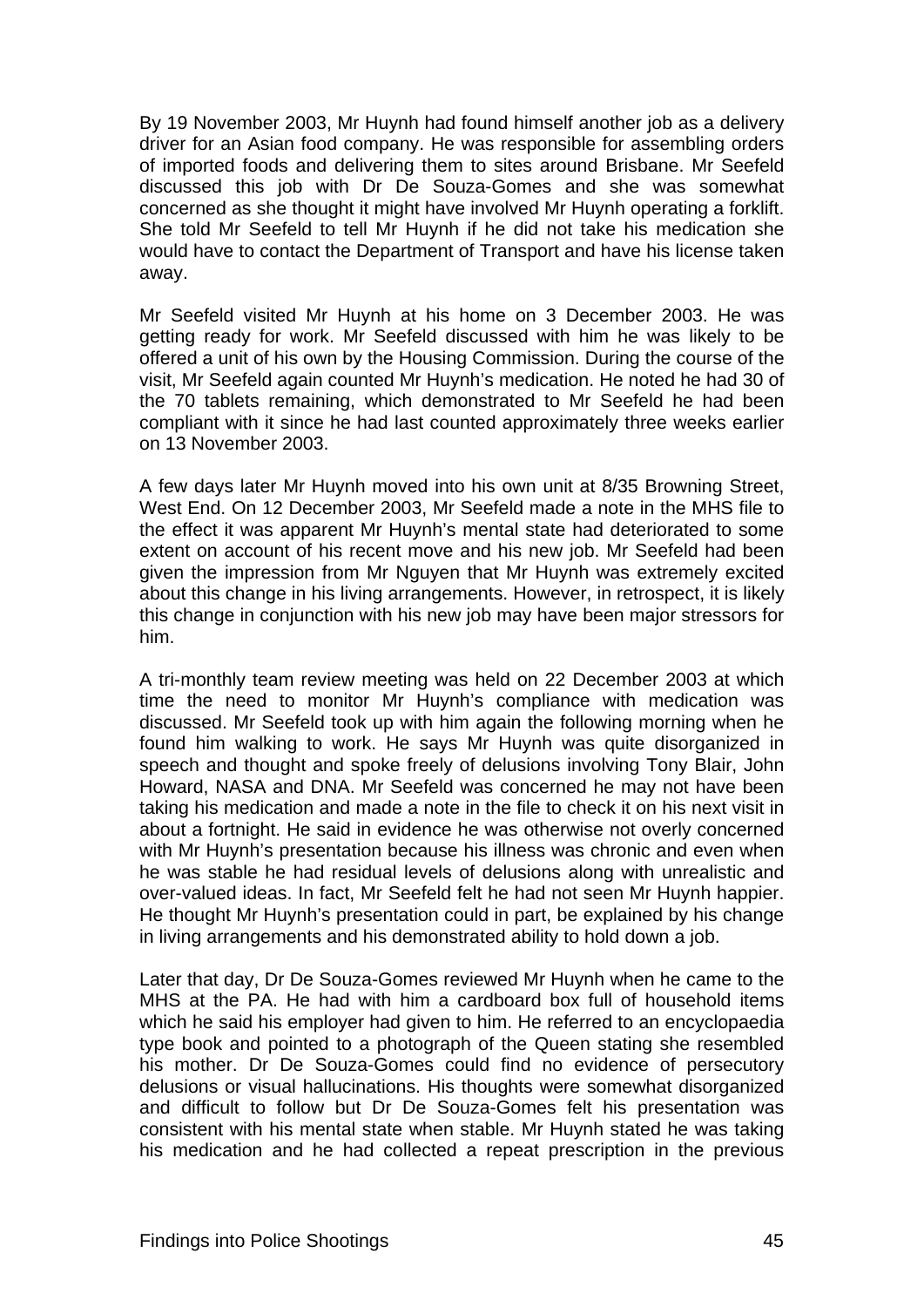<span id="page-59-0"></span>week. It seems this prescription was never filled. This was the last occasion on which Mr Huynh was seen by anyone from the MHS.

### <span id="page-59-1"></span>*Events in the days leading up to the death*

As mentioned earlier, on 23 December, 2003 Mr Huynh saw both his case worker and his psychiatrist. To both he appeared slightly delusional but on their evidence, this was his usual state, even when adequately medicated. Significantly, he was not observed to be displaying any aggressive or violent behaviour.

At approximately 9.30pm on Christmas Day, Mr Huynh visited his friends Sang Nguyen, his wife Han Luu and Hong Phan in Turin Street where he had lived until a few weeks previously.

His friends were aware of his mental illness and were very supportive and caring of him. On this evening his friends noticed he was carrying a book with him and saying strange things. They instructed him to go home to bed and a short time later he complied with their request and left.

Later that evening Mr Huynh returned to the Turin Street premises. His friends estimated this was between 11.00pm and 12.30am on Boxing Day morning. Mr Phan got up to talk to Mr Huynh. He reported that Mr Huynh talked about the man on the moon and other nonsensical matters.

Mr Phan kindly walked Mr Huynh back to his unit. En route they stopped at a convenience store where they bought milk and bread. Mr Phan then walked home.

He recalls being awoken later in the night by knocking on the door. He ignored the noise believing it to be Mr Huynh and went back to sleep. At about 4.30 am Mr Nguyen got up when Mr Huynh again knocked on the door. He thought Mr Huynh looked very tired and strained. He was talking "nonsense". After a few minutes, Mr Huynh complied with Mr Nguyen's request to leave. Mr Nguyen assumed he was going home as he told him to go to sleep. His friends did not see Mr Huynh again.

### <span id="page-59-2"></span>*Events of the day of his death*

#### <span id="page-59-3"></span>**Psychotic rambling**

It seems likely that after leaving his friends place in Turin Street, Mr Huynh did not settle but continued to roam around. One of the residents of the unit block where he lived said she heard someone come and go from unit 8 about half a dozen times during the night and early morning.

At about 4:45am another neighbour heard him calling out loudly. He couldn't understand what Mr Huynh was saying but the tone of his exclamations is illustrated by that witness' comment, "*I thought he may have been calling out to a god or something in his own language*". When challenged by the neighbour Mr Huynh responded appropriately, apologised and stopped calling out.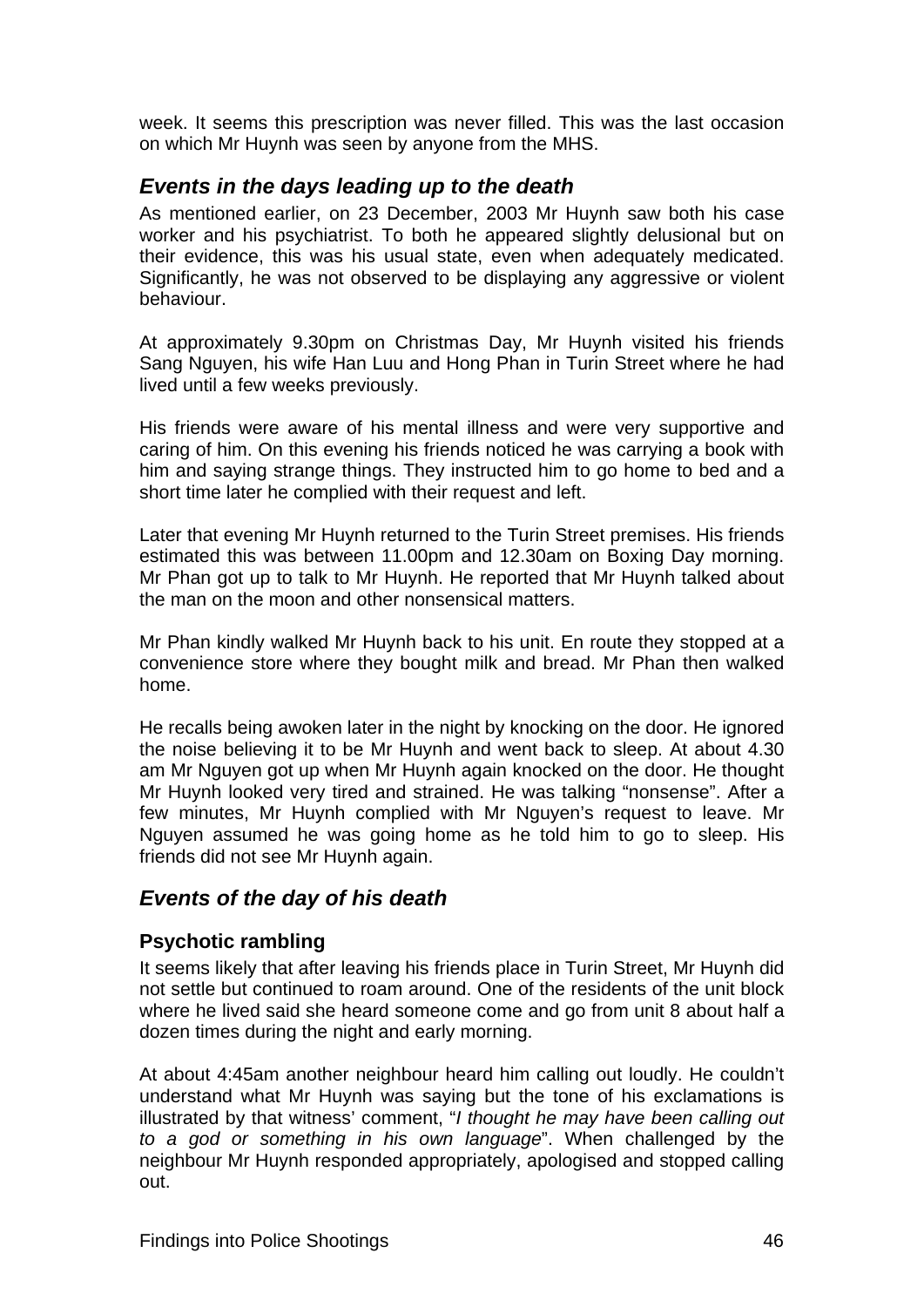<span id="page-60-0"></span>His compliance was short lived: a few minutes later a woman who lived in a unit at the front of the block, Olivia Varadi, heard him walking up the driveway calling out as he went. She saw him walking on the footpath "*looking to the sky and yelling out 'oi, oi' to the birds or sky or someone up above. I remember thinking at this time that he was loopy".* 

#### <span id="page-60-1"></span>**Attacks on neighbours**

Shortly after 5.30am, George Drougkas was sitting on the front veranda of his unit on the ground floor in the same unit block. His unit also fronted Browning Street. He says he saw a man we now know was Mr Huynh, walk down Browning Street towards Boundary Street and return. He did this three times. When he returned on the third occasion Mr Huynh came up the stairs to the veranda where Mr Drougkas was sitting. When he got very close Mr Drougkas saw him raise his right arm and Mr Drougkas realised he was holding a knife. Before he could move, Mr Huynh then stabbed Mr Drougkas in the throat. Mr Huynh then just turned and ran off.

Mr Drougkas called for help and a number of people came out of their homes and units to attend to him. One of the first neighbours to reach Mr Drougkas was Mary Cosh. While she was consoling him and looking at his wounds, Mr Huynh came up behind her and without warning also stabbed Mrs Cosh. Before she left her unit, Mrs Cosh had told her daughter to ring the police. This call was received at 5.44am.

Another person who came out to lend assistance was Daniel Johnson, the fifteen year old grandson of Mrs Varadi. He and his grandmother went up to Mr Drougkas while he was being comforted on the footpath outside his unit. He saw Mr Huynh coming up the driveway of the unit block and noticing blood on his clothing assumed he too may have been attacked.

However, Mr Drougkas identified him as his assailant. He says Mr Huynh responded to the allegations by saying "*No, no it wasn't me*" but when Mr Johnson challenged that denial by saying, "*You got blood on you*", Mr Huynh produced a knife with his right hand from inside the front of his pants. He came towards Daniel who, when Mr Huynh was about two metres away, tried to run. He says he first shuffled backwards and as he was turning he tripped and fell on his back on the footpath. He says Mr Huynh then got down on top of him and stabbed him in the left shoulder and then in the right side of his chest before Daniel could grab his assailant's right hand and prevent any further wounds. Daniel said Mr Huynh was not very strong and he was able to get up and hold the hand with the knife away from him. He says they were in this position struggling on the road way for some time and he felt his strength ebbing when another neighbour intervened.

Janet Vasie says she picked up a piece of wood from Mr Drougkas' front garden and approached Mr Huynh who was at that stage still struggling with Daniel. She said she raised the wood above her head and called on Mr Huynh to "*let him go*". Mr Huynh complied. It was apparent to Ms Vasie, whose brave and decisive action warrants commendation, that Mr Huynh *"seemed that he*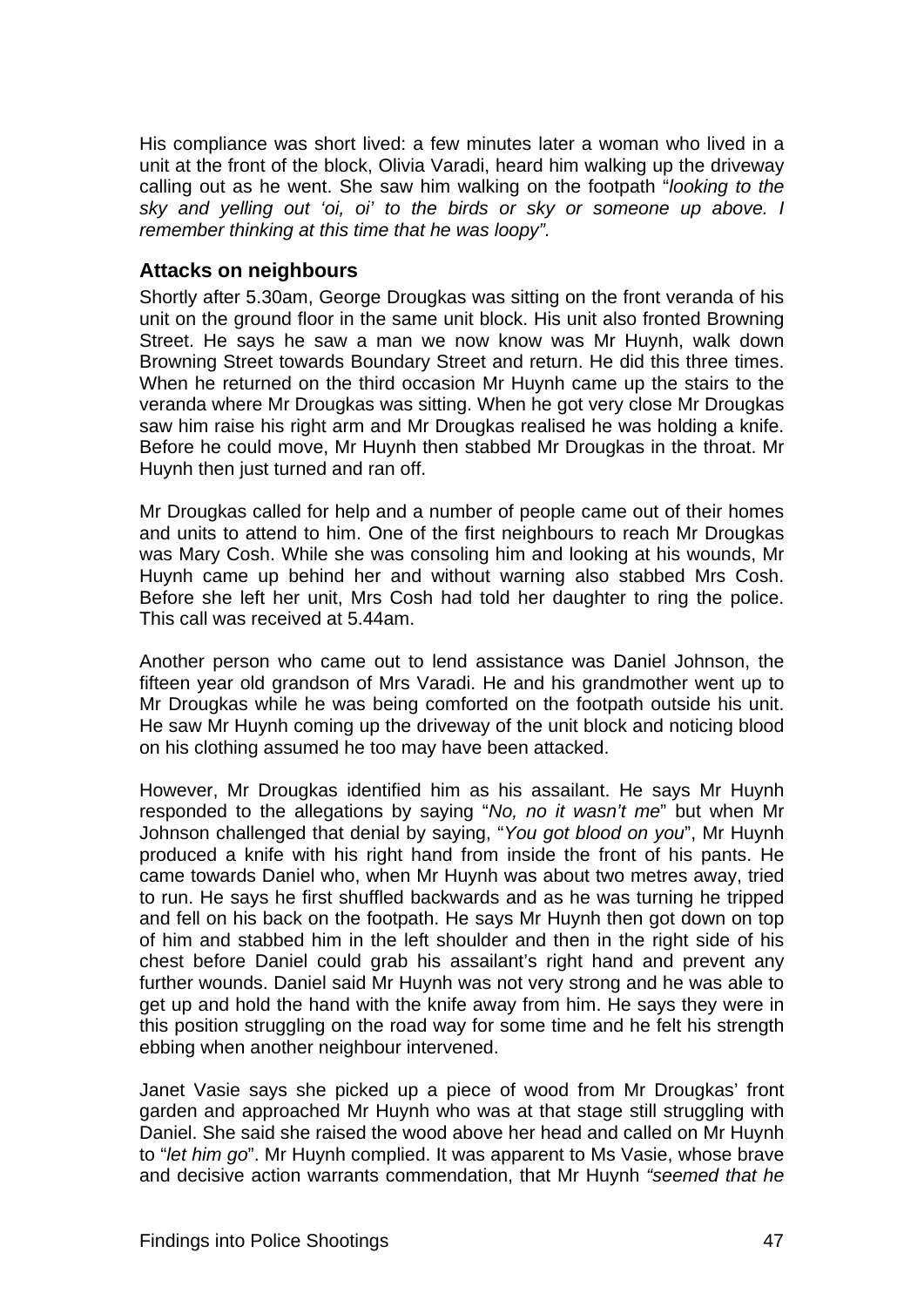<span id="page-61-0"></span>*was not all there".* The danger to Mr Johnson was not over however, as while her intervention allowed him to release his grip on Mr Huynh and step back, Mr Huynh then produced another knife and when Mr Johnson turned to flee he was cut on the lower back.

Mr Huynh then walked away down Browning Street. Another neighbour, Robert Swain, followed and saw him turn left into Russell Street and left into Boundary Road. Mr Swain then saw a police car heading towards Browning Street and so ran back to tell the officers what he had seen of the offender and his movements.

The first police officers arrived at the Browning Street address at about 5.49am. An ambulance was already in attendance. Over the next few minutes numerous other police vehicles arrived at the scene and others who had responded to the radio call for assistance were given a description of Mr Huynh and instructed to patrol the area.

The next reported sighting of Mr Huynh was by a woman walking her dog in Vulture Street a few blocks from where he had previously lived. Wendy Brown's attention was drawn to him by the blood she noticed on his feet and about his mouth. He passed her near the intersection of Princhester and Vulture Streets heading east – back towards Browning Street. After they passed each other, she stopped and looked back; concerned he may be seriously injured. She saw him continuing towards the intersection of Boundary and Vulture Streets.

#### <span id="page-61-1"></span>**A further stabbing**

He was also seen in a similar location by Mark Stokes, a gardening contractor who stopped his truck carrying a water tanker on the opposite side of Vulture Street adjacent to its intersection with Princhester Street. Mr Stokes had not noticed anything unusual about Mr Huynh but as he was in the process of connecting a water up stand to a fire hydrant outlet in the footpath, he noticed a shadow and/or felt the presence of someone approaching him from behind and so he stood up. Before he could turn around he felt the person strike him in the middle of the back. He then turned and saw Mr Huynh with a knife raised and appearing to be intent on again attacking him. He says Mr Huynh's eyes appeared vacant; he said nothing and made no noises; he just attacked. Mr Stokes grappled with Mr Huynh and they both fell to the ground. Mr Stokes called for help and took hold of the knife blade to prevent Mr Huynh from stabbing him in the chest.

It was in this position they were seen by Ms Brown when she looked back in response to the sound of yelling.

The calls for assistance also caused Ms Clarke and her two children to come out onto the balcony of the first floor apartment in the building abutting the footpath immediately adjacent to where the attack was occurring. They all agree that Mr Stokes and Mr Huynh were on the footpath with their heads towards the truck between the front and back wheels. Ms Clarke described how the position of Mr Stokes' hands near his neck and his shaking arms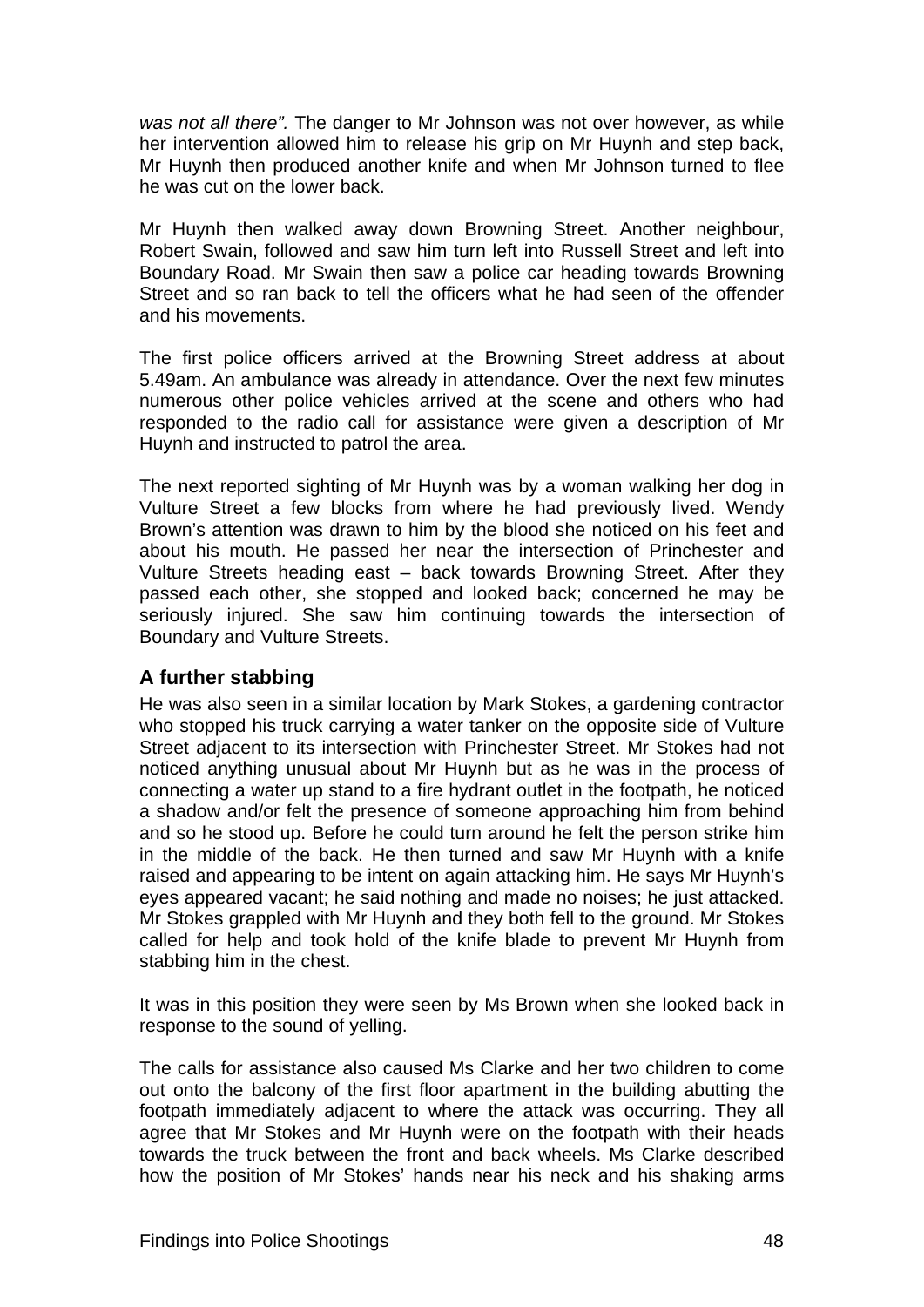<span id="page-62-0"></span>made her think he was having a seizure. It was only later she realised the shaking was caused by the effort he was exerting in resisting the attempts of Mr Huynh to stab him.

#### <span id="page-62-1"></span>**Interaction with police**

The attack was also witnessed by Constables Goeths and Hyland as they drove in a westerly direction along Vulture Street towards its intersection with Boundary Street. They had been patrolling the area looking for the person responsible for the stabbings in Browning Street when Constable Goeths saw Mr Huynh run across Vulture Street and recognised he matched the description they had been given. He says he saw Mr Huynh run up behind Mr Stokes and appear to strike him in the back with a two handed blow. Both officers say they then saw the two wrestle and fall to the ground. They then saw Mr Huynh had a knife.

Constable Goeths parked his vehicle nose to nose with the water truck and ran to where Messrs Stokes and Huynh were struggling. He was followed by Constable Hyland who immediately drew her firearm on the basis the safety of Mr Stokes and the two officers was clearly threatened by the actions of Mr Huynh. Both officers say Constable Goeths on two occasions went right up to Mr Huynh and took hold of his neck so he could administer capsicum spray. It had no effect. The officers say while this was occurring they were constantly yelling at Mr Huynh to get off Mr Stokes and to drop the knife.

When these endeavours did not resolve the crisis, at considerable danger to himself and with great courage, Constable Goeths took hold of the back of Mr Huynh's shirt and swung him in a circular motion off Mr Stokes and on to the ground behind the water truck, next to the gutter. Constable Goeths says he then took up a position equally distant from the gutter and about four to five metres west along Vulture Street from Mr Huynh. He drew his firearm. Constable Hyland remained on the footpath but she too moved a few metres further west, in line with the back of the truck.

Both officers say they were pointing their firearms at Mr Huynh and yelling at him to drop the knife and get down. Both say after being flung onto the roadway where he fell onto his hands and knees, Mr Huynh immediately sprang up still clutching the knife which he raised above his shoulder. At this point Constable Hyland fired at him, discharging three shots. As she fired, so did Constable Goeths, firing twice. Mr Huynh fell to the roadway.

When questioned about the shooting, Constable Hyland says when he got up, Mr Huynh raised the knife above his shoulder and she was concerned he was going to stab Constable Goeths who was only a few metres from him. That officer, on the other hand, said when interviewed he thought Mr Huynh was going to re-commence his attack on Mr Stokes. Constable Goeths also said Mr Huynh was "*trying to get up"* and he *"started to get up".* When he gave evidence at the inquest the officer said "*He's got up and he's got the knife in his hand, so I've discharged two to three shots".*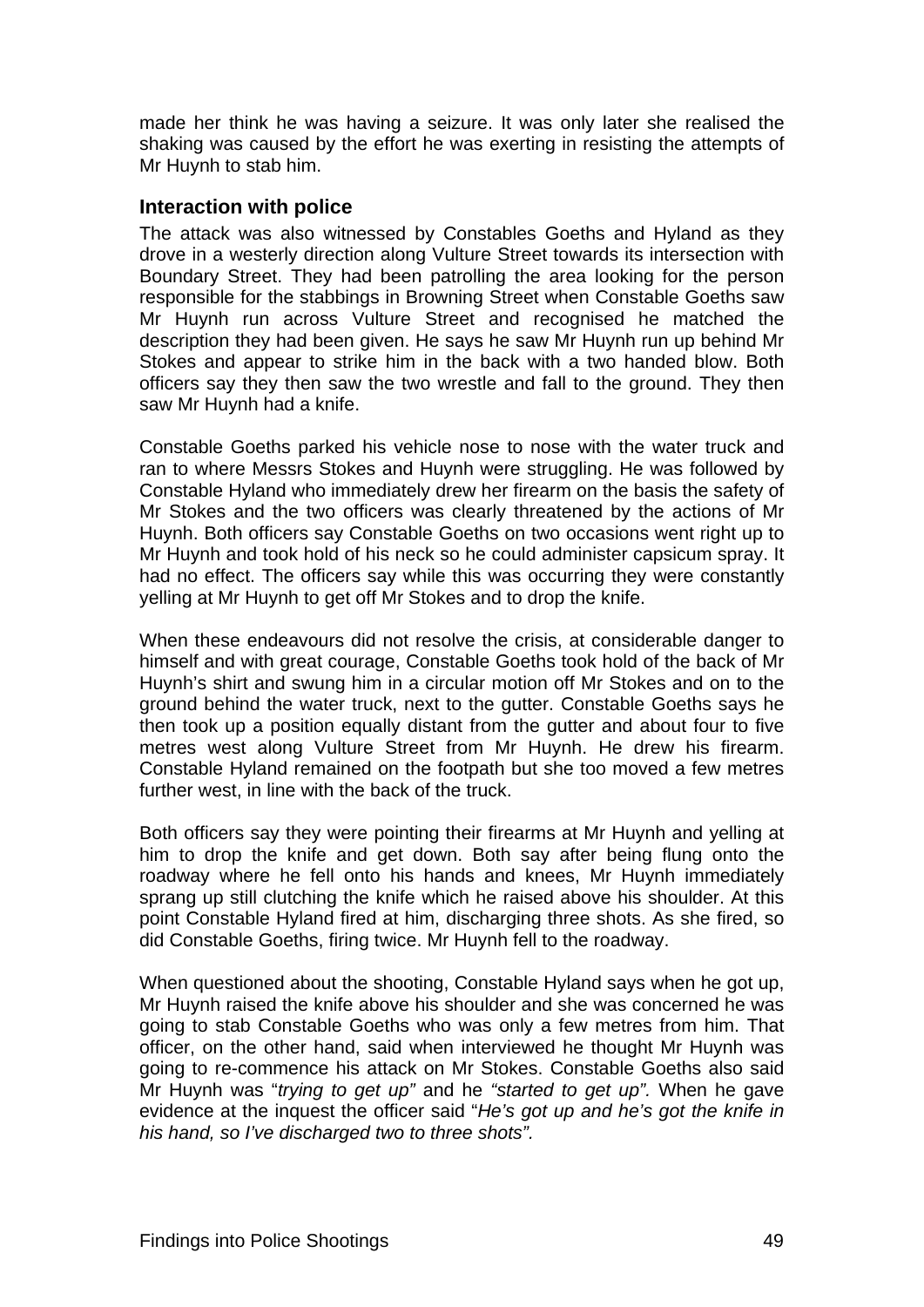The shooting was also witnessed by two other officers who arrived on the scene just as it occurred; indeed the driver of the vehicle, Constable Sampson, says he stopped the vehicle suddenly to avoid crossing the line of fire after the sound of gunshot and a puff of smoke on the road made him realise he was at risk. He says he saw Mr Huynh "*in a crouched position"* behind the water truck when he was shot.

His passenger, Sergeant Bentham, says when Mr Huynh was thrown to the ground, the knife came out of his hand but he quickly regained it. In the notes he made shortly after the incident he wrote "*the male tried to get up. I heard three shots. Male fell to the ground".* When he was interviewed later on the day of the death he said *"the male person was getting up when he was shot".* By the time he gave evidence at the inquest his recollection was that Mr Huynh had got up and had motioned towards Constable Goeths in a menacing manner before he was shot. After Mr Huynh had been shot he fell to the ground releasing the knife but Sergeant Bentham saw him reaching for it and he ran over and kicked it away. He then saw Mr Huynh roll onto his back and remain still. The officer formed the opinion he was dead.

The Clarke family who, as I mentioned earlier watched the incident from their balcony directly above, give accounts very consistent with those of the officers. They also say when Mr Huynh got up from the road he raised the knife and made a move towards Constable Goeths before being shot.

Other nearby residents heard parts of the incident but none saw the crucial parts. With one exception, none of their accounts conflict with the versions outlined above. That exception is contained in the evidence of Louise Mutton who was asleep in a unit across the road from where the shooting occurred. She gave evidence she thought she heard a person shout "*Don't shoot, don't shoot, put the gun down!".* She had been asleep and it was the shouting that woke her. In those circumstances she readily acknowledged she could have been mistaken about what exactly was said. Her evidence the words were spoken in an Australian accent makes it most unlikely she heard Mr Huynh: his case manager gave evidence his accent was so strong the case manager had trouble understanding him and it became even more difficult when he was acutely unwell. I therefore conclude Ms Mutton made a genuine mistake.

As a result of considering all of the evidence I am satisfied the officers involved were justified in shooting Mr Huynh, even though the number of shots and their placement made his death almost inevitable. He had by then, demonstrated he was capable of inflicting serious injury: It is remarkable none of his victims died. Further, the officer attempted to use less violent means of subduing him without success. Officers in such circumstances can not be expected to wait till they are actually attacked before they resort to the use of their firearms. They were entitled to have regard to the way Mr Huynh had behaved in the minutes before his death and to have concluded they were at great risk of being stabbed, seriously wounded or even killed. They are then entitled to use whatever force was reasonably necessary to remove that risk. That is what they did. As sad as it is for Mr Huynh, his friends, family and the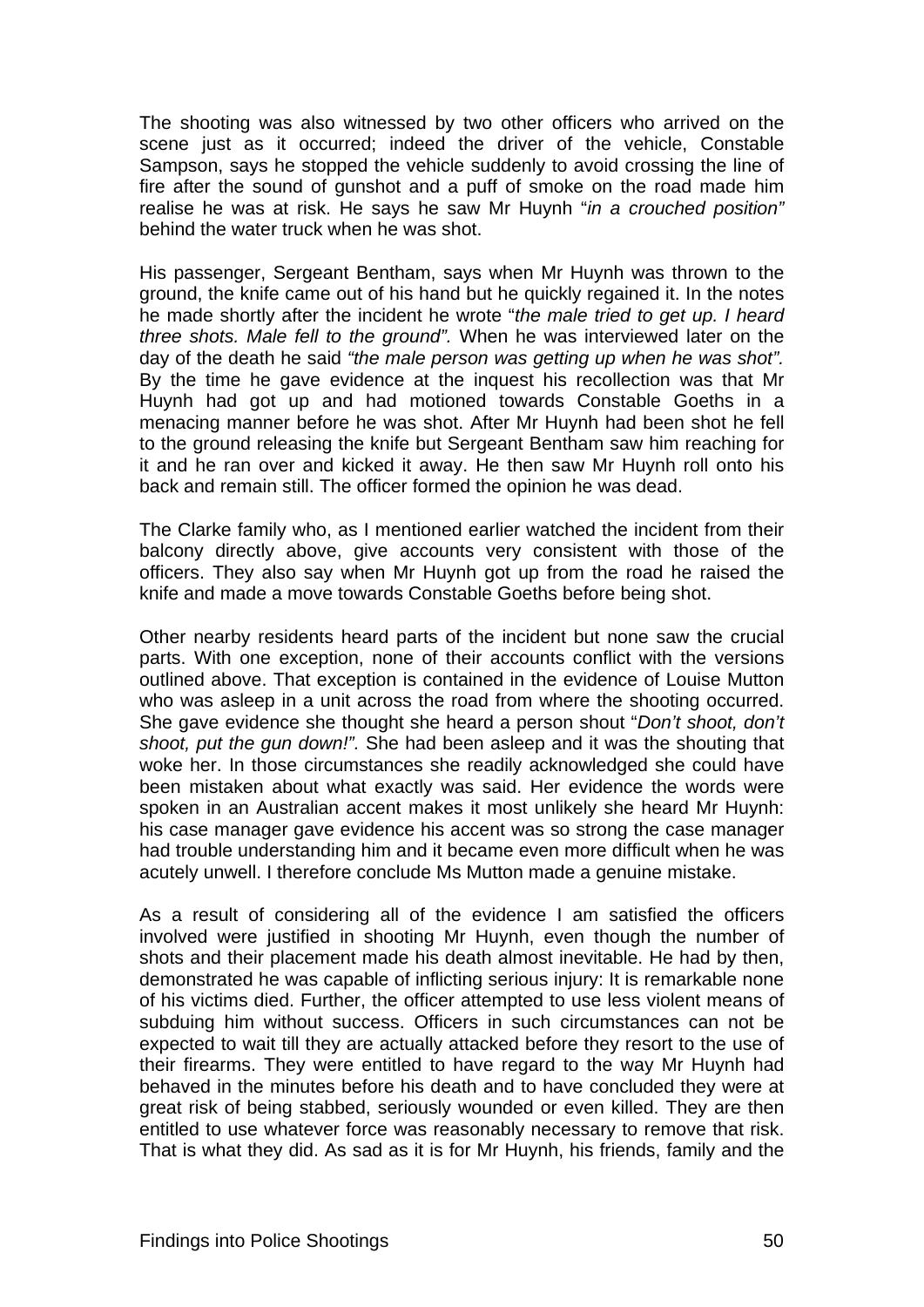<span id="page-64-0"></span>officers involved, by the time they became involved Mr Huynh's actions probably made his death unavoidable.

### <span id="page-64-1"></span>*Post shooting events*

#### <span id="page-64-2"></span>**First Aid**

As a result of the frenzied stabbing attacks and the police shooting of Mr Huynh, there was understandably pandemonium in the area. The police, who were involved in attending to the two earlier stabbing incidents in Browning Street, together with other police, quickly arrived at the scene of the shooting, after hearing about it on the police radio system. Officers attended to stabbing victim Stokes, while other officers checked the condition of Mr Huynh and placed him in a "recovery position". The QAS arrived on scene very shortly thereafter.

When the paramedics examined Mr Huynh, who was lying on the roadway on his left side in a recovery position, he was unconscious, not breathing and had no pulse. Understandably, the paramedics did not attempt to revive Mr Huynh as he showed no signs of life.

I am satisfied that Mr Huynh rapidly passed away after being shot and any attempt to revive him would have been unsuccessful.

#### <span id="page-64-3"></span>**Separation of police**

Shortly after the police shooting of Mr Huynh, Constables Hyland and Goeths were separated and transported back to the West End Police Station in different police vehicles. There, they were kept separated and did not communicate with each other prior to being formally interviewed by investigators. They did speak with a lawyer prior to being interviewed.

#### <span id="page-64-4"></span>**Guns secured**

Once Constables Hyland and Goeths arrived back at the West End Police Station, their service issue Glock pistols, magazines and ammunition were seized for forensic examination. Ballistic examinations were conducted by a police service ballistics expert.

Constables Hyland and Goeths had different types of police service Glock ammunition on issue to them. The bullets Constable Hyland had been issued with had brass cartridge cases and black coated jacketed hollow point projectiles, while Constable Goeths had been issued with nickel plated cartridges and uncoated jacketed hollow point projectiles.

The ballistics examination established three brass discharged cartridge cases located at the scene of Mr Huynh's shooting had been fired by the Glock on issue to Constable Hyland and the two nickel plated discharged cartridge cases located at the scene, had been fired by the Glock on issue to Constable Goeths.

Four projectiles were removed by Dr. Ong during Mr Huynh's autopsy. Comparison of these projectiles indicated the two black coated projectiles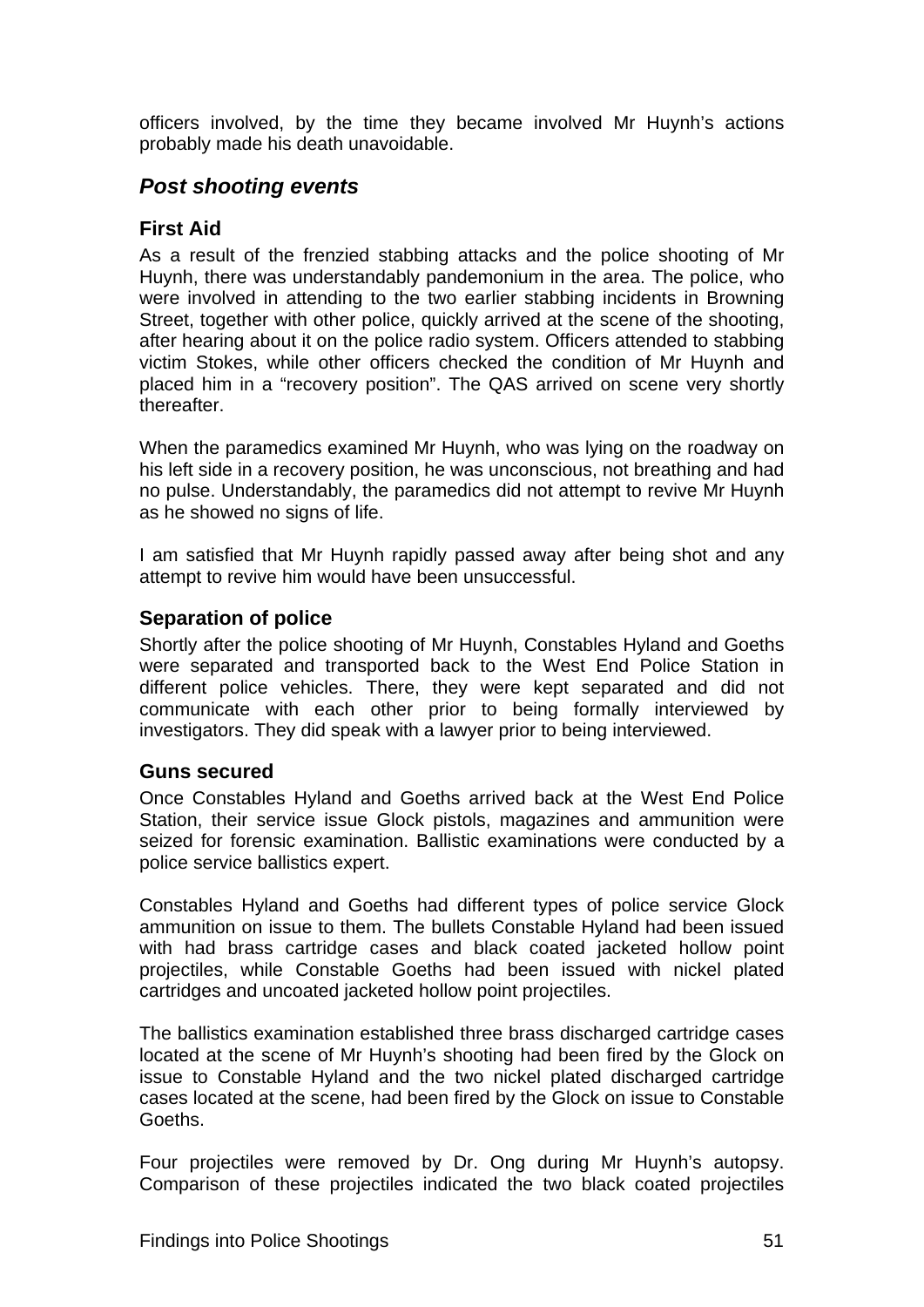<span id="page-65-0"></span>were consistent with having been fired by the Glock on issue to Constable Hyland and the uncoated projectiles were consistent with having been fired by the Glock on issue to Constable Goeths.

#### <span id="page-65-1"></span>**Capsicum spray**

During the fracas with Mr Huynh, Constable Goeths acknowledges he sprayed the contents of his police service issue capsicum spray canister at Mr Huynh. Unfortunately, only Mr Stokes suffered the effects of the capsicum spray, as it did not seem to affect Mr Huynh.

The canister used by Constable Goeths was seized for forensic examination. A swab was also taken from Mr Huynh's face during the autopsy. Analysis of both items revealed the canister was empty and the swab did not contain any detectable quantities of capsicum spray.

#### <span id="page-65-2"></span>**Blood samples taken from officers**

At interview, Constables Hyland and Goeths consented to providing a sample of blood for analysis, which confirmed neither had any alcohol or drugs in their system.

#### **The autopsy**

On Saturday 27 December 2003, Doctor Beng Ong, an experienced forensic pathologist, conducted an autopsy on Mr Huynh's body at the John Tonge Centre.

It was established Mr Huynh had been shot five times, although only four projectiles or fragments thereof were located. Two projectiles had pierced the front of the chest from front to back, with a trajectory slightly left and upwards. The three remaining projectiles were from back to front in an upward direction in the buttock and thigh region. One of these wounds was grazing, while the other two projectiles penetrated the left buttock and thigh respectively.

The gunshot wounds to the chest were severe and would have caused Mr. Huynh to pass away quickly.

None of the gunshot wounds showed "soot staining or powder tattooing", which is consistent with the Glocks being fired from a distance of a metre or more away from Mr. Huynh.

At autopsy, Dr. Ong also located several bruises and grazes on Mr Huynh's elbows and knees; an abrasion on the left foot and a small abrasion on the left eye. These minor injuries can be attributed to Mr Huynh's physical altercation with Daniel Johnson and Mark Stokes, coupled with being flung onto the roadway on Vulture Street, after being pulled away from Mr Stokes by Constable Goeths.

In Dr. Ong's opinion, the mechanism of death was gunshot wound to the chest.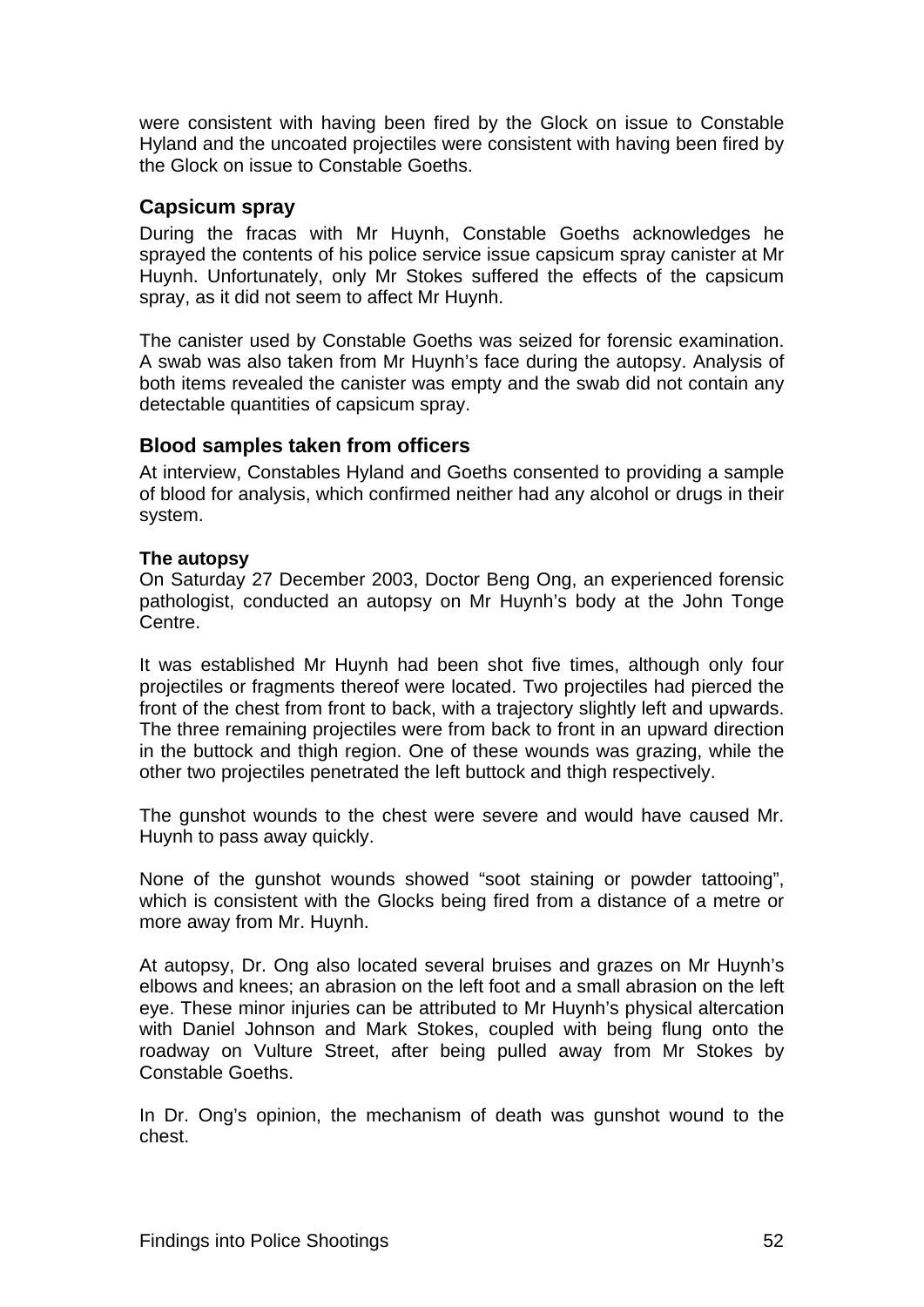<span id="page-66-0"></span>Toxicology analysis of blood and urine taken from Mr Huynh at autopsy revealed no alcohol or illicit drugs in his system. However, before the inquest commenced a request was made for his blood to be screened for amisulpride. This showed the drug was present at a level of 1.0mg/L in blood taken from the chest cavity and 4.8mg/L in blood taken from the femoral artery. A pharmacologist who provided a report to the inquest advised the therapeutic range of the drug was in the vicinity of 1mg/L. He could not explain the high level found in the femoral blood. One possibility was post mortem redistribution which could cause elevated readings. Another possibility is that Mr Huynh was aware he was relapsing and took more of the tablets than he had been prescribed in an effort to reduce his symptoms.

#### <span id="page-66-1"></span>**Identification**

As a result of being unable to locate any family member to identify Mr Huynh, it was necessary to use fingerprint examination to positively identify him. Of course, identification by way of fingerprints is a well recognised means of formally confirming a person's identity.

On 26 December 2003, a police fingerprint expert formally identified Mr Huynh after comparing inked impressions taken from Mr Huynh's body with records held from previous fingerprint impressions taken from Mr Huynh.

# **Findings required by s45(2)**

<span id="page-66-2"></span>I am required to find, as far as is possible, the medical cause of death, who the deceased person was and when, where and how he came by his death. I have dealt with the last of those matters, the circumstances of death, above. As a result of considering all of the material contained in the exhibits and the evidence given by the witnesses, I am able to make the following findings in relation to the other aspects.

<span id="page-66-3"></span>**Identity of the deceased** – The deceased was Mieng Huynh

<span id="page-66-4"></span>**Place of death** – Mr Huynh died on the roadway outside 60 Vulture Street, West End

- <span id="page-66-5"></span>**Date of death** – He died on 26 December 2003
- <span id="page-66-6"></span>**Cause of death** – Mr Huynh died as a result of a gunshot wound to the chest caused by a police officer acting in the course of his duty.

## **Referral to the DPP**

In so far as is relevant to this matter, s48 provides that if information obtained by a coroner while investigating a death leads him/her to reasonably suspect that a person has committed an offence, the coroner must give the information to the director of public prosecutions. In this case it is appropriate to consider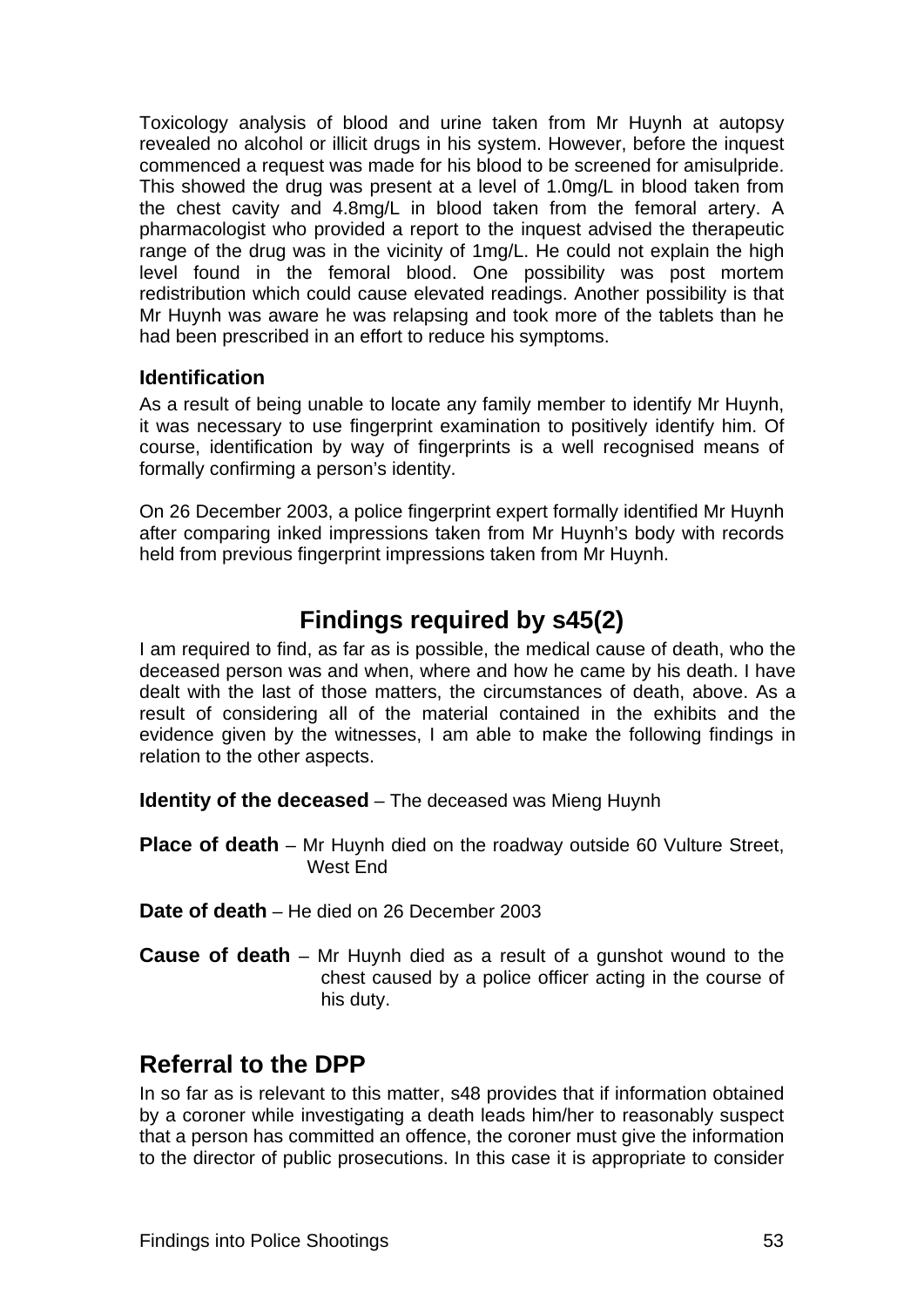whether such a referral should be made in relation to an offence of unlawful killing.

It is not my role as coroner to decide whether any person is guilty of an offence in connection with the death or indeed, even whether the prosecutorial discretion should be exercised in favour of presenting an indictment and bringing the matter before a jury.

I take "*committed an offence*" to mean that there is admissible evidence that could prove the necessary elements to the criminal standard.

The use of the term "*reasonably suspects*" is redolent of the test applied when a search warrant is sought. In that context it has been held that a suspicion is a state of mind less certain than a belief and to be reasonable it must be based on some evidence, but not necessarily well founded or factually correct and be a suspicion that a reasonable person acting without passion or prejudice might hold.<sup>[33](#page-67-0)[34](#page-67-1)</sup>

However a search warrant is frequently sought when very little might be known about the circumstances of the suspected offence. In that context it is applied when there has been inadequate opportunity to allow the suspicion to gestate into a belief and authority is sought to take the steps that might enable that to occur. As a result, a relatively low level of certainty is needed to satisfy the test. It would seem incongruous that a similar approach be taken when there has been an extensive investigation and public inquiry in which all relevant witnesses have given evidence under oath and have been cross examined and world renowned experts have provided reports and also given oral evidence. In those circumstances there is little room for uncertainty and reliance on speculation or conjecture would seem unnecessary. The removal of doubt by the forensic process means that for a suspicion to be reasonable it must be well founded.<sup>[35](#page-67-2)</sup>

I consider this potential anomaly can be overcome by construing the subsection as requiring a referral to the DPP only when the coroner considers it likely that the Crown could prove all of the elements of an offence.

Section 291 of the Criminal Code provides that it is unlawful to kill another person unless that killing is authorised, justified or excused by law.

Section 300 of the Criminal Code states that "*any person who unlawfully kills another person is guilty of a crime, which is called murder, or manslaughter, according to the circumstances of the case".* 

There are various definitions of murder provided by s.302 of the Code. Most relevant to this case, s302(1) provides that a person who unlawfully kills

<span id="page-67-0"></span><sup>33</sup> For a discussion of the authorities see Tonc K., Crawford C., & Smith D., *"Search and Seizure in Australia and New Zealand"*, LBC, Sydney, 1996 at p68 34<br>34

<span id="page-67-2"></span><span id="page-67-1"></span>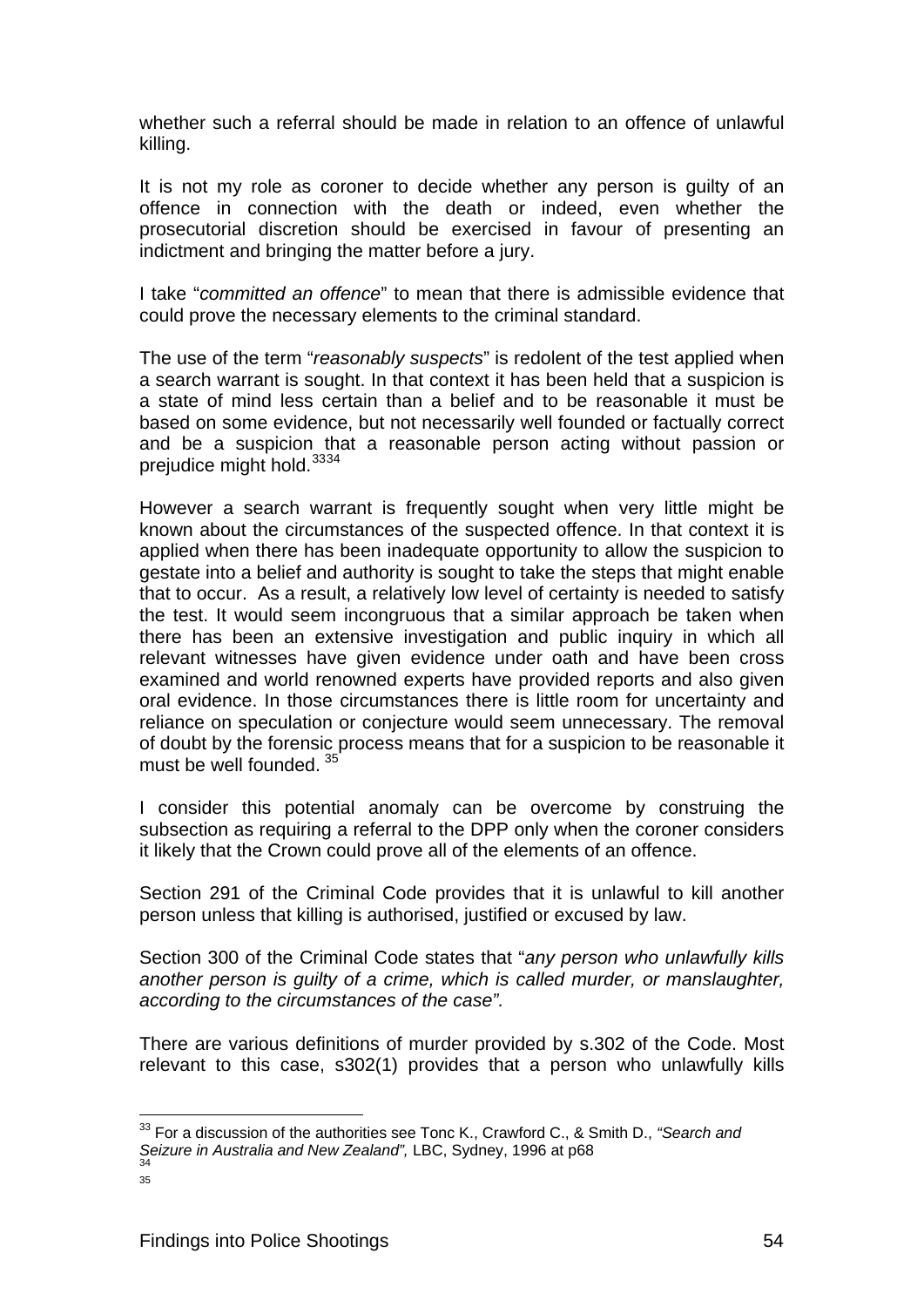another person with the intention of causing the death or doing grievous bodily harm is guilty of the crime of murder.

In this case there is an abundance of evidence indicating that Mr Huynh died as a result of being shot by Constable Goeths and Constable Hyland.

When interviewed by investigators immediately after the shooting, the officers indicated that they had shot Mr Huynh intending to incapacitate him. They gave similar evidence at the inquest. However, these admissions were made after the officers had been given a direction *t*o answer questions pursuant to the *Police Service Administration Act 1990* and s39 of the *Coroners Act 2003 respectively*. The answers were not therefore voluntary and can not be used against the witness in criminal proceedings. However, the intention of an actor can be inferred from the circumstances of the act: the natural and usual consequences of an act will be presumed to have been intended.

In this case, I consider a jury could infer from the deliberate close range shooting of Mr Huynh as witnessed by others that the officers had the intention to kill or do grievous bodily harm. I therefore consider all the elements of the offence of murder can be made out against one of both officers.

Accordingly, the only issue to be further considered is whether the killing was authorised, justified or excused by law. If it was, that is the end of the matter. If not, I must refer the evidence, other than that given after the directions previously mentioned, to the DPP for her consideration.

This requires consideration of any defences open to the officers, because, before a jury could convict either of them, the prosecution would have to exclude the operation of any defences. The two statutory provisions relevant to that issue in this case are s.271 and s.283 of the Criminal Code.

Section 271, short-titled "*Self-defence against unprovoked assault,*" provides that if a person is assaulted in such a way as to cause reasonable apprehension of death or grievous bodily harm, and the person reasonably believes that he can not otherwise protect himself from that, it is lawful for the person to use such force as is necessary for his defence even though that force may cause death or grievous boldly harm. So far as is relevant to this case, "assault" is defined in s.245 to include not only the application of force but also the threatened application of force in circumstances where the person making the threat has an actual or apparent ability to carry out the threat.

It is also important to note that s.283, short-titled "*Excessive force*", provides that *"(i)n any case in which the use of force by one person to another is lawful the use of more force than is justified by law under the circumstances is unlawful".* 

I will now apply that law to the facts of this case.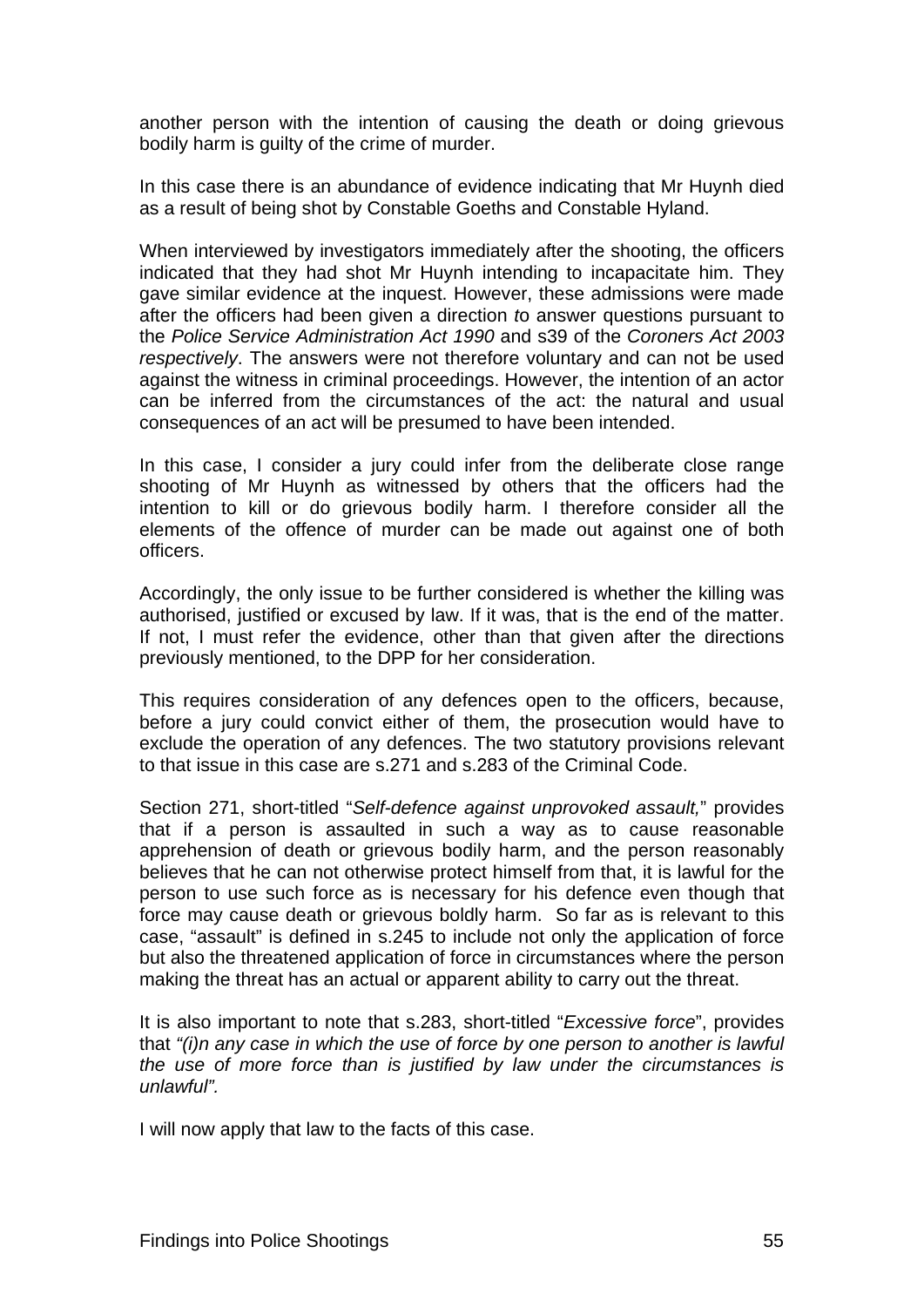<span id="page-69-0"></span>As I have set out earlier, the officers became involved with Mr Huynh in order to prevent his continuing attack on Mr Stokes. When they managed to interrupt that event and momentarily disarmed Mr Huynh, he did not comply with their direction to stay on the ground but rearmed himself and gave every indication that he was going to attack the officers. In those circumstances, I am of the view that Constables Goeths and Hyland reasonably feared that they may suffer serious harm or even death. They could not safely retreat without exposing themselves and/or Mr Stokes to further attack. They were therefore, in my view, justified in shooting Mr Huynh even if it was liely that in so doing they would cause his death.

Both of the police officers involved in these events were placed in a very difficult and at times terrifying situation. None of them is above the law: they are charged with upholding it and protecting the life of even those who are endangering others. However, police are also entitled to the protection of the law. They are entitled to defend themselves and even use deadly force if they can not in any other way secure their own safety. In this case, the officers did not have to wait until one of them was stabbed before using their firearms to neutralise the risk of that happening. When faced with a clearly deranged and violent man armed with a knife and acting in a threatening manner, society can expect no more than its police officers act reasonably. I accept that Constable Goeths and Constable Hyland did that in this case while ardently trying to protect the community by apprehending someone who had shown a potential to be very dangerous.

There is therefore no basis on which to refer any information concerning this matter to the DPP

### **Concerns, comments and recommendations**

Section 46 provides that a coroner may comment on anything connected with a death that relates to public health or safety, the administration of justice or ways to prevent deaths from happening in similar circumstances in the future. It will be noted those heads of jurisdiction are alternatives and so it is not necessary that the death be preventable before a comment concerning public health and safety or the administration of justice can be made.

The circumstances of Mr Huynh's death, in my view, raise the following issues for consideration from this perspective:-

- The adequacy of the management of Mr Huynh's mental illness by the Princess Alexandra Hospital Health Care District, including his medication regime, his status under the Act and the level of care provided to him; and
- <span id="page-69-1"></span>• The appropriateness of the police response to the emergency.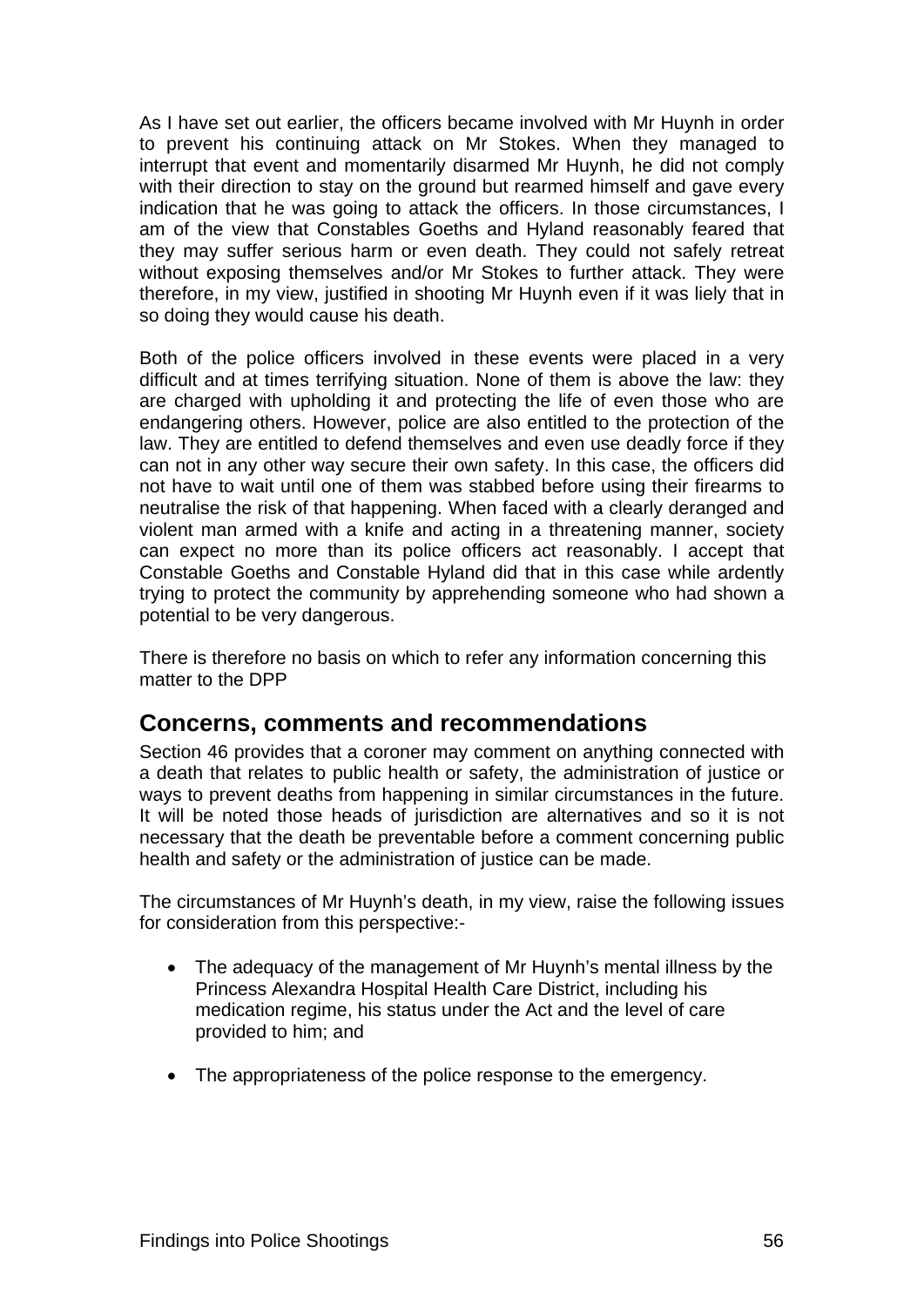### <span id="page-70-1"></span><span id="page-70-0"></span>*Management of Mr Huynh's mental illness*

Mr Huynh received mental health care from the P.A. MHS for nearly five years. During this time he was initially subject to a forensic order; subsequently he underwent periods of inpatient treatment both under an involuntary treatment order and as a voluntary patient. He was seen by his case worker and his treating psychiatrist only three days before his death and was at that stage suffering delusions.

The circumstances of his death naturally cause consideration of whether the MHS should have treated him differently, and if they had, whether this would have prevented the death.

In particular:

- Should the ITO have been revoked in November 2003?
- Should Mr Huynh have been maintained on depot medication?
- Should Mr Huynh have been hospitalised on 23 December 2003?

In considering these questions, I have had regard to the evidence of the practitioners who were involved in treating Mr Huynh, his friends who were dedicated in their support of him and the opinion of Dr Jill Reddan, the independent expert briefed by this office to critique his care.

Before turning to the three issues I have identified as problematic, I will make some general observations about the care provided to Mr Huynh. It is apparent to me from the evidence of Dr des Arts, Dr De Souza-Gomes and Mr Seefeld the workload of the MHS was very high and Mr Huynh was at times a difficult patient to manage: he had hearing difficulties, language difficulties and little insight into his illness. Notwithstanding these challenges, in my view, these practitioners and others who had contact with Mr Huynh, strived compassionately and professionally to assist him. They accepted the chronic nature of his illness and worked to ameliorate its impact on his life. Mr Huynh was able to undertake a TAFE course, work and live a relatively normal life in the community, largely due to their perseverance and dedication.

#### <span id="page-70-2"></span>**Revocation of the ITO**

As detailed earlier, in October 2003, after his flat mates became concerned about Mr Huynh's threatening behaviour and he had told his case manager he wanted to kill his next door neighbour, Mr Huynh was hospitalised and made subject to an involuntary treatment order. In the first few days following his admission, Mr Huynh continued to exhibit signs of florid psychosis and assaulted another patient. He had made threats to kill another unknown person a few months earlier. However, then, as on this occasion, he quickly stabilised after being given a bolus dose of anti psychotic medication intravenously, followed by supervised, daily administration of medication taken orally.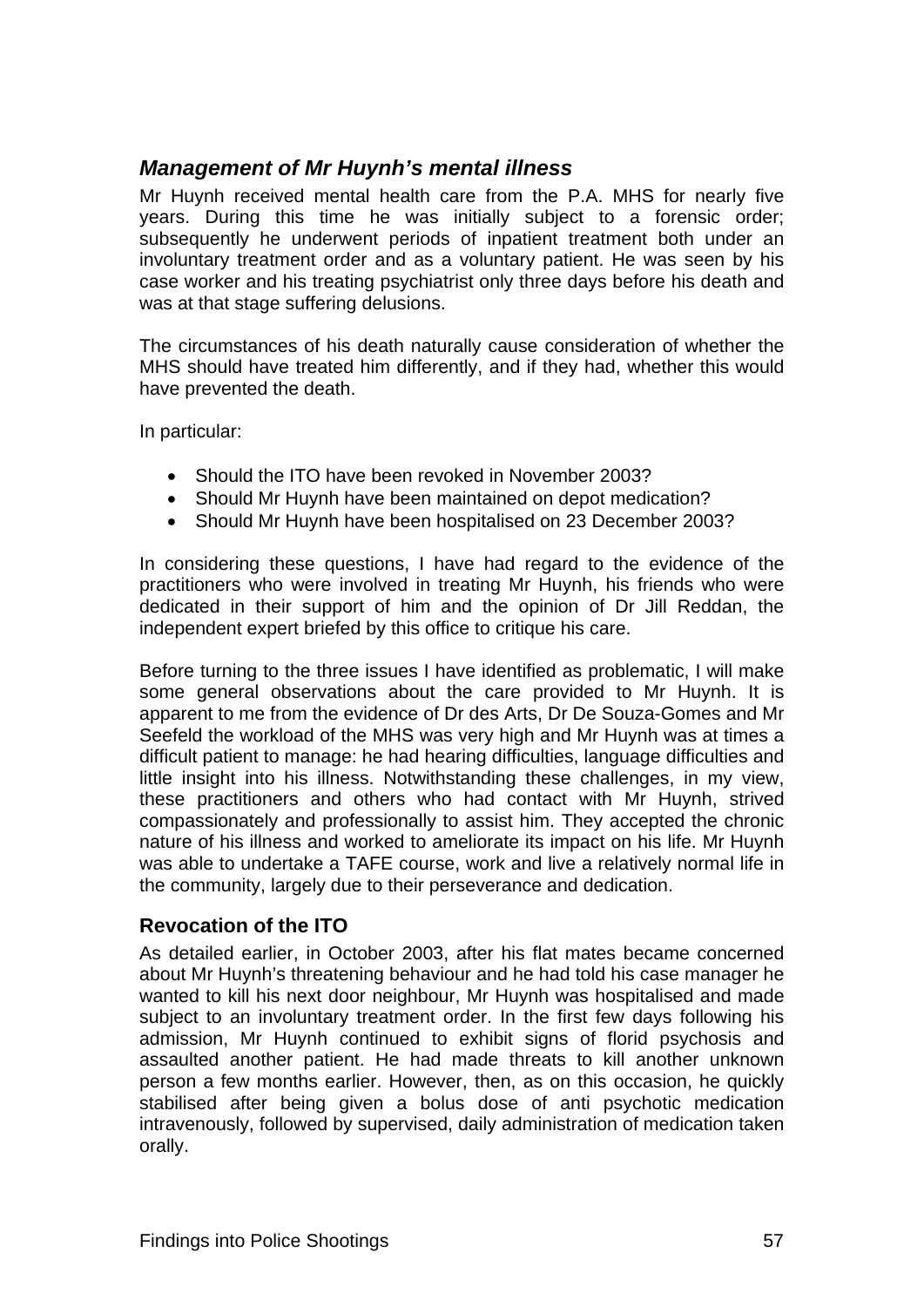<span id="page-71-0"></span>He was discharged after two weeks and his ITO was varied to provide for community based treatment. After persuading his treating psychiatrist and his case manager he would adhere to his oral medication regime, the ITO was revoked.

It doesn't seem Dr de Souza-Gomes applied any formal risk assessment process or instrument when she made the decisions to discharge Mr Huynh and to revoke the ITO. Rather it would seem to have been a more organic process; a multi-factorial assessment of various aspects of his case. I understand this aspect of patient case management has now been reformed.

The treating psychiatrist and the head of the unit who reviewed the medical charts after Mr Huynh's death thought by the time he had settled into his usual medication regime, Mr Huynh no longer satisfied the criteria for the continuation of the ITO. Clearly he was not "cured" (and indeed it's unlikely that he ever would be). However, in their view there was insufficient basis for concluding he was a danger to himself or others as the Act requires, if, as is traditionally the case, "harm" is defined to mean physical harm or violence. Further, they were of the view that maintaining Mr Huynh on an ITO would have achieved nothing. He would not have remained an inpatient. His compliance with his oral medication requirements could as easily be checked by his case manager without an ITO being in place because Mr Huynh was always co-operative with this level of management. It was therefore consistent with the governing paradigm of using the least intrusive manner of treating the patient to have Mr Huynh treated as a voluntary patient.

However, Dr Jacinta Powell, a senior Queensland Health psychiatrist who conducted a clinical review of the case after Mr Huynh's death disagreed. She suggested in view of his history of non compliance with medication, his rapid deterioration when not medicated and his tendency to make threats of violence when acutely unwell, it would have been preferable to have maintained the ITO. The benefits of this approach were, according to Dr Powell, the regular review of his case by the Mental Health Tribunal that would have ensued, would have ensured there was in place a well documented treatment plan. This would have identified the signs and symptoms of relapse and provided responses to be utilised when these were noted. It may also have made stringent monitoring of his medication compliance more likely to occur.

I am of the view this case and the others investigated during this inquest, may provide a basis for a review of the criteria on which decisions concerning discharging mental health patients and revoking ITOs are based; an issue I will discuss in part 6 of this report. However, in this case I do not consider it could be demonstrated had Mr Huynh remained on an ITO it would have made any difference to the outcome.

#### <span id="page-71-1"></span>**Problems with medication compliance**

Mr Nguyen had been a friend of Mr Huynh's for five or six years and had been his flat mate for three years until approximately two weeks prior to his death. He seemed to provide enormous support to Mr Huynh and was clearly very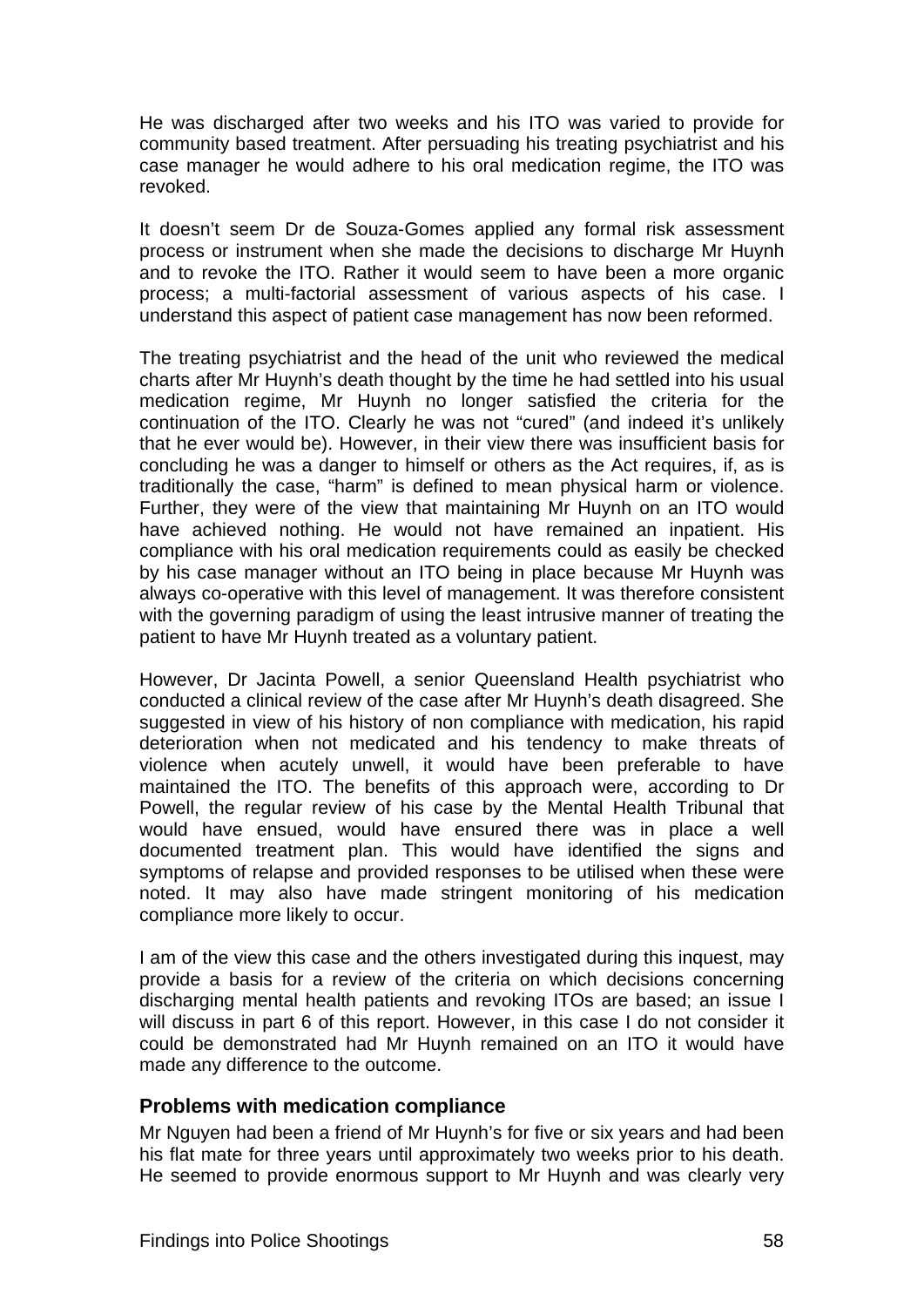caring towards him. He took Mr Huynh up to the hospital to get treatment on occasions when his condition had deteriorated. He appeared to have been exceptionally tolerant when Mr Huynh was unwell, when he would talk about *"strange things"* and when he was disturbed and calling out during the night. Mr Nguyen tried to help Mr Huynh take his tablets. It was his understanding that Mr Huynh only needed to take one tablet each night.

In evidence, Mr Nguyen described Mr Huynh as careless and lazy in his attitude towards his medication. He identified a further problem being Mr Huynh would tell him he did not need to take any medication if he felt well. This attitude is consistent with the poor level of insight Mr Huynh was found to have on just about every admission to hospital.

Approximately one week after Mr Huynh was discharged from hospital in October 2003, he told Mr Nguyen he was not taking his medication because he no longer needed to. Mr Nguyen did not see him take any more medication until the time of his death some two months later. The day after he moved into his own unit approximately two weeks before his death, he told Mr Nguyen again he was not taking any medication. This is clearly inconsistent with Mr Huynh's assurances to Mr Seefeld that he was taking it. Conversely, it cannot be discounted Mr Huynh was taking his medication more regularly but denied to his friends doing so or needing to out of embarrassment.

The toxicology analysis of a sample of Mr Huynh's blood taken after his death confirms there was amisulpride in Mr Huynh's blood post mortem. However, it does not resolve the issue as to the regularity with which Mr Huynh was taking it. What is known is that packets of 60 tablets of amisulpride were dispensed on 28 May, 17 June and 21 October 2003. Given that Mr Huynh was supposed to be taking two tablets per day, he only had sufficient medication for 90 days. The number of days between when the first packet was dispensed on 28 May 2003 and the time of his death on 26 December 2003 was 210, of which 21 were spent as an inpatient at PAH. Therefore over this time, he actually lived in the community for 189 days. This raises the issue that Mr Huynh had in fact been prescribed less than half the medication he required, given it was intended to maintain him on 800mg of amisulpride per day.

Considering all the evidence, it seems clear that for whatever reason Mr Huynh frequently failed to take his medication as prescribed and this almost certainly contributed to his deterioration into a florid psychotic state on the day of his death. This was consistent with his habits over the preceding years; all of the instances on which he required emergency admission were preceded by a failure to consistently take his medication as prescribed.

This raises the question of whether enough was done to monitor Mr Huynh's compliance with his medication and/or whether there was more that could have been done to address this problem.

One possible prophylaxis is the use of depot doses. This involves injecting significant amounts of the drug intramuscularly from where it infuses into the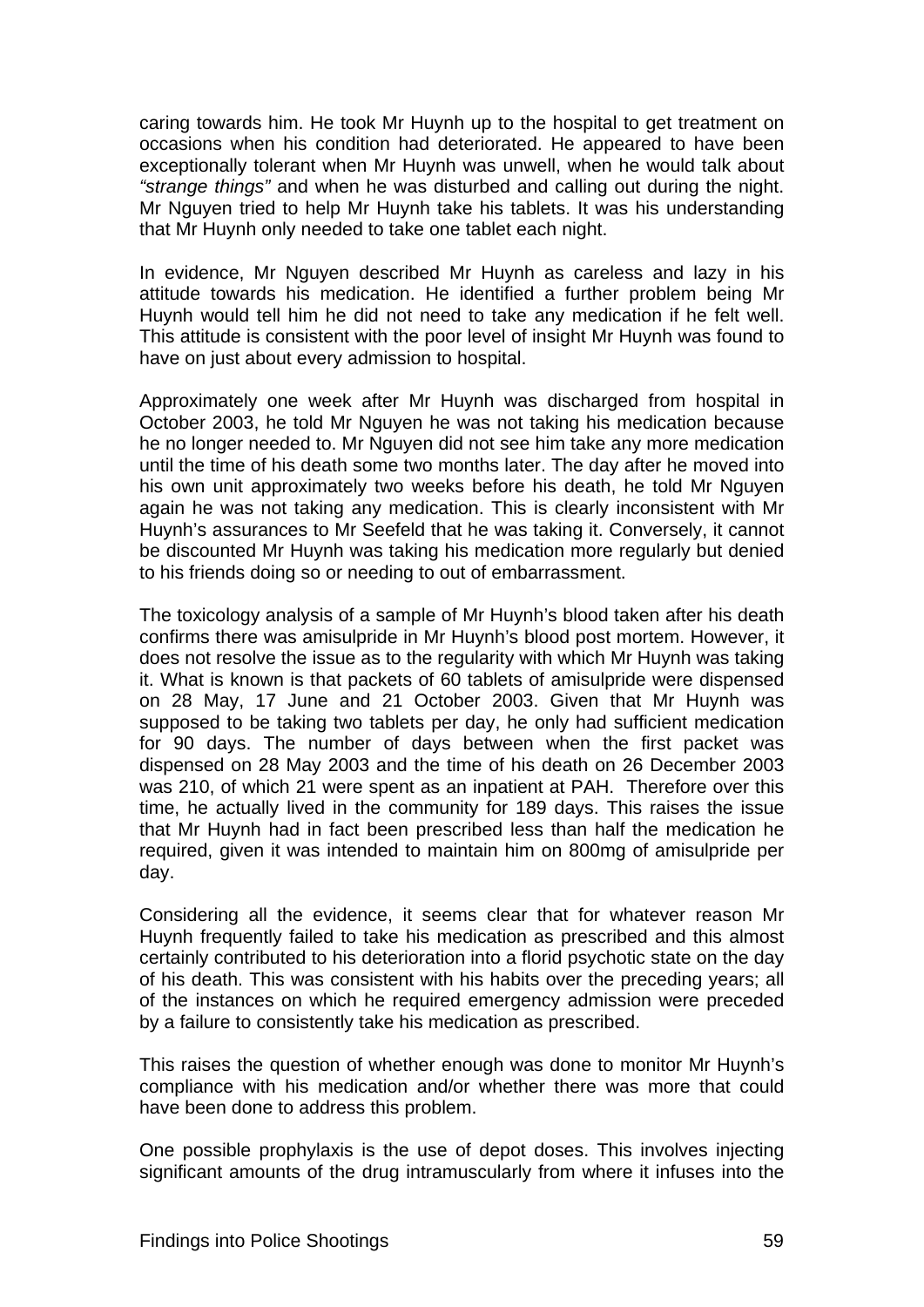blood stream over days or weeks, obviating the need for the patient to take medication daily. However, many psycho-pharmacotherapy drugs have significant, distressing side effects for many patients when given in bolus, or depot doses. It seems Mr Huynh was such a patient. Dr De Souza-Gomes attempted to find a way of overcoming these adverse effects by varying the quantity of the depot dose, to no avail.

She also trialled him on three different oral medications and varied the doses on a number of occasions in an attempt to achieve an optimum therapeutic level for him. Despite her best endeavours, a satisfactory treatment regime could not be achieved.

Dr Jacinta Powell, psychiatrist, conducted a review of the treatment provided to Mr Huynh while he was a client of the MHS. In a report dated 30 December 2003, Dr Powell questioned whether Mr Huynh should have been trialled on other depot medications apart from fluxopenthixol, which he was administered for only a two month period in late 2000 and on one further occasion in October 2002. The depot medication was ceased in October 2000 because Mr Huynh was requesting to go off it and he was exhibiting significant side effects from it. Dr De Souza-Gomes altered the frequency of the dose from bimonthly to tri-monthly and reduced the dose from 40mg to 20mg, but to no avail. There is a distinct possibility had she insisted on Mr Huynh continuing to accept depot doses, he may well have severed contact with the service.

Problems of compliance with medication are not limited to patients who have mental illnesses. It remains a significant challenge for all health professionals. However, the management of it is certainly made more difficult when the patient has little insight and the side effects of the medication are not insignificant.

In the circumstances, I do not consider Dr De Souza-Gomes' decisions concerning Mr Huynh's medication regime should be criticised. However, medication compliance is a common problem I shall return to in part 6 of this report.

# **Should Mr Huynh have been hospitalised on 23 December 2003?**

The evidence makes clear that when seen by his case manager and later his treating psychiatrist on 23 December 2003, Mr Huynh was seriously delusional, although he was apparently not hallucinating and was able to communicate reasonably. He told both he was taking his medication and enjoying living in his new abode. Three days later he became floridly psychotic and extremely violent. With hindsight, we know had he been hospitalised on 23 December the events of 26 December would not have occurred. The question is whether the decisions made on 23 December, were reasonable having regard to what was known then.

The behaviour of Mr Huynh on the morning of 26 December 2003 came as a shock to Mr Huynh's treating team. Neither Dr De Souza-Gomes nor any of the other health professionals who cared for him were ever concerned for their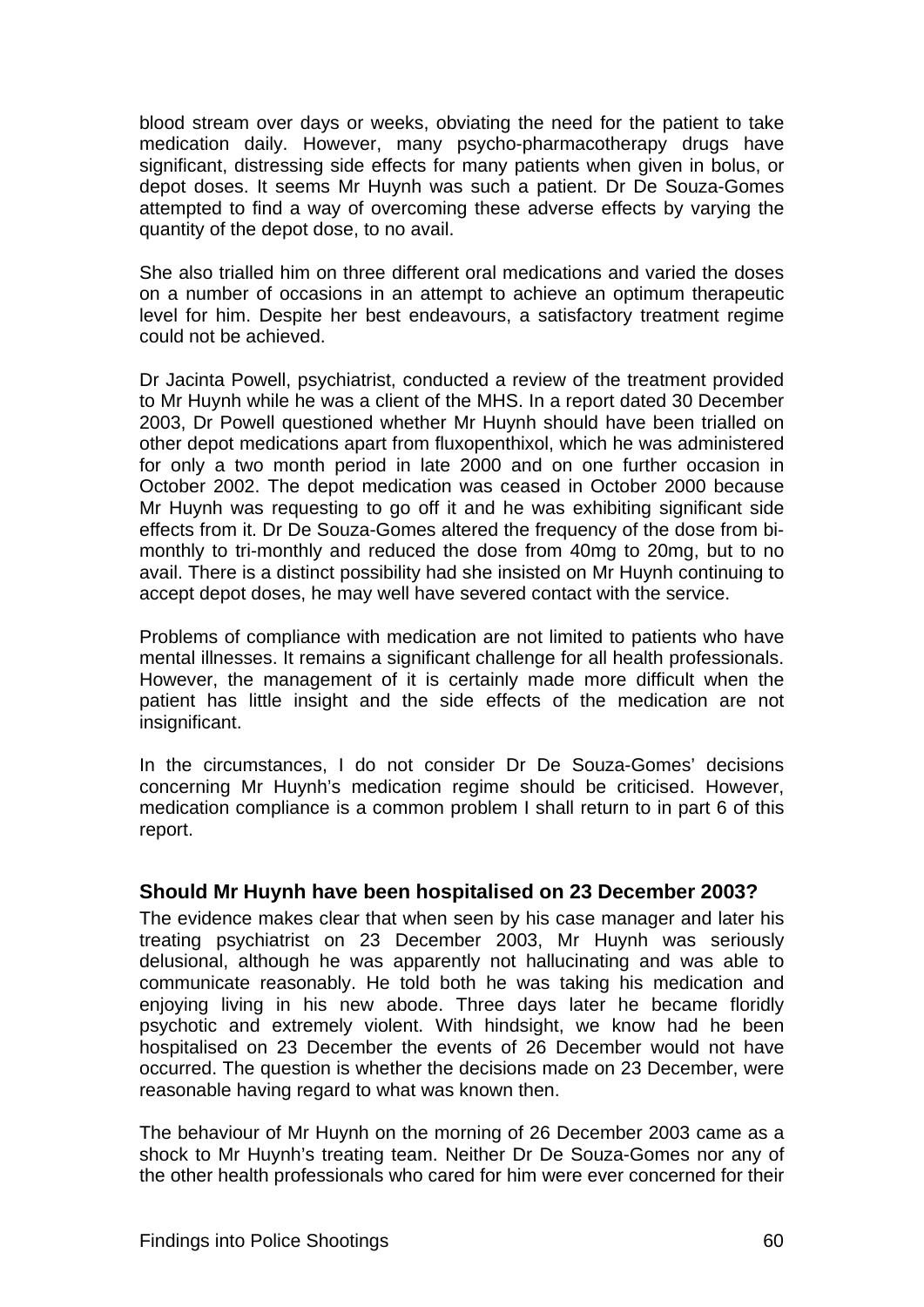personal safety or the safety of others, although there had been some instances of violence. For example, Mr Huynh apparently assaulted a patient in hospital on 9 October 2003. However, this does not seem to have been significant. Some eight years earlier on 30 January 1995, he came to the attention of the police in West End because he was carrying a bag with items sticking out. A search of the bag revealed a 30cm knife wrapped in a t-shirt. He refused to supply his name and later resisted arrest, but there is no suggestion he used the knife or intended to use it to threaten or harm anyone else. The charges in 1999 for which the Mental Health Tribunal found him to be of unsound mind, were not offences involving violence and arose out of Mr Huynh's delusional belief his then employer was going to harm his wife and he needed to protect her.

Mr Nguyen never saw Mr Huynh behave in a violent, aggressive or threatening manner. He never saw him carry a knife or other dangerous weapon with him. Mr Huynh visited Mr Nguyen's house on three separate occasions on the night before he died. Mr Nguyen was in no way frightened of him and there was absolutely no indication of what was to occur the following morning.

Dr Reddan opined there is no clear explanation as to why Mr Huynh's behaviour changed so dramatically from having harmless delusions to stabbing random strangers in the street. She thought something in his environment may have triggered the violent outburst and in particular, the change in his living arrangements. She also considered that while Mr Huynh needed to be encouraged to work, the reality of his work situation may have been difficult for him.

Regrettably, it is the case that numerous members of the community chronically suffer from thought disorders of various types but the vast majority cause no harm to themselves or others on this account. Of course, tragedies like this one need to be avoided if possible but I do not accept that in attempting to do so everyone suffering delusions should be involuntarily hospitalised.

My Huynh had been admitted as an inpatient on 12 occasions in the period 1999 to 2003; the last period being just two months before his death indicating that this assistance was made available when those treating him thought it necessary.

In all of the circumstances, I do not think Dr De Souza-Gomes should be criticised for not seeking to cause Mr Huynh to be admitted when she saw him for review at the hospital on 23 December. Apparently, he frequently manifested symptoms similar to those seen on that day. According to Dr des Art up to 50% of the P.A. MHS long term patients frequently display similar symptoms; it would obviously be impractical and unwarranted to admit all of them as in-patients. There was no basis for Dr De Souza-Gomes to suspect anything like the terrible events of 26 December were likely to occur and there was no other basis on which Mr Huynh's admission as an in-patient was indicated.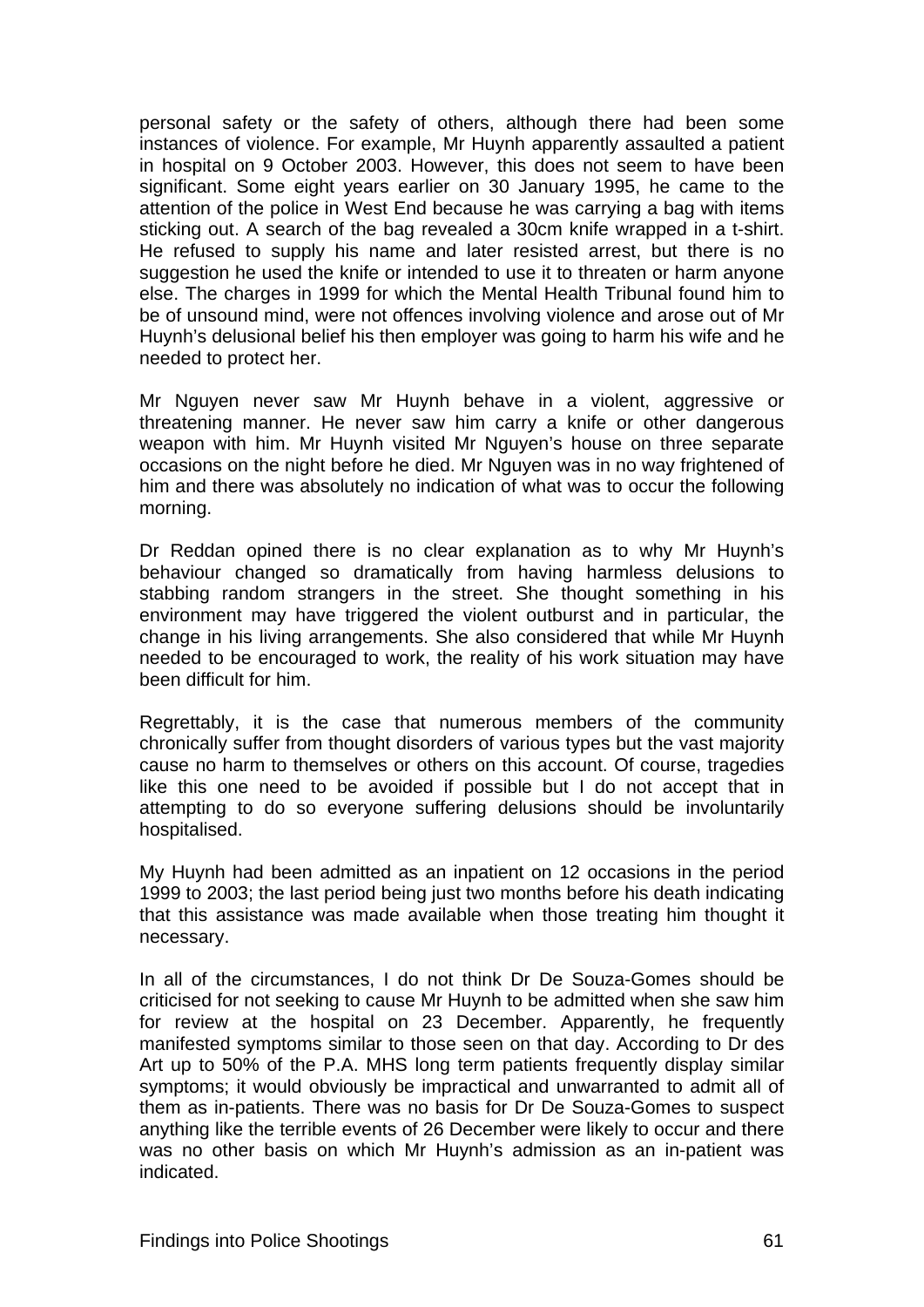# *The police response*

I have found the shooting of Mr Huynh by the officers who came upon him attacking a council contractor was justified and lawful. They attempted to resolve the matter with less deadly means but were unsuccessful. Mr Huynh ignored repeated demands to put down his weapon and was posing a very great risk to the safety of the officers at the time he was shot. There was at that stage nothing else they could have done to preserve their safety and that of the council contractor. It is sometimes suggested in such situations officers should shoot to wound. For reasons I will expand upon in part 7 of this report I do not accept that.

The only criticism that could be made of their actions was the failure of either officer to warn of their intention to shoot. I do not believe it would have made any difference in this case but the National Guidelines for Use of Lethal Force by Police and the Queensland Police Service Operational Procedures Manual requires it wherever it is practical to do so. In this case the officers say they made repeated demands for Mr Huynh to drop the knife and to get onto the ground. Obviously, therefore, they had time to include a warning they would shoot if he did not comply. This omission occurred in all of the deaths investigated at this inquest. I shall return to it in part 7 of this report.

Finally, I wish to express my admiration for the courage and composure shown by Constables Goeths and Hyland. I recommend the Commissioner consider citing Constable Goeths in particular for his bravery in trying to prevent Mr Huynh from continuing his attack on Mr Stokes; he may well have saved that man's life.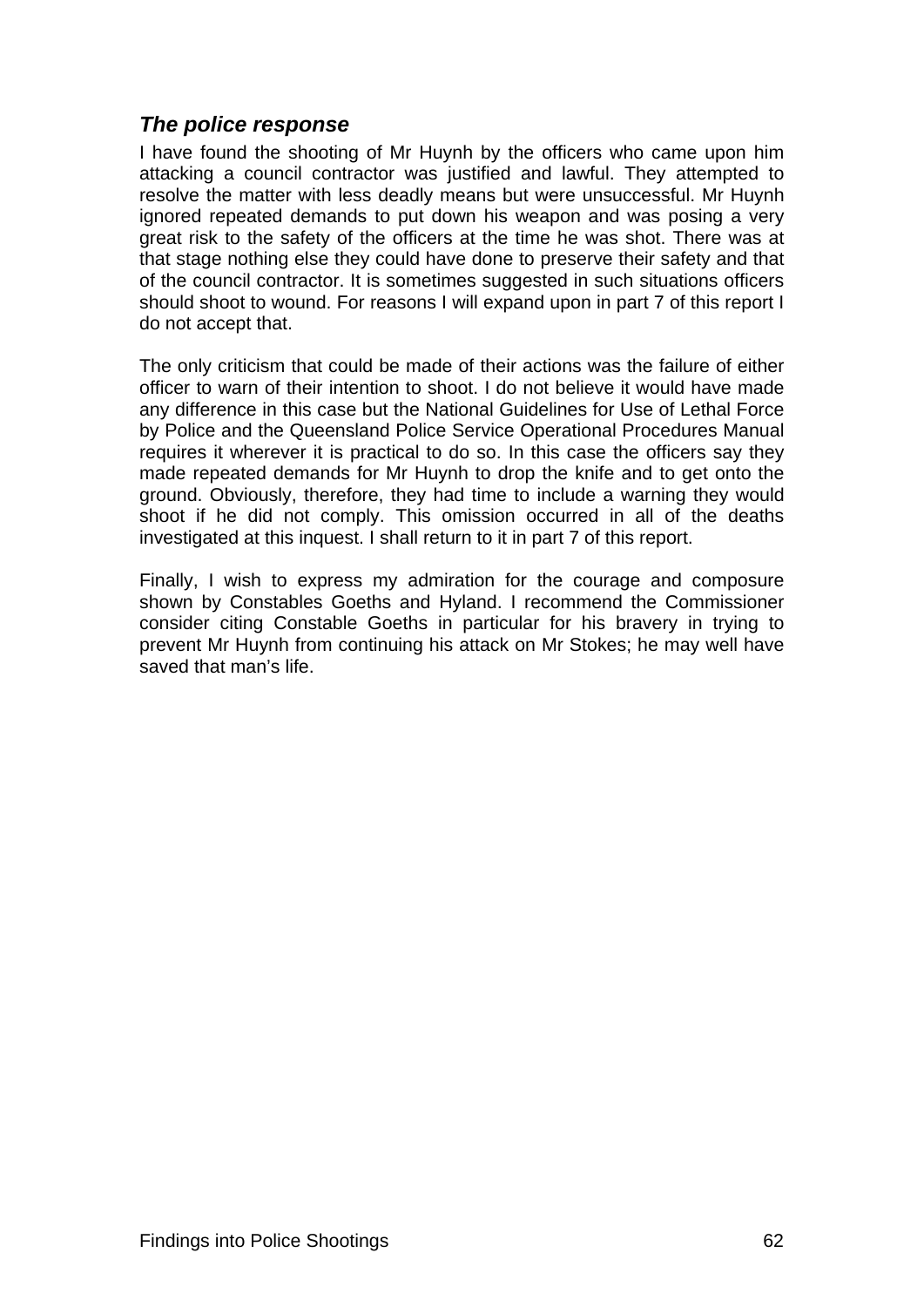# Part 4 - Findings into the death James Henry Jacobs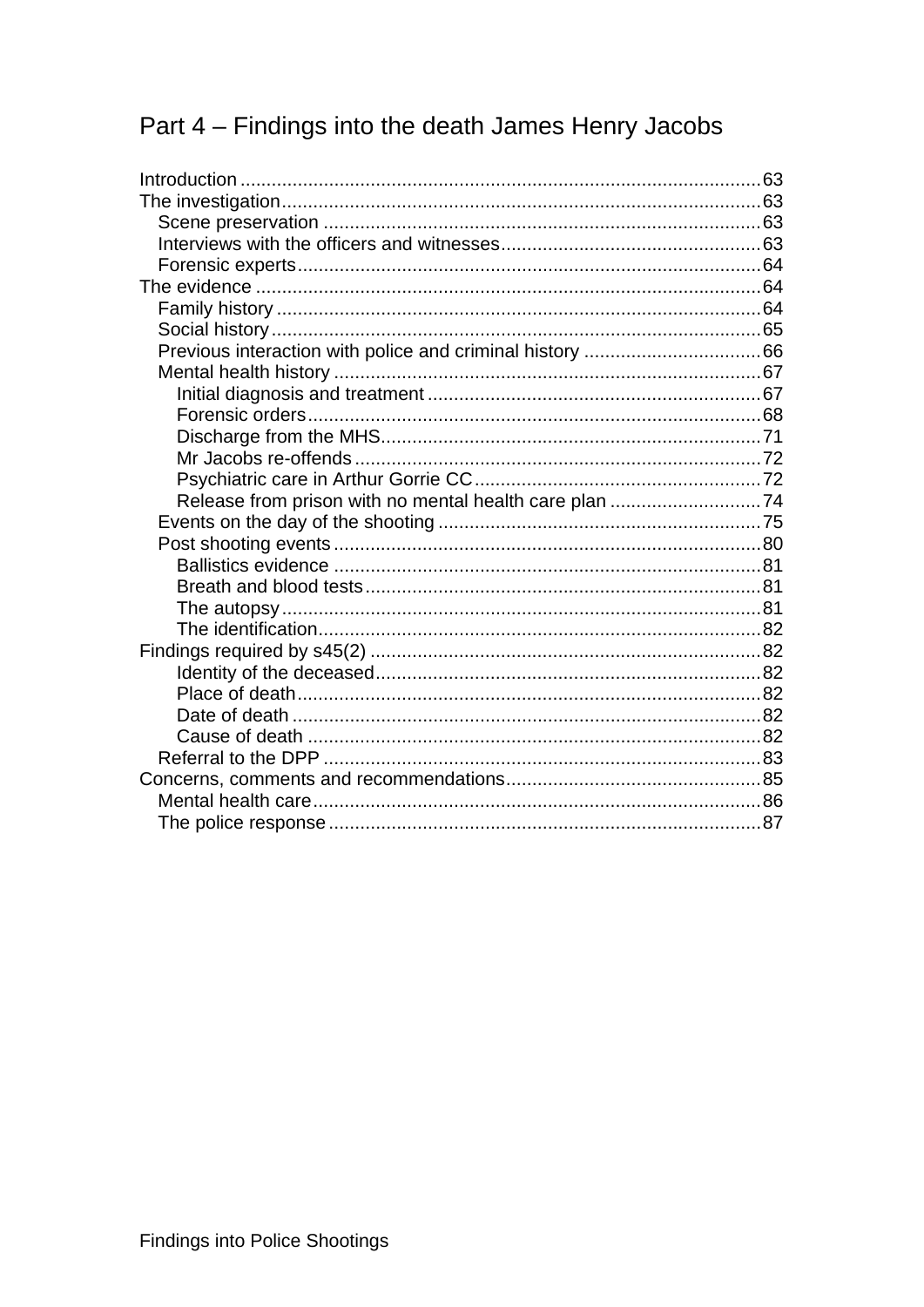# **Introduction**

<span id="page-77-1"></span><span id="page-77-0"></span>*In the early evening on 25 March 2005, two uniformed police officers responding to a complaint concerning a man causing a disturbance near the Gold Coast Hospital, saw a person matching the description of the person as they patrolled in the vicinity. They approached the man we now know was James Henry Jacobs, and called on him to stop. He produced a knife from under his clothing and soon after was shot by one of the officers. Mr Jacobs died at the scene. These findings detail the actions of those involved in the death and consider whether changes to police or mental health service practices or procedures could reduce the likelihood of deaths occurring in similar circumstances in future.* 

# <span id="page-77-2"></span>**The investigation**

# <span id="page-77-3"></span>*Scene preservation*

Senior police quickly arrived on scene after the shooting and cordoned off the area and secured it to enable investigations to be conducted. A crime scene log was commenced and maintained until the scene investigations were concluded. Constables Nunn and Booker were directed to drive themselves back to the Southport Police Station in the vehicle they arrived in. Not only did this create an opportunity for collusion or the accidental distortion of their memories of the incident, it removed a significant item from the crime scene. It was a mistake that would not have been made had the shooter been a civilian. It should not be repeated.

Fortunately, the Duty Sergeant at Southport Police Station ensured that, in accordance with protocols, once the officers arrived at the station they were separated and did not communicate with each other further prior to being interviewed by investigators.

The position of the car at the scene was not even marked. A car driven to the scene by one of the crews to respond to the emergency was subsequently included in the crime scene photographs and the scale plan of the scene.

# <span id="page-77-4"></span>*Interviews with the officers and witnesses*

Detectives from the Homicide Investigation Unit attended the scene and Detective Sergeant Bishop was appointed as the primary investigator of the incident and took control of the investigation.

Inspectors from the Ethical Standards Command and the Crime and Misconduct Commission also attended the scene. These officers undertook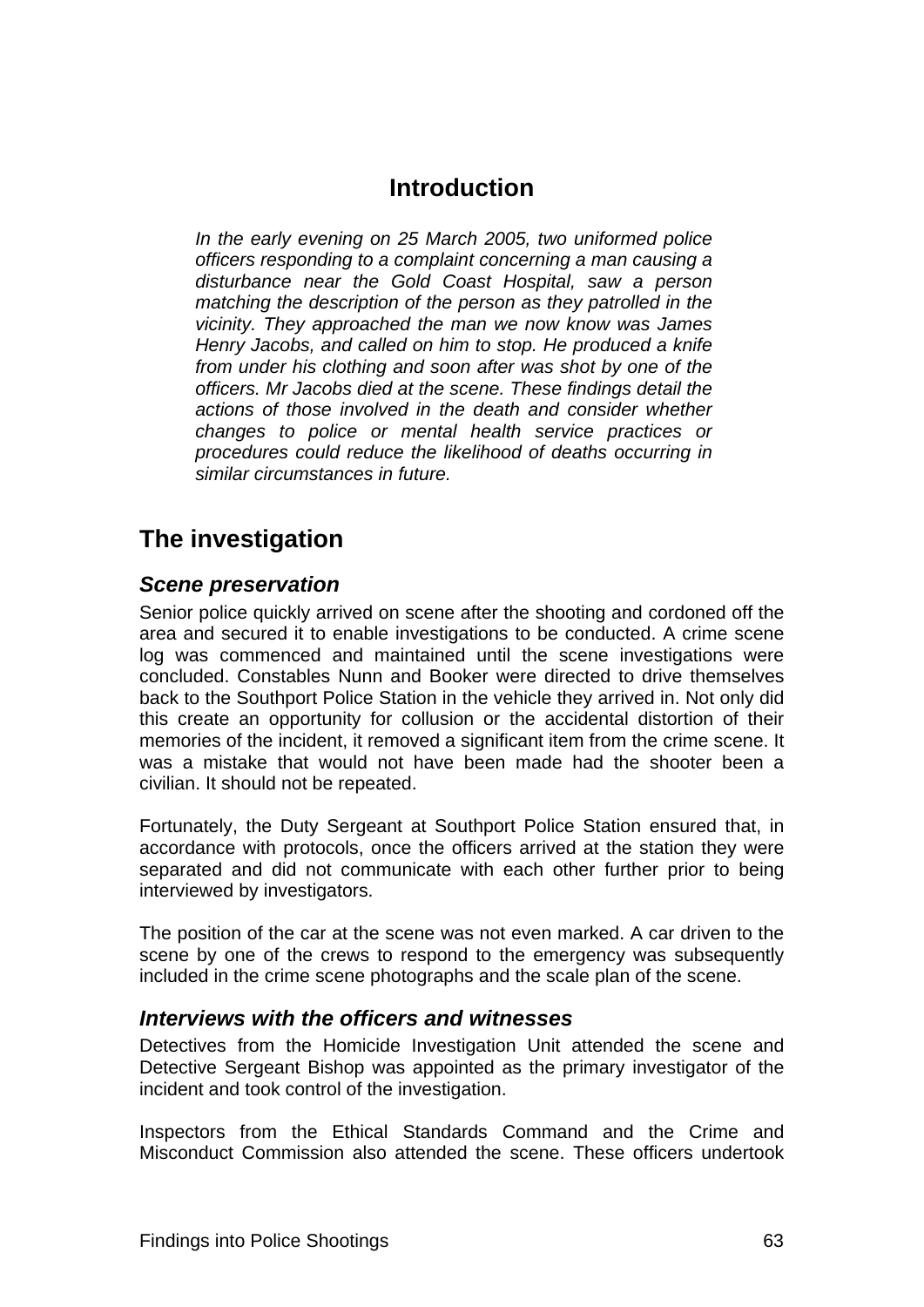<span id="page-78-0"></span>an over-viewing role of the investigation on behalf of their respective organisations.

Constables Booker and Nunn participated separately in tape-recorded interviews with investigators later that evening. The following morning, both officers also participated separately in a video-recorded "walk through" at the scene.

A door-knock was conducted in the vicinity to identify any potential witnesses. Statements were taken from witnesses to the incident.

In order to gain a greater appreciation of the circumstances of this incident, I attended the scene on the following morning and observed the "walk through" interviews with Constables Booker and Nunn.

# <span id="page-78-1"></span>*Forensic experts*

Specialist police including scenes of crime officers and scientific officers attended the scene and conducted their respective investigations. Photographs and video-recordings were taken of the scene and of the various items of interest in-situ. Exhibits were seized for forensic examination and evidentiary purposes.

A forensic examination was conducted of Constable Booker's Glock pistol, the spent cartridge located at the scene and the remains of the projectile located at autopsy.

A survey was conducted of the scene and a scale plan was prepared. It was inadequate as it did not include all data relevant to a compete understanding of the locale.

Apart from the shortcomings I have mentioned, I am satisfied the investigation was thorough and impartial. I commend Sergeant Bishop on his work.

# <span id="page-78-2"></span>**The evidence**

# <span id="page-78-3"></span>*Family history*

Mr Jacobs was born in Johannesburg, South Africa on 13 October 1975 making him 29 years of age at the time of his death. He was an only child. His parents separated when he was aged two or three. His mother, Mrs Kealton, reported that James' father was paranoid, delusional and violent and did not receive treatment for his mental illness. He was reported to self-medicate with alcohol. His violence ultimately led to the demise of their marriage.

James continued to live in Durban with his mother until 1988 when his mother remarried and the family migrated to Australia and settled on the Gold Coast.

Throughout his life James enjoyed a strong and supportive relationship with his mother and step-father, Leigh.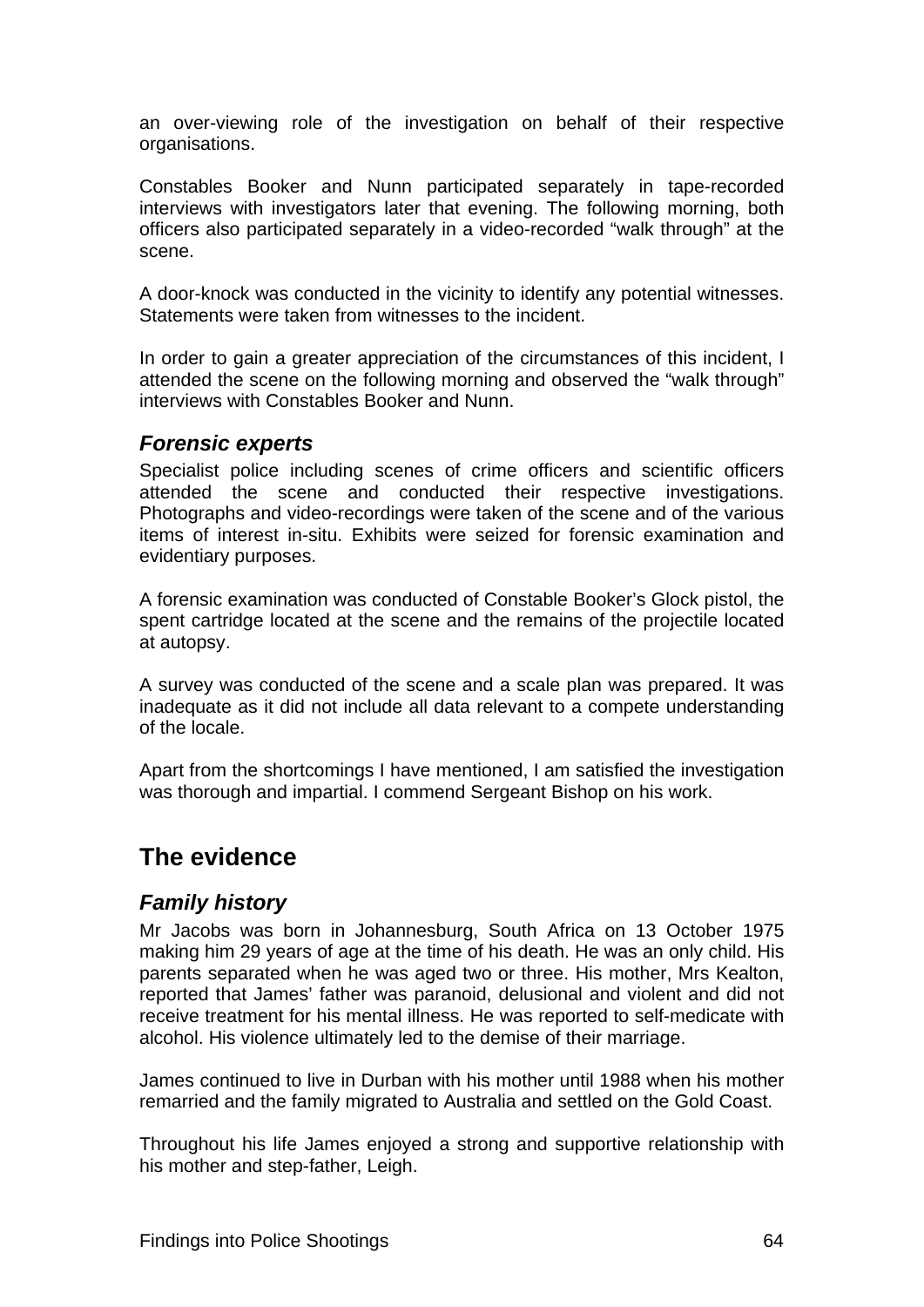# <span id="page-79-1"></span><span id="page-79-0"></span>*Social history*

James started grade 8 at Benowa High School in 1989. Midway through grade 8 he transferred to The Southport School (TSS). James excelled in academic and sporting pursuits, notably swimming and rugby union and in grade 11 he received a Duke of Edinburgh award.

In June 1993, James was expelled from TSS for possession of marihuana. He then enrolled at Scots College at Warwick for the final two terms of Grade 12.

After completing school, James worked at various part-time jobs including a coffee shop and helping a family friend with the construction of a house.

In June 1994, James left the Gold Coast to return to South Africa. He had planned to renew contact with his biological father whom he had not seen since he was eight years old. Tragically, his father committed suicide shortly after his return to South Africa and before James could establish contact with him.

It appears this was not James' first experience with bereavement. In 1991, James befriended a young couple who were also staying on Moreton Island for the summer holidays. As the couple departed in their light aircraft they waved to James and attempted to perform a stunt. The plane crashed killing the couple instantly.

Within six months of James' father's death he also lost two other people of great significance to him. His maternal grandfather committed suicide and his uncle, with whom he was living in South Africa, died in a motor vehicle accident.

It was after his uncle's death James started to experience emotional difficulties. These difficulties were observed by his mother's sister, a registered nurse, with whom he went to live following his uncle's death. She ultimately raised her concerns about James' mental state with his mother. In June 1995, James returned to Australia in order to receive appropriate psychiatric treatment.

It appears James was not further employed following his return to Australia although he did perform some voluntary work at a number of charitable organisations and some work for the family business at various times. He was otherwise dependant on the disability support pension.

James successfully completed a Business Management course at a TAFE college in April 2001.

His accommodation varied from living with his parents, to residing in boarding houses, hostels, caravan parks and private, shared rented residences. He also lived for a period of time at Tekapo, a supported accommodation facility run by the Schizophrenia Fellowship.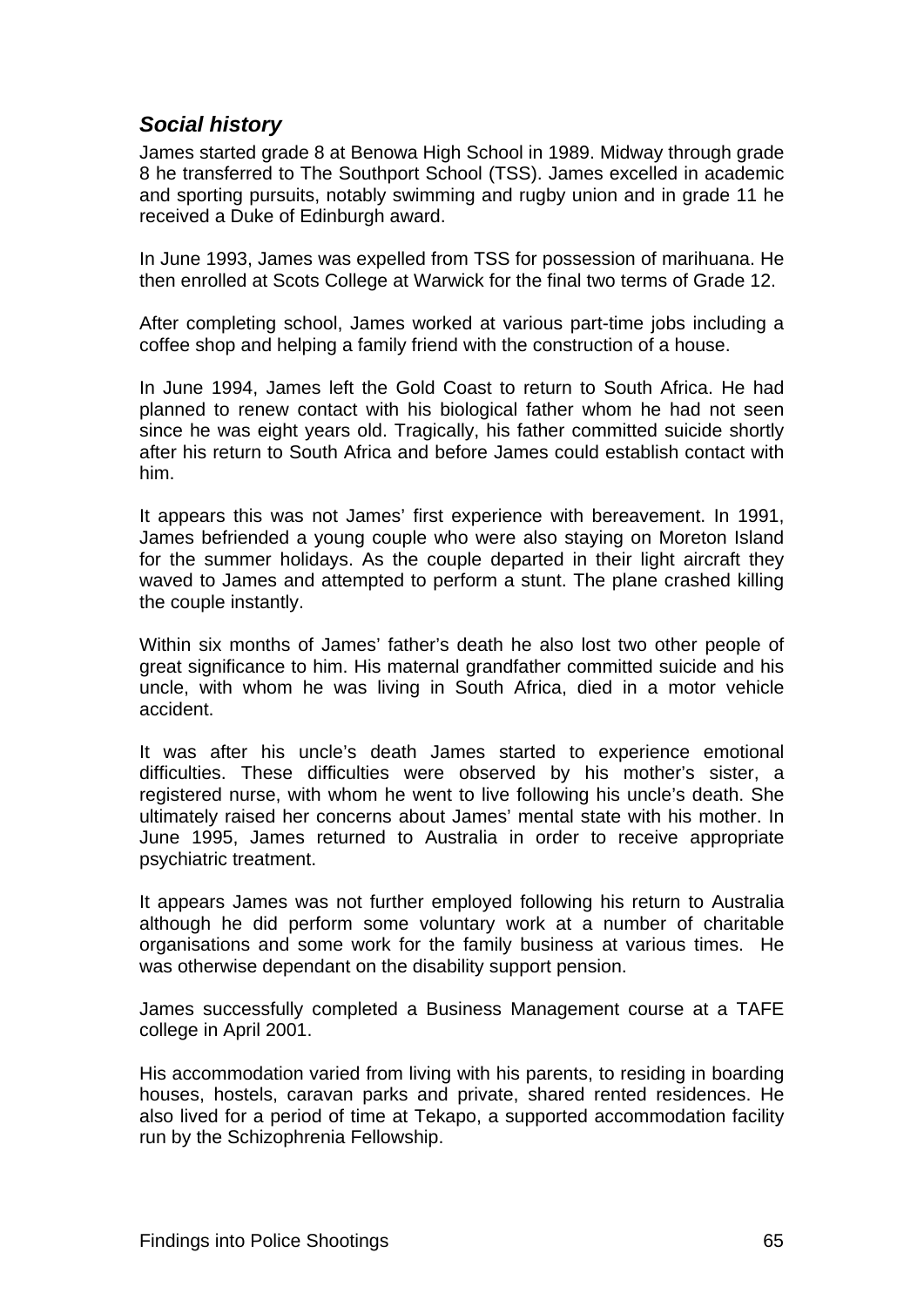<span id="page-80-0"></span>In early 2004, James commenced a relationship with Bernadette Cannon who also suffered from schizophrenia. In April 2004, James was arrested and remanded into custody at the Arthur Gorrie Correctional Centre. He received bail on 1 October 2004. James then returned to live with Ms Cannon until his death.

# <span id="page-80-1"></span>*Previous interaction with police and criminal history*

According to police records, Mr Jacobs' first recorded contact with police occurred on 28 June 1996, when he was 21 years old He was charged with stealing, possession of dangerous drugs and possession of a pipe for smoking a dangerous drug. No convictions were recorded and he was fined for these offences.

He was next before the court in 1998 when he was charged with serious assault of an elderly man and in 2001 he was convicted of receiving property obtained by a crime.

Mr Jacobs had further interaction with the criminal justice system in 2002 and 2003 when he breached his suspended sentence and a bail undertaking. He was not sentenced to any periods of imprisonment on these occasions.

By far, the most serious of these matters was the 1998 assault charge. This charge related to Mr Jacobs seriously assaulting an elderly man at a boarding complex in Southport. The catalyst for the incident was the man had requested him to quieten down. Evidence led at the inquest suggests Mr Jacobs was suffering auditory hallucinations and was yelling in response. Although the matter went before the Mental Health Tribunal, it was found Mr Jacobs was not of unsound mind when the incident occurred and he was fit to stand trial. As a result, on 16 October 2000 he appeared in the Southport District Court on an indictment for assault occasioning bodily harm and was convicted and imprisoned for 2 years which was ordered to be wholly suspended for a period of three years.

At the time of his death, Mr Jacobs was the applicant/aggrieved in a domestic violence order in which his de-facto wife, Bernadette Cannon, was the respondent. This action was taken on 11 March 2005 when police were called to their residence. It was confirmed they had been involved in an argument concerning the state of the residence and Ms Cannon had slashed Mr Jacobs' arm with a pair of scissors which she claimed was "accidental".

Between 1998 and 2004, Mr Jacobs spent time in jail on three occasions. Firstly, he was in the custody of the Department of Corrections on remand from 5 November 1998 to 2 December 1998 in connection with the serious assault. During this time, he underwent a medical examination pursuant to the Mental Health Act at the John Oxley Memorial Hospital.

For the period 9 January 2002 to 28 March 2003, Mr Jacobs' custody in connection with his breach of the suspended sentence was managed by Community Corrections. This was a combination of secure custody and community corrections.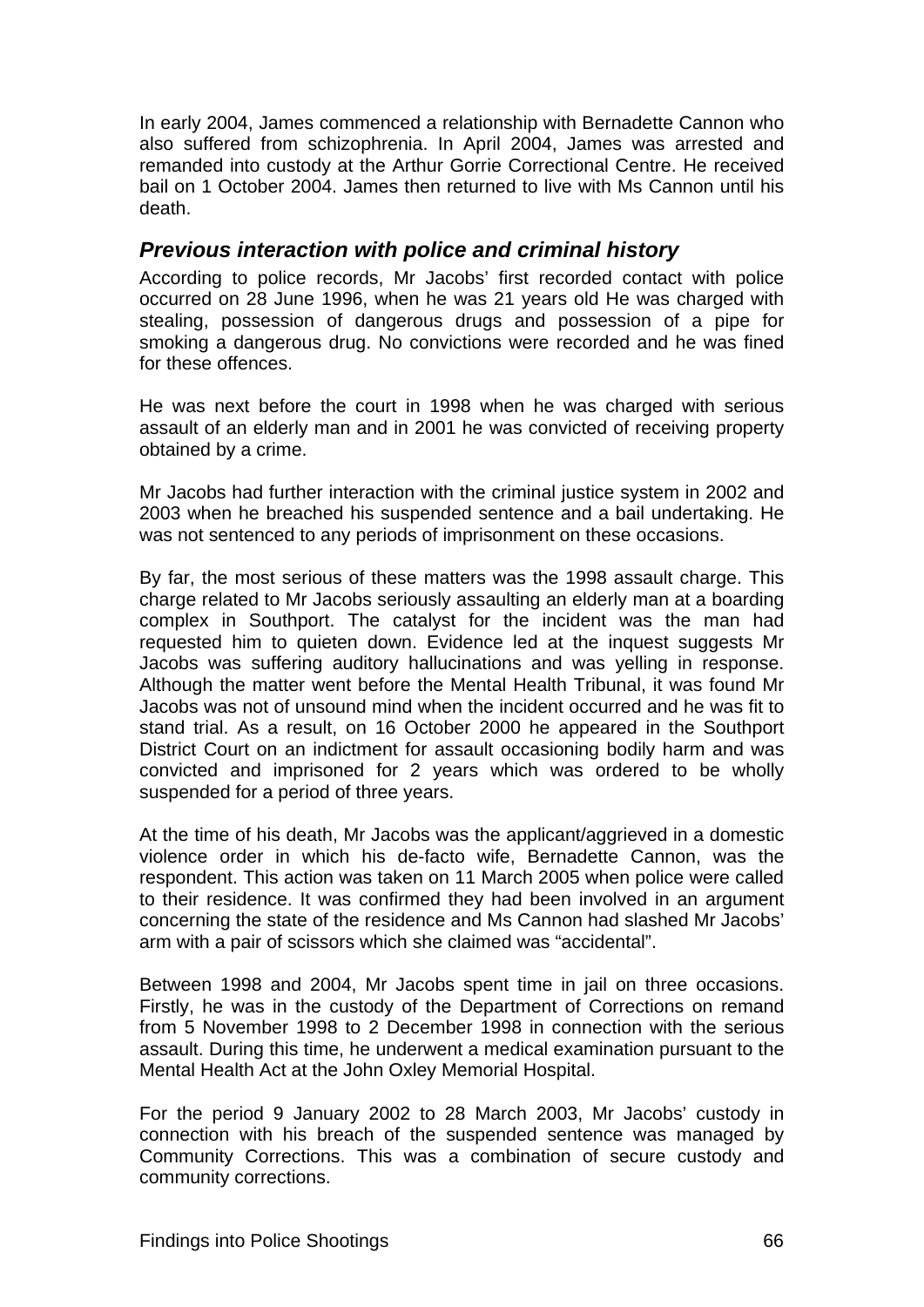<span id="page-81-0"></span>He was next in custody on remand from 23 April 2004 to 1 October 2004 in relation to two offences of demanding property with menace.

Interestingly, records show Mr Jacobs did not become involved in any physical altercation with police during any of his dealings with them. Similarly, there is no record of him becoming involved in any physical altercation with Correctional Officers whilst in their custody.

Issues concerning his incarceration will be dealt with further later in these findings.

# <span id="page-81-1"></span>*Mental health history*

As detailed earlier, Mr Jacobs late teens and early 20s were traumatic. Those events seemed to have a significant and ongoing, destabilizing influence on him. After his uncle died, he went to live with his mother's sister who also lived in South Africa. She was a registered nurse and noticed he was becoming psychotic and arranged for him to be assessed by a psychologist in South Africa. The psychologist advised Mr Jacobs required psychiatric treatment.

#### <span id="page-81-2"></span>**Initial diagnosis and treatment**

He returned to Australia in June 1995 and was seen by Dr Stephen Murphy, a psychiatrist at Southport. Initially the diagnosis was not clear, but as time went on, Dr Murphy considered Mr Jacobs was suffering from a psychotic disorder and prescribed neuroleptic medications. Mr Jacobs' mother requested guidance from Dr Murphy as to how best provide support to her son, but felt such assistance was not forthcoming.

Mr Jacobs stopped seeing Dr Murphy after only a few months. By December 1995, he was reporting to his mother he no longer needed to be on medication and had ceased taking it. In June 1996, following months of deterioration in his behaviour, Mr Jacobs agreed to consult Dr Murphy again and was prescribed further medications. However, his compliance was again poor and his condition deteriorated over the subsequent year.

In early 1997, his mother considered he may have been a danger to himself and others and applied for a Justice Examination Order under the Mental Health Act*.* The order was granted, but by the time Mr Jacobs was assessed, his presentation had improved and the practitioner who examined him considered there was no basis for making him the subject of an involuntary treatment order.

On 29 July 1997, Mr Jacobs was admitted as an inpatient to the Gold Coast Mental Health Unit under the care of Dr Ziukelis, psychiatrist. He remained an inpatient for two weeks. He was admitted with chronic deterioration in his functioning and reported delusions with religious and persecutory themes. He demonstrated bizarre behaviour by watching television with the sound down and covering the screen with a sheet. He was prescribed Olanzapine, an antipsychotic, and Fluoxetine, an anti-depressant. At the time of his discharge, he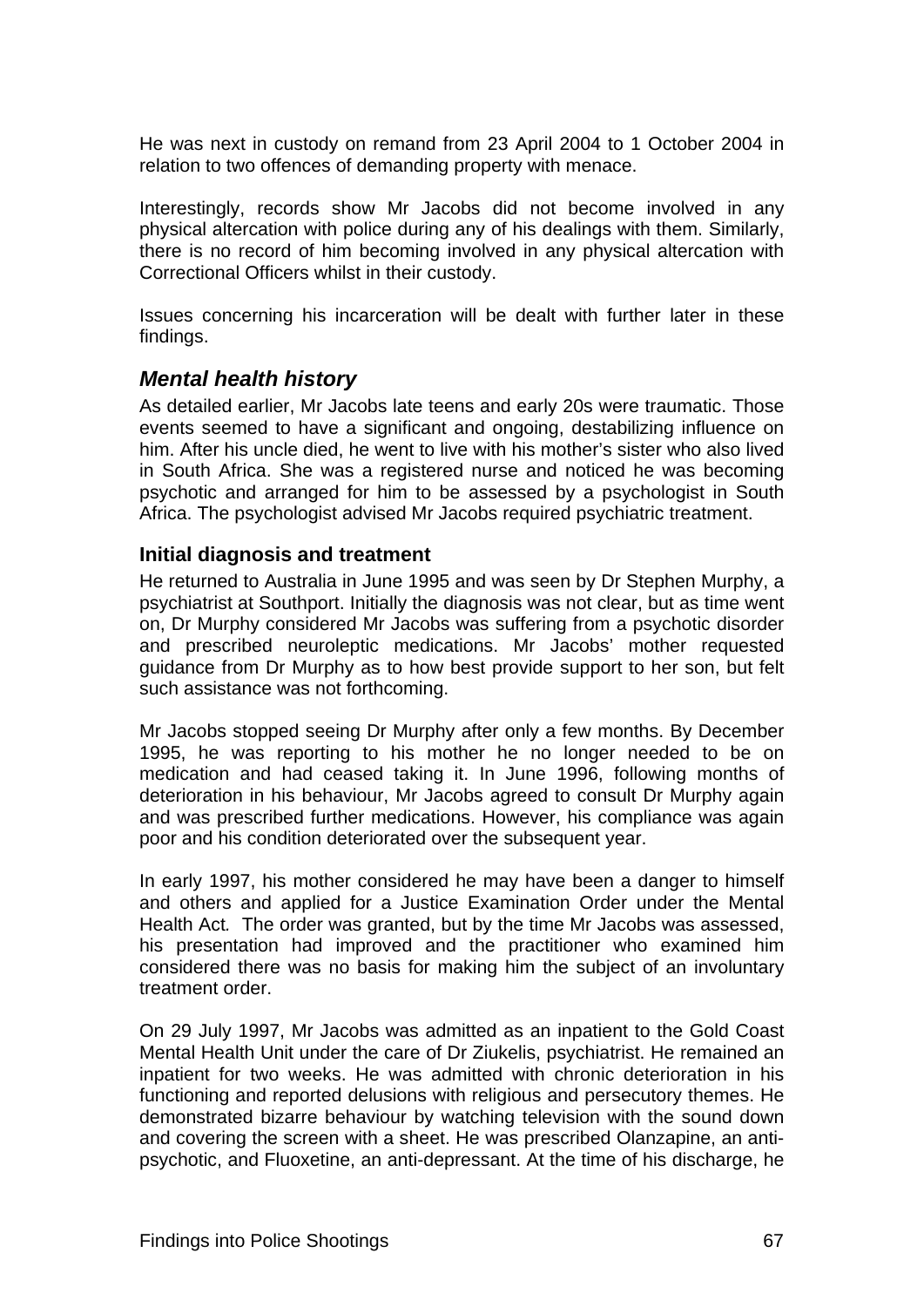<span id="page-82-0"></span>was reactive and appropriate in affect, had been attending rehabilitation and had been compliant with his leave conditions.

On discharge from hospital, Mr Jacobs was referred to the Southport Adult Mental Health Service (the MHS) and began receiving a disability support pension.

In March 1998, Mr Stuart Loudon, social worker, became Mr Jacobs' case manager. He was responsible for monitoring Mr Jacobs' mental state, arranging and facilitating his attendance at medical appointments, providing support to Mr Jacobs and his family and encouraging his involvement in social and recreational activities. It became readily apparent to Mr Loudon that Mr Jacobs initially found it difficult to accept the validity of his psychiatric diagnosis and thus his response was to try to forget about it.

#### <span id="page-82-1"></span>**Forensic orders**

When Mr Jacobs was charged over the assault of the old man, he was remanded in custody at the Arthur Gorrie Correctional Centre ("AGCC"). He remained there for a week, before being transferred under s.31 of the Mental Health Act to the John Oxley Memorial Hospital for an assessment of whether he had been mentally balanced at the time of the October 1999 incident and also to determine whether he was fit to stand trial. He then came under the care of Dr Fama, psychiatrist. On 9 November 1998, Dr Reddan assessed Mr Jacobs as Dr Fama was on leave and considered he was suffering from a mental illness that warranted his detention in the hospital.

By this time, it had been decided that because of compliance issues, Mr Jacobs needed to be placed on a depot medication, Zuclopenthixol. On 18 November 1998, Dr Fama diagnosed paranoid schizophrenia which he thought was partly in remission. He referred Mr Jacobs to the Mental Health Tribunal for determination of a likely defence under s.27 of the *Criminal Code*. He further recommended Mr Jacobs be transferred to the Gold Coast Mental Health Unit as soon as possible.

Dr Fama's recommendation was acted upon and on 2 December 1998, Mr Jacobs was transferred to the Gold Coast Hospital under the care of Dr Hamilton, psychiatrist. He remained an inpatient until 30 December 1998 when he was transferred to the Rosewood Unit at Palm Beach. On 2 March 1999, he was assessed by Dr Ziukelis at the request of the Mental Health Tribunal. Dr Ziukelis considered Mr Jacobs was fit to stand trial in relation to the offences for which he had been charged following his involvement in the October 1998 incident. Two days later, Mr Jacobs was discharged from the Rosewood Unit for outpatient follow up treatment.

On 14 April 1999, Dr Fama re-examined Mr Jacobs and thought his psychosis was largely in remission. In relation to the October 1998 incident, he opined that although Mr Jacobs had been affected by paranoid schizophrenia and had been intoxicated, he was fit to stand trial. Dr Reddan re-assessed Mr Jacobs at the request of the Mental Health Tribunal on 12 June 1999 and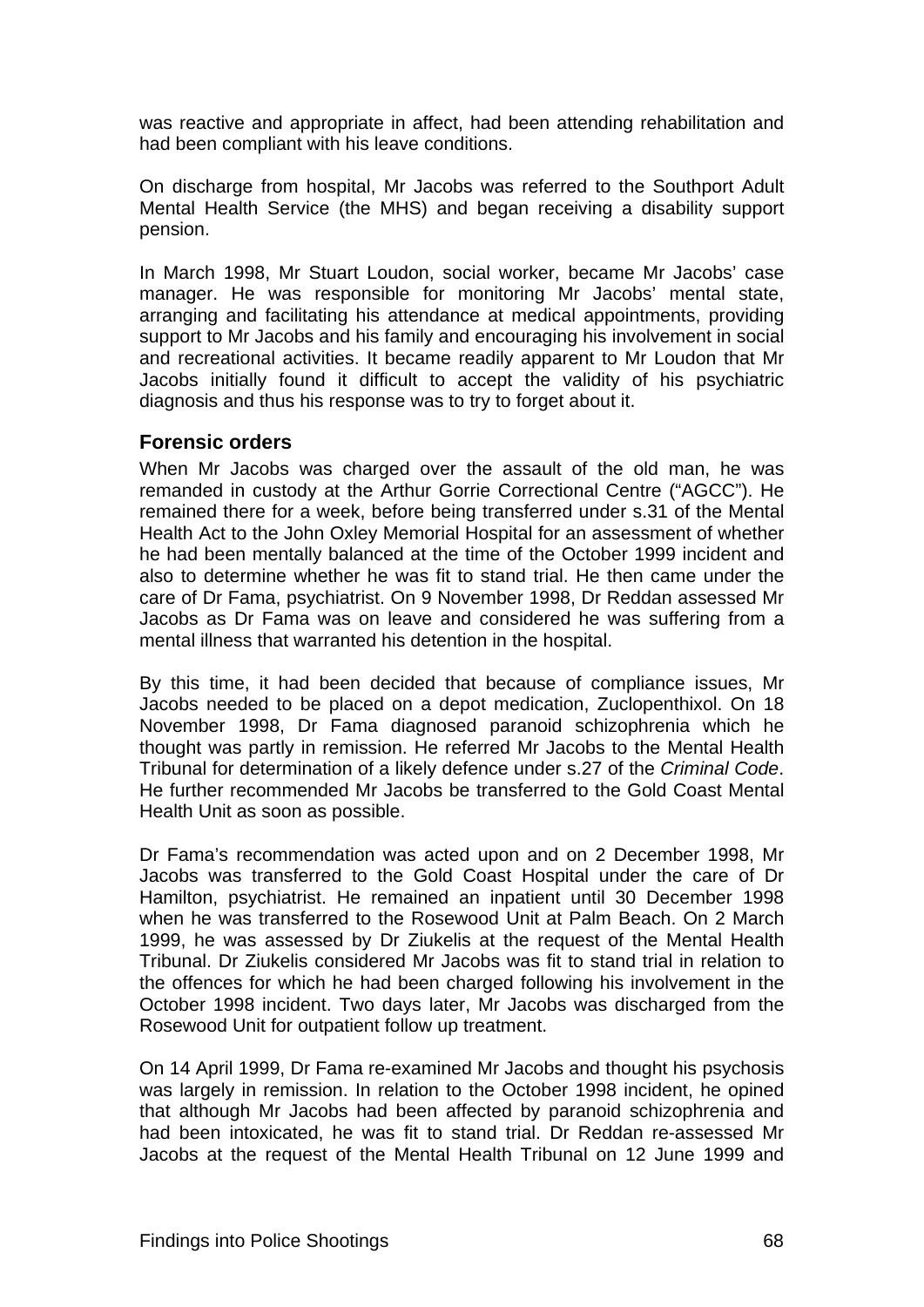concurred with Dr Fama's opinion. In the following month, the Mental Health Tribunal found Mr Jacobs was fit to stand trial.

The charge of attempted murder police had preferred immediately after the incident was downgraded to assault occasioning bodily harm, to which Mr Jacobs pleaded guilty on 16 October 2000. He was sentenced to two years imprisonment to be wholly suspended for three years. Dr Lotz, psychiatrist, provided an undertaking to the court that Mr Jacobs would continue to be a restricted patient of the MHS for a period of at least 12 months. The Crown entered a *nolle prosequi* in relation to the charge of grievous bodily harm.

Mr Jacobs later told a prison psychologist it had been a condition of his suspended sentence he continue to take his prescribed medication for the term of the suspended sentence and he accordingly did so.

Following the October 1998 incident, Mr Loudon found Mr Jacobs became more accepting of the reality of his psychiatric diagnosis and came to the realization he had a role in managing it. Regrettably however, substance abuse continued to complicate his treatment and management. Mr Jacobs' degree of insight and willingness to cooperate with treatment varied over time. When unwell, his ability to live in the community was greatly affected. For example, he had delusional beliefs of a paranoid type about food which would diminish his ability to look after himself. However, when living in stable accommodation and refraining from illicit drug abuse, he functioned adequately.

Between April 1998 and February 2001, he lived within the "Tekapo" supported accommodation program run by the Schizophrenia Fellowship. Mr Loudon maintained regular contact with him except for a six month period commencing in October 2000, when he went on leave and Lesley Anderson worked with Mr Jacobs as his case manager. It seems over this time Dr Trevor Lotz, psychiatrist treated Mr Jacobs. He seemed to function relatively well and was largely compliant with his medication. He participated in a rehabilitation program, part of which included weekly voluntary work with "Meals on Wheels" at Southport and also participation in social and leisure group activities.

When Mr Jacobs moved out of Tekapo, he lived with a flat mate at Labrador and in April 2001 completed a TAFE course in business management. He told Mr Loudon he would also like to do a hospitality course but did not have sufficient money to finance it. He was working in his mother's business performing administrative duties.

On 23 April 2001, Dr Nevin Taylor, senior medical officer with the MHS examined Mr Jacobs at which time he reported he had not heard voices for two years and had not recently experienced delusions. Dr Taylor thought he was managing well and consideration could be given to referring him to a Commonwealth Government pilot program called the General Practice and Psychiatry Partnership Program (GPAPP). The program was implemented in 1999, with the aim of establishing links between mental health workers and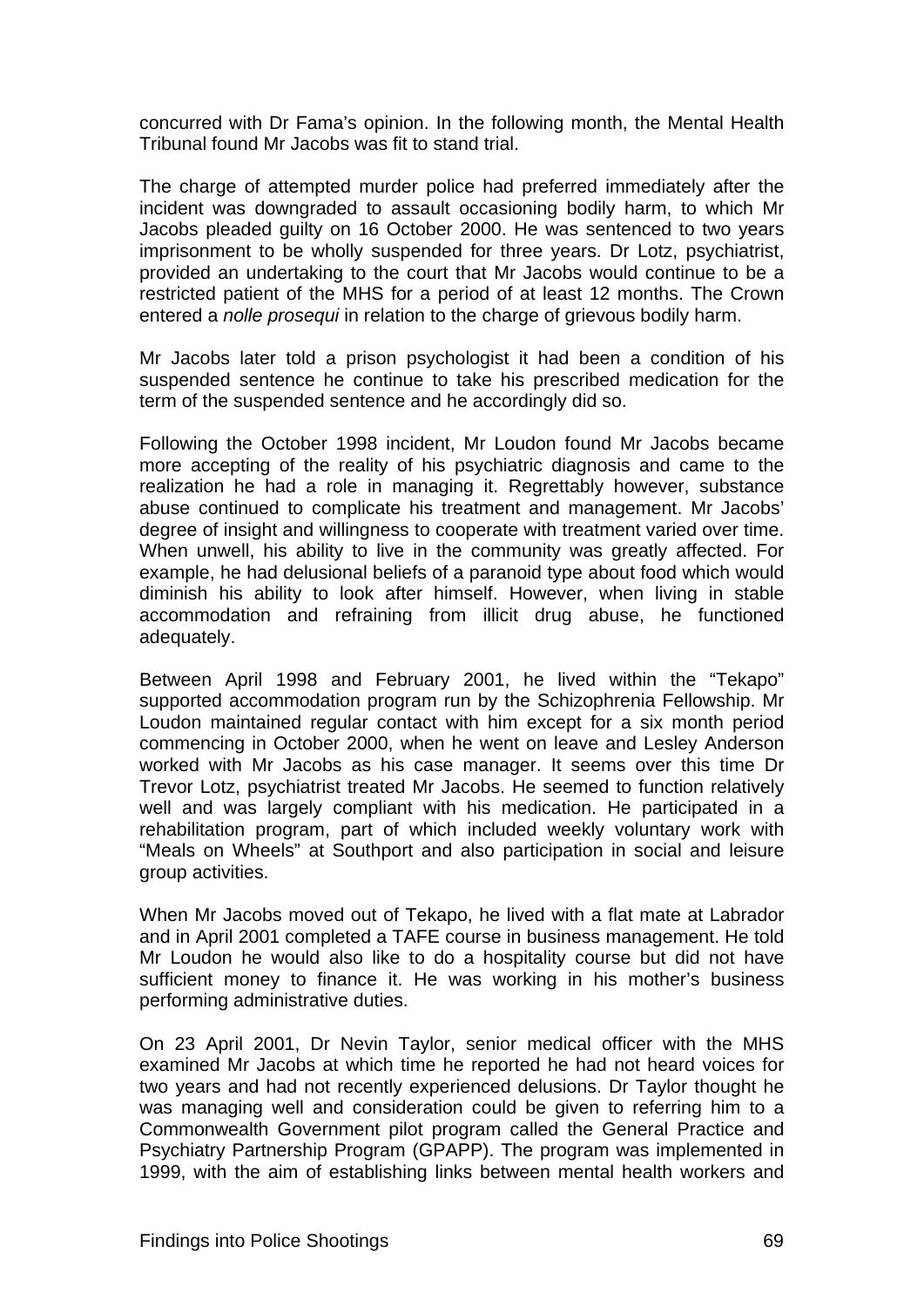general practitioners to improve the quality and continuity of care of persons with mental illness. Dr Taylor planned to review Mr Jacobs in two months.

For an unknown reason, neither the referral nor the review took place and it was not until late August 2001 Mr Jacobs was seen by any doctor. The record of the relevant consultation indicates Mr Jacobs was assessed by a consultant psychiatrist, the identity of who remains unknown.

Over this time Mr Loudon continued to meet with Mr Jacobs on a regular basis and was clearly a great support to him. However, Mr Jacobs' degree of insight and willingness to co-operate with treatment varied and his increased substance abuse complicated his treatment and management. In August 2001, Mr Jacobs moved out of his accommodation and for the following few months his attendances at the MHS were rather sporadic. At a case review meeting on 21 November 2001, it was decided it was necessary to make regular contact with Mr Jacobs. In January 2002, Mr Jacobs' mother was concerned he was using drugs but he denied it as he had on numerous previous occasions.

Mr Jacobs was not seen by a doctor between August 2001 and 19 April 2002, at which time he told Dr Taylor whilst he was having some thought disorder and was a little edgy, he was generally well. Over the following month he reported having auditory hallucinations, he was paranoid and his head "felt explosive". On 14 May 2002, he admitted to having heavily abused substances the week before and in mid June 2002 he was having trouble paying his rent as he had spent his money on drugs. On 5 July 2002, Mr Jacobs did not demonstrate or report any psychotic symptoms and Mr Loudon discussed with him the plan to refer him to a general practitioner.

There were a number of concerning aspects to the management of Mr Jacobs whilst he was a client of the MHS. For example, no psychiatrist seems to have had any input into decisions being made concerning Mr Jacobs treatment. The MHS file indicates Mr Jacobs was not assessed by a psychiatrist in the 10 months prior to his care being transferred to Dr Kelly. Further, although Dr Taylor was Mr Jacobs' treating doctor in the 15 months prior to his care being transferred to Dr Kelly, he only saw him on 3 occasions, being 23 April 2001, 19 April 2002 and 30 April 2002.

Although team meetings to review Mr Jacobs' case were supposed to be held every three months, no such meeting was held in the eight months prior to his discharge from the MHS. It is also of concern discussions at the team meetings were not adequately documented to identify the significant management decisions made at these meetings and little formal guidance seems to have been provided by the MHS generally with the result Mr Loudon had a great degree of autonomy as far as management of Mr Jacobs was concerned. On the other hand, it does seem Mr Loudon was a very experienced and committed mental health care worker and I have no doubt he devoted himself to assisting Mr Jacobs to the extent his heavy workload allowed.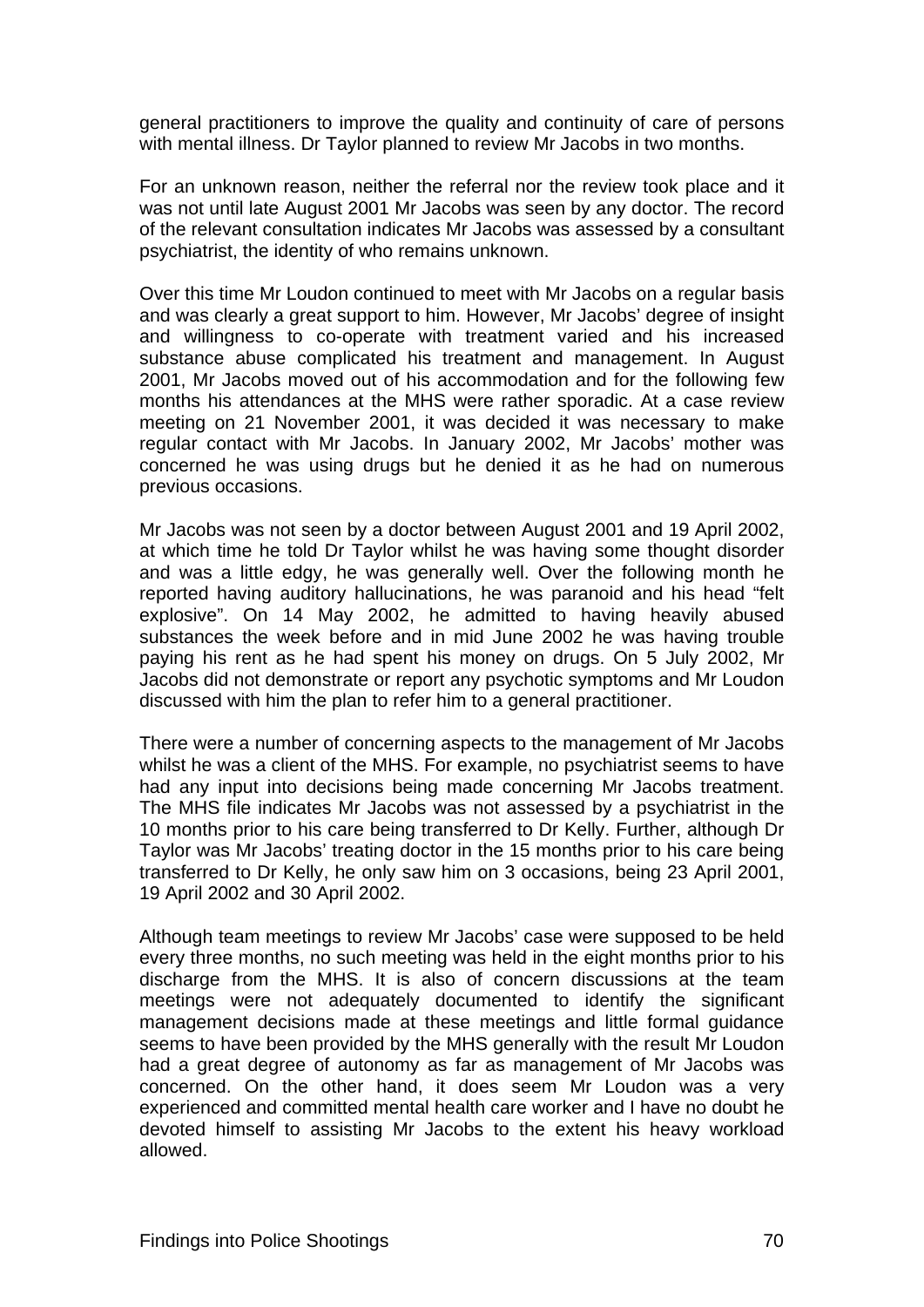# <span id="page-85-1"></span><span id="page-85-0"></span>**Discharge from the MHS**

Notwithstanding Mr Loudon's dedication, the facts remain the plan to refer Mr Jacobs to Dr Kelly was made in April 2001 and not implemented for some 15 months, during which time there was little medical input or discussion at case review meetings as to the appropriateness of this management decision. It is also noteworthy Mr Loudon had reservations about transferring Mr Jacobs' care to Dr Kelly but felt because of insufficient resources there was no alternative.

It was Mr Loudon's understanding Mr Jacobs was being referred to Dr Kelly as part of the GPAPP scheme referred to earlier. However, Dr Kelly thought the program had ceased to function by July 2002. Certainly the assistance of a psychiatrist to review and advise on the patient's progress was an integral part of the program which did not occur in Mr Jacobs case.

Mr Loudon thought Dr Kelly was provided with information relevant to Mr Jacobs' management in a Mental Health Assessment Form but Dr Kelly's evidence was she did not receive such a form. A copy of the form was not in either the MHS or the Southport Medical Centre files and it seems unlikely Dr Kelly received it. Mr Jacobs was introduced to Dr Kelly through a referral letter dated 16 July 2002 in which she was told:

- Mr Loudon had been Mr Jacob's case manager;
- Dr Nevin Taylor had been his doctor;
- Mr Jacobs had a history of schizophrenia which had required inpatient treatment in March 1999;
- Mr Jacobs' mental illness was well managed with fortnightly 300mg of depot Zuclopenthixol ;
- the experience of the MHS had been that Mr Jacobs had been mostly reliable in attending his appointments; and
- Mr Jacobs was able to self monitor and would advise her if he had any suspicion he was becoming unwell.

Unfortunately, due to a break down in communication, Dr Kelly was not told:

- Mr Jacobs had not been assessed by a psychiatrist for 8 months or by any doctor for 3 months;
- of the circumstances surrounding the inpatient admission in early 1999, including the cause for the deterioration in Mr Jacobs' condition;
- whether Mr Jacobs had required another inpatient treatment;
- of Mr Jacobs' forensic history;
- Mr Jacobs could be physically violent when psychiatrically unwell; or
- of the symptoms Mr Jacobs typically presented with when psychiatrically unwell.

Dr Kelly was Mr Jacobs' treating doctor between July 2002 and March 2004. She initially reduced his dose of Zuclopenthixol from 300mg to 200mg as it was her understanding he had been previously stable. In approximately November 2002, Dr Kelly prescribed Risperidone after discussion with Mr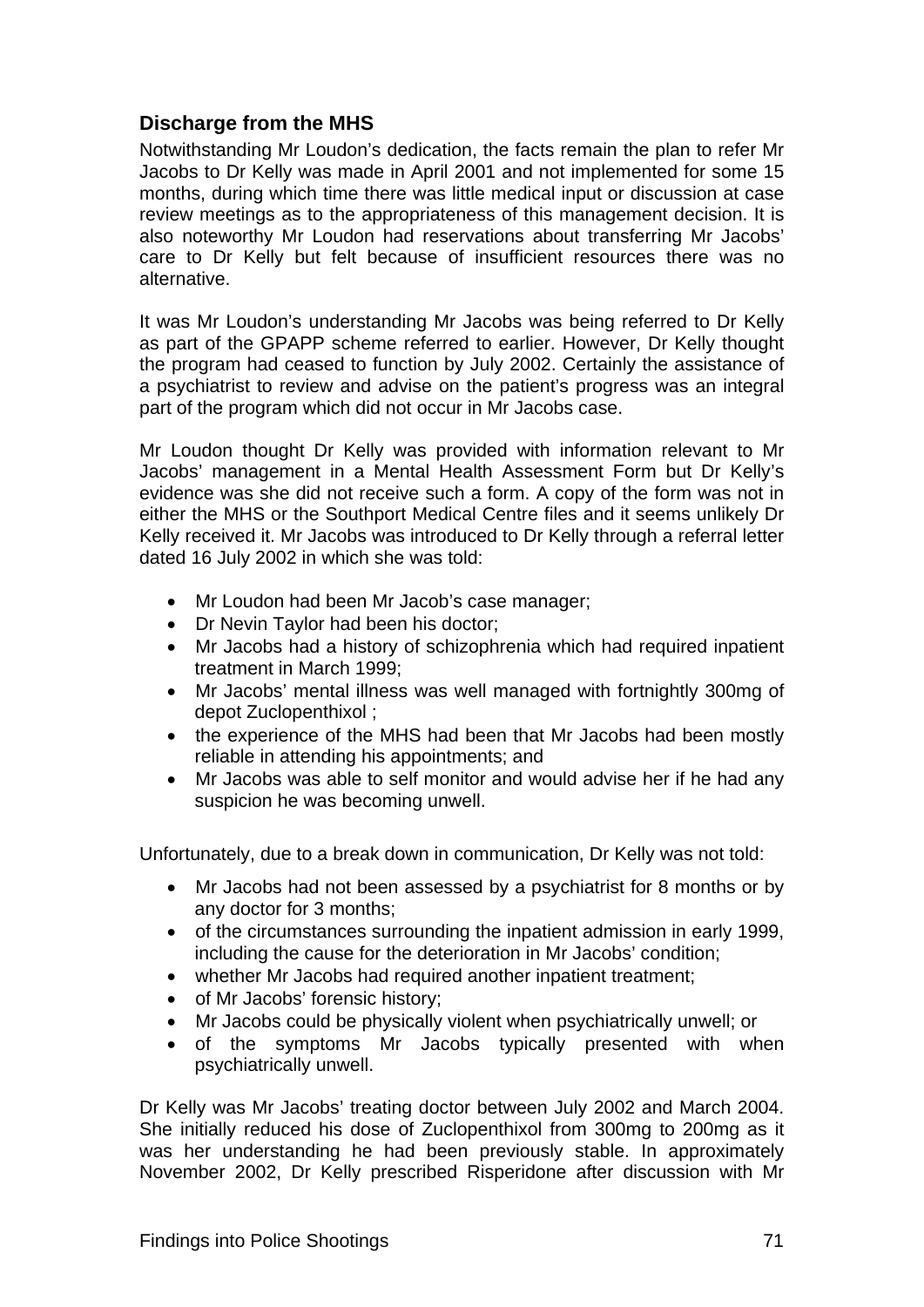<span id="page-86-0"></span>Loudon, as there had been a deterioration in Mr Jacobs' condition. On a few occasions, Mr Jacobs presented to the Gold Coast Hospital Emergency Department complaining of psychotic and depressive symptoms in the context of increased substance abuse. Dr Kelly was not aware of these attendances. There was apparently a system in place at the time to enable the exchange of information between the Gold Coast Hospital and the MHS. For a reason which is not clear, this line of communication does not appear to have been utilized following Mr Jacobs' presentations at the hospital.

Dr Kelly last saw Mr Jacobs in January 2004. At that time he seemed to her to be managing well and to be taking his medication, although he had been requesting increased prescriptions of Valium. Dr Kelly questioned him about the use of this medication and warned him about the potential adverse effects of over use.

In March 2004, Mr Jacobs telephoned the Southport Medical Centre and informed a receptionist he would no longer be attending for treatment by Dr Kelly because in his view, he did not require further treatment. Dr Kelly had no further contact with Mr Jacobs and did not advise the MHS of Mr Jacobs' cessation of treatment, nor did she call him and seek to persuade him to reconsider the decision.

# <span id="page-86-1"></span>**Mr Jacobs re-offends**

In the early hours of the morning on 22 April 2004, Mr Jacobs went to a service station at Broadbeach and demanded a packet of cigarettes from the attendant. He was carrying a length of metal chain. The police were called and when they arrived they found him sitting in a gutter across the road from the service station. While Mr Jacobs was being transferred to the Southport watch house, the police were informed he committed the same offence a few hours earlier at another nearby service station. He was initially charged with two offences of demanding property with menace but these charges were later upgraded to armed robbery.

The following day, Mr Jacobs was transferred to the Arthur Gorrie Correctional Centre ("the AGCC") where he was remanded in custody until 1 October 2004.

On admission he was seen by an RN and told her of his earlier diagnosis, his cessation of medication and his illicit drug use. A plan was made for him to be reviewed by a psychiatrist.

Three days later, Mr Jacobs was assessed by a psychologist, Ms Tamara Smith. Ms Smith also recommended Mr Jacobs be assessed by a psychiatrist.

# <span id="page-86-2"></span>**Psychiatric care in Arthur Gorrie CC**

Dr Aleksandra Isailovic, was a psychiatrist employed by Queensland Health at the Park Centre for Mental Health at Wacol. She was also responsible for assessing and treating inmates at the AGCC and the Wacol Correctional Centre, who prior to their incarceration, had resided or been apprehended in the Gold Coast area. She would usually attend the AGCC weekly for half a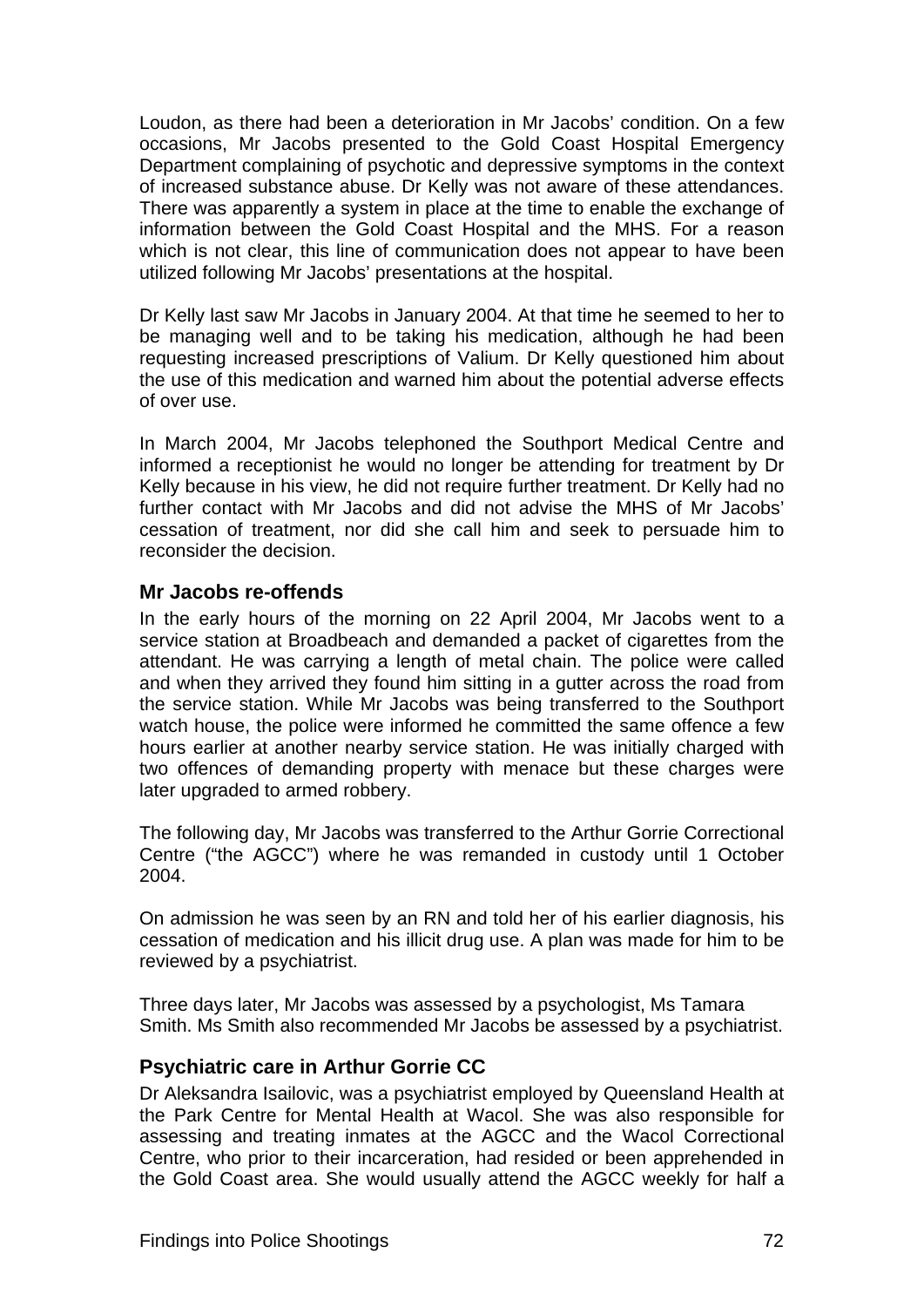day and review prisoners who had been assessed by prison staff as needing such attention.

On 4 May 2004, Dr Isailovic saw Mr Jacobs for the first time. He told her:-

- in 1996 he had had a psychotic episode which was not drug induced but resulted in thought disorder lasting for two to three years:
- he had had a relapse in 2000 which had required inpatient admission at the Gold Coast Hospital
- between 2000 and 2003 he had taken Clopixol (Zuclopenthixol) 250mg fortnightly;
- he had taken no medication for approximately 5 months, since December 2003; and,
- he had been seeing Dr Kelly at the Southport Medical Centre.

On account of Mr Jacobs' previous psychiatric history and his reported non compliance with medication over the previous few months, Dr Isailovic was suspicious Mr Jacobs had minimized to her the nature and extent of his past psychotic experiences. She prescribed 100mg of Seroquel, an atypical antipsychotic, which Mr Jacobs had not taken before. The plan was to review him the following week so Dr Isailovic could monitor any side effects of the medication.

For an unknown reason, that review did not take place as had been planned. The usual process was the coordinator of the Mental Health Services at the AGCC would have follow up with inmates who had not attended for scheduled psychiatric appointments, but it seems Mr Jacobs "*fell between the cracks*".

On 3 June 2004, Mr Jacobs was seen by a registered nurse. He reported visual hallucinations and felt he was paranoid, anxious and agitated. Dr Isailovic re-assessed Mr Jacobs on 13 July 2004 and unfortunately at this time, she did not know of the difficulties he had reported to the registered nurse some 10 days earlier. At the time of the assessment, Mr Jacobs denied experiencing hallucinations or delusions. She thought he was generally managing well and titrated his daily dose of Seroquel to 300mg with a plan to review him the following week.

Later that day, Dr Isailovic had a telephone conversation with Mr Jacobs' mother due to concerns raised by Mrs Kealton with staff at the AGCC. When she visited him, Mrs Kealton had noticed deterioration in her son's behaviour over the previous two weeks. Her son appeared to be preoccupied with bizarre themes and told her he was frightened to talk to anyone else because he believed they would hurt him. Given that Dr Isailovic had earlier that day increased Mr Jacobs' medication, she did not consider it necessary to reassess him despite the information which had been provided by his mother.

The side effects of the increased dose of Seroquel caused Mr Jacobs to feel dizzy on occasions. He reported this to a registered nurse on 18 July 2004 and was again seen by Dr Isailovic some two weeks later on 3 August 2004, at which time she altered his medication slightly.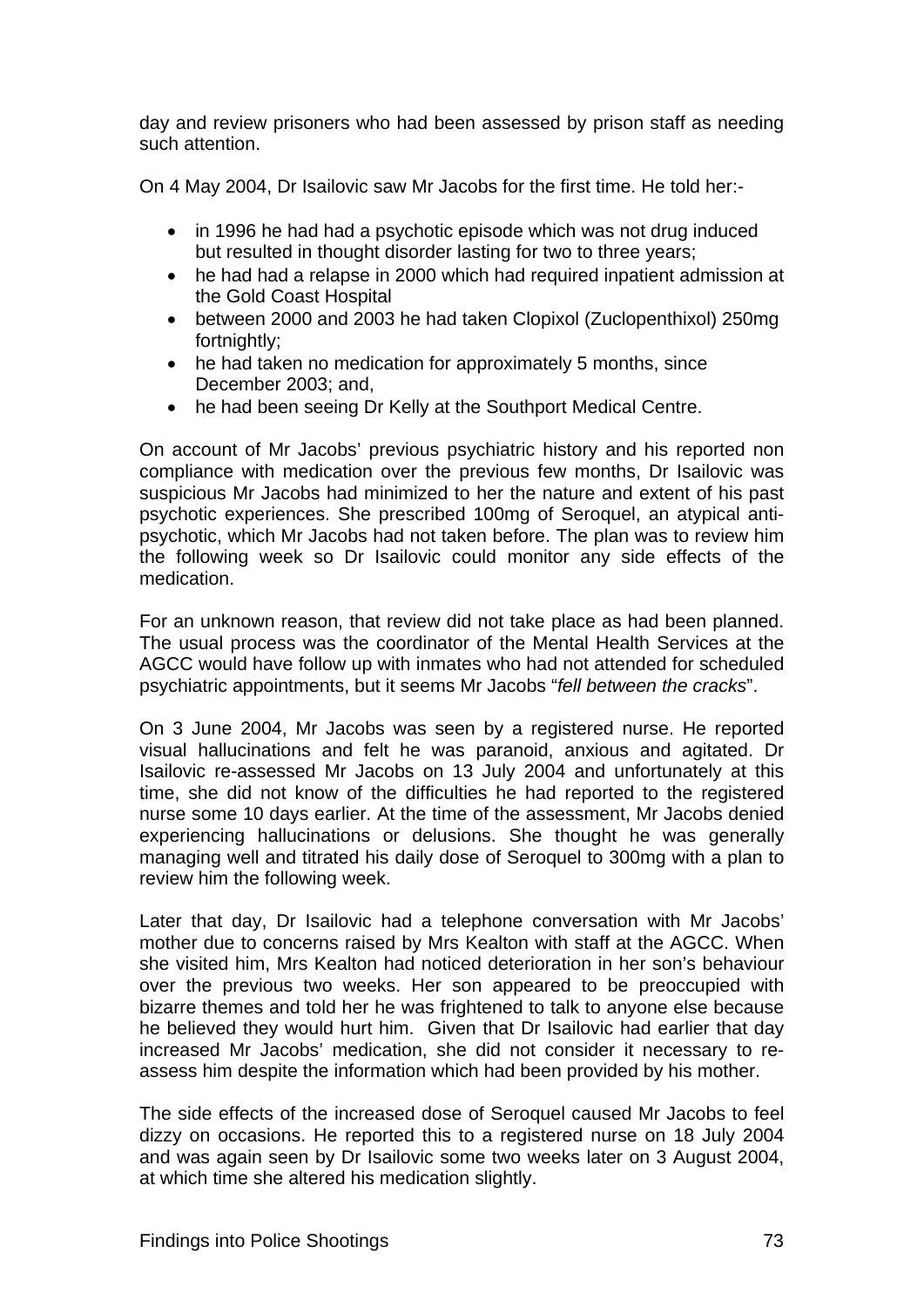<span id="page-88-0"></span>The last occasion on which Dr Isailovic saw Mr Jacobs was on 31 August 2004. Mr Jacobs reported feeling empty, detached and disinterested. He indicated he had a court hearing date in two weeks time and was concerned he had nowhere to live once he was released. Dr Isailovic considered Mr Jacobs had poor insight and there was a significant risk he would not continue taking the Seroquel or any other anti-psychotic medication once he was released. This concerned Dr Isailovic because it was clear to her he had chronic schizophrenia which was likely to relapse in the absence of medication. For these reasons, Dr Isailovic was of the opinion follow up support in the community was essential. In order to facilitate this referral, Dr Isailovic attempted unsuccessfully to contact Mr Jacobs' solicitor in the hope a condition of his bail would require him to seek the appropriate medical attention.

There was some question about whether Mr Jacobs took the medication he had been prescribed while an inmate at the AGCC. The medication chart confirms he was given the medication but this does not prove he took it. Ms Bernadette Cannon was Mr Jacobs de facto partner for the 15 months prior to his death. She is now middle aged and has had schizophrenia since her late teens. She did not give evidence but provided a signed statement to the effect Mr Jacobs told her on his release from prison he had not taken his medication and he had either spat it out or exchanged it for tobacco with other inmates. However, Mrs Kealton visited her son in prison on a weekly basis and it was her impression he was taking it most of the time. Further, Dr Isailovic altered the dose of the medication on a few occasions due to complaints made by Mr Jacobs of its sedative effects.

Her attempts to arrange for follow up support in the community was complicated by the fact Dr Isailovic did not know the date on which Mr Jacobs was to be released. The AGCC had no mechanisms in place to facilitate transfer of an inmate from the prison to the Community Mental Health Service in these circumstances. It was the responsibility of the prison mental health co-coordinator and not Dr Isailovic to arrange follow up support.

Mr Jacobs was released following a successful application for bail on 1 October 2004. He was not assessed by a psychiatrist in the month prior to his release, even though Dr Isailovic had planned to review him in mid September 2004.

#### <span id="page-88-1"></span>**Release from prison with no mental health care plan**

On his release from the AGCC in October 2004, Mr Jacobs resumed cohabiting with Ms Cannan until his death in March 2005. He did not take any medication or seek any treatment for his mental illness over this period of time. She noticed his behaviour had markedly changed. He began showing an interest in knives and other weapons. He would carry knives around the house and on occasions when he was withdrawing from amphetamines, he would become violent and damage property.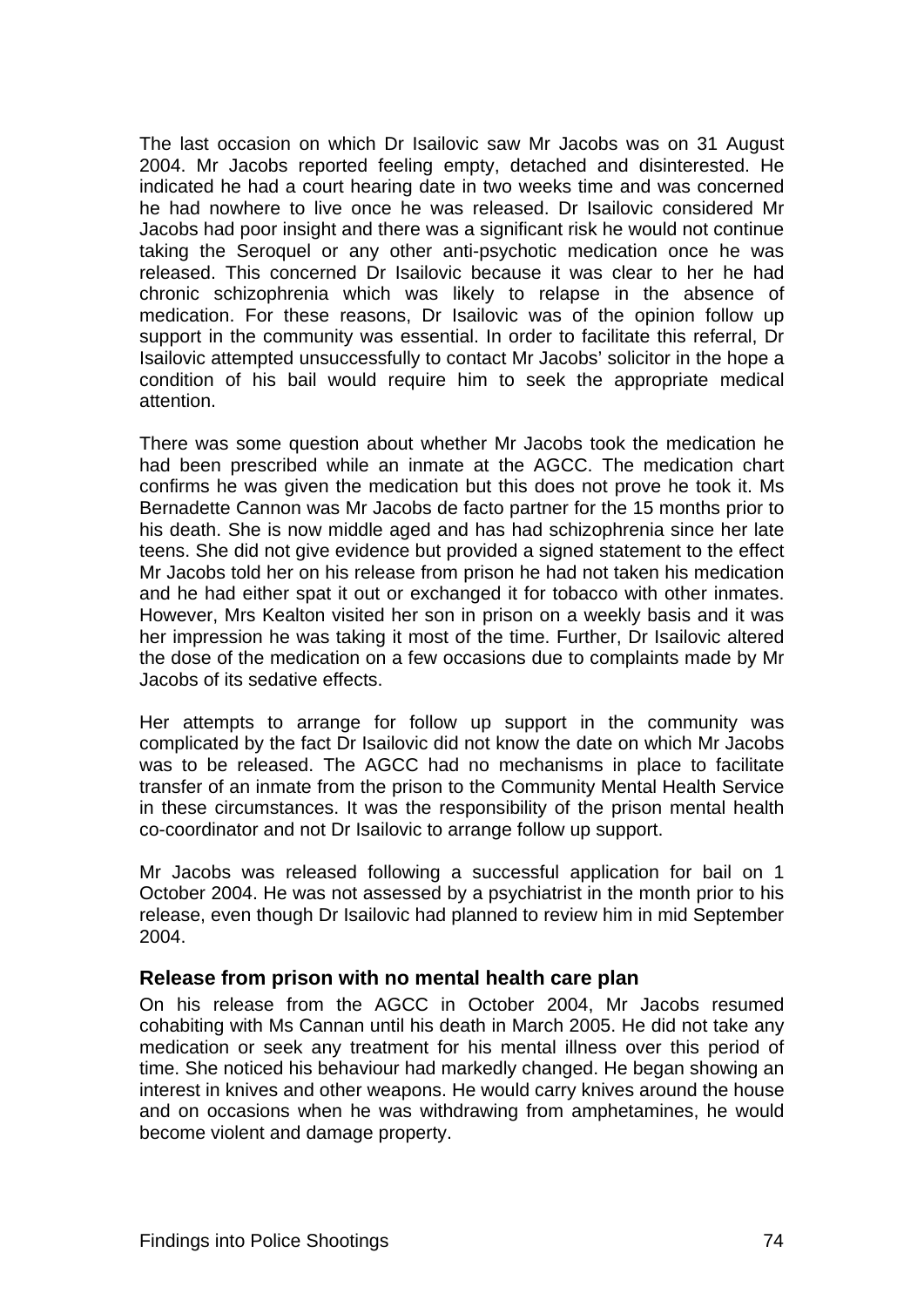<span id="page-89-0"></span>Over this five month period Mr Jacobs and Ms Cannan were regularly using illegal substances, particularly amphetamines. His mother felt he was aware of the impact of his substance abuse on his health and was at a loss to explain why he continued doing it.

Less than three weeks before his death, police were called to a domestic disturbance between Mr Jacobs and Ms Cannan, at which time Mr Jacobs informed police he had been inhaling the fumes of paint.

In late February 2005, Mr Jacobs telephoned his mother and said he was concerned there were "bad people around" and asked her to come around to his house urgently. When Mrs Kealton arrived at his residence, it was immediately apparent to her he was mentally unwell. He agreed with her he needed to seek ongoing treatment for his illness and told her he would probably go to Ms Cannan's general practitioner. Unfortunately, further treatment was not sought.

# <span id="page-89-1"></span>*Events on the day of the shooting*

There are considerable gaps in what is known about Mr Jacobs's movements on the day of his death.

Ms Cannan advises in the days preceding the shooting they had ingested considerable quantities of amphetamines. Mr Jacobs had received his social security payment on 22 March 2005 and spent \$400 to buy two grams of "speed". She said it was very strong and, consistent with his recent behaviour when Mr Jacobs was "*coming down*," he acted violently, doing such things as stabbing the walls of their house.

She also says in the months prior to his death Mr Jacobs had regularly carried around a knife with which he would threaten her and stab into the walls and furniture in their house.

By Thursday 24 March 2005, they had used all of the amphetamines he had purchased. On that morning he told his partner he was going to Southport to buy some more. Before he went Mr Jacobs showed her he had found a wheel nut spanner she had previously hidden after he had become violent with it.

He left the house at about 9.00am in the morning and she never saw him again.

She was however able to advise the police associates she spoke to after Mr Jacobs's death told her that late in the afternoon of the 24 of March 2005 he had taken more speed in their company. She also reported these people said the drug was very pure and, consequently, strong. The former partner would not name these people when interviewed by police and in view of her long history of mental illness and continuing psychiatric problems it was not considered appropriate to compel her to give evidence in these proceedings.

There is also evidence concerning Mr Jacobs's conduct at about 6:30pm on the day in question. At that time he approached an elderly couple who were in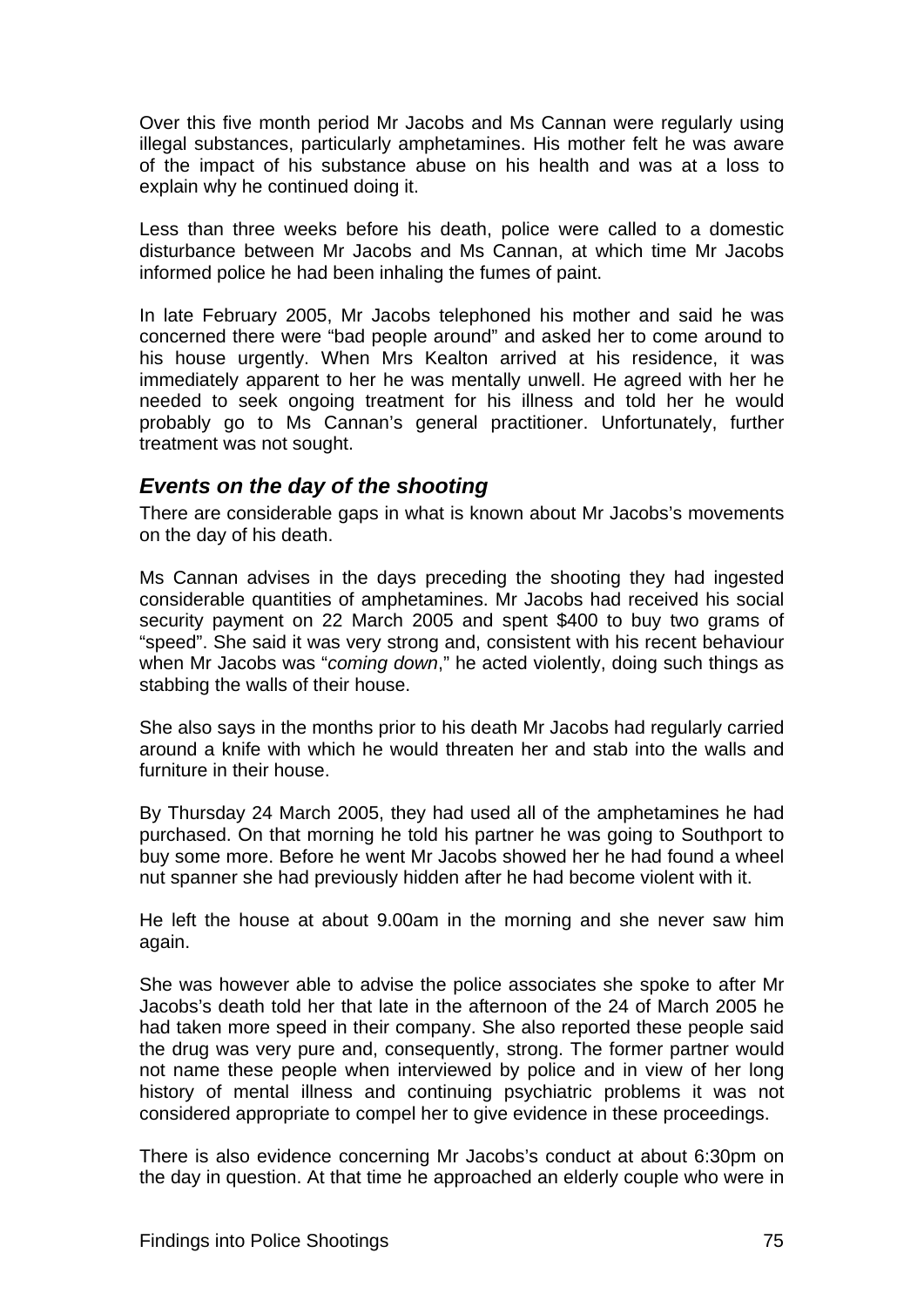their car and preparing to drive off from outside the Gold Coast Hospital where the woman had been receiving treatment. A man we now know was Mr Jacobs rocked the car by pressing on the boot. This caused the male driver to alight to see what was going on. It soon became apparent Mr Jacobs was not in a rational state of mind. He directed the driver not to get back into the car and told the driver's wife she should go into the hospital for treatment. When the driver sought the assistance of two passers-by, Mr John Rixon and his son Michael, Mr Jacobs was equally irrational in his responses to them.

It seems Mr Jacobs wanted to use the car to go to Nerang. However, he did not use any violence to further this end and even when he had an opportunity to get into the car and drive off, he didn't. Nor, when he was told the police had been called, did he decamp. Instead he stayed around for a period of time variously estimated to be between five and twenty minutes until the elderly couple were able to re-enter the car and drive off. Mr Jacobs was still simply leaning against the fence when they did this and only after the two Rixons left the scene did he also walk away from the hospital in a westerly direction.

The four people involved in this incident with Mr Jacobs all indicate he was not acting normally. However, their observations are equally consistent with his being intoxicated by drugs, suffering a drug induced psychosis, suffering a psychotic episode as a result of mental illness or a combination of any or all of these conditions. The elderly motorist said in his statement Mr Jacobs *"appeared like he had mental problems".* His wife thought Mr Jacobs "*must have been drunk or under the influence of drugs".* Mr Michael Rixon noticed *"his eyes were twitchy and glazy".* His father thought Mr Jacob's "*demeanour appeared strange, he seemed drugged or drunk and he didn't seem to be making sense".*

Very soon after becoming involved in the incident, the younger Rixon called police and told them of the incident.

At 6.39pm this call was taken by a uniform constable at the Southport Police Station. There is no record of exactly what that officer was told. However, he contacted a civilian communications centre officer and asked her to enter the job on the computer dispatch system. The transcript of that conversation was in evidence. The constable told her he had been informed a male person was trying to get into a car while there was an elderly lady in the passenger seat. The constable also told the communications centre officer the subject was intoxicated "*from something".* 

When the radio operator broadcast the job over the police communication system she erroneously added the elderly female was "*refusing to open the door".* This misinformation was also typed into the computer dispatch system. No information was given about Mr Jacobs' mental state or the possibility he was affected by drugs or alcohol.

It is apparent from the transcript and computerised job card that was generated there was some miscommunication in relation to aspects of this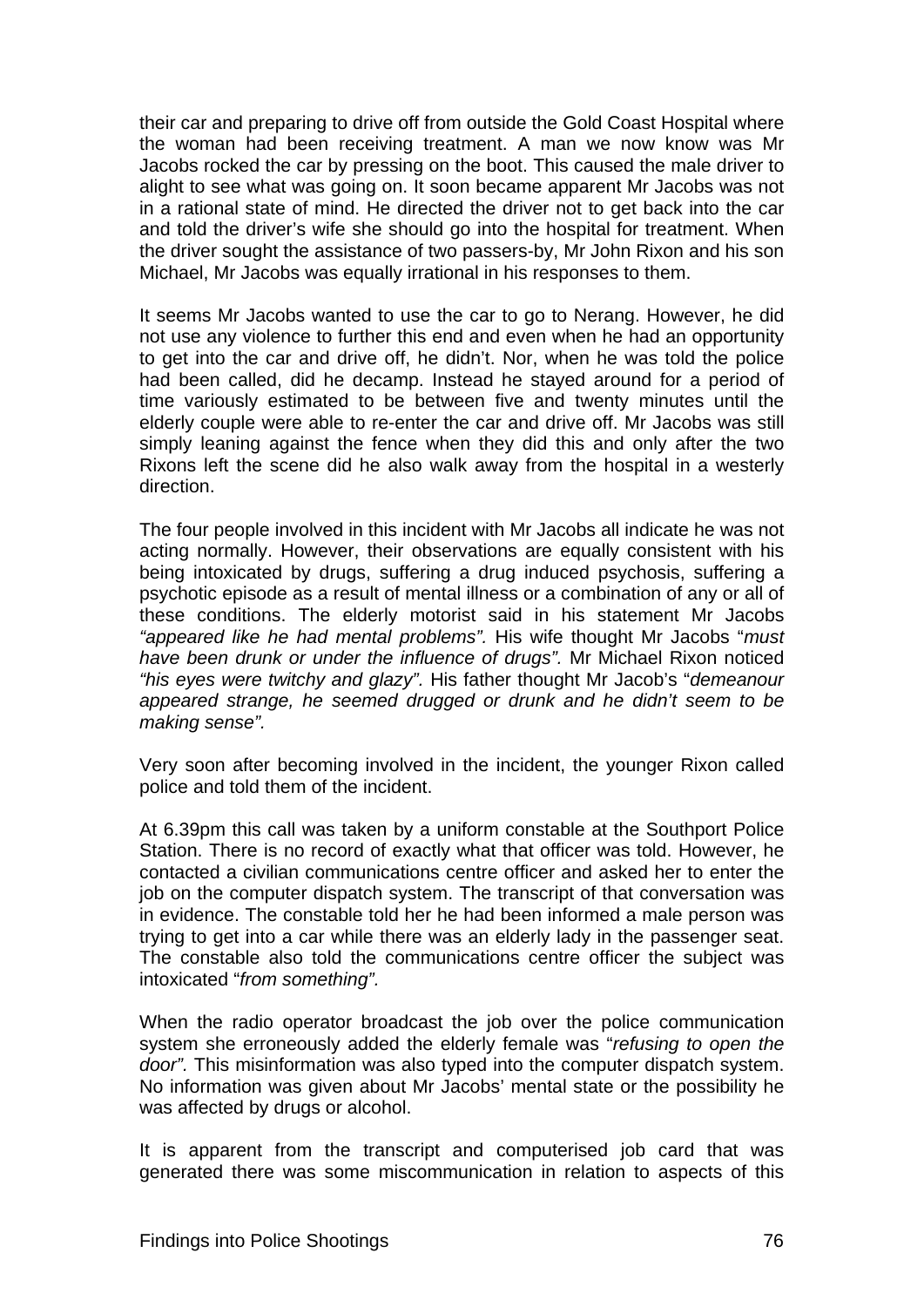incident. I do not consider the errors had any bearing on the outcome of Mr Jacobs' subsequent interaction with police. It is of concern however, that more care was not taken to precisely record what the informant reported to police and to ensure what was conveyed to officers detailed to respond was correct. In other circumstances this laxness could have serious repercussions.

Constable Nunn was patrolling with Constable Booker when this job was broadcast. At 6.44pm they took the details and indicated they were proceeding to Queen Street Southport where the incident had occurred.

Before they could get there, another police car passing the hospital was flagged down by Mr Rixon Jr. They had heard the job allocated over the police radio system and so knew what he was talking about when he told them the subject person had left the scene heading west along Queen Street. Mr Rixon also gave them more details about Mr Jacobs' appearance. That information was passed to the communications centre operator who relayed it to Constables Nunn and Booker.

As a result those two officers patrolled west along Queen Street and then west along Nerang Street.

After going only a couple of blocks they came upon a person Constable Booker considered fitted the description they had been given. He was walking on the footpath adjacent to 194 Nerang Street, a commercial premises set back from the road.

A description of the area may help an understanding of the evidence. Nerang Street at this point has a northeast/southwest alignment. It has two lanes in each direction separated by a concrete median strip. Margaret Street, which runs east/west, runs behind the commercial building and intersects with Nerang Street, forming a triangle of open land to the front and west of the building. It is in this area in front of the building the incident unfolded. Refer to below sketch plan, but note it is not to scale.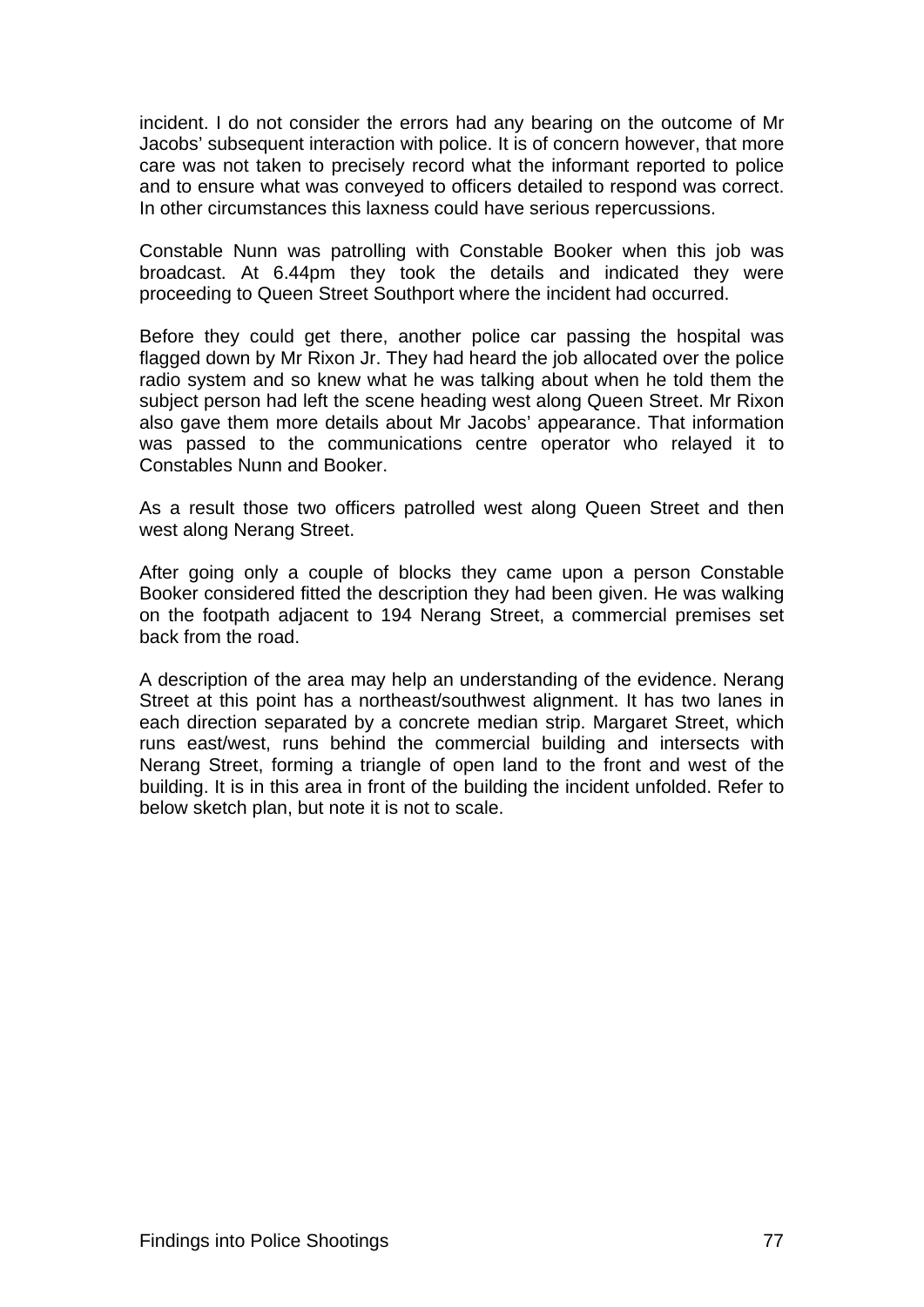

The building is set back approximately 10 metres from the footpath. The driveway to the building meets it at a point where the front wall has a slight obtuse angled corner. To the southwest of the driveway, the land slopes downwards. On the street end of the driveway, there is a bushy Poinciana tree; where it meets the building there is a small red shrub. At the end of the wall that runs south-west from the driveway there is a more voluminous bush and a rock retaining wall. The south-western side of the driveway is retained by a single sleeper.

The interaction between the police and Mr Jacobs all occurred in this space bordered by the driveway to the north-east, the building to the east and the footpath to the west.

Constable Booker says he first saw the man we now know was Mr Jacobs walking in a south westerly direction on the footpath of Nerang Street near the driveway or the Poinciana tree. He alerted Constable Nunn who drove past Mr Jacobs before pulling over and parking the police vehicle some thirty to fifty metres past where Mr Jacobs was walking. He activated the flashing blue and red bar lights on the vehicle.

Both officers alighted and began walking back in the direction they had come. Constable Nunn was nearer the footpath while Constable Booker was closer to the alignment of the building. There are some differences in the fine detail of what they say happened next but their versions are largely consistent and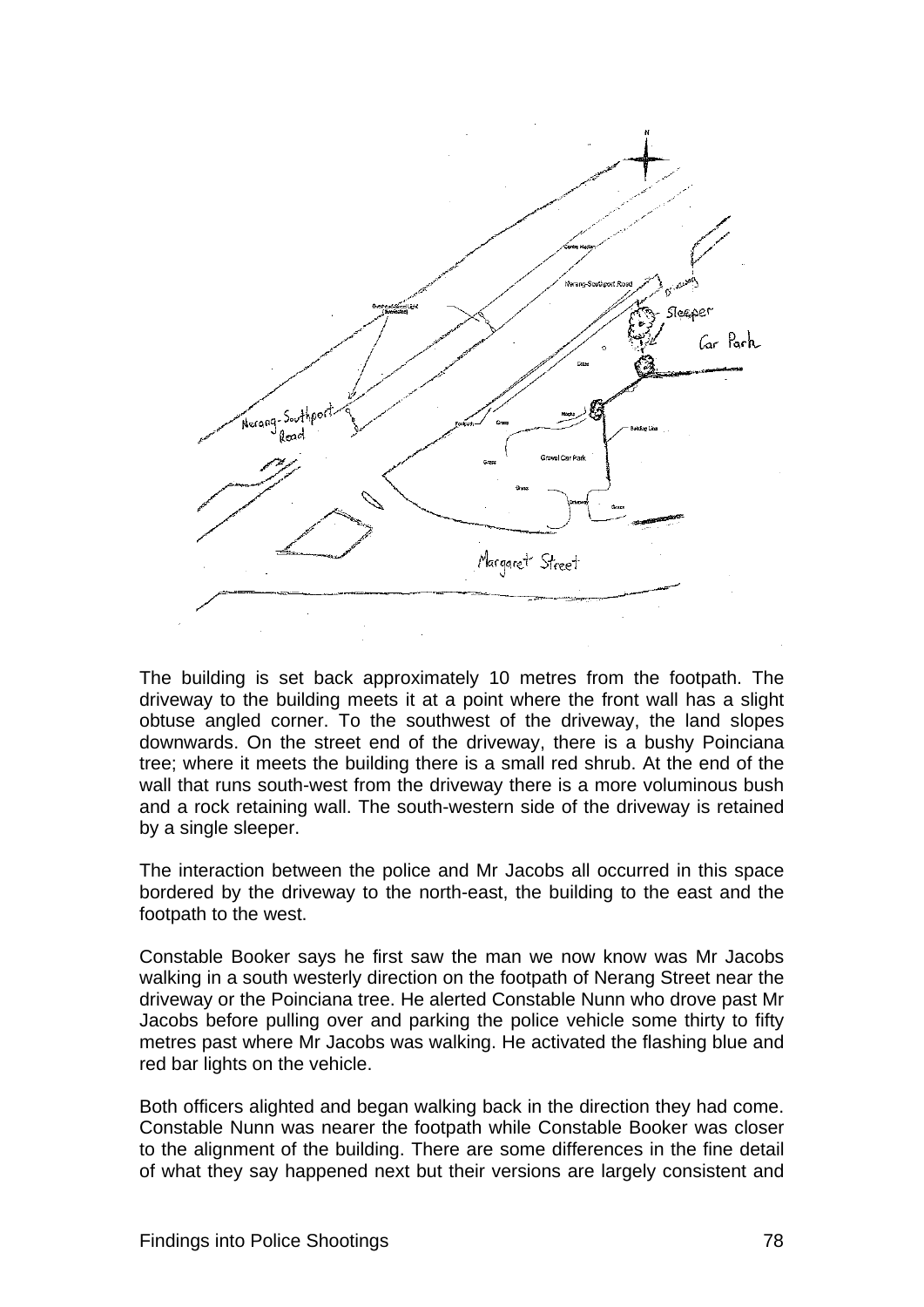are generally corroborated by an independent civilian witness who viewed the events from a nearby intersection.

Both officers say as soon as they alighted they saw Mr Jacobs divert off the footpath at about 90 degreis to his previous path and head towards the commercial building. He went below the Poinciana and then headed back up hill slightly but never went onto the driveway.

Constable Nunn says he noticed nothing unusual about Mr Jacobs. Constable Booker on the other hand claims as soon as he saw Mr Jacobs he could tell from his eyes he was either affected by drugs or mental illness.

They agree as soon as they commenced to approach Mr Jacobs, he made it clear he was intent on avoiding them by his diversion. They also agree Constable Nunn called out, identifying himself as a police officer and directing Mr Jacobs to stop. Constable Nunn says Mr Jacobs looked at him and kept walking and so he repeated the direction. He says he told Mr Jacobs they just wanted to talk to him.

Both officers says they fanned out – "*triangulated*" in police jargon – so they were closing in on Mr Jacobs from slightly different angles as they moved up the slight incline. They did this to cut down his paths of escape and to reduce the opportunity for him to attack them both. Constable Booker also says he increased his pace when Mr Jacobs did not stop, agreeing with Constable Nunn's aside that Mr Jacobs appeared as if he may flee.

They also both say Mr Jacobs continued walking until he reached the corner of the commercial building, near the red shrub and the proximal end of the driveway. He then hesitated and appeared to be under the apprehension his path away from the officers was blocked by the building and/or some shrubbery. They agree at this stage Mr Jacobs turned to face them and lifted up his shirt, revealing a long bladed knife tucked through his belt. He drew it out and lifted it above his right shoulder.

Constable Booker says after doing this, Mr Jacobs first looked directly at him, took a step backwards and then shuffled a few steps back towards the road. Both officers immediately drew their firearms and yelled at him repeatedly to drop the knife. They both retreated a couple of steps and Constable Nunn moved a little closer towards Constable Booker. They say Mr Jacobs then did nothing decisive for some 15 to 30 seconds, while the officers continued to shout at him. According to Constable Booker, Mr Jacobs was only a few metres from Constable Nunn at this stage. He then charged at Constable Nunn and when he was a couple of steps from Constable Nunn, Constable Booker fired fearing Constable Nunn was about to be stabbed. He said he fired to incapacitate Mr Jacobs and believed there was no other action he or Constable Nunn could have taken which would have protected Constable Nunn.

Constable Nunn's version varies slightly. He says after pulling out the knife, Mr Jacobs turned to face the road and walked three or four paces back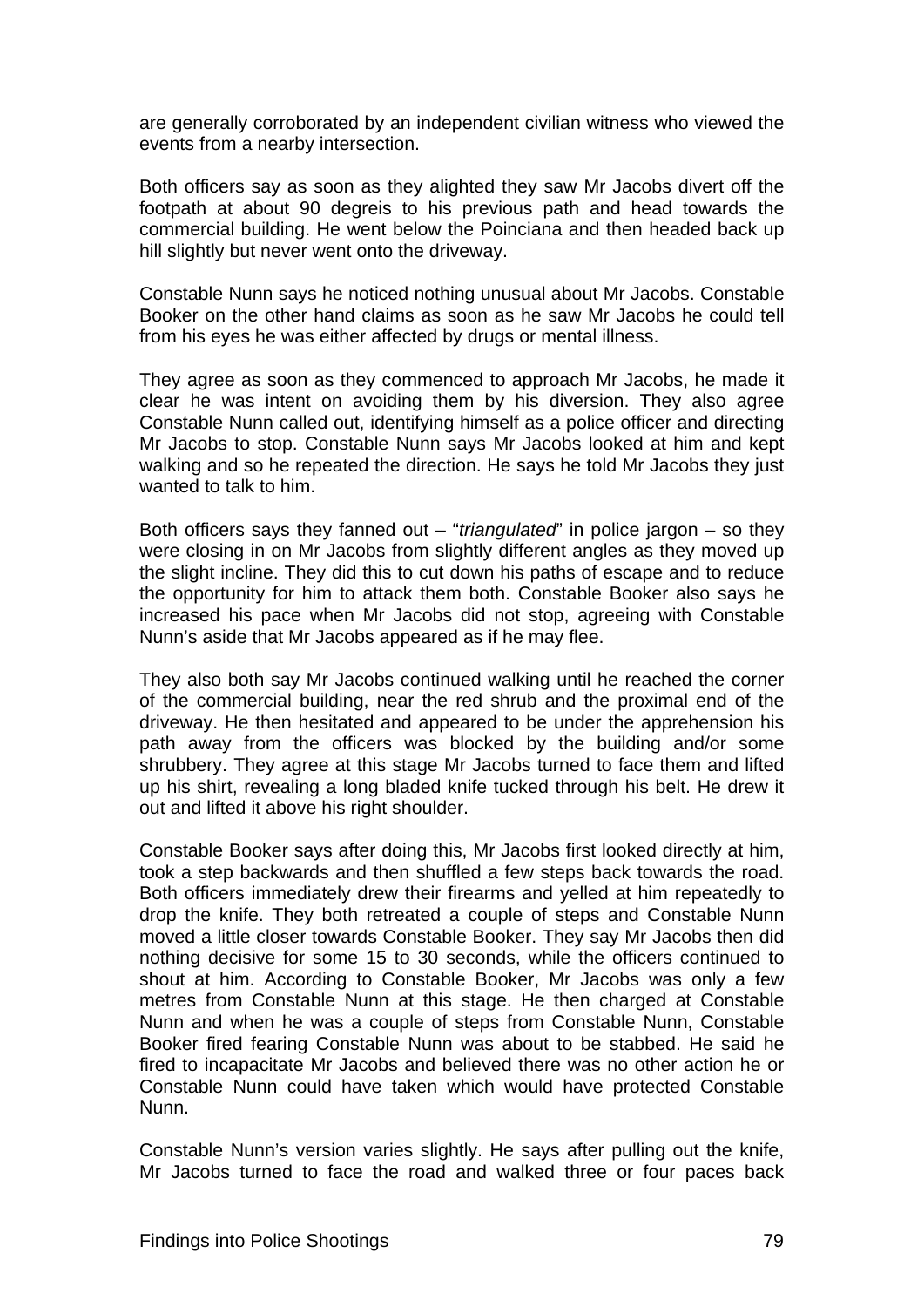<span id="page-94-0"></span>towards the Poinciana tree, moving parallel with the sleeper referred to earlier. At that stage Mr Jacobs was 10 metres or more from Constable Nunn. He then moved slowly towards Constable Nunn until he was about 5 metres away and then suddenly quickened and was shot by Constable Booker when he was about four metres away from Constable Nunn.

A student, Andrew Little, who was riding his moped home from university also witnessed the incident from the intersection of Margaret and Nerang Street. He was waiting to turn across Nerang Street into Margaret Street and was therefore looking directly at the scene of the shooting. His attention was drawn to the officers by the bar lights flashing from the top of their patrol car. He saw them moving up the incline from their vehicle and noticed a civilian closer to the commercial building. Mr Little says he saw the officers walking towards the civilian who was clearly trying to avoid them. He says after getting near to the building, the civilian turned and walked slowly back towards the police. Mr Little then saw the officers start to move backwards and draw their guns. He then heard loud voices but couldn't say who was yelling or what they were saying.

At this stage Mr Little drove across Nerang Street and had a good view of the scene from Margaret Street. He says he saw the civilian advance towards the officer closest to Nerang Street and raise his right hand above his head. He could see something in the civilians hand and saw him lunge at the officer. He heard a loud bang and saw the civilian collapse on the ground.

There are obvious differences in these three versions as one would expect from witnesses seeing and/or participating in such a frightening and volatile incident. I do not believe it is possible to reconcile those differences or determine which account is most accurate; indeed it is likely there are aspects of each account that are accurate and parts that are not. The differences in my view however do not detract from the collective effect of the evidence I consider demonstrates that when he was shot, Mr Jacobs was presenting a very real danger to Constable Nunn such that had Constable Booker not fired it is likely Constable Nunn would have suffered serious injury or death. I discuss later in these findings whether the officers could have prevented such a dangerous situation from arising. However, at this point it is appropriate to acknowledge that when it did arise, the brave and purposive actions of Constable Booker saved his partner from serious injury or worse.

# <span id="page-94-1"></span>*Post shooting events*

After Mr Jacobs was shot, Constable Nunn moved to apprehend him. He first kicked the knife from Mr Jacob's grasp. Mr Jacobs then produced from his trousers the wheel nut spanner Ms Cannan had seen him with earlier in the day and attempted to strike at the officer with it. Constable Nunn wrenched it away from him and handcuffed him. The officer said he did this even though the blood soaking through Mr Jacob's shirt made him aware he was seriously injured, the officer could not see the knife and was worried that if Mr Jacobs got hold of it, further violence might ensure.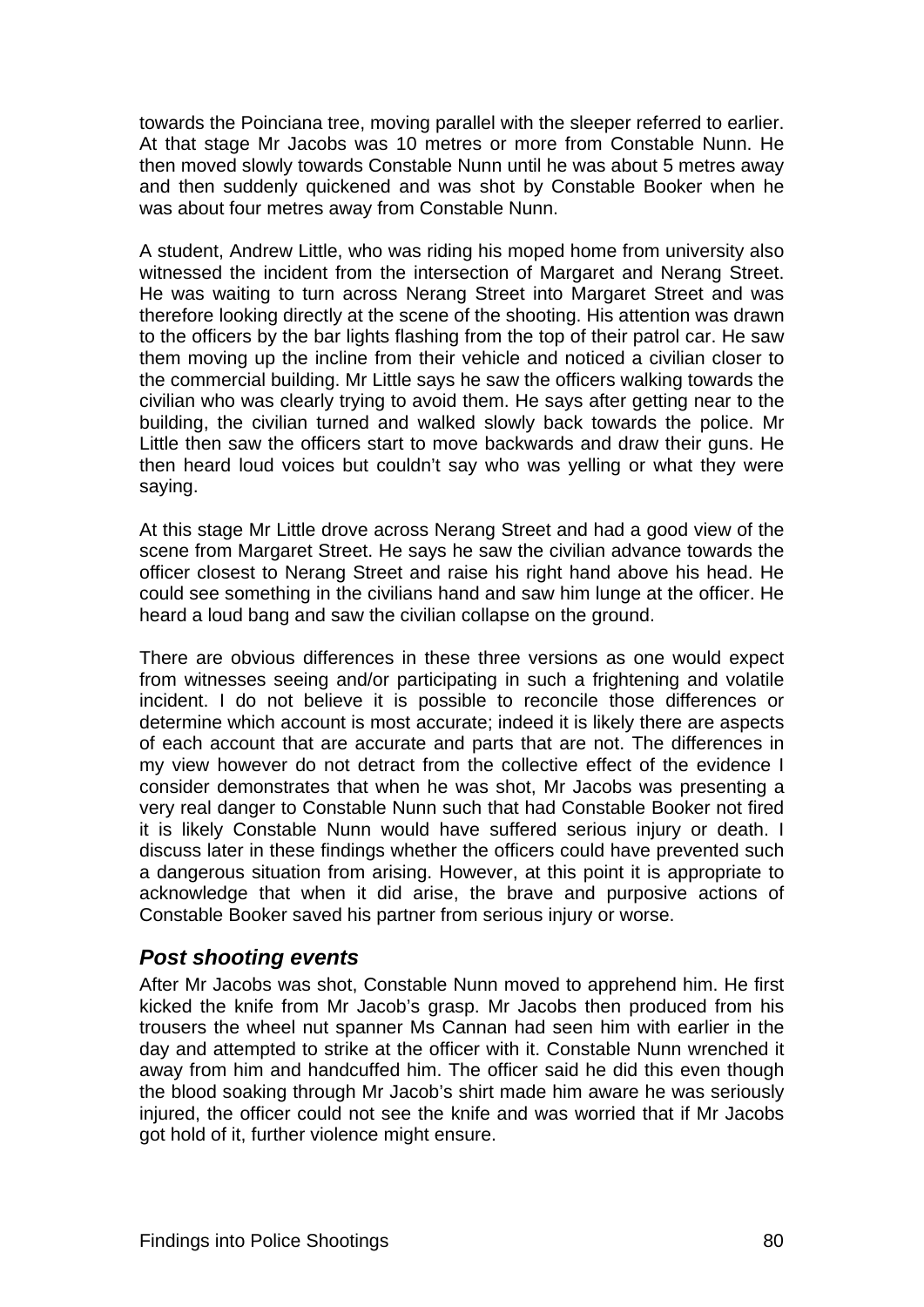<span id="page-95-0"></span>While Constable Nunn was doing this, Constable Booker was attempting to make radio contact with his superiors and to summon an ambulance. Numerous other police officers arrived very soon after the shooting and one of them removed the handcuffs and placed Mr Jacobs in the recovery position. It seems none of the officers attempted to provide any first aid by checking his airway or attempting CPR. All seem to have been involved in erecting crime scene tape and looking for exhibits. There is no evidence in this case first aid would have made any difference to the outcome. However, it should always be an officer's first priority.

Two ambulance crews were despatched to the scene with the first paramedic team arriving at 7.03pm. At this time, Mr Jacobs was on the ground in a "recovery position". The paramedics examined him and commenced cardiopulmonary resuscitation. It was obvious to them he was seriously injured. The paramedics left the scene with Mr Jacobs at 7.12pm and travelled a short distance to the Gold Coast Hospital.

Mr Jacobs was examined there and provided with emergency medical treatment. At 7.30pm, a decision was made to cease resuscitation attempts when it became apparent Mr Jacobs had died.

Significantly, no medications were administered to Mr Jacobs after the shooting and so the drugs found in his blood when it was analysed after his death must have been consumed by him.

#### <span id="page-95-1"></span>**Ballistics evidence**

The Police Service Glock 40 calibre pistols, together with the associated magazines and ammunition issued to Constables Booker and Nunn, were seized and secured. These items were later subject to forensic examination by a ballistics expert, Sergeant Clark of the Brisbane Scientific Section. An examination of the projectile recovered from Mr Jacobs' body at autopsy showed it was consistent with the type issued to members of the Police Service and the markings on it were also consistent with it having been fired by a Glock pistol. An inspection of the discharged cartridge, which had been located at the scene of the shooting, established it had been fired by a pistol, similar to that on issue to Constable Booker.

# <span id="page-95-2"></span>**Breath and blood tests**

At interview, Constables Booker and Nunn consented to providing a sample of their breath on a roadside breath testing device; both of which proved negative. Furthermore, both officers consented to provide a blood sample for toxicology analysis, the results of which confirmed neither officer had alcohol or drugs in their system.

# <span id="page-95-3"></span>**The autopsy**

On 25 March 2005, an experienced forensic pathologist, Doctor Beng Ong, performed an autopsy on Mr Jacobs' body. He found a wound caused by a projectile entering the outer front left of the abdomen about level with the umbilicus. The gunshot wound was directed from left to right in a slightly downwards and backwards direction. It punctured the small intestine and the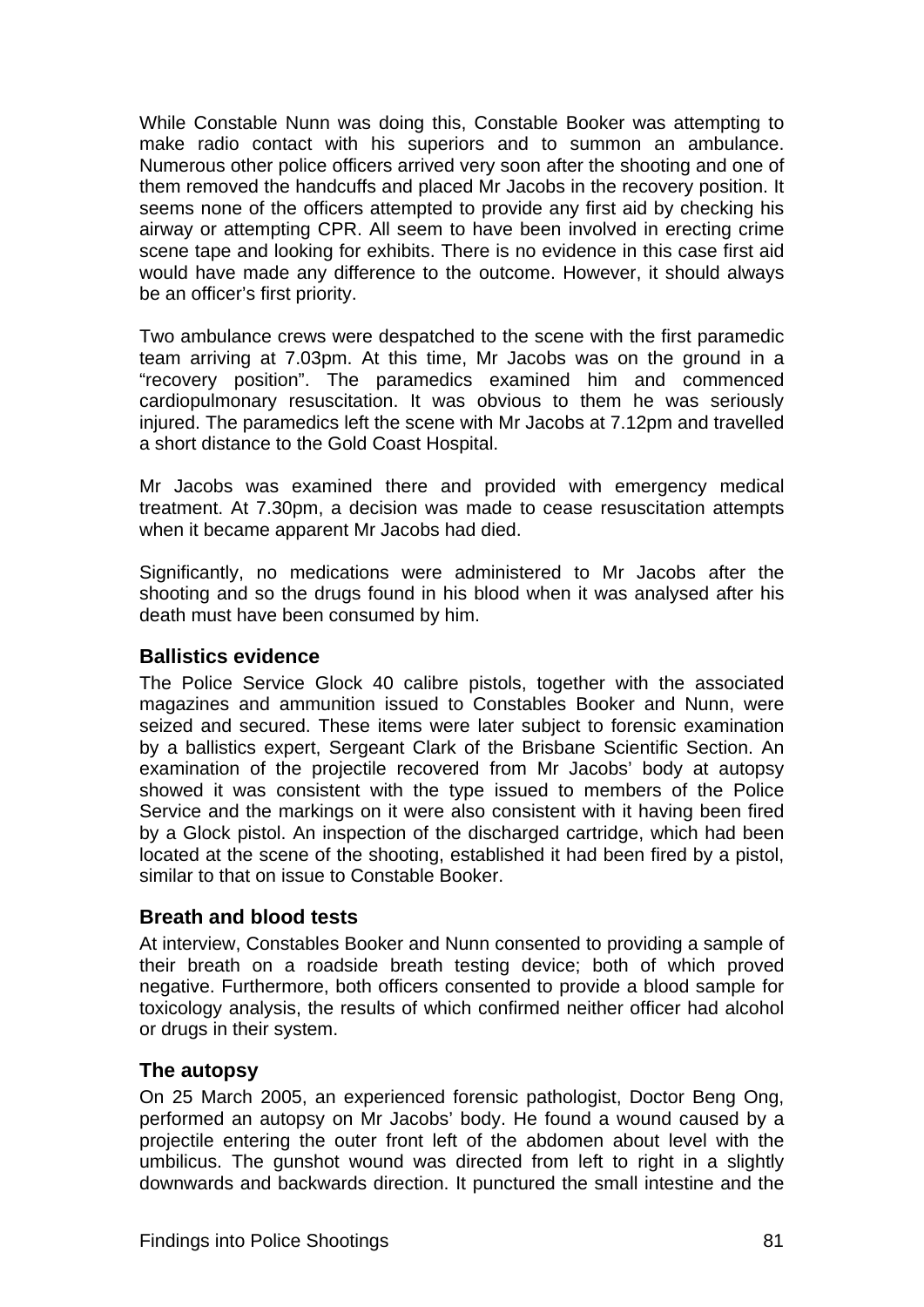<span id="page-96-0"></span>descending colon and perforated the fifth lumbar vertebra. The projectile lodged in the lumbosacral joint from where it was recovered.

The wound entrance had no powder markings, suggesting the firearm had been discharged from at least one (1) metre away from Mr Jacobs. The wound caused massive haemorrhage within the abdomen.

Analysis of blood taken from Mr Jacobs found the presence of methylamphetamine [0.11 mg/kg] and its metabolite, amphetamine [<0.03 mg/kg]. According to Dr. Ong, the level of methylamphetamine was significant and would have influenced the behaviour of Mr Jacobs. Additionally, the effects of methylamphetamine on the heart may hasten death by increasing the amount of bleeding due to its hypertensive and sympathomimetic (increase in heart rate effect). Also found was morphine [0.02 mg/kg] and a metabolite of cannabis. Dr. Ong advised the morphine appeared to be taken some hours prior to death as the ratio of morphine and morphine glucuronides [0.11 mg/kg] was low.

In Dr. Ong's opinion, the mechanism of death was internal haemorrhaging caused by a gunshot wound to the abdomen.

#### <span id="page-96-1"></span>**The identification**

Initially, identification of Mr Jacobs was confirmed by comparing his fingerprints with records held on the National Fingerprint Database.

Later, at 12.50am on Friday, 25 March 2005, Mr Jacobs' mother was transported to the Gold Coast Hospital, where she positively identified her son to police.

# **Findings required by s45(2)**

<span id="page-96-2"></span>I am required to find, as far as is possible, the medical cause of death, who the deceased person was and when, where and how he came by his death. I have dealt with the last of those matters, the circumstances of death, above. As a result of considering all of the material contained in the exhibits and the evidence given by the witnesses, I am able to make the following findings in relation to the other aspects.

<span id="page-96-3"></span>**Identity of the deceased** – The deceased was James Henry Jacobs

<span id="page-96-4"></span>**Place of death** – Mr Jacobs died at 194 Nerang Street, Southport

<span id="page-96-5"></span>**Date of death** – He died on 24 March 2005

<span id="page-96-6"></span>**Cause of death** – Mr Jacobs died from internal haemorrhage due to a single gunshot wound to the abdomen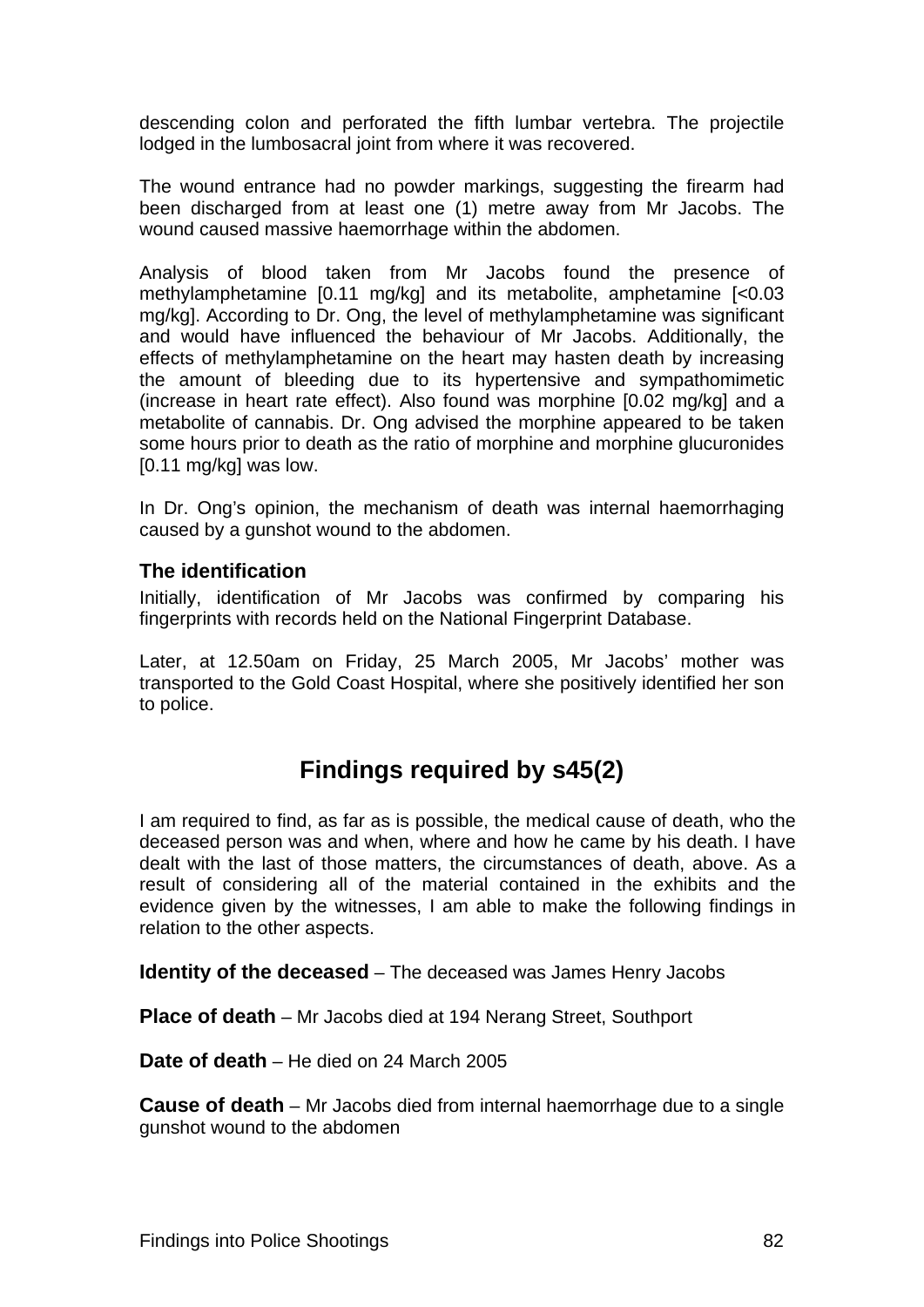# <span id="page-97-1"></span><span id="page-97-0"></span>*Referral to the DPP*

In so far as is relevant to this matter, s48 provides that if information obtained by a coroner while investigating a death leads him/her to reasonably suspect that a person has committed an offence, the coroner must give the information to the director of public prosecutions. In this case it is appropriate to consider whether such a referral should be made in relation to an offence of unlawful killing.

It is not my role as coroner to decide whether any person is guilty of an offence in connection with the death or indeed, even whether the prosecutorial discretion should be exercised in favour of presenting an indictment and bringing the matter before a jury.

I take "*committed an offence*" to mean that there is admissible evidence that could prove the necessary elements to the criminal standard.

The use of the term "*reasonably suspects*" is redolent of the test applied when a search warrant is sought. In that context it has been held that a suspicion is a state of mind less certain than a belief and to be reasonable it must be based on some evidence, but not necessarily well founded or factually correct and be a suspicion that a reasonable person acting without passion or prejudice might hold.<sup>[36](#page-97-2)[37](#page-97-3)</sup>

However a search warrant is frequently sought when very little might be known about the circumstances of the suspected offence. In that context it is applied when there has been inadequate opportunity to allow the suspicion to gestate into a belief and authority is sought to take the steps that might enable that to occur. As a result, a relatively low level of certainty is needed to satisfy the test. It would seem incongruous that a similar approach be taken when there has been an extensive investigation and public inquiry in which all relevant witnesses have given evidence under oath and have been cross examined and world renowned experts have provided reports and also given oral evidence. In those circumstances there is little room for uncertainty and reliance on speculation or conjecture would seem unnecessary. The removal of doubt by the forensic process means that for a suspicion to be reasonable it must be well founded. [38](#page-97-4)

I consider this potential anomaly can be overcome by construing the subsection as requiring a referral to the DPP only when the coroner considers it likely that the Crown could prove all of the elements of an offence.

Section 291 of the Criminal Code provides that it is unlawful to kill another person unless that killing is authorised, justified or excused by law.

l

<span id="page-97-2"></span><sup>36</sup> For a discussion of the authorities see Tonc K., Crawford C., & Smith D., *"Search and Seizure in Australia and New Zealand"*, LBC, Sydney, 1996 at p68<br><sup>37</sup>

<span id="page-97-4"></span><span id="page-97-3"></span>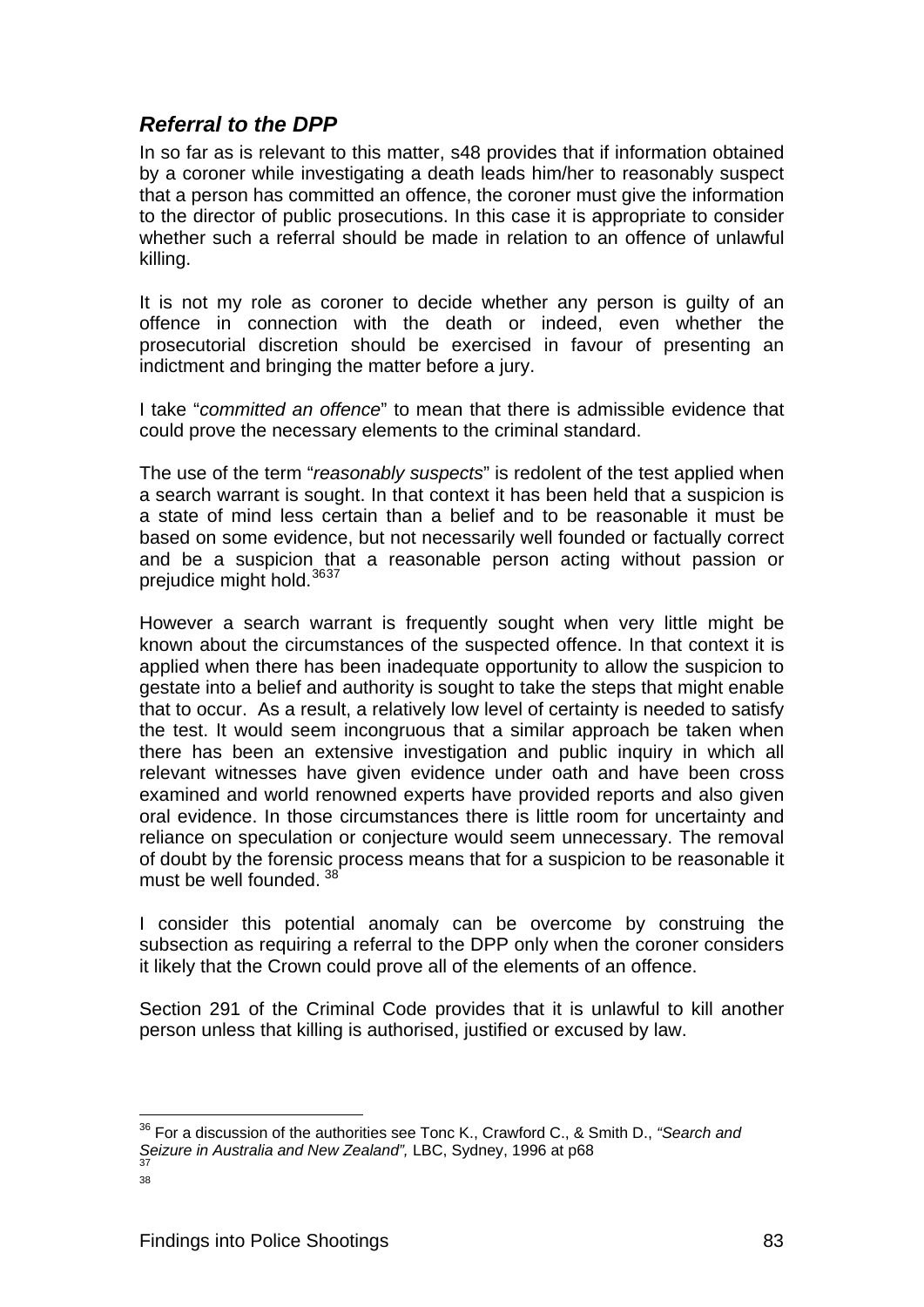Section 300 of the Criminal Code states that "*any person who unlawfully kills another person is guilty of a crime, which is called murder, or manslaughter, according to the circumstances of the case".* 

There are various definitions of murder provided by s.302 of the Code. Most relevant to this case, s302(1) provides that a person who unlawfully kills another person with the intention of causing the death or doing grievous bodily harm is guilty of the crime of murder.

In this case there is an abundance of evidence indicating that Mr Jacobs died as a result of being shot by Constable Booker. It was witnessed by Constable Nunn who gave evidence of the shooting.

When interviewed by investigators immediately after the shooting, Constable Booker indicated that he had shot Mr Jacobs intending to incapacitate him. He gave similar evidence at the inquest. However, these admissions were made after the officer had been given a direction *t*o answer questions pursuant to the *Police Service Administration Act 1990* and s39 of the *Coroners Act 2003 respectively*. The answers were not therefore voluntary and can not be used against the witness in criminal proceedings. However, the intention of an actor can be inferred from the circumstances of the act: the natural and usual consequences of an act will be presumed to have been intended.

In this case, I consider a jury could infer from the deliberate close range shooting of Mr Jacobs that the officer had the intention to kill or do grievous bodily harm to him. I therefore consider all the elements of the offence of murder can be made out against Constable Booker.

Accordingly, the only issue to be further considered is whether the killing was authorised, justified or excused by law. If it was, that is the end of the matter. If not, I must refer the evidence, other than that given after the directions previously mentioned, to the DPP for her consideration.

This requires consideration of any defences open to the officer, because, before a jury could convict him, the prosecution would have to exclude the operation of any defences. The two statutory provisions relevant to that issue in this case are s.271 and s273 of the Criminal Code.

Section 271, short-titled "*Self-defence against unprovoked assault,*" provides that if a person is assaulted in such a way as to cause reasonable apprehension of death or grievous bodily harm, and the person reasonably believes that he can not otherwise protect himself from that, it is lawful for the person to use such force as is necessary for his defence even though that force may cause death or grievous boldly harm. So far as is relevant to this case, "assault" is defined in s.245 to include not only the application of force but also the threatened application of force in circumstances where the person making the threat has an actual or apparent ability to carry out the threat.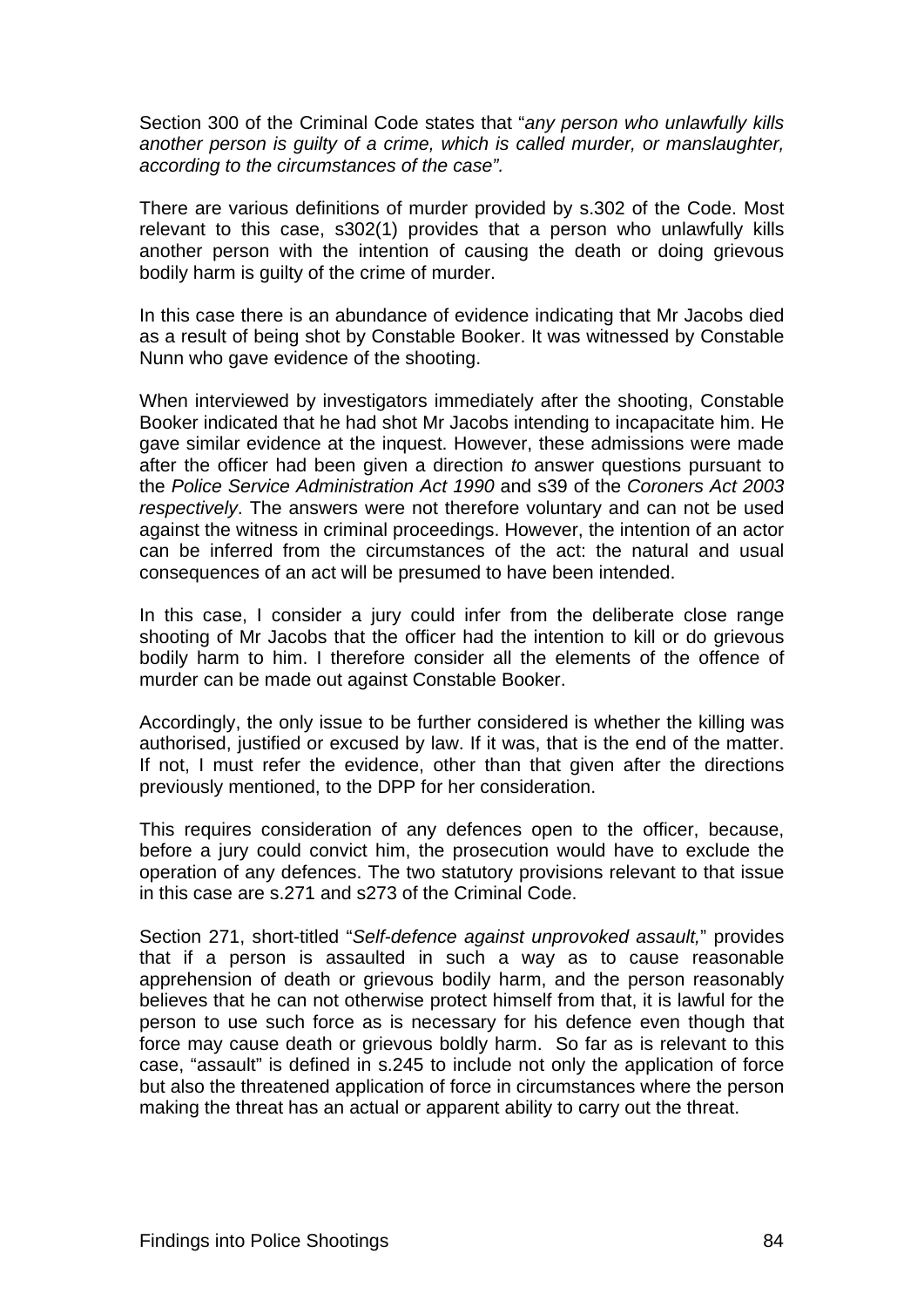<span id="page-99-0"></span>Section s273 provides that if it is lawful for a person to use force to defend himself it is also lawful for any other person acting in good faith in aid of the first person to use a like degree of force.

I will now apply that law to the facts of this case.

As I have set out earlier, the officers became involved with Mr Jacobs when responding to a complaint that he had menaced people at the hospital. The officers confronted him and quite reasonably required him to stop and speak with them. Soon after, he rushed at Constable Nunn while brandishing a knife. In these circumstances I am satisfied that Constable Nunn reasonably feared for his life and concluded that he could only protect himself by shooting Mr Jacobs. Constable Booker was of the same view; he acted more quickly and was entitled to use deadly force to protect Constable.

Both of the police officers involved in these events were placed in a very difficult and dangerous situation. None of them is above the law: they are charged with upholding it and protecting the life of even those who are endangering others. However, police are also entitled to the protection of the law. They are entitled to defend themselves and even use deadly force if they can not in any other way secure their own safety. In this case, the officers did not have to wait until one of them was stabbed before using their firearms to neutralise the risk of that happening. When officers are faced with a man armed with a knife and acting in a threatening manner, society can expect no more than its police officers act reasonably.

There is therefore no basis on which to refer any information concerning this matter to the DPP

# <span id="page-99-1"></span>**Concerns, comments and recommendations**

Section 46 provides that a coroner may comment on anything connected with a death that relates to public health or safety, the administration of justice or ways to prevent deaths from happening in similar circumstances in the future. It will be noted those heads of jurisdiction are alternatives and so it is not necessary the death be preventable before a comment concerning public health and safety or the administration of justice can be made.

The circumstances of Mr Jacobs' death, in my view, raise the following issues for consideration from this perspective:-

- The treatment/management of Mr Jacobs' mental illness by the Southport Adult MHS, the Gold Coast Hospital and the prison health system; and
- The response of officers Booker and Nunn when they confronted Mr Jacobs.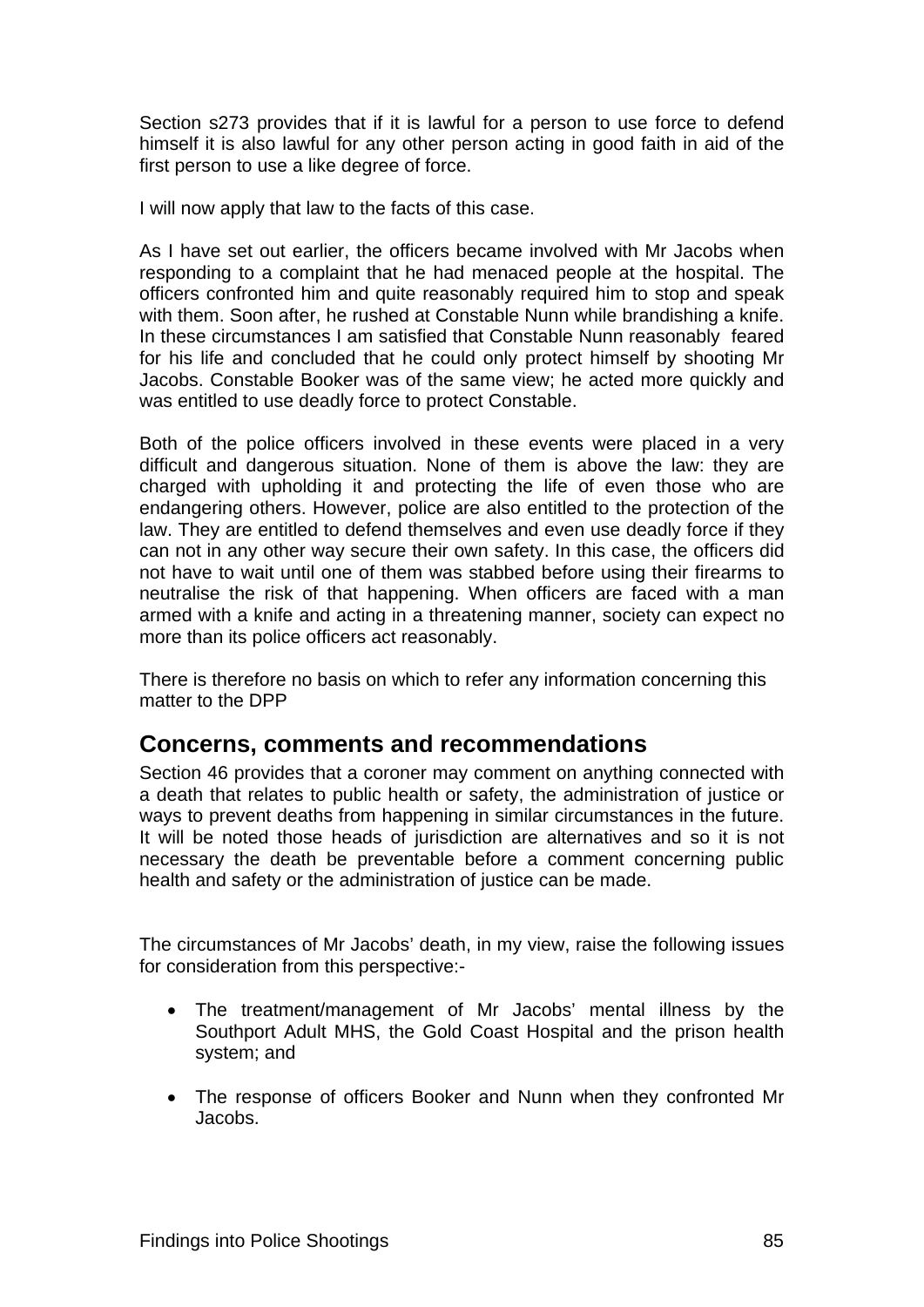# <span id="page-100-1"></span><span id="page-100-0"></span>*Mental health care*

Continuity of care is widely regarded as an essential characteristic of a successful therapeutic relationship. Unfortunately for Mr Jacobs, this was almost completely absent from the management of his mental health needs throughout the time he sought assistance from the Gold Coast Mental Health Service.

After his initial discharge from an inpatient stay at the Gold Coast Hospital, he was fortunate to have Mr Louden as his case manager but the doctors on whom he was reliant for psychiatric input changed frequently and saw him rarely. Long periods passed during which he had no psychiatric review.

Both Dr Redan and Dr Kingswell were critical of the lack of coordinated medical leadership.

During times of crisis Mr Jacobs and/or his mother attended at the emergency department of the Gold Coast Hospital where little was done to assist them. No regard appears to have been had to his extensive clinical history; each episode was viewed in isolation. Indeed, these crises were not even reported to the MHS.

It is clear Mr Jacobs had little insight into his condition. Like many people suffering mental illness he did not appreciate the chronic nature of his condition and was therefore not medication compliant. Equally common was his tendency to abuse illicit drugs.

Unfortunately, the MHS seemed unable or unwilling to actively engage with the challenges these tendencies presented. Mr Jacobs was simply advised to seek assistance from ATODS and urged to continue to take his medication.

When his care was transferred to a private practitioner, there was no follow up from the MHS and it was not advised when he ceased attending for his depot medication, even though this almost guaranteed Mr Jacobs would relapse. The next month he committed criminal offences in circumstances that strongly suggest he was psychotic at the time.

When he was imprisoned as a result, Mr Jacobs received reasonable psychiatric care. However, even though his treating psychiatrist accurately foresaw he would not remain medication compliant upon release and he would suffer a relapse of his mental illness as a result, there were no mechanisms available to her to respond to these looming problems. Consequently, upon release Mr Jacobs did not seek mental health care, did not obtain any medication, abused illicit drugs and was dead within five months.

Each of these failings is symptomatic of the weakness in the mental health care system. Some of them have been addressed. I shall return to them in part 6 of this report.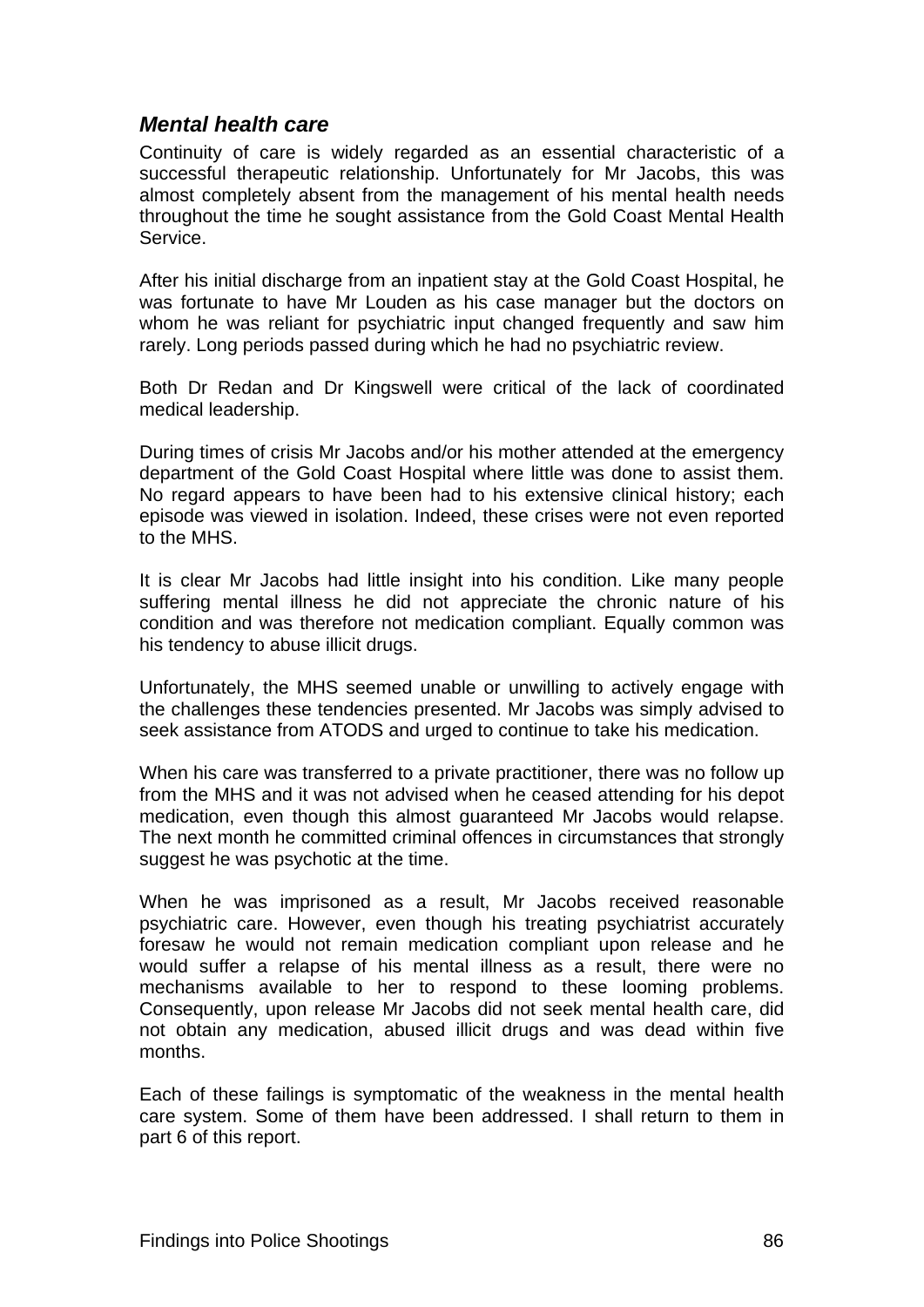# <span id="page-101-1"></span><span id="page-101-0"></span>*The police response*

It is apparent officers Booker and Nunn approached and interacted with Mr Jacobs without making any allowance for his mental illness. It could be argued a more careful assessment of the information conveyed to the QPS by the members of the public who reported Mr Jacobs' strange behaviour outside the hospital, could have alerted the officers to the likelihood he was delusional. It is unlikely, however, that would have made any difference to the outcome.

It is highly likely mental illness and or the drugs Mr Jacobs had taken influenced his reaction to the officers. It is probable when they confronted him in a confined space and yelled directions at him he panicked. His running at officer Nunn was more likely an attempt to escape than an attack but of course the officers could not risk allowing him to get any closer to them in the circumstances. In particular, the darkness, the uneven ground, the uphill position Mr Jacobs commanded and, of course, the large knife he was brandishing, meant Constable Booker had little choice other than to shoot as he did.

I accept members of Mr Jacobs' family and his mental health case worker had on other occasions, managed to defuse Mr Jacobs' aggression when he was manifesting paranoid delusions but the circumstances in which this had been accomplished were far different from those prevailing on the night of his death, when the two officers who had no prior dealings with him came upon him suddenly and provoked a violent response. I do not believe the officers could reasonably have retreated. To do so would have posed too great a risk in that Mr Jacobs, having a running start from an uphill position could have run them down. Further, if he'd escaped and harmed a member of the public, the police would have been criticised for not using more decisive means to take him into custody when they had the chance.

Suggestions that officers in such cases should "shoot to wound" are misconceived. I will deal with that more fully in part 7.

I am therefore of the view the officers involved discharged their responsibilities appropriately. Sadly, there was nothing they could reasonably have done that would have made Mr Jacobs' death less likely.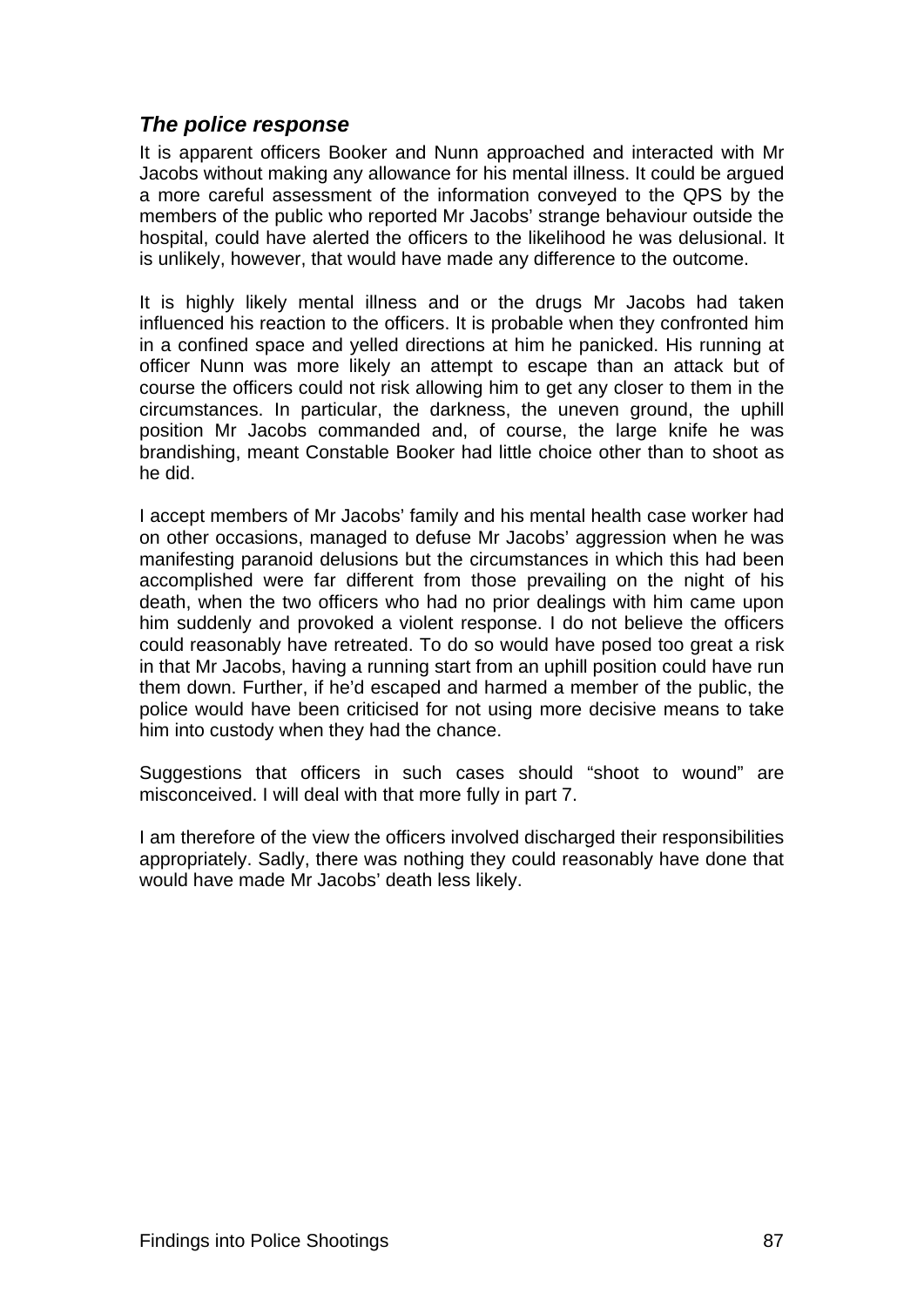# Part 5 - Findings into the death of James Michael Gear

| Discontinuity of care - a breakdown of the therapeutic relationship 95 |  |
|------------------------------------------------------------------------|--|
|                                                                        |  |
|                                                                        |  |
|                                                                        |  |
|                                                                        |  |
|                                                                        |  |
|                                                                        |  |
|                                                                        |  |
|                                                                        |  |
|                                                                        |  |
|                                                                        |  |
|                                                                        |  |
|                                                                        |  |
|                                                                        |  |
|                                                                        |  |
|                                                                        |  |
|                                                                        |  |
|                                                                        |  |
|                                                                        |  |
|                                                                        |  |
|                                                                        |  |
|                                                                        |  |
|                                                                        |  |
|                                                                        |  |
|                                                                        |  |
|                                                                        |  |
|                                                                        |  |
|                                                                        |  |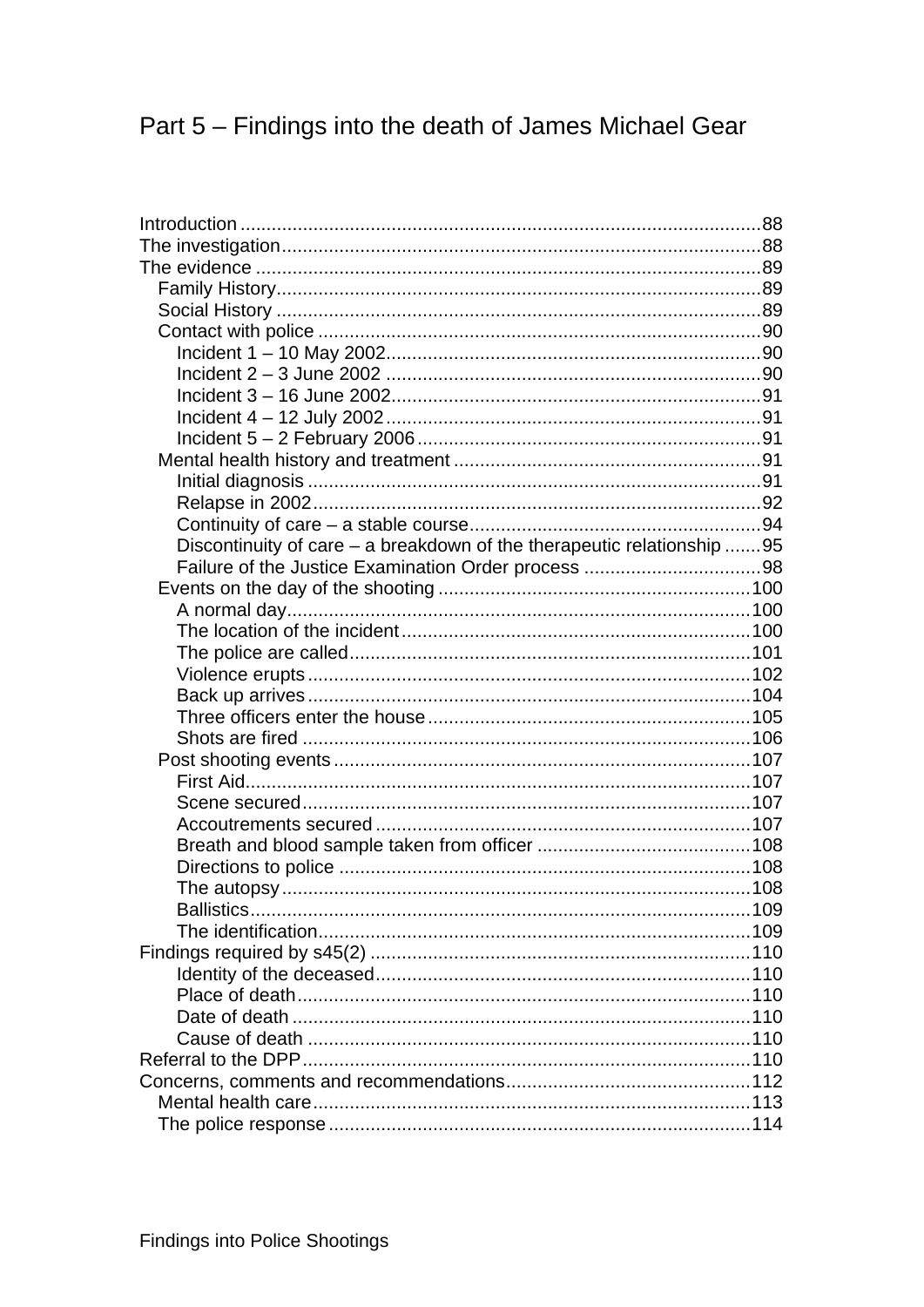# **Introduction**

<span id="page-103-1"></span><span id="page-103-0"></span>*Late in the evening of 24 February 2006, neighbours of James Gear called police when they became concerned by his bizarre and threatening behaviour.* 

*When approached in his backyard by the officers, Mr Gear reacted in an aggressive and threatening manner. After a brief struggle he fled into his house. Shortly afterwards, three officers went into the house. Mr Gear ran at one with a knife and he was shot dead.* 

*These findings explain how that happened and consider whether any changes to the policies, procedures or practices of the local community mental health service or the police service could improve public health or safety or reduce the likelihood of deaths occurring in similar circumstances in the future.* 

# **The investigation**

<span id="page-103-2"></span>Investigators from the Homicide Investigation Group, Ipswich District Criminal Investigation Branch and the Ethical Standards Command attended at the scene within two hours of the shooting. Detective Inspector Reeves of the Ethical Standards Command was appointed to take charge of the investigation.

An interactive crime scene recording was undertaken by officers from the police photographic section. Video-recordings and photographs were taken of the scene and items of interest. A scale plan of the scene was prepared.

Police scenes of crime and scientific officers attended and conducted their respective investigations. Relevant exhibits were photographed, recorded and seized for forensic examination. Ballistic examinations were conducted by a police ballistics expert.

Regrettably there was a flaw in the scene preservation process in that a knife thought to have been wielded by Mr Gear was noticed on the floor in the room in which he was shot by one of the first officers to enter the house after the shooting. That officer picked it up and placed it in the boot of his car. He said he did this because he was concerned it would be stepped on by the ambulance officers who were passing through that room when treating Mr Gear. It was not photographed in situ nor was its position marked. I don't consider this failing negatively impacted upon the investigation but it should not have occurred.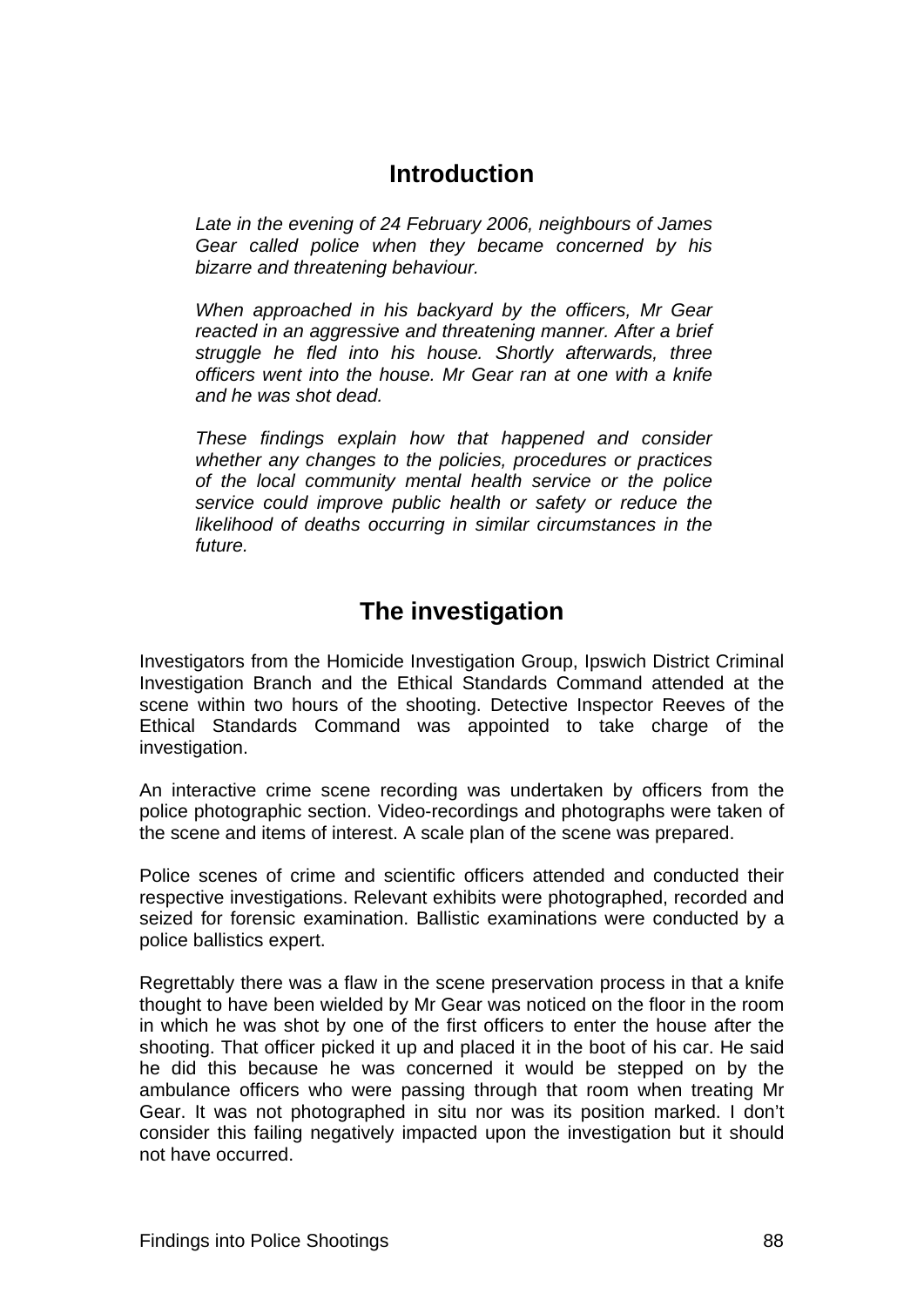<span id="page-104-0"></span>Investigators conducted a "door knock" in the vicinity of the incident premises in an endeavour to locate potential witnesses.

The officers who witnessed the shooting were separated and interviewed as soon as possible after the event. A video re-enactment was undertaken at the scene with the officers who were present when the shots were fired.

In order to gain a greater understanding of the scene and the circumstances of this complex incident, I attended the scene later that day and also observed the "walk through" interview with the officer who shot Mr Gear.

I am satisfied the investigation in this case was thorough and carried out in a competent manner. Detective Inspector Reeves and those who assisted him are to be complimented on their work.

# **The evidence**

# <span id="page-104-2"></span><span id="page-104-1"></span>*Family History*

Mr Gear was born in Ipswich on 5 September 1982 making him 23 years of age at the time of his death. He was the youngest of three children. He had a good relationship with his siblings, Adam and Meagan. Adam also suffered from schizophrenia but his condition has been well managed since his early twenties.

James' parents separated in 1990 after twenty years of marriage. He was eight years of age at the time. James' mother suffered from panic attacks and depression. His father was a Vietnam veteran who also suffered from anxiety and apparently became unstable if he drank too much.

Following his parents' separation James continued to live with his mother and had only sporadic contact with his father.

James enjoyed a strong and supportive relationship with his mother. Contact with his father was infrequent however his father remained concerned and supportive of his son and assisted him when he could.

# <span id="page-104-3"></span>*Social History*

James was popular at school but his educational history was characterised by truancy and suspensions. Not surprisingly, his grades suffered as a result. He left school after completing year 10.

He then worked intermittently in a number of semi-skilled positions. He was, however, unable to secure long term employment. Although often motivated to work, he was unable to secure permanent employment due to becoming stressed and anxious by the work. This in turn increased his paranoid thinking and auditory hallucinations which resulted in increased alcohol consumption, compromising his ability to work for any length of time.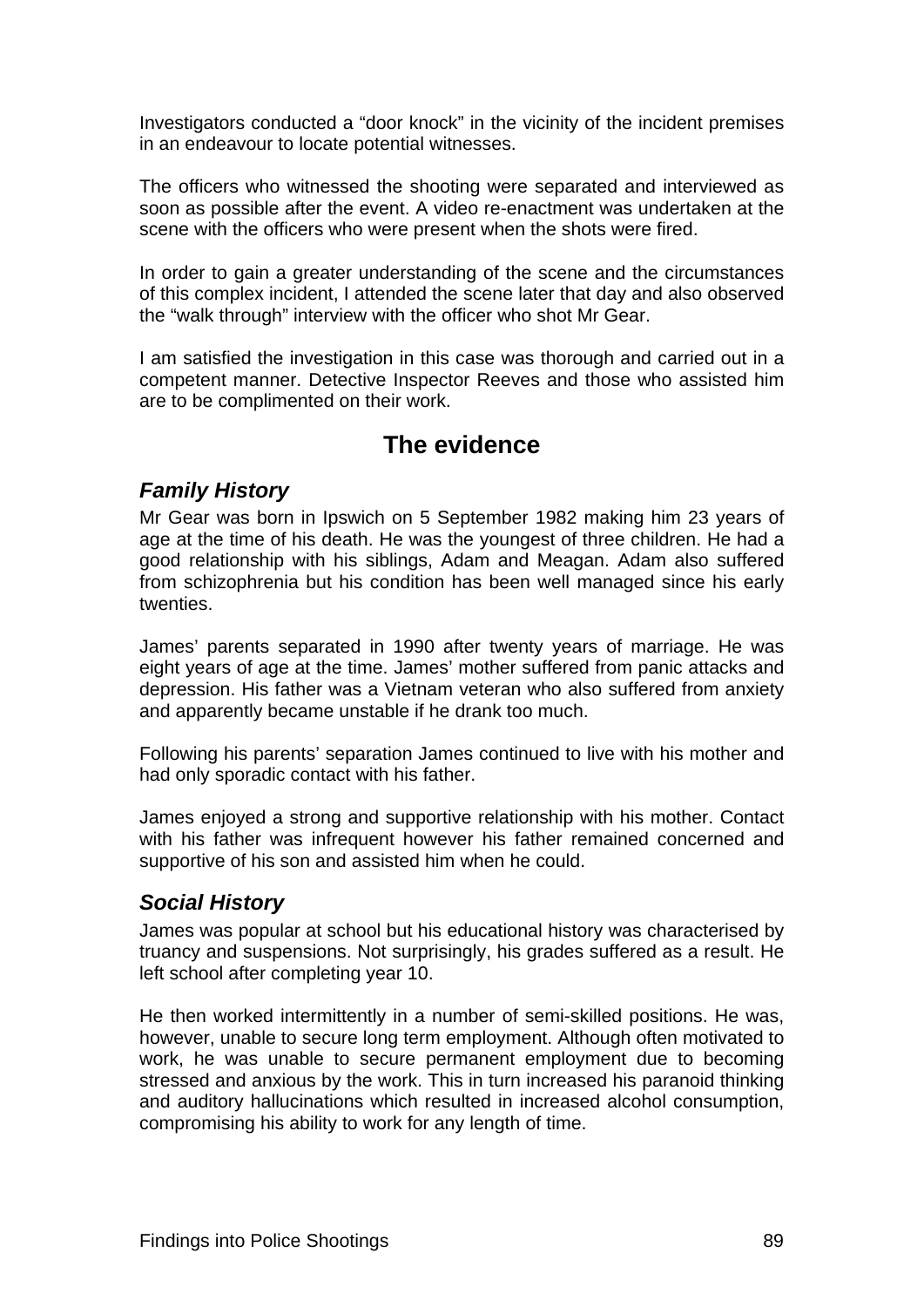<span id="page-105-0"></span>In October or November 2001, he was asked to leave his employment in a factory for allegedly stalking a female co-worker.

In mid 2002, James' mental state began to deteriorate again and he had a number of brief hospitalisations for treatment.

Between December 2003 and April 2004, James was able to secure casual work with an employment agency, Manpower.

In about September or October 2005, James commenced employment with Vast Interiors, a furniture factory, working to load and unload delivery trucks. He enjoyed this work. Unfortunately he was made redundant just prior to Christmas in 2005 as the factory had no further work for him. The loss of this employment upset him greatly.

It was following this time James' mental state began to deteriorate and his mother reported concerns he was becoming more and more isolated.

For the most part, James lived with his mother in the house at Harlin Road. However, for briefer periods he lived with other members of his family including his father, Peter, his sister, Meagan, his brother, Adam and his wife, Leanne.

# <span id="page-105-1"></span>*Contact with police*

Mr Gear had no criminal history. There is no record of him being involved in any physical confrontation with the police or being charged with any criminal offences.

A check of the Ipswich Police District Information Management System (IMS), which is maintained at the Police Communications Centre, reveals five entries relating to Mr Gear's residence at 71 Harlin Road, Coalfalls.

#### <span id="page-105-2"></span>**Incident 1 – 10 May 2002**

Mrs Gear phoned the police complaining that James had been smoking dope and sniffing paint and was causing a disturbance at their residence at 71 Harlin Road, Coalfalls. Police attended the scene. Mrs Gear had asked James to leave the premises. He was collected by his brother while the police were in attendance. No offences were detected by police and no further action was taken by the police or other authorities.

#### <span id="page-105-3"></span>**Incident 2 – 3 June 2002**

A triple "O" call was received from a male at 71 Harlin Road, Coalfalls who advised persons were *"pushing drugs*" through his neighbourhood. The identity of the male is not known. The operator advised the caller to contact the Yamanto police with his information. No further action was taken by the police.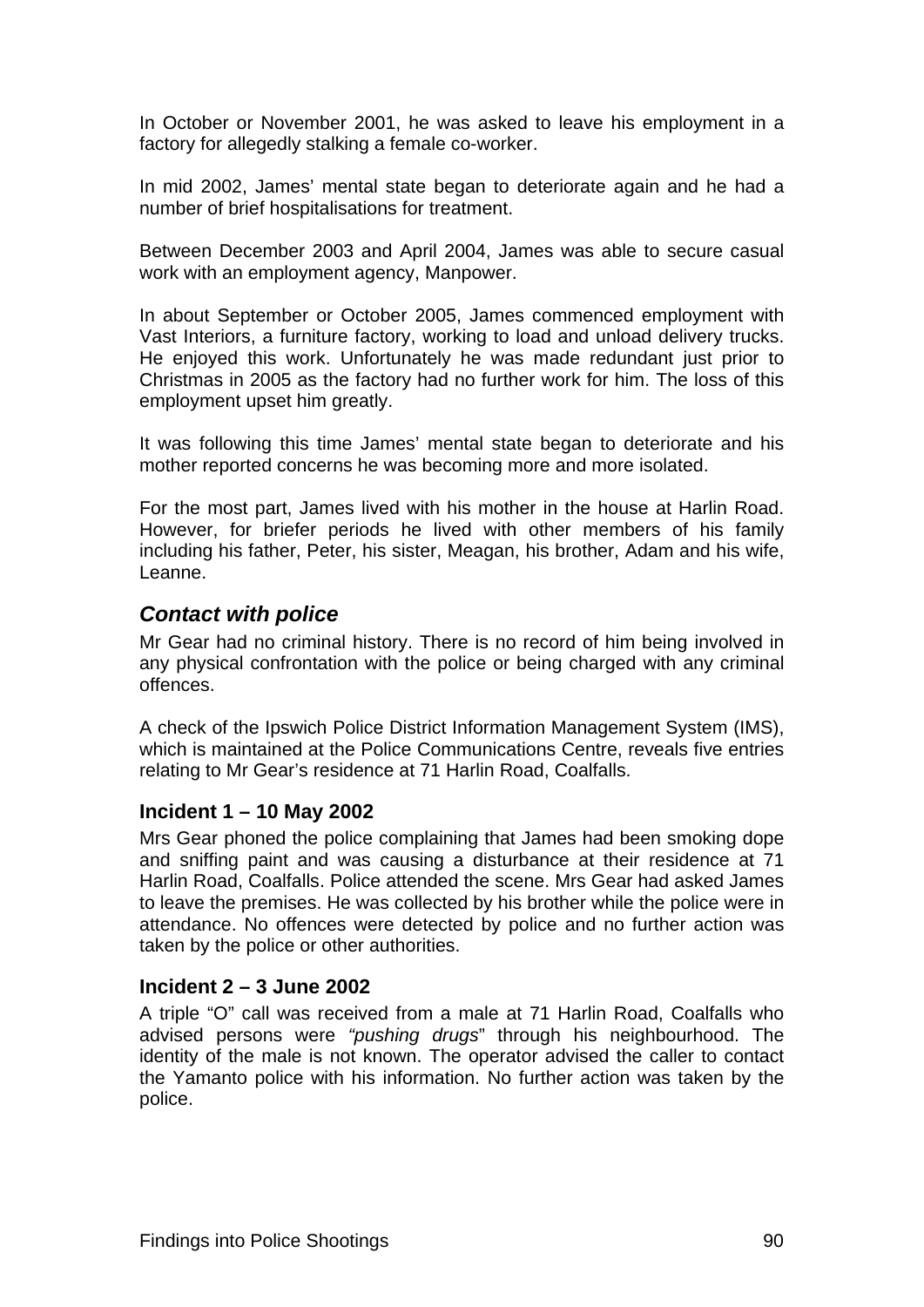# <span id="page-106-1"></span><span id="page-106-0"></span>**Incident 3 – 16 June 2002**

A telephone call received from "James" at 71 Harlin Road, Coalfalls advising he wanted to report "*a home invasion*". When he was queried for more information, James advised it was a matter between himself and his brother and he wanted to change his mind and not report the matter to police. Police attended the address; however no further action was taken by them.

# <span id="page-106-2"></span>**Incident 4 – 12 July 2002**

Mrs Gear informed police she was having problems with James. He was demanding money and was high on drugs and alcohol.

Police attended the address and spoke with Mrs Gear and James. It was established that James' mental health was deteriorating. He was not taking his medication and had been drinking alcohol. His behaviour was described by police as "*not too bad*". The police gave advice to Mrs Gear about the processes involved in having James "*regulated*". Police left the scene reporting *"all calm*".

As a result of this attendance an entry was made on the QPS computer system under the heading "Danger/Intelligence at Incident Address": -

*12/7/02. If James Gear goes off again, send 2 units, if possible. James is a big lad and may not like police presence.* 

# <span id="page-106-3"></span>**Incident 5 – 2 February 2006**

A telephone request was received from the Ipswich Integrated Mental Health Unit (MHU) for police assistance for a Justice Examination Order (JEO) for James Michael Gear at 71 Harlin Road, Coalfalls. The reason provided for police assistance was "*potential violence when unwell*". At 5.01pm a call was made to MHU however, they were not available to attend and the matter was put "on hold" until the following day.

Police attended on 8 February with two mental health nurses. No action was required by them.

# <span id="page-106-4"></span>*Mental health history and treatment*

#### <span id="page-106-5"></span>**Initial diagnosis**

When James was approximately 15 years of age, his mother noticed his behaviour becoming unusual and verbally abusive. He was referred by the family's general practitioner to a private psychiatrist in Ipswich for treatment. She saw Mr Gear on three occasions. He presented with symptoms of auditory hallucinations and paranoid delusions. He told her he had experienced these symptoms for several years and they intensified with illicit drug use. The psychiatrist prescribed olanzapine, an anti-psychotic medication.

In August 1999, when Mr Gear was nearly 17 years of age, the private psychiatrist who had been treating James was leaving the Ipswich area and at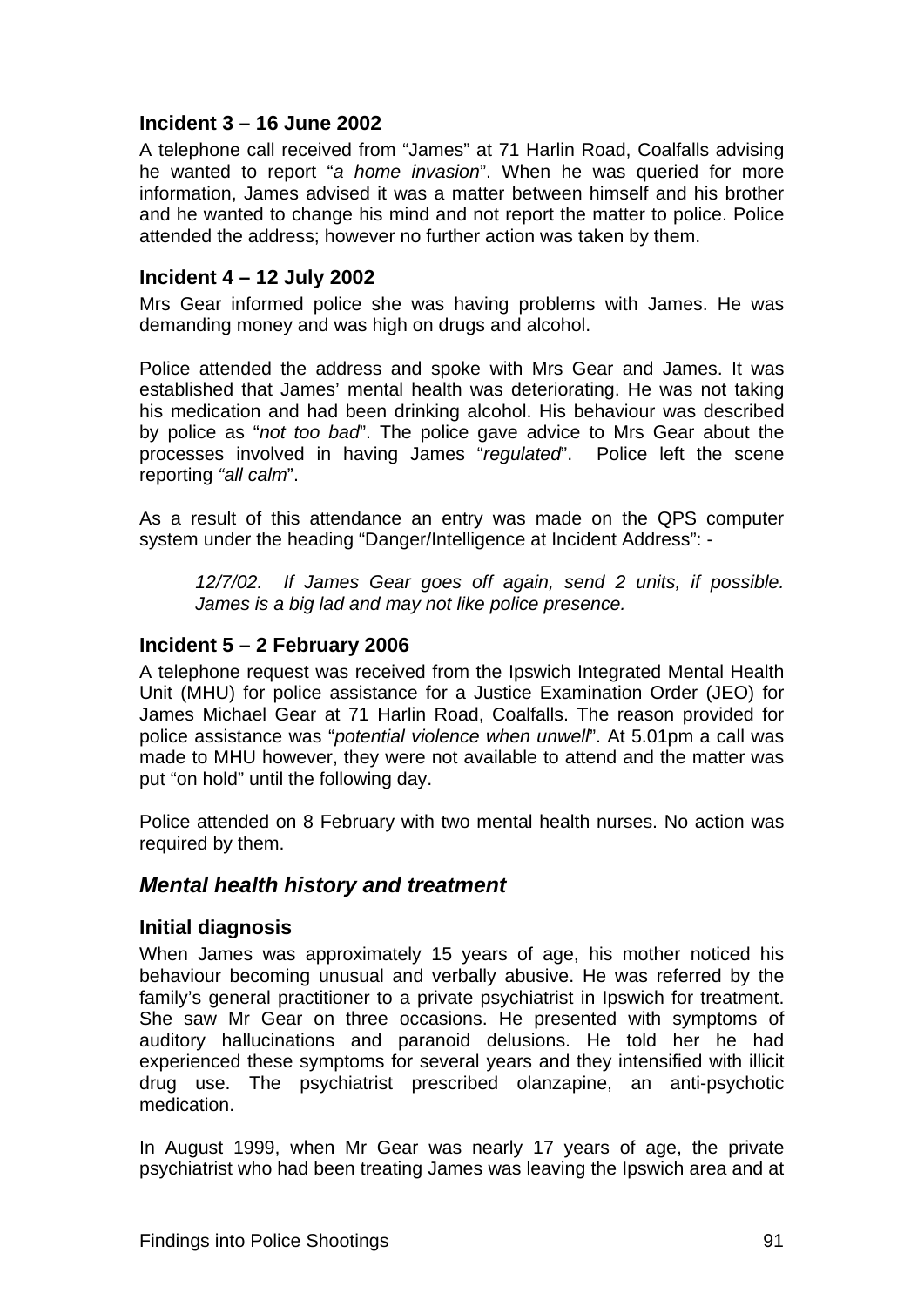<span id="page-107-0"></span>his request she referred him to the West Moreton Child and Youth Mental Health Service ("CYMHS") at Ipswich.

On 23 August 1999, Mr Graeme Rawson, a psychologist at the CYMHS performed an initial assessment of him. The notes of the assessment record Mr Gear as having told Mr Rawson he had been hearing voices since he was 13 or 14 years of age and had started taking drugs including amphetamines, heroin and LSD when he was approximately 15 years of age. He also told Mr Rawson he had been previously diagnosed with paranoid schizophrenia. Mr Rawson became Mr Gear's case manager.

For the next four months, Mr Gear attended at the CYMHS for assessment and treatment of psychotic symptoms, including auditory hallucinations and persecutory and paranoid thinking. Mr Rawson saw him on average, four times per month. Dr Sanjay Patel, a psychiatric registrar, was Mr Gear's supervising clinician and continued him on olanzapine. Dr Patel assessed Mr Jacobs on 13 September 1999, and diagnosed an "*unspecified psychotic disorder"*. This was the primary diagnosis although Dr Patel could not discount paranoid schizophrenia.

By January 2000, Mr Gear was apparently finding it difficult to attend therapy sessions due to work commitments. He did not respond to numerous requests to contact the CYMHS. In late April 2000, Mr Rawson wrote to Mr Gear and expressed concern he had not been seen by the CYMHS for five months and indicated if he did not contact the CYMHS within two weeks his file would be closed. Mr Gear did not respond and on 27 June 2000, he was discharged as a client of the CYMHS.

# <span id="page-107-1"></span>**Relapse in 2002**

In April 2002, Mr Gear's father contacted the West Moreton Integrated Mental Health Service ("the WMMHS") as he was worried about the deterioration of his son's mental state over the previous six months. Mr Gear agreed to attend the clinic. On 5 April 2002, he was seen by Dr Gnanambikai Mackinnon, psychiatrist and supervising clinician of the Rural Continuing Care Team ("the rural team"). Mr Gear told Dr MacKinnon he had lost his job in late 2001 for stalking a female employee and he felt angry towards her and wanted to *"smash people's heads in"*. He indicated he had been smoking marijuana for some time but had given it up six weeks earlier. Dr Mackinnon diagnosed Mr Gear as suffering a relapse of his previously diagnosed chronic paranoid schizophrenia and prescribed him Risperidone, an antipsychotic and Fluvoxamine, an antidepressant.

Approximately six weeks later, Mr Gear's father telephoned Dr Mackinnon as he was concerned about the continuation of his son's aggressive behaviour. He reported his son was abusing drugs and sniffing petrol. An appointment was scheduled for the following day but Mr Gear did not attend and Dr Mackinnon sent him a letter asking him to contact the WMMHS if he required another appointment.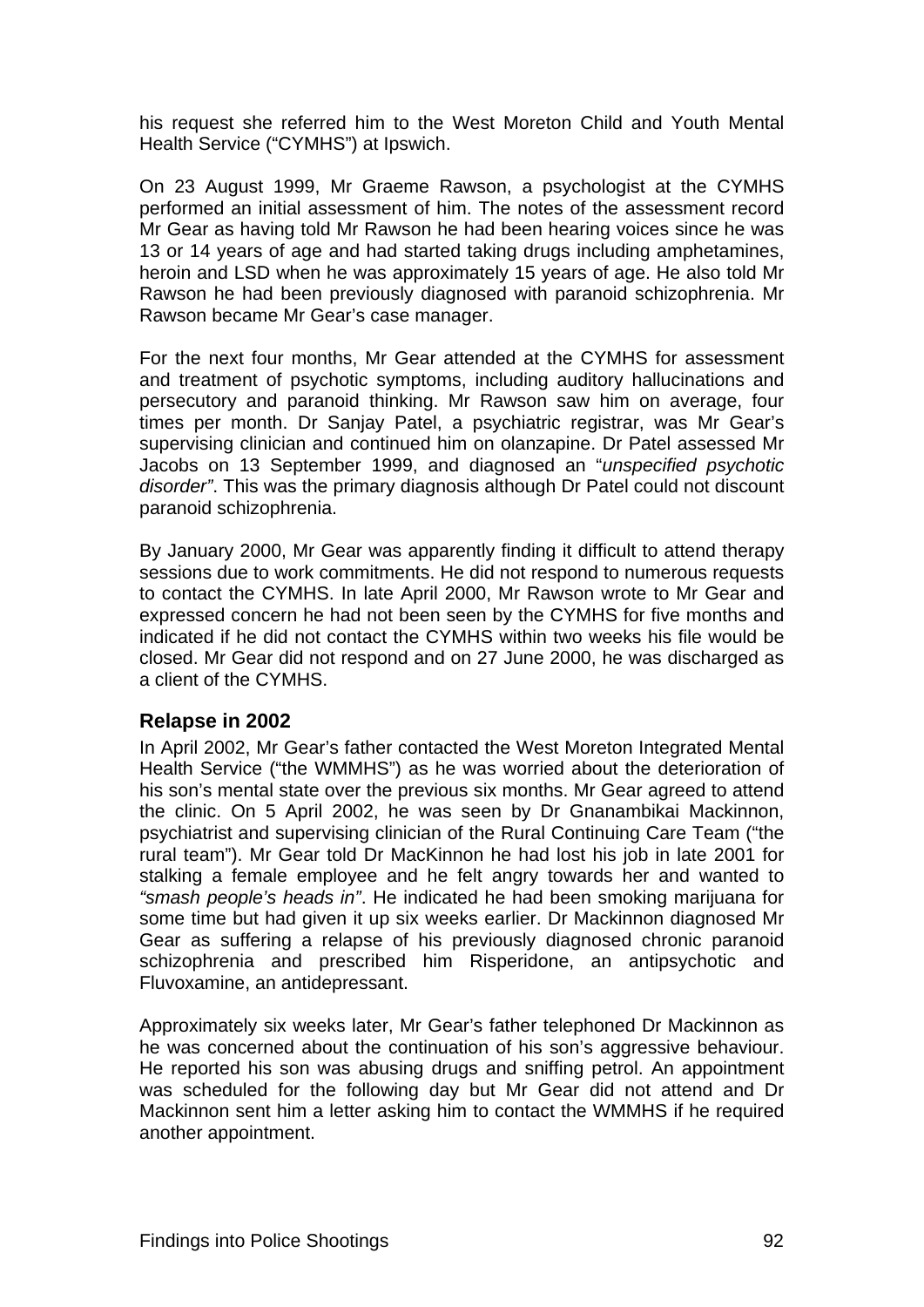Mr Gear's sister took him to the WMMHS on 26 June 2002 and he was reviewed by Dr Mackinnon. Mr Gear told her he was living with his sister and taking his medication. He admitted to continuing use of marijuana but denied using any other illicit substances. Dr Mackinnon thought Mr Gear's mental state had improved since he had commenced taking the medication.

On 15 July 2002, Mr Gear's father again telephoned the WMMHS and indicated his son had stopped taking his medication resulting in a deterioration in his mental state. He was concerned as his son had almost burnt down the house on three occasions and had been found cooking petrol in the frying pan and eating the residue. He also indicated his son had accused his wife of hiding his imaginary girlfriend "Debbie". Mr Gear's mother was so terrified of him she was locking herself in the bedroom at night.

Mr Gear was reviewed at the WMMHS on 17 July 2002. He denied the accusations made by his father and refused to accept he had a mental illness. He was diagnosed with an exacerbation of chronic schizophrenia secondary to petroleum abuse. It was decided he should be admitted to hospital but he absconded prior to admission. He was detained by police later that day and was admitted to the Ipswich Hospital where he remained a patient under an Involuntary Treatment Order ("ITO") until 29 July 2002.

Whilst an inpatient, Mr Gear initially presented as hostile, irritable and aggressive, particularly to family members but after a few days he settled and became co-operative. He admitted to not having taken any medication for two months. Dr Mackinnon reviewed Mr Gear on 18 July 2002. He stated he had been burning petrol and eating the residue and he was also experimenting with "acid". His explanation for this behaviour was *"why buy it when you can make it at home".* He also said "*I shot someone a month ago and now I'm connected"* and he was connected by a *"visionary tube"* to "Debbie", his imaginary girlfriend. He responded to treatment and on discharge his ITO status was downgraded to a limited community treatment order, on condition he attend the WMMHS, take his medication, abstain from illicit drug use and display appropriate behaviours. He was given the 24 hour help line number for the Alcohol Tobacco and Other Drugs Service ("ATODS"). During this inpatient admission, Ms Xuan Luong became Mr Gear's case manager. She remained in this position until January 2005.

Not surprisingly, Mr Gear's mother was quite anxious about the prospect of her son being discharged from hospital. She was fearful he would cease taking his medications and return to using drugs. However, on his discharge Dr Mackinnon noticed Mr Gear was more willing to accept treatment. Ms Luong made arrangements to refer him to the Young Peoples Group, a rehabilitation group for young people with mental illnesses between the ages of 18 and 26. The group was run by the Active Recovery Team, which was a team within the WMMHS. Ms Luong in consultation with Dr Mackinnon thought such a referral would be beneficial in increasing Mr Gear's social networks, social skills and confidence to enable him to manage his symptoms and generally participate in the community.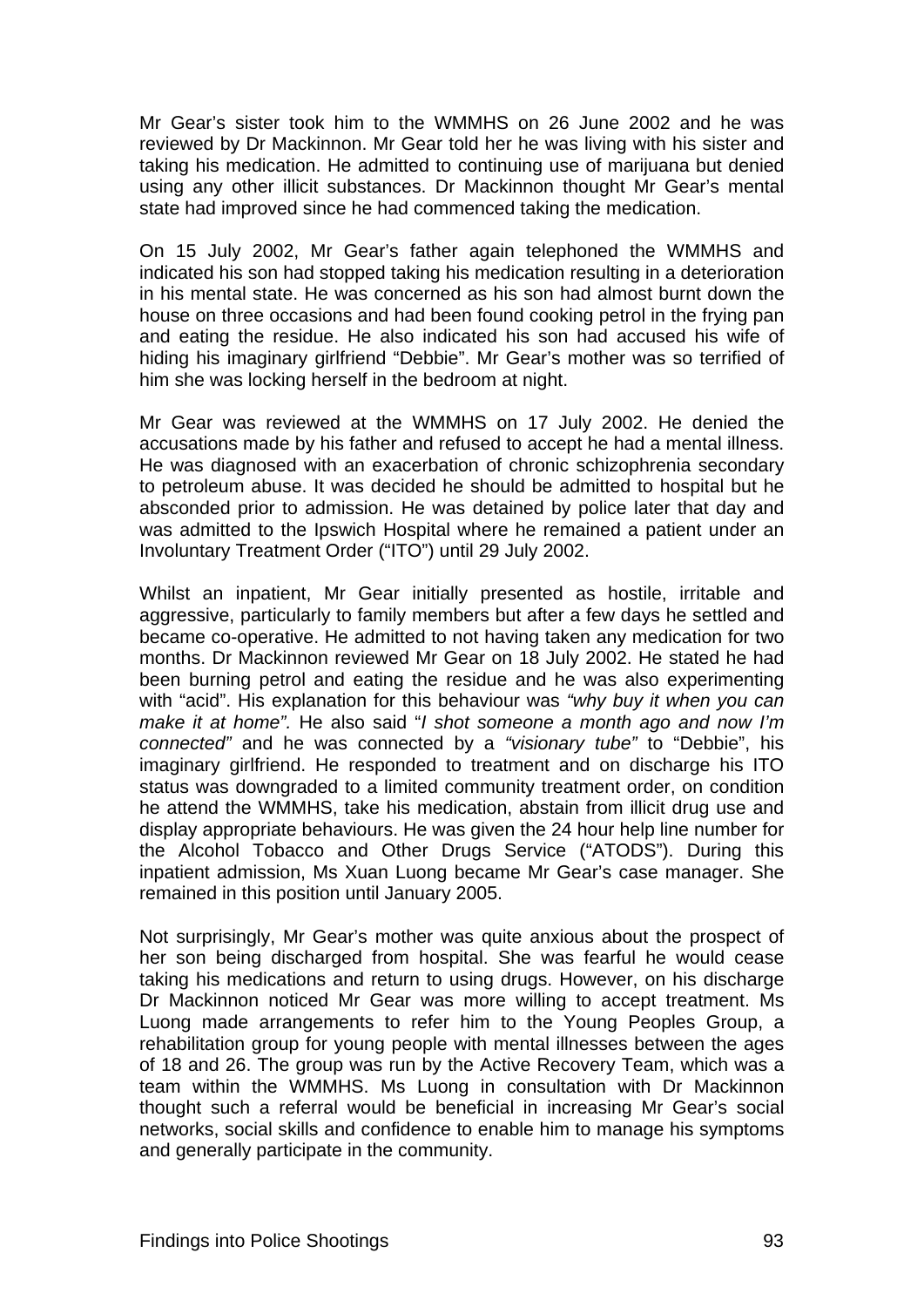### **Continuity of care – a stable course**

Throughout the balance of 2002 and into 2003, Mr Gear's clinical course fluctuated but he was generally more stable. He continued to experience auditory and visual hallucinations which largely centred on "Debbie". Dr Mackinnon varied his medications as required and by mid February 2003, Mr Gear was reporting he was not as troubled by the hallucinations. Ms Luong had contact with Mr Gear on 22 occasions between August 2002 and mid February 2003. On 25 February 2003, Dr Mackinnon revoked Mr Gear's ITO, rendering him a voluntary patient.

Ms Luong and Dr Mackinnon continued to have regular contact with Mr Gear. It was apparent he was drinking to excess and he was encouraged to reduce this. In September 2003, Mr Gear told Ms Luong he would prefer to have telephone contact with her rather than home visits, as he felt he was managing his symptoms and was feeling better within himself. This request was accepted by Ms Luong after consultation with Dr Mackinnon and Mr Gear's mother. Mr Gear's mother felt her son and Ms Luong had a good relationship. She felt that although Ms Luong was firm with him, she showed a genuine interest in him.

In April 2004, Dr Mackinnon conducted her tri-monthly assessment of Mr Gear. He denied excessive alcohol intake and stated he had not used illegal drugs for in excess of two years. He reported auditory hallucinations but appeared generally relaxed. He expressed frustration about not being able to find work.

On 19 May 2004, Mr Gear reported to Ms Luong he had suffered a relapse a couple of weeks earlier. He assured Ms Luong he had been compliant with his medication but stated he had been drinking up to half a carton of beer each day. Ms Luong explained to Mr Gear that alcohol consumption reduced the efficacy of his medication. She encouraged him to reduce his intake of it.

When reviewed by Dr Mackinnon three weeks later, Mr Gear presented as depressed and troubled by auditory hallucinations. His dose of antipsychotic medication was increased. Mr Gear told Dr Mackinnon at his next review about one month later, that he had worked for Manpower between December 2003 and April 2004 and the stress of work had made him unwell. He explained when he had concentrated at work the auditory hallucinations had increased.

For the next few months, Mr Gear continued to feel depressed, with Debbie's voice bothering him. He felt anxious and panicked at the thought of work. He continued to take his medications as prescribed.

Mr Gear's mental state remained at this level until August 2004 when his mood improved. He continued to hear voices but was able to cope with these more effectively. Mr Gear attributed this improvement to an increase in his medication. He continued to search for work but stated the thought of it made him anxious. He was unable to identify the source of this anxiety.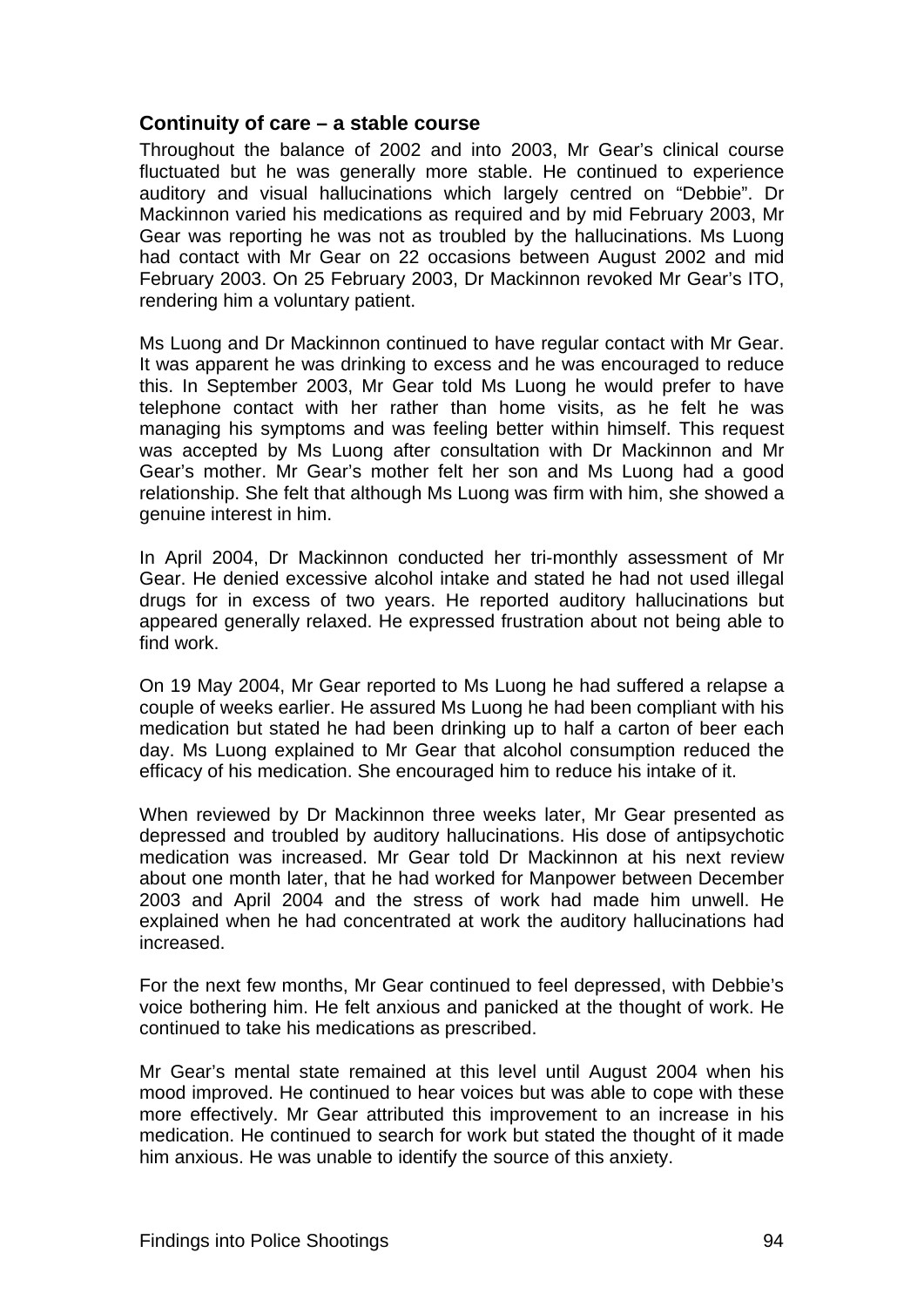On 12 November 2004, Mr Gear told Dr Mackinnon he was drinking heavily but did not see this as a problem. He was reluctant to seek treatment for this. He had lost interest in seeking employment.

In January 2005, Ms Luong ceased being Mr Gear's case manager as she was seconded to another position. On 7 January 2005, Mr Gear told Dr Mackinnon that while he was doing well he was concerned he would not be able to get or keep a job. He told her he did not want to receive assistance from the Active Recovery Team which had previously been arranged for him in July 2002 as he did not want to associate with *"nuts".*

### **Discontinuity of care – a breakdown of the therapeutic relationship**

The following month, Ms Rochelle Matjac, psychologist took over as Mr Gear's case manager. She only performed this role for 8 weeks and made contact with Mr Gear on five occasions. She ceased her responsibilities in April 2005 when she left her employment with the WMMHS.

Mr Gear was not seen by a case manager for the next three months. In July 2005, Boyana Tatarevic, occupational therapist took over this position and became a member of the rural team. She had only graduated from university some three months earlier and her only relevant employment history was limited to a four week locum position at Mt Olivet Hospital caring for terminally ill patients. Ms Tatarevic did not have any experience in managing clients with mental illnesses and was provided with no training. She simply relied on the informal guidance of more experienced staff.

As Mr Gear's case manager, Ms Tatarevic considered it was her responsibility to:-

- assess his mental state, which included identifying a deterioration related to hallucinations, paranoia, substance abuse and depression;
- ensure he was compliant with his medication;
- help him find and keep employment and ensure he was voluntarily participating in employment;
- assess his self-care, leisure, recreational and vocational needs;
- assess his social support network and familial network;
- assess his adjustment to his illness and his coping skills; and
- provide assistance with interpersonal skills such as appropriate communication with others.

On 1 August 2005 Ms Tatarevic telephoned Mr Gear to introduce herself and to arrange a home visit for later that day. He declined the offer and told her he was not feeling well. She telephoned him two days later and received the same response. For these reasons it was not until 11 August 2005 that Ms Tatarevic met Mr Gear at his home. His mother was present. Mr Gear told her:

- he was taking his medication;
- he had no suicidal thoughts:
- he had no hallucinations: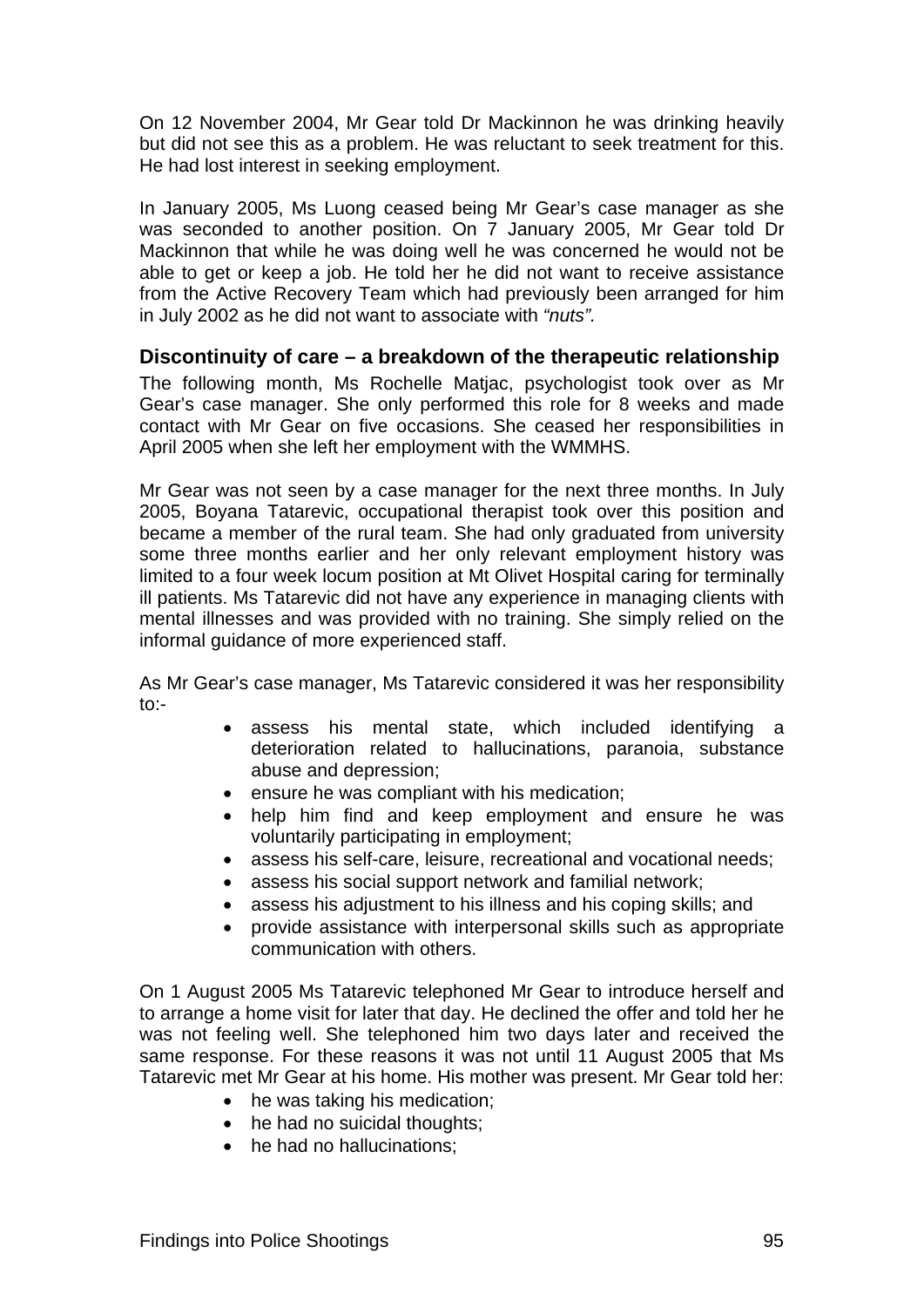- he was hearing voices but they were not as annoying as they had been previously;
- he had not used illicit drugs for two years;
- he was drinking a carton of beer a week:
- his main problem was boredom because he was not working;
- he had difficulty keeping a job as work tended to exacerbate his auditory hallucinations; and
- he had been on the waiting list for housing commission accommodation for four years but preferred to live with his mother.

A case review meeting of the rural team was held on 15 August 2005. It was decided to continue providing support as needed and to encourage Mr Gear to participate in recreational activities. Less than two weeks later, Mr Gear was reviewed by Dr Mackinnon. She thought that while he continued to be troubled by voices his mood was stable. Mr Gear mentioned he became anxious when he worked and she discussed breathing and other anxiety management techniques with him.

Ms Tatarevic telephoned Mr Gear on 13 September 2005 and he reported he was starting full time work on the following day. She advised him to contact the WMMHS immediately if he experienced an increase in the frequency or severity of his auditory hallucinations or anxiety. It appears that Mr Gear was not able to manage this employment. On 7 October 2005, he attended for an appointment with Dr Mackinnon. Ms Tatarevic was present. Mr Gear reported he had become so anxious at the thought of going to work he had not been able to attend. This had caused him to become depressed and drink to excess. Dr Mackinnon provided Mr Gear with some relaxation techniques and a relaxation tape and gave him a script for diazepam, a sedative.

On 4 November 2005, Mr Gear telephoned Dr Mackinnon to tell her he could not attend his appointment with her that day as he was unwell. Ms Tatarevic visited Mr Gear at his home on 19 November 2005. He told her that approximately a week earlier he had started a job labouring in Ipswich. Mr Gear's mother recalled this work was for Vast Interiors and her son was required to help unload trucks of furniture. Mr Gear told Ms Tatarevic up until the previous two days, he had been hearing voices every two hours. He reported he was taking his medication but was still drinking a carton of beer per week.

The rural team met to review Mr Gear's case on 21 November 2005. Mr Gear did not attend his scheduled appointments with Dr Mackinnon on 24 November or 2 December 2005. Therefore she had not seen him since early October 2005 and did not see him again as she left the WMMHS at the end of the year.

Dr Drew Richardson replaced Dr Mackinnon as Mr Gear's treating psychiatrist in mid January 2006. There was no formal handover and Mr Gear was simply placed on Dr Richardson's list of clients. Dr Richardson did not ever assess Mr Gear but had input into his treatment. Dr Richardson had a demanding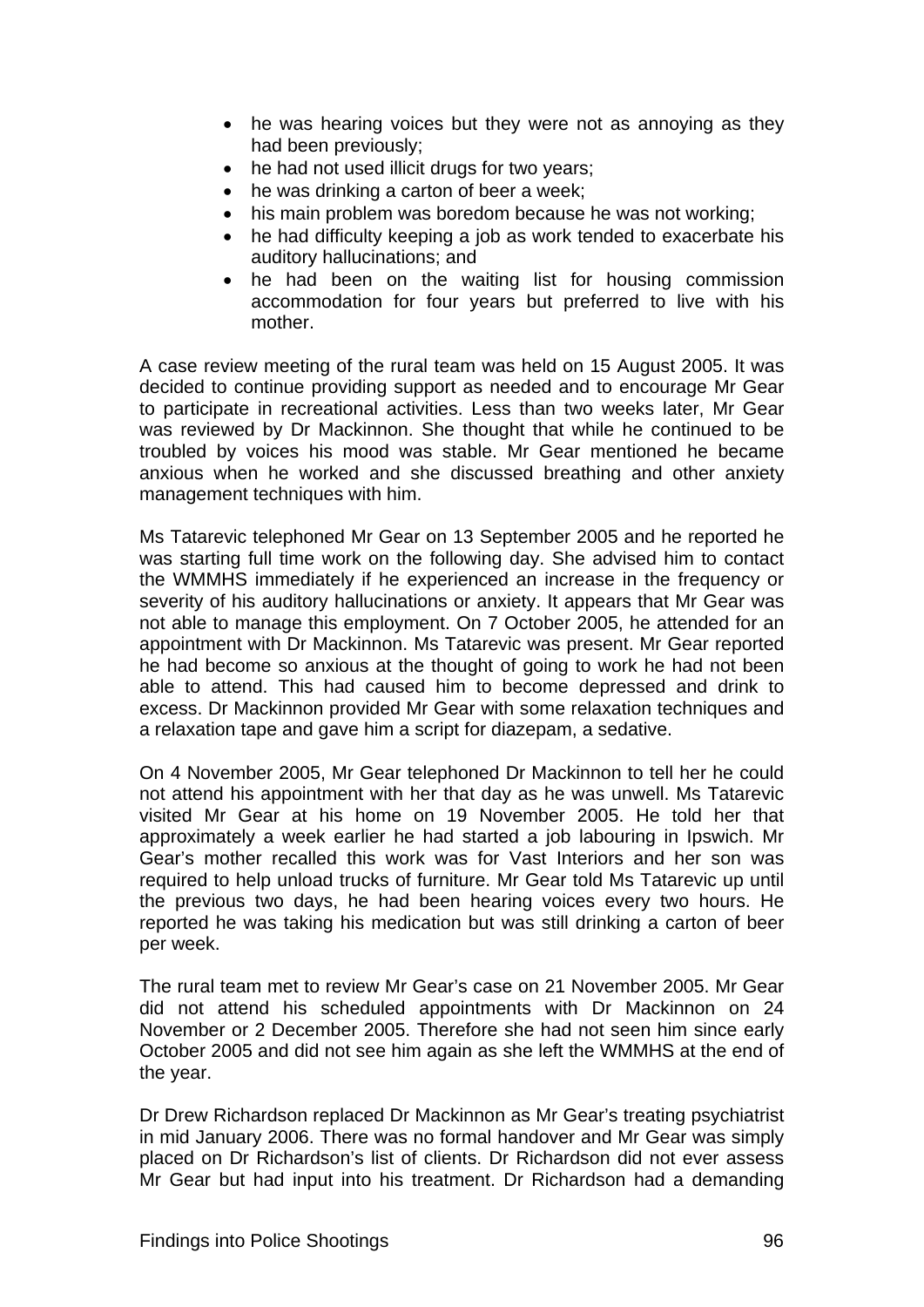case load that included inpatient and outpatient clinics, supervision of junior doctors and private practice. He considered his case load was considerably heavier than the typical consultant psychiatrist's case load at the bigger teaching hospitals in Brisbane. Mrs Gear was not told her son's psychiatrist had changed until after his death.

This change of psychiatrist coincided with Ms Tatarevic reducing her work load from full time with a case load of 29, to two days per week with a case load of 14. Ms Tataraevic considered this reduced part-time load was difficult to manage and felt it was necessary to prioritize the clients. As Mr Gear was not on an ITO and had been reasonably stable when he had last been seen by her in November 2005, she made the decision he was of a relatively low priority in terms of the frequency with which he required contact with the MHS.

By the end of January 2006, Ms Tatarevic had not seen Mr Gear for in excess of two months and neither had any other person from the WMMHS. Ms Tatarevic was aware Mr Gear had not been seen by a psychiatrist for in excess of three months and had missed his last three scheduled appointments but she did not bring this to Dr Richardson's attention.

Mrs Gear telephoned Ms Tatarevic on 30 January 2006 to report:

- her son's mental health had deteriorated:
- she thought he had stopped taking his medication in November 2005 and had commenced using illicit substances again;
- he had not been eating or sleeping regularly for the previous week;
- he had been laughing and cursing in his room which she thought was in response to auditory hallucinations;
- he had been verbally abusive towards her;
- he had been withdrawn in his room; and
- he had not left the house for two days.

Mr Gear refused to respond to Ms Tatarevic questions and abused her. At the request of his mother, Ms Tatarevic went to their home later that day. He appeared agitated and Ms Tatarevic was afraid of him. Mr Gear's mother confirmed he was verbally abusive and intimidating. Having seen this behaviour, Ms Tatarevic decided Mr Gear needed to be assessed by a psychiatrist as she thought he may have required inpatient treatment.

Ms Tatarevic returned to the WMMHS and raised her concerns with Dr Richardson. A team meeting was held at which time it was known Mr Gear had:

- not been taking his medication since November 2005;
- a short time earlier been abusive towards Ms Tatarevic;
- refused to be interviewed; and
- appeared paranoid and was possibly hearing voices.

Dr Richardson considered that based on the information he had available to him, it seemed Mr Gear's psychosis had relapsed possibly in the setting of non-compliance with medication and probable substance and alcohol abuse.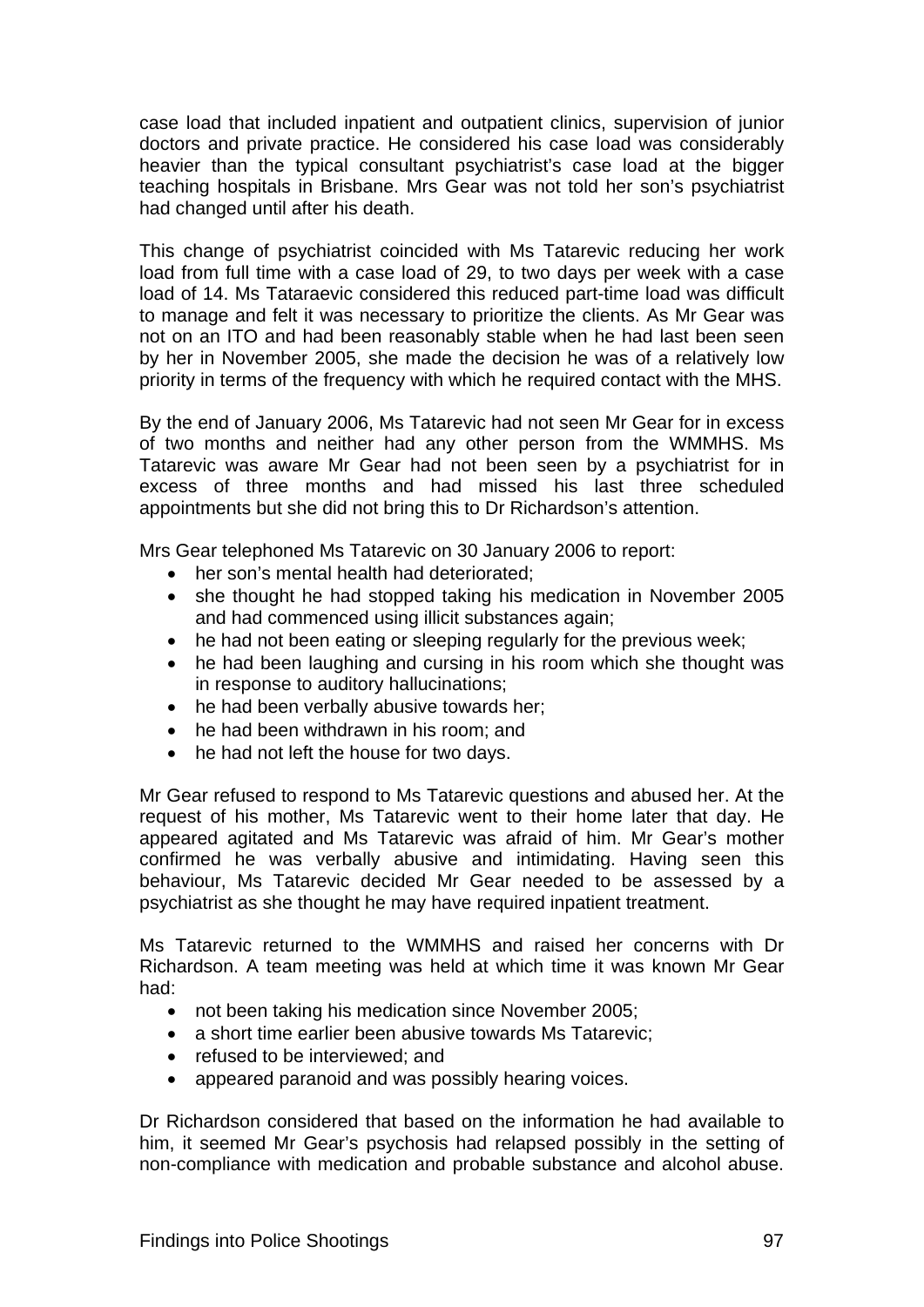It was decided as there was no imminent risk of harm to his mother, Mrs Gear should be advised to take out a Justice Examination Order ("JEO").

## **Failure of the Justice Examination Order process**

On the advice of Ms Tatarevic, Mrs Gear applied for a JEO and the order was granted by a justice of the peace on 2 February 2006. The order was then forwarded to the WMMHS. The JEO required a doctor or an authorised mental health practitioner ("AMHP") as provided for under the *Mental Health Act*  2000, to examine Mr Gear to determine whether a compulsory mental health assessment by a psychiatrist should be ordered.

Unfortunately, no members of the rural team were AMHPs and for this reason Mr Forward and Mr Cosgrove, both clinical nurses and AMHPs from the Crisis Assessment and Treatment Team ("CATT") were asked to perform the assessment. It was undertaken at Mr Gear's home on 8 February 2006. Mr Forward had not met Mr Gear before but Mr Cosgrove had provided nursing care to Mr Gear when he had been an inpatient at the Ipswich Hospital in July 2002. It had been decided on account of Mr Gear's behaviour on 30 January 2006, a police presence was required while the assessment was undertaken. Mr Forward had requested Ms Tatarevic attend the assessment but this did not eventuate.

Prior to undertaking the assessment, Mr Forward and Mr Cosgrove had been provided with a copy of Mrs Gear's application for the JEO, which informed them Mr Gear:

- had suffered from schizophrenia for a number of years;
- had been withdrawn;
- had been eating very little;
- had been laughing, talking and swearing loudly in his room;
- had not been taking his medication since the end of November 2005; and
- had been verbally abusive in short outbursts.

It seems unlikely they had available to them the notes Ms Tatarevic had made of her conversation with Mrs Gear on 30 January 2006 or of her visit to the home later that day, as the notes were inserted in the file at a subsequent time. Mr Forward could not recall having read them. Further, it was not drawn to their attention that Mr Gear had not been assessed by a psychiatrist for four months.

At the time of the assessment Mr Cosgrove and Mr Forward thought Mr Gear presented as a mentally healthy young man with no evidence of psychosis, depression or aggressiveness. He told them he had not heard voices for four months and justified his aggressive behaviour towards Ms Tatarevic on the basis he was annoyed because she had woken him up. It seems the presence of the police probably impacted upon the preparedness of Mr Gear to openly participate in the assessment and in fact, he indicated as much in response to questions regarding his use of illicit substances. Towards the end of the 30 minute assessment, Mr Gear reluctantly accepted the offer made by Mr Forward for arrangements to be made for him to be seen by a psychiatrist,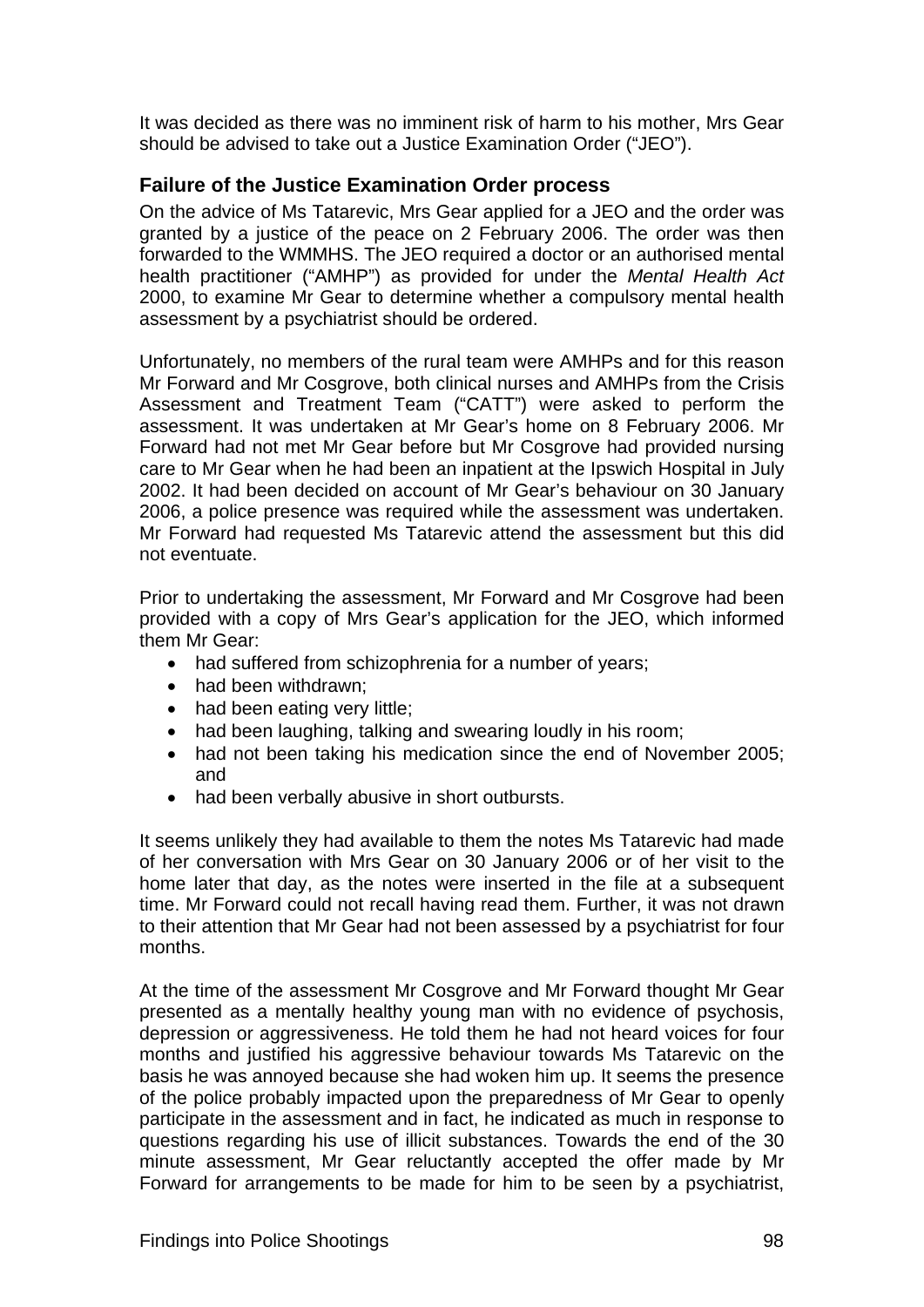although Mr Forward had the impression Mr Gear would not turn up for any scheduled appointment.

Mr Forward conceded that based upon the information contained in Mrs Gear's application for the JEO, it was apparent Mr Gear's mental illness had relapsed. However, he considered in performing the assessment on 8 February 2006, he was required to primarily focus on Mr Gear's presentation on the day of the assessment, even though this was significantly at odds with the collateral information provided by his mother. He was of the view unless Mr Gear appeared to him on the day of the examination to be psychotic he could not order a compulsory psychiatric assessment.

Both Drs Mackinnon and Richardson thought if either of them had undertaken the assessment, greater weight would have been placed on Mr Gear's longitudinal history and the recent concerns expressed by his mother.

Ms Tatarevic telephoned Mrs Gear the following day to inform her the assessment had taken place and her son had been found to be mentally well. Mrs Gear did not agree with this. Both Drs Mackinnon and Richardson considered even though it was arguable Mr Gear did not require hospitalization on 8 February 2006, it was reasonably clear Mr Gear was not well and had relapsed, particularly in circumstances where he had willingly told Mr Cosgrove and Mr Forward he had stopped taking his medication because he thought he no longer required it.

The day following the assessment, a CATT team meeting was held. Unfortunately, because the discussion that took place and the treatment decisions made were not documented, it is not known whether any immediate options for re-engaging Mr Gear with the WMMHS were explored. Further, the exchange of information between the CATT team and the rural team was on an informal ad hoc basis at best.

Ms Tatarevic was surprised Mr Gear had presented to Mr Forward and Mr Cosgrove as mentally well but accepted the assessment and subsequent to this she considered Mr Gear's behaviour was a reaction to her rather than a sign of deterioration in his mental health.

An appointment was made for Mr Gear to be assessed by Dr Richardson on 7 March 2006. On 13 February 2006, Ms Tatarevic telephoned Mr Gear to inform him of this scheduled appointment with Dr Richardson and he indicated he was prepared to attend. He said he was *"doing fine"* and he had been listening to music.

The following week on 21 February, Ms Tatarevic and John Thomson, social worker went to Mr Gear's home for a visit. Upon arrival, Mrs Gear met them at the front door and ushered them inside. Her son was in the kitchen with his back towards them and made no attempt to acknowledge their presence. He then began yelling at Ms Tatarevic and asked her whether she had brought the police with her. He then walked towards her shouting and behaving generally aggressively. The situation was clearly volatile with a potential for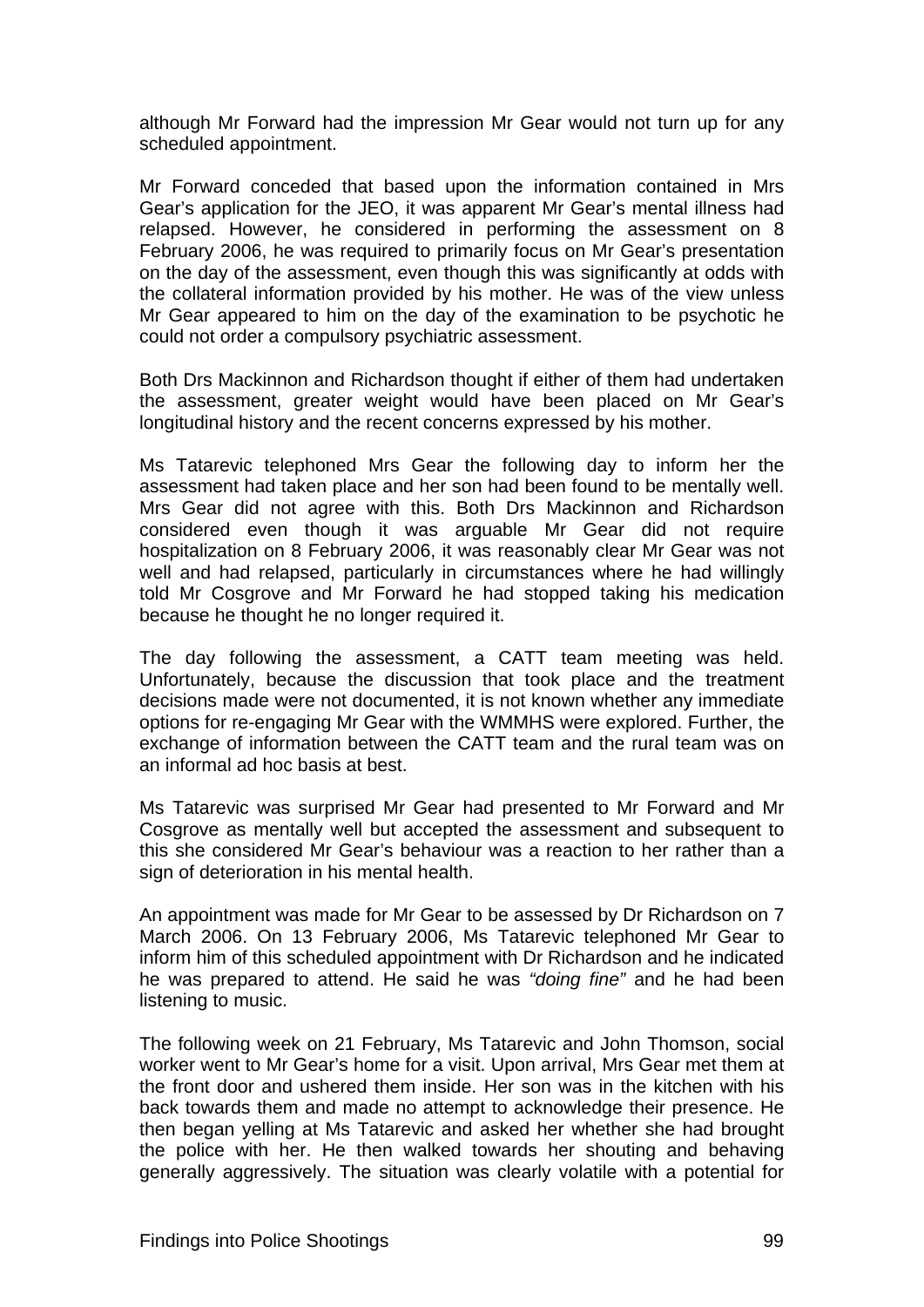escalation and for this reason, Ms Tatarevic and Mr Thomson immediately left.

Ms Tatarevic returned to the WMMHS and telephoned Mrs Gear. She told her to apply for another JEO or contact the police if she feared for her safety or the safety of anyone else. Mrs Gear apologised for her son's behaviour and provided an explanation for it on the basis he had associated her with the police. Ms Tatarevic informed Mrs Gear she planned to discuss her son at the next team meeting. Neither Mr Gear nor any member of his family had any further contact with the WMMHS.

After her son's death, Mrs Gear explained to the police she did not apply for another JEO because shortly after Mr Gear's outburst on 21 February 2006, a council employee had visited the neighbour's house and she had observed her son speaking to him quite sensibly. Mrs Gear concluded he may well behave sensibly if he was to be again assessed under a JEO and the order would not be granted.

## *Events on the day of the shooting*

### **A normal day**

Marie Gear, James' mother says as far as she is aware nothing unusual happened during the day of 24 February 2006 that would in anyway explain what happened later that night. She said in evidence it was apparent to her James was very unwell on this day, and had been for the preceding few weeks. He had been very reclusive, spending all his time in his room. He was apparently having difficulty with his short term memory – "*he kept asking me the same thing over and over*" and generally he was, according to her, relapsing in the way she had witnessed in 2002. Mrs Gear says this was apparent to her whenever she looked into his eyes: he was just "*not there".*  However, his condition did not seem acutely worse on the day of his death; he was communicating with her and acting in a relatively normal manner.

As far as she recalls, James only left the house briefly in the afternoon although she acknowledges she was not at home for a few hours in the morning. They had dinner at around 6.00 or 6:30pm. James then went into his bedroom and his mother went to bed around 7:30pm.

Nothing is known of what Mr Gear did after his mother went to bed, but later in the evening he had an interaction with neighbours that led to the police being called.

### **The location of the incident**

A description of the location may assist an understanding of what transpired. The Gears' house at 71 Harlin Road is on the corner of William Street which runs in an east/west alignment along the side of the house. The block slopes down from the front. There is a double gate behind the house which allows vehicular access to the yard from William Street. A sketch of the floor plan of house is set out below.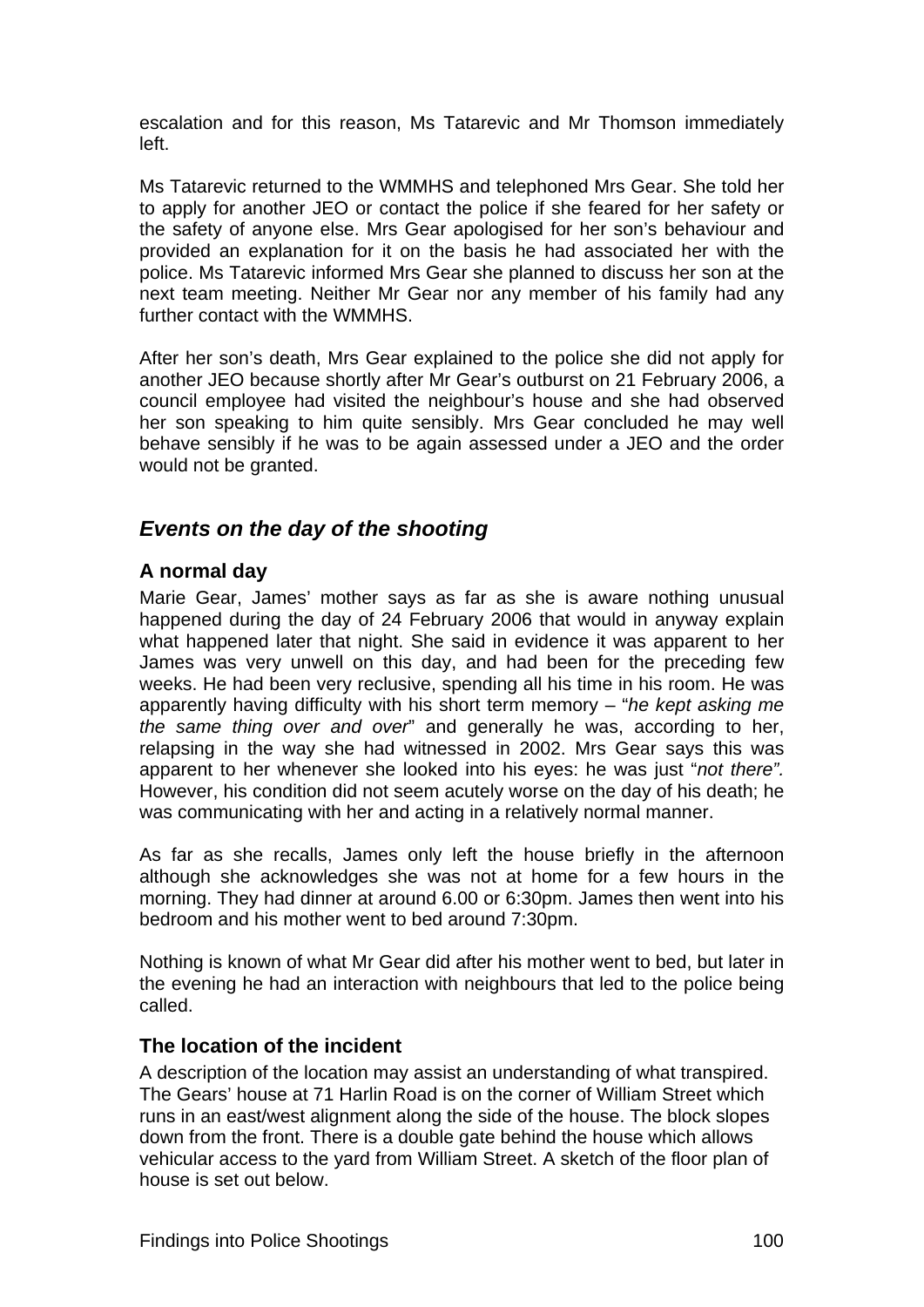

## **The police are called**

At around 10.00pm, the dogs belonging to the neighbours at the back of the Gear residence were barking incessantly. This caused Jacob Foster to go out into his front yard where he saw, but did not immediately recognise, James Gear standing on the footpath outside his fence.

Mr Foster said to the person, "*Can I help you?"* The person replied with words to the effect of "*This is my place; you've raped several white women".* Understandably, Mr Foster was shocked by these bizarre allegations and he says he attempted unsuccessfully to calm the man whom he soon recognized as his neighbour.<sup>[39](#page-116-0)</sup> Suddenly, Mr Gear shot out a hand and tried to grab a hold of Mr Foster's neck or head. Mr Foster jumped back and after some more strange conversation realised something was wrong with Mr Gear. "*He didn't seem drunk and he didn't seem like he was on drugs. He seemed pretty calm like he was aggravated about something but he seemed pretty focused. He wasn't rambling crap*", Mr Foster said when interviewed. At one stage Mr Gear tried to open the gate as if he was going to enter the yard but the growling of the dogs caused him to desist. Understandably, neither of the neighbours is

<span id="page-116-0"></span> $39$  When giving evidence Mr Foster seemed unsure if or when he realized the person was his neighbor. However, the log of the telephone calls he and his partner made to police, clearly indicate they knew the person disturbing them lived next door.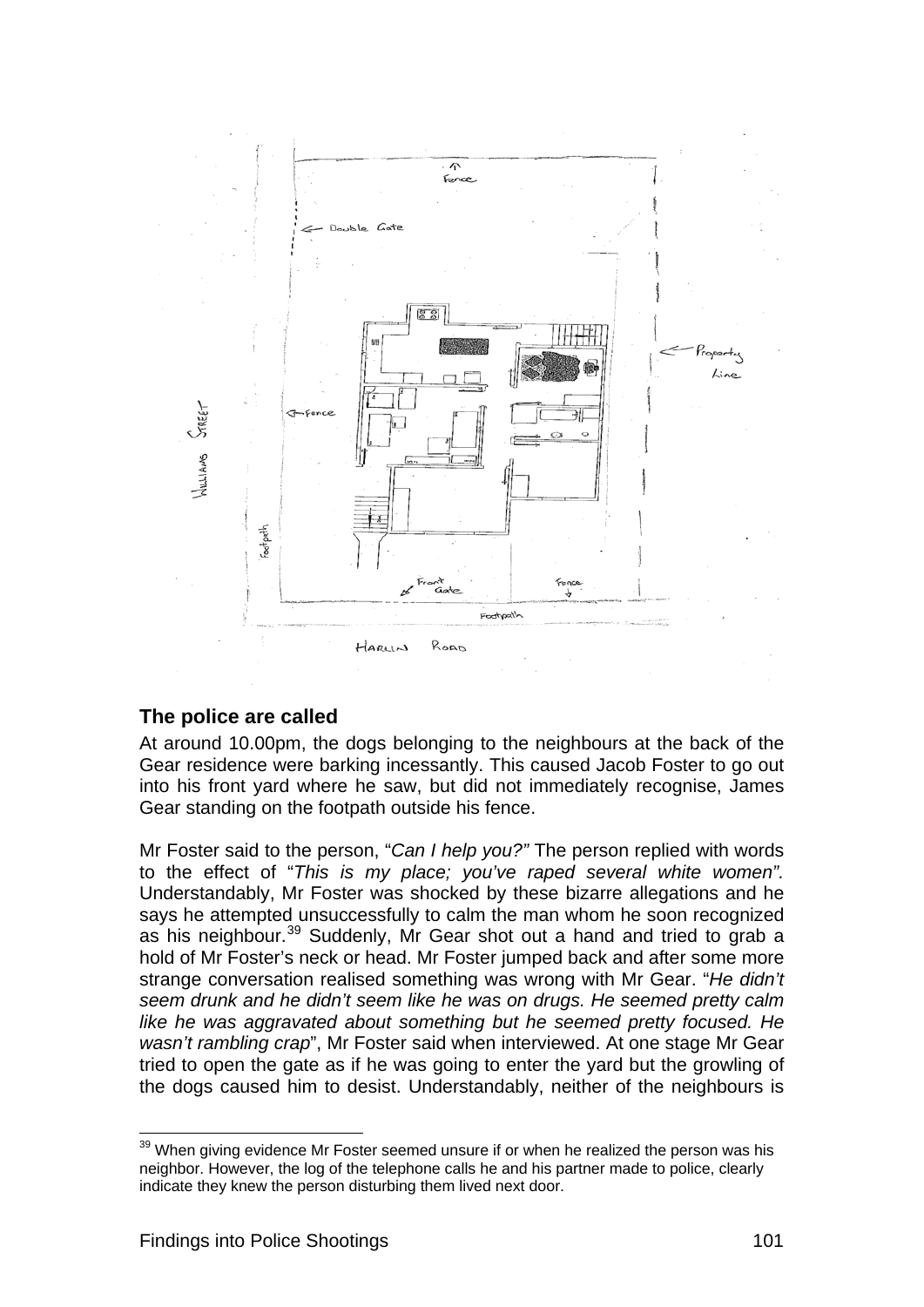able to say with any certainty exactly what was said, but both are adamant Mr Gear was repeatedly making bizarre claims and assertions.

Early in the encounter, Mr Gear's conduct so alarmed Mr Foster he asked his partner, Kerri McCartney to call the police and request they attend to deal with the matter. This call was received at the Ipswich communications centre at 10.12pm.

Mr Foster told Mr Gear the police had been called but this didn't cause him to go away immediately. First, Mr Gear sat down on the footpath near the gutter and apparently stayed there for something like half an hour. Mr Foster went inside and while in there saw Mr Gear walk back to his house and go up the back stairs. He remained inside for a short time and then came back out and went downstairs. He seemed to be somewhere in the back garden of his house. During this time the neighbours made two further calls to police to ascertain when they would arrive.

Mr Foster and Ms McCartney waited inside their house until the police arrived shortly before 11.00pm.<sup>[40](#page-117-0)</sup> When the two first response officers, Constable Dixon and Constable Stephens, had been allocated the job, they were given a computer print out from the QPS information management system (IMS) that told them it concerned a "*male person outside informants' house appears to be mental or drug. He is abusing informant and her husband*".

When they arrived at the scene, the officers first went to the complainants' house and spoke to them about their interaction with Mr Gear. Mr Foster and Ms McCartney told them what had happened earlier in the evening and they had had problems with their neighbour in the past.

### **Violence erupts**

l

The officers then walked up the footpath of Williams Street. They saw Mr Gear sitting in the middle of the back yard and they played their torch beams on him. He stood up and as the officers came closer he challenged them by calling in an aggressive manner, "*There's the gate*," and similar things on a number of occasions. He was also heard to ask the officers whether they had a warrant. The officers noticed Mr Gear was carrying a stubbie. Constable Dixon said he was concerned about the way in which Mr Gear was holding the bottle and asked him what he was going to do with it. He says Mr Gear responded with words to the effect "*I am going to crack it over your head".* As he said this he began moving towards them.

Understandably, this led Constable Dixon and Constable Stephens to believe they were about to be assaulted. Rather than retreating or seeking to dissuade Mr Gear from this action, both instead immediately took out their capsicum spray. Constable Stephens says when Mr Gear was three to five metres away and advancing, he discharged a jet of spray at Mr Gear's face.

<span id="page-117-0"></span> $40$  The transcript of the radio communication between those officers and the QPS Ipswich communications centre has them "booking off the air" at 22.54 but both explained in evidence this message was sent when they erroneously thought they had arrived at the job address. In fact they arrived a few minutes later.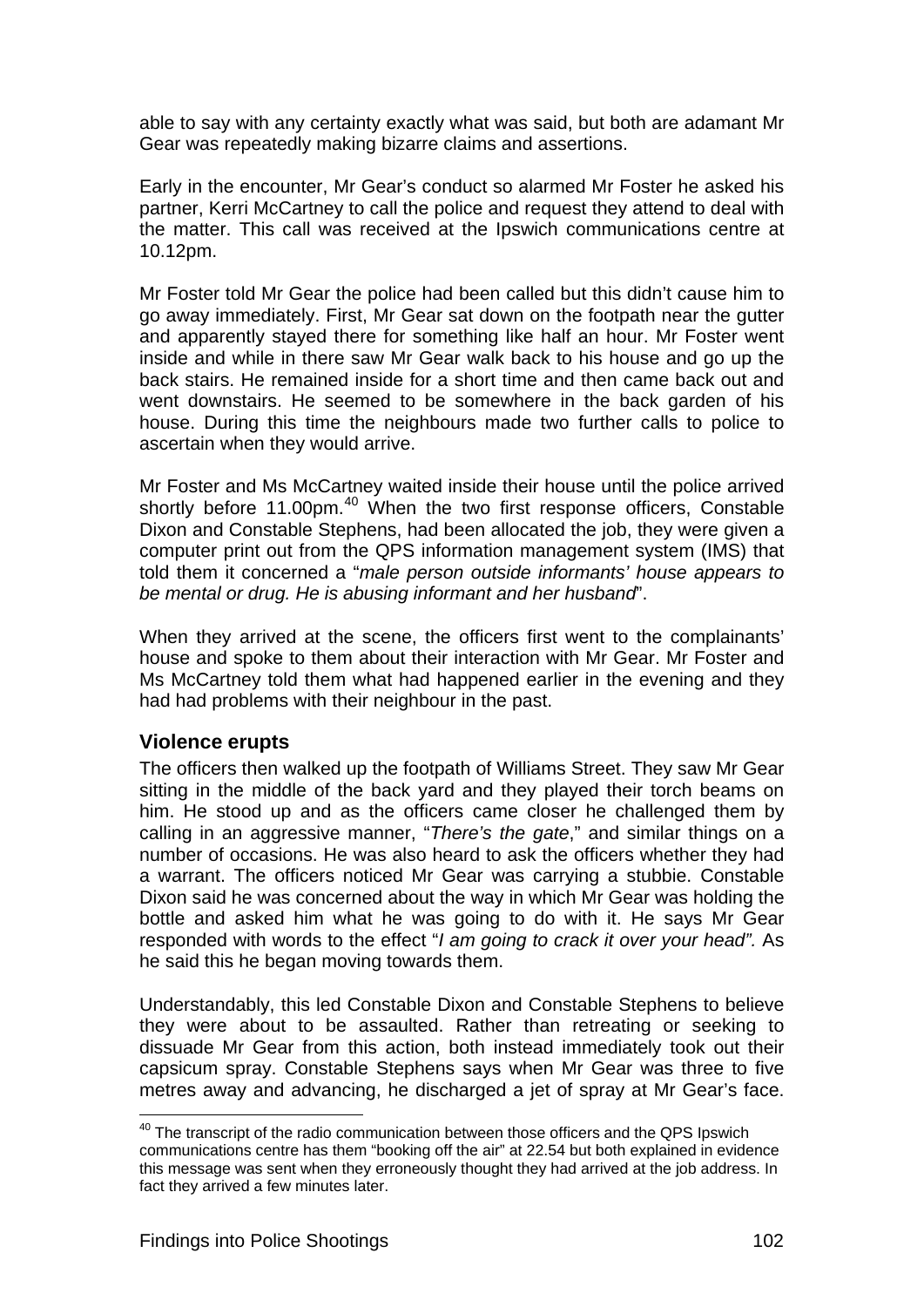Constable Dixon then did the same. Both officers said in evidence the spray did not seem to have any effect, a comment they had made a number of times to other officers on the night of the shooting, but curiously both also said after being sprayed, Mr Gear ceased advancing towards them and turned and began moving back towards his house. Constable Stephens took out his extendable baton and when he noticed Mr Gear was turning away and bending over, possibly wiping spray from his face, he went quickly into the yard and struck him on his right thigh with the baton. Mr Gear responded by hitting Constable Stephens on the head with the stubbie. Constable Stephens first retreated back onto the footpath while Mr Gear immediately made for the back door. As he was doing so Constable Stephens says he pursued him and struck him "*a couple more times*" in the hope of getting him onto the ground.

Constable Stephens then followed Mr Gear to the back steps but thought better of trying to apprehend him on the stairs where Mr Gear's extra size and elevation would have made that difficult and so let him enter the house unimpeded. In the meantime, Constable Dixon came into the yard. He had accidentally sprayed himself in the eye with the capsicum spray and was therefore delayed slightly. This injury may also explain why he thought he saw Constable Stephens struggling with Mr Gear on the stairs. Realising he would not be able to assist in such a confined space Constable Dixon thought it appropriate to throw his torch at Mr Gear. It is not clear what the officer hoped to achieve by this but, fortunately, it struck no one and just hit the side of the house.

Constable Dixon radioed for assistance and then called again to advise Constable Stephens had been assaulted. These broadcasts were logged at 11.02 and 11.05pm. While they were waiting for that assistance to arrive, Constable Dixon went back to Mr Foster's house and used a hose to wash the capsicum spray from his eye. He also examined Constable Stephens head and noticed an acute lump behind his left ear. Both officers then returned to the Gear residence.

Constable Dixon took up position at the bottom of the back steps and Constable Stephens went to the front diagonally opposite corner so that they could keep an eye on the premises while waiting for further assistance to arrive. Constable Dixon says by that stage he was already contemplating a forced entry to the house in order to arrest Mr Gear for the assault on Constable Stephens. Constable Stephens was feeling unsteady due to being hit with the bottle. He was anxious for assistance to arrive and radioed in clarification of their location so the other crews wouldn't make the same mistake finding the place that he and Dixon had made. Checks were also requested as to the ownership of vehicles in the yard. It is apparent from the IMS system Mr Gear's identity was ascertained at some stage between 11.05 and 11.10 and it was established he was not wanted for anything and had no weapons registered in his name. Other checks that could have informed police Mr Gear had a history of mental illness were not undertaken.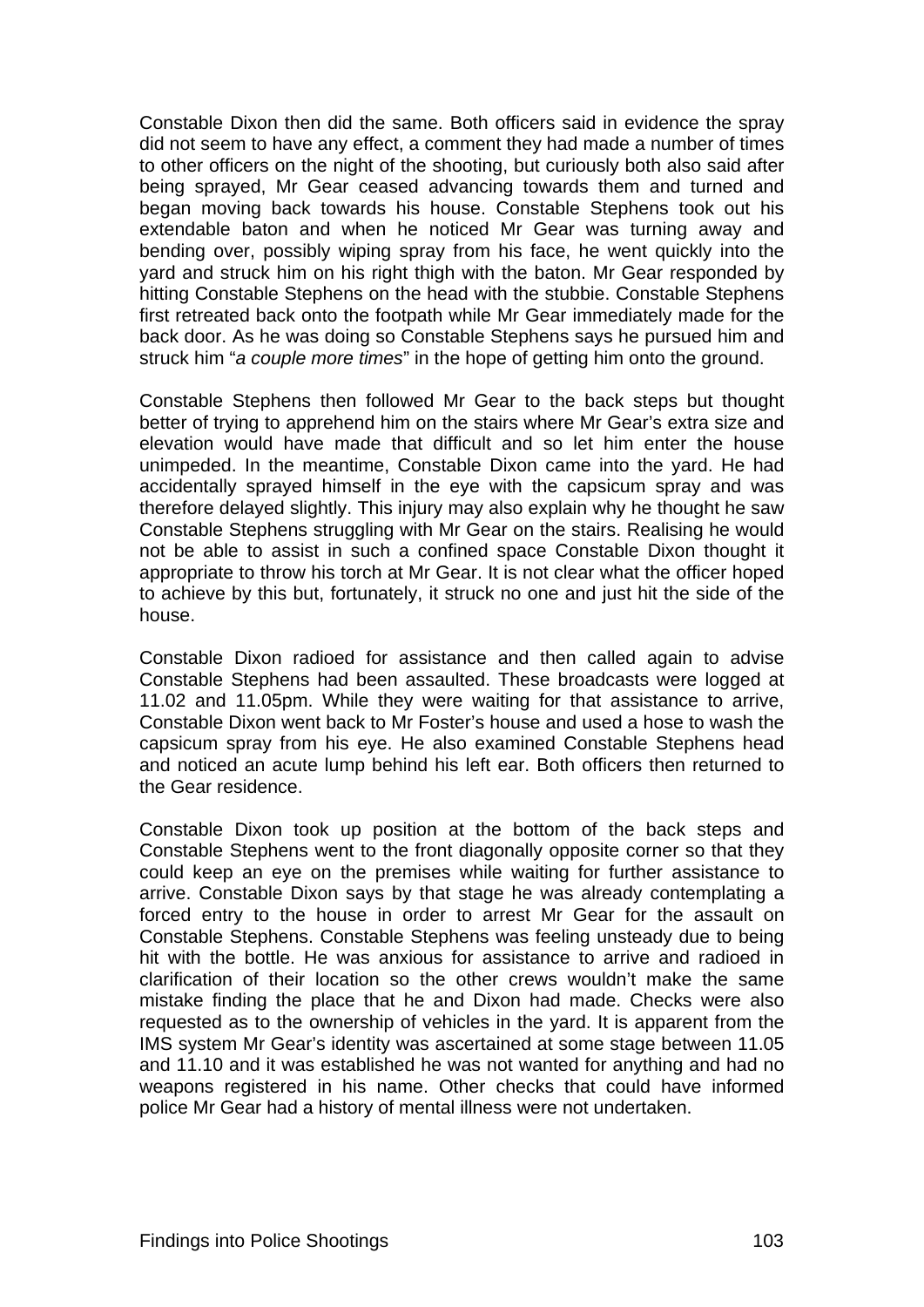### **Back up arrives**

Four other officers then arrived in two cars in quick succession. They did not undertake any group assessment or endeavour to develop a plan of how to approach the situation or even discuss it together. As might be expected, their versions of what transpired as each officer set about doing whatever he thought was best to resolve the situation are inconsistent in some parts but I do not consider this indicates an attempt to conceal the truth: rather it is an unavoidable outcome when people try and recall detail of such a volatile and traumatic set of events. As best as I can work out, the incident unfolded in the following sequence.

Constable Reis and Senior Constable Russell arrived first. They spoke to Constable Stephens out the front of the house, probably on the footpath near the letter box and apparently realised he was incapacitated. Senior Constable Russell stayed with him at the front of the house for a short time while Constable Reis went around the back to assist Constable Dixon. Senior Constable Russell then also went into the yard but stayed mainly at the front and the side of the house.

Very shortly afterwards, Constable Olsen and Constable Campbell arrived. Both of them after briefly speaking to Senior Constable Russell, went to the back and took up with officers Dixon and Reis.

Mr Gear came to a window in the front of the house. He was seen there by Constable Stephens who called to Senior Constable Russell who came around into the front yard and spoke with Mr Gear briefly through the window. He asked Mr Gear to open the front door. Mr Gear answered him by providing his name but did not open the door as requested. He then was seen to move away from the window. It seems likely at this stage he went into the kitchen.

A short time later the front door was opened by Mrs Gear who awoke and saw the police flashing lights. She got up and says when she opened the front door there were three officers on the stairs. Senior Constable Russell supports this account. He says he called to the officers at the back over the radio and Constables Reis and Dixon came to the front and were with him when Mrs Gear opened the door.

However, the recording made by Constable Olsen on a digital recorder he activated when he arrived on the scene seems to indicate that when Senior Constable Russell requested Constable Reis to come back to the front yard, Mrs Gear was already in the kitchen. This is also supported by Constable Stephens who says when Mr Gear moved away from the window, Senior Constable Russell went back around to the side of the house out of his view. He says he then saw Mrs Gear open the door from his vantage point on the footpath and there were no other officers present at that time.<sup>[41](#page-119-0)</sup>

<span id="page-119-0"></span> $41$  Russell would not need to broadcast the fact the door was open if Reis and Dixon were with him when it happened. Further, this reconstruction is also more consistent with the timing of later events; it seems about 40 seconds elapsed from the time Russell broadcast the front door was open until the shooting and all agree they are in the house for only a few seconds before this occurs.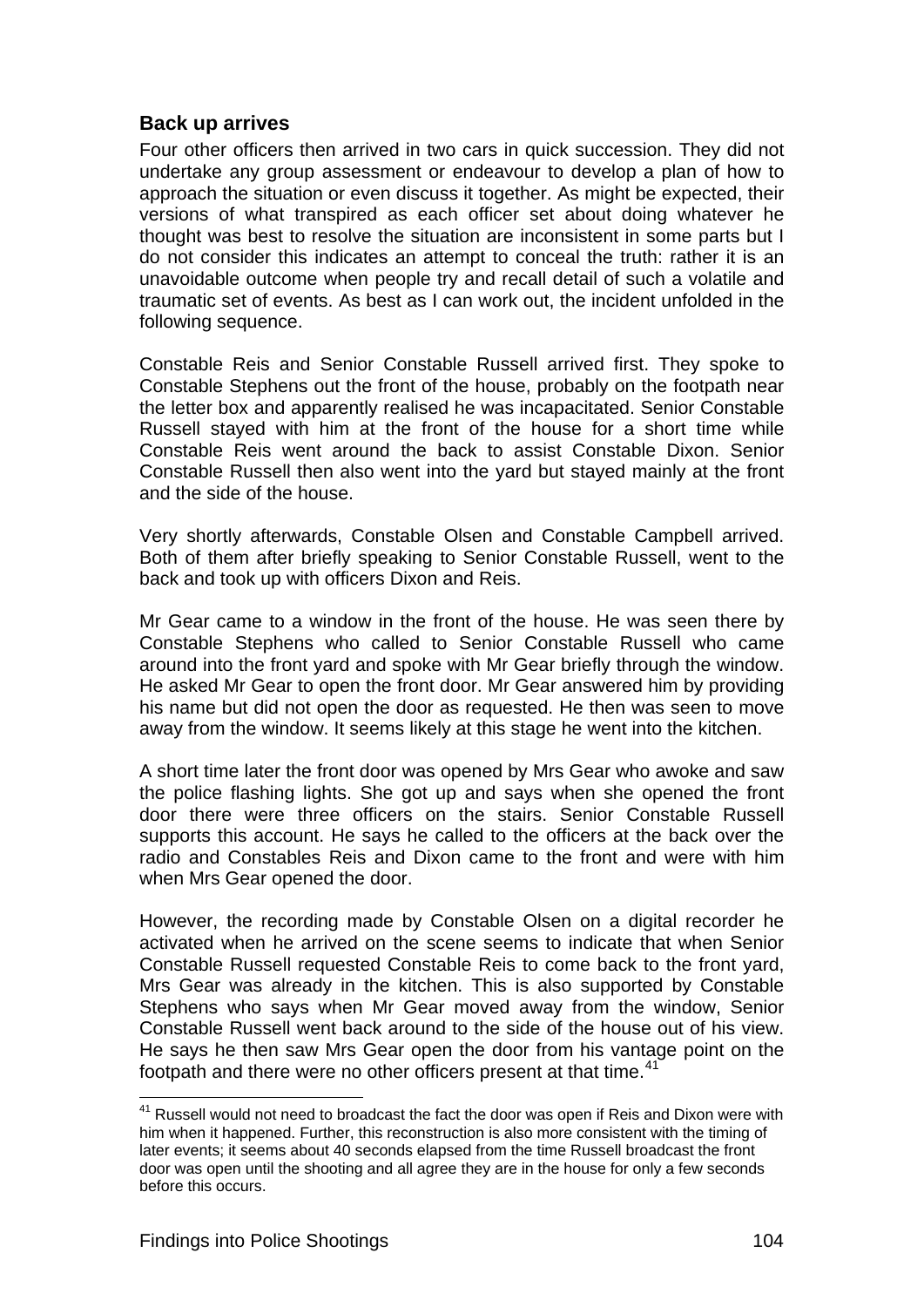Meanwhile, Constable Olsen went up the back stairs and looked through the glass pane in the back door. He could see clearly into the kitchen as it was well lit. He was trying to attract Mr Gear's attention in the house by asking his name and asking him to come outside.

Almost as soon as Mrs Gear came into the kitchen, after having opened the front door, she also opened the back door but her son quickly closed it. She says he looked frightened. It is at this stage Senior Constable Russell called on the radio requesting the officers to join him at the front of the house. This left Constables Olsen and Campbell on the back steps. Constable Dixon may have also remained with them for a short time. A short time later, Senior Constable Russell can be heard to say over the radio "*You guys the door's open here": –* presumably Reis and Dixon had not reached him yet. At about the same time, Constable Olsen can be heard directing Mr Gear to put down a knife he says he saw him pick up from the bench in the kitchen.

Mr Gear did not comply with this direction which was repeated a couple of times and he can be heard on the recording to say ominously with unintended irony "*You're gunna have to fuckin' shoot me mate".* Soon after this exchange Mrs Gear was encouraged and physically assisted by Constable Olsen to leave the kitchen via the back door. She was helped down the steps and told to go into the back yard. Constable Olsen then sought to contain Mr Gear by closing the screen door and putting his foot against it. Mr Gear demonstrated he was not intending to leave the house by slamming closed the back door.

Constable Olsen then broadcast over the radio the fact Mr Gear had a knife and is "*barricaded in the house*" but it seems the officers who were most meant to hear this message, namely those at the front of the house were just about to, or indeed already had, learnt this fact from their own observations.

### **Three officers enter the house**

When Constables Dixon and Reis joined Senior Constable Russell at the front door they decided to enter the house but did not discuss what they would do once inside or why they were going in. Senior Constable Russell said in evidence he wanted to get into the house as quickly as possible to build upon the rapport he thought he had established during the conversation with Mr Gear through the front window. Constable Dixon on the other hand thought they should go in to provide "*back up*" for the officers at the back steps. He suggested the possibility there might be weapons in the house as a justification for entering quickly. Constable Reis was able to offer no insight into how the decision to enter was made or what was hoped to be achieved. Senior Constable Russell was armed with his mag light torch; Constables Dixon and Reis drew their extendable batons. They entered in that order.

The front door opened onto the lounge room. It gave access to the rest of the house through a door way in the diagonal corner that led to a hallway with immediate access to the kitchen and Mr Gear's bedroom. The three officers headed towards that doorway. Senior Constable Russell says he had only taken a few steps in that direction before stopping and calling to Mr Gear who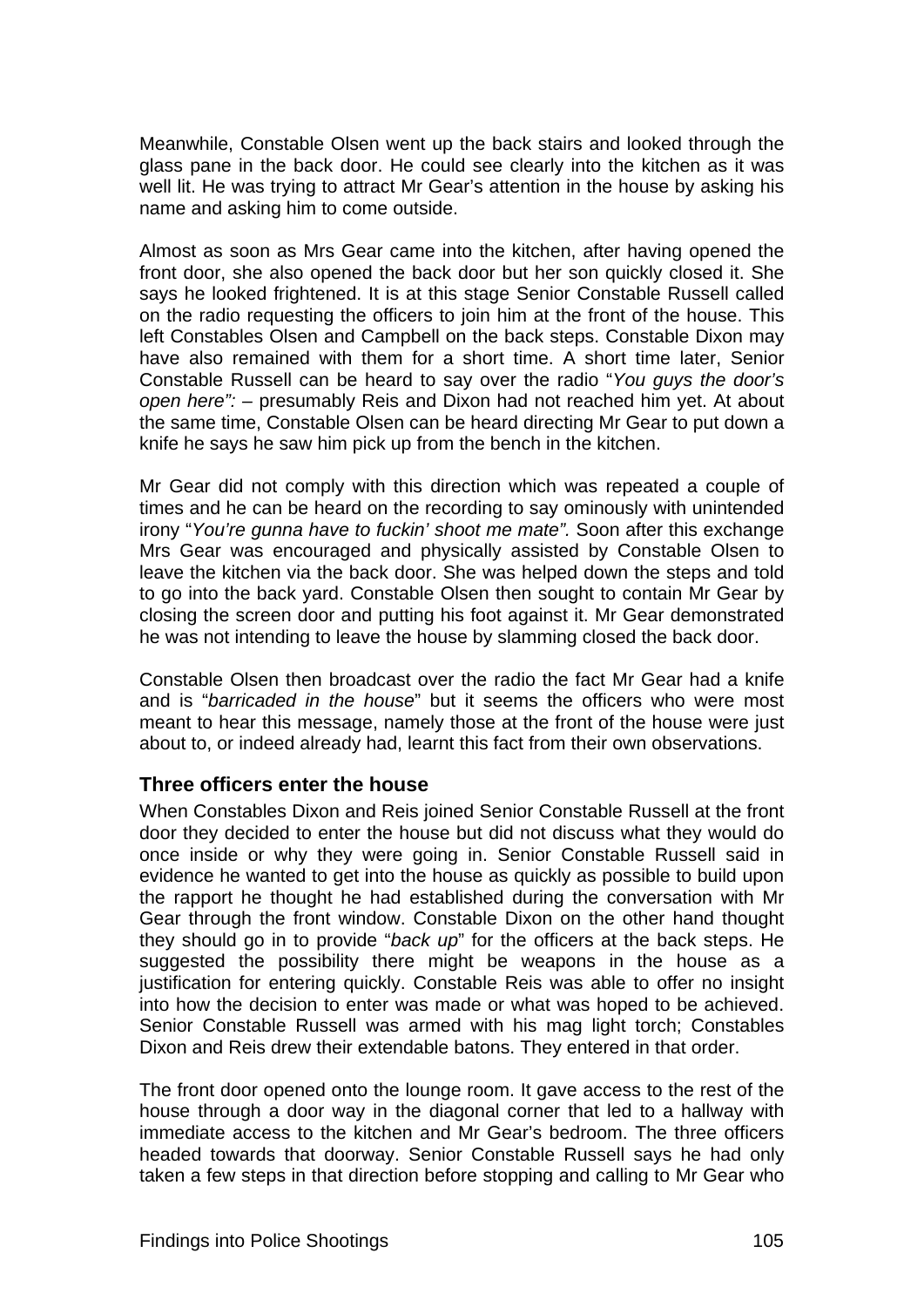he then saw in the hallway leading to the lounge room. He could see Mr Gear had a knife in his hand and saw him enter the lounge room. Senior Constable Russell shouted a warning to his colleagues and rushed out of the room followed very closely by Constable Reis. As they were on the stairs, screaming from the house alerted them Constable Dixon was still inside.

### **Shots are fired**

Displaying great bravery, Constable Reis then re-entered the house. He says when he did so he saw Constable Dixon was lying back across some furniture in the north eastern corner of the room. He had his feet raised and Mr Gear was standing very close in front of him. This corroborates Constable Dixon's account that after the other two officers fled, Mr Gear turned his attention to Constable Dixon who had been behind and to the left of Senior Constable Russell as they advanced. As a result he was unable to exit through the front door because furniture along the northern wall blocked the direct path and Mr Gear's position in the middle of the room prevented a more circuitous route.

Constable Dixon says as Mr Gear advanced towards him he backed away until he stumbled and fell back onto some furniture. He then sought to keep Mr Gear at bay by kicking out with his feet and waving his baton at Mr Gear's upper body. He says while this was happening, Mr Gear was slashing at his legs and groin with the knife. Constable Dixon says he was expecting to be stabbed and couldn't escape. Constable Reis did not see the knife when he re-entered the house but assumed Mr Gear still had it and was convinced he would stab Constable Dixon as he was very close to the prone officer. He therefore went forward and slammed his baton across Mr Gear's back before jumping back.

It seems this may have provided Constable Dixon with an opportunity to draw his gun, as he says at one stage he noticed Mr Gear turn away momentarily. He took this chance and immediately fired a string of shots into Mr Gear's upper body. Constable Dixon claims he then reassessed the situation and seeing no change in Mr Gear's behaviour, fired another group of shots, one of which at least, he saw strike Mr Gear in his upper left chest area. The officer claims when this occurred, Mr Gear was spun or turned away to his left. He says *"it was as if he was going to come back to me and present himself again and then I fired the last string of shots at his side".* He says Mr Gear then turned away and went into his bedroom.

Other officers support this account to some extent. Constable Reis says after he struck Mr Gear and stepped back, he heard three or four shots fired, saw the deceased take a few steps back and then turn and go out of the room through the door into the bedroom across the hallway. He said it was possible Mr Gear had turned while the shots were being discharged but he also said *"it all happened so fast, I don't know".* He was sure the shooting had stopped before Mr Gear left the room and the bullets were all fired in a single stream with no discernable break.

Senior Constable Russell followed Constable Reis back into the lounge room. He says he is unable to recall anything of the actions of Mr Gear and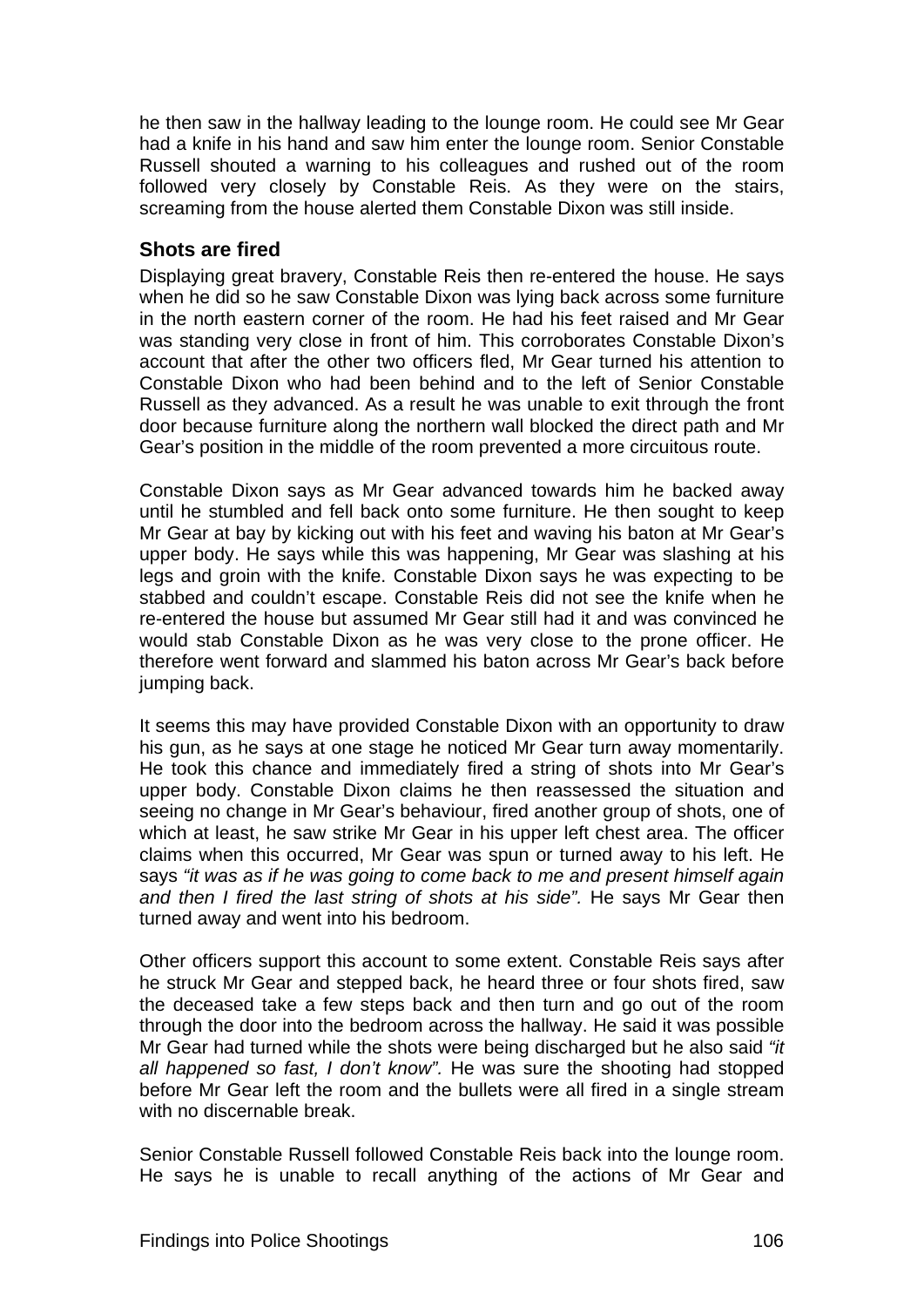Constable Dixon, except that very soon after entering he saw a muzzle flash and heard a number of shots fired in rapid succession. He then saw Mr Gear move into the bedroom in the south east corner of the house.

The recording made by Constable Olsen does not support Constable Dixon's claim he fired three groups of shots and reassessed the need for further shots after each group had been fired. Rather, the tape recording evidences a single rapid discharge of nine shots, with no discernable break that took about three seconds in total. His shrill screaming that can be heard before and after the shooting indicates the officer's account of a calculated assessment of risk and response is unlikely to be accurate.

Constable Dixon's screaming and the sound of furniture banging also prompted Constable Olsen to enter the house via the back door. He was moving quickly towards the lounge room when the sound of gunfire caused him to prop, narrowly averting a headlong rush into the path of Constable Dixon's bullets. He was at the door way from the kitchen to the hallway when Mr Gear came out of the lounge room and crossed the hallway to his bedroom. Constable Dixon next came into the hallway with his gun drawn yelling "drop the knife!" repeatedly. The two officers entered the bedroom where they found Mr Gear slumped across the bed. Constable Olsen was able to reassure Constable Dixon that Mr Gear was no longer a threat. He advised the communications centre that shots had been fired and requested an ambulance urgently. The fact of the shooting was entered onto the IMS at 23.11pm.

## *Post shooting events*

### **First Aid**

Police officers at the scene provided Mr Gear with first aid in the form of Expired Air Resuscitation [EAR] and Cardio Pulmonary Resuscitation [CPR], pending the arrival of the paramedics. This is confirmed by the paramedics, who found the police conducting first aid when they arrived on scene at 11.20.

The paramedics found that Mr Gear was in a critical condition as a result of several bullet wounds. He had lost a lot of blood and they could not find a pulse. He was not breathing and was unconscious. They rushed him to the Ipswich Hospital; however Mr Gear could not be revived.

I commend the police officers and the QAS paramedics involved in endeavouring to save Mr Gear.

### **Scene secured**

Shortly after the incident, as is required, the scene was cordoned off and secured. A crime scene warrant was taken out to facilitate the conduct of investigations at the scene of the shooting. A crime scene log was maintained.

### **Accoutrements secured**

Accoutrements on issue to Constable Dixon including his service issue Glock pistol, magazines and ammunition, as well as his police issue oleoresin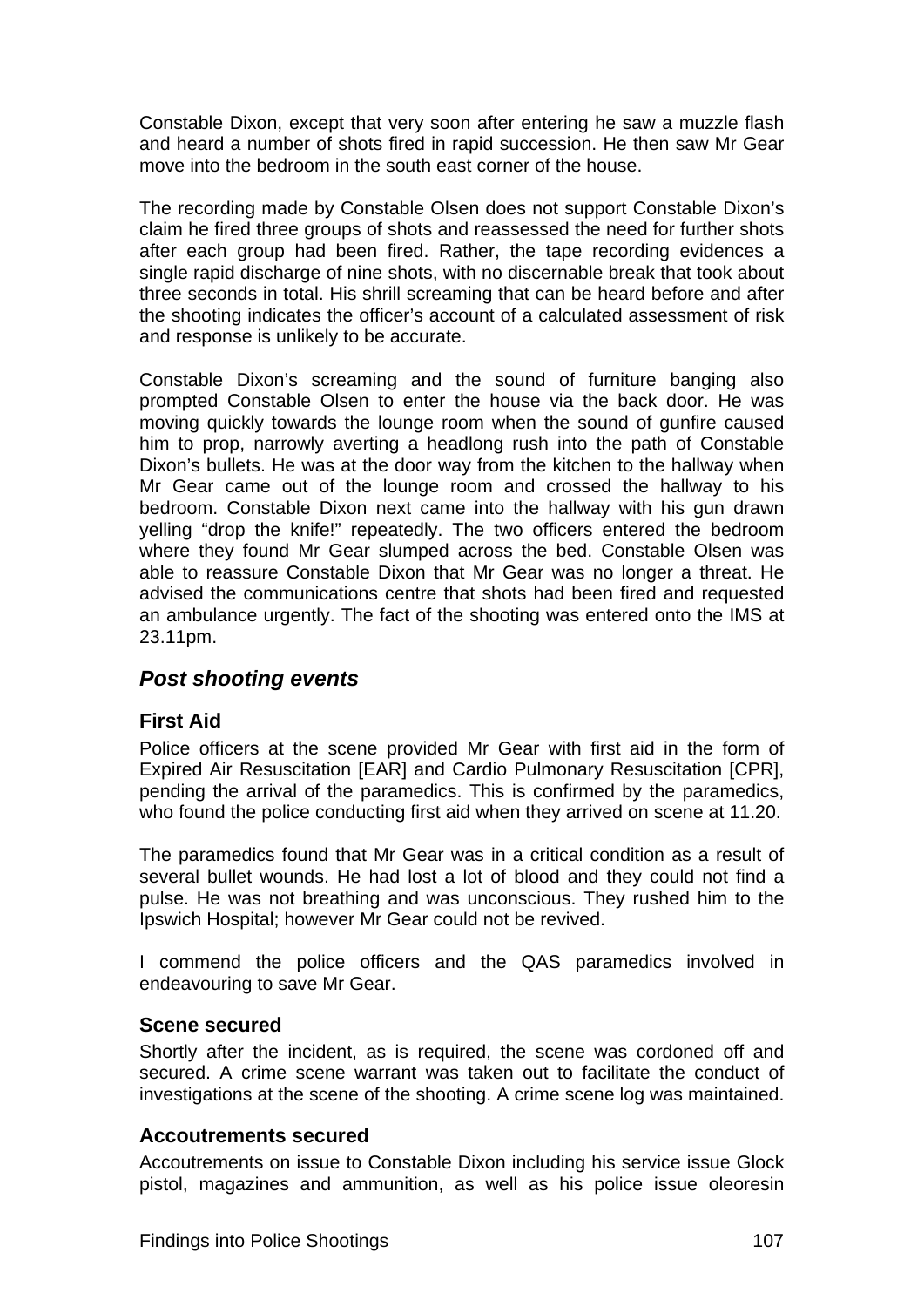capsicum canister were seized for forensic examination. Constable Dixon's police shirt and boots were also seized for forensic examination.

### **Breath and blood sample taken from officer**

At 12.05am on 25 February 2006, Senior Constable Dixon provided a sample of his breath for analysis on an "alcotest" which proved negative. Later that morning, Senior Constable Dixon consented to supplying a blood sample for analysis, which proved negative for alcohol and drugs.

### **Directions to police**

The principal investigator, Detective Inspector Reeves, confirmed during his evidence that the police involved in the incident were kept separate "as best as humanly possible". They went to two different police stations and were not permitted to communicate amongst themselves, prior to being interviewed. They were represented by a lawyer during their interviews.

### **The autopsy**

On 25 February 2006, an experienced forensic pathologist, Doctor Alex Olumbe, conducted an autopsy on Mr Gear's body at the John Tonge Centre. Dr Olumbe describes Mr Gear as being 187cm in height and weighing 126 kilograms.

Doctor Olumbe located four bullet entry wounds to the front of Mr Gear and four bullet entry wounds to his back. He located six projectiles in Mr Gear's body. The located entry wounds are as follows –

- 1 Upper chest.
- 2 Back of right hand.
- 3 Back of left upper arm.
- 4 Front middle section of the left upper arm.
- 5 Right mid-back.
- 6 Right mid-back.
- 7 Lower left back.
- 8 Lower left back.

The projectile causing the number 5 entry wound – right mid-back - damaged the heart and lungs and is considered to be the most lethal of the wounds.

None of the entry wounds had skin blackening or tattooing indicating all were fired from more than a metre away from Mr Gear.

Additionally, Doctor Olumbe found bruises on the left upper back and left forearm. The bruises on the left upper arm were consistent with having been inflicted by a blunt object such as a police baton. The two bruises on the upper part of the left back may have been as a result of a fall on a blunt object, however it was not possible to rule out they may have been caused by a blunt object such as a police baton.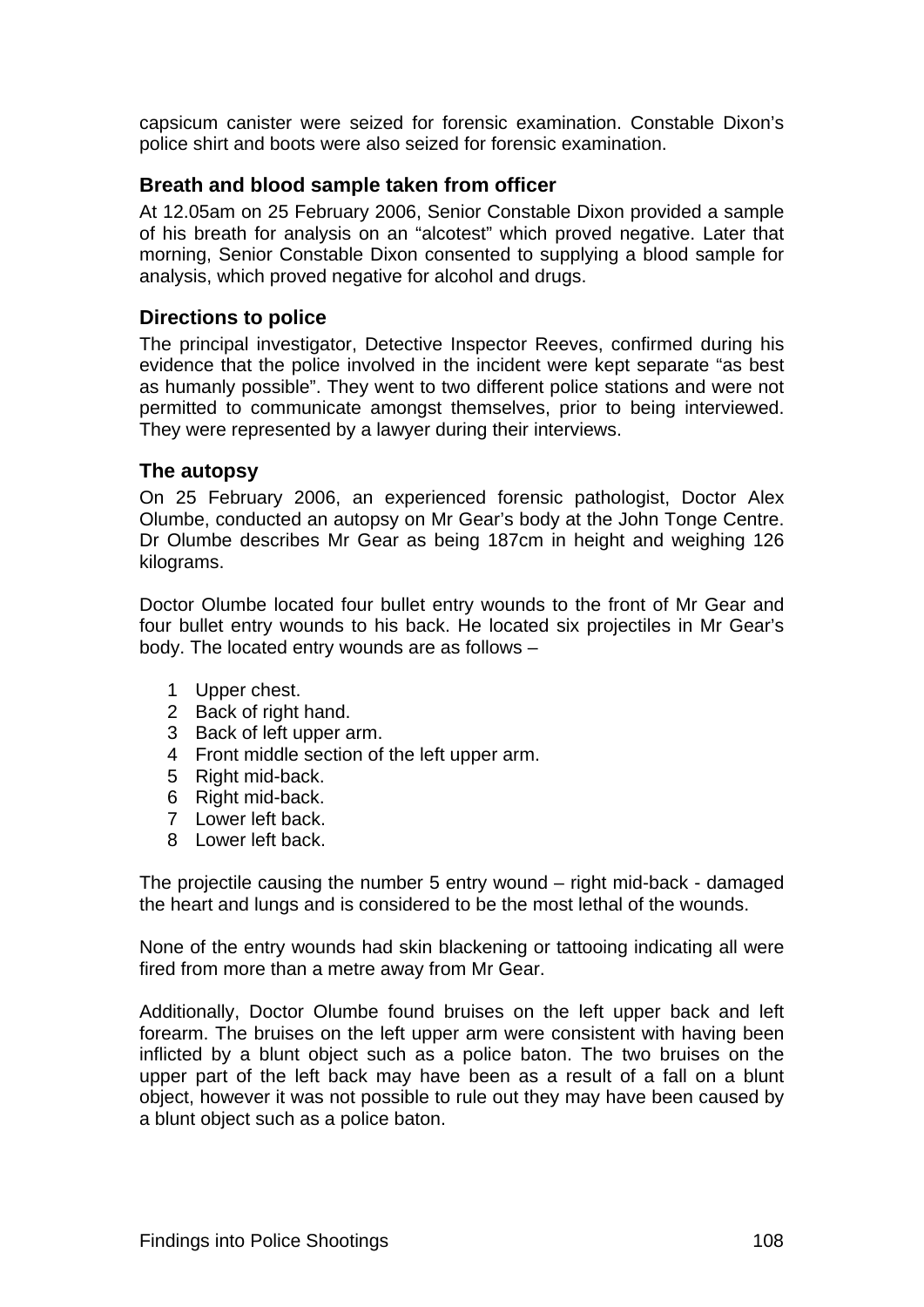Samples of blood and urine were taken at autopsy for toxicology analysis, as were swabs of the nasal, mouth and eye areas. Analysis of the blood sample revealed the following:–

Alcohol – 14mg/100ml (0.014%). This reading is considered very low and is indicative of either very low consumption or the alcohol consumed had been metabolised at the time of death.

Norfluoxetine – 0.04mg/kg. Norfluoxetine is the metabolite of fluoxetine which was not detected in the analysis which suggests that Mr Gear had not been taking fluoxetine recently, but that he had stopped taking it several days prior to his death and possibly up to a few weeks.

 No quetiapine was detected. This means that Mr Gear must have ceased taking it at least four days prior to his death.

Tetrahydrocannabinol-9-carboxylic acid. This is a metabolite of cannabis. Its presence indicates the recent presence of tetrahydrocannabinol but the time frame in which the drug has been ingested can not be accurately calculated. The metabolite is pharmacologically inactive and is not believed to contribute to the effect of marijuana after smoking. This suggests Mr Gear was not affected by marihuana at the time of his death.

Doctor Olumbe considered the cause of Mr Gear's death was *"multiple gunshot wounds".* 

### **Ballistics**

A forensic examination was conducted of Constable Dixon's Glock pistol, the spent cartridges located at the scene and the projectile remains located at autopsy.

The evidence is that nine bullets were discharged during the incident. Six bullets were located in Mr Gear's body at autopsy and two bullets were located within the lounge room of the residence, with the remaining bullet hitting a door frame.

Forensic examination revealed the nine bullets had been discharged from Senior Constable Dixon's Glock pistol.

The holes and powder residue located on Mr Gear's shirt were consistent with Glock 40 calibre bullets being fired from close range. It was not possible to determine the distance with any precision.

### **The identification**

On 26 February 2006, Noel John Gear, the father of James Michael Gear, formally identified the body of his son to Inspector Reeves at the John Tonge Centre.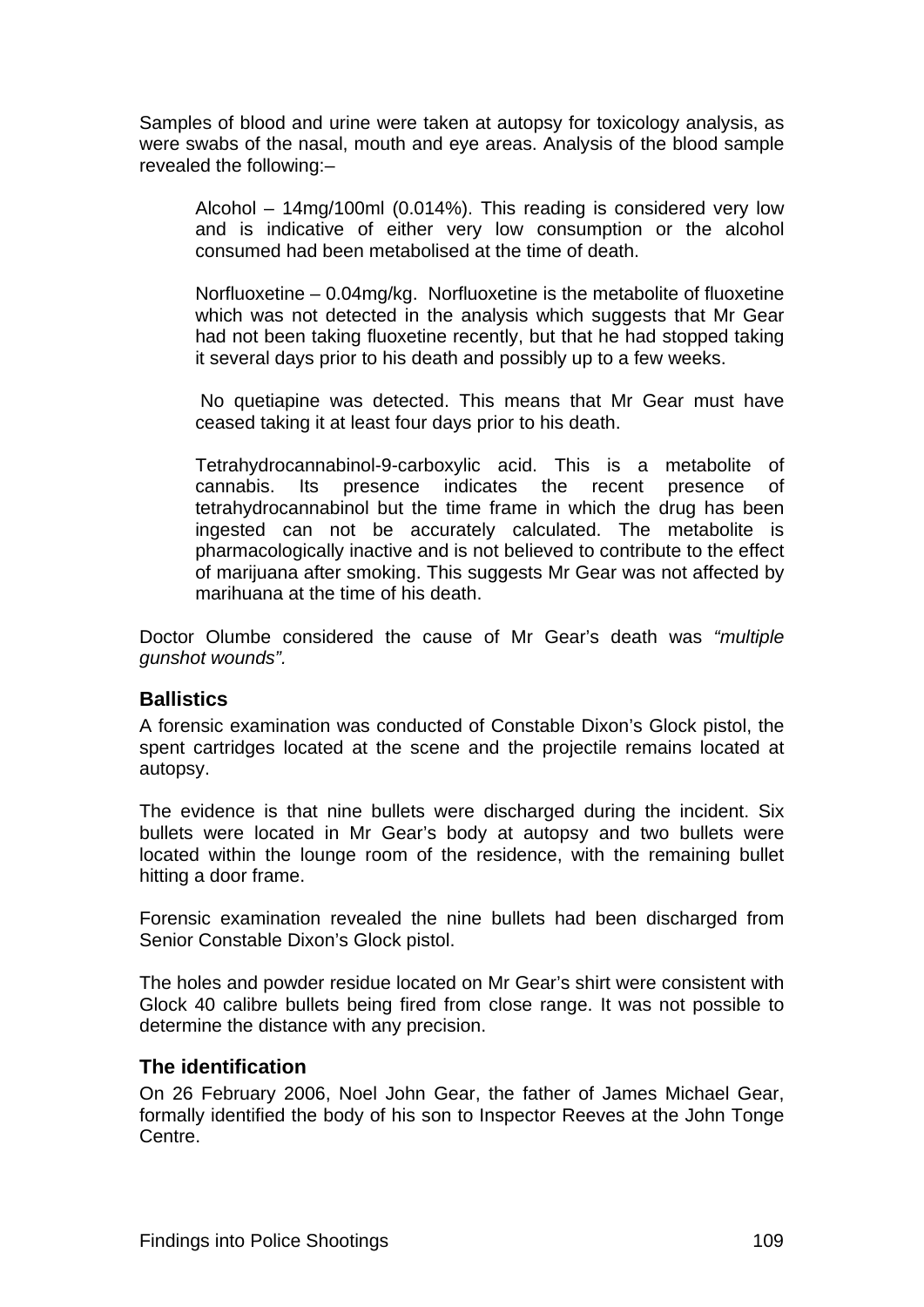## **Findings required by s45(2)**

I am required to find, as far as is possible, the medical cause of death, who the deceased person was and when, where and how he came by his death. I have already dealt wih this last aspect of the matter; the circumstance of the death. As a result of considering all of the material contained in the exhibits and the evidence given by the witnesses, I am able to make the following findings in relation to the other aspects.

**Identity of the deceased** – The deceased was James Michael Gear.

**Place of death** – Mr Gear died at 71 Harlin Road Coalfalls in Queensland.

**Date of death** – He died on 24 February 2006.

**Cause of death** – Mr Gear died from multiple gunshot wounds to the chest and abdomen as a result of being shot by a police officer.

## **Referral to the DPP**

In so far as is relevant to this matter, s48 provides that if information obtained by a coroner while investigating a death leads him/her to reasonably suspect that a person has committed an offence, the coroner must give the information to the director of public prosecutions. In this case it is appropriate to consider whether such a referral should be made in relation to an offence of unlawful killing.

It is not my role as coroner to decide whether any person is guilty of an offence in connection with the death or indeed, even whether the prosecutorial discretion should be exercised in favour of presenting an indictment and bringing the matter before a jury.

I take "*committed an offence*" to mean that there is admissible evidence that could prove the necessary elements to the criminal standard.

The use of the term "*reasonably suspects*" is redolent of the test applied when a search warrant is sought. In that context it has been held that a suspicion is a state of mind less certain than a belief and to be reasonable it must be based on some evidence, but not necessarily well founded or factually correct and be a suspicion that a reasonable person acting without passion or prejudice might hold.<sup>[42](#page-125-0)[43](#page-125-1)</sup>

However, a search warrant is frequently sought when very little might be known about the circumstances of the suspected offence. In that context it is applied when there has been inadequate opportunity to allow the suspicion to

<span id="page-125-1"></span><span id="page-125-0"></span>l 42 For a discussion of the authorities see Tonc K., Crawford C., & Smith D., *"Search and*  Seizure in Australia and New Zealand", LBC, Sydney, 1996 at p68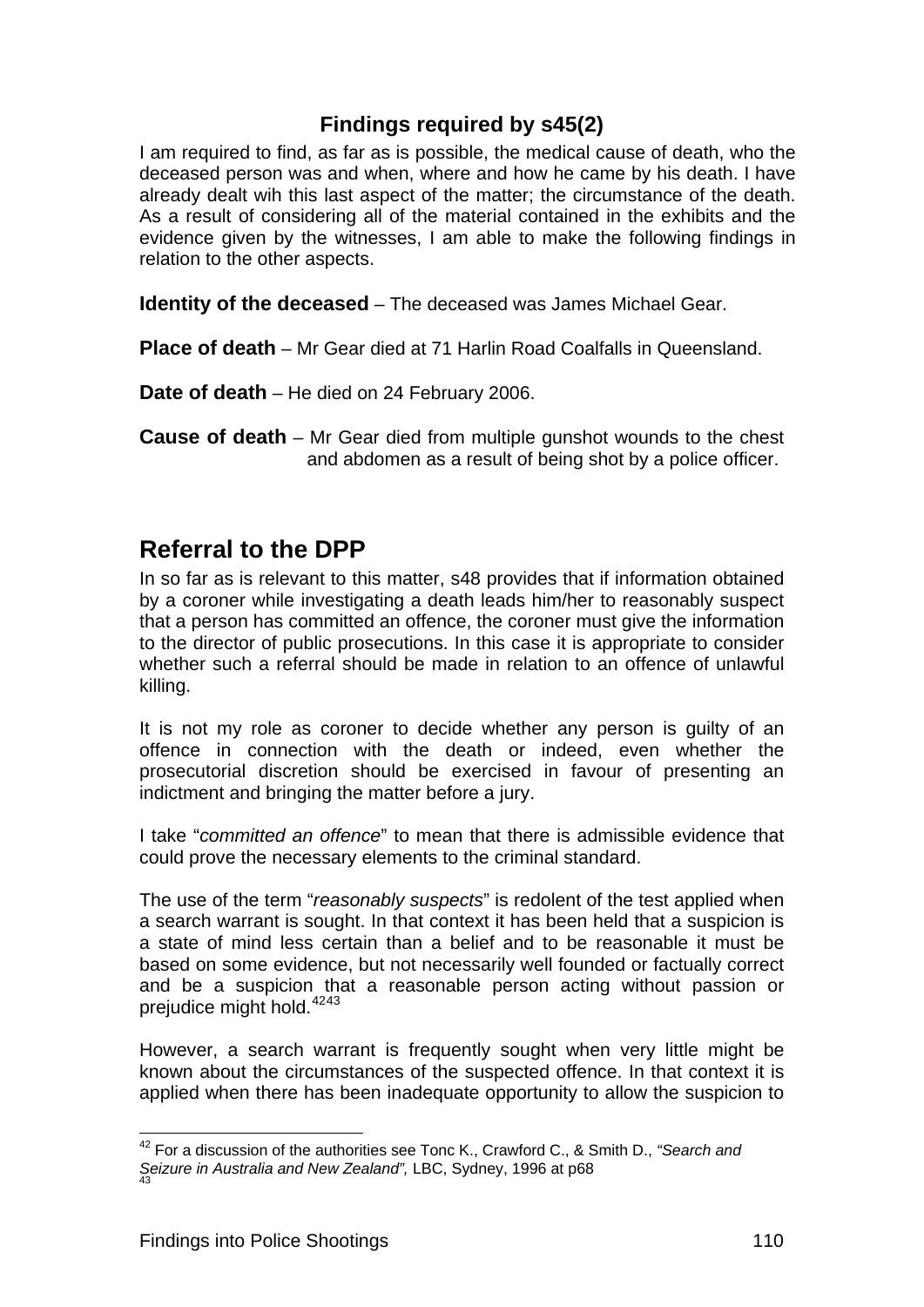gestate into a belief and authority is sought to take the steps that might enable that to occur. As a result, a relatively low level of certainty is needed to satisfy the test. It would seem incongruous that a similar approach be taken when there has been an extensive investigation and public inquiry in which all relevant witnesses have given evidence under oath and have been cross examined and world renowned experts have provided reports and also given oral evidence. In those circumstances there is little room for uncertainty and reliance on speculation or conjecture would seem unnecessary. The removal of doubt by the forensic process means that for a suspicion to be reasonable it must be well founded.

I consider this potential anomaly can be overcome by construing the subsection as requiring a referral to the DPP only when the coroner considers it likely that the Crown could prove all of the elements of an offence.

Section 291 of the Criminal Code provides that it is unlawful to kill another person unless that killing is authorised, justified or excused by law.

Section 300 of the Criminal Code states that "*any person who unlawfully kills another person is guilty of a crime, which is called murder, or manslaughter, according to the circumstances of the case".* 

There are various definitions of murder provided by s.302 of the Code. Most relevant to this case, s302(1) provides that a person who unlawfully kills another person with the intention of causing the death or doing grievous bodily harm is guilty of the crime of murder.

In this case there is an abundance of evidence indicating that Mr Gear died as a result of being shot by Constable Dixon.

When interviewed by investigators immediately after the shooting, the officer indicated that he had shot Mr Jacobs intending to incapacitate him. He gave similar evidence at the inquest. However, these admissions were made after the officers had been given a direction *t*o answer questions pursuant to the *Police Service Administration Act 1990* and s39 of the *Coroners Act 2003 respectively*. The answers were not therefore voluntary and can not be used against the witness in criminal proceedings. However, the intention of an actor can be inferred from the circumstances of the act: the natural and usual consequences of an act will be presumed to have been intended.

In this case, I consider a jury could infer from the deliberate close range shooting of Mr Gear as witnessed by others that the officer had the intention to kill or do grievous bodily harm. I therefore consider all the elements of the offence of murder can be made out against one of both officers.

Accordingly, the only issue to be further considered is whether the killing was authorised, justified or excused by law. If it was, that is the end of the matter. If not, I must refer the evidence, other than that given after the directions previously mentioned, to the DPP for her consideration.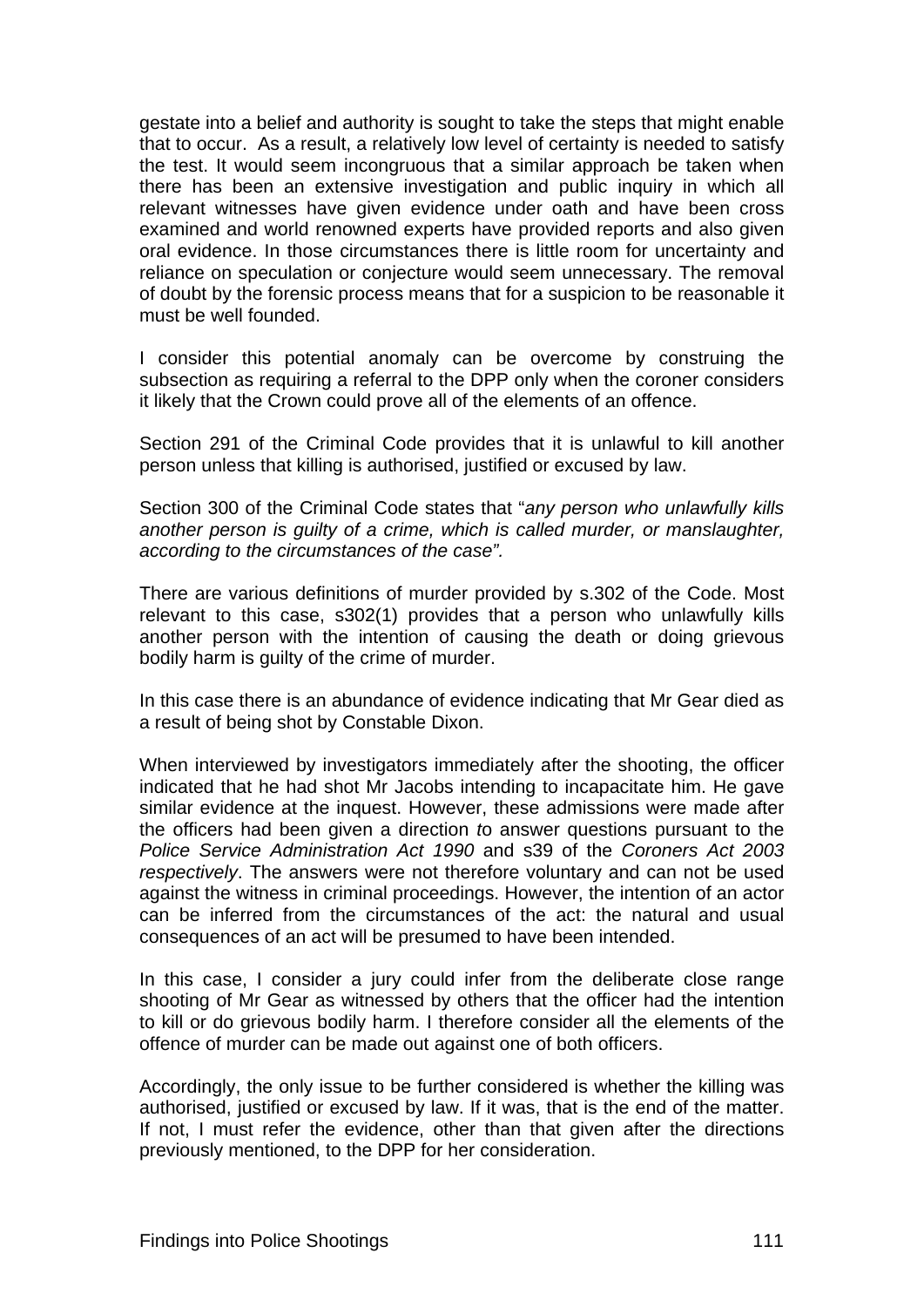This requires consideration of any defences open to the officer, because, before a jury could convict him, the prosecution would have to exclude the operation of any defences. The two statutory provisions relevant to that issue in this case are s.271 and s.283 of the Criminal Code.

Section 271, short-titled "*Self-defence against unprovoked assault,*" provides that if a person is assaulted in such a way as to cause reasonable apprehension of death or grievous bodily harm, and the person reasonably believes that he can not otherwise protect himself from that, it is lawful for the person to use such force as is necessary for his defence even though that force may cause death or grievous boldly harm. So far as is relevant to this case, "assault" is defined in s.245 to include not only the application of force but also the threatened application of force in circumstances where the person making the threat has an actual or apparent ability to carry out the threat.

It is also important to note that s.283, short-titled "*Excessive force*", provides that *"(i)n any case in which the use of force by one person to another is lawful the use of more force than is justified by law under the circumstances is unlawful".* 

I will now apply that law to the facts of this case.

As I have set out earlier, Mr Gear was shot when three officers rushed into his house and he confronted them while armed with a knife. Two of the officers managed to escape but the third, Constable Dixon, fell against some furniture and was attacked by Mr Gear. In those circumstances, I am of the view that Constable Dixon reasonably feared that he may suffer serious harm or even death. He could not escape even when another officer bravely entered the room and struck Mr Gear with his baton. Constable Dixon was therefore, in my view, justified in shooting Mr Gear even if it was likely that in so doing he would cause his death.

There is therefore, no basis on which to refer any information concerning this matter to the DPP

## **Concerns, comments and recommendations**

Section 46 provides that a coroner may comment on anything connected with a death that relates to public health or safety, the administration of justice or ways to prevent deaths from happening in similar circumstances in the future. It will be noted that those heads of jurisdiction are alternatives and so it is not necessary the death be preventable before a comment concerning public health and safety or the administration of justice can be made.

The circumstances of Mr Gear's death, in my view, raise the following issues for consideration from this perspective:-

• Was the care provided by the West Moreton Mental Health Service of an appropriate standard?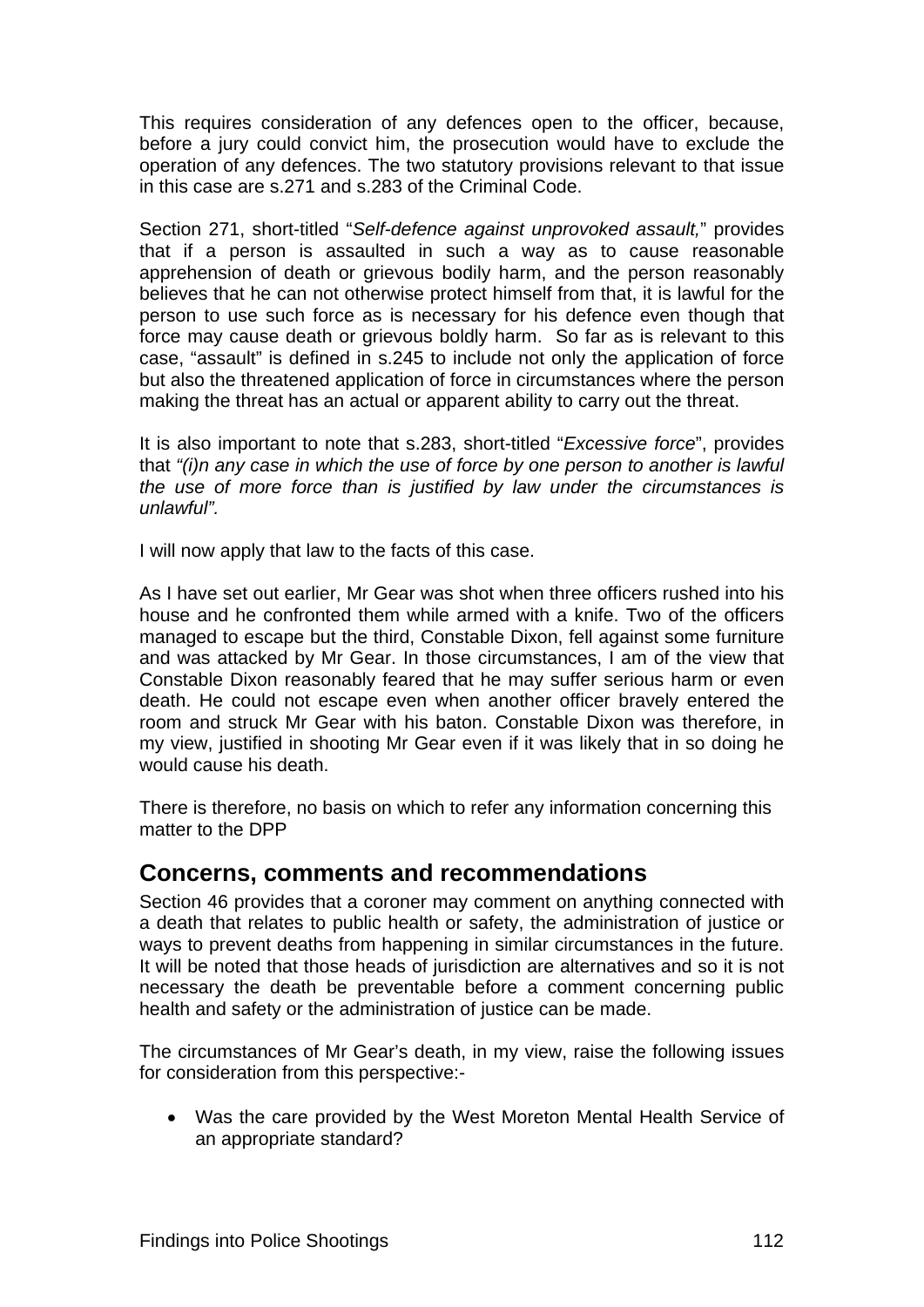• Did police respond appropriately to the situation on the night of Mr Gear's death?

## *Mental health care*

As detailed earlier, Mr Gear suffered from mental illness since his early teens. As with many people suffering from many different illnesses his willingness to receive treatment fluctuated. The added difficulty for those suffering mental illness is, however, their judgment about their need for treatment is often warped by their illness. For that reason, there is a responsibility on those who are aware of their illness and can give them care, to persevere in trying to do so even when their offers of help have been rebuffed. Indeed, the Mental Health Act provides for compulsory treatment if the patient meets the criteria for an involuntary treatment order.

It is against that background the mental health care provided to Mr Gear must be judged.

Initially in his teen years James Gear received assistance from the West Moreton Child and Youth Mental Health Service. It seems they provided him with assistance over a couple of years until he ceased attending in 2000. No doubt this service was entitled to expect his parents would contact them if James' needs were acute and those practitioners should therefore not be criticised for simply allowing him to discontinue attending.

A couple of years later just this happened when James' father contacted the West Moreton Integrated Mental Health Service (WMMHS) expressing concern about James' deteriorating mental condition. These concerns were taken seriously and Mr Gear was made the subject of an ITO in July 2002. It became apparent in addition to being noncompliant with his medication he was also abusing illicit drugs.

When the ITO was downgraded to a limited community treatment order with a condition he attend the WMMHS, take his medication and abstain from illicit drugs, the service did nothing of significance to advance this last and most important condition, other than to give Mr Gear a phone number of ATODS. Unsurprisingly, he did not contact the service.

Throughout 2003 and 2004, Mr Gear's condition seems to have been relatively stable and he was in regular contact with his case manager, Ms Luong, and his psychiatrist, Dr McKinnon. Unfortunately, this productive therapeutic alliance ceased when Ms Luong left WMMHS in January 2005. Her replacement, Ms Matjac, only remained with the service for a few months. Mr Gear was then not seen by a case manager for approximately four months. His next case manager, Ms Tatarevic, had no practical experience, limited educational qualifications of relevance and received no training for the position. Throughout the rest of 2005, Ms Tatarevic struggled to provide assistance to Mr Gear. There is no doubt he may have been a difficult patient to manage; but it is equally clear her inexperience ill equipped her for the task.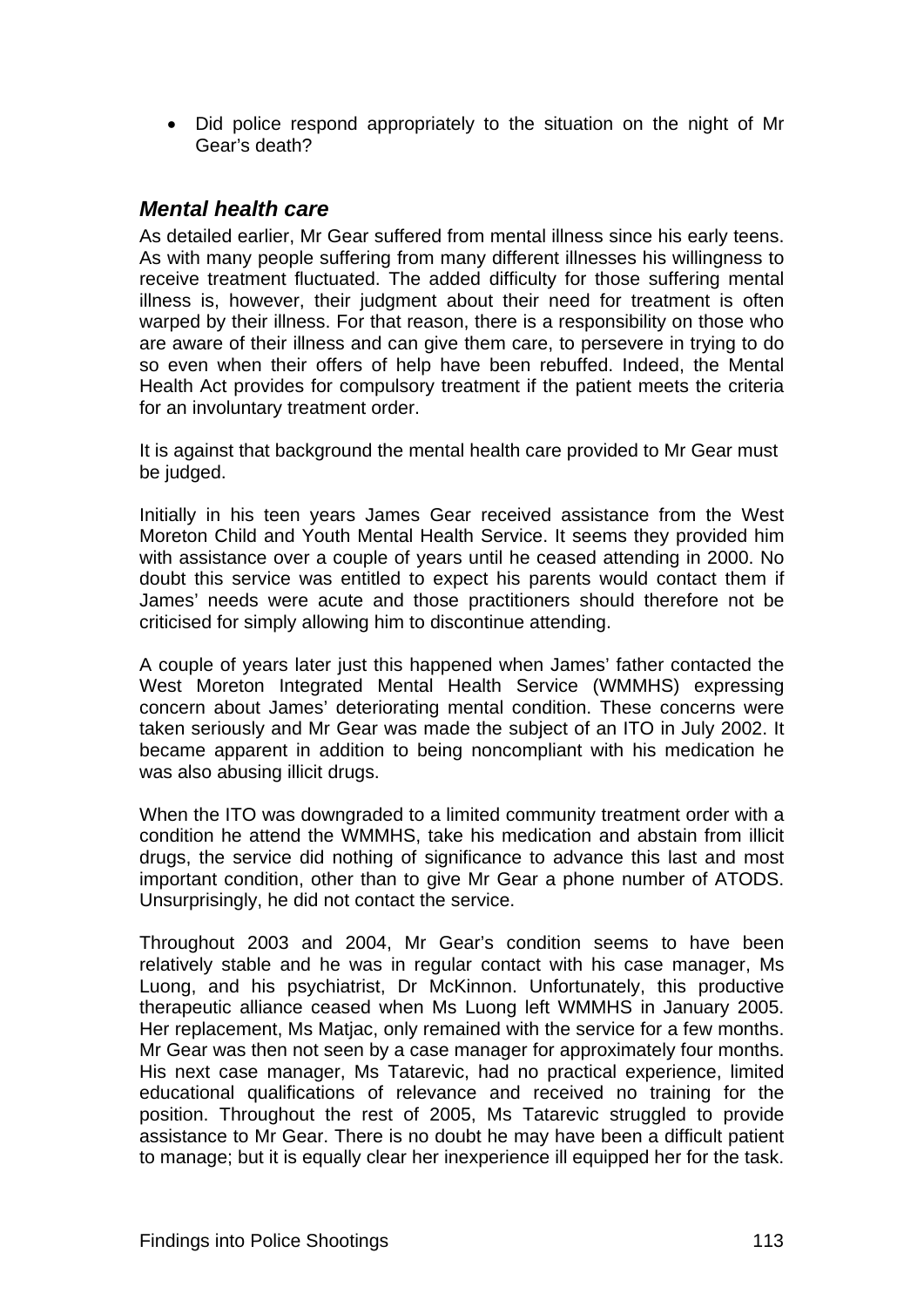As had always been the case, Mr Gear continued to abuse alcohol and drugs and still did not receive any active treatment for this exacerbating feature.

His situation worsened at the end of 2005 when his treating psychiatrist, Dr McKinnon left the service. There was no formal handover to her replacement, Dr Richardson and the change of psychiatrist coincided with the case manager, Ms Tatarevic reducing her workload from full time to two days per week. Throughout this period it was apparent Mr Gear suffered a serious lapse. He was not seen by a psychiatrist in the five months prior to his death and attempts by his mother to cause this to happen were frustrated by inadequacies in procedures that should have assisted her to this end.

Despite the case manager, Ms Tatarevic being chased out of the house and his mother reporting Mr Gear was exhibiting signs of severe psychosis; the Justice Examination Order process which could have caused him to be seen by a psychiatrist misfired.

Part of that was to do, in my view, with the unduly restrictive approach to the task by the authorised mental health practitioners who undertook the assessment. Their assessment, only 16 days before the shooting, that he was "*a mentally healthy young man"* could only have been made if the persons making it completely disregarded his clinical history, the eye witness accounts of his case worker and his mother, and his mother's opinions based on her longitudinal observations of him.

Just three days before his death, Mr Gear was manifesting such instability his case manager and her co-worker again left after a few minutes of attempting to engage with him. Their only response to his rapid deterioration was to advise this mother to apply for yet another Justice Examination Order.

In my view, the treatment of Mr Gear provided by the WMMHS was inadequate after Dr McKinnon and Ms Luong left the service. Not enough effort was made to encourage Mr Gear to engage with the service: in particular his case manager was ill equipped to discharge her duties and psychiatric review was too infrequent. Insufficient attention was given to resolving his illicit drug and alcohol abuse problems. When his mother reported his condition was seriously deteriorating, insufficient weight was given to her views and Mr Gear's clinical history. The inexperience of his case manager contributed to these oversights. It is quite possible had appropriate regard been had to Mr Gear's mother's valid concerns, he would have once again been made the subject of an ITO and would not have become involved in the dispute that precipitated his death.

## *The police response*

When the police were called to respond to complaints by Mr Gear's neighbour on the night of 24 February 2006, they were told at the outset the subject of the complaint "*appears to be mental or drug*'. Just two weeks before, officers from the same station had attended Mr Gear's residence with mental health workers to undertake a Justice Examination Order assessment.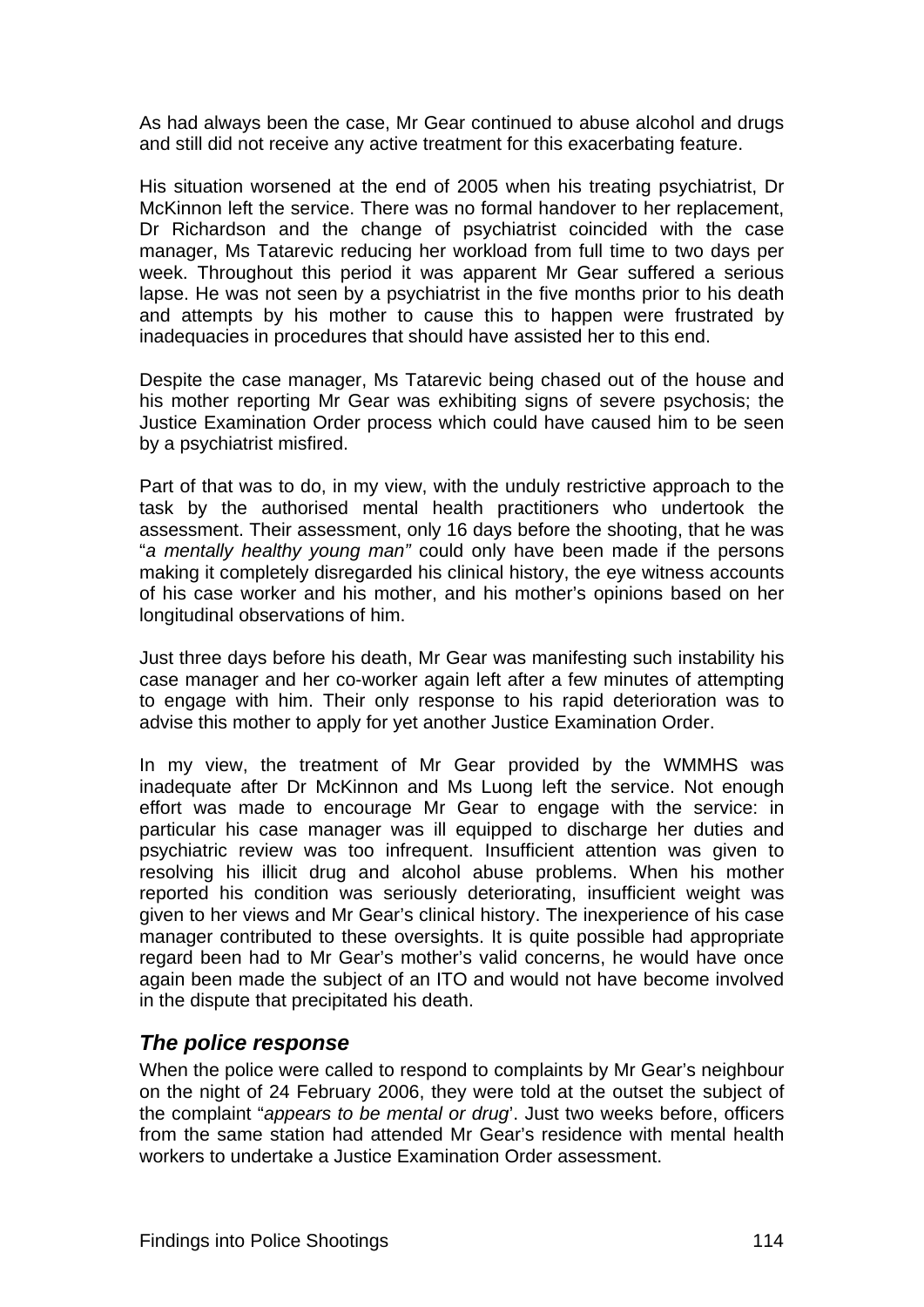Had the first response officers made enquiries with the station or even more closely questioned the neighbours, they could have readily ascertained it was likely Mr Gear was suffering from a mental illness. That should have alerted them to the need to proceed with more caution.

Had they done so, when Mr Gear made verbal threats and advanced towards them on the footpath, the officers may have considered tactically withdrawing. They were given further opportunity to do so after they administered OC spray and Mr Gear, without doing any violence to the officers, retreated into his yard. Rather than taking that opportunity to seek advice or to consider less confrontational ways of proceeding, the officers did the opposite. One of them ran into the yard behind Mr Gear and struck him with a baton. Not surprisingly perhaps, Mr Gear responded by striking the officer. From that moment on the incident continued to escalate with no thought apparently being given by the officers as to how it might better be managed.

The arrival of more officers unfortunately did little to advance the consideration of a constructive and measured response to the problem presented by Mr Gear.

Surprisingly, there was no discussion or planning among the six officers involved in the incident. Even when Mrs Gear was removed from the house they failed to take stock. She could have easily and quickly assured them no one else was in the house who might have been at risk and that there were no firearms in the premises. In those circumstances, the most obvious appropriate response would have been to seek to persuade Mr Gear to leave the house. There was no need to enter the house; that was clearly a dangerous thing to do. There were many options that may have allowed the incident to be resolved without resort to deadly force. Mr Gear could have been contained in the house until those options were explored and/or it was clear that he was not a threat.

However, when the officers charged in, I accept the threat Mr Gear then presented to Officer Dixon was such, the officer had little option other than to discharge his firearm. I accept in the immediate circumstances of the shooting, the officer quite reasonably feared for his safety and he had no other reasonable means of defending himself. However, so uncoordinated was the response that Officer Olsen was extremely lucky not to be shot also as he charged through the kitchen towards the living room as Constable Dixon fired off a stream of 9 shots.

I accept that the officers believed they were doing the right thing. However it concerns me that none of them seems to have sufficiently considered the situation. I am of the view with better management of this incident by the officers involved; Constable Dixon would not have been placed in a position where he had no option other than to shoot Mr Gear. This death may have been avoided.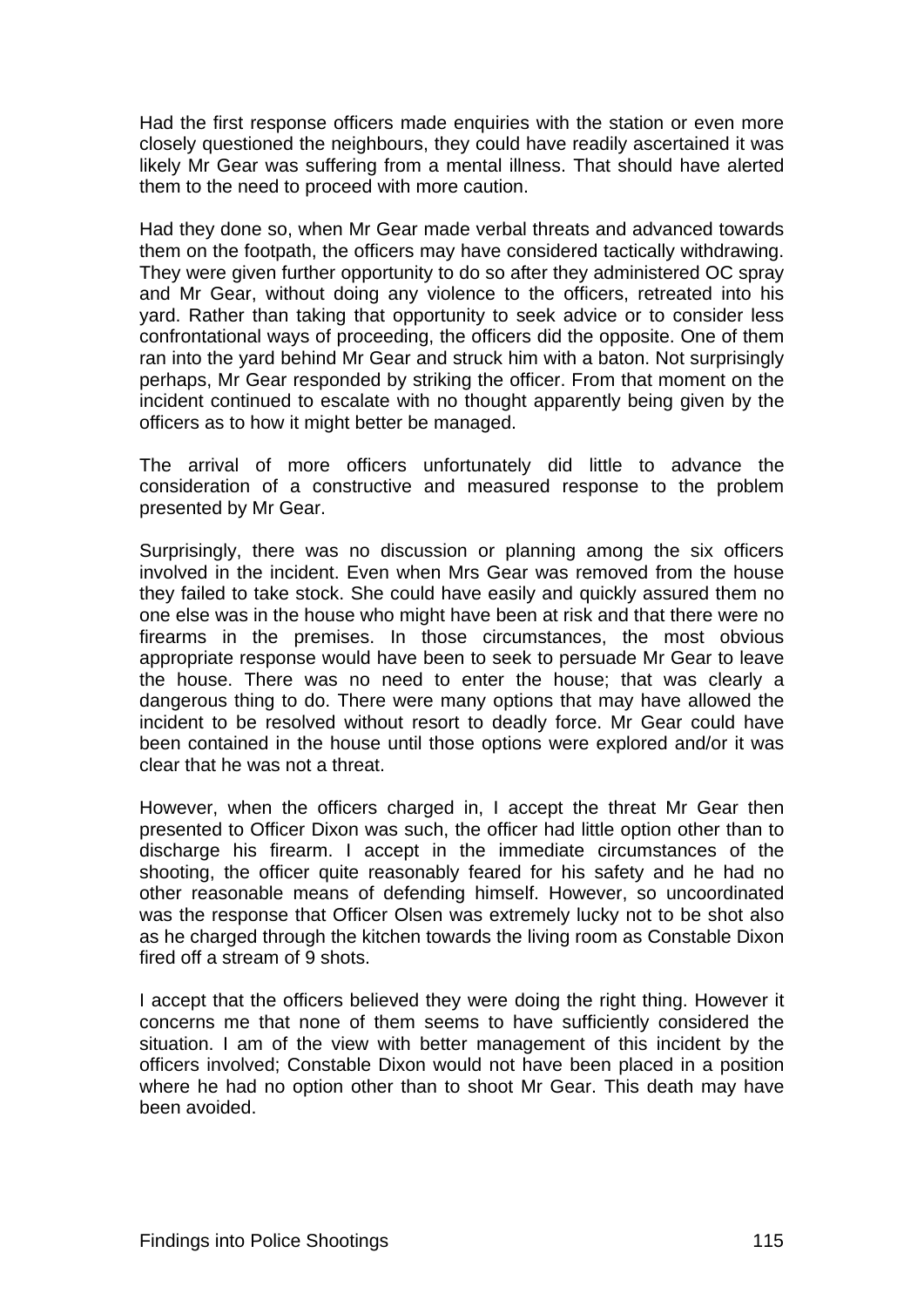# **Part 6 - Mental health issues and recommendations**

| Recommendation 1 – Standardised assessment instruments  119          |      |
|----------------------------------------------------------------------|------|
| Recommendation 2 – Retention and auditing of assessment instruments  |      |
|                                                                      |      |
| Recommendation 3 – Review of assessment decisions 119                |      |
|                                                                      |      |
| Recommendation 4 – Criteria for involuntary treatment121             |      |
|                                                                      |      |
| Recommendation 5 – Evaluation of treatment provided to CMHS patients |      |
|                                                                      | .123 |
|                                                                      |      |
| Recommendation 6 – Evaluation of post release programs  125          |      |
|                                                                      |      |
| Recommendation 7 – Development of prescription drug screens127       |      |
| Recommendation 8 - Protocol for medication compliance 128            |      |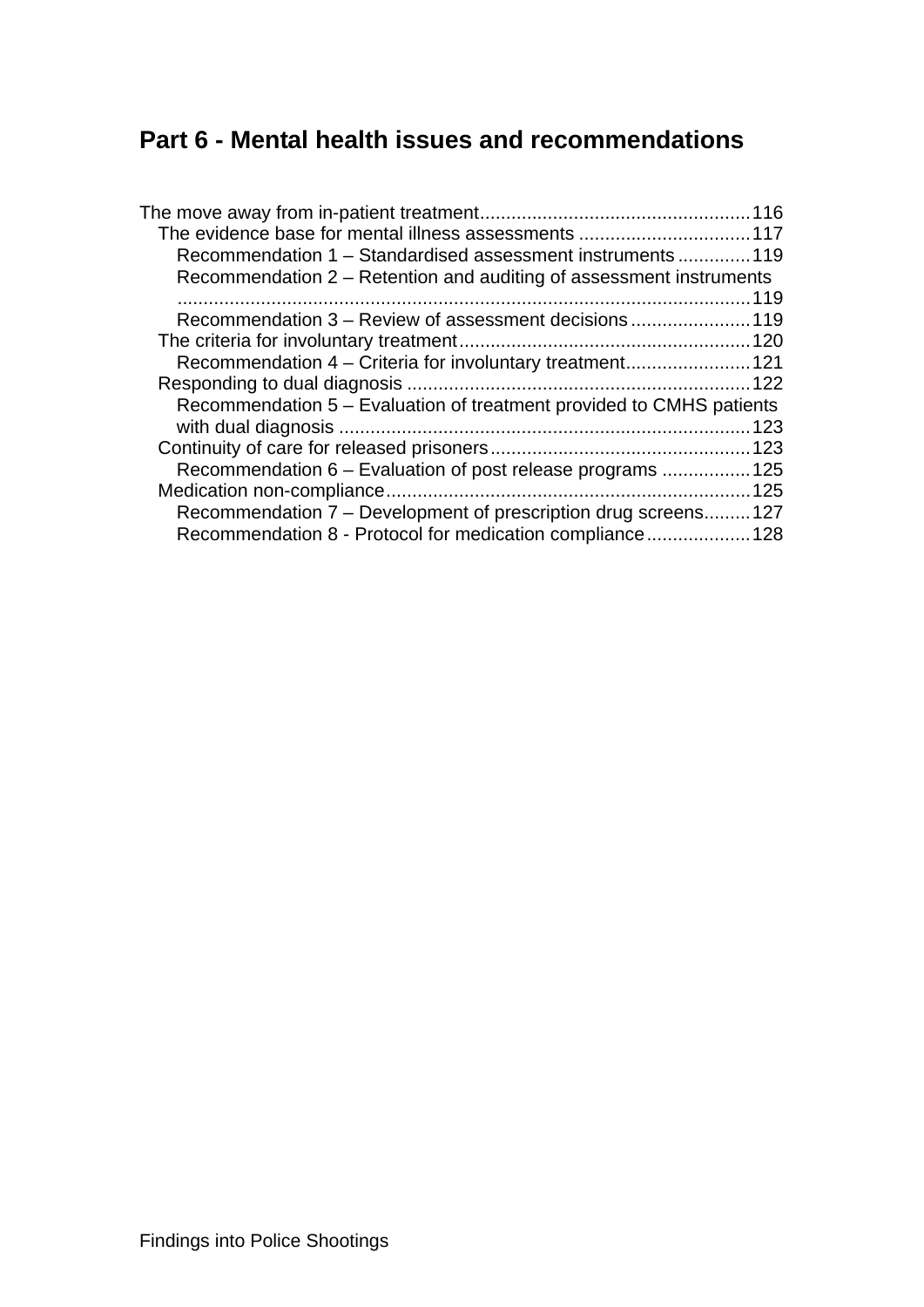## <span id="page-132-1"></span><span id="page-132-0"></span>**The move away from in-patient treatment**

The deinstitutionalisation of patients suffering from mental illness has been a continuing trend in the western world since the mid 1980s.

Driven by public outcries at repeated scandals concerning inhuman treatment in closed institutions; aided by advances in pharmacotherapy such as improved anti-psychotic drugs and inspired by the belief that patients could be better cared for in their families' homes or small group homes, the movement led to the closing of numerous stand-alone mental health institutions.

In Australia, this approach was endorsed by the National Mental Health Policy 1992 and the National Mental Health Plan 1992 and has been actively pursued since.

Buttressing this approach is the principle embedded in the *Mental Health Act 2000* to the effect that the powers and functions conferred or created by the Act will be performed in the way least restrictive to the rights and liberty of the patient.[44](#page-132-2) 

These developments have resulted in those with most forms of mental illness spending far less time as in-patients than would have been the case previously. In theory, this should minimise disruption to their lives and allow greater opportunity for the sufferers of mental illness to maintain more connection with family, friends, employment and other social activities. There is also growing evidence that psychosocial interventions available to non institutionalised patients can enhance re-integration into the community and reduce relapse rates and improve social functioning.<sup>45</sup> Studies also report a preference among patients for community based treatment. However, as these four cases demonstrate, community based care undoubtedly places greater demands on family and friends.

Further, the success of this approach is dependent upon the existence of adequately funded and staffed community based services, supported by psychiatric units within general hospitals. It seems likely that the real costs of the changes were not initially appreciated.

In an institution, all of a patients needs can be catered for. Not just medical needs such as diagnosis, medication, medication compliance and psychotherapy; but also things as diverse as recreation, housing, education, security and nutrition. In a deinstitutionalised regime some other persons or agencies have to attend to all of these needs to a greater or lesser extent depending upon the competence of a particular patient. It is not reasonable to expect mental health services to satisfy all of these needs but nor are other mainstream agencies well equipped to assist the mentally ill.

<span id="page-132-2"></span> $44$  Mental Health Act 2000 s9 and s14(e)

<span id="page-132-3"></span><sup>45</sup> Harvey C A and Fielding J M, "The configuration of mental health services to facilitate care for people with schizophrenia", eMJA 2003:178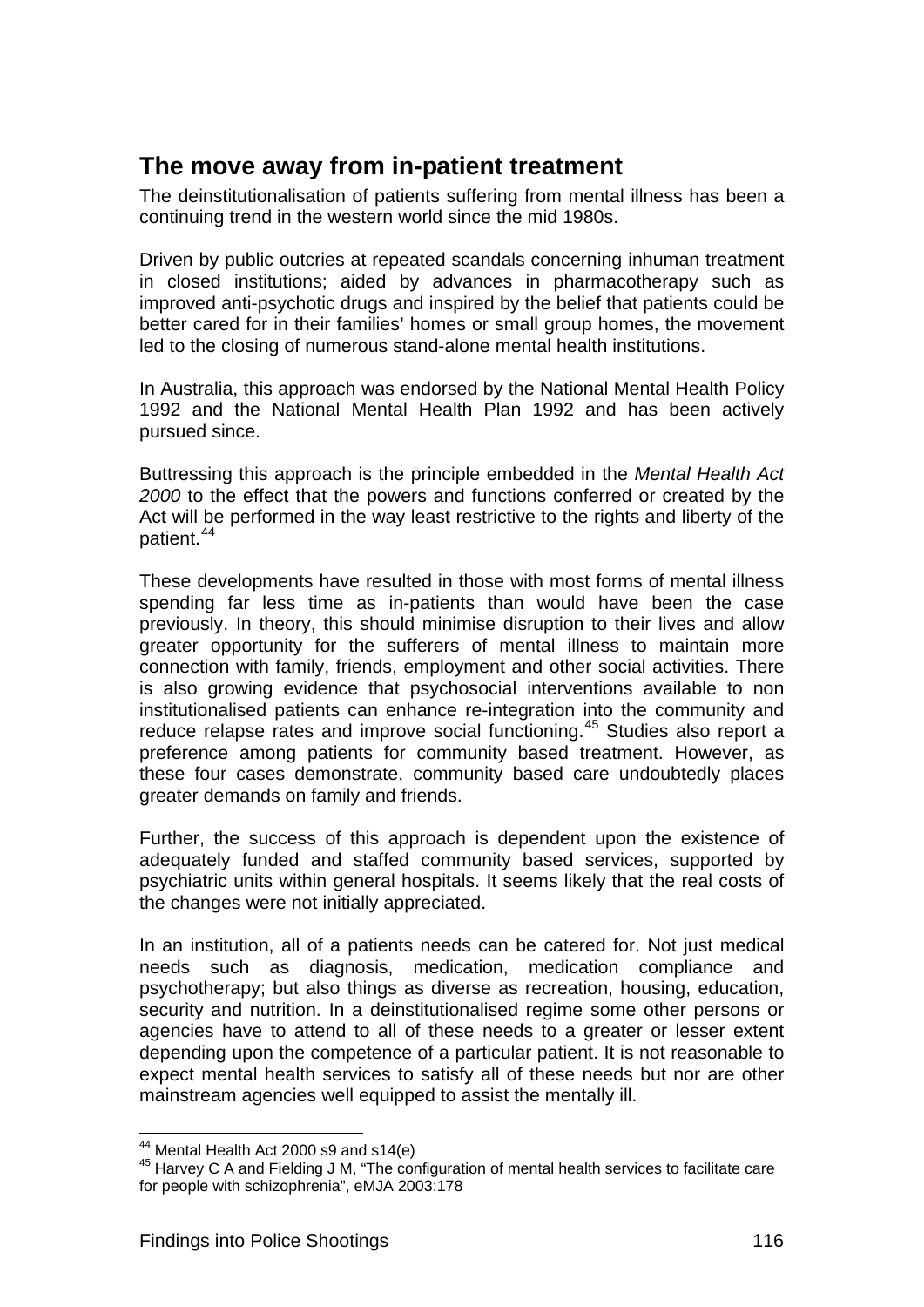<span id="page-133-0"></span>Only a whole of government approach that looks forward to anticipate these needs, rather than just responding when a failure to provide them leads to crisis, is likely to lead to improved outcomes.

It seems likely that governments did not initially appreciate that economies of scale made caring for a large cohort of patients in one place far more economical than caring for the same cohort dispersed throughout the community. Under funding was, as a result, endemic.

It also seems likely that the mental health managers underestimated the challenges in recruiting, training and supervising case managers expected to work with minimal supervision in circumstances where consultant psychiatrists had little opportunity to directly interact with the patients. Consequently, caseloads were frequently unreasonably high, staff members were often inadequately trained and high levels of staff turnover was and remains prevalent.

Doctors treating patients with whom they have little or no direct contact by relying on information conveyed through allied health care staff is a major reconfiguration of the doctor – patient relationship.

This inquest has heard evidence of all of these difficulties. The management of the mental health care of each of the four men whose deaths were investigated shows to varying degreis and from different perspectives the community based approach can readily result in a patient's needs not being adequately met.

Each of the men had been in-patients in a mental health ward or institution at some stage. Undoubtedly, had they remained in-patients they would not have died in the way they did. In that sense, there is a direct connection between their community based care and their death. However, that does not provide a basis to conclude that deinstitutionalisation as a general policy is flawed. Rather, in my view, it requires a careful consideration of how their mental health care could have been better managed in the community and whether the triggers for readmission to in-patient treatment, either on a voluntary or involuntary basis, are appropriate.

In particular, the issues which these deaths draw into focus are:-

- The evidence base for mental illness assessments;
- The criteria for involuntary treatment;
- Responding to the needs of mental health service patients with a dual diagnosis;
- Continuity of care for released prisoners; and
- Mechanisms for monitoring or improving compliance with medication regimes.

### <span id="page-133-1"></span>*The evidence base for mental illness assessments*

Each of the men was suffering a severe psychotic episode at the time he was shot. Three of them, Mr Waite, Mr Huynh and Mr Gear had been assessed by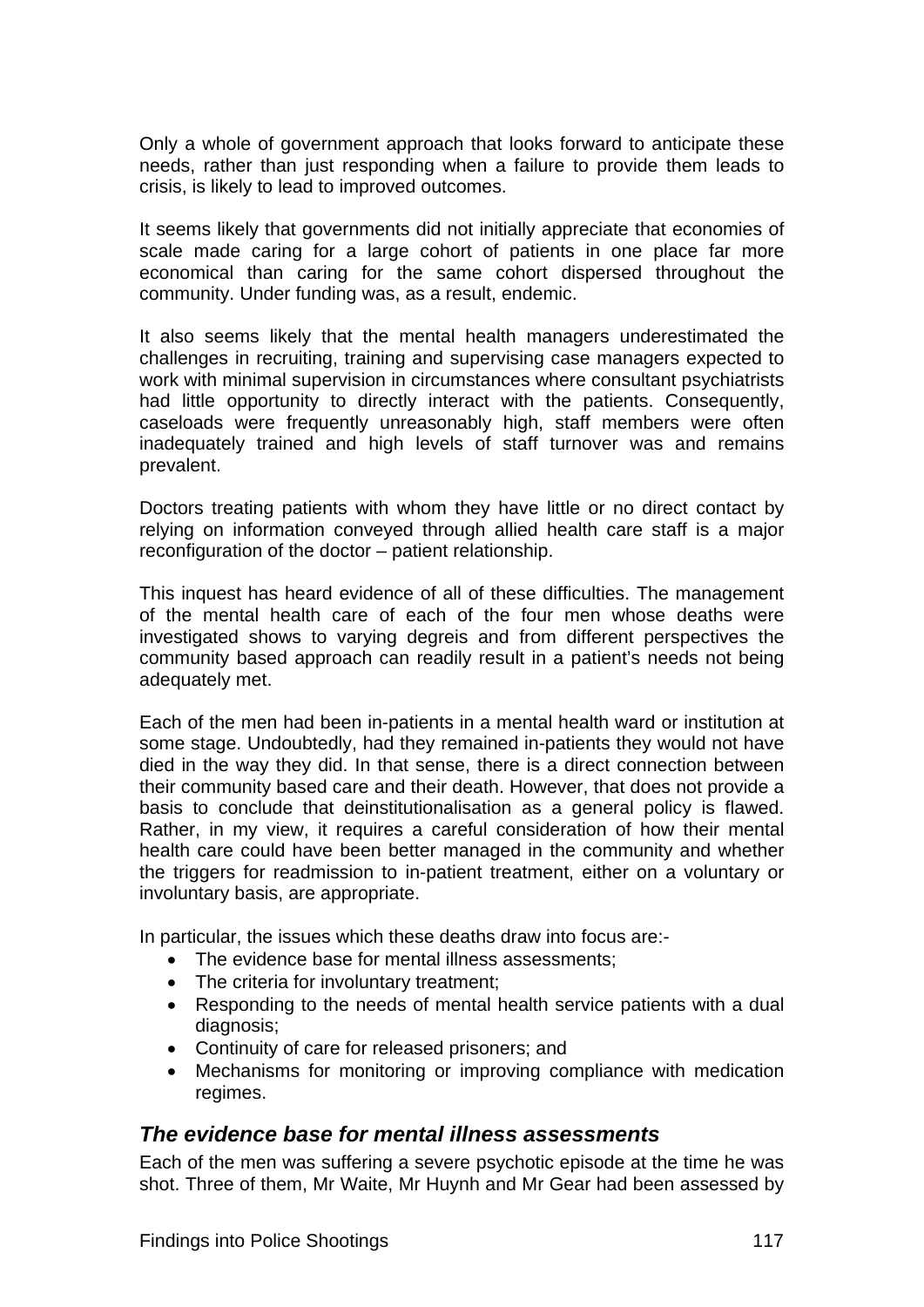mental health workers shortly before the fatal incidents and found not to be in need of in-patient treatment. Mr Waite was discharged as a patient by the Logan and Beaudesert Community Mental Health Service one month before he went on a psychotic rampage after the Acute Care Team concluded that he was not suffering from any mental illness. Mr Huynh was seen by his psychiatrist at the Princess Alexandra Mental Health Service three days before he stabbed three people unknown to him. He was not admitted as an in-patient on the day he was seen by his psychiatrist because, despite being delusional, she did not think he was a risk to himself or anyone else. Mr Gear was assessed by an authorised mental health practitioner as being "*mentally well*" 16 days before his bizarre behaviour caused neighbours to call the police. Soon after the officers arrived he charged at one with a knife.

While it seems clear that the mental state of each of these men deteriorated after they were last seen by a mental health worker; the failure of that contact to result in more intensive treatment raises concern.

In at least two of those cases, the assessing health care workers disregarded information from the parents of the dead man that his condition was seriously worsening and in the case of Mr Waite, police also informed an assessing psychiatric registrar of violent delusional behaviour two months before the shooting.

It is troubling that at various times during the treatment of all of the deceased men, critical decisions concerning their treatment were made by para-medics and/or psychiatric registrars and not reviewed by a physiatrist.

Once a confirmed diagnosis of schizophrenia has been made it is likely that there will need to be prolonged treatment that is not terminated on some spurious or procedural basis such as the failure of the patient to attend appointments or continued drug or alcohol abuse. I don't believe that any reasonable psychiatrist could have concluded that any of these four men was "cured". It was obvious that each of them was going to need on going treatment; yet there seemed many instances of mental health workers seeking to discharge them for the CMHS or in some other way withdraw or reduce treatment. I do not believe these decisions had an adequate evidence base and I do not believe they would have been made had the men been private patients not dependant on the public health system.

In this and other inquests, I have heard evidence from mental health professionals that they consider that the Mental Health Act requires them to base their assessments on solely what they observe at the time of making the assessment. I don't believe that is a correct interpretation of the provisions of the Act but as it evidentially impacts upon assessments it needs to be addressed.

It is essential in my view, that mental health assessments have due regard to the valuable information family members, who frequently have observed the patient at close quarters over many years, can provide. In this inquest the mothers of Mr Jacobs and Mr Waite both gave evidence that they had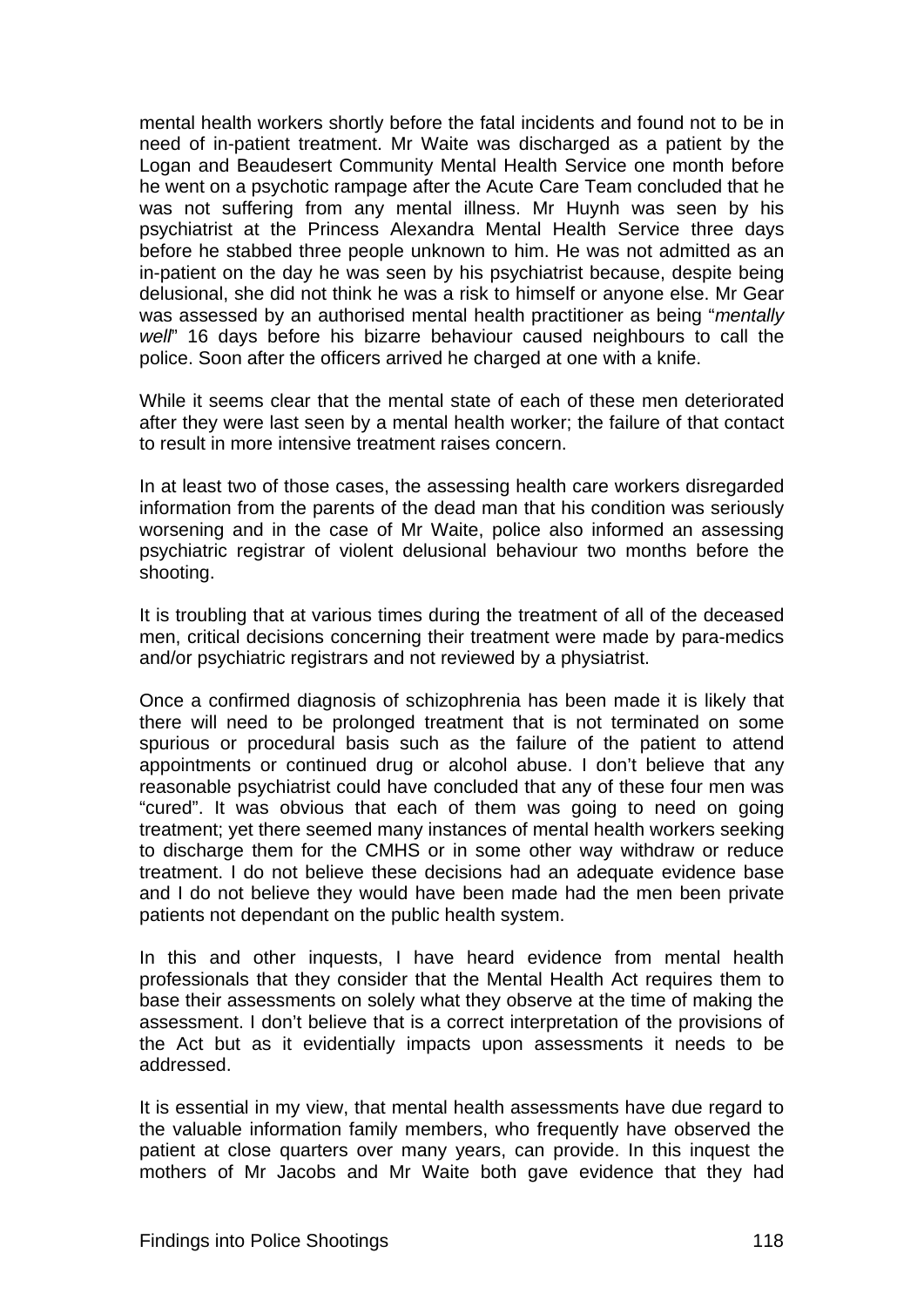<span id="page-135-0"></span>observed their sons over many years and were very familiar with symptoms indicating deterioration in their mental state but that mental health workers did not accept their views in this regard. Similarly, information from police officers who took Mr Waite for a mental health assessment was dismissed or explained away.

It may be this misinterpretation of the statutory requirements of a finding of mental illness warranting involuntary treatment is contributed to or exacerbated by the lack of formal, standardised and documented assessment processes. While I am not denying the importance of clinical decision making, the National Standard for Mental Health Services stipulates that assessments should be conducted using "*accepted methods and tools*" and cites as examples family interviews and standardised documentation.<sup>[46](#page-135-4)</sup> These guidelines were not followed in these cases.

Similar deficiencies were also noted in the *Queensland Review of Fatal Mental Health Sentinel Events* that reported in March 2005 and recommended, among other things, that a suite of standardised assessment tools be developed. The submission of the Director of Mental Health assures that these recommendations are being implemented and that this process is advanced and continuing (as one would hope, after three years). The mistakes evidenced in the cases examined in this inquest should inform that process.

## <span id="page-135-1"></span>**Recommendation 1 – Standardised assessment instruments**

*I recommend the Director of Mental Health develop standardised processes and assessment tools that do not seek to replace clinical judgment but which do introduce more objectivity into mental health assessments and which address the tendency of mental health workers to give insufficient weight to relevant information other than that gathered from the patient during the assessment.* 

## <span id="page-135-2"></span>**Recommendation 2 – Retention and auditing of assessment instruments**

*I recommend that mental health practitioners be required to complete and retain the standardised documentation used to undertake mental health assessments and that compliance with these processes be audited as a quality measure.*

### <span id="page-135-3"></span>**Recommendation 3 – Review of assessment decisions**

*I recommend that the processes include mechanisms for supervision or overview so that whenever someone other than a psychiatrist decides:-* 

- *not to order a psychiatric assessment following an examination pursuant to a Justices Examination Order; or*
- *not to admit as an inpatient following an examination pursuant to an Emergency Assessment Order; or*

<span id="page-135-4"></span>l  $46$  See paragraph 11.3.6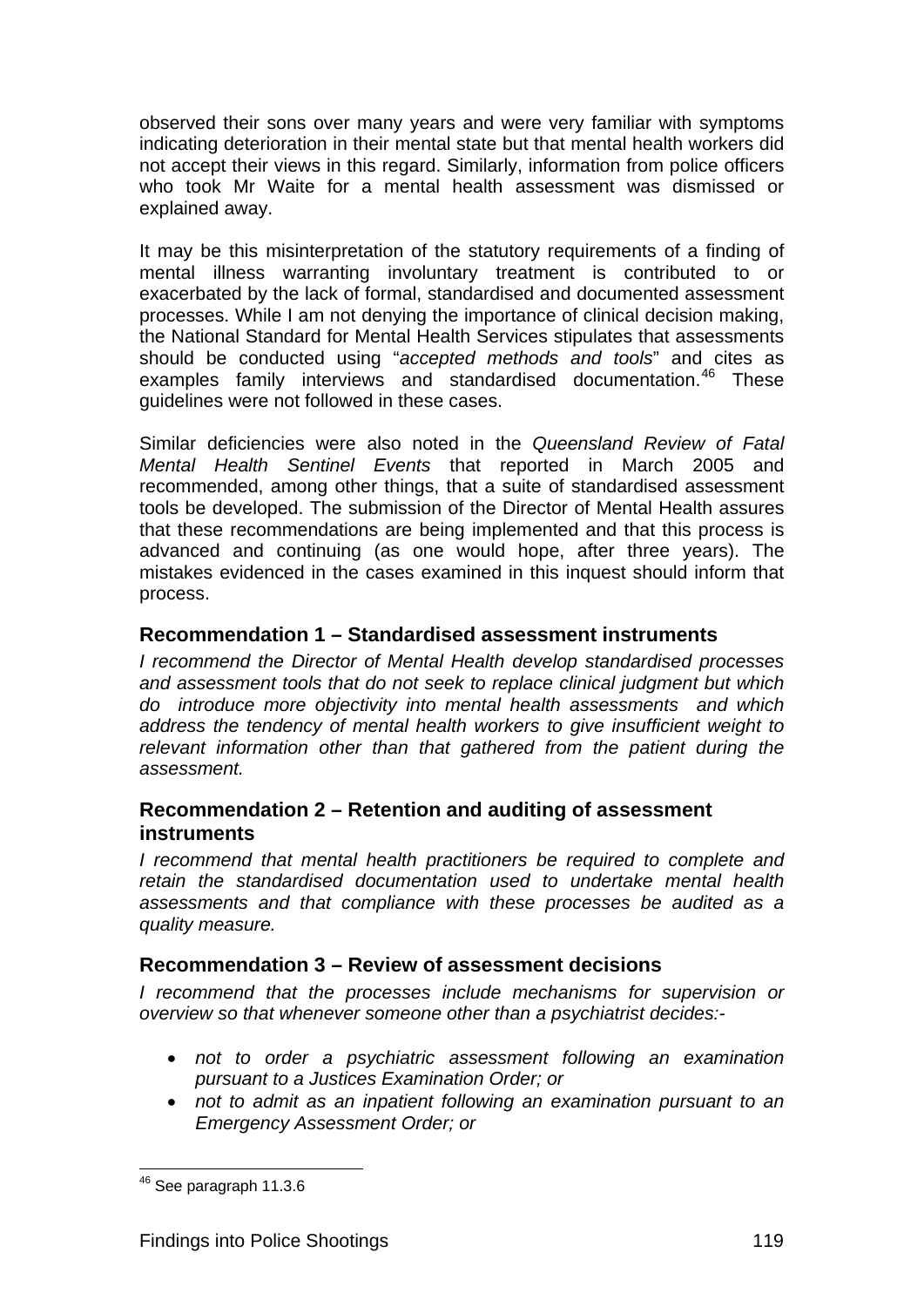<span id="page-136-0"></span>• *to discharge a patient previously assessed as suffering from mental illness warranting involuntary treatment;* 

 *that decision be reviewed by a psychiatrist as soon as possible.* 

## <span id="page-136-1"></span>*The criteria for involuntary treatment*

If stipulated criteria are met, the *Mental Health Act 2000*, authorises a medical practitioner to compel a person suffering from mental illness to undertake treatment, even if the person does not consent to the treatment. However, for the reasons set out below, I consider the circumstances in which this can happen to be unduly circumscribed. As a result, in some situations, in my view they result in people in need of treatment not receiving it in circumstances where the mental illness has deprived the person of the capacity to make informed decisions in his or her own best interests.

A mental health practitioner must be satisfied that a person is suffering from mental illness and that there is an "*imminent risk*" that the person may cause harm to himself or another before non consensual treatment can be ordered.[47](#page-136-2)

None of the four men whose deaths were investigated by this inquest was subject to an involuntary treatment order at the time of his death because none of them was assessed as meeting this criterion. The circumstances of each of those deaths calls into question the validity of those assessments – at the time of each death the dead man was clearly very dangerous. It is therefore appropriate to consider whether the criteria for involuntary treatment should be varied.

Queensland is not unique in this regard; indeed the equivalent legislation in all states other than South Australia has similar requirements. The policy underpinning is the desire to balance the rights of the mentally ill with the need to protect the public; only when the illness puts the patient or others at risk of harm can over riding the patient's free will to refuse treatment be justified.<sup>[48](#page-136-3)</sup> However, when it prevents the provision of non consensual treatment even when mental illness deprives a person of the capacity for informed consent or the person unreasonably refuses treatment, the benefit of such "rights" must be questionable.

<span id="page-136-2"></span> $47$  Section 108 of the Mental Health Act provides that before a doctor can make a mentally ill patient the subject of an involuntary treatment order the doctor must be satisfied that all of the "treatment criteria" exist in relation to the patient. These are defined by s14 to include the imminent risk of harm. Indeed the person can not even be assessed without her consent unless an authorised person is persuaded they are at risk or pose a risk, although strangely, in the case of assessment, the risk of harm need not be imminent.

<span id="page-136-3"></span><sup>48</sup> Large M.M., Nielssen O. et al, "*Mental health laws that require dangerousness for involuntary treatment admission may delay the initial treatment of schizophrenia"*, Social Psychiatry and Psychiatric Epidemiology, DOI 10.1007/s00127- 007 - 0287 – 8, November 2007, p4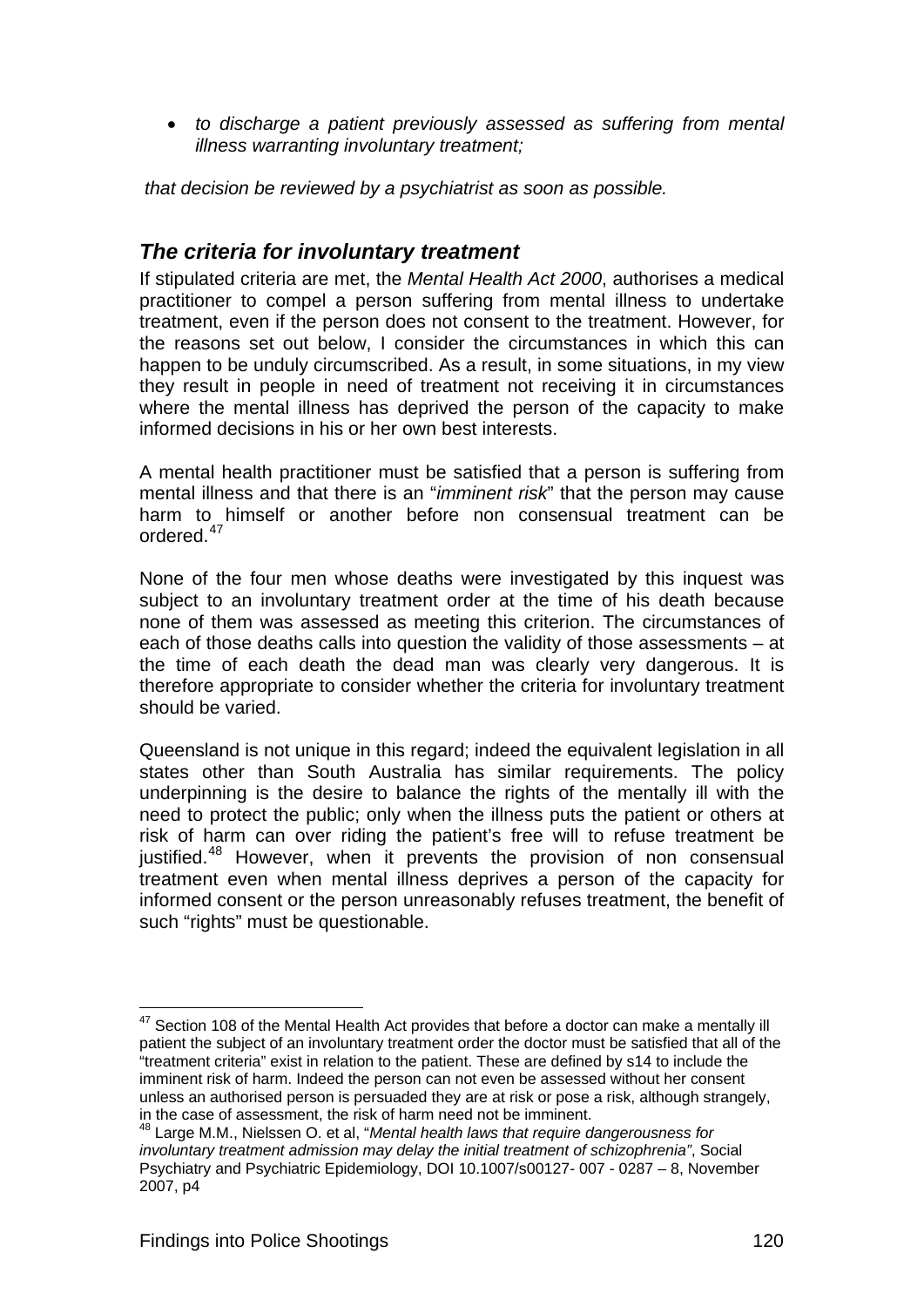<span id="page-137-0"></span>When a person lacks capacity to consent to treatment because of a physical injury or condition, for example by being rendered unconscious in a motor vehicle crash, the law recognises the right of others to do things to them that if done without consent would usually be unlawful. In those circumstances, it is sufficient that the incapacitated person would benefit from the treatment or assistance that is provided. Why then should someone whose incapacity is caused by mental illness be denied treatment unless it can be shown that they are at risk of harming themselves or another?

The validity of the imminent risk requirement is further undermined by the unreliability of predictions of violence or self harming as these four death exemplify. In an as yet unpublished submission, a group of eminent experts review the literature on this issue and cite studies demonstrating that "*the most sophisticated prediction tool available has only very modest utility in determining decisions about admission"* based on a risk of the patient harming others. They note that the ability to predict who will commit suicide is even more problematic and conclude that:-

*These studies serve to underline what clinicians already know - even in ideal circumstances, physicians, even specialist psychiatrists, are not able to make accurate or precise predictions for individual patients about their risk of harm to self or others.[49](#page-137-2)*

Because clinicians and tribunals are inclined to err on the side of safety, this means that people who *might* becomes dangerous are frequently likely to be unnecessarily detained; whereas this inquest shows that this approach is equally likely to result in persons who do in fact become dangerous, not receiving sufficiently intensive treatment.

Accordingly, I agree with the learned authors referred to earlier who suggest that the risk of harm criterion should be reviewed. An assessment that a person has a mental illness that requires immediate treatment which has deprived the person of the capacity to consent to treatment or has led him or her to unreasonably refuse such treatment should be sufficient basis for an involuntary treatment order in my view.

### <span id="page-137-1"></span>**Recommendation 4 – Criteria for involuntary treatment**

*I recommend that consideration be given to removing the risk of imminent harm criterion from the "treatment criteria" contained in the Mental Health Act so that an involuntary treatment order can be made whenever a person has a mental illness that requires immediate treatment and the illness has deprived the person of the capacity to consent to the treatment or the person has unreasonably refused treatment.* 

<span id="page-137-2"></span><sup>49</sup> Ryan C., Large M., Nielssen O., Hayes R., "*A proposal for uniform, ethically informed and evidence based mental health law reform in Australia*", A submission for consideration at the 2020 Summit, p.13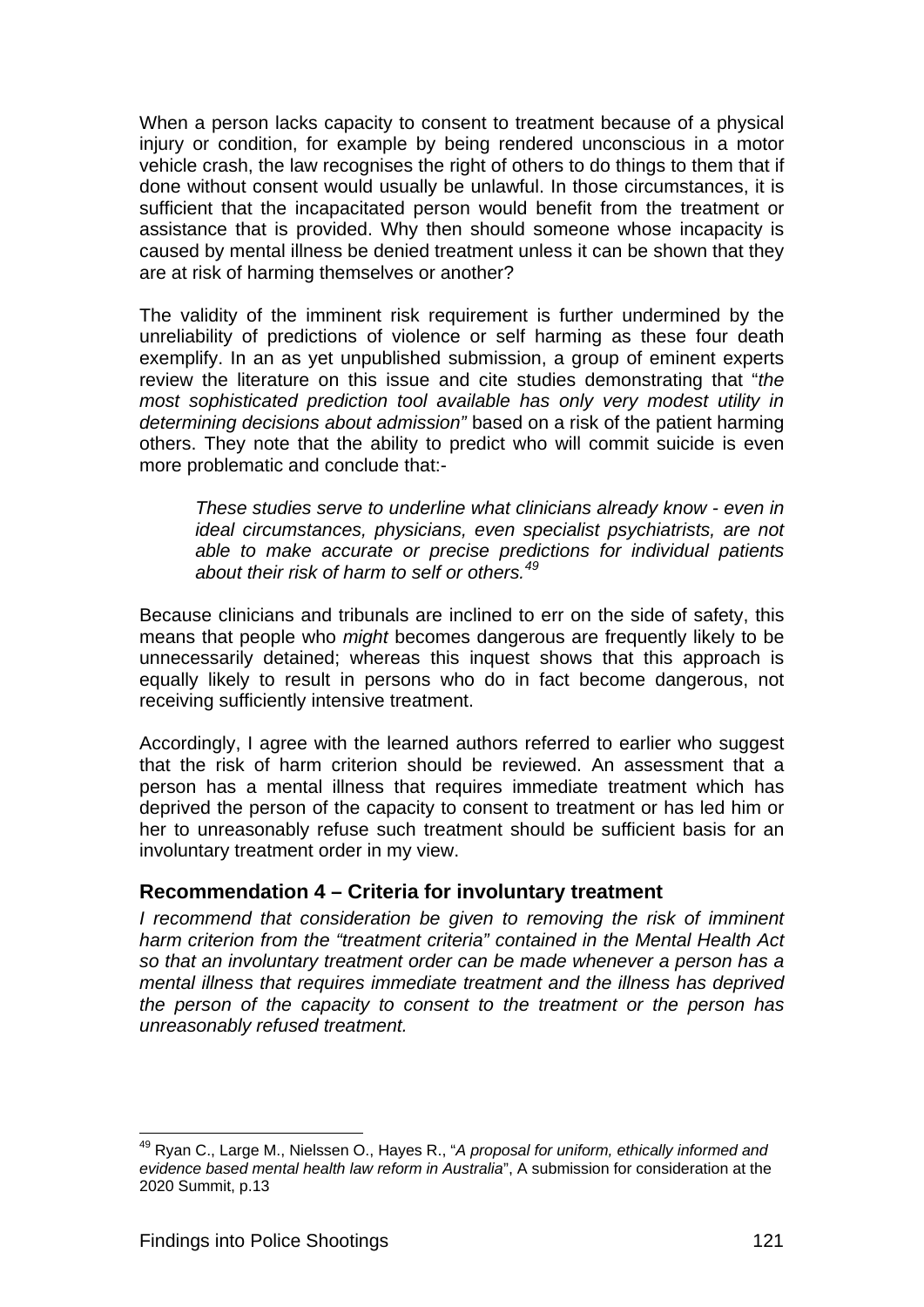## <span id="page-138-1"></span><span id="page-138-0"></span>*Responding to dual diagnosis*

Estimates of the percentage of people suffering from schizophrenia who also abuse illicit drugs range as high as  $80\%$ .<sup>[50](#page-138-2)</sup> It has long been recognised that those with this dual diagnosis present a set of complicated problems relating to the exacerbating effect of such drugs on the patient's mental state and the added barriers mental illness may create for the usual approaches to responding to alcohol and drug abuse.

Despite these complications long being recognised, the two service providers, community mental health (CMHS) and alcohol, tobacco and other drugs (ATODS), continue to operate in separate silos with very limited effective integration.

In three of the four cases examined during this inquest, dual diagnosis was a dominate feature. In none of them was the co-morbidity adequately managed in an integrated fashion. In each of these cases the CMHS sought to send the illicit drug problem away. In Mr Waite's case he was discharged from the mental health program on the basis that he could not be offered any assistance for his mental illness until he took responsibility for his illicit drug issues. A few weeks later he died while suffering an acute psychotic episode. Mr Jacobs and Mr Gear were treated in a similar manner.

In my view it is unreasonable and counter productive to expect consumers of CMHS to navigate between those services and ATODS. Conversely, in view of the high and increasing incidence of dual diagnosis there seems no good reason why CMHS, which claim to offer integrated, multi disciplinary therapies and services should not include alcohol and drug abuse management among their panoply of treatments.

The committee which produced the *Achieving Balance* report in 2005 seems to have been of a similar view and recommended transferring responsibility for alcohol and drug treatment to mental health services. This was not actioned after the Forster Review recommend against it. Instead, it was determined to improve integration between the two areas of service. This was defined as the coordination of interaction and relationships within and across both services.

The submission of the Director of Mental Health advises that in 13 of the 20 health service districts dual diagnosis coordinators have been employed and the remaining seven positions are intended to be funded soon. Two state wide dual diagnosis project officers have been appointed. A draft dual diagnosis policy has been developed. A pilot of integrated service provision is being trailed in six sites. A training package for mental health clinicians is expected to be operational by June 2008.

<span id="page-138-2"></span><sup>50</sup> The *Achieving Balance* report, Queensland Health 2007, found that 75% of the deaths of MHS patients reviewed involved illicit drug abuse. Dr Ken Minkoff, Department of Psychiatry, Harvard Medical School, speaking on the Health Report on ABC radio, 10 December 2007, referred to a study finding 80% of schizophrenia sufferers had abused illicit drug during the previous year.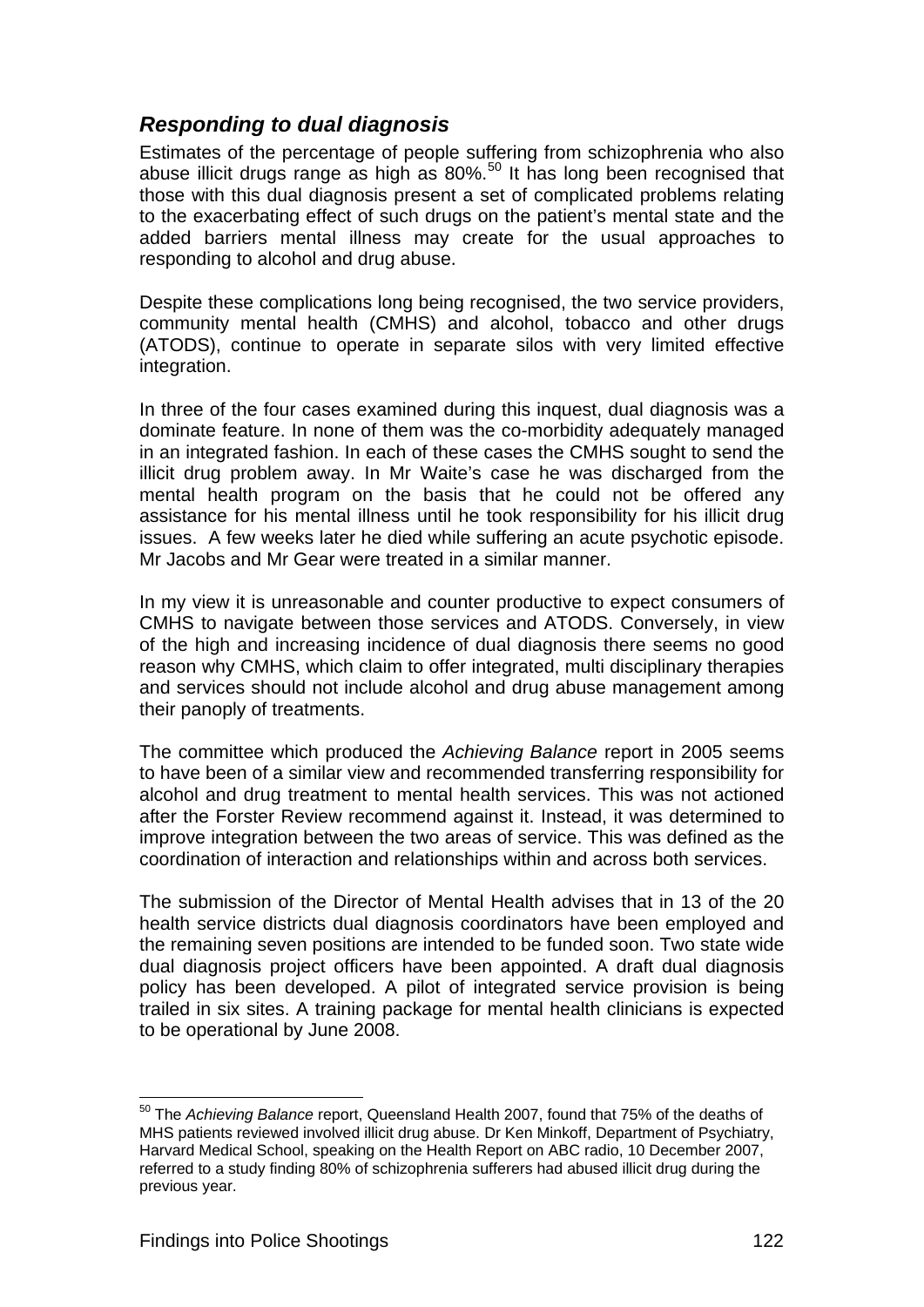<span id="page-139-0"></span>I readily accept the submission of the Director of Mental Health indicating that the department has given a high priority to addressing this pressing problem. I trust he accepts the bewilderment of outsiders as to why these issues have been allowed to fester for so long and the scepticism as to whether the inertia of the past has been overcome.

Since 1996, the *National Standards for Mental Health Services* have stipulated that "*The mental health service is integrated and coordinated to provide a balanced mix of services which ensure continuity of care for the consumer.*" [51](#page-139-3)

In paragraph 11.4.7 the standard provides that "*The MHS ensures access to a comprehensive range of treatment and support services which are wherever possible specialised in regard to duel diagnosis…*". In the example under that paragraph it is suggested "*dual case management with alcohol and other drug services, collaborative treatment with other service providers*" should be the norm.

I am yet to be persuaded that Queensland Health has implemented these philosophies. Certainly there was no continuity of care for the dual diagnosis sufferers whose deaths this inquest investigated. It is difficult for an outsider to understand why, when so many clients of community mental health services suffer from dual diagnosis, it would not be more appropriate to employ alcohol and drug therapists within CMHS, up skill CMHS employees so that they could provide alcohol drug abuse therapy or at least co-locate the two services.

However, in view of all of the activities being undertaken by the department in relation to these problems a recommendation by a mere coroner to that effect is unlikely to have any impact. Evaluation and monitoring of these new activities is however essential. It will be necessary for Queensland Health to be able to demonstrate that it is being more successful in responding to the needs of the growing cohort of consumers with a dual diagnosis.

## <span id="page-139-1"></span>**Recommendation 5 – Evaluation of treatment provided to CMHS patients with dual diagnosis**

*I recommend that as a matter of priority and on a regular and continuing basis, the Director of Mental Health cause to be undertaken an evaluation of the impact of policies designed to more effectively respond to the needs of CMHS patients with a dual diagnosis. This evaluation should clearly demonstrate whether the alcohol and drug abuse problem of CMHS consumers is being appropriately managed.* 

## <span id="page-139-2"></span>*Continuity of care for released prisoners*

A significant proportion of prisoners suffer from mental illness. Late last year, a senior corrective services official giving evidence in another inquest,

<span id="page-139-3"></span><sup>&</sup>lt;sup>51</sup> National standards for mental health section 8.1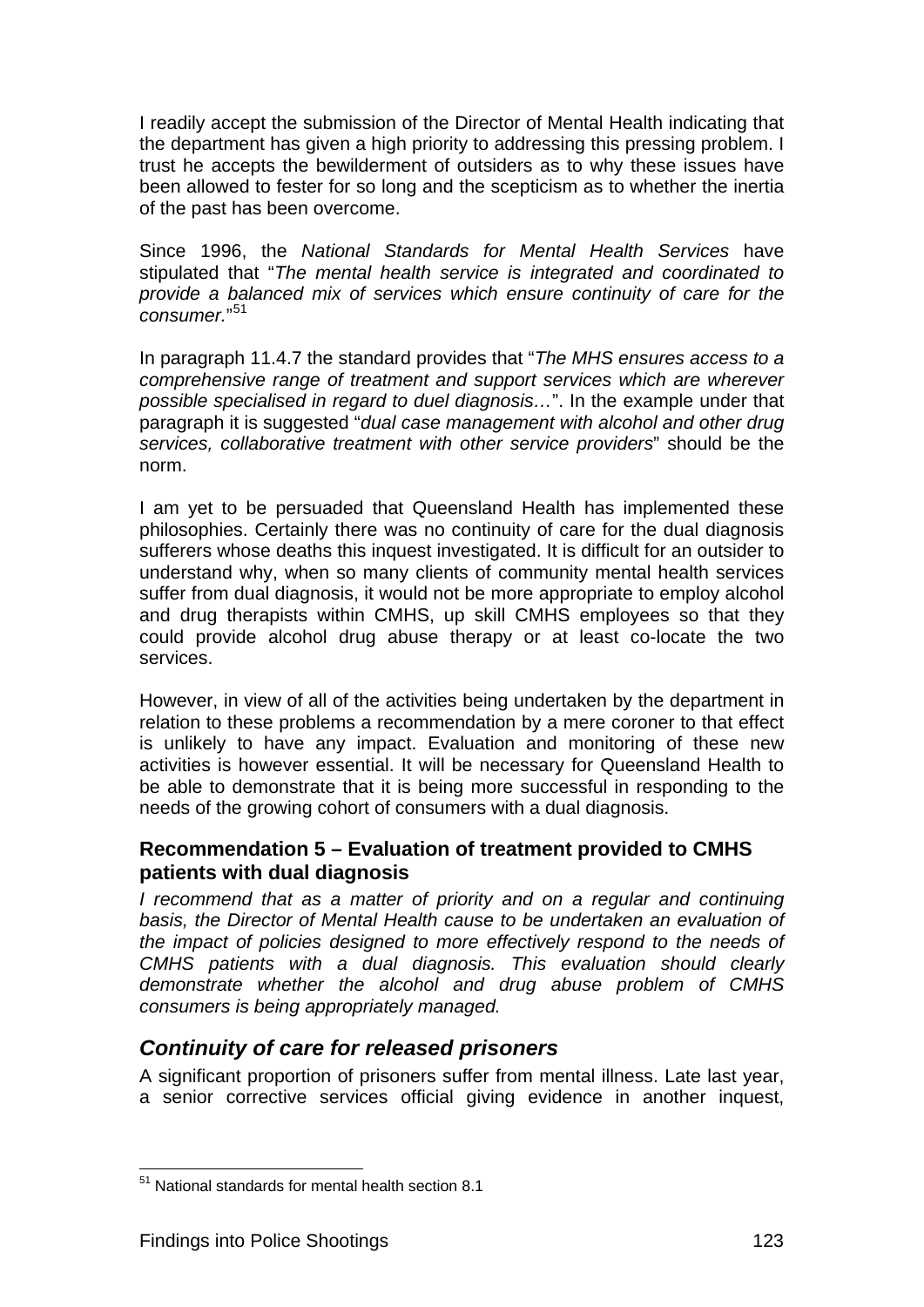acknowledged that *"Historically, minimal services have been provided for prisoners with mental illness*."[52](#page-140-0) 

It is not surprising then that Mr Jacobs was only seen by a psychiatrist on four occasions during the five months he was incarcerated in the Arthur Gorrie Correctional Centre in 2004. The psychiatrist who assessed him was aware that he was likely to be released in the near future but she did not know when that would occur. She considered that he would continue to need treatment for his mental illness and she also considered that without close monitoring he was unlikely to continue to take his medication which was essential for his wellbeing. However, there were no procedures by which she could cause him to be linked with a CMHS after he was released. The psychiatrist tried unsuccessfully to cause this to happen by contacting Mr Jacobs' solicitors to suggest that attendance at a CMHS be made a condition of his bail. It transpired that he was released without the psychiatrist even being informed this was to happen and without any arrangements being made for Mr Jacobs to be seen by anyone from a CMHS.

In the five months between Mr Jacobs' release from prison and his death he ceased taking his antipsychotic medication, he abused illicit drugs, he was involved in a violent domestic relationship and he received no treatment for his mental illness.

The Director of Mental Health contends that changes made since this death have significantly improved the situation. In summary, the director says since Mr Jacobs' death the Prison Mental Health Service has received significant funding increases. In the 2006 – 2007 financial year this enabled recruitment to an additional 15.5 full time equivalent positions; expanding the service provided in Brisbane prisons as well as enhancing services in prisons in Maryborough, Rockhampton, Townsville and Mareeba. Funding was also provided for an additional twelve new positions within the court liaison service. Both of these groups of mental health workers will be overseen by the State Director of Forensic Mental Health.

These workers will also participate in the Transitional Case Management program which, as the name suggests, is designed to facilitate a continuity of care in the transition from prison custody to community living. It is planned that corrective services case managers will liaise with district hospitals, community mental health services, community case managers, court liaison officers and other mental health services to co-facilitate the provision of mental health services. Those case managers will continue to interact with prisoner/patients for two weeks post release.

These processes will be augmented by five support workers employed by the Richmond Fellowship of Queensland. They will take up with a patient on release and for six weeks manage the transition back to the community in conjunction with the prison mental health service workers. I am advised they

<span id="page-140-0"></span> $52$  Statement of Dr Grant, State Director Queensland Forensic Mental Health Services, in the inquest into the death of Samuel John Mills, exhibit G7 p1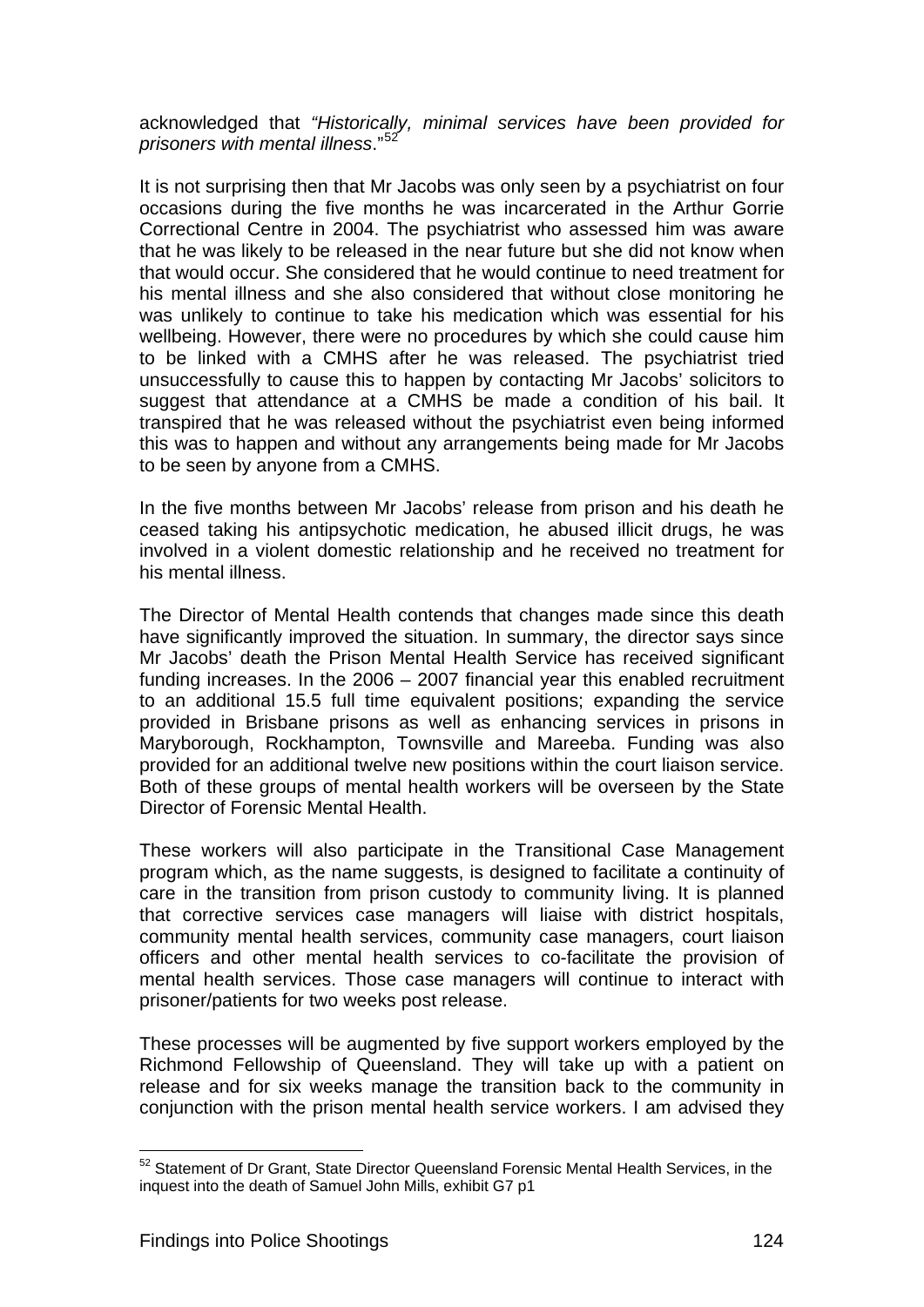<span id="page-141-0"></span>will take a holistic approach addressing issues such as housing, employment and finances and intended to provide an intensive supervision/management of the prisoner/patient's transition.

The experts who gave evidence at the inquest were very supportive of these initiatives. They were cautious however about their success indicating that the functions were very resource intensive. As Queensland's prison population is expected to double in the next ten years, ongoing budget increases will be essential if the goals of these programs are to be delivered.

It is essential therefore that the adequacy and effectiveness of these programs be rigorously evaluated. All instances of prisoners suffering from metal illness failing to connect with community metal health services should be investigated and the reasons for that analysed. It is obviously in the interests of the person with mental illness that these services be maintained. It is also in the community's interest that those likely to suffer a relapse of chronic mental illness are provided with services that make their deterioration and hence offending, less likely.

### <span id="page-141-1"></span>**Recommendation 6 – Evaluation of post release programs**

*I recommend that as a mater of priority and on a regular and continuing basis, the Director of Mental Health cause to be undertaken an evaluation of the impact of policies designed to more effectively link prisoners suffering from mental illness with CMHS after their release from prison.* 

### <span id="page-141-2"></span>*Medication non-compliance*

In each of the four cases investigated by this inquest, the deceased person had been prescribed antipsychotic medication, but in each case it was only taken sporadically. Family members said that when the pharmacotherapy was adhered to as prescribed the patient's condition improved. Significantly, each of the men was not adhering to his medication regime at the time of his death.

Each man's case manager attempted to address this tendency by various non invasive methods such as reminding the patient of the need to take his medication and counting tablets. There was however no regular or systematic approach to this crucial issue. The outcomes indicate that relying on adherence to flow from a therapeutic alliance was misplaced.

Depot doses of medication were used for only a limited time with three of the patients. Some of the patients suffered severe side effects when receiving medication by this route but limited attempts were made to trial other antipsychotics as they became available. No blood or urine testing was undertaken in any of the cases. Mr Jacobs manifested a capacity to adhere to medication requirements when it was an element of a suspended sentence, highlighting the need not to assume the extent to which mental illness masks insight or prevents compliance.

Failure to adhere to a medication regime is not uncommon among the general population. One literature review found that the mean compliance rate for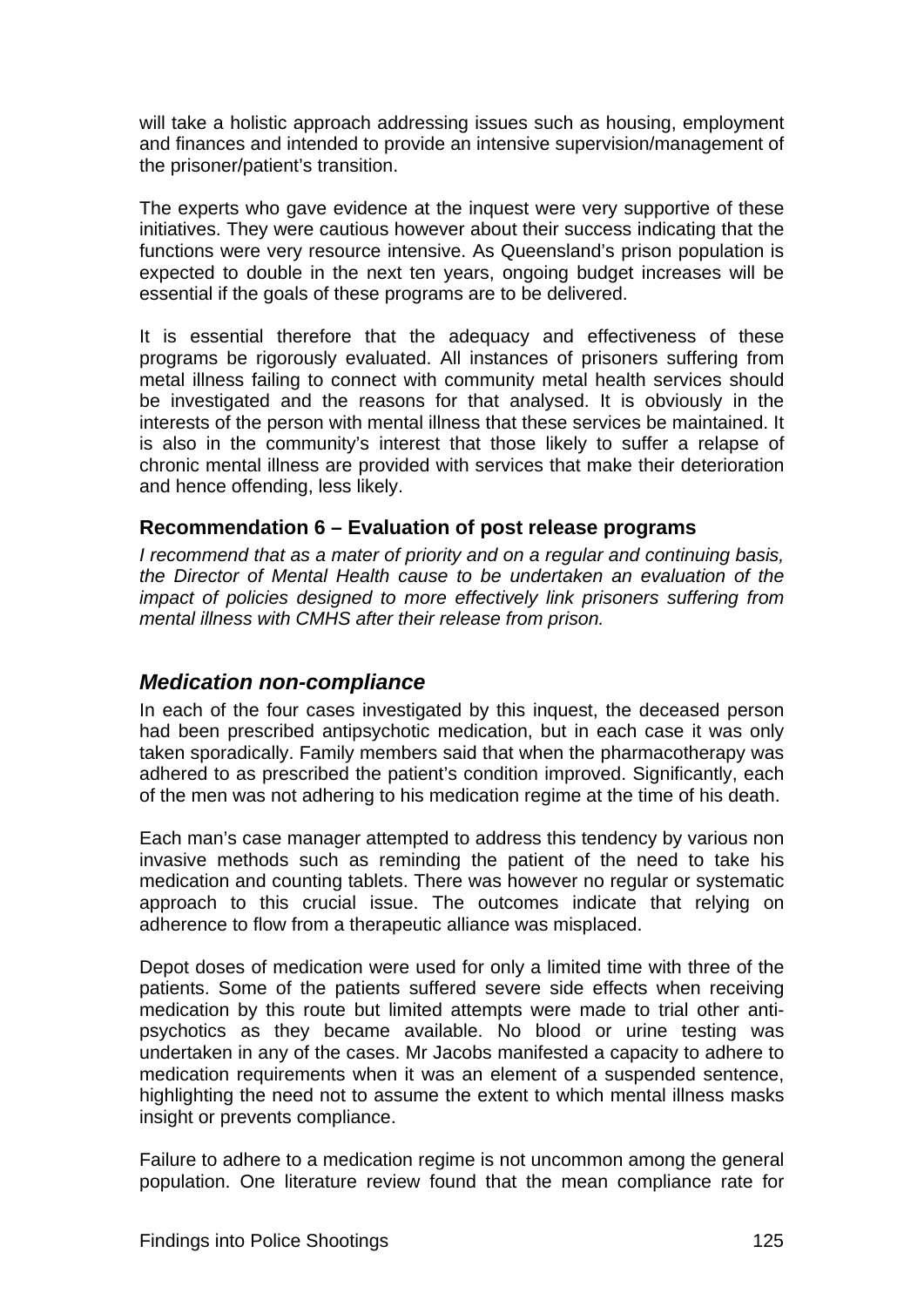patients with a physical ailment was 76% with a range from 62% to 90%. Among patients prescribed antipsychotics, an average of only 58% of the recommended amount of medication was taken.<sup>[53](#page-142-0)</sup> A study focussing specifically on sufferers of schizophrenia found the adherence rates depended on the drug prescribed but for the most commonly used, haloperidol, 68% of the patients ceased taking it within a year of it being prescribed.<sup>[54](#page-142-1)</sup>

The degree to which a patient follows medical advice will of course almost always be of interest to a treating doctor. However, in the case of patients suffering from mental illness there are aggravating factors of concern. It may be that the illness prevents the patient from making a rational choice. Further, the consequences may range from re-admission to hospital to uncontrolled, florid episodes with concomitant impact on others. The potential for fatal outcomes so graphically demonstrated by these cases means the considerations that mandate that patients be free to choose whether to follow medical advice needs to be questioned when the patient is suffering from some forms of mental illness.

It was for those reasons that during the inquest I sought the views of experts as to how medication compliance or adherence could be improved and whether blood or urine testing should be utilised in more cases. The effect of that evidence was:

- Only some therapeutic drugs can easily be tested for in blood or urine.
- Most tests only evidence very recent medication ingestion.
- **Testing is very expensive.**
- **Testing will often damage the therapeutic relationship between the** patient and therapist.

I accept that these are valid reasons for not instituting a program of general blood or urine testing of mental health patients. However, I remain of the view that more needs to be done to increase the likelihood of medication compliance than was evidenced in these cases.

As with most complex problems, identification of the causes and examination of the possible options seems the most appropriate way to proceed. In this case that would require an understanding of why patients might not consistently take the antipsychotic medication that they are prescribed and what can be done to counter those factors.

Considerable work has been done to address these questions.<sup>55</sup> Some of the challenges it identifies are:-

<span id="page-142-0"></span>l <sup>53</sup>Cramer, Joyce A., Rosenheck, Robert, "*Compliance With Medication Regimens for Mental*<br>and Physical Disorders" Psychiatr Serv 1998 49: 196-201<br><sup>54</sup> Beserbest: D. Carry 1111 111

<span id="page-142-1"></span>**Rosenheck R., Cramer J., Wu W., et al, "A comparison of clozapine and haloperidol in** *hospitalised patients with refracted schizophrenia*." New England Journal of Medicine, 1997, 337, 809 - 815

<span id="page-142-2"></span> $55$  See Mitchell A. J. & Selmes T., "Why don't patients take their medicine? Reasons and solutions in psychiatry", Advances in Psychiatric Treatment, 2007; vol 13: 336-346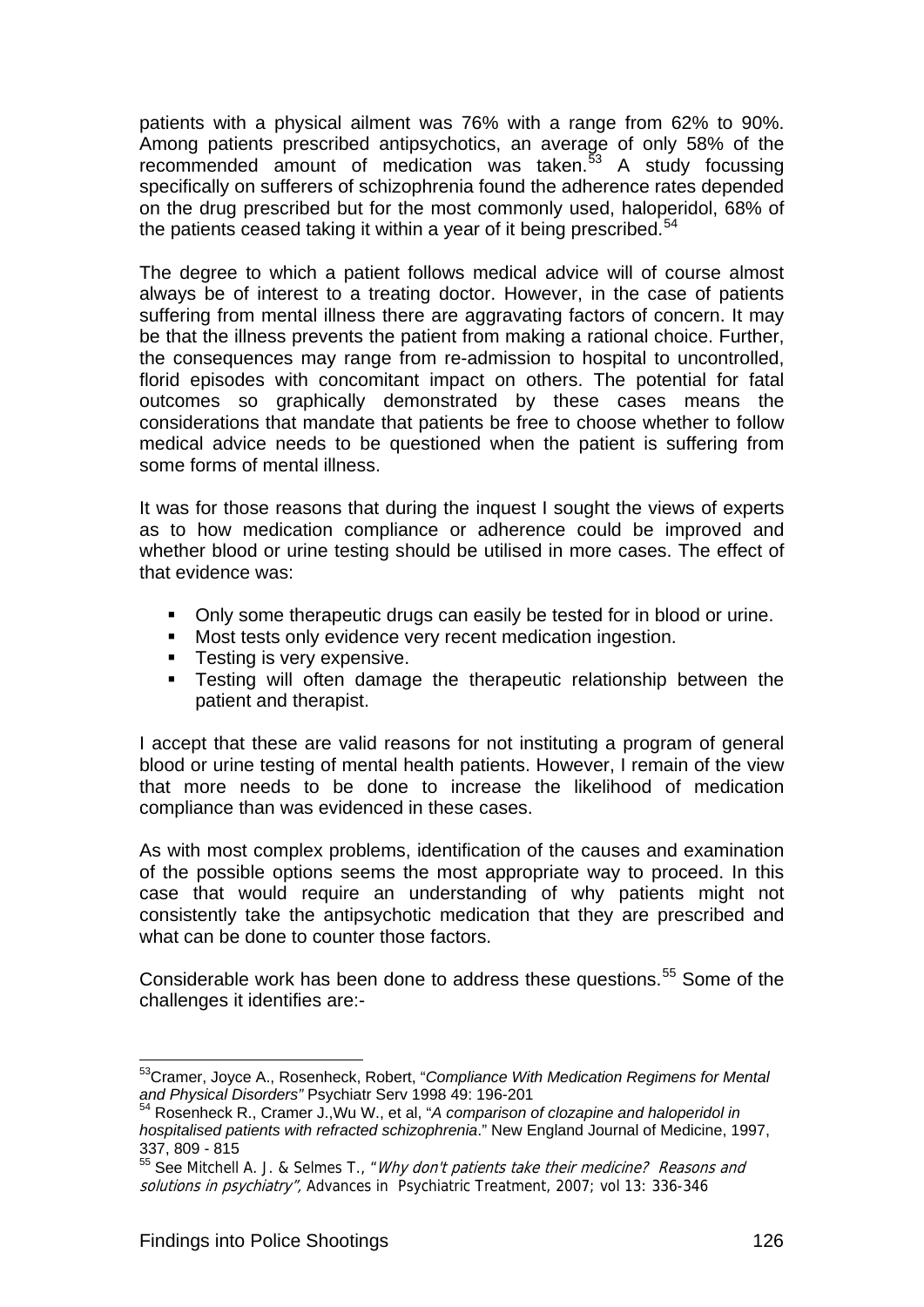- <span id="page-143-0"></span>• The need to distinguish between intentional and non intentional adherence. There are indicators that can enable a therapist to predict which causative factor is more likely to manifest. Obviously, the responses will differ.
- The identification of specific side effects is important because apparently, the likelihood of their motivating non compliance varies. Some are more readily apparent, for example weight gain as distinct from say, sexual dysfunction.
- The level of a patient's knowledge of her disease and an understanding of how the prescribed medication can help alleviate its symptoms may influence whether the patient takes the drugs. Studies have shown that doctors frequently over estimate what they have conveyed to their patients about these issues and the extent to which the patient understands them.<sup>[56](#page-143-2)</sup>
- There is a need to distinguish between those patients whose cognitive ability allows them to appreciate the significance of non compliance, including the likelihood of involuntary hospitalization for intentional non compliance and those where this is unlikely to be feasible.

In summary, it is apparent that the rates of compliance vary, depending upon the diagnosis; the drugs prescribed; the nature of the side effects; the quality of the therapeutic relationship; and the level of understanding and attitude the patients has to pharmacological treatment.

All of these issues can be considered and gauged as part of the case management of a mental health patient. Undoubtedly, some of them were during the care provided to Messrs Waite, Jacobs, Huynh and Gear. But I received no evidence indicating that these issues are systematically assessed as part of standard case management processes. In my view they should be. Nor were other non invasive monitoring measures such as requiring the patient to take the drugs in the case manager presence attempted.

Further, I do not accept that drug screening can not be improved upon. I am aware that new drug screens are regularly developed for forensic purpose. If the authorities can justify developing new tests to ensure bicycle riders aren't drug cheats they can surely apply the same science to protecting mental health patients.

## <span id="page-143-1"></span>**Recommendation 7 – Development of prescription drug screens**

*I recommend the Director of Mental Health engage the toxicologists at Queensland Forensic and Scientific Services to develop blood and urine tests for the drugs commonly prescribed for the management of schizophrenia.* 

<span id="page-143-2"></span>l <sup>56</sup> Ibid.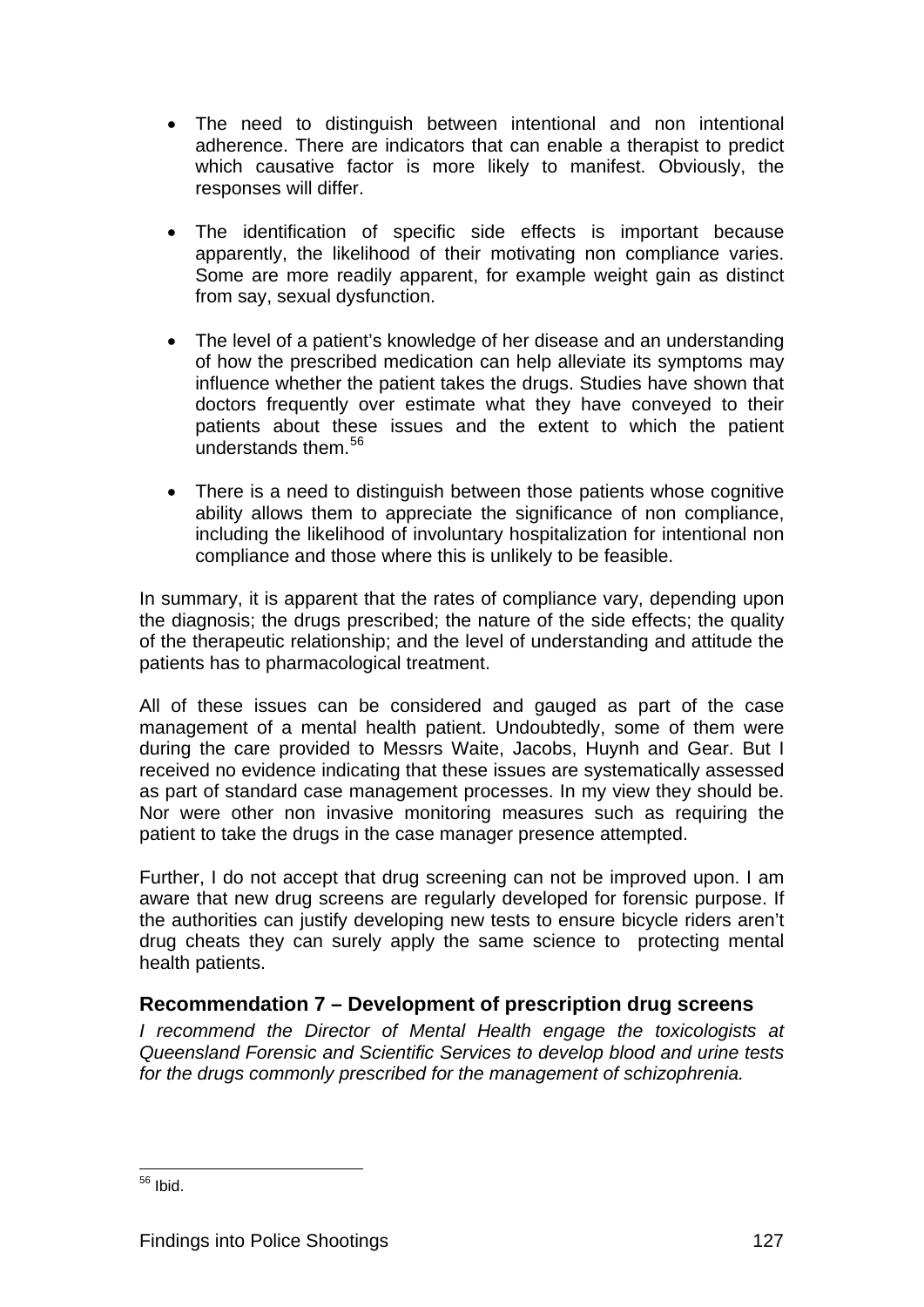#### <span id="page-144-0"></span>**Recommendation 8 - Protocol for medication compliance**

*I recommend the Director of Mental Health cause to be developed a standardised protocol to assist case managers more systemically address the issue of medication compliance. It should reflect the extensive literature on the issues involved. The protocol should have regard to the risks posed by a patients failing to take medication and in appropriate cases provide for blood or urine testing.*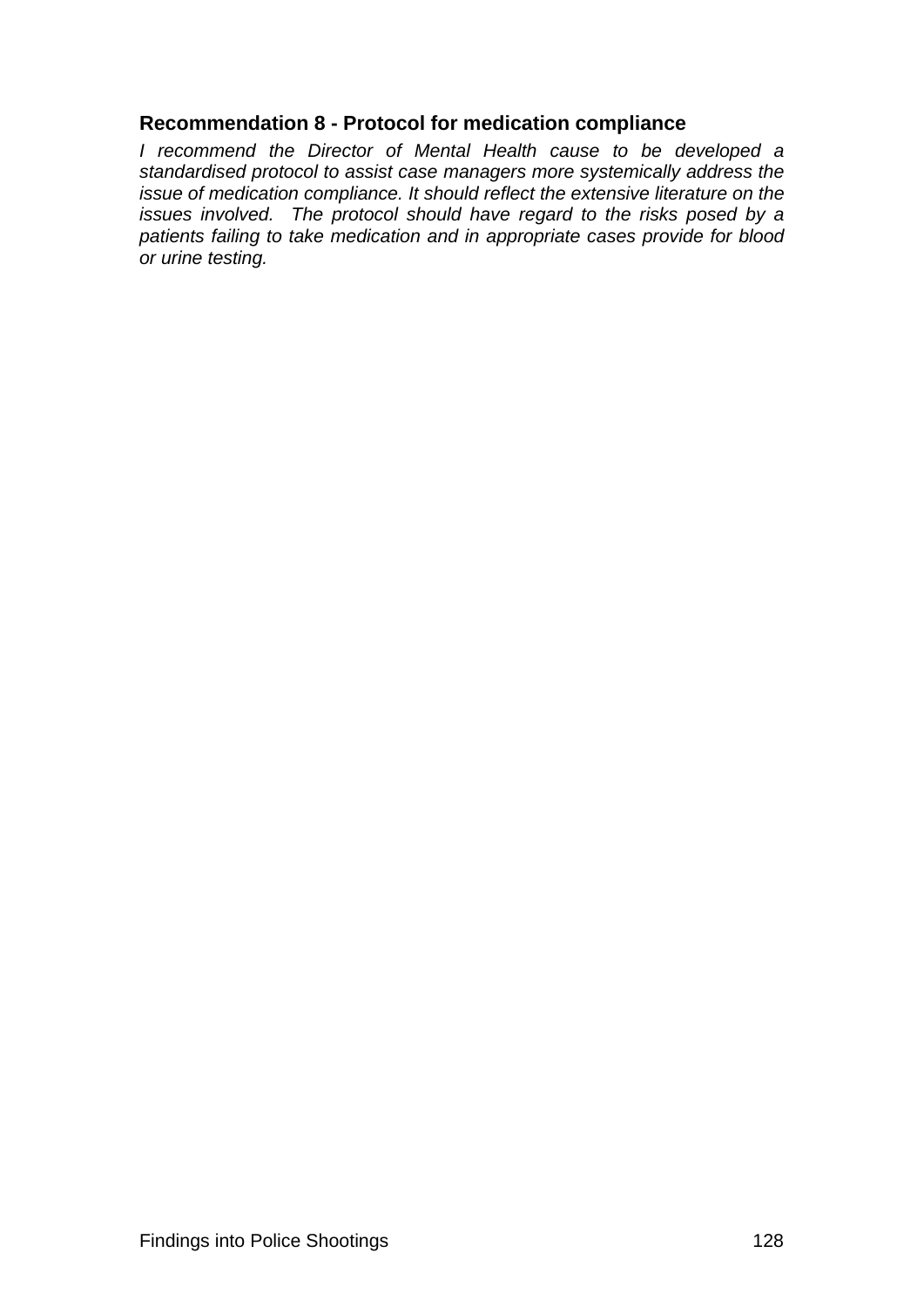# <span id="page-145-0"></span>**Part 7 - Policing issues and recommendations**

| Part 1 – Introduction, jurisdiction, investigation and the           |  |
|----------------------------------------------------------------------|--|
|                                                                      |  |
|                                                                      |  |
|                                                                      |  |
|                                                                      |  |
|                                                                      |  |
| Investigation of deaths in custody generally  8                      |  |
|                                                                      |  |
|                                                                      |  |
|                                                                      |  |
|                                                                      |  |
|                                                                      |  |
|                                                                      |  |
|                                                                      |  |
|                                                                      |  |
|                                                                      |  |
|                                                                      |  |
| Contact with the Logan and Beaudesert Health District mental health  |  |
|                                                                      |  |
|                                                                      |  |
|                                                                      |  |
|                                                                      |  |
|                                                                      |  |
|                                                                      |  |
|                                                                      |  |
|                                                                      |  |
|                                                                      |  |
|                                                                      |  |
|                                                                      |  |
|                                                                      |  |
| Comments and preventative recommendations 30                         |  |
|                                                                      |  |
| Was Mr Waite's mental state adequately assessed when taken to the    |  |
| Was Mr Waite's mental health care appropriately managed by the Logan |  |
|                                                                      |  |
|                                                                      |  |
|                                                                      |  |
|                                                                      |  |
|                                                                      |  |
|                                                                      |  |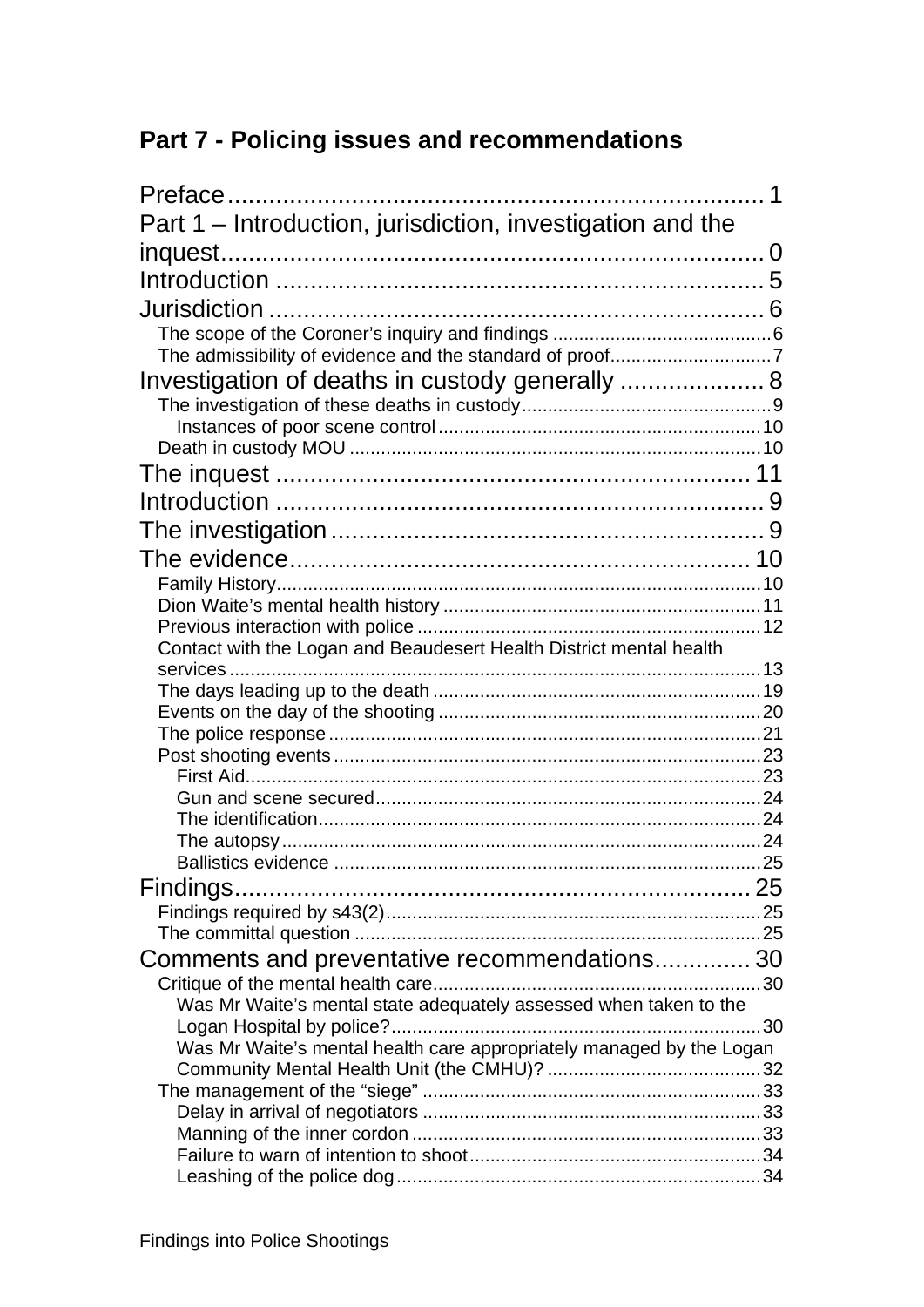| Should Mr Huynh have been hospitalised on 23 December 2003?  60 |  |
|-----------------------------------------------------------------|--|
|                                                                 |  |
|                                                                 |  |
|                                                                 |  |
|                                                                 |  |
|                                                                 |  |
|                                                                 |  |
|                                                                 |  |
|                                                                 |  |
|                                                                 |  |
|                                                                 |  |
|                                                                 |  |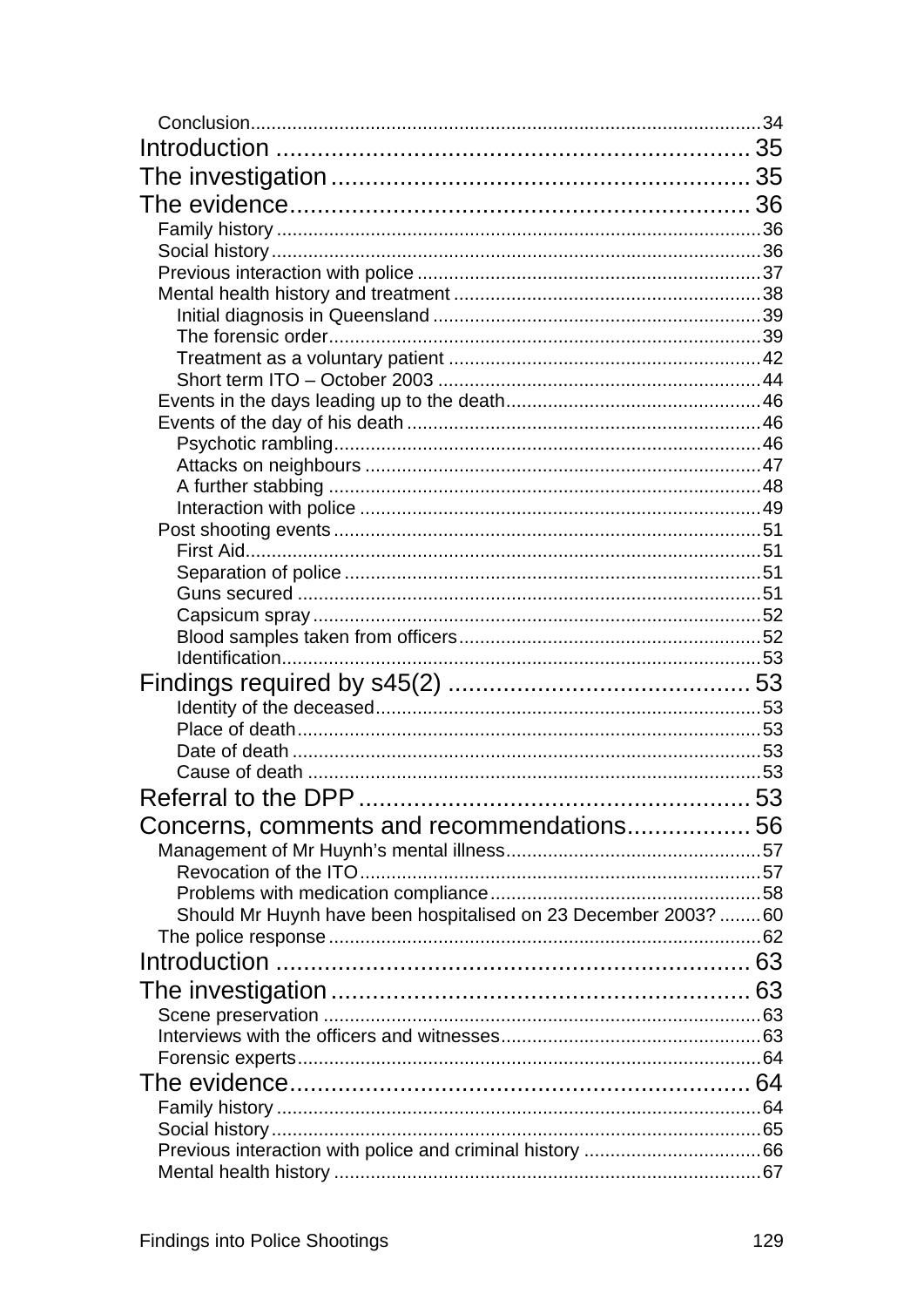| Concerns, comments and recommendations 85                              |  |
|------------------------------------------------------------------------|--|
|                                                                        |  |
|                                                                        |  |
|                                                                        |  |
|                                                                        |  |
|                                                                        |  |
|                                                                        |  |
|                                                                        |  |
|                                                                        |  |
|                                                                        |  |
|                                                                        |  |
|                                                                        |  |
|                                                                        |  |
|                                                                        |  |
|                                                                        |  |
|                                                                        |  |
|                                                                        |  |
|                                                                        |  |
|                                                                        |  |
| Discontinuity of care – a breakdown of the therapeutic relationship 95 |  |
|                                                                        |  |
|                                                                        |  |
|                                                                        |  |
|                                                                        |  |
|                                                                        |  |
|                                                                        |  |
|                                                                        |  |
|                                                                        |  |
|                                                                        |  |
|                                                                        |  |
|                                                                        |  |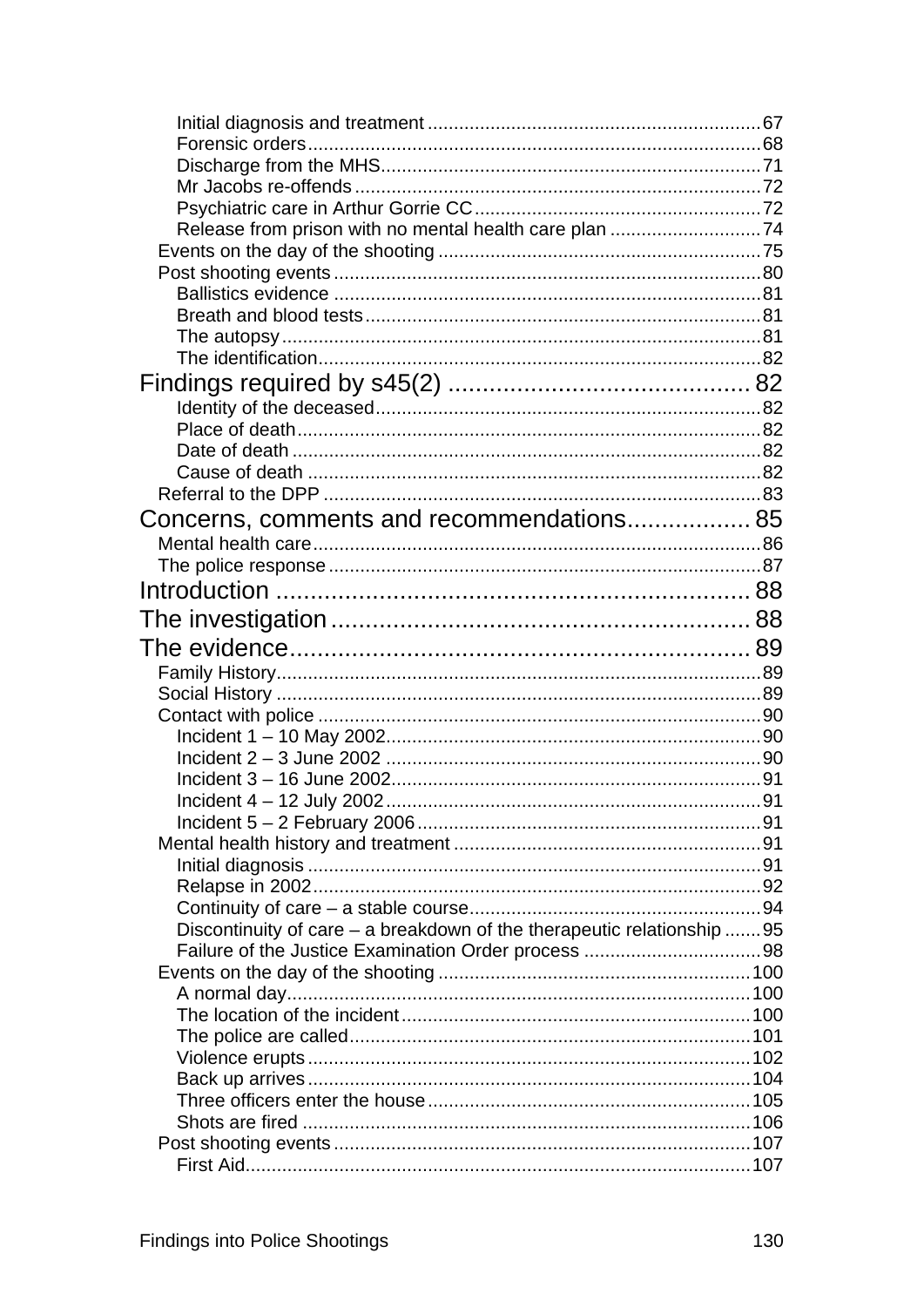| Concerns, comments and recommendations 112                                      |  |
|---------------------------------------------------------------------------------|--|
|                                                                                 |  |
|                                                                                 |  |
| Part 6 - Mental health issues and recommendations 115                           |  |
|                                                                                 |  |
| The evidence base for mental illness assessments 117                            |  |
| Recommendation 1 - Standardised assessment instruments  119                     |  |
| Recommendation 2 – Retention and auditing of assessment instruments             |  |
|                                                                                 |  |
| Recommendation 3 - Review of assessment decisions 119                           |  |
|                                                                                 |  |
| Recommendation 4 - Criteria for involuntary treatment 121                       |  |
|                                                                                 |  |
| Recommendation 5 - Evaluation of treatment provided to CMHS patients            |  |
|                                                                                 |  |
|                                                                                 |  |
| Recommendation 6 – Evaluation of post release programs  125                     |  |
|                                                                                 |  |
| Recommendation 7 - Development of prescription drug screens 127                 |  |
| Recommendation 8 - Protocol for medication compliance 128                       |  |
| Part 7 - Policing issues and recommendations 128                                |  |
|                                                                                 |  |
| Collaboration between QPS QHealth and the QAS 133                               |  |
| Recommendation 9 - Dissemination of information concerning mental               |  |
|                                                                                 |  |
| Recommendation 10 - Greater use of pre-crisis planning 135                      |  |
| National guidelines for use of lethal force by police - warning of intention to |  |
|                                                                                 |  |
| Recommendation 11 - Review of training regarding warning to shoot. 136          |  |
| Blood testing of officers involved in a critical incident 136                   |  |
| Recommendation 12 - Blood testing of officers involved in a critical            |  |
|                                                                                 |  |
|                                                                                 |  |
| Recommendation 13 - Development of training in tactical withdrawal137           |  |
|                                                                                 |  |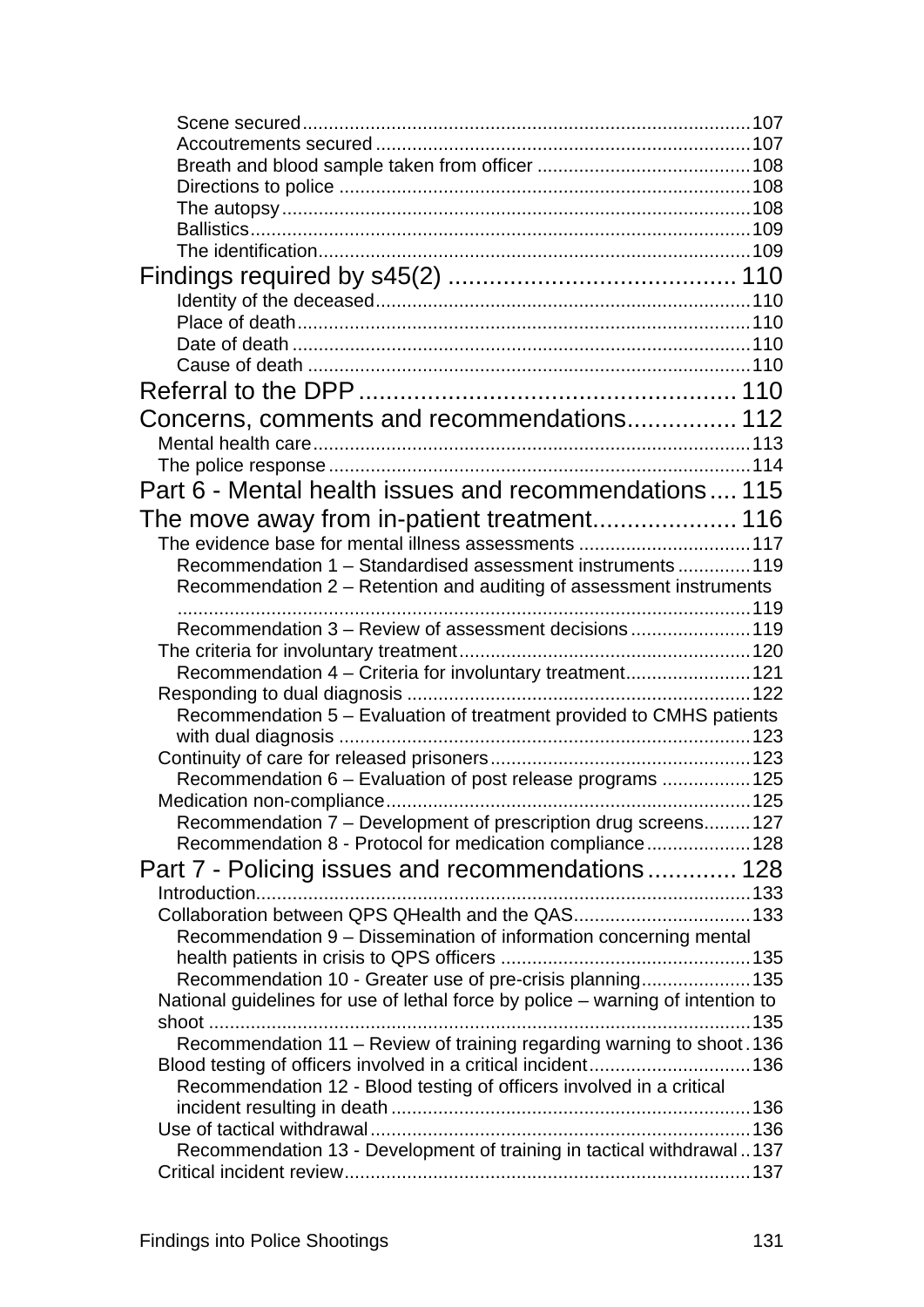| Recommendation 14 – Development of a critical incident review policy |  |
|----------------------------------------------------------------------|--|
|                                                                      |  |
| Assessing impact of shooting on an officer's effectiveness138        |  |
| Recommendation 15 - Review of operational decision making capacity   |  |
|                                                                      |  |
|                                                                      |  |
| Recommendation 16 – Critical incident command training for first     |  |
|                                                                      |  |
|                                                                      |  |
| Recommendation 17 – Continuing evaluation of taser use 139           |  |
|                                                                      |  |
|                                                                      |  |
|                                                                      |  |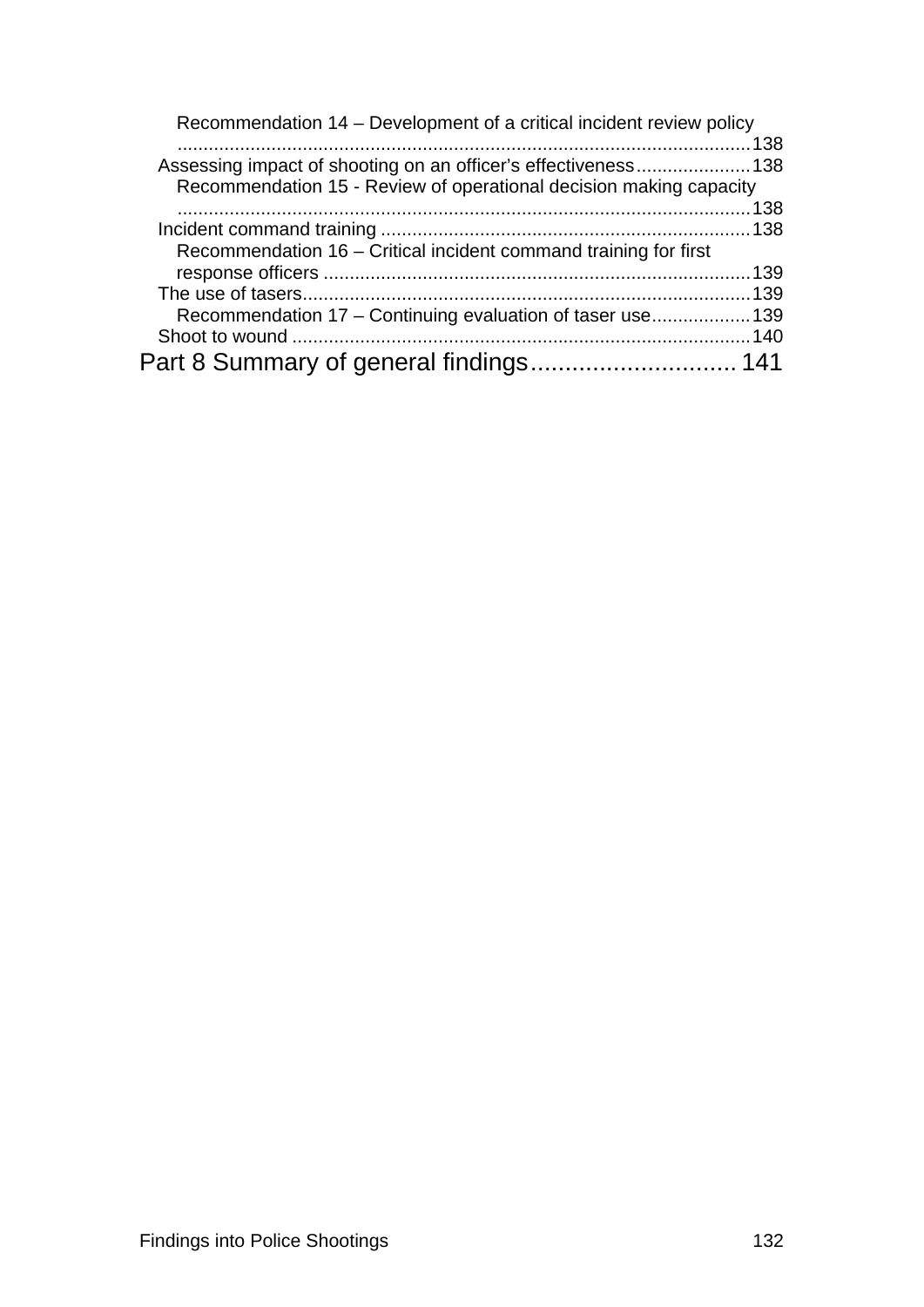# <span id="page-150-0"></span>*Introduction*

This inquest has closely examined the circumstances of four unrelated incidents during which a police officer shot and killed a young man suffering from mental illness. I have found in each case the police officer reasonably believed that the deceased posed an imminent threat and that there was no other way for the officer to protect himself or another from serious injury or death. For that reason, in each case the shooting was justified and was not unlawful.

However, an object of the *Coroners Act 2003* is to help reduce preventable deaths by allowing coroners to comment on matters connected with a death investigated at inquest that relate to public health or safety or the administration of justice.<sup>57</sup> Therefore, it is appropriate that I consider whether any changes to police service policy, training or procedures could contribute to a reduction in incidents that end as these did.

The challenges inherent in the interaction between police officers and citizens suffering from mental illness continue to confront policing organisations around the globe. Consequently there is an abundance of international experience and research to draw upon. I readily acknowledge and commend the Queensland Police Service for its willingness to inform itself with reference to this material.<sup>[58](#page-150-3)</sup>

The magnitude of these challenges was highlighted by evidence indicating that mental illness is the precipitating factor in over 18,000 incidents dealt with by QPS officers annually.<sup>59</sup> While many of these are quite minor, their ability to rapidly escalate and result in violent death justifies the significant lengths the QPS has taken to equip its officers to manage these interactions safely. These deaths highlighted, however, that there remains room for improvement.

In particular the issues which in my view warrant further attention are:-

# <span id="page-150-1"></span>*Collaboration between QPS QHealth and the QAS*

Collaboration between the QPS and QHealth has been a feature of the Mental Health Partnership project since 1998. In July 2000 this was formalised with the establishment of an interdepartmental steering committee. In May 2001 a memorandum of understanding was entered into with a view to developing a broad information exchange strategy. It was reviewed and updated annually. In 2005 its objectives were expanded to include the "*preventing and responding to mental health crisis situations and the development of information sharing guidelines."*

l

 $57$  See s3 and s46

<span id="page-150-3"></span><span id="page-150-2"></span><sup>&</sup>lt;sup>58</sup> For example in 2003 the QPS joined with Queensland Health and the Queensland University of Technology to convene a conference on policing the mentally ill that was attended by policing experts from the U.S.

<span id="page-150-4"></span>Superiority Superintendent Pittman T p214 16/05/07. These range from persons disorientated needing assistance to the most serious matters the subject of this inquest.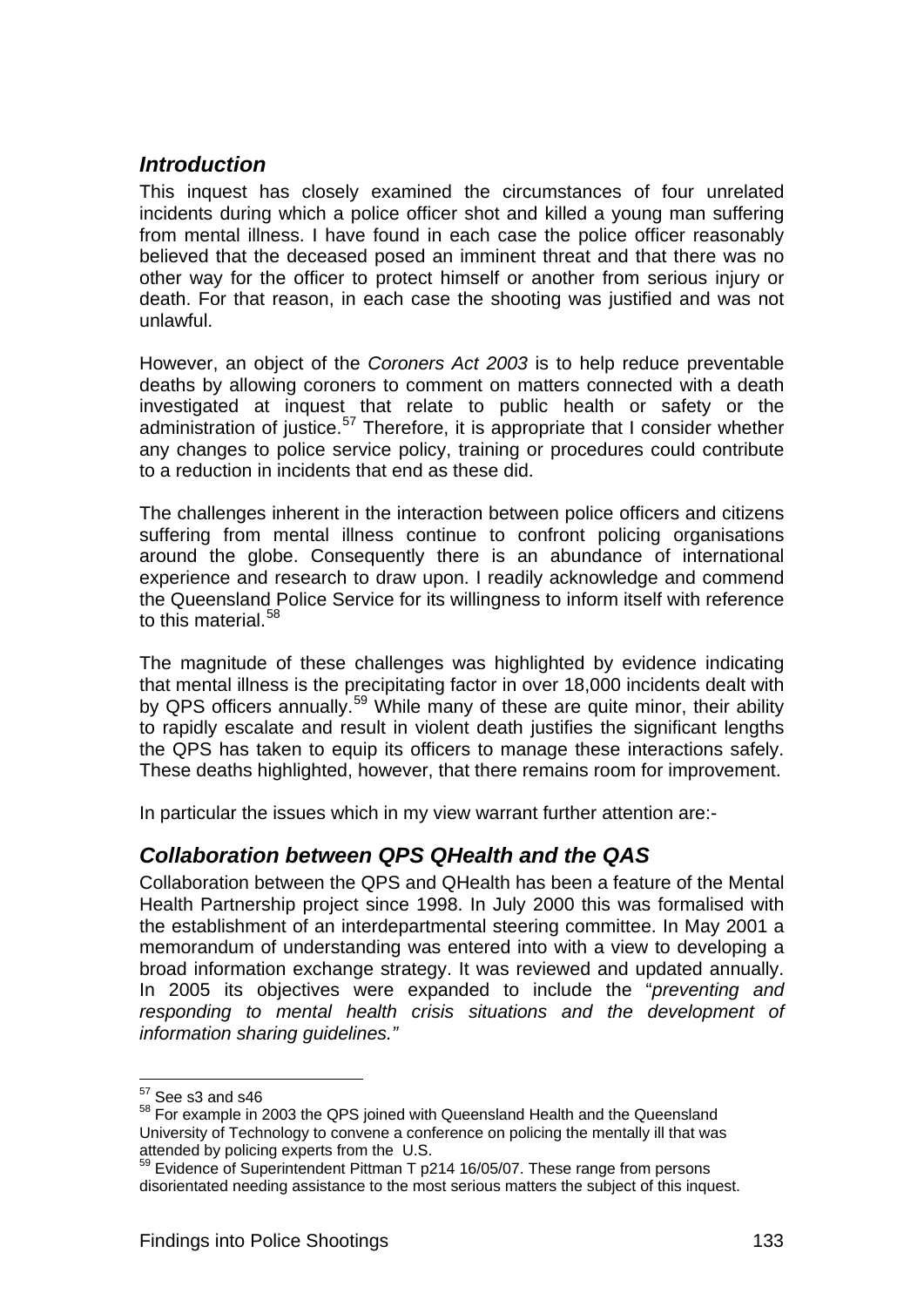These developments resulted in a major initiative, the Mental Health Intervention Project (MHIP) which also commenced in 2005. That project sought to ensure that police responding to incidents involving people suffering mental illness had specific training in handling such matters and had access to all relevant information. It involved the development of a suite of strategies modelled on the "Memphis Model" of policing but adapted to Queensland conditions. It sought to engage police, CMHS workers and local QAS officers in collaborative planning for and responding to the needs of the mentally ill living in the community.

An important feature of the MHIP is the four training courses developed for first response officers, district mental health intervention coordinators, regional mental health intervention coordinators and communications centre personnel respectively. This training seeks to equip officers with sufficient information to enable them to recognise mental illness and react with some sensitivity and understanding with the aim of deescalating potentially volatile situations. The independent expert psychiatrist who gave evidence to the inquest, Dr Jill Reddan, was complimentary of this focus.

By April 2007, over 3500 officers had undertaken specific training programs under the umbrella of the MHIP. Further, the operation skills training which all officers undertake on a regular basis has complimentary components such as the tactical communication skills course. This training fits within a suite of courses designed to equip officers make decisions consistent with the situational use of force model adopted by the service.

The QPS is to be commended for the commitment it has demonstrated in responding to the training needs of officers who can be expected to interact with persons suffering from mental illness.

While information sharing is a principle driver of the interdepartmental arrangement, its efficacy is limited by the statutory provisions restricting it. Unless a patient has given a "standing consent" for information to be released to nominated persons or organisations, the Chief Executive of the Department of Health needs to authorise the release in writing after being satisfied that it is in the public interest or is necessary to avert a serious risk to the life, health or safety of someone.<sup>60</sup> Clearly this is impracticable when a crisis is developing.

The utility of the arrangement is further negatively impacted by the absence of a Queensland Health central database that would enable police to contact a single point in relation to an address or individual. While the Director of Mental Health assures that such a database will be developed there is no other basis for confidence that this will happen in the near future.

I am of the view that until the development by QHealth of a central data base makes these arrangements functional, the restrictions need to be relaxed so that local mental health services can advise local police whether attendance at a given address or contact with a nominated individual is likely to involve

l

<span id="page-151-0"></span><sup>60</sup> See the *Health Services Act 1991* s62F and s62I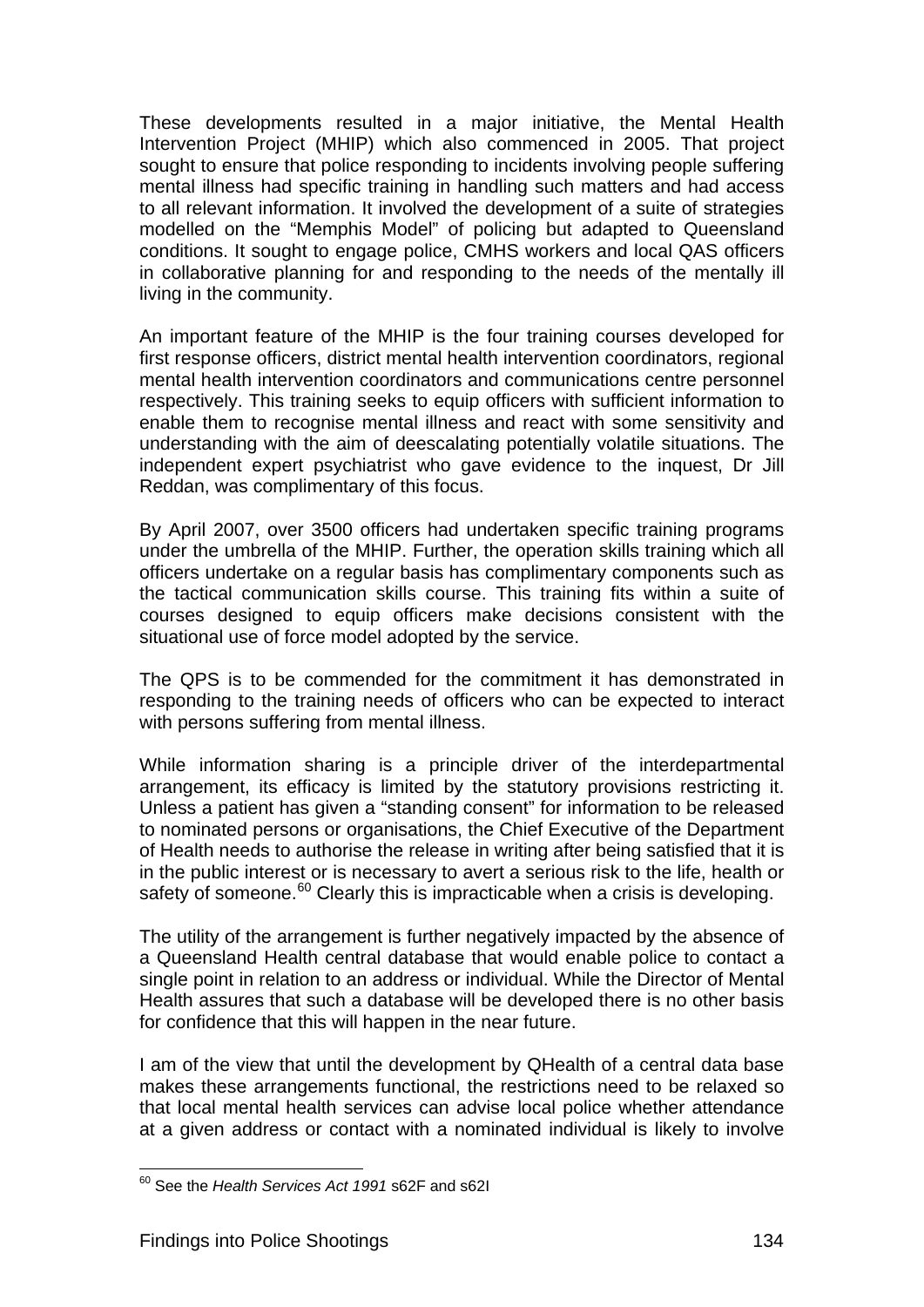them in having to interact with someone who may be suffering from mental illness. Such a system would also increase the likelihood of police managing such interactions with the assistance of a mental health worker who is likely to have knowledge of and may have rapport with the patient.

#### <span id="page-152-0"></span>**Recommendation 9 – Dissemination of information concerning mental health patients in crisis to QPS officers**

*Pending the development of a central data base able to provide access to information from all health services state wide, I recommend that the statutory restrictions on the provision of information to the QPS by QHealth concerning mental health patients in crisis be reviewed with the aim of enabling local CMHS to provide to police information relevant to police interaction with such patients.* 

An admirable aspect of the interdepartmental protocols established under the MHIP includes provision for pre-crisis planning which enables consumers of mental health services to actively contribute to plans for their management by family members, CMHS workers, QAS officers and, if necessary, police officers in times of psychotic episodes. Regrettably, these seem to have been largely under-utilised. In my view more effort should be directed to developing such plans with special emphasis being given to patients on forensic orders and involuntary treatment orders who are not being treated as in-patients.

#### <span id="page-152-1"></span>**Recommendation 10 - Greater use of pre-crisis planning**

*I recommend that QPS district mental health intervention coordinators collaborate with local CMHS officers and QAS officers to make greater use of pre-crisis planning, and in particular that consumers on forensic orders and involuntary treatment orders who are not undertaking in-patient treatment be encouraged to participate in such planning.* 

# <span id="page-152-2"></span>*National guidelines for use of lethal force by police – warning of intention to shoot*

The National Guidelines for Use of Lethal Force by Police provide, among other things, before shooting police shall "*where the circumstances permit give a clear warning of their intent to use fire arms"*. In none of the four cases here under investigation was such a warning given. In each case other than that involving Mr Gear, the circumstances would have permitted such warning. The inspector in charge of operational skills training at the academy gave evidence that officers are trained in these requirements. One can only conclude that this training has been ineffective.

There is no basis for concluding in the three cases where the warning could have been given that the giving of it would have made any difference. However, it is easy to envisage circumstances when such a warning would cause a person to desist from conduct that had made the use of deadly force imminent. Accordingly, this needs to be addressed.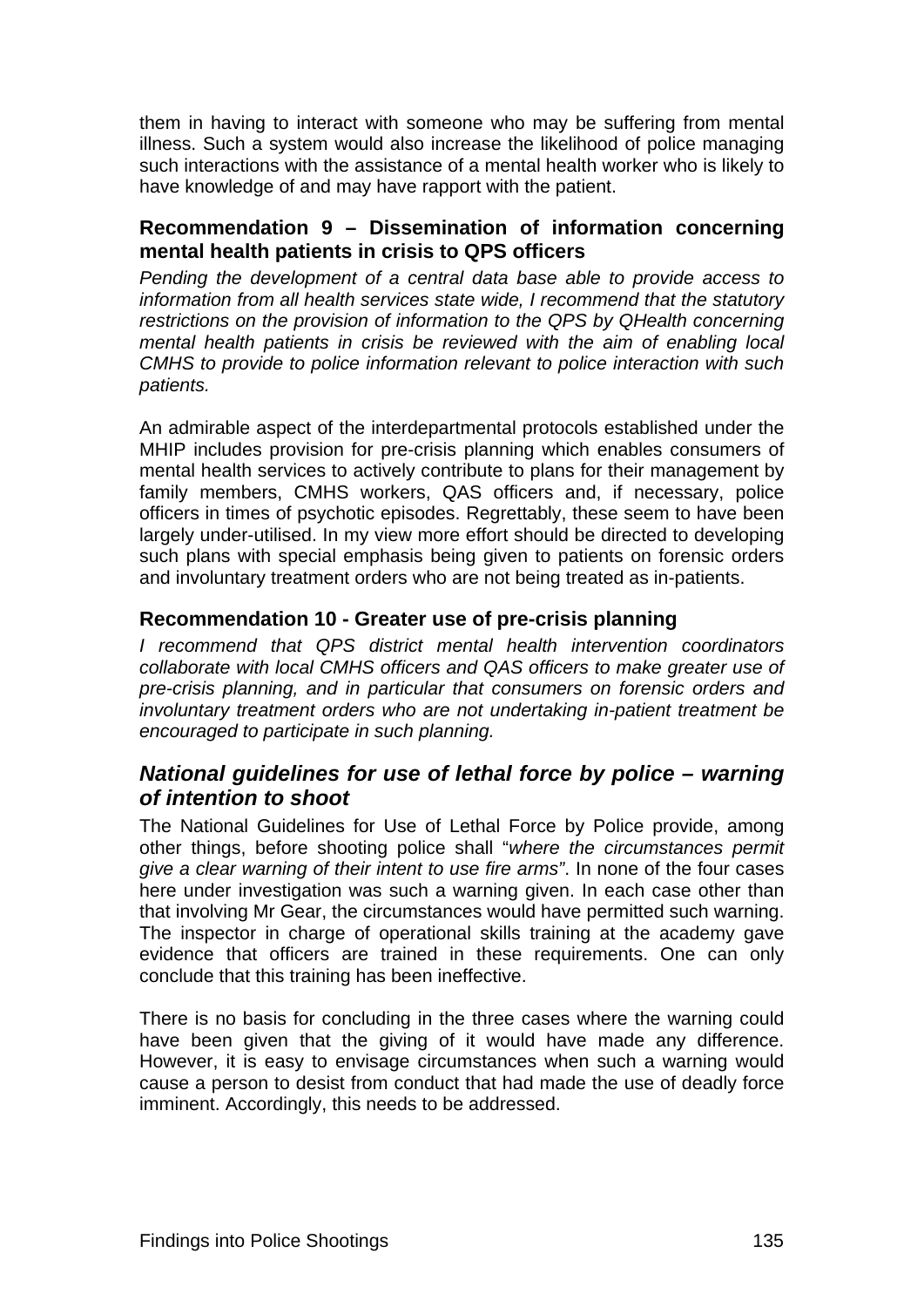# <span id="page-153-0"></span>**Recommendation 11 – Review of training regarding warning to shoot**

*I recommend that the Queensland Police Service review the training it provides to officers regarding their obligation to warn before using firearms.* 

# <span id="page-153-1"></span>*Blood testing of officers involved in a critical incident*

The *Police Service Administration Act 1990* in section 5A.13(1)(a)(i) enables an officer involved in a critical incident to be required to provide a specimen of urine for testing. Blood testing is more effective for determining whether an officer may have been under the influence of a drug at the relevant time. I stress there is no basis to suspect that any of the officers involved in these four shootings was in any way affected by illicit substances but that is an issue that should be scientifically determined in all cases.

#### <span id="page-153-2"></span>**Recommendation 12 - Blood testing of officers involved in a critical incident resulting in death**

*I recommend that the Police Service Administration Act 1990 be amended to create a requirement for police officers involved in critical incidents resulting in death to provide a specimen of blood for analysis as soon as reasonably practicable after the incident.*

# <span id="page-153-3"></span>*Use of tactical withdrawal*

A situational use of force model has been adopted by the QPS to assist its officers determine how best to respond to any given situation in which the use of force may be required. The options range from mere presence and tactical communication through to the use of firearms. Police trainers who gave evidence stressed that these options should not be seen as a hierarchy of ever increasing force through which an officer would necessarily progress until a situation was resolved. Rather, all of the options within an officer's panoply skills should be considered as the situation evolves and new risks or opportunities to resolve the incident present.

Tactical withdrawal is one of the options. It appears however there is no training specifically directed to teaching how tactical withdrawal can be used as a means of deescalating a situation. In my view, the incident involving Mr Gear provided on opportunity for tactical withdrawal and the failure of the officers to consider it indicates a gap in their training. It will be recalled that after they initially engaged with Mr Gear, he advanced towards the officers in a threatening manner. They sprayed him with capsicum spray which caused him to turn and retreat into his yard. Rather than reflecting on how the situation could then best be resolved or seeking advice from a more experienced officer, one of the constables immediately pursued him into the yard and struck him with a baton across the back. Not surprisingly, this provoked violence from Mr Gear and the incident escalated from there to its fatal conclusion.

It is easy to appreciate how tactical withdrawal could be particularly apposite to incidents involving people suffering from mental illness. It would give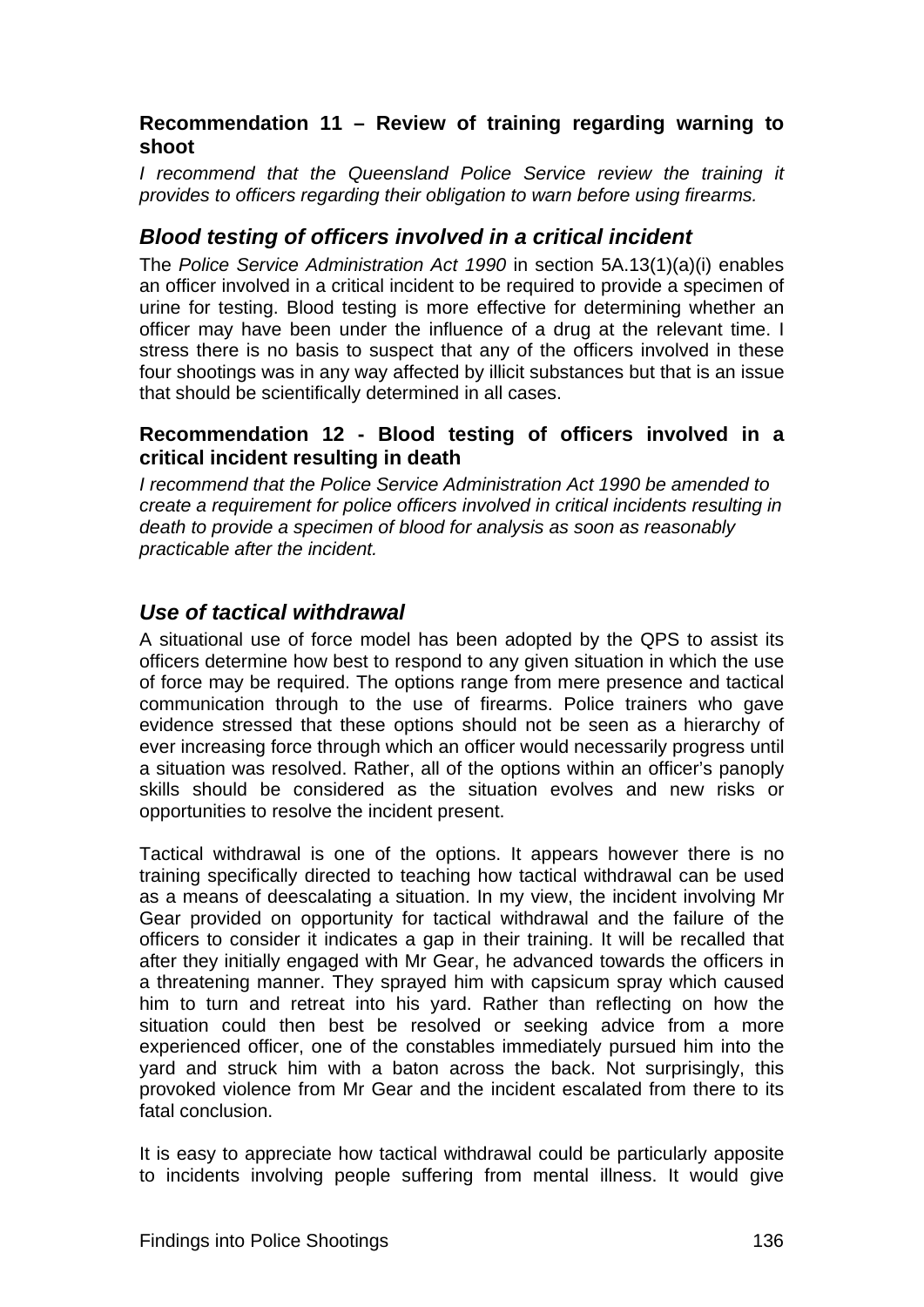officers an opportunity to break close contact with the person whose anxiety may be exacerbated by their close presence; it would give officers an opportunity to seek input from mental health professionals or to otherwise seek advice. I am of the view that specific training on the use of tactical withdrawal should be developed.

#### <span id="page-154-0"></span>**Recommendation 13 - Development of training in tactical withdrawal**

*I recommend that the Queensland Police Service review the operational skills training provided to officers to ensure that tactical withdrawal is more likely to be used in appropriate cases.* 

# <span id="page-154-1"></span>*Critical incident review*

Despite the earliest of these shootings occurring four years ago, no review of the incidents has been undertaken by the QPS to consider the conduct of its officers or the suitability of its policies and procedures. The deaths were investigated and a report provided to the coroner. However, no feed back has been provided to the officers involved and no opportunity for organisational learning has been utilised.

It is appropriate that such incidents are subject to an inquest so that the families of the deceased and the public at large can be assured that those involved in the incident are held accountable and that any legislative or procedural changes that are warranted are recommended. However, this does not mean that the QPS should take no action in the intervening period. Rather, I am of the view that as soon as possible after such an incident, a senior officer independent of the establishment from which the officers involved in the incident are attached, should review the incident and consider whether any urgent steps need to be taken even in relation to police service policy and procedures or remedial action in relation to individual officers.

I recognise that this will require some careful management to ensure that this process does not cut across or undermine the investigation being undertaken on behalf of the coroner. These difficulties are not insurmountable. For example, QHealth undertakes a sentinel event review and a route cause analysis in many cases that subsequently go to inquest.

Similarly, I consider it that the police service should, as soon as possible, consider whether any disciplinary action should be taken in relation to the actions of its officers. In my view, it is not appropriate that those issues are postponed pending decisions by external agencies such as the Coroner's Court. The police service is primarily responsible for the actions of its members and for its own policies and procedures. In my view, it is appropriate that it considers the adequacy of both as soon as possible after a critical incident.

Such an approach would be consistent with the National Guidelines for Incident Management, Conflict Resolution and Use of Force which provide that "*the effectiveness of incident management should be continually*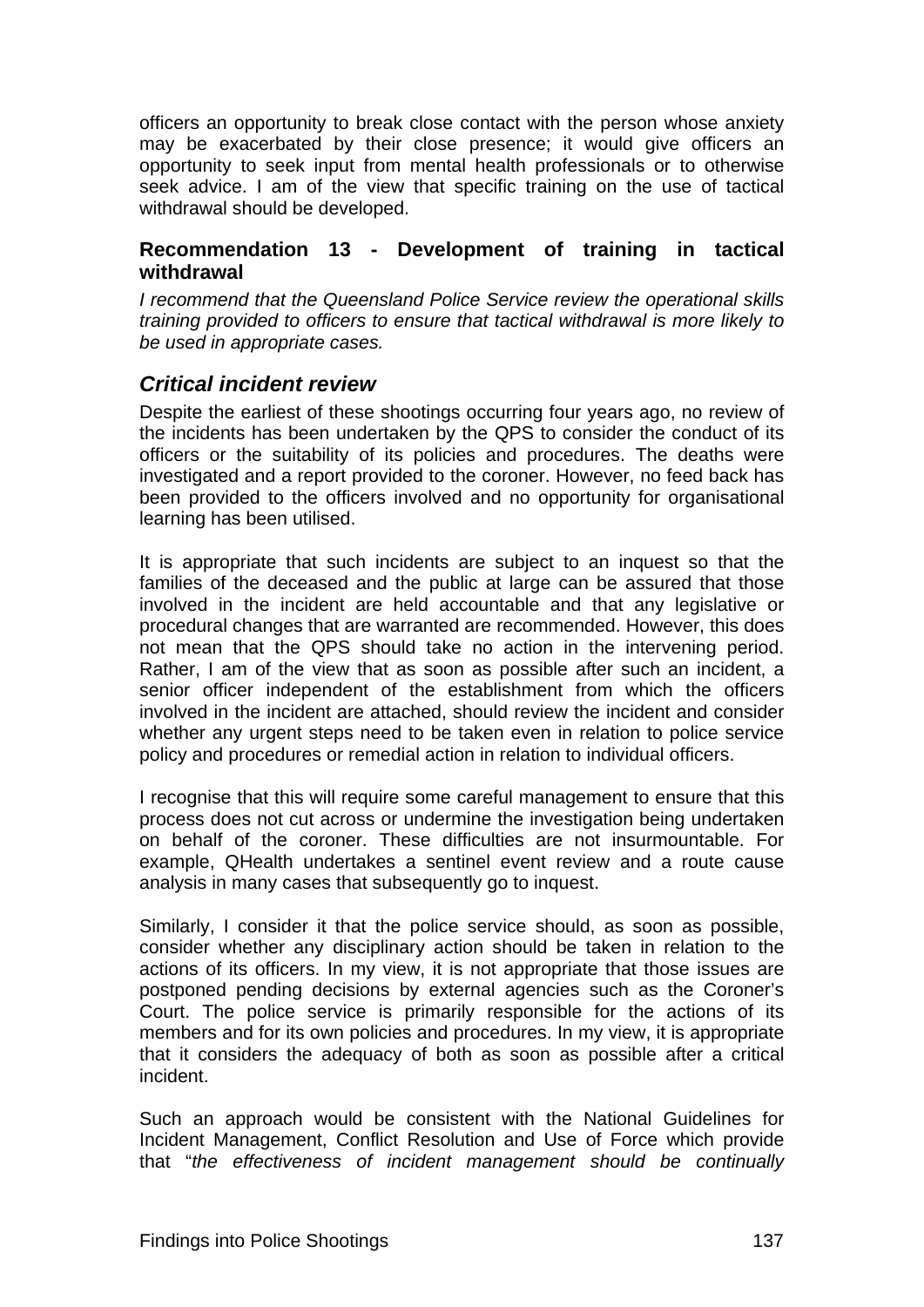*evaluated and monitored with a view to ongoing improvement in officer and public safety and recognition of good practice".* 

It is likely that an experienced officer could have suggested improvements in the way in which each of the four incidents were handled. This would obviously benefit the officers directly involved and also provide an opportunity for organisational learning.

#### <span id="page-155-0"></span>**Recommendation 14 – Development of a critical incident review policy**

*I recommend that Queensland Police Service develop a procedure for reviewing critical incidents whereby the appropriateness of the actions of its officers and its policies and procedures can be expeditiously considered and remedial action taken if necessary.* 

# <span id="page-155-1"></span>*Assessing impact of shooting on an officer's effectiveness*

Each of the officers involved in these shootings was offered trauma counselling. There is little compelling evidence that counselling in these circumstances is generally of much benefit and some evidence that it is actually counter productive. However, post incident trauma counselling is now so firmly entrenched in Western culture that were the QPS fail to offer it, resentment among its officers is likely.

It is also likely that being directly involved in a life threatening and life taking incident will affect the way an officer responds in similar incidents in future. An officer may be more or less inclined to shoot, depending upon how the officer processes his or her response to the initial incident. Either inclination could have serious, negative consequences. I am therefore of the view that after every incident in which an officer is shot or shoots someone, the QPS should undertake an assessment of any impairment of the officer's operational decision making.

#### <span id="page-155-2"></span>**Recommendation 15 - Review of operational decision making capacity**

*I recommend the QPS develops a process by which, whenever an officer is involved in an incident in which someone is shot, it can assess any resulting impairment of the officer's operational decision making capacity.* 

# <span id="page-155-3"></span>*Incident command training*

Frequently, junior officers will be the first to respond to incidents involving a person suffering a psychotic episode. That is what happened in each of these four cases. In each of them, other than that involving Mr Waite, the incident was concluded before more senior officers could attend. The gross errors of judgment made by the five officers involved in the Gear matter indicate that it is essential that junior officers are adequately trained to manage such incidents.

Currently incident command courses are the only provided to officers of the rank of senior sergeant and inspector. It would be relatively unusual for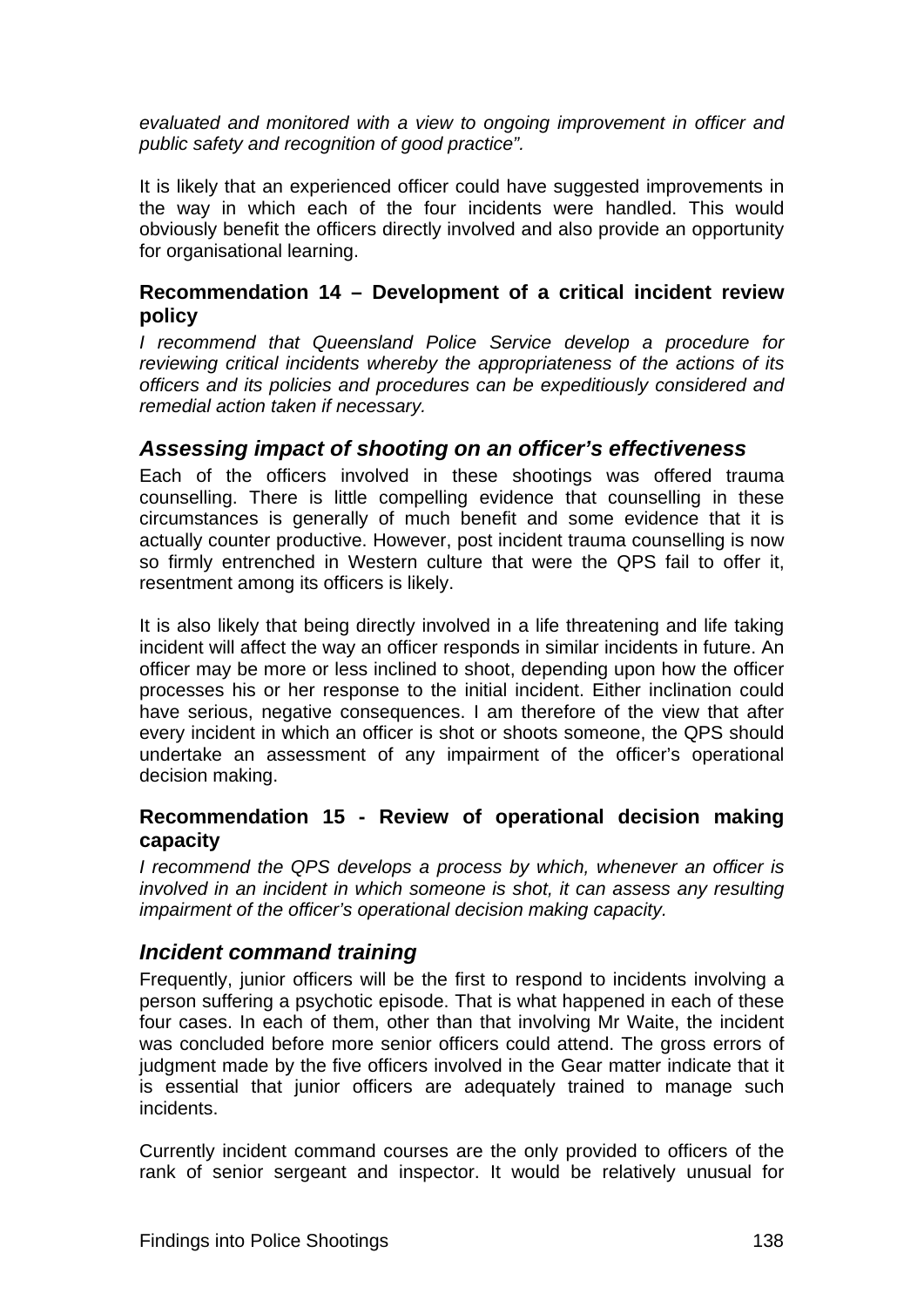officers of that rank to be among the first response officers to a critical field incident. While targeting this group of officers may have been motivated by the belief that they could provide guidance over the radio or the telephone, I consider that these deaths show that to have been misplaced.

I am of the view that greater emphasis should be given to training the officers who are most likely to be most directly involved in such incidents. I recognise that the training curricula for junior officers are crowded and that their numbers make the provision of training expensive. However, it is difficult to imagine training that could be more vital to their safety and that of the community.

#### <span id="page-156-0"></span>**Recommendation 16 – Critical incident command training for first response officers**

*I recommend that critical incident command training be extended to all operational police with particular emphasis given to general duty officers in operational positions.* 

# <span id="page-156-1"></span>*The use of tasers*

Tasers are an electroshock weapon that can be used to disable a person. A taser fires two small dart-like electrodes, connected to the main unit by conductive wire down which currents of electricity are pulsed, causing the target to lose muscle control and drop to the ground.

It is likely that if the officers involved in these four incidents had access to a taser gun they would have been deployed. If it occurred, such deployment may have resulted in each of the incidents being resolved without anyone being killed.

However, there is also considerable controversy surrounding their use in other jurisdictions and some suggestions that tasers have been associated with numerous deaths.

The Crime and Misconduct Commission is currently undertaking an evaluation of a limited trial of tasers by Queensland police officers. Presumably the CMC will have regard to the concerns referred to earlier when framing its recommendations. The QPS will then be appropriately informed as to the circumstances in which tasers should and should not be used.

Notwithstanding the recent decision of the Minister for Police and Corrective Services to provide tasers to all operational police prior to the completion of the CMC evaluation, I understand it will continue. Its findings should inform future decisions about the distribution of tasers among police and the framing of regulations to govern their use.

#### <span id="page-156-2"></span>**Recommendation 17 – Continuing evaluation of taser use**

*I recommend that the trial of tasers continues and that the evaluation by the CMC have regard to international experience in the use of these implements.*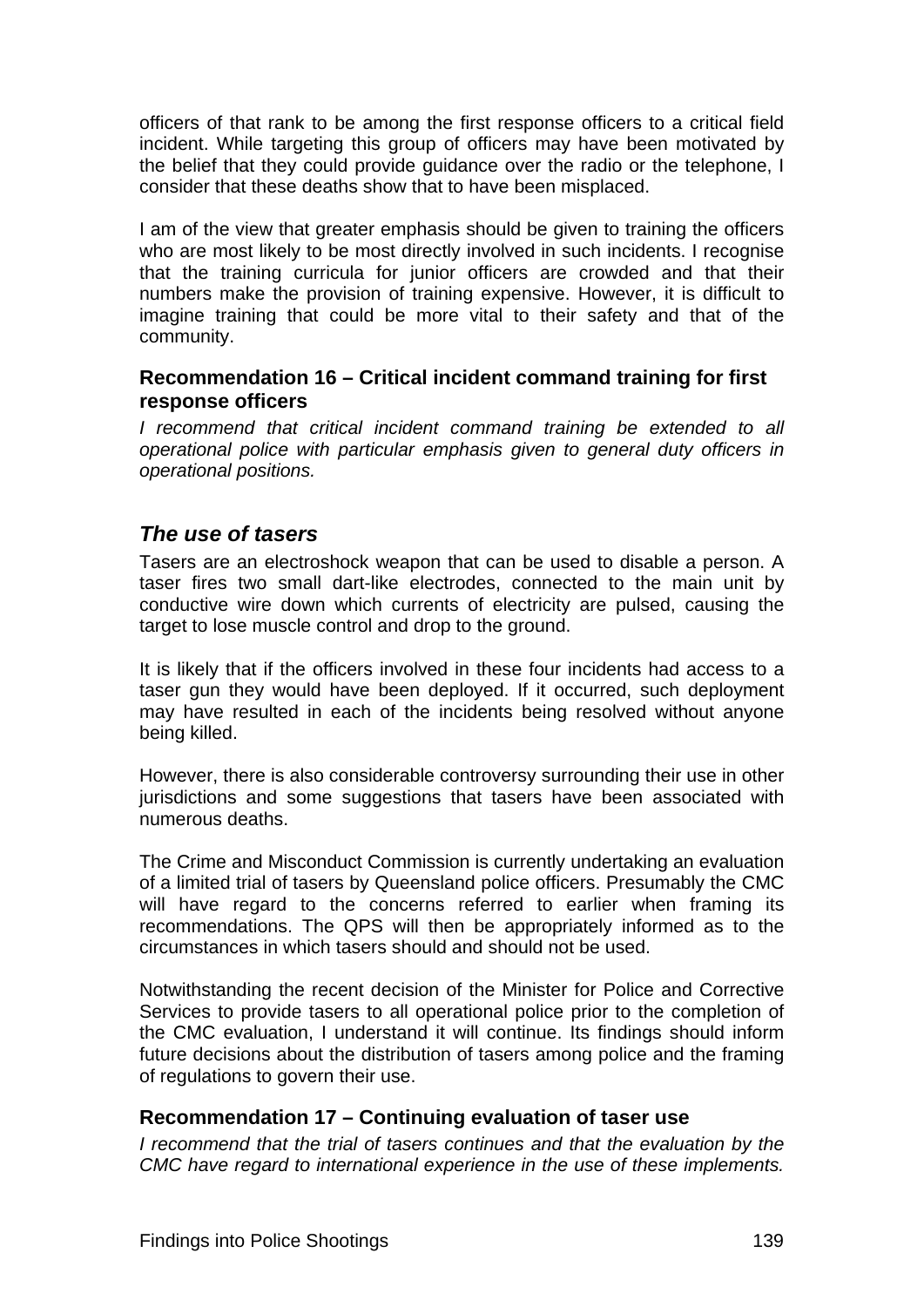*When the results of the trial and the CMC evaluation are made known the QPS should review its policy in relation to the use of tasers.* 

# <span id="page-157-0"></span>*Shoot to wound*

In each of these cases, the police officers involved intentionally shot the victim in a manner that made it almost certain that he would die. This was in accordance with Queensland Police Service policy and the training given to officers. Evidence given by firearms training officers was to the effect that officers are taught to fire at centre of the body mass with the intention that this will most speedily incapacitate the target. While those trainers denied that this was a "shoot to kill policy" I am of the view that this is what it amounts to. $61$ 

This necessarily requires consideration of whether police should instead be instructed and taught to shoot to wound in the hope that incidents involving armed and/or deranged citizens could be resolved without death. Obviously, this would be highly desirable but for the reasons set out below I am convinced that any such change to practice would be counterproductive.

First, contrary to what television programs and movies might lead one to believe, it is very unlikely that police officers could develop sufficient accuracy to enable them to deliberately shoot someone in an arm or a leg, particularly in the dynamic and volatile circumstances which will usually prevail when shooting is contemplated. The effect of unsuccessfully attempting to do so may well be that the offender is not incapacitated and the police officer or someone else is therefore injured or killed. There is also a danger that when attempting to shoot at peripheries, the bullet will miss the target all together and strike someone else.

Second, if the policy is varied so that the use of firearms does not necessarily involve the use of fatal force, but merely the wounding of a target, it is likely that firearms will be used in more situations where the death or serious injury of an officer or another person is not necessarily apprehended. For the reasons set out above, it is likely that more shootings would then result in more deaths.

I am therefore firmly of the view that the current policy in relation to the use of firearms should not be changed, that a change to "shoot to wound" would be counter productive and could lead to more deaths.

<span id="page-157-1"></span>l  $61$  At law one is taken to intend the likely and natural consequences of one's actions. Therefore as a matter of law, the officers complying with the policy would be found to have intended to kill the victim.